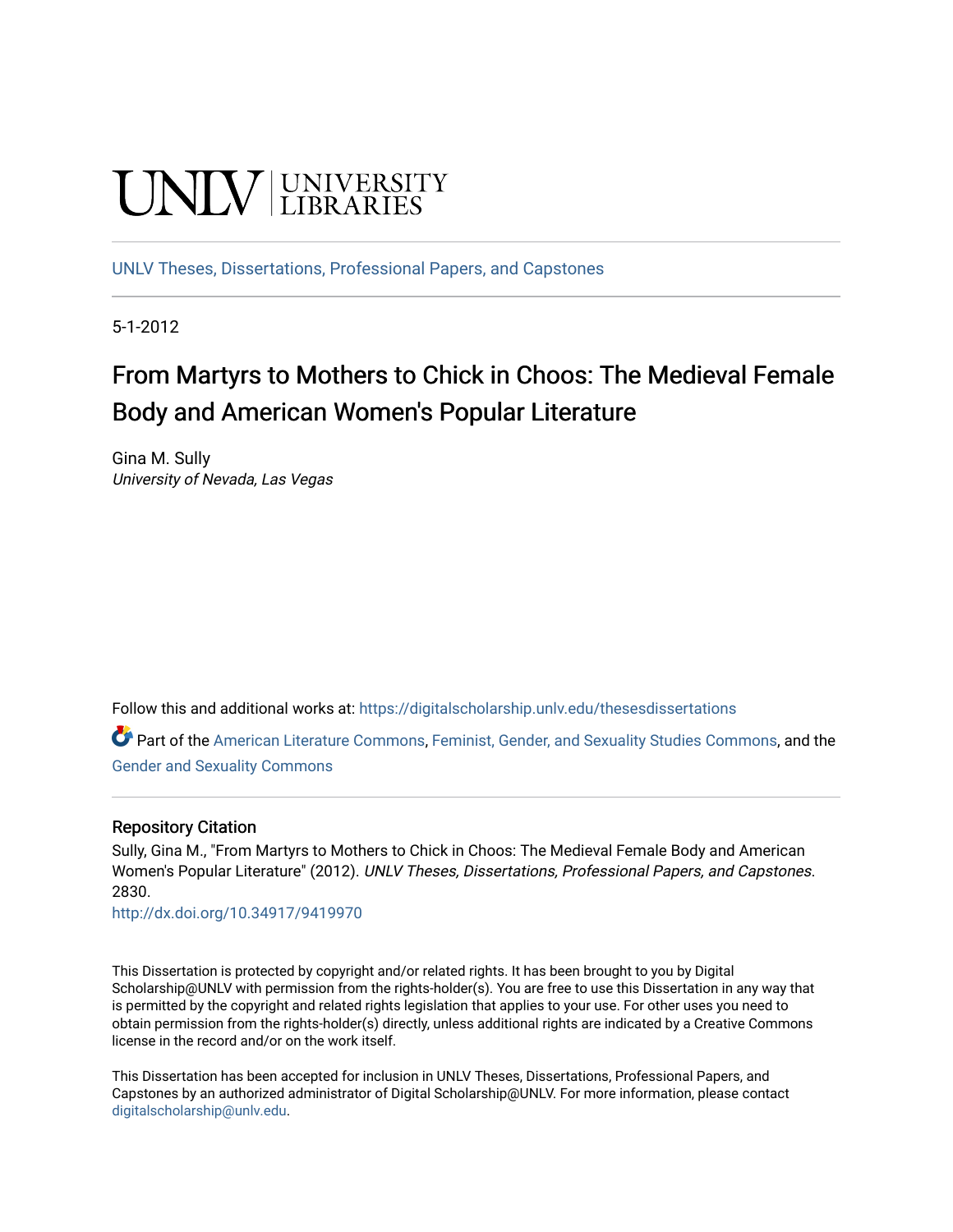#### FROM MARTYRS TO MOTHERS TO CHICK IN CHOOS: THE MEDIEVAL FEMALE BODY AND AMERICAN WOMEN'S POPULAR LITERATURE

By

Gina M. Sully

Bachelor of Arts in English University of Nevada, Las Vegas 2005

Master of Arts in English University of Nevada, Las Vegas 2009

Graduate Certificate in Women's Studies University of Nevada, Las Vegas 2012

A dissertation submitted in partial fulfillment of the requirements for the

Doctor of Philosophy in English

Department of English School of Liberal Arts The Graduate College

University of Nevada, Las Vegas August 2012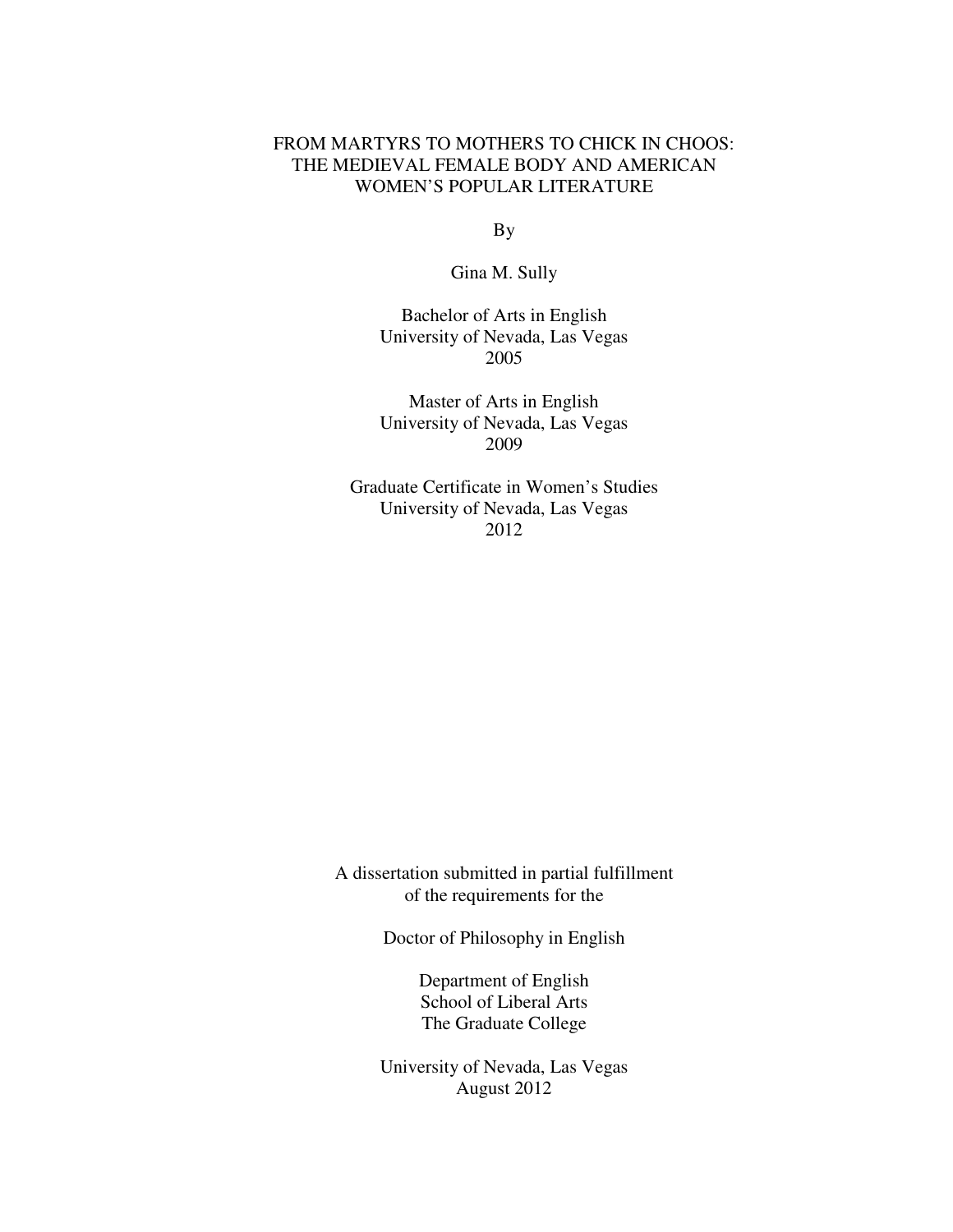Copyright by Gina M. Sully 2012 All Rights Reserved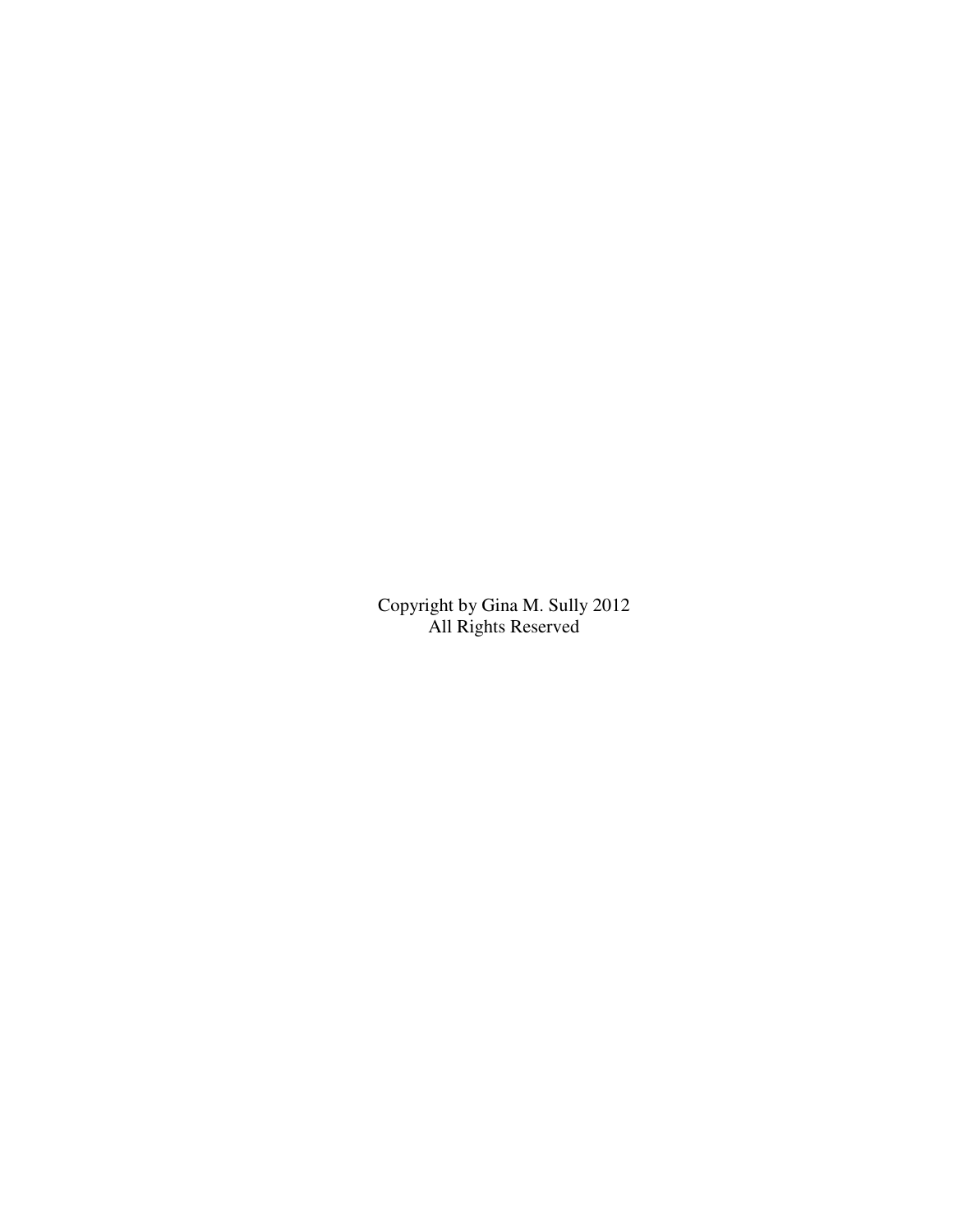

### THE GRADUATE COLLEGE

We recommend the dissertation prepared under our supervision by

# **Gina Sully**

entitled

# **From Martyrs to Mothers to Chick in Choos: The Medieval Female Body and American Women's Popular Literature**

be accepted in partial fulfillment of the requirements for the degree of

## **Doctor of Philosophy in English**

Department of English

Joseph McCullough, Ph.D., Committee Chair

Felicia Campbell, Ph.D., Committee Member

Evelyn Gajowski, Ph.D., Committee Member

Joanne Goodwin, Ph.D., Graduate College Representative

Thomas Piechota, Ph. D., Interim Vice President for Research and Graduate Studies and Dean of the Graduate College

**August 2012**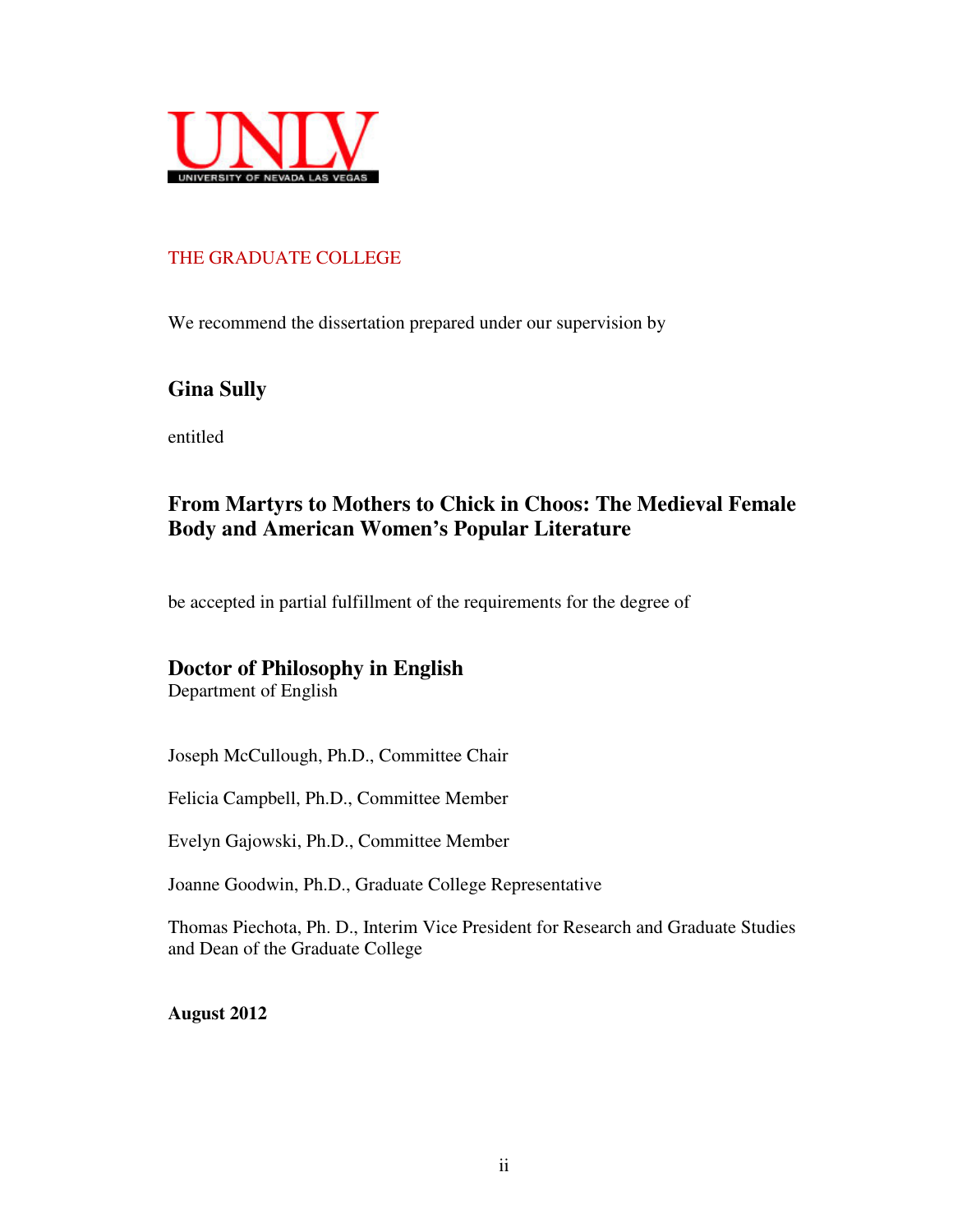#### ABSTRACT

#### From Martyrs to Mothers to Chicks in Choos: The Medieval Female Body and American Women's Popular Literature by

Gina M. Sully

Dr. Joseph McCullough, Dissertation Committee Chair Distinguished Professor of English University of Nevada, Las Vegas

Placing the generic conventions of medieval hagiography, Nina Baym's insights about nineteenth-century American sentimental fiction's overplot, and contemporary American women's popular literature into tension illuminates some important commonalities. First, biographers of the medieval virgin saints and authors of contemporary American women's popular literature deploy the same overplot that Baym identifies as characteristic of American women's nineteenth-century popular fiction. Second, in order to define feminine virtue and establish the virtue of their protagonists, nineteenth-century and post-millennial American women writers rework the contrastive tropes by which hagiographers establish their heroines' virtue. Third, struggles for ascendance in the domestic realm gesture toward its inherently political functions. Fourth, contemporary American women's popular literature presupposes and reproduces a medieval configuration of the female body as a site for narrative and political conflict and locates women's work in a hybrid domestic-work space. Finally, the literary reconfiguration of the workspace undoes the public-private distinction on which theories of democratic liberalism rely to construct male citizenship.

iii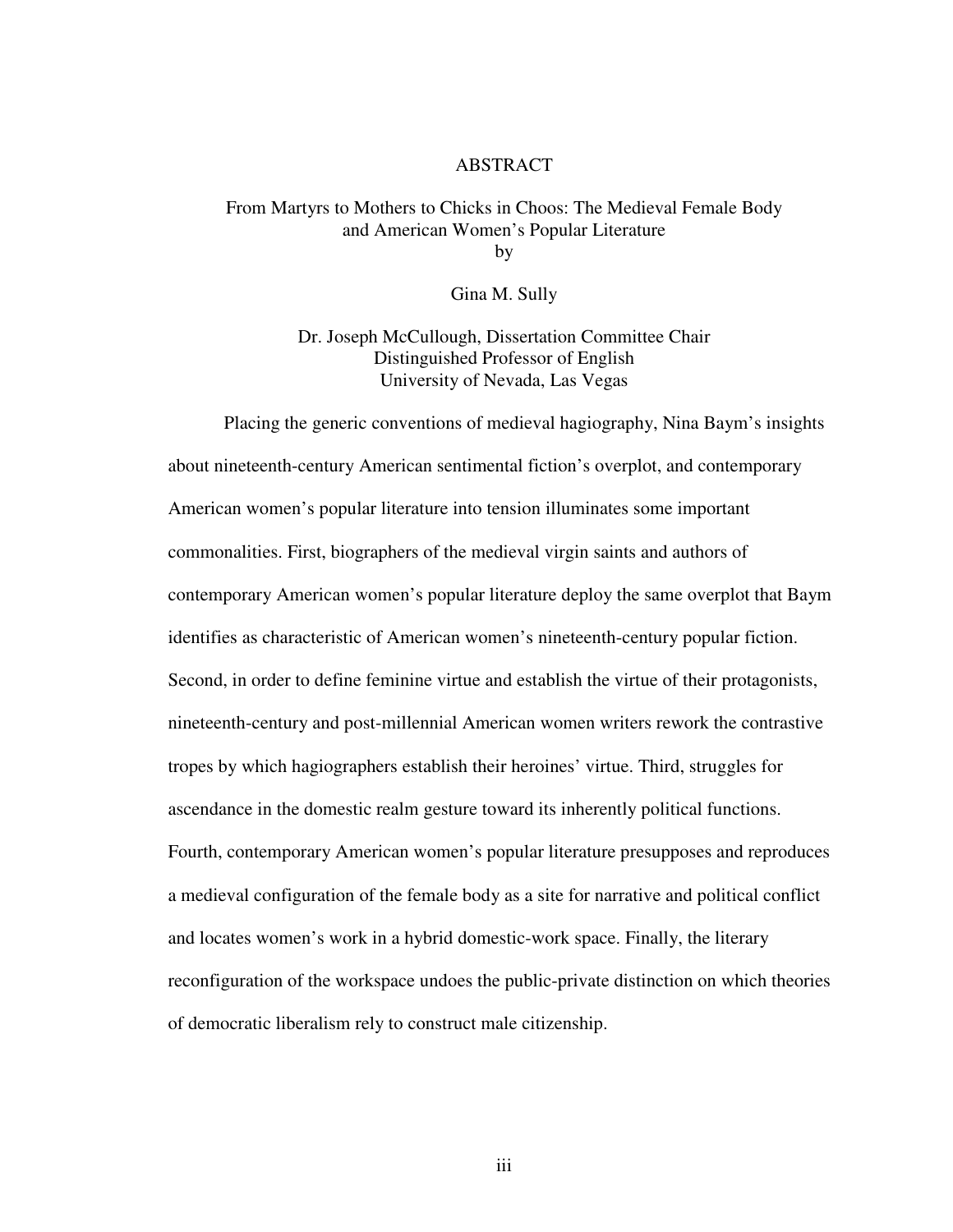For my parents, Jacqueline and Ron Whose patient love lit my way back from the dark places

Thank you for letting me dance my own dances

For Otie Mae, Dorothy, Jane, and Sonia, Whose courage and strength inspire me still

Thank you for giving me safe places to dance.

For my friends, teachers, colleagues, and students, Who have taught me more than any of us know

Thank you for dancing with me.

#### For Joel,

Without you, the world would not feel like home to me.

Thank you for giving me so many reasons to dance.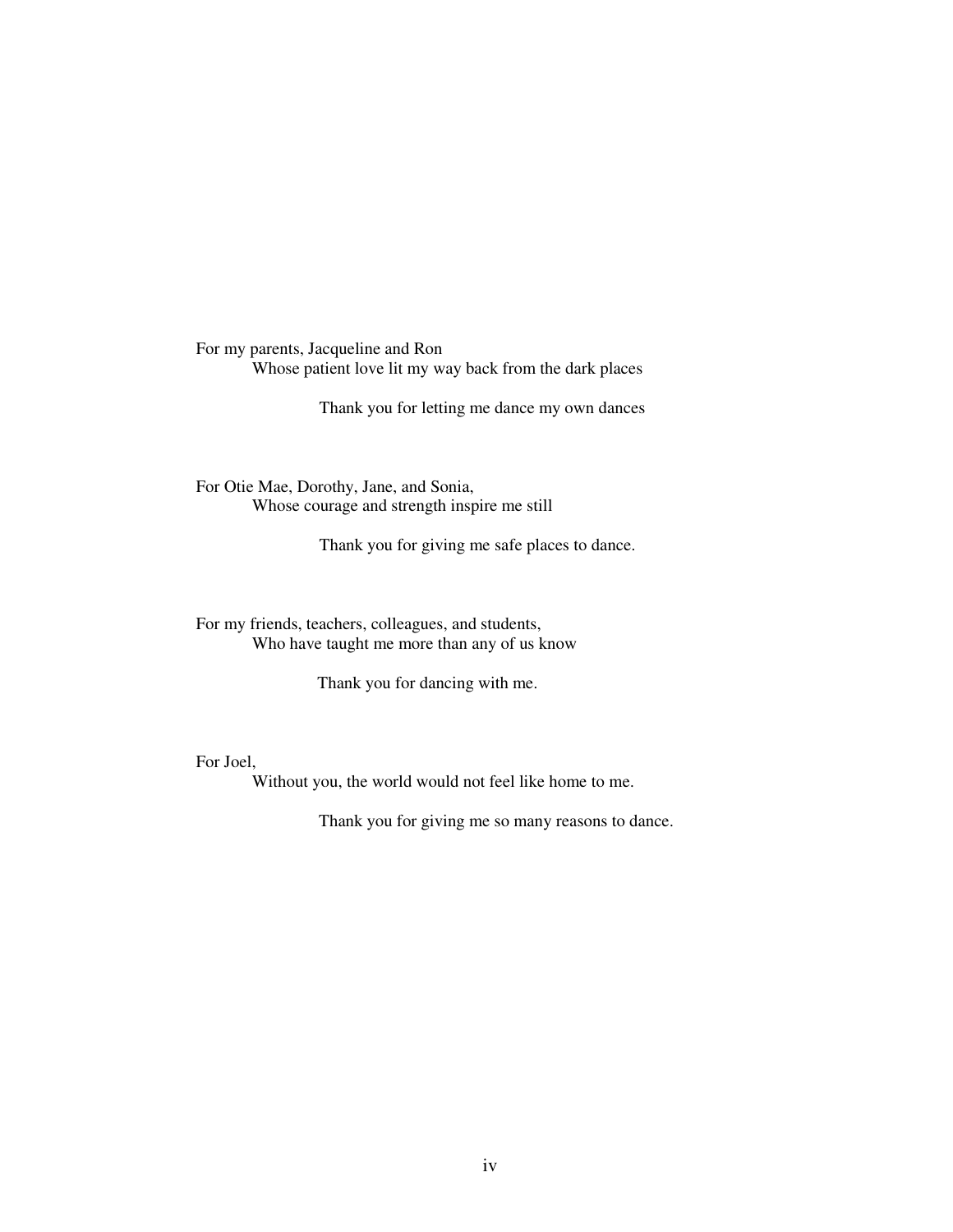## TABLE OF CONTENTS

|                                  | CHAPTER ONE: CRITICAL FRAMES AND         |
|----------------------------------|------------------------------------------|
| <b>CHAPTER TWO: MARTYRS:</b>     | MEDIEVAL BODIES AND LITERARY LEGACIES31  |
| <b>CHAPTER THREE MOTHERS:</b>    | DOMESTIC ANGELS AND HARRIED HOMEMAKERS56 |
|                                  | <b>CHAPTER FOUR CHICK IN CHOOS:</b>      |
| <b>CHAPTER FIVE CONCLUSIONS:</b> | READING THE PAST, PRESENT, AND FUTURE136 |
|                                  |                                          |
|                                  |                                          |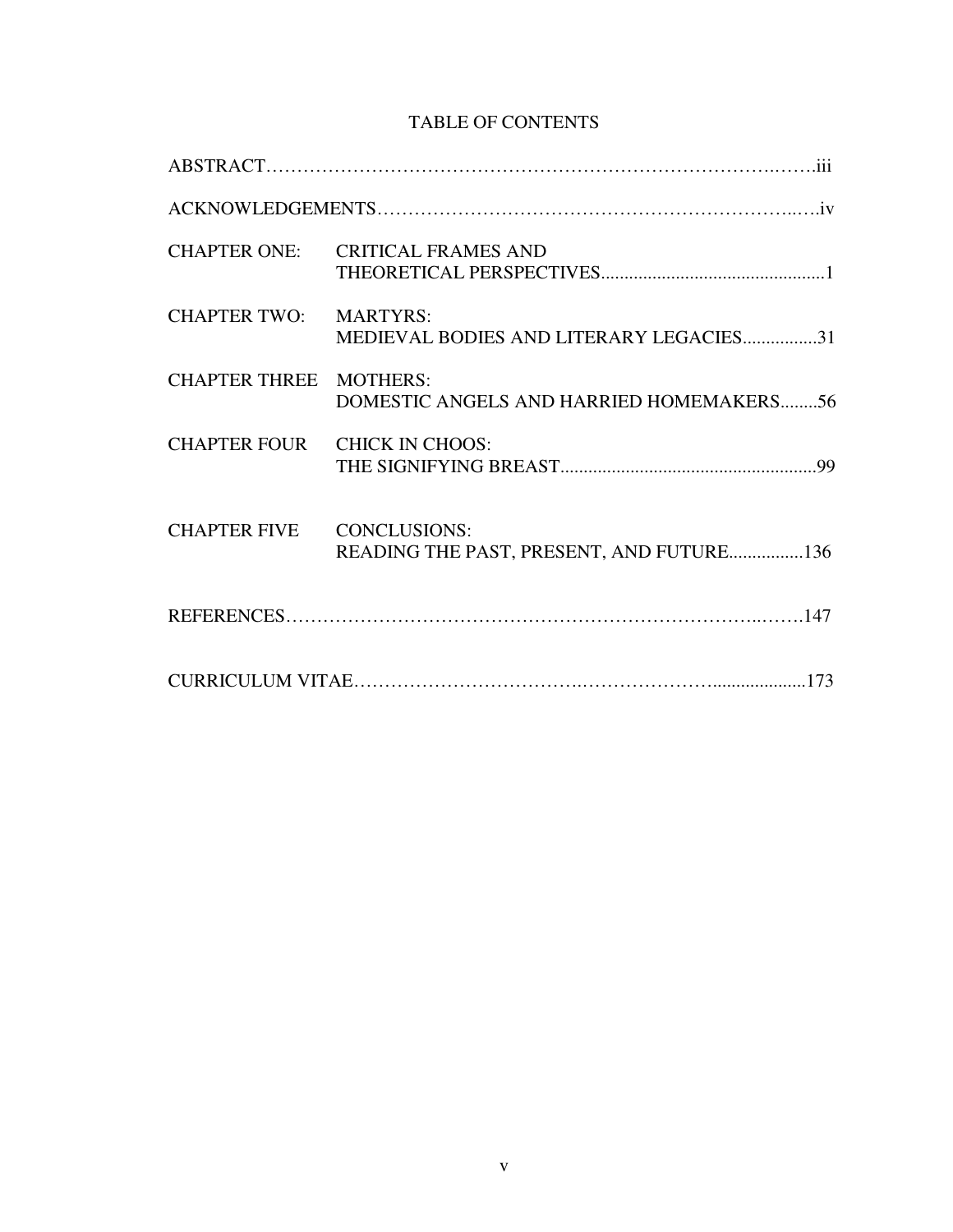#### CHAPTER ONE

# CRITICAL FRAMES AND THEORETICAL PERSPECTIVES

#### **Situating Myself**

When I was a child, my grandmother bought me a little book made of envelopes. Labeled chronologically to indicate the school grade it was intended for, each six-byeight-inch envelope could hold memorabilia and ephemera from that school year. Although my mother continued for a time to put my report cards and ribbons from corsages in the envelopes, after my kindergarten year at All Saints Catholic School, I myself filled in the spaces designated on the outside of the envelopes for the names of special or new friends, teachers, favorite subjects, and desired life path. In kindergarten, I wanted to be a mommy. In first and second grades, I wanted to be a nun, like my teachers. In third grade, I wanted to be a teacher and spent much of my play time reading to dolls and teaching them the alphabet and the basics of mathematics. In fourth grade, though, Sister Alexia read saints' biographies aloud to us. That year, in the blank labeled "When I Grow Up," I wrote *Virgin Martyr*.

I'm not sure that I knew what *virgin* meant back then, but I understood what *martyr* meant, and I knew what virgin martyrs did: They refused to marry the men who found them beautiful and irresistible, the men in whom their beauty aroused a disgusting (but disturbingly fascinating to me) lust. They stood up to their fathers and the pagan men who abused them, and they retained their purity (whatever *that* was) in the face of tortures so vile that Sister Alexia skipped those parts. Like the Sisters of Mercy who taught me, the virgin martyrs married Christ and remained faithful to him. That summer, having earned an adult library card by reading one hundred books in four months, I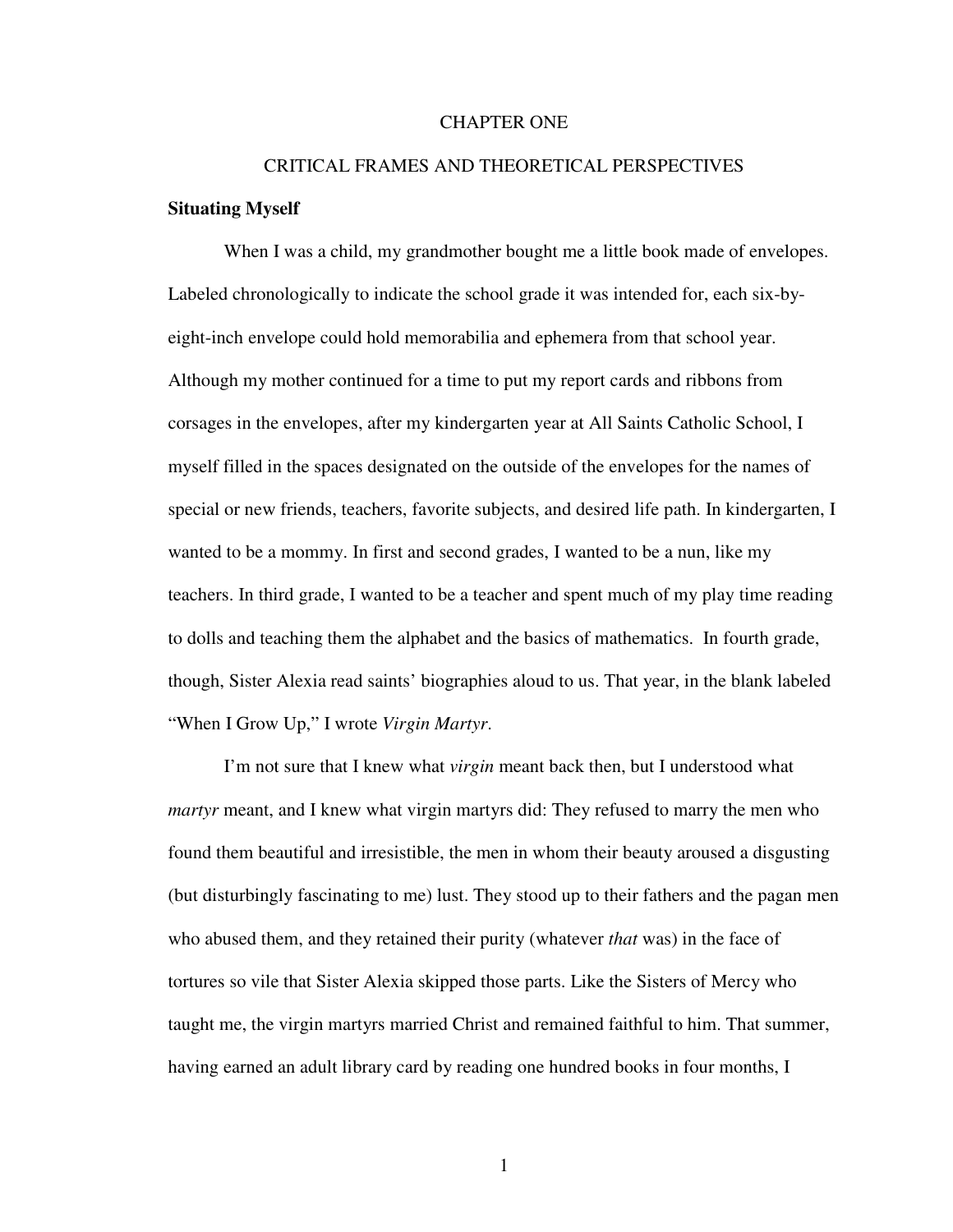devoured English translations of saints' biographies. I read biographies of Polish and Russian saints, French and Italian saints, Irish and German saints, English and American<sup>1</sup> saints. I read accounts of the lives of male and female saints, transvestite saints, and reformed-prostitute saints. But the biographies of the medieval virgin saints captured me as none of the others did. Thrilling to the idea of retaining my faith in the face of tortures so depraved they had to be elided by my biographer, I longed for the same kinds of tests Saints Agnes, Lucy, and Bridget had transcended. I longed to be as worthy of Jesus' love as they had been. By the next school year, of course, my interests and my goals had changed, but those texts were my introduction to the kind of unruly, ambiguously defiant heroines I continue to find myself most attracted to as a reader, heroines who cannot "just go shopping or get [their] hair done like a normal girl" (Springer, *Killer* 202).

When I re-encountered the virgin saints' biographies during my undergraduate education, I grumbled, disappointed that we wouldn't be reading other English-language literature from the period. However, those hagiographical texts haunted my scholarly writing in graduate school and inspired papers and articles about literary forms and genres as seemingly unconnected as formulaic contemporary romance and the literature of the American Renaissance. Nonetheless continuing to focus primary research on American domestic humor, I planned to use my dissertation to explore the ways male and female authors constructed narrative personae in American domestic humor written between the World Wars.<sup>2</sup> Then, during my final class as a PhD student, I read Nina Baym's *Women's Fiction*. I was thunderstruck. The "overplot" Baym identified in U.S. women's domestic fiction written between 1820 and 1870 was virtually identical to one I'd identified virgin saints' biographies and Samuel Richardson's *Pamela* as sharing: A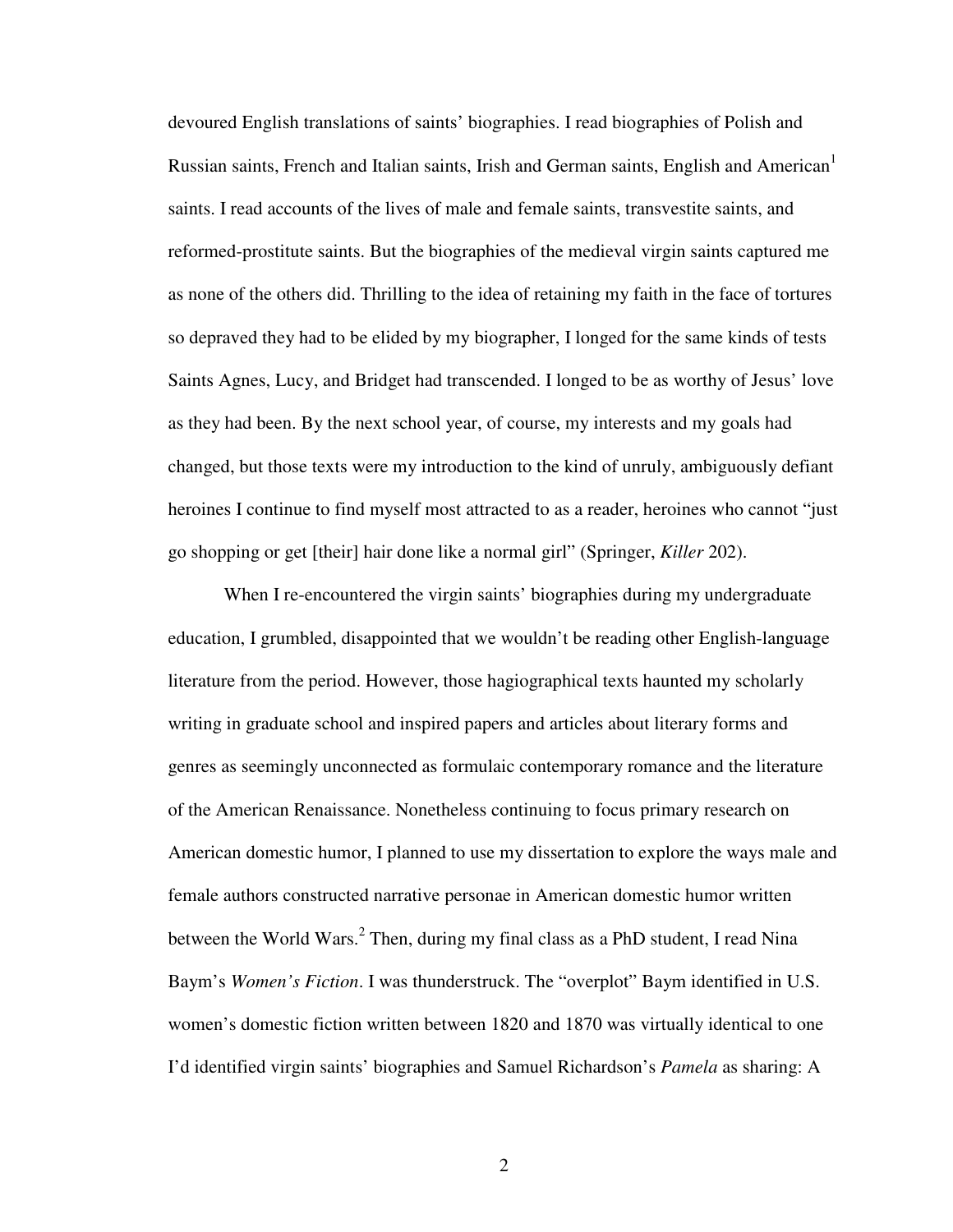"young girl" is separated from the social supports on which she had "rightly or wrongly" depended to sustain her throughout life and is faced with the necessity of winning her own way in the world. . . . The happy marriages with which most—though not all—of this fiction concludes are symbols of the successful accomplishment of the required task and successful resolution of the basic problems raised in the story, which is in most primitive terms the story of the formation and assertion of a feminine ego. (Baym, *Women's Fiction* 11)

According to Baym's taxonomy, heroines are either flawed or unflawed (36). Obstacles, perhaps including the need to earn a living, enable unflawed heroines to discover within themselves the "intelligence, will, resourcefulness, and courage sufficient to overcome them" (23). Flawed heroines must develop all or some of these qualities in order to overcome impediments to the formation of a coherent and intelligible adult female identity, which is, Baym says, their "real goal" (17). With the exception of the virgin saints, all of the heroines in this study are flawed. These flawed heroines all must learn that "some degree of self-control is a moral and practical necessity while total selfabnegation is suicidal" (36), and that they are "entirely responsible for overcoming" their tribulations, although that responsibility does not strip them of the right to seek assistance  $(17).^{3}$ 

Baym finds two basic "power situations" in the plot's narrative set up (37). Either the heroine is not loved or valued," and "those who should love and nurture her instead exploit or neglect her," or those with "authority" over her "abuse" that authority (37). As a heroine struggles to overcome the hurdles in her path, she connects with a network of people "who support, and advise, and befriend her," and "her final 'domesticity' is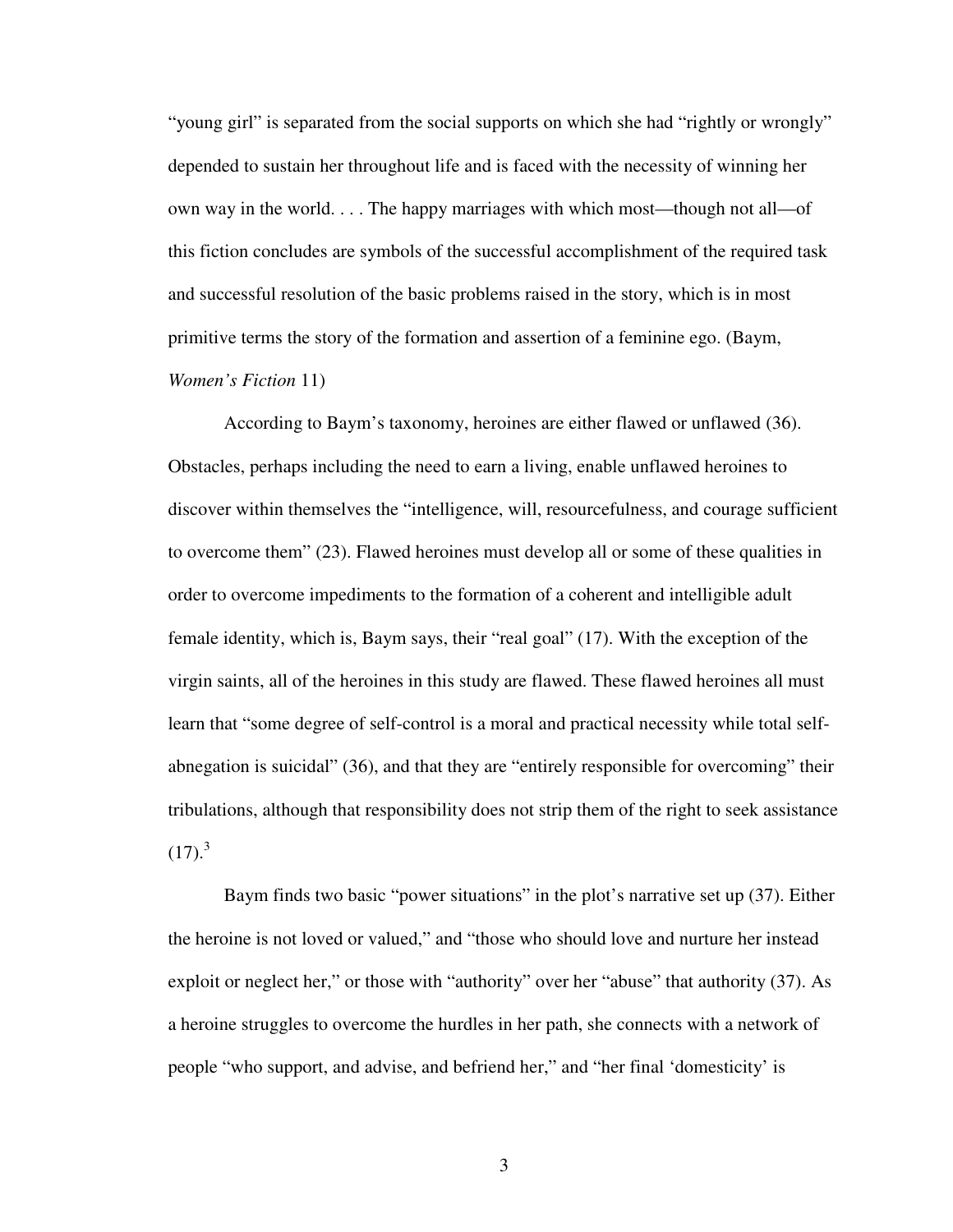defined as her relations with" those in that network (38). Her primary emotional support comes from the domestic circle she thus defines, especially her female friends or a man with whom she shares a platonic friendship (39). Power is absent from this sphere, and relations are based in rational friendship and love.

This study will begin by examining generically and historically disparate literatures written by U.S. women to see if they show evidence of Baym's overplot. I chose to analyze U.S. women's contemporary domestic humor and popular romance series, two modes of literature as authoritatively designated *women's* and culturally associated with female readers/auditors as nineteenth-century sentimentalism is. Women's domestic humor and popular romance series suffer from scholarly neglect, yet they are among the bestselling modes of popular literature in the United States.

My choices of literary texts still may seem somewhat capricious and temporally disconnected. Let me address the latter issue first. This study is not intended as an historical overview of the development of the overplot. To trace the overplot from the early medieval period through the twenty-first century would be a daunting task, one far beyond the scope of this text, although one certainly worthy of further study. Instead, rather than explore the depths of medieval or early modern conceptions of sexed and gendered bodies, I want to investigate the breadth of efficacy of a *particular* medieval conception of the female body in a twenty-first-century "postfeminist" culture. Of course, since multiple feminine identity possibilities were available to embodied medieval and early modern Christian women, constructions of femininity were not as monolithic as my discussion perhaps paints them. And again, research to fill in the temporal gaps is wanting.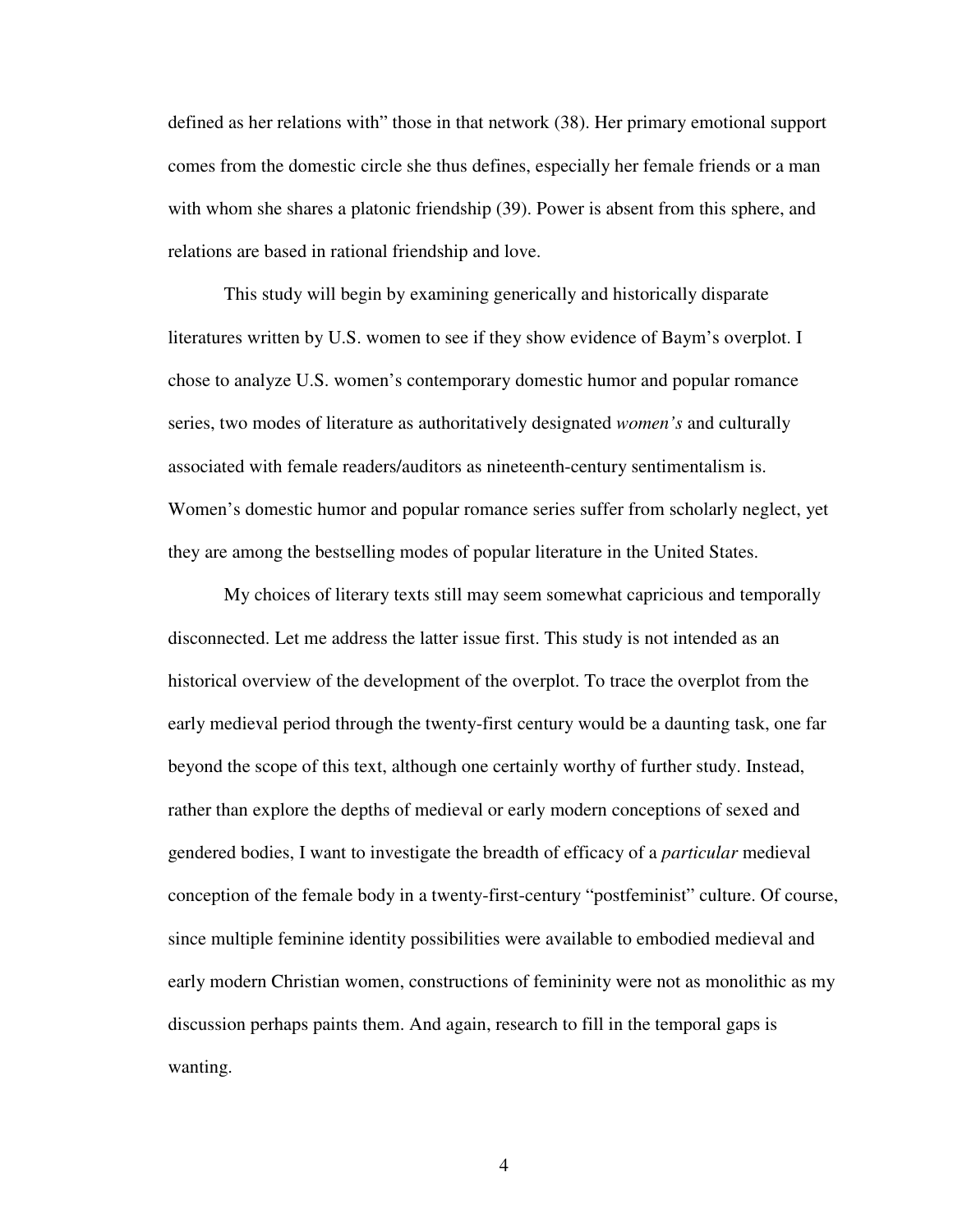My most immediate goal is to establish that there are significant plot and characterological similarities among texts separated by millennia. If I am correct, what might it mean for the binaries by which we classify literature—popular/canonical, for instance—that canonical and popular texts repeat the same plot? Secondly, by juxtaposing texts that explicitly announce their didactic intentions, as sacred biography and *Pamela* do, with texts widely believed to function only as mindless entertainment, such as contemporary popular romance series, I want to explore the possibility that popular literature does more than reflect and reinforce hegemonic sex/gender discursive and material practices. I suggest that it plays a role in encouraging the kind of selfdiscipline Foucault argues is an integral component of identity construction.<sup>4</sup> I want to discover if these texts also offer opportunities for feminist subversion of hegemonic sex/gender. To this end, I explore the techniques and devices authors deploy to encourage readers to identify with or accept the values of narrative personae and heroines in two varieties of contemporary U.S. women's humor. Humor seems a good fit because its success at engendering laughter requires that readers and narrative persona share beliefs and values. Simply put, I want to understand how narrative personae and first-person heroines try to ensure that readers "get it." What values and beliefs do the texts assume readers and heroines share? If popular literature is didactic and makes both ethical and moral claims, what sort of claims are they? On whom do they make the claims they make? Can juxtaposing such contemporary popular literature provide a fruitful route for examining changing conceptions of the individual, identity, and sex/gender? Answers to these questions can perhaps add something to feminist debates about the potential of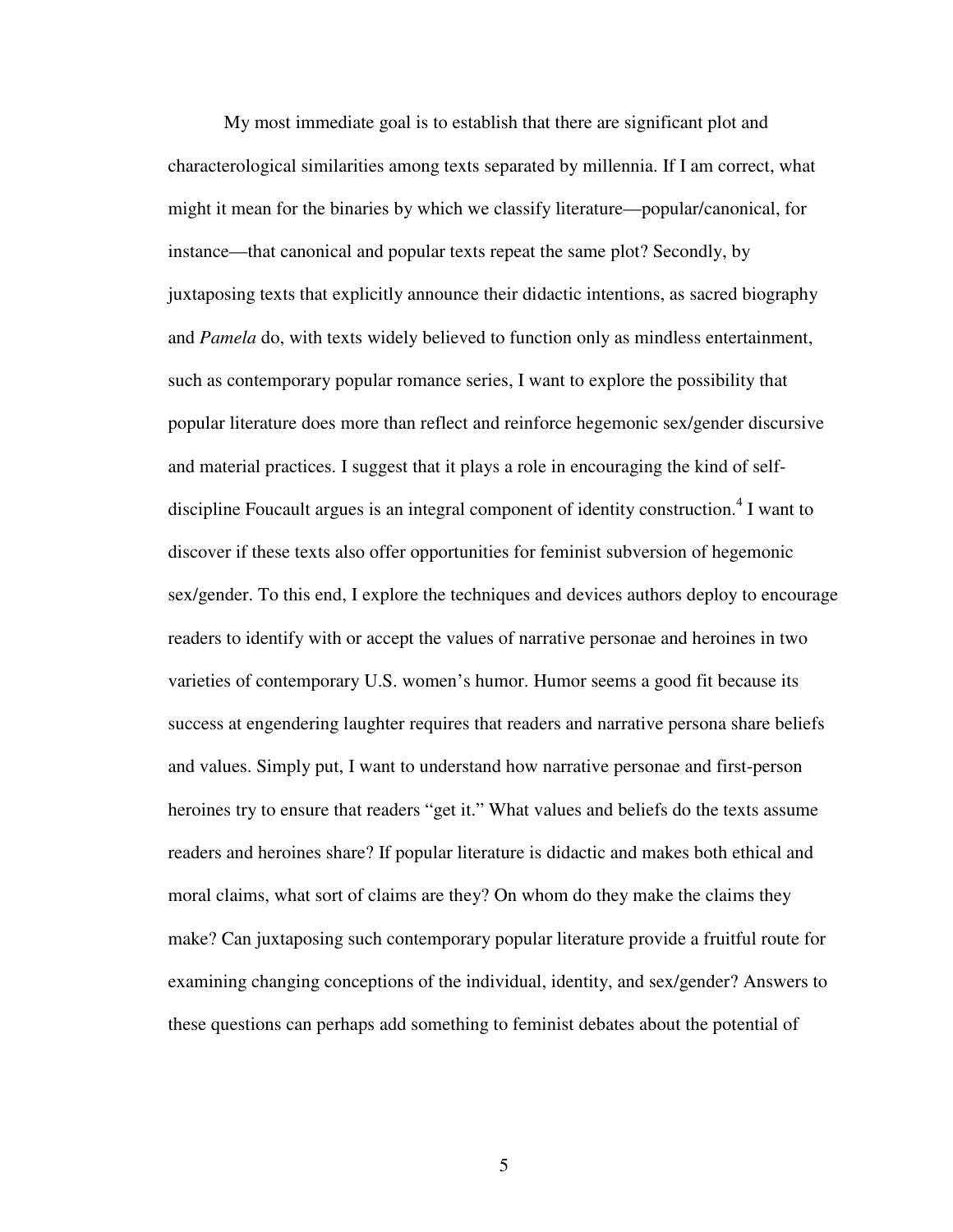women's humor for encouraging bonding among women and about what women's popular literary humor does for the women who produce and consume it.

In chapter one, I outline my methodology and methods. I argue for a feminist cultural realist frame and for supplementing the traditional methods of literary criticism with those of Feminist Critical Discourse Analysis and the conclusions of ethnographic research into reading and writing practices. I briefly sketch scholarly attempts to define important terms, and propose working definitions. In chapter two, I identify the paradoxical female body in medieval hagiography's ritualized conventions of plot and characterization and trace it into Samuel Richardson's *Pamela*. By attending to the parallels between medieval virgin saints' biographies and *Pamela*, I tease out two threads. First, interpersonal power struggles take shape as battles over what Adrienne Rich calls the "right to name" ("When We Dead"  $35$ ).<sup>5</sup> Second, interpersonal power struggles between men and women in the ostensibly apolitical domestic realm can figure for power struggles in the political realm and reveal the falseness of the politicaldomestic dichotomy.

Chapter three begins with a discussion of sentimental ethics and some of the scholarly literature on American women's humor. I then historically contextualize Erma Bombeck's *At Wit's End* and Shirley Jackson's two contributions to domestic humor, *Life among the Savages* and *Raising Demons*, and examine them for evidence of Baym's overplot and the contrastive trope which, I argue, narrators and narrative personae use to intelligibly identify themselves for readers. After considering how Jackson and Bombeck establish the "virtue" of their narrative personae through contrast, voice, and stance, I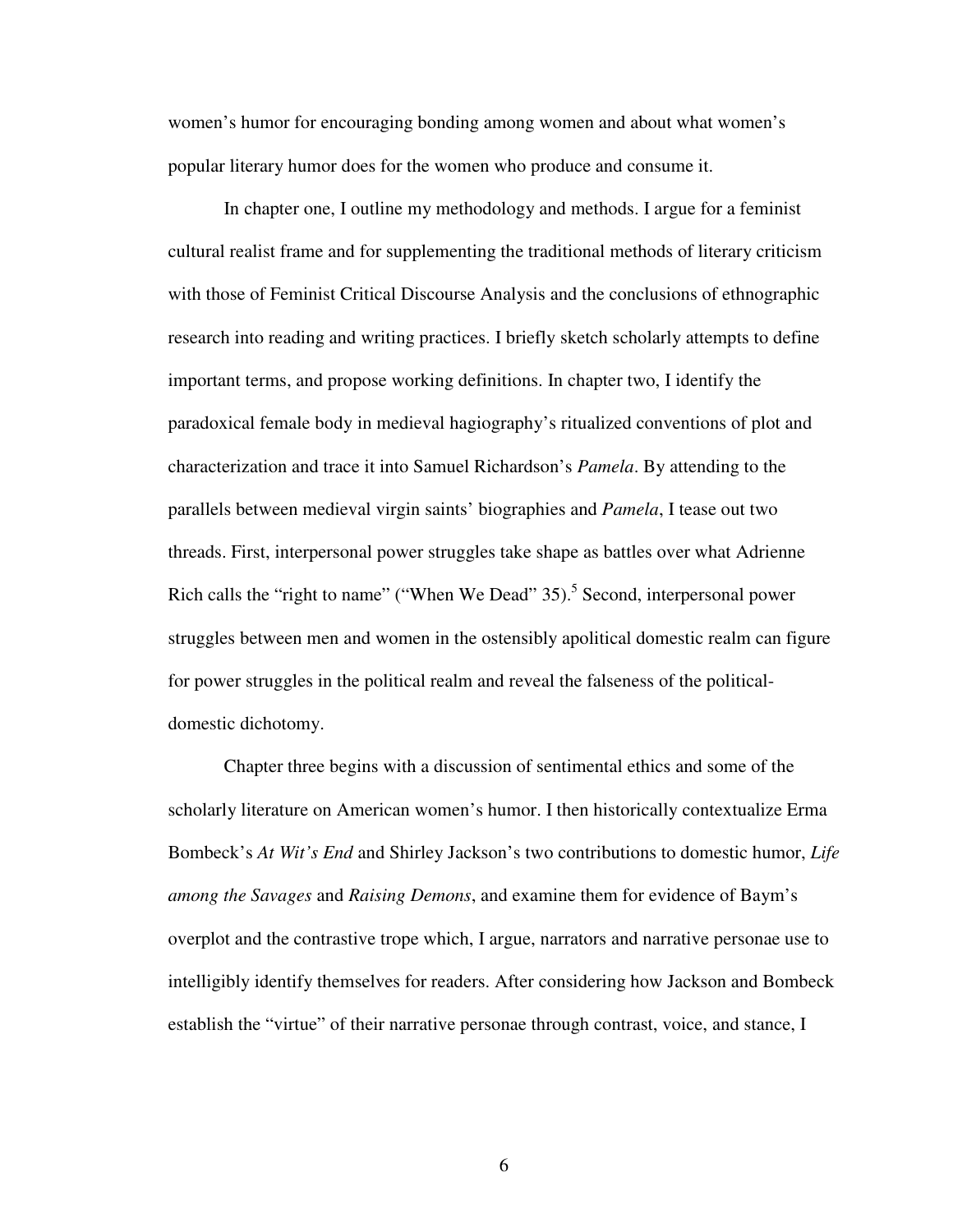consider the role of humor in constructing persona and these authors' legacies to the U.S. women's humor.

The literary subjects of chapter four are Janet Evanovich's *Stephanie Plum* series and Gemma Halliday's *Making It* series of contemporary comic romantic mysteries. Nora Ephron's "A Few Words about Breasts" informs the analysis in this chapter. I propose the "Signifying Breast" as a metonym for generically conventional character types whose presence in the text facilitates normalization of the heroine's performance of cisgendered, <sup>6</sup> heteronormatively receptive female sexuality and the value systems her performance endorses for cooperative readers. This chapter includes a consideration of the implications of this literature's location of work in a hybrid domestic-business space. In doing so, these texts relocate the logical grounding of the sentimental moral sense from Shaftesbury's "maternal instinct" to heteronormative love.

That all of the authors treated in this text are white and heterosexual is in part due to generic conventions, in part to limits of time and space, and in part to my reading habits as a child, when I first encountered all of these "women" but two. Nor do I mean to suggest that my readings are the "correct" readings, or the only readings, or even that they are "preferred" readings. These are *my* readings, in a very important sense the products of the particularity of my reading practices and my history, my situatedness as a middle-aged, white, working-class, well-educated, able-bodied, cisgendered female in late twentieth- and early twenty-first-century U.S culture. Regrettably, the limits of language in general and the language of scholarly inquiry in particular, the habits of training, and the limits of my own intellect leave me unable to express myself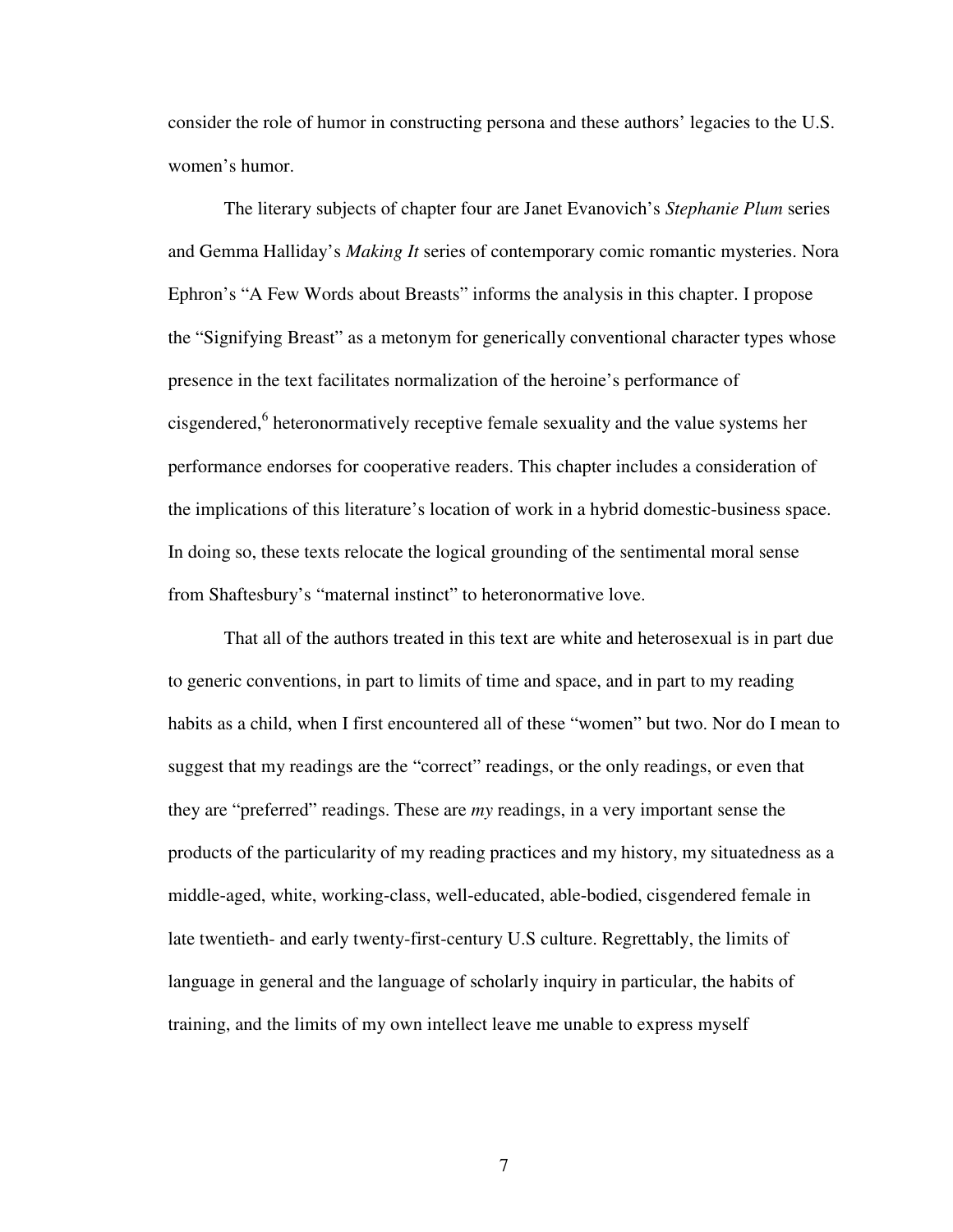consistently in ways that adequately foreground the speculative and provisional nature of my claims. For my lapses, I beg my readers' indulgence and their pardon.

#### **Engaging Feminism**

Lillian Robinson notes that feminist criticism ought to be "criticism with a Cause" (Robinson 879). This text constitutes the kind of "revolutionary" feminist criticism that she calls for (879). Questions about the real-world concerns of situated embodied women motivate this study. It focuses on and takes seriously representations of white, workingand middle-class women, $<sup>7</sup>$  their literary production and consumption, and their</sup> interpretive practices with an eye toward contributing something to ongoing feminist conversations and activism grounded in a shared belief in the transformative power of popular literature and culture.

Our understandings of the social world and how subjects are related to it are implicated in the hypothesis around which research is designed and data are gathered and affect how researchers interpret results and data (Kuhn 52-70). Interpretations of the social world shape our perceptions of what ought to be done, what can be done, and the purpose of doing anything at all (35-42). Literary and cultural criticism can tie feminists' activists and intellectual lives together, for, since it is on the basis of our understanding of reality that we act, activism is, in effect, based in interpretive practices. Moreover, by revealing the contingency of what seems natural—popular romance's heteronormativity, for instance—and its impact on meaning-making practices in other contexts—seeing two men holding hands or kissing—interpretation can constitute transgressive revolutionary activity. Perhaps, as M. Scott Momaday says, we read to get a sense of who we are and what we are doing. Or maybe "[w]e read to change ourselves and others" (Howe 268).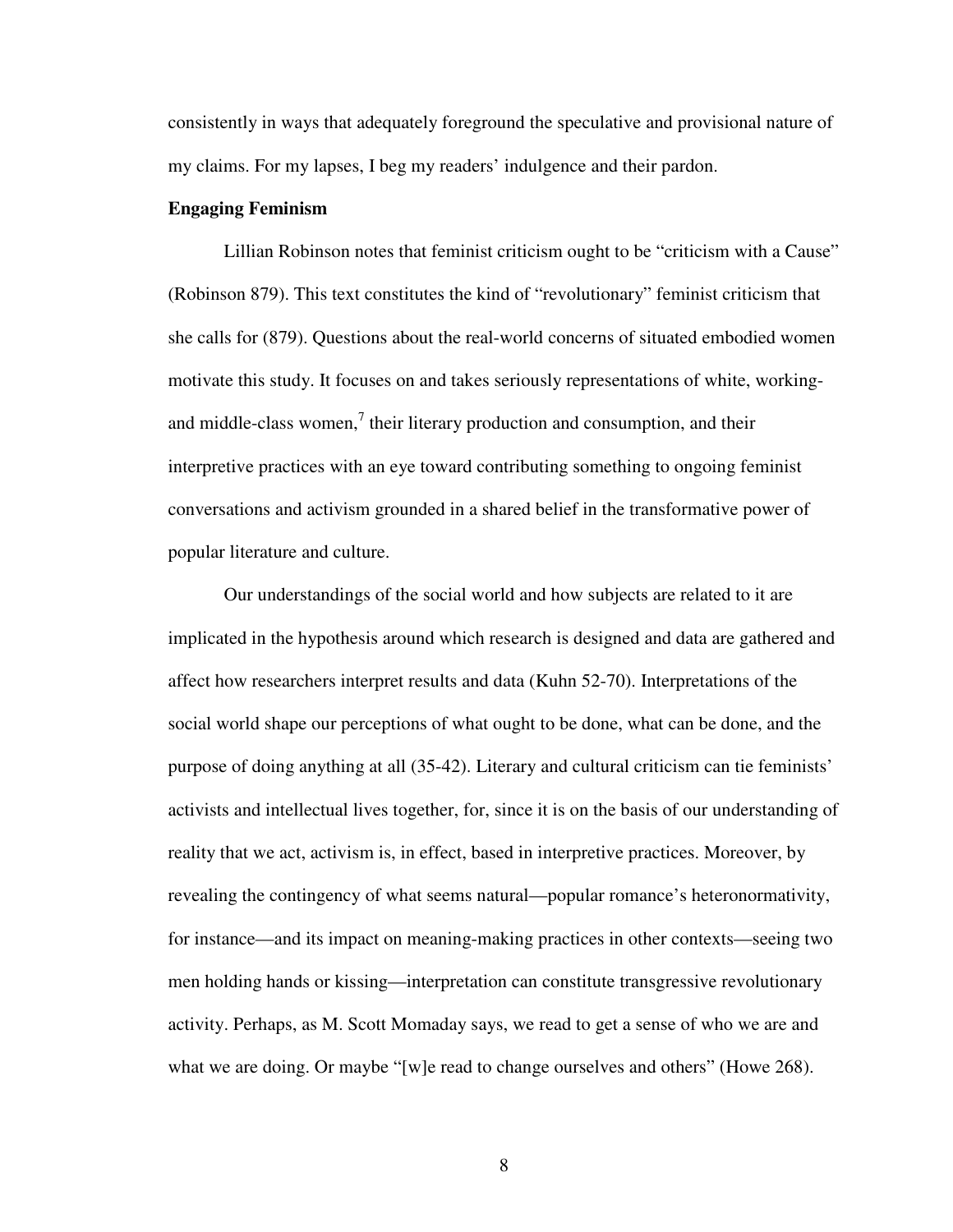Perhaps we read to confirm that we are like others, that we are "okay," or that others feel as we do. Maybe we read to connect, to escape, or to play. In fact, American women read—and write—to do all of these things (Radway).

Every wave of American feminists has argued that cultural representations of gender can contribute to the devaluation of women's lives and activities and profoundly affect women's ability to define themselves and achieve socio-political equality with men (Polizzi 24-25). To be sure, in the mid-nineteenth century, first-wave feminists called on women to establish their own print media in order to counteract media ridicule and elisions of the emergence of the "New Woman" model as a gender-performative possibility for women (Carter and Steiner 1-2). Nearly one hundred years later, Betty Friedan's 1963 publication of *The Feminine Mystique* re-opened public discussion and feminist criticism of print media's naturalization and normalization of a private-sphere, consumerist femininity (2), in opposition to a public-sphere, productive masculinity. By the mid-1960s, second-wave American feminists had begun to systematically examine media representations of women and to critique the gender ideologies they saw those representations serving. Second-wave feminist research into and activism around mass media began "from the assumption that a change in media representation of women was necessary for the achievement of political change" (Bradley 161). Early second-wave engagements with media representations of gender, however, were themselves problematic. Feminists of color and lesbian feminists continued to take issue with the ways that Western, white, middle-class, college-educated, heterosexual feminists normalized their own lives as *women's* experience.<sup>8</sup>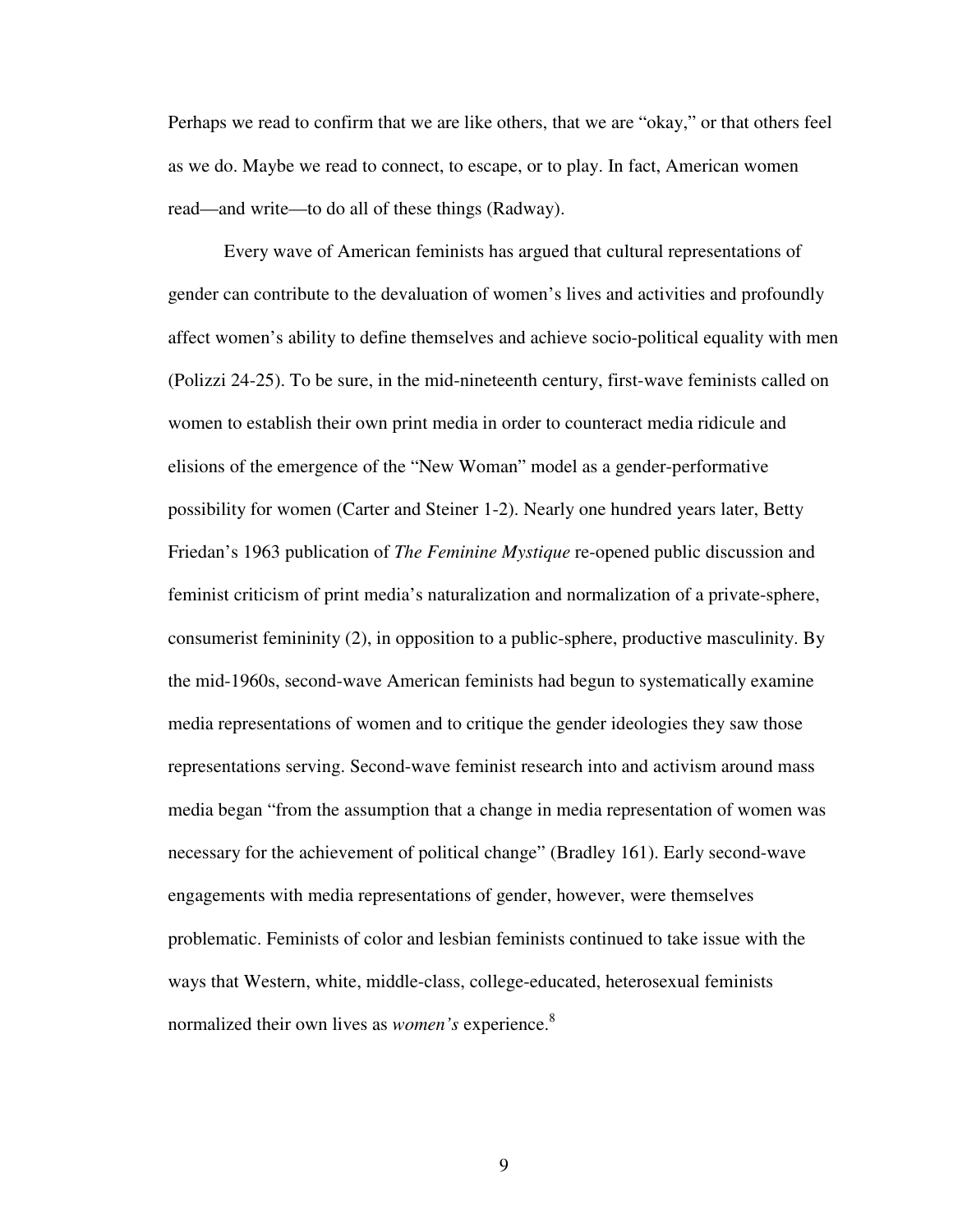Questions about the social and political dimensions of popular culture and women's literature and their relationships to ideology and life now occupy feminist critics who, crossing disciplinary boundaries, incorporate methods from sociology, philosophy, communications, media studies, and anthropology. Feminist literary scholars grapple with issues like whether women's literature is related to the commodification of identity; the nature of the relationship between women's literature and the feminization of consumption; and, most prominently in regard to American women's popular literature, whether women's literature reflects, reinforces, or subverts gender stereotypes and norms. I hope to use this text to participate in an ongoing conversation with others who share my interest in these conflicts and lacunae, and I address some of these questions in detail.

#### **Methodology and Methods**

Because scholars often use the terms *method* and *methodology* interchangeably, I want to define how I use them. Gayle Letherby usefully distinguishes between them:

> A *method* is a technique, a tool for doing research, for gathering evidence, for collecting data. . . . *Methodology* entails a perspective or framework. Thinking methodologically involves describing and analyzing the methods used, evaluating their value, detailing the dilemmas their usage causes and exploring the relationship between the methods that we use and how we use them, and the production and presentation of our data. (5)

#### *Methodology: Feminist Cultural Realism*

Feminist interventions have raised a number of questions about commonplaces of scholarly literary analysis. Recognizing that "every act of meaning-making . . .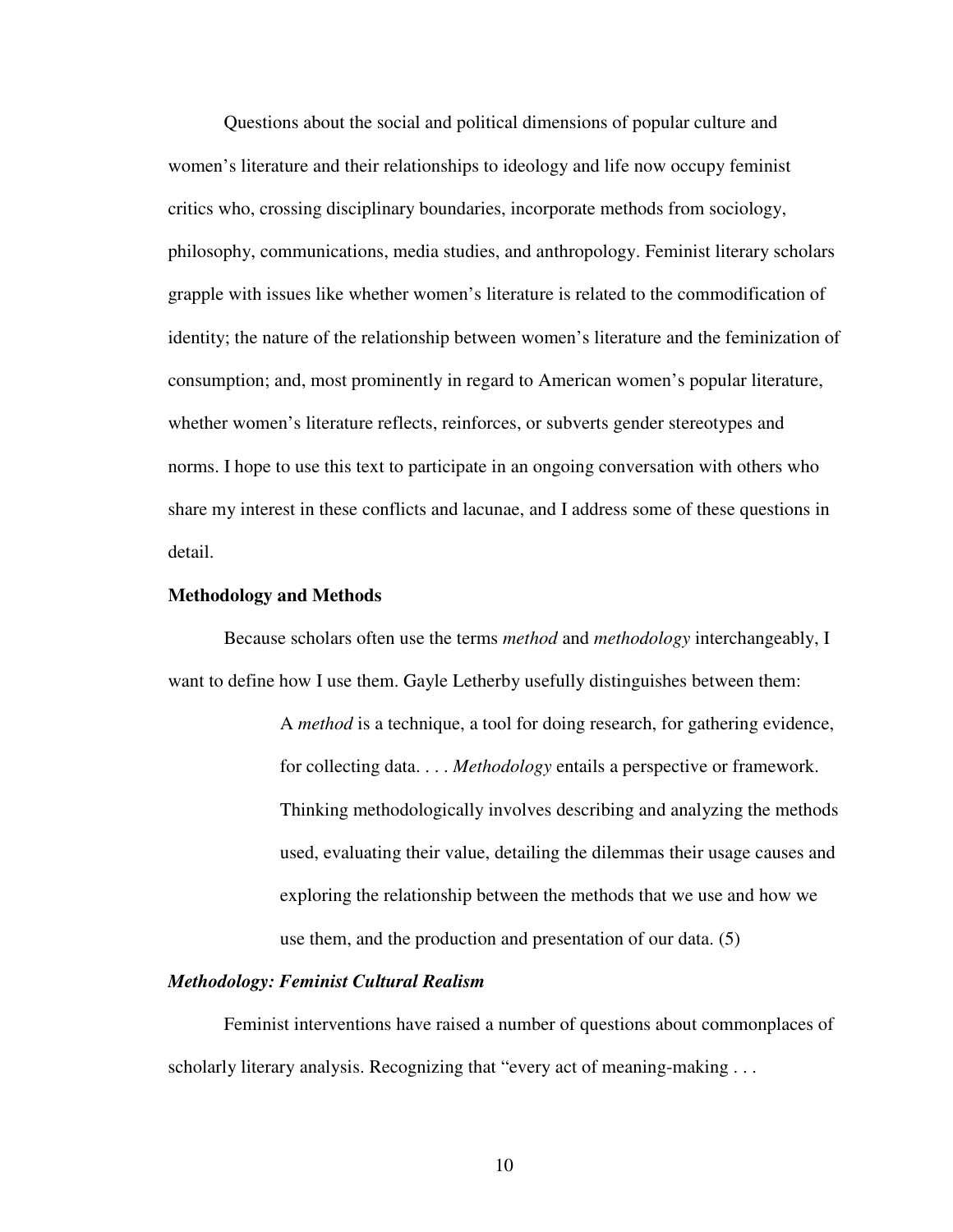contributes to the reproduction and maintenance of the social order, and also . . . [to] resisting and transforming that order" (Lazar 11), American feminists such as Elizabeth Cady Stanton, Nina Baym, Elaine Showalter, and Annette Kolodny have long interrogated canonicity and the so-called objective aesthetic standards it presupposes. Feminist critiques of racialized, gendered, sexualized, and classed social and discursive relations and practices have revealed literary studies' elision of the myriad ways readers, writers, texts, discourses, and discursive practices presuppose and (re)produce ideologies of race, gender, and sexuality. Paula L. Moya's critique of poststructural feminism and Satya Mohanty's work in epistemology have led me to adopt feminist cultural realism (FCR) as an epistemological frame that accommodates an understanding of sexuality, gender, race, and class as social constructs. According to this frame, objective reality exists independent of anyone's perceptions of it; however, the knowledges that emerge out of the activity of embodied human beings within that reality are always already multiple, situated, and mediated by language. In other words, cultural realism begins from the premise that the natural world materially preexists cultural artifacts and systems, including embodied, already-situated human beings, but can only be "known" through language, itself a cultural construction. Because knowledge of nature, like knowledge of anything, presupposes language, the cultural is *epistemologically* prior to the natural even though the natural world is *ontologically* prior to the cultural.

However, the claim that the cultural is epistemologically prior to the natural entails neither a full-throttle descent into the postmodern maelstrom of relativity nor a positivist march toward authorial intentionality. Relativism is based in conflation of the epistemological and the ontological; the idea that we cannot directly know objects of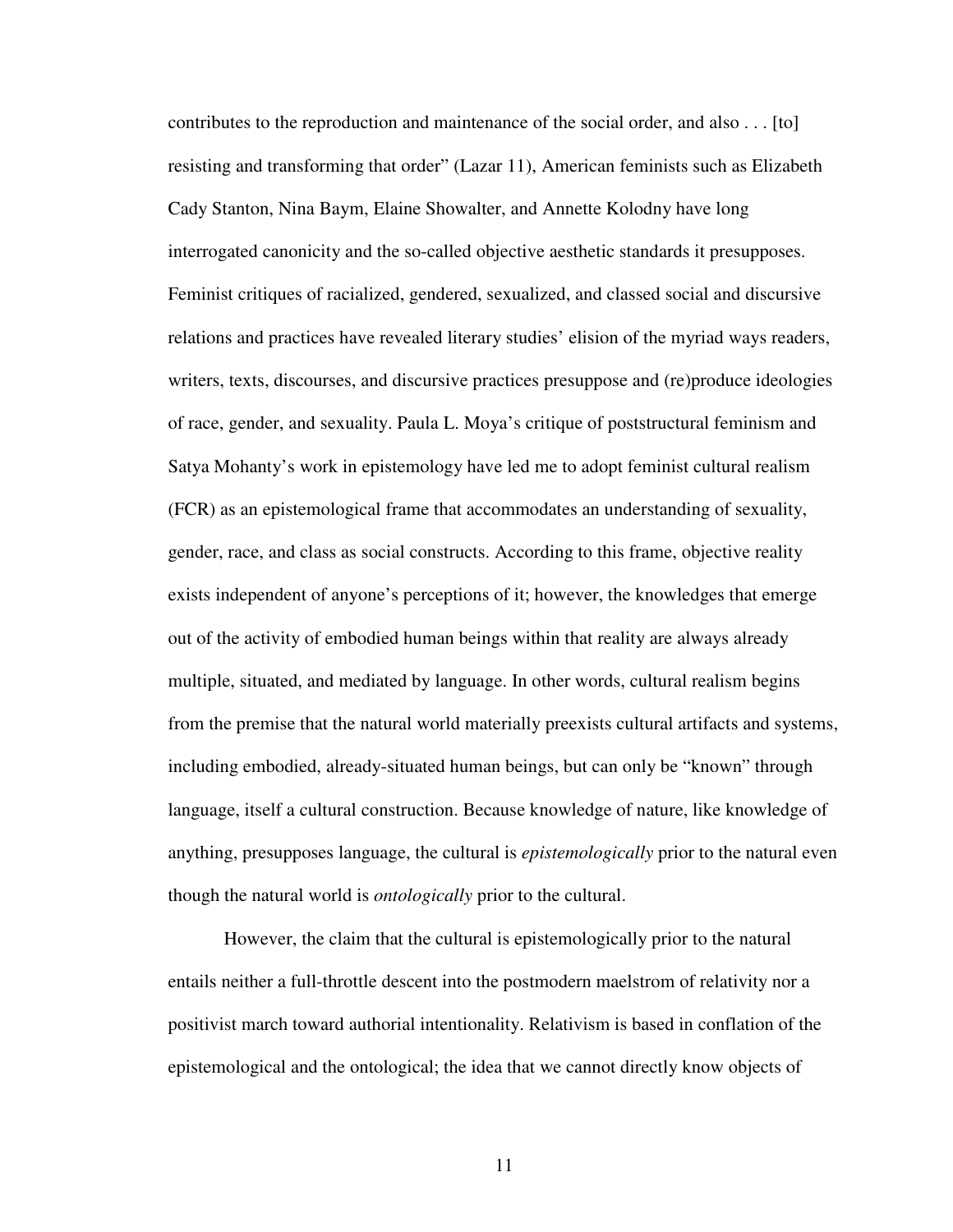inquiry becomes the claim that the objects of inquiry do not exist, that since experience of reality is mediated by language, it is reducible to language. But the idea that what is mediated by language is reducible to language is obviously an error. The idea that the world is text (Derrida's dictum<sup>9</sup> simplistically misunderstood) because human beings so often experience it as such is perhaps too often unquestioningly adopted as a first premise in literary criticism. A feminist cultural realist frame acknowledges—no, it demands multiple interpretive possibilities for a single text because it begins with the situatedness of embodied readers and writers, including (but not limited to) the material conditions of literary production and consumption, generic and discursive conventions, and ideology's ubiquity.

Texts can look very different from different perspectives. The difference between reading *Moby Dick* at fourteen and at forty-two might make one feel as if one is reading an entirely different text, for instance. This difference, however, is not merely a function of gender, race, class, age, or any other identity marker, although these factors stand in dialectical relation to the myriad other factors out of which idiosyncratic readings of texts emerge. Acknowledging that texts, readers, writers, and reading and writing practices are always already situated forecloses pretensions to interpretive objectivity and certainty. As considerations of situatedness erode the foundation for such claims, multiple readings emerge as plausible interpretive possibilities. However, this does not mean that all interpretations emerge as *equally* plausible possibilities. More importantly, perhaps, it doesn't rule out the possibility of misinterpretation, either.

Before moving on, I must define how I use the word *emerge* and its variants.<sup>10</sup> Simply put, *emergence* is the process by which a complex system becomes or seems to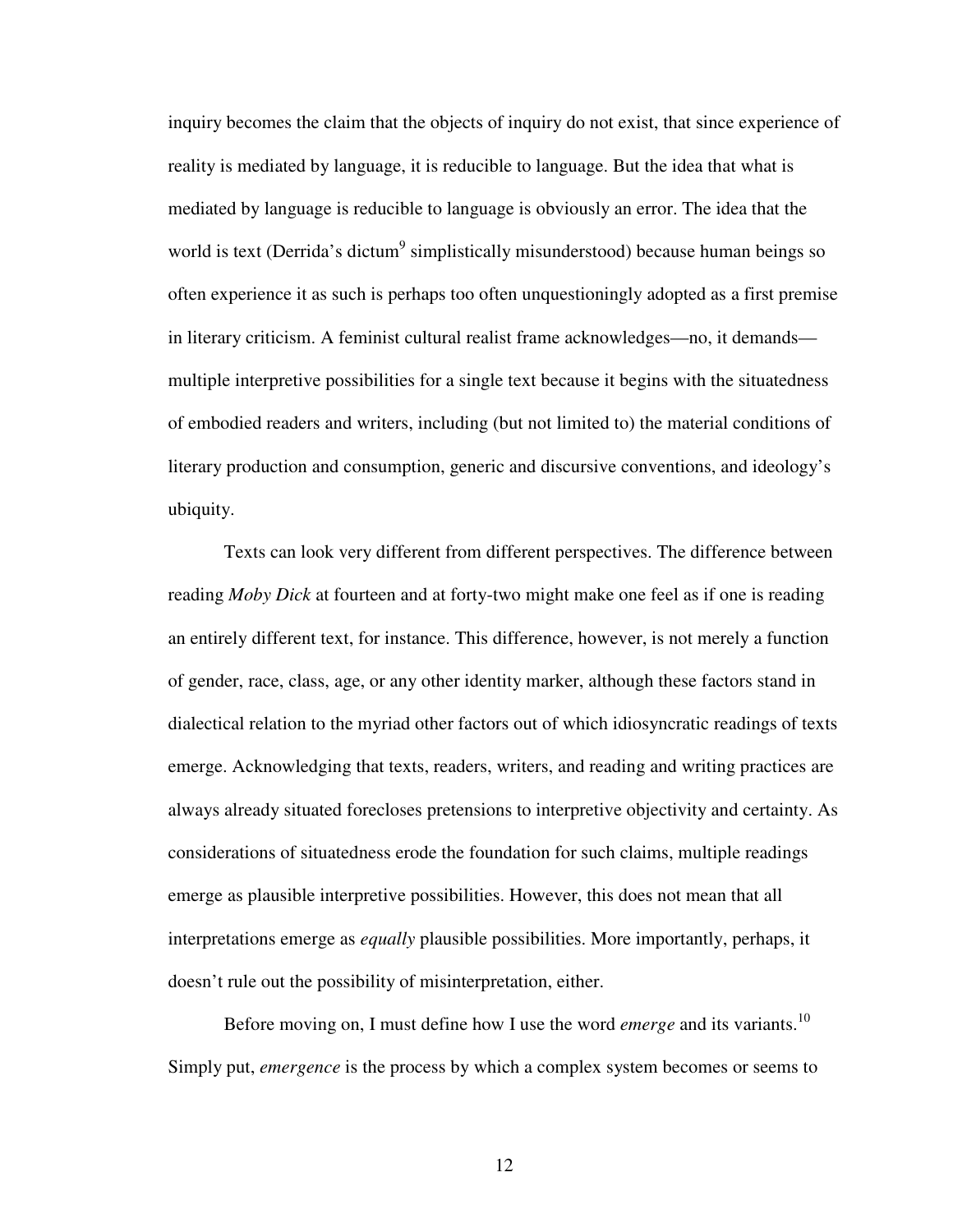become more than the sum of its parts. Grounded in systems physics, *emergence* denotes dynamic properties and processes that arise in highly complex systems, properties and processes that cannot be wholly or definitively explained by reference to the operation of any of the parts or to any known inter-reaction between or among parts. As Margolis convincingly demonstrates, "persons and selves, artworks, artifacts, texts, actions, institutions, societies, words, and sentences" *(Interpretation 7)* are "historied," emergent entities without essences (Margolis *Historied*; *Selves*). On this view, interpretations can only emerge out of the activities of historicized and situated embodied interpreters and are thus themselves historied, ongoing processes.

Beginning from the argument that "(1) knowledge is inherently interpretive; (2) interpreting beliefs so that they count as knowledge is inherently legitimative; hence (3), neither the self nor knowledge can be satisfactorily 'naturalized'" (*Interpretation* 253), Margolis' vision of interpretation is entirely consistent with a feminist cultural realist methodology and, like FCR, acknowledges interpretive contingency while avoiding the pitfalls of ethical subjectivity and relativity. The activity of literary criticism is thus conceived as the historically and culturally emergent practices of situated, embodied human beings who can at best legitimate their interpretations by providing textual evidence and genealogizing their own interpretive processes and methods (Margolis, *Interpretation*).<sup>11</sup>

Stuart Hall argues that four codes can be embedded in texts: dominant codes, professional codes, negotiated codes, and oppositional codes. Dominant codes accept hegemonic ideologies as their starting point and their dialectical relationship to professional codes facilitates the normalization of both (Hall 16). Professional codes such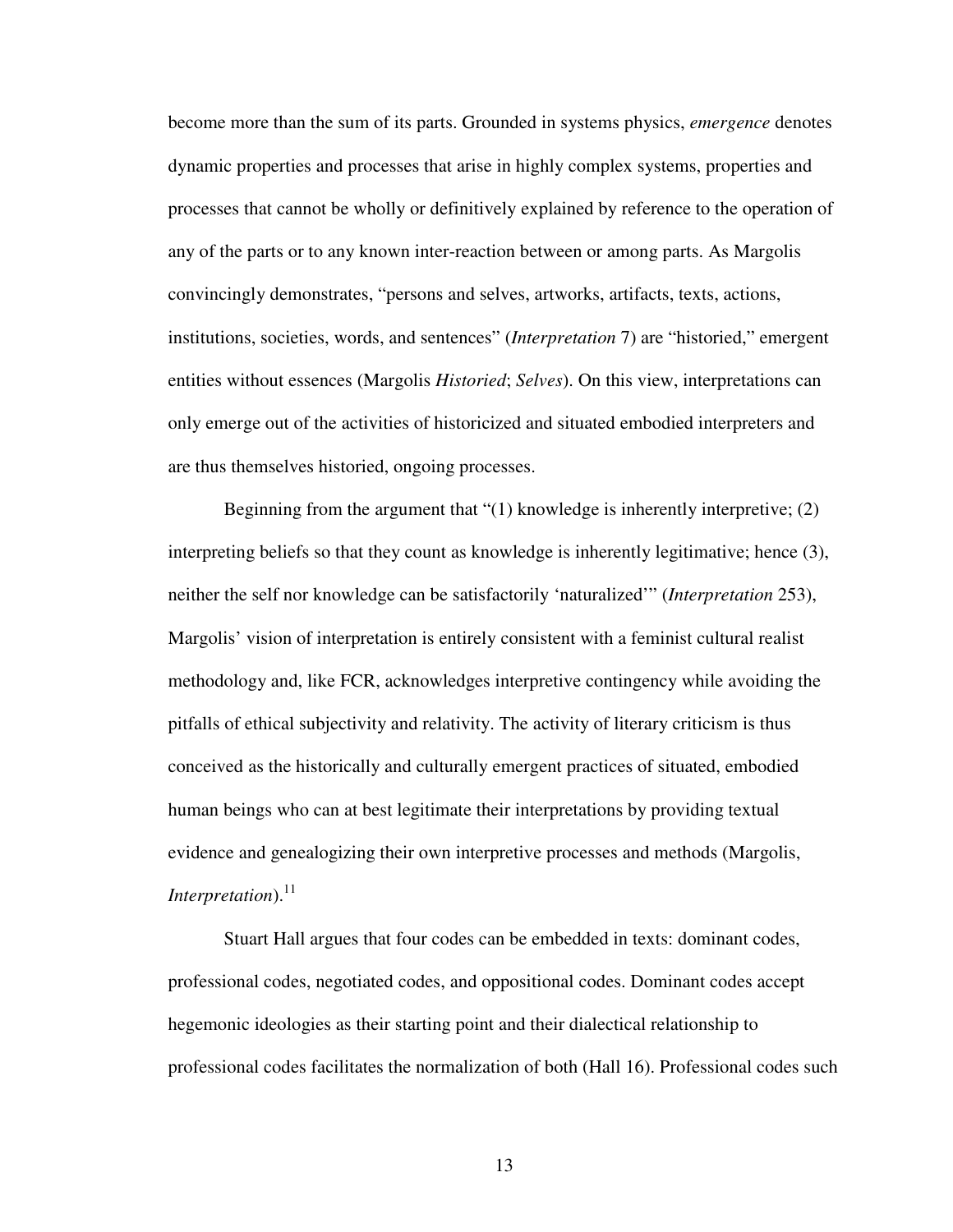as generic conventions mask the presence of hegemonic codes in texts by shifting attention to matters of textual quality and cultural value (16). The dialectical interaction of these two codes allows marked literatures to be deemed unworthy of serious study. A negotiated code accepts hegemony's big ideological "truths" but "operates with 'exceptions' to the rule" on a "restricted, situational level" (17). Examples of negotiated encoding include a public performance of authorship that positions the writer as "just a housewife," as the humor analyzed in chapter three does, and a moral system that prescribes monogamy but excuses specific transgressions, such as popular romance's negotiation of heroines' infidelity. Oppositional codes reject hegemonic discourses. Some of the ephemera coming out of the Occupy movement manifest oppositional codes. For example, one poster juxtaposes images of morbidly obese white children eating, and skeletal black children lying on the ground. The caption reads, "Capitalism Isn't Working."

#### *Methods*

My methods include the traditional methods of literary analysis, such as close reading, plot and character analysis, and considering the scholarly literature. Additionally, I attempt to discern and describe discursive patterns by placing into tension texts by different authors and texts from different literary periods, a common method among literary critics. Nevertheless, despite my commitment to the methods of literary studies, I cross disciplinary boundaries to make use of ethnographic research and empirical studies of the reading practices of situated readers to appropriate some of the methods of feminist critical discourse analysis (FCDA), which itself is a set of interpretive practices and methods used by feminist scholars in linguistics and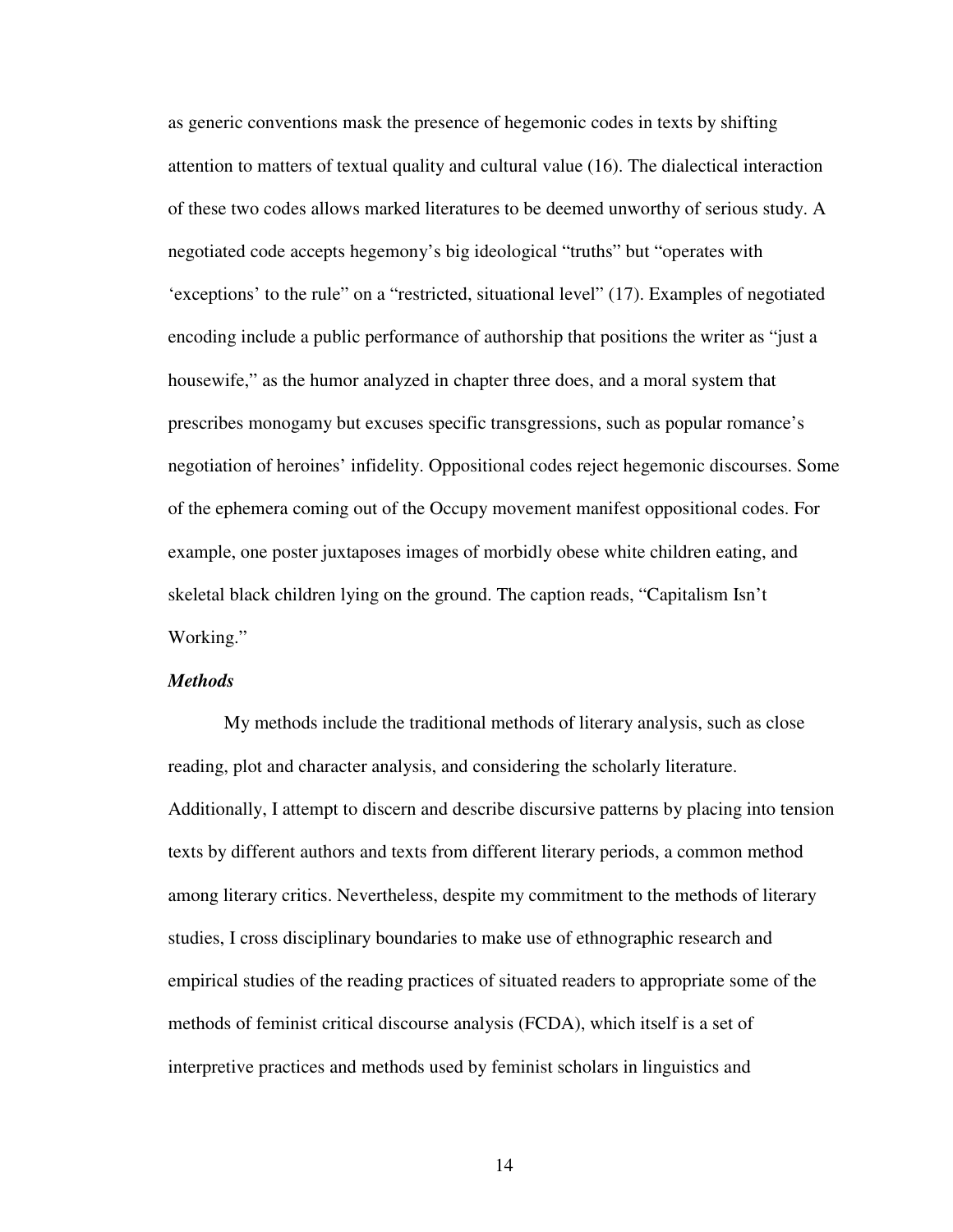pragmatics. These scholars have produced empirical studies that demonstrate that men and women are encouraged to perform power differently (Holmes), show some ways that women negotiate power in educational institutions (Remlinger), attempt to establish what comprises effective embodied speech in Western classrooms (Baxter 80-127), reveal some of the subtle forms that homophobia takes in newspapers that eschew openly discriminatory rhetoric (Gouveia), and deconstruct readings of gendered, raced, and aged female bodies in the context of academia (Ideta and Cooper; Middleton). The methods these scholars employ allow them to carefully attend to both manifest meaning and meaning possibilities implicit in discursive transactions and to tease out the "subtle and complex renderings of ideological assumptions and power relations" produced by embodied meaning-makers in discursive communities (Lazar 13). Their methods and the results of their empirical research on reading practices supplement the more traditional methods of literary analysis in this study.

In its approach to texts as "situated, emergent, and reflexive human phenomena" (Lindlof 22) and its challenge to the view of discourse and genre studies as sites of "neutral and objective inquiry" (Lazar 2), FCDA is philosophically consistent with a feminist cultural realist frame. Since FCDA seeks discursive patterns rather than causal explanations, it provides a nearly ideal toolkit for this project and can facilitate analytical attention to the communal and communitarian possibilities of language and discourse that is such an important part of American women's popular literature.

Perhaps most usefully for this study, FCDA provides a vocabulary for critical consideration of what Lazar calls "marked inclusion" (19), the practice of including representations of those traditionally marginalized while discursively or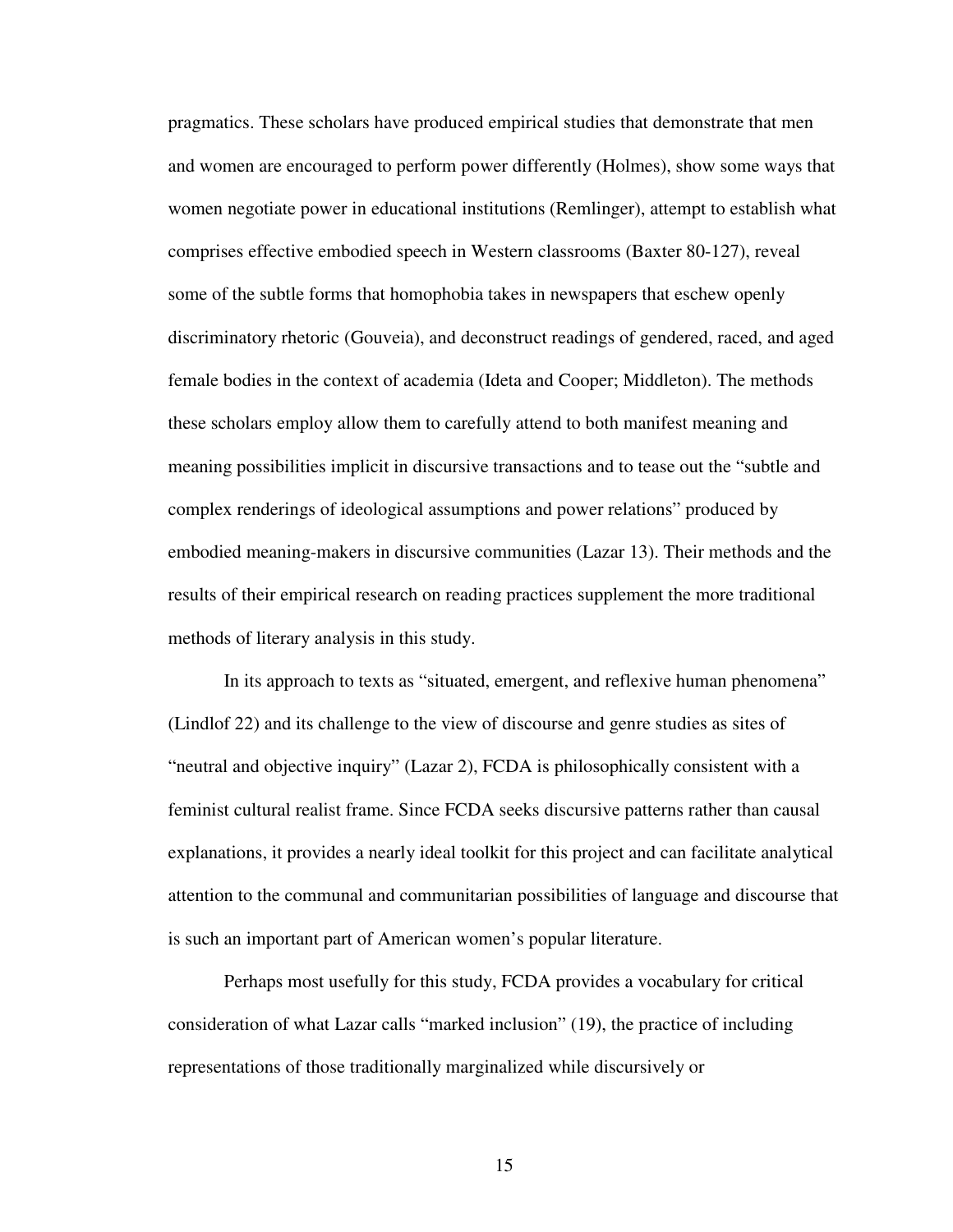representationally marking them as Other, outside of the "mainstream" (19). This concept is crucial to understanding the relationships among marked and unmarked literatures among *popular literature*, *women's literature*, and just plain *literature*, for instance,—the role of market relations in constructing and maintaining false textual dichotomies such as *popular/canonical* and *masculine/feminine*, and the misunderstanding of these polarities as politically neutral, purely denotative categories of ontologically distinct kinds of literature. How can the perspectival multiplicity afforded by the feminist cultural realist frame help to answer these questions and the theoretical flexibility of interdisciplinary scholarship help to resolve the issues raised by feminist scholars? That perhaps depends on what one thinks literature and literary criticism ought to do—and on what one considers their limits.

#### *Literature* **and** *Women's Literature*

Some of the most contentious debates in feminist literary scholarship turn on questions about what American women's popular literature *does* and, even more basically, what it *is*. Of course, answers to these questions presuppose that some texts can be identified as *literature* and others as *not-literature*; some texts as *popular literature*, and others as, at the very least, *not-popular*; some texts as *women's literature* and others as, well, you see the pattern. So. Can we define *literature*? Well, any number of literary scholars have tried. In the introduction to his own *Literary Theory*, Terry Eagleton considers and rejects a number of possible criteria that have been proposed for defining *literature*. First, Eagleton notes, attempts to define *literature* based on a distinction between imaginative (fiction) and factual (non-fiction) fail, "not least because the distinction itself is often a questionable one" (1) and because definitions of *imaginative*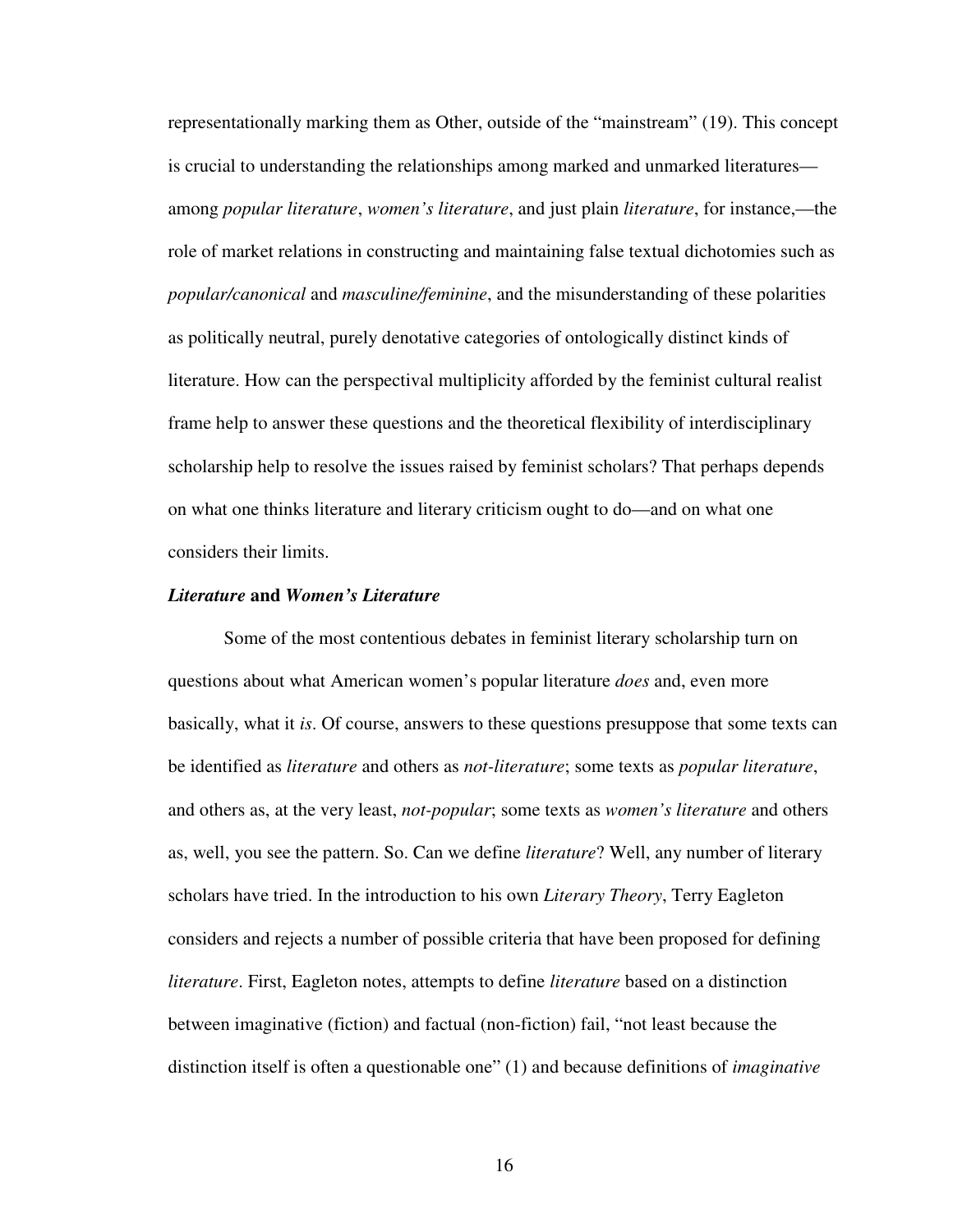and *factual* have evolved and changed over time. Formalist attempts to define literature by differentiating its supposedly characteristically self-conscious uses of language from everyday use fail for Eagleton as well because they presume an identifiable "normal" to which literary uses of language can be opposed (4), because any utterance can contain the kinds of ambiguities formalists define as characteristic of literary language (6), and because "[t]o think of literature as the formalists do is really to think of all literature as *poetry*" (5, emphasis in original). Nor do definitions based in the quality of the writing fare any better with Eagleton; after all, standards change, and if literature is good writing by definition, then the phrase *bad literature* could only denote a category mistake.

Finally declaring that "[t]here is no essence of literature whatsoever" (8), Eagleton advocates John M. Ellis's conception of *literature* as a "*functional* rather than *ontological*" term that indicates "the role of a text . . . in a social context" (8, emphasis in original). On this conception, the term *literature*, like the term *weed*, indicates something about what situated, embodied human beings do rather than something about "some inherent quality or qualities displayed by certain kinds of writing" (8, emphasis in original). What is it that situated human beings do in relation to literature? We produce it, we consume it, and, most importantly here, we value it. On this definition, then, *literature* is "highly valued" writing. Of course, this definition of *literature* renders the literary field unstable because values themselves are situated cultural constructs: "'Value is a transitive term: it means whatever is valued by certain people in specific situations, according to particular criteria, and in light of given purposes"  $(10)^{12}$ 

In fact, if one follows Ellis and Eagleton in defining literature functionally, to distinguish between *women's literature* and *literature* implies that differently gendered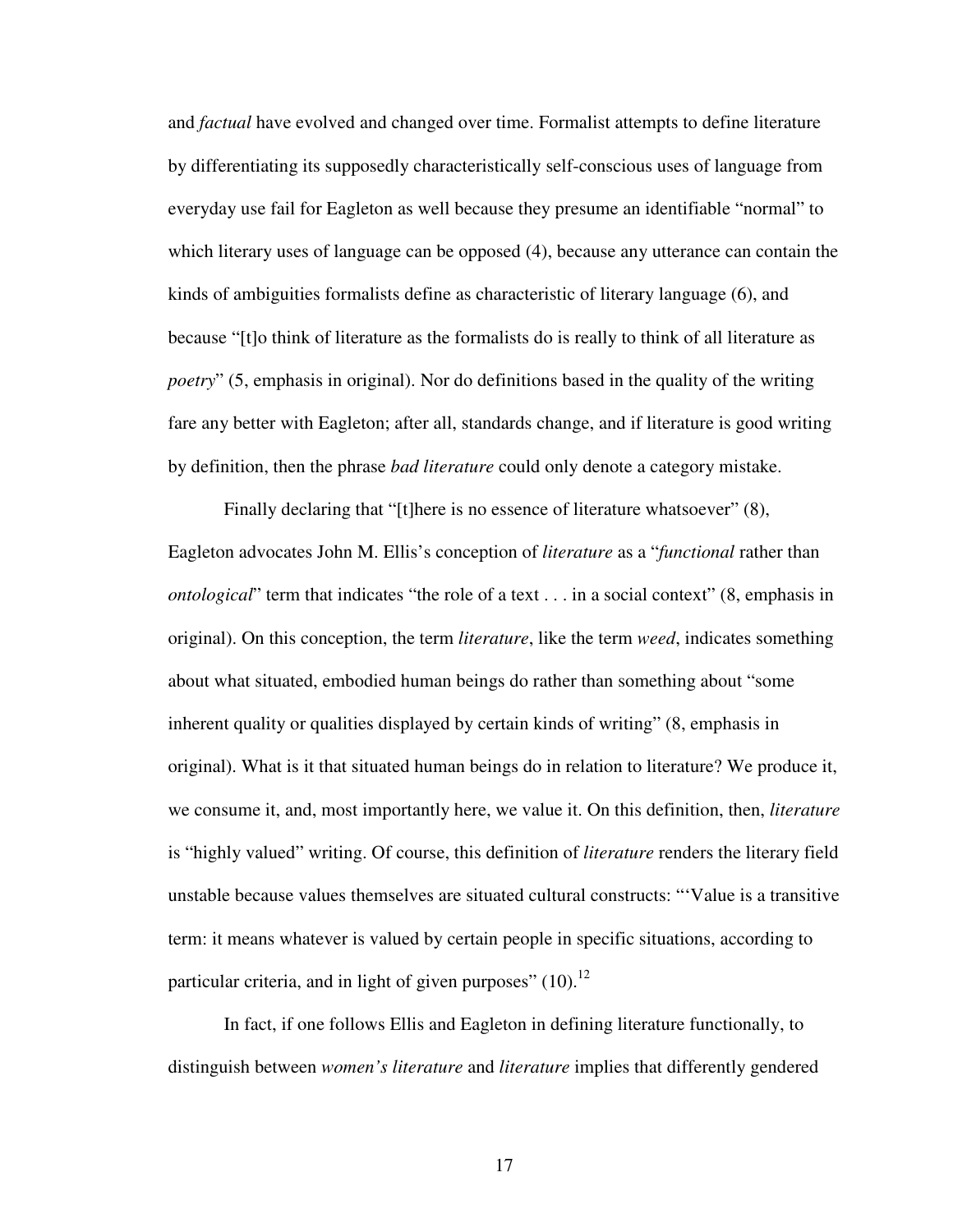people value each of them and/or value different purposes for each. Gender is one of the ways in which embodied readers and writers are culturally identified and located. Gender is not innate to human beings. Gender is conventional just as language is conventional; in the same sense that language pre-exists individual human beings, gender is prior to them as well. Gender's potency as a normalizing<sup>13</sup> ideology is rivaled in American society perhaps only by the disciplinary power of normalized sexuality. The important point here, though, is that whatever gender is, it is not a collection of characteristics or rhetorical devices that can be embedded in texts or that determine readers' or writers' tastes. The relationship between gender and interpretation is more complex than that.

Having laid out some of the directions attempts to define literatures have taken and some of the difficulties with them, I tentatively define *literature* as discursive conjunctures of emergent systems of conventional productive and consumptive practices. These conventional productive practices are enacted in and through dynamic, open systems of relationships among material texts, emergent culture(s) of representation, embodied meaning-making subjects, and other, perhaps indeterminable, emergent systems. Situated repetitions of conventional discursive and interpretive productive practices overdetermine the relationships among and within the systems. Understanding literature in this way allows for its treatment as fluid and contingent conjunctions of multiple meaning-making practices available to and engaged by situated subjects, rather than as an ontological entity with clearly defined boundaries.

#### *Reading, Writing, and Gender*

Whatever else the word *women's* denotes, when attached as a possessive to the word *literature* it certainly implies that gender affects who values the literature in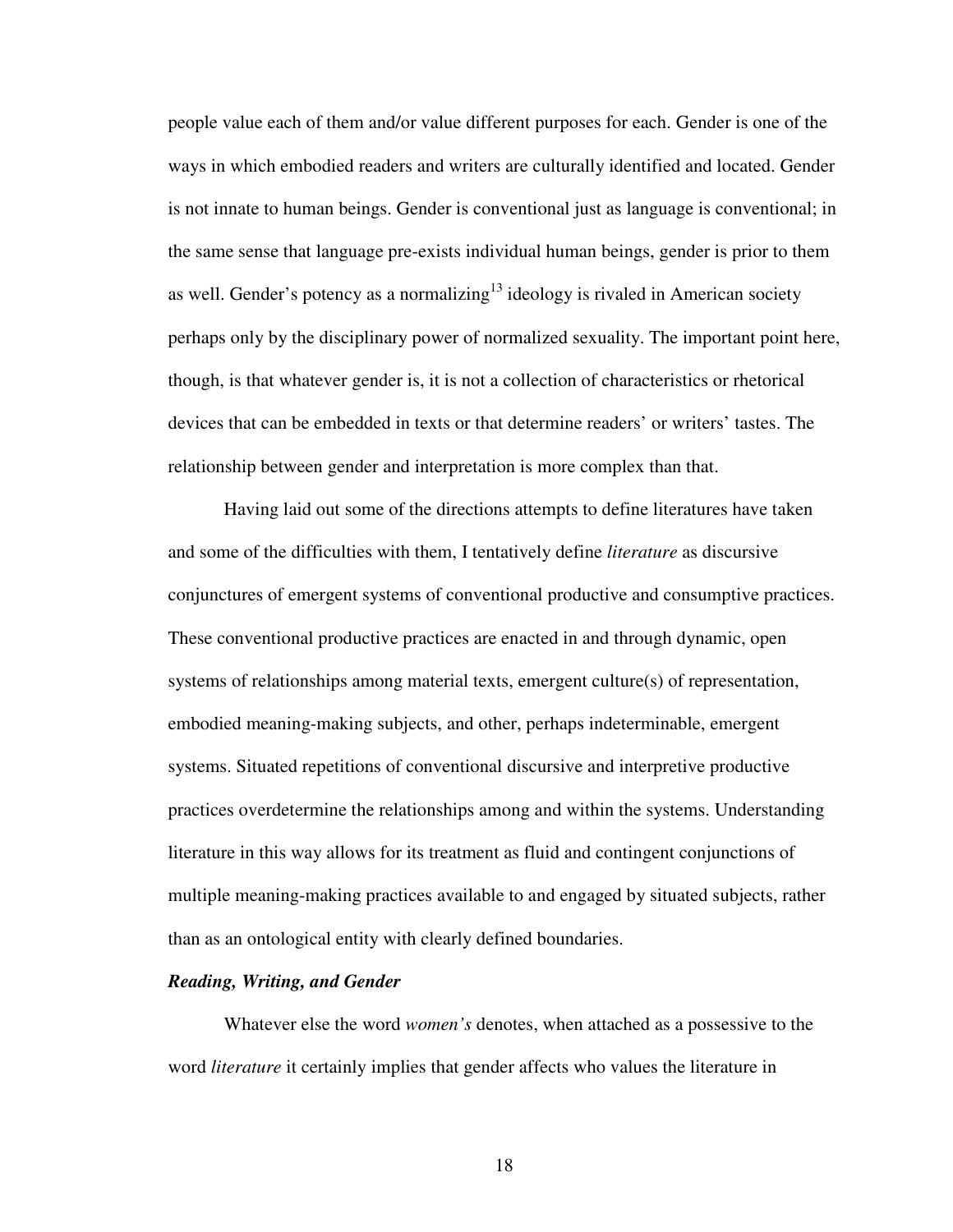question, how people value it, and for what purposes they value it. And indeed, these are the lines along which the earliest feminist critiques of the canon and canonicity developed. Tillie Olsen's *Silences* and Nina Baym's "Melodramas of Beset Manhood" articulate this thread in American feminist literary criticism; feminist recoveries of lost texts and authors exemplify it in practice. However, this is at best a partial understanding of what gender-labeling of cultural artifacts actually does because it depends on an understanding of gender as a purely causal factor in interpretation.

The classification of some literature as *women's literature* is analogous to the classification of some films as *chick flicks*. We call some films *chick flicks* because their content focuses on relationships: emotional relationships between men and women, emotional relationships between female friends, emotional relationships between family members, intrapersonal relationships between women and themselves. Think *Steel Magnolias* or *Fried Green Tomatoes*. The protagonist(s) of chick flicks is usually female, although the protagonist might be an especially sensitive male or a male cast in a traditionally feminine role, for example, Dustin Hoffman in *Kramer vs. Kramer*. In contrast, films that we have come to call *dick flicks* usually involve vast quantities of action and violence. Unlike chick flicks, which center on interiority and on the private realm of relationships ostensibly devoid of political content, dick flicks are set in the public realm. Conventional plots include a solitary man's active attempts to define his place in the public realm on his own terms, a man's (or male-only group's) efforts to save loved ones (or the country, or the planet) from an external threat, or a man's (always successful) stab at avenging a wrong done to him or his family by an outside antagonist. Think *Die Hard* and *High Noon*. The dick flick's protagonist is almost always a heroic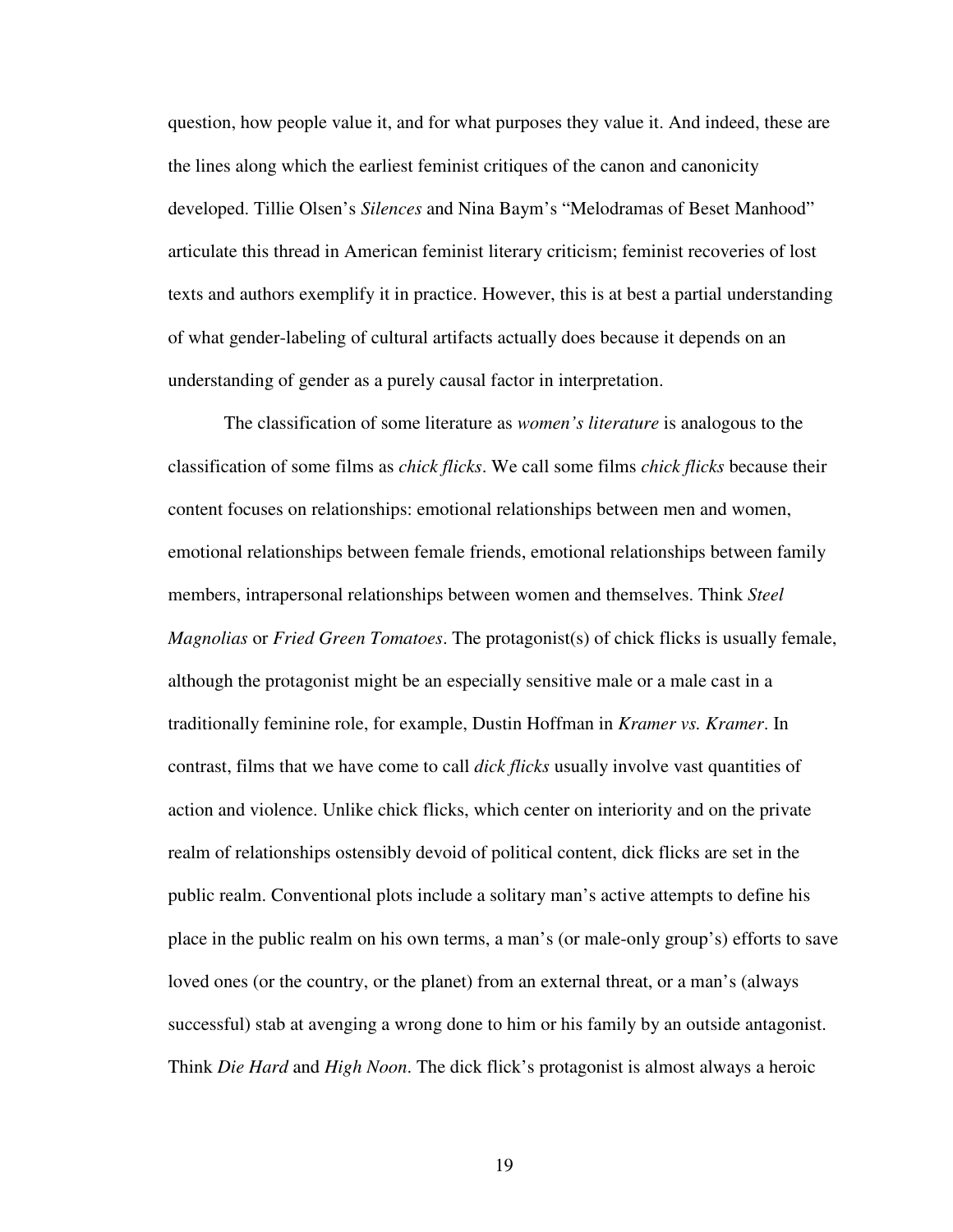male.<sup>14</sup> Common wisdom tells us that these two different film genres have arisen because men and women as gendered human beings have different tastes in movies. However, the normalizing repetition of the very names *chick flicks* and *dick flicks* and the repetition of motifs, plots, and characterizations specific to each help to create the very gendered males and females to whose taste we suppose them to respond.<sup>15</sup> Authoritative normalization of these category labels encourages subjects to self-regulate their gender performances and provides a vocabulary of gender that makes their performances intelligible to others. Cultural conceptions of the nature of gender and cultural valuations of gender are contained in the metonymic adjectives *chick* and *dick*.

Gender is a discourse in Michel Foucault's sense of being a "historically, socially, and institutionally specific" system of "statements, terms, categories, and beliefs" (Scott 256). But gender is something more. It is an overdetermined set of emergent performative practices. And, like other human practices, it includes muted or negated material**.** In a world in which gender is, however contingently, a binary construct, to be man is, in some sense, to be not-woman, and what is appropriate for "chicks" is not appropriate for "dicks." Thus, the appellations *chick flicks* and *dick flicks* inform embodied viewers which films are appropriate for them. Chick flicks encourage embodied females to identify with their heroines and valorize traditionally feminine characteristics and ways of interacting with others. Calling them *chick flicks* discourages males from too-publicly identifying themselves as fans; my husband, in fact, was reluctant to let me use him as an example of a man who has been moved by such films.

Chick flicks and dick flicks thus help to teach embodied males and females how to perform femininity and masculinity. Reading experiences and generic labels condition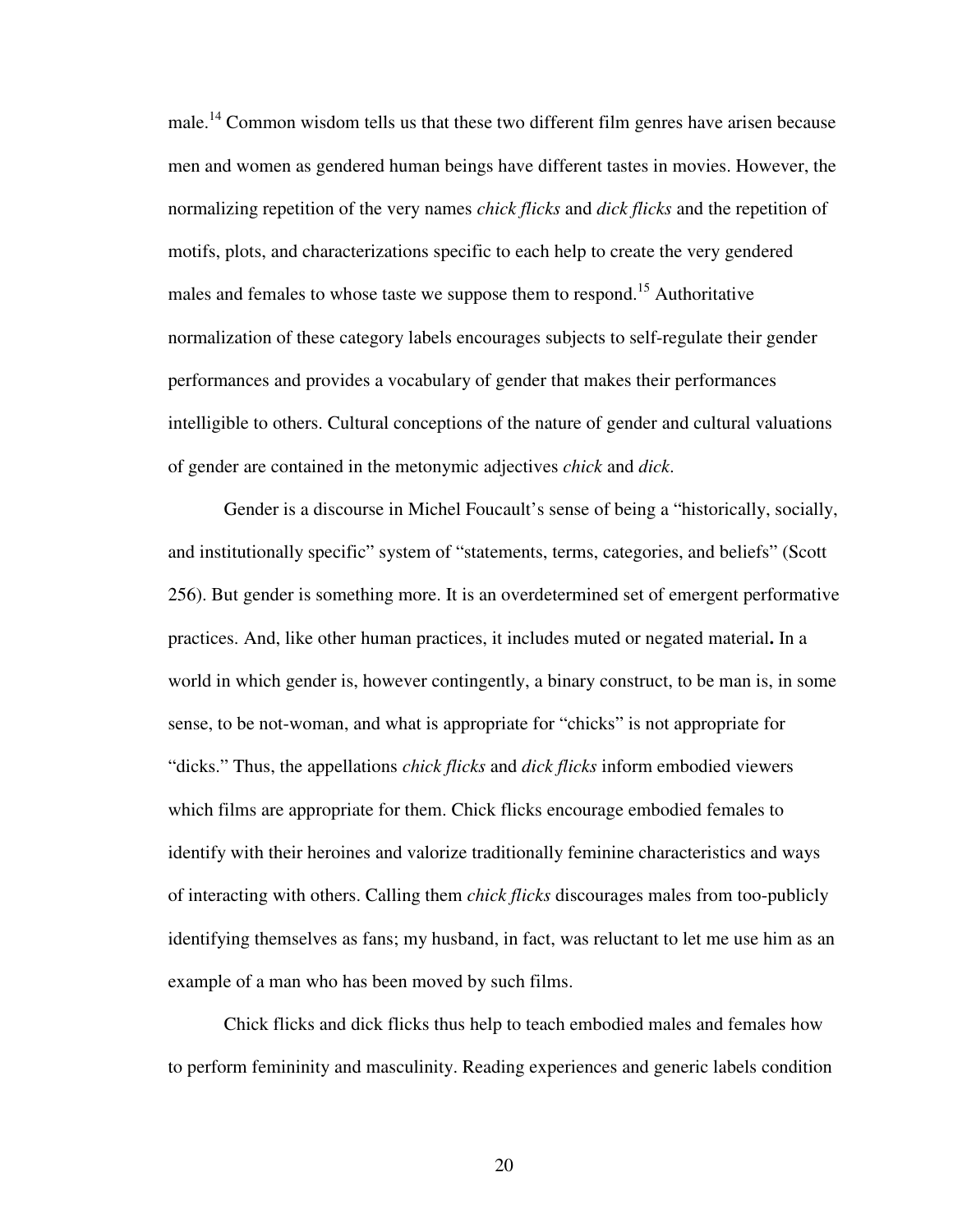(but do not determine) audience members' often-unconscious beliefs about whether or not they "ought" to be reading particular sorts of texts. Inscribing texts with labels denoting gender-appropriateness encourages the kind of self-regulation and gender performance that Michel Foucault and Judith Butler have respectively demonstrated so convincingly to be crucial to the construction of gendered human beings. What appears to be the cause of production is simultaneously the effect of interpretive practice. What appears to be characteristic is, instead, performance. The generic marking of some American literature as American *women's* literature parallels film's designation of generic gender-appropriateness.

Moreover, most of us buy books in bookstores or from Internet sites that helpfully tell us whether particular books are fiction or nonfiction, memoir or cookbook, detective novel or perennial classic, humor or tragedy. In fact, the nation's two largest bookselling chains, Borders and Barnes & Noble further break literature down. Both stores differentiate, for example, between *literature for boys* and *literature for girls* in their children's sections,<sup>16</sup> between *classics* and *women's literature* in their literature sections, between plain old *humor* and *women's humor* in their humor sections. But culturally dominant authorization via such practices as categorization is not the only factor in normalizing some texts as appropriate for one gender and others for another.<sup>17</sup>

While there are many factors involved in normalizing textual genderappropriateness, when it comes to literature, one of the most important factors seems to be the biological sex of the author. If it is true, as Foucault notes, that the name of the author can provoke a set of expectations in readers, that same name often signifies the author's sex, which is always defined as falling at either the male or female pole of the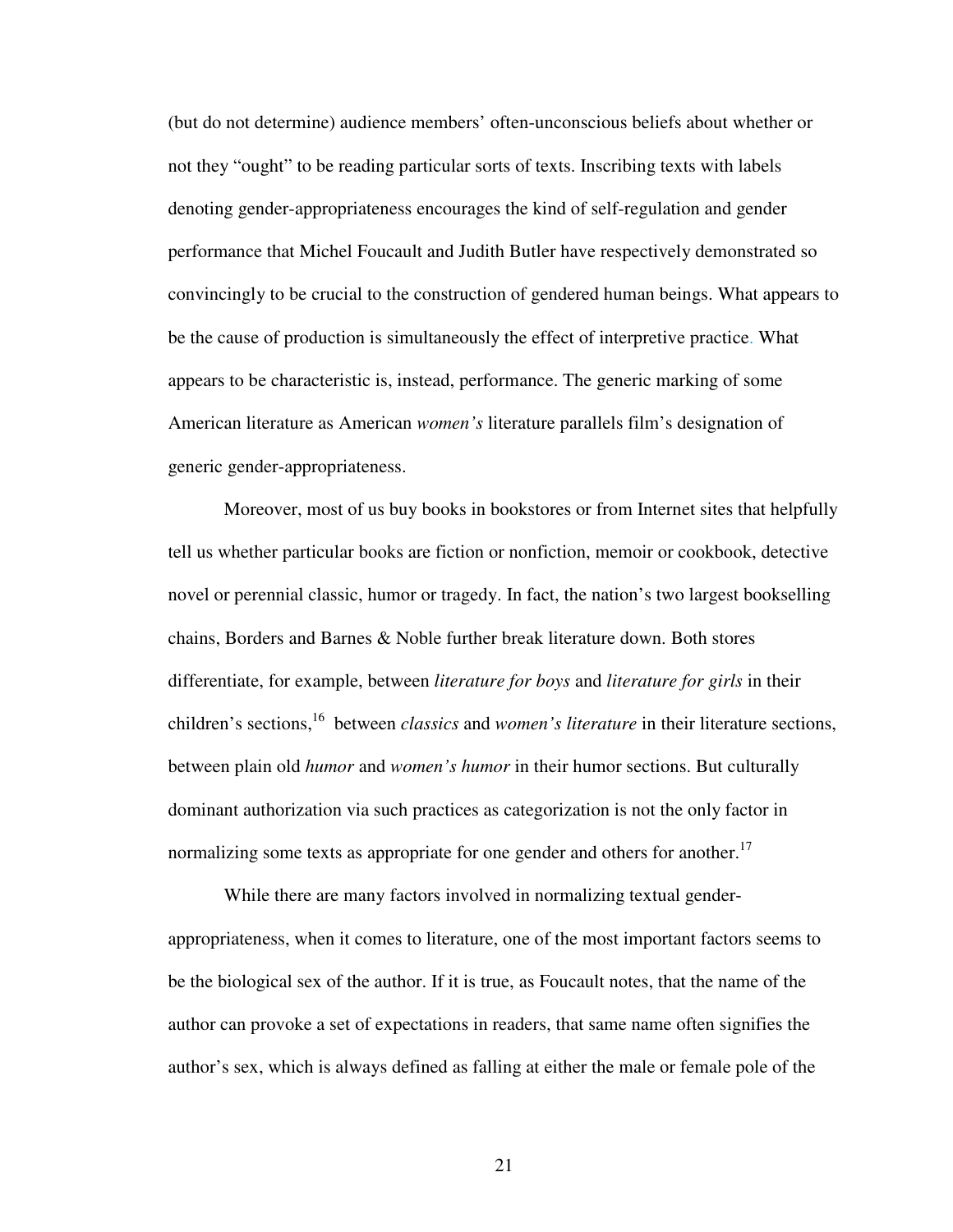culturally authorized binary. Studies by Cameron, Caughie, Linkin, and Murray show that readerly awareness of authorial sex may affect reading practices. When it comes to literature, the normalizing power of femininity and femaleness can construct the author as a women's humor writer, regardless of the subject matter, tone, or style of her work. Molly Ivins, for instance, takes the political public sphere as the topic of her humor, and she utilizes the devices and techniques of literary satire to do so. Still, Ann Safran Dalin includes one of Ivins's essays in *Life's a Stitch: The Best of Contemporary Women's Humor*, even though its content is not woman-specific or of special interest to women. It is, rather, about the traditionally masculine public realm: "I believe politics is the finest form of entertainment in the state of Texas: better than the zoo, better than the circus, rougher than football, and even more aesthetically satisfying than baseball. Becoming a fan of this arcane art form will yield a body endless joy—besides, they make you pay for it whether you pay attention or not (Ivins 124). Thus, although *women's humor* is most commonly defined as humor written by *and* for women, Ivins' sex seems to have been enough for her text to have been included in an anthology of women's humor. However, as feminist research into media consumption shows, interpretive practices tend to be more influenced by the social relations surrounding consumption than by textual content (Carter, Branston, and Allan 8), and "texts, contexts and readers . . . obtain their identity in interaction with one another" (Lehtonen 2).

People's non-literary reading practices and experiences inform how they read literary texts, what they read those texts for, their willingness to interact with particular texts, and their beliefs (sometimes unconscious) about whether or not they "ought" to be reading particular sorts of texts. Through repetition of their own reading experiences,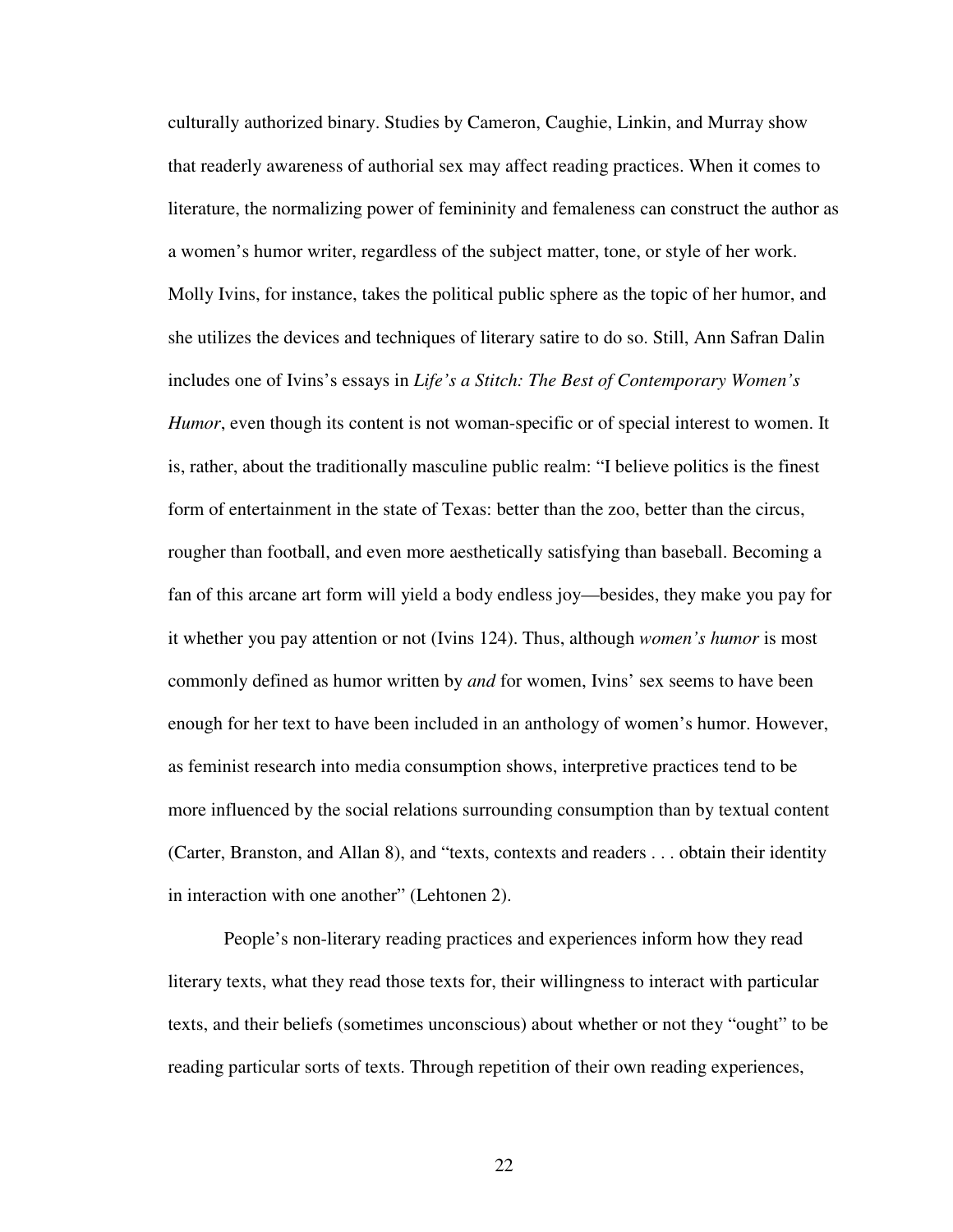many of which take place outside of the institutional frame, readers establish their own reading practices as authoritative (Murray 10) and themselves as authoritative readers. Interpretive conventions encountered in our day-to-day lives "echo prior actions and *accumulate the force of authority through the repetition or citation of a prior and authoritative set of practices*" (Butler, *Excitable* 51, emphasis original). Because they are "reiteration[s] of a norm or a set of norms[,]" reading practices are performatives (Butler, *Bodies* qtd. in Murray n. 5). As performatives, reading practices construct the textual meanings we suppose them to discover and the gendered writers and readers they purport to reveal. By concealing their own and their constructs' contingency and conventionality, by making both themselves and their products seem natural and normal—perhaps even inevitable—performative reading practices carry normalizing, prescriptive force. Writing practices' reiterations of conventions ensure that the signs that will enable encultured readers to construct meaningful interpretations are there to be read.<sup>18</sup>

Readers with different reading styles will enter texts from different points in order to maximize the efficacy of their reading strategies. Ethnographic research into reading and writing practices has identified what are most often called "male" and "female" modes of reading and writing. "Female" reading and writing practices foreground engagement, cooperation, attention to detail, and attention to relationships both within and among texts. Objectivity/detachment, hierarchy, competition, and attention to rules characterize "male" modes of reading and writing. The modes have been named for the sex of the people who are most likely to use them and who use them most often in contemporary American society. "Female" readers try to cooperate with and understand texts; "male" readers are more likely to try to dominate texts by judging them and either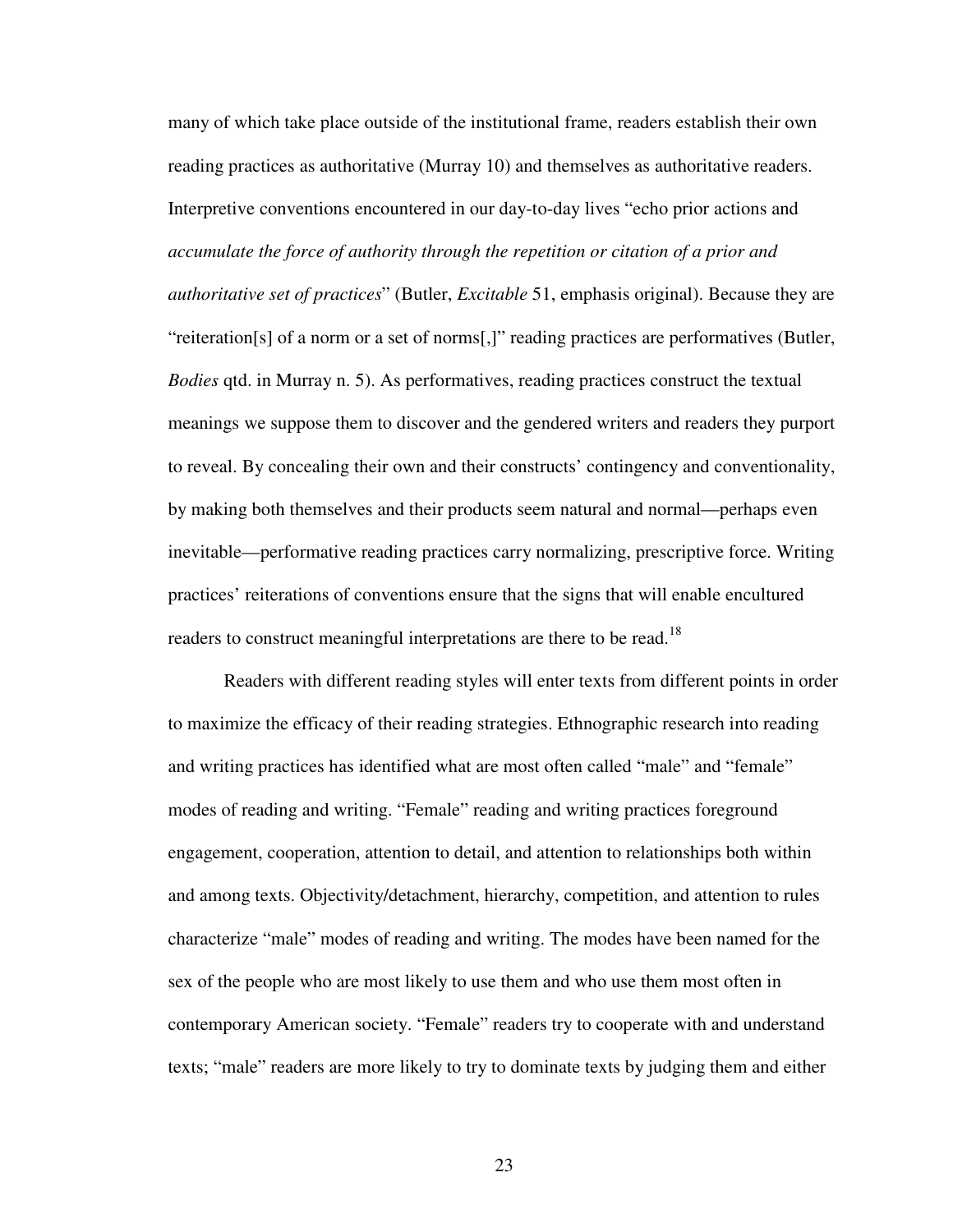accepting or rejecting them (Linkin 3). These reading practices parallel the American construction of "normal" femininity and masculinity. However, anomalous data indicate both that there is no natural or necessary link between sex and gender and that there is no necessary connection between reading or writing practices and biological sex or gender identity. For example, Bleich notes that while there are "significant" sex-based reading/interpretive "patterns," there are also "significant exceptions" to those patterns (qtd. in Caughie 321). His data show that while some men always read in the "male" mode, and most men usually do, some men never do. The same holds true for females and the "female" mode. Thus, reading practices do not clearly or consistently break down along sex-based lines. Yet many researchers continue to cast biological sex as an objective correlative for gender, as though all females are gendered feminine and all males are gendered masculine. Michel Foucault and Judith Butler have shown, albeit in different ways, the assumption that sex and gender are either naturally or necessarily connected is untenable,  $19$  and research into reading practices bears this out.

One explanation offered for the sex-based anomalous reading patterns echoes Carol Gilligan's hypothesis about ethical decision-making.<sup>20</sup> Thus, as Renee Edwards studied the effects of gender, gender roles, and gender-based values on the interpretation of messages, she found that men and women are, in general, oriented differently. Women tend to be "relationally oriented"; men tend to be "control oriented" (Edwards 55). This translates to a cluster of males at the hierarchy and dominance pole of reading practices and one of females at the cooperative pole, with members of both sexes occasionally employing either set of practices contingent upon task and context, some readers never deploying the "gender-appropriate" set of reading practices, and others nearly always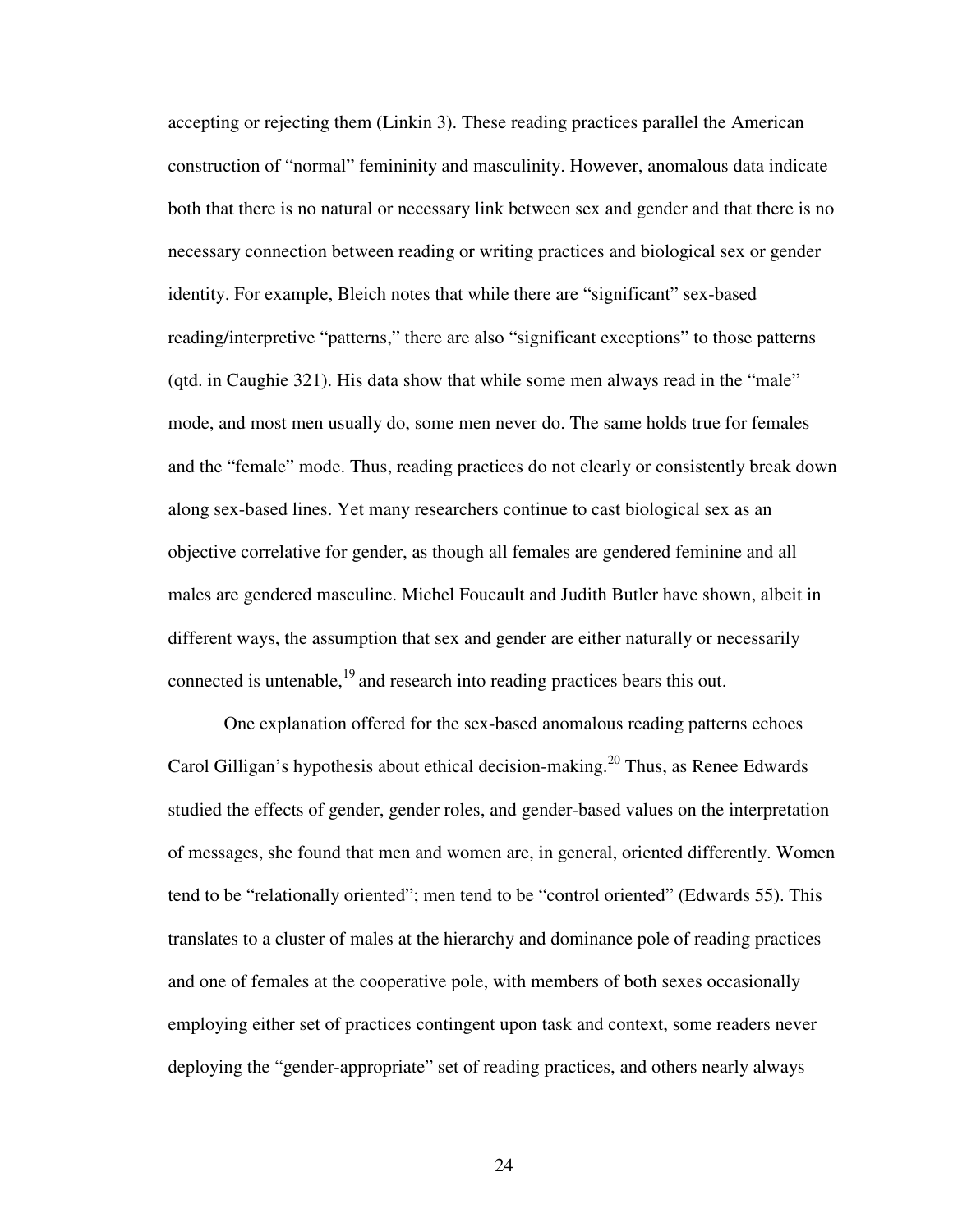doing so. And, while both dominating and cooperative readers "read for power," cooperative readers seek empowerment through "connection to a community" and dominating readers look for "competition within a hierarchy" (Linkin 2). Thus, cooperative readers tend to discuss the relationships they find in texts; dominating readers' analyses focus on power. For example, in Holland's study of gendered readings of *King Lear*, cooperative readers concentrate on Cordelia and Lear's relationship, while dominating readers' analyses center on Lear's "helplessness and even sexual impotence in response to the death of Cordelia" (Holland 283). American gender ideology says that women are concerned with relationships, and cooperative readers see relationships as texts' central concern. The same "common knowledge," which arises out of the normalizing function of gender ideologies, says that men focus on competition and dominance, and dominating readers see power. Thus, while texts themselves may be genderless, the reading practices one employs can in effect gender them by mimicking authorized gendered ways of relating to the world and positing them as inherent to the text itself. Although researchers have been unable to identify a clear-cut "genderlect" or gendered writing style (Linkin 16), reading practices themselves can gender texts, for "texts, contexts and readers . . . obtain their identity in interaction with one another" (Lehtonen, 2000, 2).

Gender is one of the identity discourses, the schemata, the "organizing structures built up from prior experiences" that influence the activities of situated, embodied subjects as they engage meaning-making practices (Caughie 320). In "What Is an Author?" Michel Foucault points out an author's name is, in part, a functional "means of classification" (1627). If an author's style and usual subject matter is known, his or her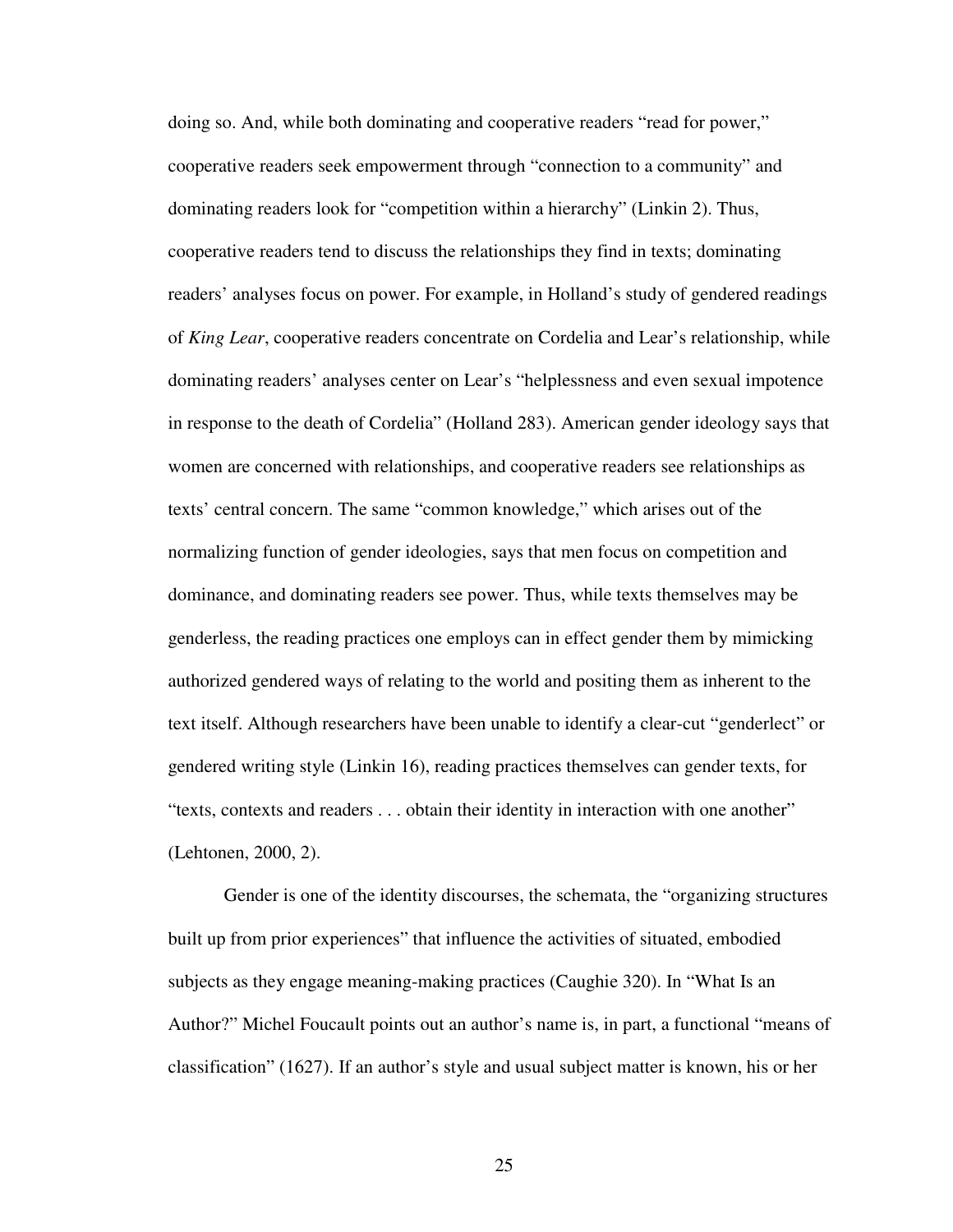name arouses expectations in readers that can influence the reading practices they deploy. Even if an author is not well known, his or her name nearly always reveals his or her sex. The sex of the author creates its own set of readerly expectations, in much the same way that his or her name does. Sometimes readers feminize authors in order to dominate texts. When the sex of an author is not known, they use belittling descriptors associated with femininity to describe texts they believe to have been written by a woman twice as often as cooperative readers (Linkin 15), thus feminizing the text and the author simultaneously. Even when they know an author is male, dominating readers feminize him in order to control the text.<sup>21</sup> And, when dominating readers encounter authors they know to be female and who confound their expectations of femininity, they may resist submitting to the text with "virulence" and rage (9), by "minimizing [the author's] achievement" (10). Resistant cooperative readers, on the other hand, simply refuse to fully participate, by, for example, shifting attention from the author to his or her relationship to other authors or to the canon (10). In this way, cooperative readers maintain their relationship orientation while resisting relating to the text at hand.

 The increasing number of texts by women authors introduced into the canon has revealed yet another interesting and significant aspect of reading practices: readers' assignment of sex to authors according to the perceived gender of their texts. In one study, students were asked to identify the sexes of two poets on the basis of their poetry (Englebrecht, cited in Linkin, 15-16). Most correctly identified Galway Kinnell as a male after reading an excerpt from his "Little-Sleep's-Head Sprouting Hair in the Moonlight," and an excerpt from Sharon Olds' "Looking at Them Asleep" enabled them to correctly identify her as female. In responding to questions about the features that characterized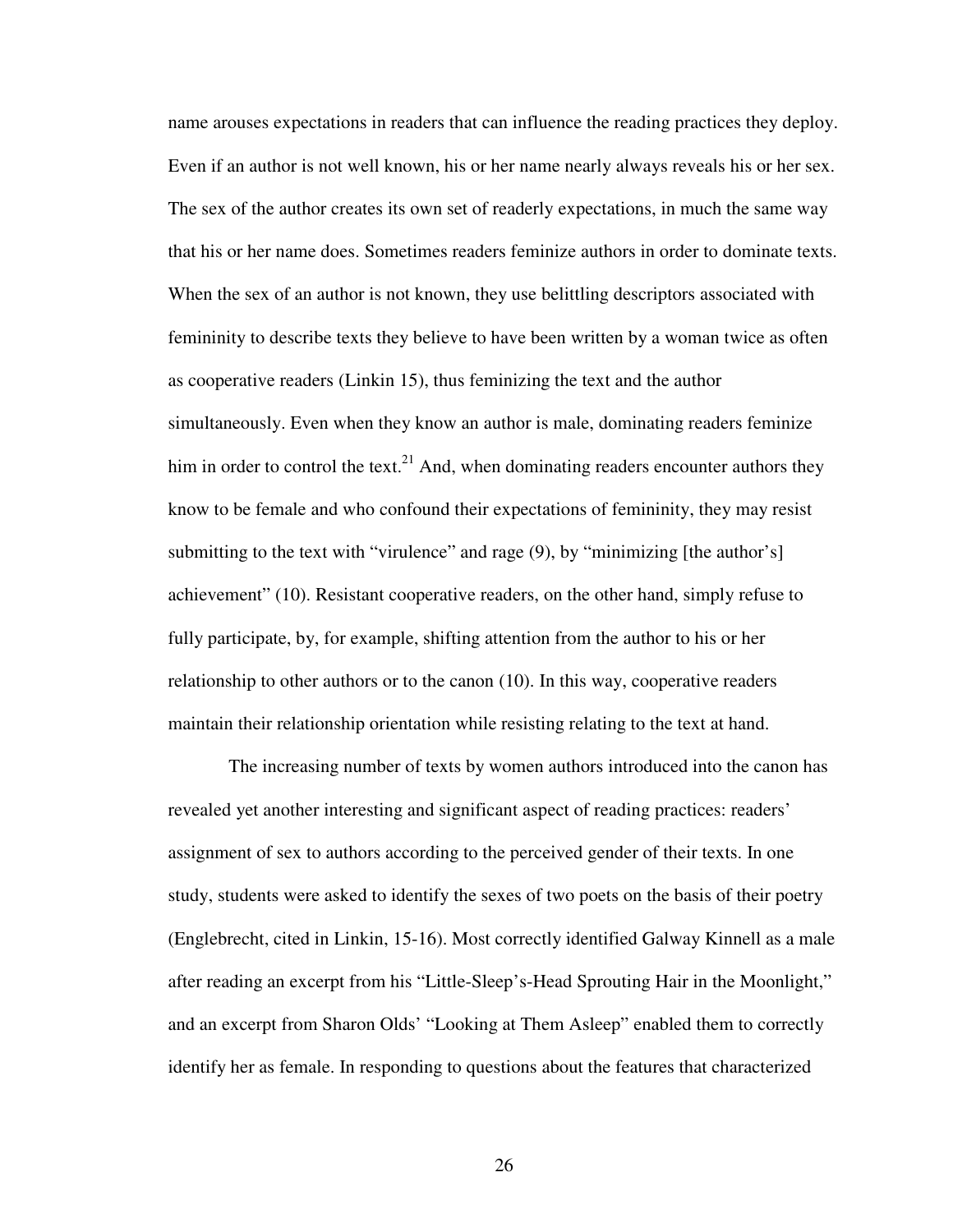Kinnell's poem as having been written by a male, students responded with the descriptors "choppy, distant, difficult, metaphorical, abstract, negative, intellectual, abrupt, cryptic, and technical" (15). The same students used the adjectives "accessible, emotional, tender and loving, intimate, flowing . . . direct, cute or sweet, soft, and nice" to identify the characteristic markers that inclined them to identify the poet as a woman (15). However, as we have seen, gender is not inherent to texts. How, then, can we understand the students' success in identifying the sex of the authors? By looking to the reading practices they deployed and the normalizing power of gender discourse.

The performativity of reading practices and the normalizing power of gender ideologies intersect in readers' interactions with texts, and readers assign masculinity or maleness to authors and texts they find difficult to connect with or control and femaleness or femininity to texts they perceive as fostering connection or providing multiple entry points. Holland's study indicates that both dominating and cooperative readings of *King Lear* assign "power to men and compliance to women" (284); even though reading practices can be differentiated according to how they *seek* power in relation to texts, both cooperative and dominating readers *assign* power in traditional, sex/gender-based ways: They designate as feminine texts that offer multiple points of entry and texts that they can easily connect with or control, and they may assign femininity or femaleness to the authors of such texts even when they know the author to be male. Certain texts can arouse little effort to dominate, sometimes because the dominating reader can find no way to order them hierarchically. Other texts may afford many readers no way to cooperate: the Tagalog and Baybayin passages in Barbara Jane Reyes's *Poeta en San Francisco* come to mind. The point is that readers and writers carry beliefs and practices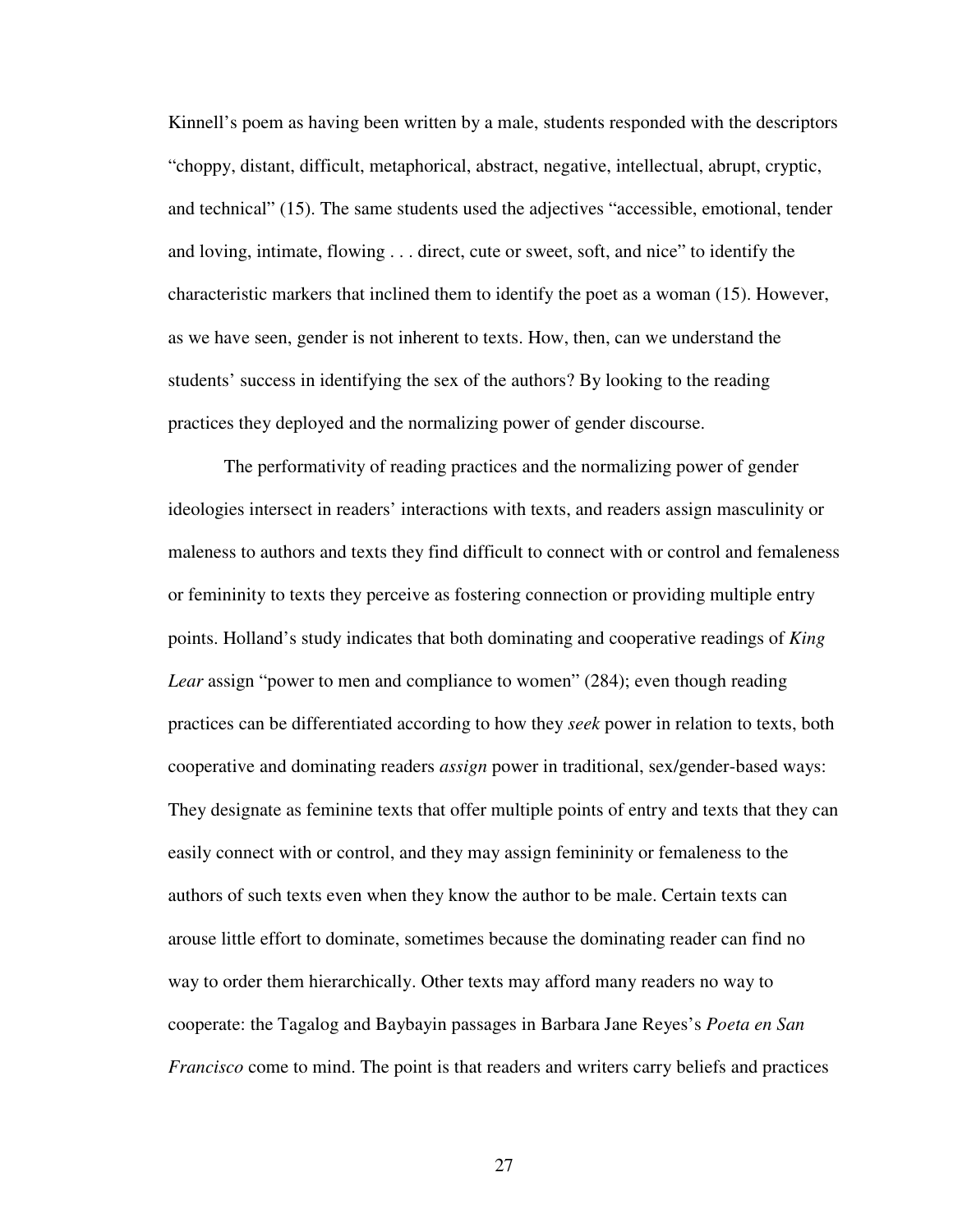that affect how they engage the texts with which they interact and these beliefs and practices influence them as they move from genre to genre and from text to text—and from moment to moment within a single text.

The work of feminist critics and historians of literature reveals ways women writers have been silenced and reconstructed as palimpsests, their own words erased and others' words inscribed in their place. Women write of their experiences; their experiences are dismissed with the admonition that it is not the universal (read: *masculine*) experience with which good literature concerns itself. Of course, this presupposes a particular socially constructed public/private hierarchy that construes the public as intrinsically more valuable than the private, a valuation that American women critics and writers have tried to undermine from the beginning of American literature. In fact, feminist scholarship on nineteenth-century American sentimentalism indicates that ethical sentimentalism itself represents the efforts of situated, embodied American women's efforts to transform and increasingly materialistic, industrialized, and dehumanizing society by importing the values of the private realm into it wholesale. While few of them would have identified as feminist, some nineteenth-century women writers and readers valued this literature for its perceived ability to transform material social relations. Contemporary feminists may value it for the same reason.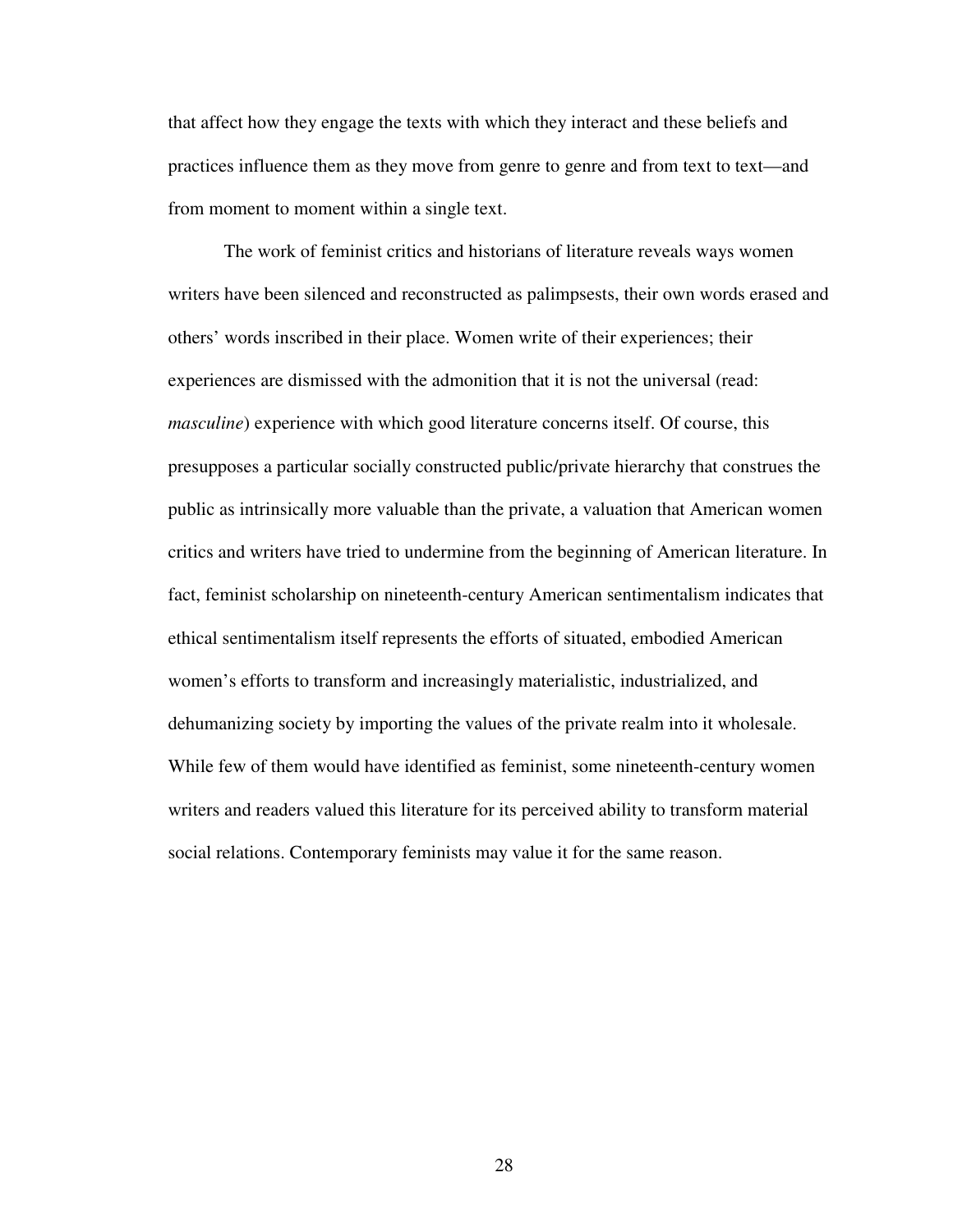#### **NOTES**

<sup>1</sup> In this text, I alternate between *U.S.* and its variants, and *American* and its variants. By this, I do not mean to indicate that I think these terms are equivalent. I understand that reference to the United States as *America* has a history of discursively normalizing U.S. domination in the hemisphere, but it also has a long tradition in literary studies, a tradition in which some of my readers have been immersed for long and productive careers. It is a vocabulary with which they are familiar, and more than one reader has mentioned that they found the use of *U.S.* "jarring" and "distracting." On the other hand, the vocabulary of hemispheric studies is transforming the ways we talk about literature in the United States. I cannot ignore its illumination of the linguistic colonization implicit in using the word *America* to refer only to the United States. I alternate between the terms in an attempt to negotiate the subtleties and nuances of the discourses and practices that stand behind them.

2 I use *persona* rather than *author* or *narrator* to connote a literary blending of author and character into a new identity performative. The persona is a sort of literary alter-ego or literary equivalent of the stand-up comic's performative identity. It's Mark Twain to Samuel Clemens. A more detailed discussion can be found later in this chapter.

<sup>3</sup> While it may appear that martyrs, by definition, do not understand this at all, according to the world view they shared with their readers and biographers, they do in fact survive the death of their bodies and are rewarded for withstanding attacks and successfully asserting their identities as adult Christian women.

<sup>4</sup> See the chapter, "The Panopticon," in *Discipline and Punish*. Foucault argues that today Europeans and Americans are so conditioned to surveillance that they self-police their own identity performances.

<sup>5</sup> Rich's "radical critique of literature ... take[s] the work first of all as a clue to how we live, how we have been living, how we have been led to imagine ourselves, how our language has trapped as well as liberated us, how the very act of naming has been till now a male prerogative, and how we can begin to see and name—and therefore live—afresh" ("When We Dead" 35).

<sup>6</sup> *Cisgendered* refers to an individual whose gender identity is congruent with his or her home culture's normalized construction of the male/masculine-female/feminine binaries. This term is used to avoid discursively labeling transgendered people as deviant. In other words, if your body matches its culturally normalized gender identity, you are cisgendered ("Cisgender").

7 That the limits of time and space preclude the inclusion of detailed discussions of other American women and their lives is one of the shortcomings of this text, and I address it in the conclusion to this introduction. Nor do I mean to depict the emergence of ideas, philosophies, ethical systems, discourses, ideologies, or anything else as orderly Hegelian marches toward perfection. Indeed, the processes and systems I sketch in this text are far more complicated than can ever be fully analyzed, let alone analyzed in a project of this type.

<sup>8</sup> See, for example, B. Cameron; Combahee River Collective; Davis; Frye; hooks; Lorde; C. T. Mohanty; Moraga; and Rich.<br><sup>9</sup> "*Il n'y a pas de hors-texte*" (There isn't any outside-text) (Derrida 158; my translation).

<sup>10</sup> I first encountered the concept of *emergence* in the thought of Joseph Margolis, whose work in epistemology and aesthetics has deeply influenced how I think about texts, identity, and subjectivity.

 $11$  See chapters 5-7 for the detailed argument.

<sup>12</sup> Note that this is not the same as claiming that values are entirely subjective. It *is* to hold that values are culturally emergent in the same way that language is.

 $13$  I use "normalizing" as I understand Foucault to use it, in the sense of encompassing both "normativity" (what one *ought* to do or be), and "normality" (what *normal people* do or are). See *Discipline and Punish*, especially chapter 3, part 3: "Panopticism" (195-228).

<sup>14</sup> The dick flick's protagonist is sometimes a heterosexual couple comprised of a masculinized but *really hot* female and an even more masculine male; occasionally a dick flick will have a female protagonist—think Angelina Jolie in *Lara Croft: Tomb Raider*—but in such cases, the female must be . . . well, Angelina Jolie. Most often, the dick flick is a female-free zone, and all-male casts are not uncommon.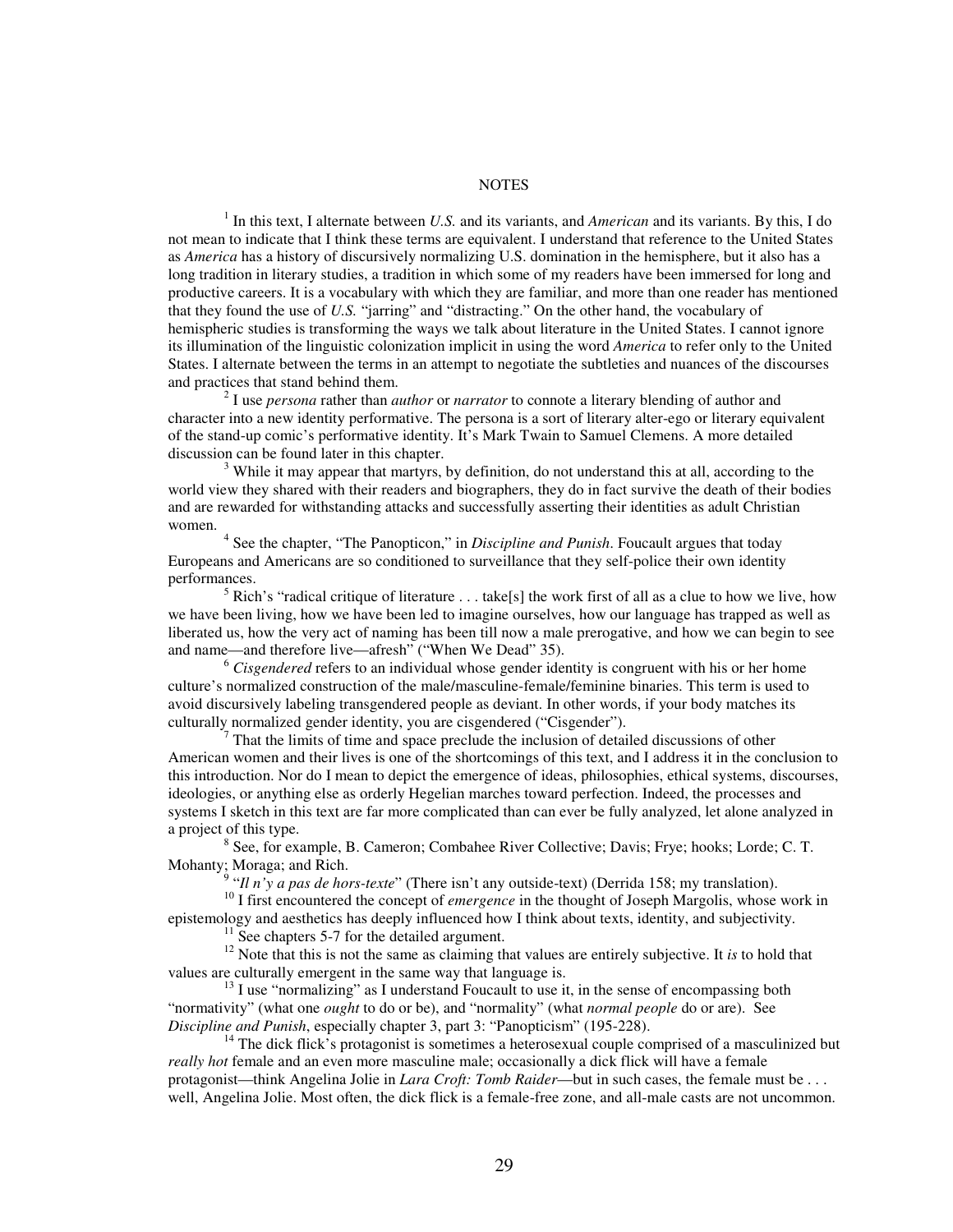$15$  My thinking here is influenced by Michel Foucault's repressive and productive hypotheses.

<sup>16</sup> Thanks to my colleague, Tiffany Wilgar Boyles, for reminding me of this.

<sup>17</sup> I do not assert here that human gender (or sex) is limited to two binary possibilities. In fact, I do not believe they are. I do believe, however, that the dominant, authoritative gender discourses do construct both gender and sex as binaries, and it is that construction ,therefore, that I want to examine here.

 $18$  Unfortunately for writers of humor, neither performative reading practices nor performative writing practices can guarantee that readers construct the meaning the author intended.

 $19$  In fact, most of their analyses assume that they are naturally and necessarily connected. Nor do they question the assumption that there are only two sexes. Anomalous reader reactions and reading practices might prove less vexing if we were to expand our notions of "sex" and "gender" to accommodate more than the two of each Euro-American culture sets as limits. See Foucault's three-volume *History of Sexuality* and Butler's *Gender Trouble* for more detailed discussions of this point.

 $20$  Although both males and females make ethical decisions based on the justice-based moral decision-making model *and* on the ethics of care model, if the two modes of decision-making are placed at the poles of a continuum, more males will gather in the justice end, and more females will group in the care end.

<sup>21</sup> One student in Bleich's study said, for example, "'I began to think that, whether cultural or biological, this silent element is the woman in Melville—either a real woman, or a part of himself he associates with women that he considers unavailable to himself' " (Bleich, qtd. in Linkin 8).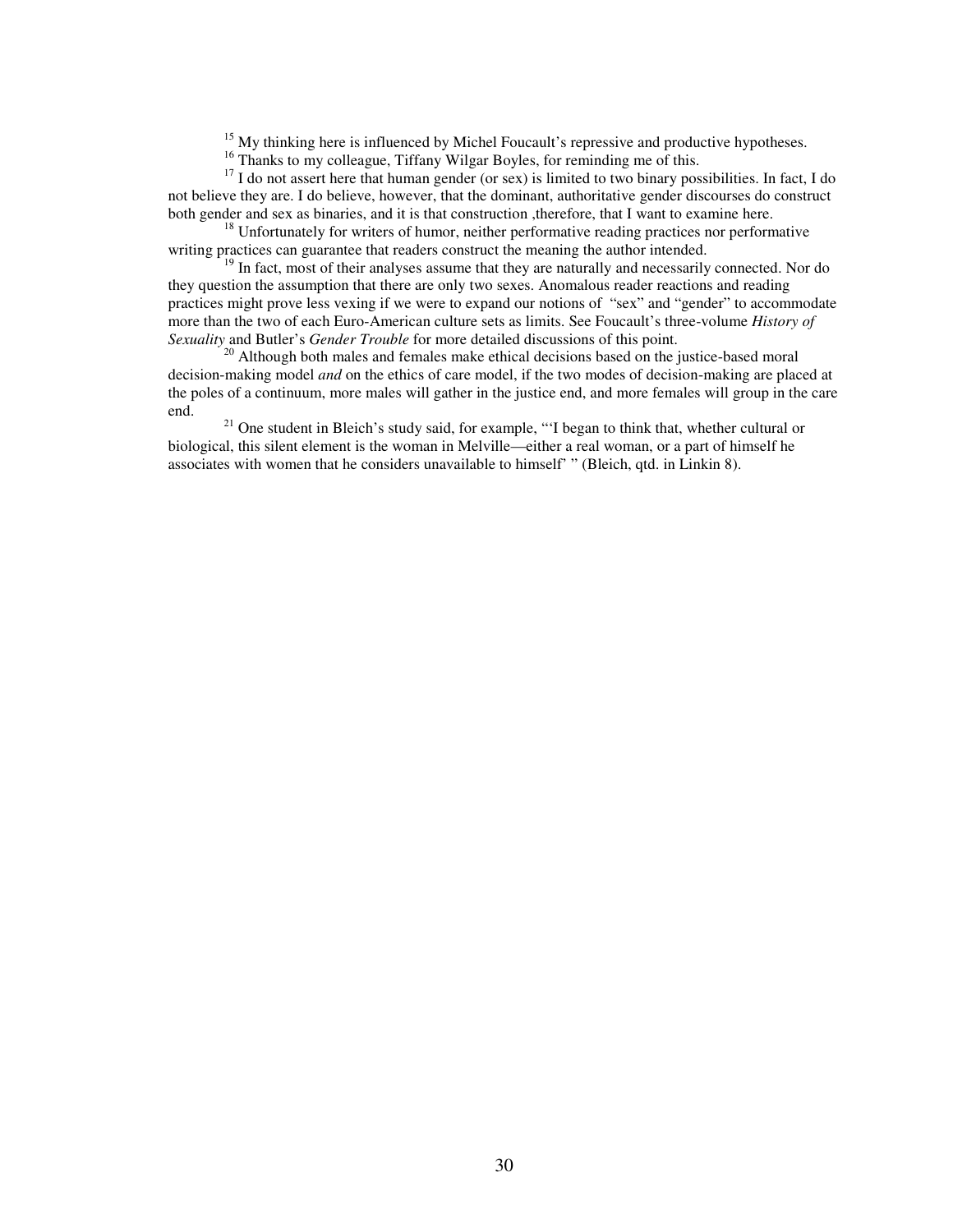# CHAPTER TWO

# MARTYRS: MEDIEVAL BODIES AND LITERARY LEGACIES

Medieval Christian interpretative practices emerged out of a dualist ontology that understood the world as comprised of two essentially different realms, heaven and earth (Heffernan 9). For medieval Christians, the spiritual, unchanging, perfect heavenly plane directed the material, ephemeral, imperfect earthly plane (10), and the things that populated the earthly realm imperfectly resembled those that comprised the heavenly. Out of this particular brand of dualism emerged an interpretive model in which physical signs were thought to directly point to spiritual truths, and interpretation was the process of correctly determining to which spiritual truth a particular sign pointed. In other words, interpretation was the task of deciphering Foucauldian resemblances (*Order*).

As the revealed word of God, the Bible served as the ultimate textual authority for early and medieval Christians. Genesis  $3:16<sup>1</sup>$  portrays Eve's subordination to Adam as her divinely ordained punishment for bringing sin into the world by succumbing to the serpent's temptation. Women analogically resemble Eve, so Eve's punishment becomes a divinely ordained justification for women's subordination to men. By the fifth century CE, Augustine interprets Paul's first letter to the Corinthians<sup>2</sup> as meaning that a woman cannot instantiate the *imago Dei* except when considered together with her husband.<sup>3</sup> Thus, obedience became "the mother of all virtues" for medieval Christian women, married or not (Augustine, *Of the Good of Marriage* 30). Virginity would, however, supplant it for unmarried women.

Although groups advocating adult celibacy attracted a great deal of interest in pre-Christian Greco-Roman and Semitic societies (Heffernan 234), the Christian glorification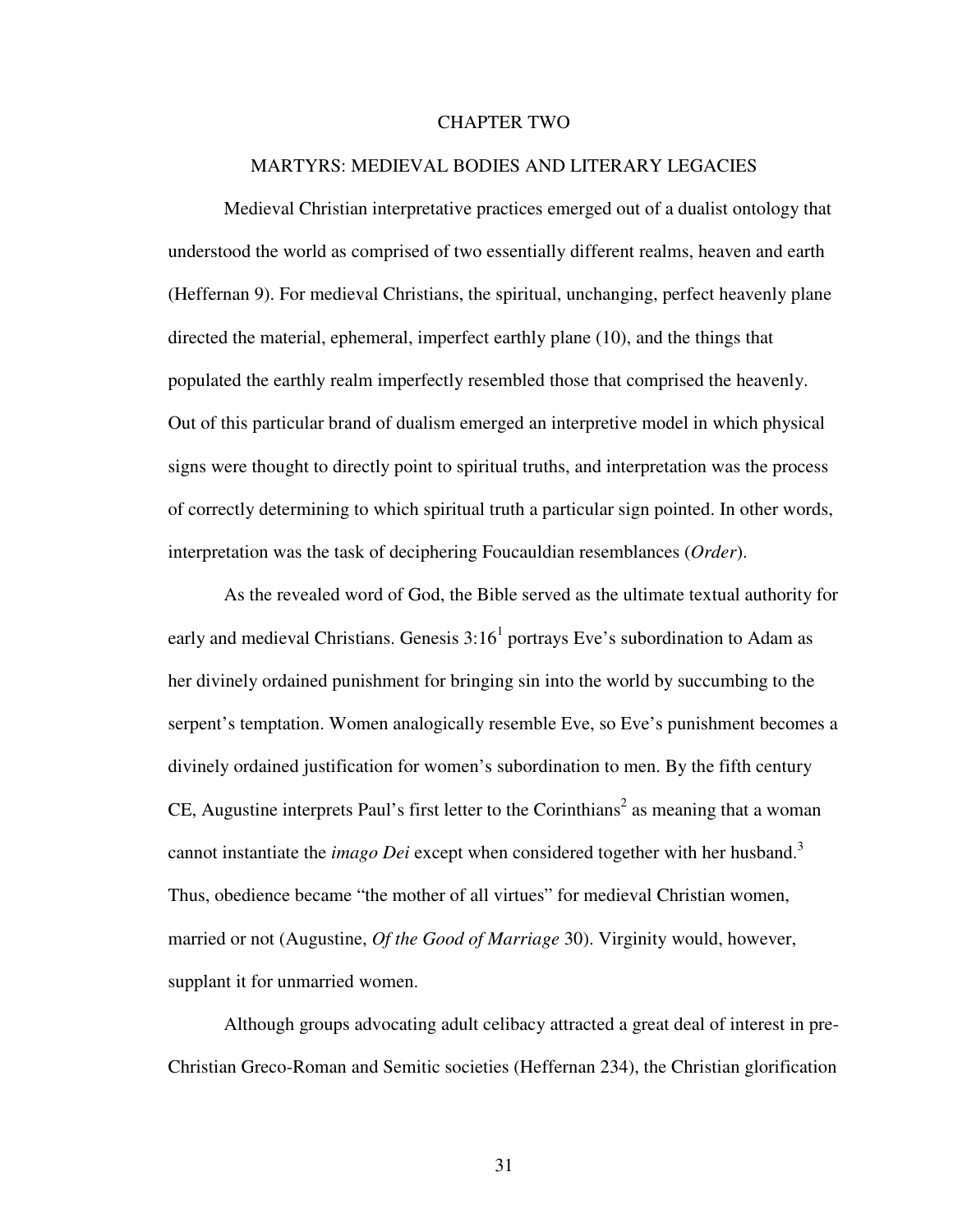of virginity developed out of early Christians' need to distinguish themselves as something other than "another example of heterodox Judaism" (239) and their belief that the *parousia* was imminent (235). Virginity signified a special kind of purity that allowed unmediated access to God. In some Christian cultures of late antiquity, virginity became the ideal for all men and women, and its paradigmatic force derived from "two great models for celibacy . . . Christ and Mary" (238). By the thirteenth century, chastity, understood as having only lawful sexual intercourse, was the ideal for all married people; virginity, defined as never having sexual intercourse, remained the ideal for unmarried women (238). In the thirteenth century, all women were expected to obey the men to whom their subordination was divinely ordained, and English vernacular texts represented virginity as the cardinal female virtue for unmarried Christian women (253). Virginity's importance to late medieval Christians resulted in part from its prevalence as a motif in saints' biographies, which were among the most popular texts in England during the Middle Ages and into the early modern period.<sup>4</sup>

While the Bible reinforced pre-Christian conceptions of the social necessity of male control of women,<sup>5</sup> especially their bodies,<sup>6</sup> medieval hagiography describes strong women, pious women, women who disobey their earthly male superiors and sacrifice their lives in order to remain free of "defilement or intercourse with a man" (Donovan 58).<sup>7</sup> Hagiographical texts portray women who seem to behave *contra* medieval notions of women's divinely ordained obligation to obey men. Still, female virgin saints' biographies became part of the liturgy, were read aloud to congregations made up of both sexes and diverse social classes (8-9), and signified on multiple levels for their audiences. On a literal level, saints' biographies served as historical records of early Christianity for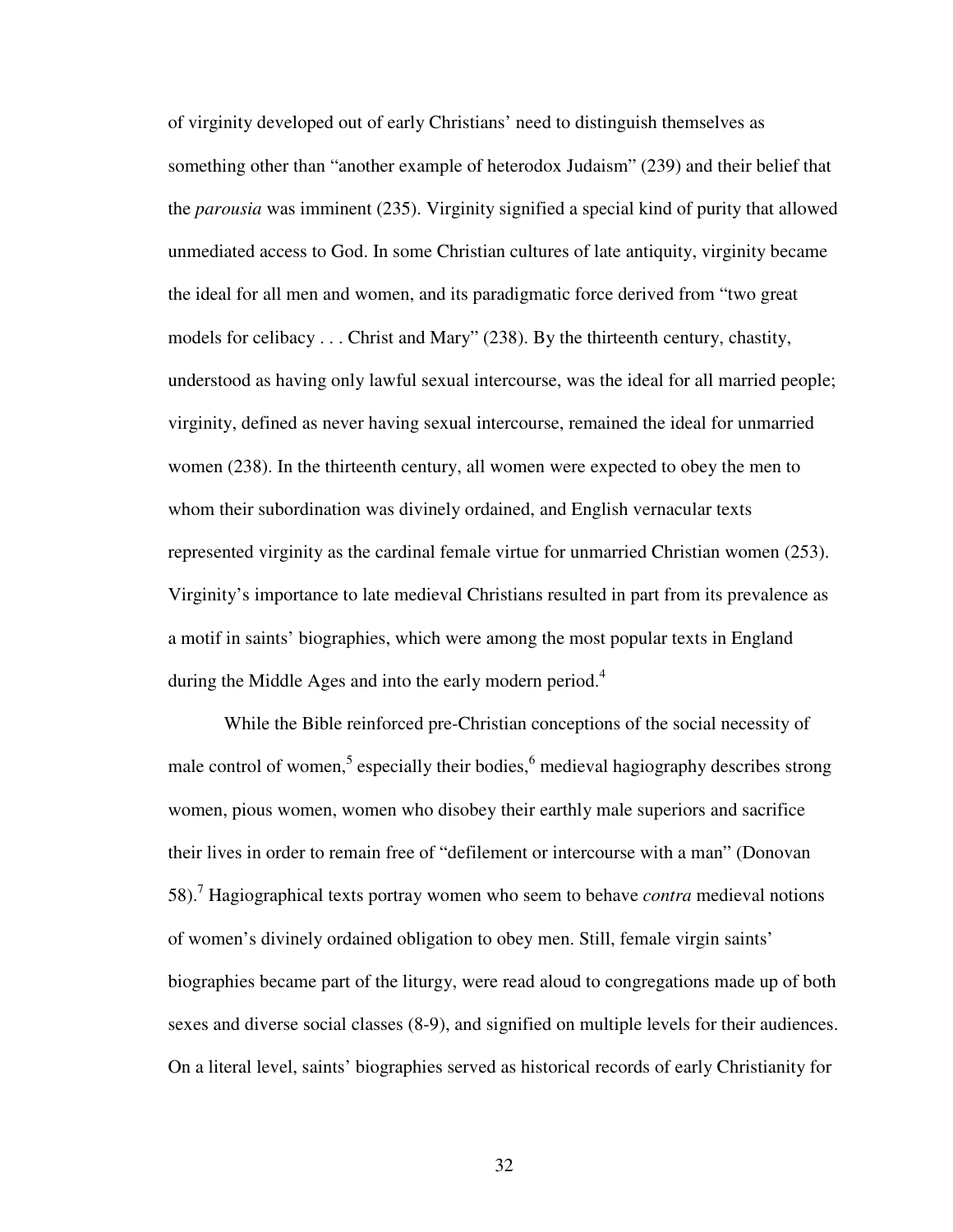medieval Christians, as accounts of God's revelation of his active divinity in the material world (Heffernan 97). Deciphering the spiritual meaning of these texts involved correctly ascertaining which textual elements signified which important spiritual truths. Repetition indicated significance, and eventually became ritualized as formulae.

Medieval biographers ritualize structure and form. For instance, early hagiographical texts are nearly all written as letters to individuals, congregations, or the inhabitants of convents. The epistolary structure was preserved as texts were gathered into vernacular collections to be read to the laity. To ensure that audiences understood the texts as they were intended to be understood, composers of saints' biographies wrote elaborate prefaces detailing their purposes and explicating the spiritual truths to which their texts pointed. These, too, were preserved when the texts were collected. Biographers ritualize characterization as well, and do little to differentiate the women one from the other. Physically, the heroines are all but interchangeable, all young and beautiful, but few are physically described beyond that. For example, Agnes is "beautiful in form" (Donovan 46); Eugenia is a "beautiful maiden" (71); Domnina's daughters are "in the freshness and bloom of life" (Eusebius 332). These women's physical beauty signifies on both the literal and analogical levels of interpretation available to the medieval Englishlanguagelaity. On the literal level, the level on which these texts functioned as historical documents, the women actually *are* all young and beautiful. On the spiritual level, that same beauty points to the saints' purity; since physical beauty is an imperfect reflection of spiritual beauty, great physical beauty also signifies great spiritual beauty. But the saint's physical beauty is by definition embodied, and the female body signifies independently of its beauty. Because all female bodies materially resemble Eve's, all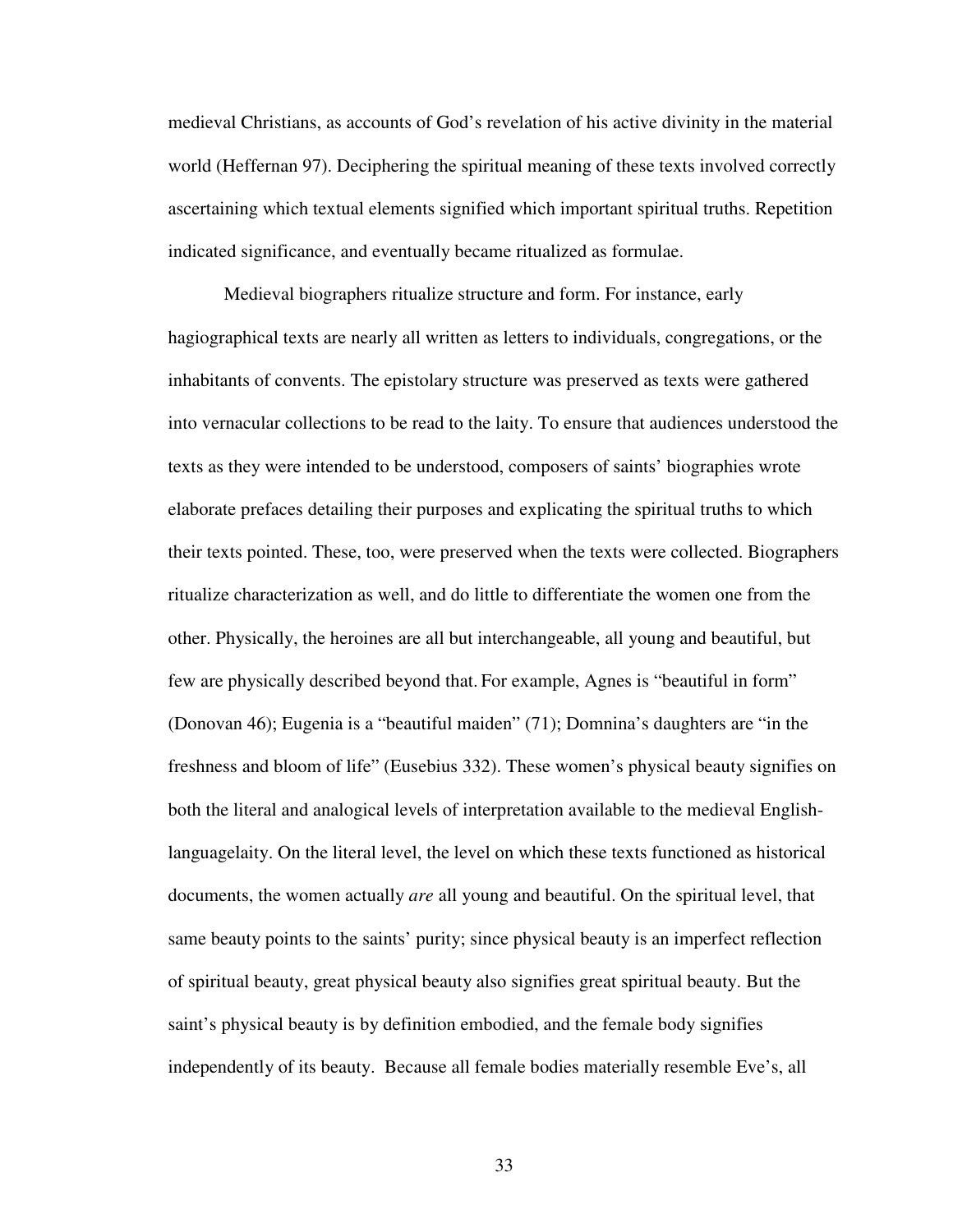female bodies are linked to Eve's temptation of Adam in the garden. All female bodies signify *tempter* on this interpretive model.<sup>8</sup> Because to tempt another person is by definition to entice him or her toward something immoral, even sinful, that female bodies signify *tempter* implies that female bodies have the power to corrupt. The virgin saints are not excepted from the consequences of this analogical resemblance to Eve. Hence, even Euphrosyne's masculine disguise cannot relieve her of the burden of the corrupting female body; the temptation her body inflicts on the men around her points to the Christian spiritual "truth" that the female body tempts others to sins of lustfulness. Although they believe her to be a man, the monks with whom she is cloistered as Smaragdus are "sorely tempted by Smaragdus' fairness" and grow "disturbed with the abbot because he had brought such a beautiful man into the monastery" (Donovan 85). That they were tempted to sins of lustfulness by what they know to be a female body would have been troubling to the monks. However, given the even greater degree of sinfulness of homoerotic desire, they would have experienced their desire for Smaragdus as even more debased and sinful than desire for a woman's body.

Virgins' bodies are thus doubly inscribed; their physical beauty signifies spiritual purity, and simultaneously, their bodies are loci of corruption and temptation. This is the paradox of the doubly signifying female body. The contraries are coupled; medieval audiences did not have to decide between them because they were both simultaneously true. In an ontological and interpretive climate in which transparent signs correctly interpreted point only to one truth, the beautiful virgin is anomalous, since her body signifies contradictory spiritual truths. Early Christian writers seem to have solved the interpretive problem by positing virgins' bodies as special sorts of signs, signs capable of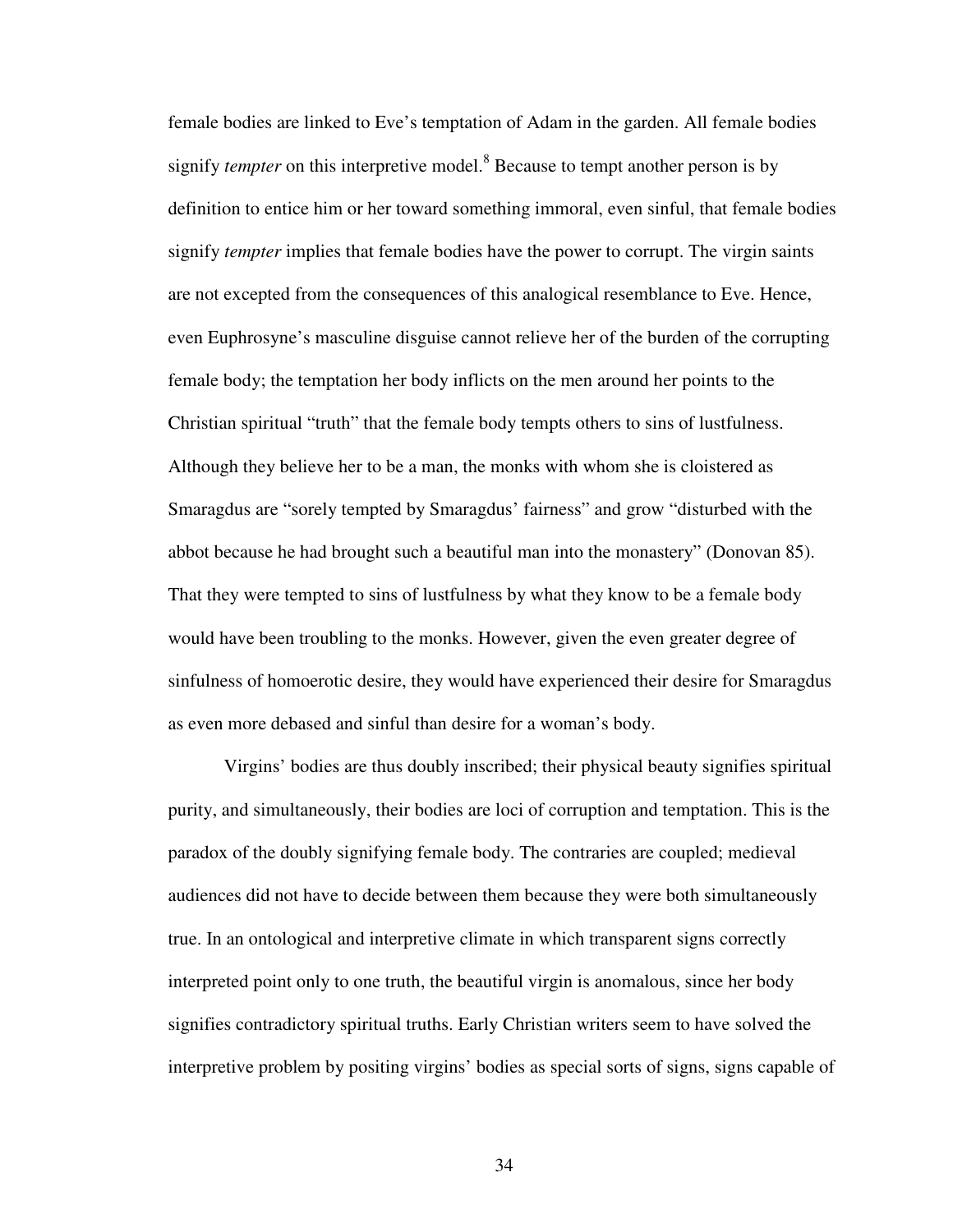simultaneously gesturing toward antithetical signifieds. The doubly signifying body is always the initial source of conflict in virgin saints' biographies. Even the pagan men who assault them acknowledge that their beauty is a function of inner purity, yet that same beauty incites the antagonist to action. For the composers of saints' biographies, "the truth (*res*) of a subject" "was . . . to be exemplified primarily . . . through the depiction of specific action in the life of the saint" (Heffernan 5). Thus, saints' biographers stressed "dramatized action over complex argument" (5), and narrative events ritualized as they occurred over and over again in different biographies. Ubiquitous events include an attack on the protagonist's virginity; the attacker's assistance by a wicked female; the female protagonist's defiance of the male antagonist, who carries earthly authority such that the woman should ordinarily obey him; an offering of riches by the male in return for the female's sexual acquiescence, which riches are, of course, refused; punishment for refusal; the protagonist's attempts to reason with her tormentor by pointing out that his self-interest clashes with his desire; surreptitious aid to the protagonist by a chaste male; the protagonist's choice to remain in places of torment even though the opportunity to escape arises; prayers for death; the protagonist's eventual reunification with the family from whom she has been estranged; and reward for virtue.

# **Writing Identity**

By the late seventeenth century, empirical science had asserted itself as a replacement for theology as the foundation for understanding the world and humans' places in it. John Locke's *Essay Concerning Human Understanding* replaced revelation with perception as the chief conduit of human knowledge of the material world, which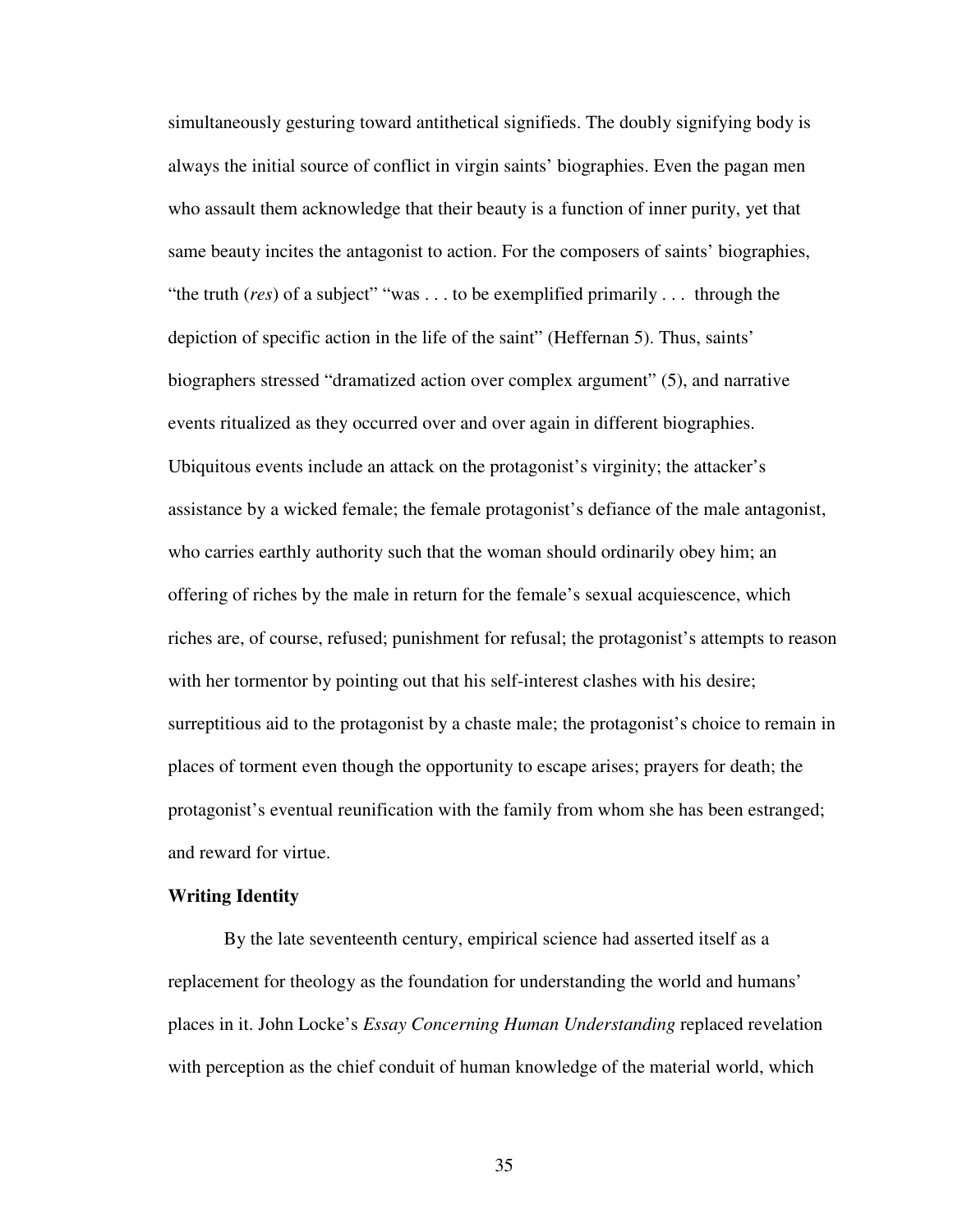led to changes in the understanding of history and the practices of historiography and biography. Joseph M. Levine notes that "[m]edieval historiography worked largely by accretion, rarely ever by subtraction; a story once told gained authority by mere reiteration and the passage of time"  $(17)$ . But "seventeenth-century historiography developed the techniques of source criticism and archaeology that prepared the path for the modern discipline" (ix). Eighteenth-century historians such as "Gibbon, Burckhardt, and Delehaye were," Heffernan explains, "all chagrined at what they considered a lack of a concern for truth in medieval saints' lives" (57).

New approaches to historiography and biography in the eighteenth century had helped to create, and had been in part created by, writers, readers, and audiences capable of making distinctions between history and fiction in ways that medieval audiences had not been (Levine; Gallagher). Richardson's Pamela, a servant, is perfectly ordinary except for her beauty and her fortitude in the face of Mr. B.'s various attempts on her virtue—and "the ordinariness" of Richardson's realism would have indicated fictionality to eighteenth-century audiences (Gallagher 34). So, while eighteenth-century audiences would have expected verisimilitude from Pamela's story, they would not have expected empirical truth because they would have recognized it as fiction and would not have confused it for biography. Nonetheless, as sacred biographers did, Richardson includes a preface to guide the reader toward the "correct" reading of his text, the one that will "inculcate *religion* and *morality* in so easy and agreeable a manner, as shall render them equally *delightful* and *profitable*" (Richardson, *Pamela* 31). And, like medieval virgin saints' bodies did, Pamela's body signifies both purity and corruption.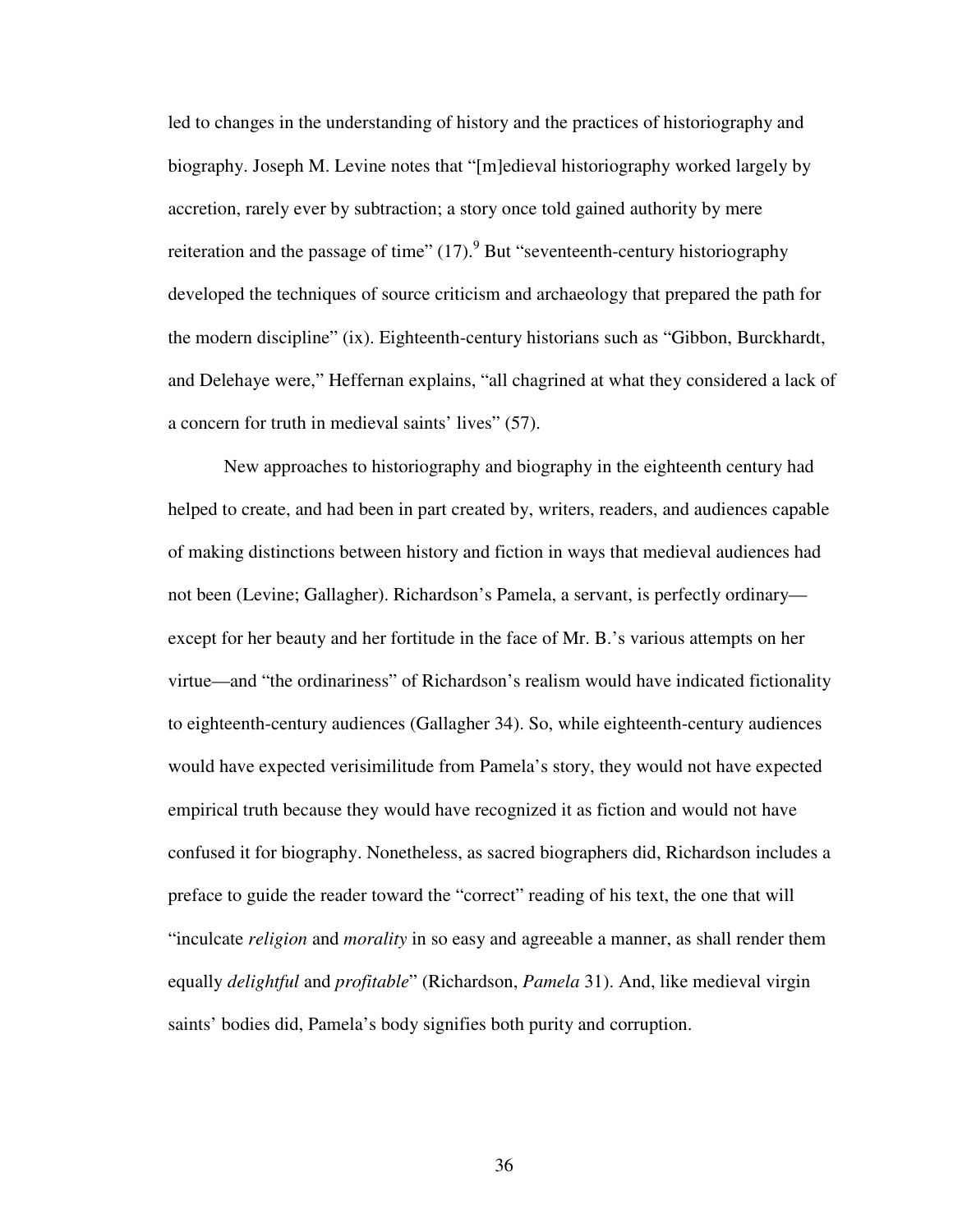Richardson replicates the medieval understanding of woman's signification and bases the novel's pre-marital conflict on it, no matter how unconsciously or unintentionally. *Pamela*'s pre-marital plot appropriates and adapts other conventions of medieval virgin saints' biographies as well: Mr. B. launches an assault on Pamela's virginity, aided by the wicked Mrs. Jewkes; Pamela defies Mr. B., whose status as Pamela's employer means that she has an obligation to obey him; Pamela refuses the riches Mr. B. offers in return for her sexual acquiescence and is punished for refusing; Pamela attempts to reason with Mr. B. by pointing out that his real self-interest clashes with his desire; the chaste Mr. Williams helps Pamela; Pamela prays for the release of death yet chooses to return to Mr. B. after she is safe; Pamela and her parents are reunited; and finally, Pamela's virtue is "rewarded" with marriage above her class.

# **Ethical Sentimentality**

In the eighteenth century, Anthony Ashley-Cooper,  $3<sup>rd</sup>$  Earl of Shaftesbury's attempts to synthesize ethics and aesthetics were among the most influential ideas of his age and introduced an ethics of sentiment to British thought. Critical to the emergence of sentimentalism as a system of moral philosophy are Shaftesbury's attacks on what he sees as Hobbes' undermining of the possibility of real morality based in objective standards of goodness. Shaftesbury argues that the natural affection of parents for offspring means that human beings are naturally social. For him, it follows that society is not a war of all against all as Hobbes claims (*Characteristics* 287). Shaftesbury rejects the Hobbesian notion of society as an artificial construct designed to protect people and their property from one another and declares instead that society is humankind's natural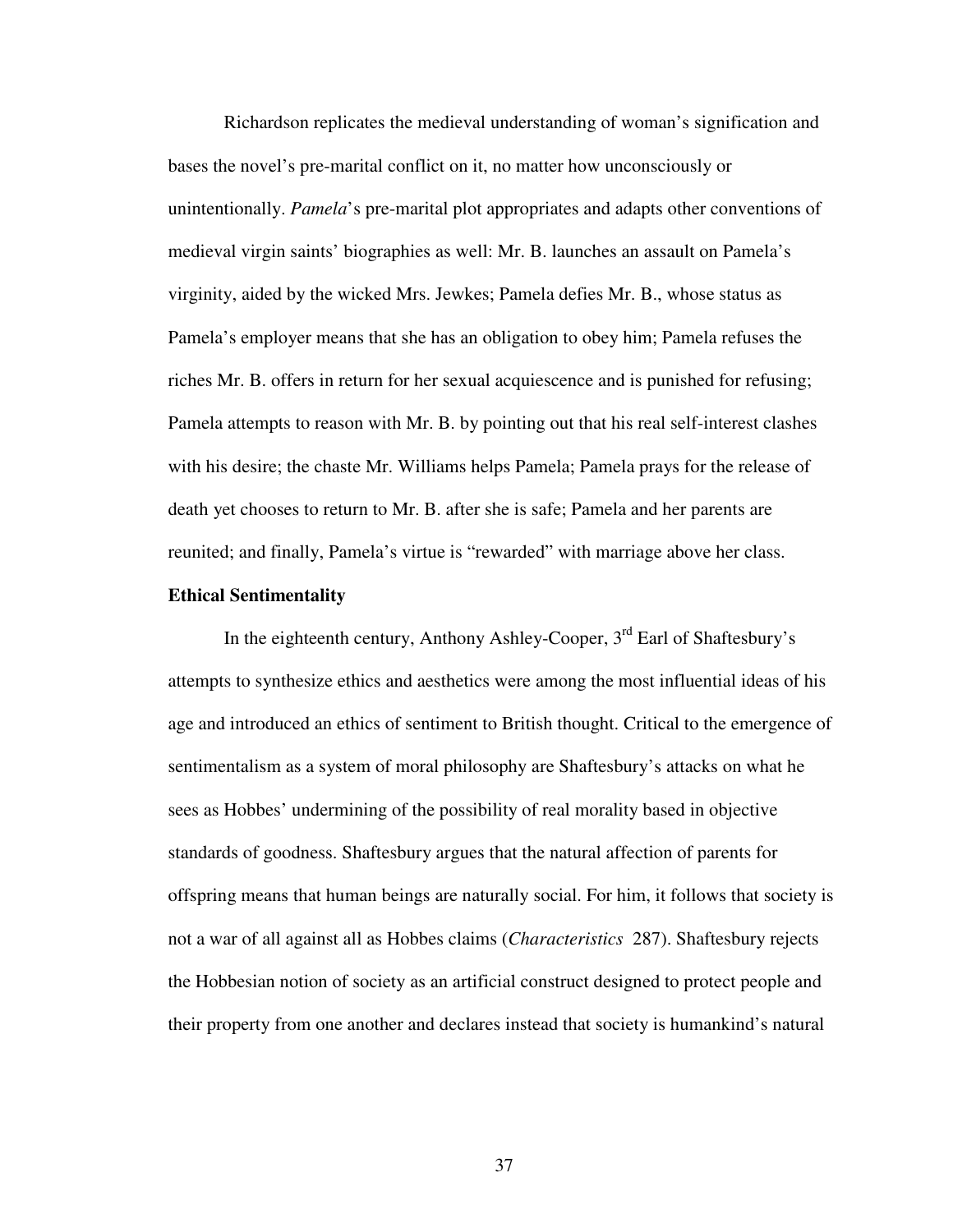state. Thus, he locates the foundation of a human moral sense in individual affective response rather than in individual self-interest as had Hobbes (168).

Shaftesbury believes his distinction between goodness and the moral sense allows him to refute Hobbes. Proposing that what is good adds to the "existence or well-being" of the system of which it is a part, Shaftesbury distinguishes between goodness, an objective matter, and virtue, a specifically human aim. While goodness is available to all sentient animals that feel affection for their young, virtue is available only to those who reflect on their passions and desires and who also develop feelings about them. Shaftesbury calls the uniquely human capacity to reflect on and develop feelings about passions and desires "the Moral Sense" (179–80). This moral sense is not identical to the affective response by which it speaks to human beings, and it is an innate part of human nature. Moreover, since the moral sense is stimulated by feelings, only eliciting "contrary" feelings can transform it. As Shaftesbury says, the

> [s]*ense of right and wrong* therefore being as natural to us as natural affection itself, and being a first Principle in our constitution and make, there is no speculative opinion, persuasion or belief which is capable immediately or directly to exclude or destroy it… [T]his affection being an original one of earliest rise in the soul or affectionate part, nothing beside contrary affection, by frequent check and control, can operate upon it, so as either to diminish it in part, or destroy it in the whole. (*Inquiry*  I.3.1)

Shaftesbury sees an individual's virtue in his or her attempts to create a life of moral beauty. However, since virtue is lost by indulging base feelings, one must continually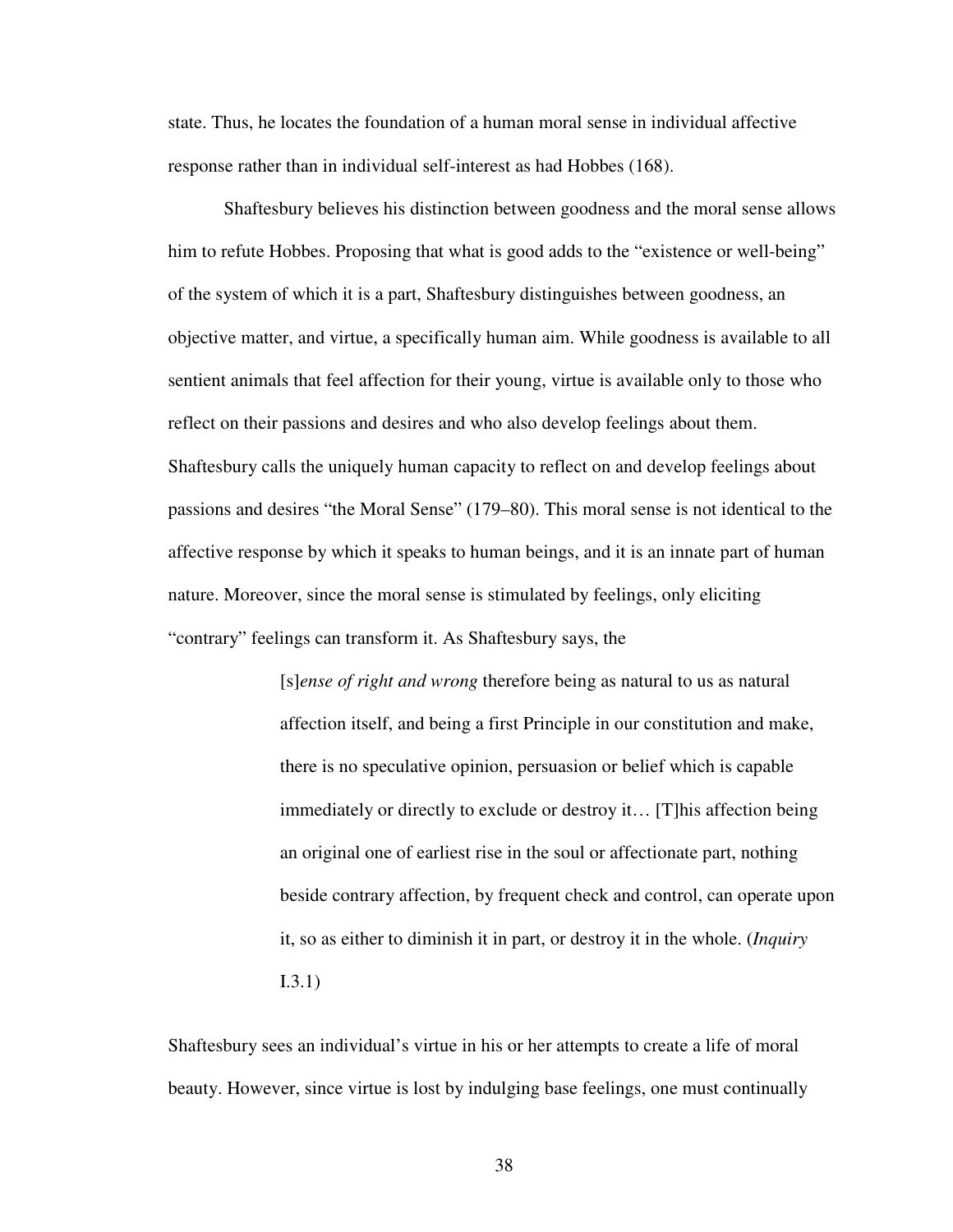struggle to live in a morally beautiful way. Because he equates the moral sense, the "affectionate part," with the soul, the feelings that stimulate the moral sense function in British sentimental literature much as the physical body did in sacred biography: as a sign of the beauty of a heroine's soul, as a sign of her virtue.

But, like so many words, *virtue* may mean different things to differently situated readers and writers—and to differently situated characters. Corinne Harol cogently argues that because there is no reliable physical sign of it, virginity cannot be, with certainty, said to exist on a perception-based epistemology. Thus, empiricism's inability to establish the existence of a particular virginity led to virtue's stepping in as a figure for virginity.<sup>10</sup> By the time Richardson writes *Pamela*, as Harol notes, *virtue* has acquired "such symbolic importance that it can serve as both tenor and vehicle in a number of symbolic systems" (141). The problem for characters is that often the "symbolic systems" they inhabit use *virtue* in different ways.

Before Pamela and Mr. B. marry, characters often comment on Pamela's singular virtue in such a way that makes it clear that Richardson intends *virtue* to figure for *virginity*. In fact, Richardson all but substitutes the word *virtue* and its variants for *virginity* and its variants (Harol 137). For example, Mr. B. asks, "'Why that word *virtuous*?' . . . 'Was there any reason to *suppose* her otherwise? Or has any body taken it into their heads to try her?'" (Richardson, *Pamela* 60, emphases original). The "to try her" in Mr. B.'s final question indicates that what he says concerns Pamela's virginity, since it was a common euphemism for having sex with a virgin at the time. Pamela and her parents also use *virtue* and *virginity* synonymously, but Pamela herself does not always use the terms entirely interchangeably. Pleading with Mr. Williams, the chaste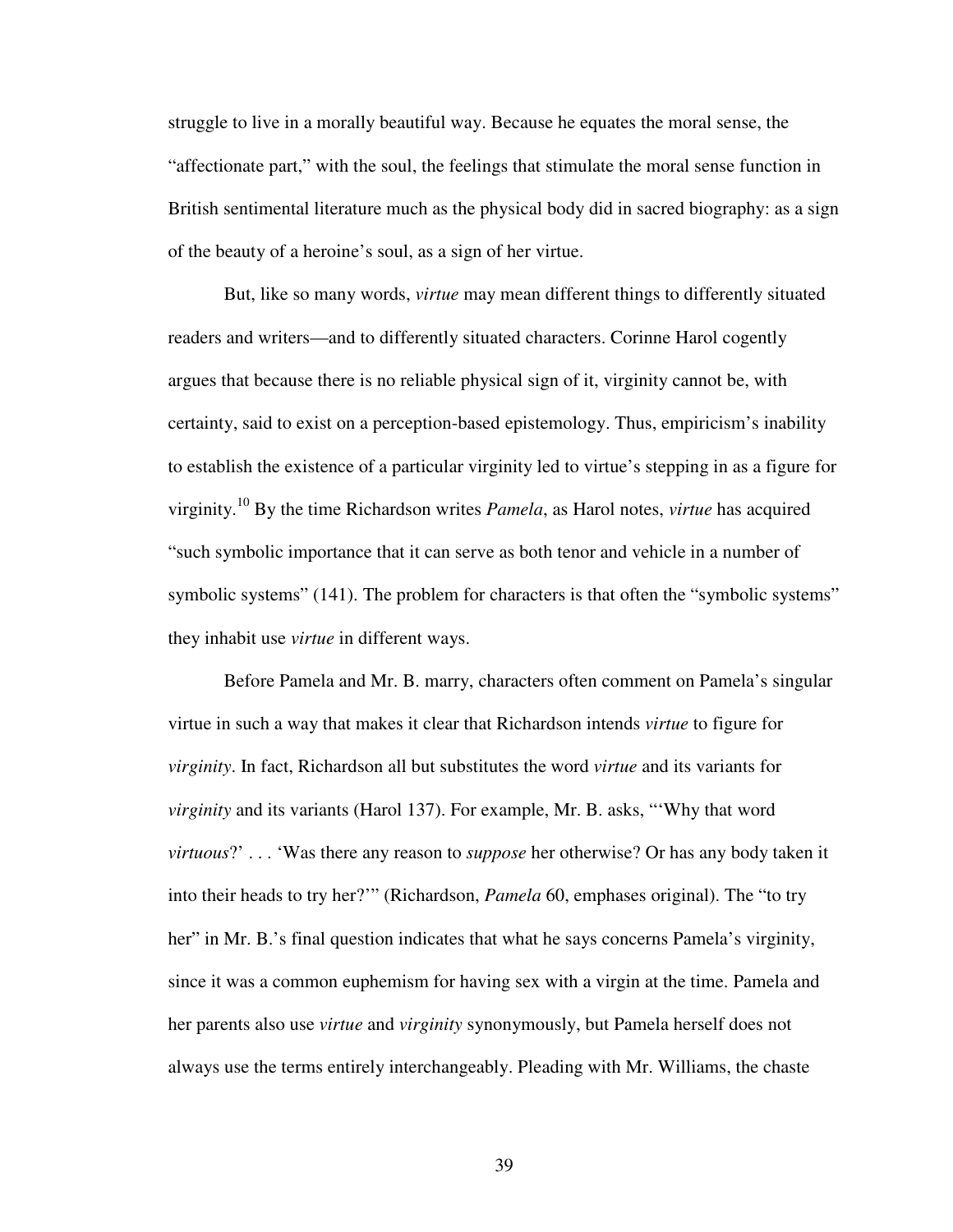male who assists her, Pamela declares, "'Were my *life* in question, instead of my *virtue*, I would not wish to involve any body in the least difficulty for so worthless a poor creature'" (197). Here, it is not so clear that "virtue" refers only to *virginity*, although it is equally clear that "virtue" encompasses *virginity* without being exhausted by it.

Pamela holds herself responsible for her own virtue. Mr. B. attempts to convince Pamela that if he rapes her, the guilt will be his: "'Who ever blamed Lucretia? The shame lay upon the ravisher only'" (Richardson, *Pamela* 63). Pamela does not accept his sophistry: "'May I . . . Lucretia like, justify myself by my death if I am used barbarously?'" (63). Pamela indicates her belief that she will bear some measure of blame if Mr. B. succeeds in raping her by her use of the word "justify."<sup>11</sup> But readers understand that Pamela's situation is unlike the Roman Lucretia's or the virgin saints' because they were repulsed by their would-be rapists. Pamela is attracted to Mr. B.: "I looked after him out of the window, and he was charmingly dressed: to be sure, he is a handsome, fine gentleman" (235). Perhaps more tellingly, of an incident when Mr. B. declares his love for her and takes her in his arms, Pamela writes, "O how my heart throbbed! and I began (for I did not know what I did) to say the Lord's prayer . . . *'Lead me not into temptation; but deliver me from evil,* O my good God!'" (117). In choosing this part of the Lord's Prayer to utter at this particular moment, Pamela admits she is tempted.

Medieval virgin saints such as Lucy, certain that they could experience no pleasure from the sexual and material enticements offered them by the pagans who desire them, had no real fear of corruption by temptation. As Lucy says, "The body cannot be dangerously defiled, if it does not please the mind" (Donovan 94).<sup>12</sup> Lucy is certain her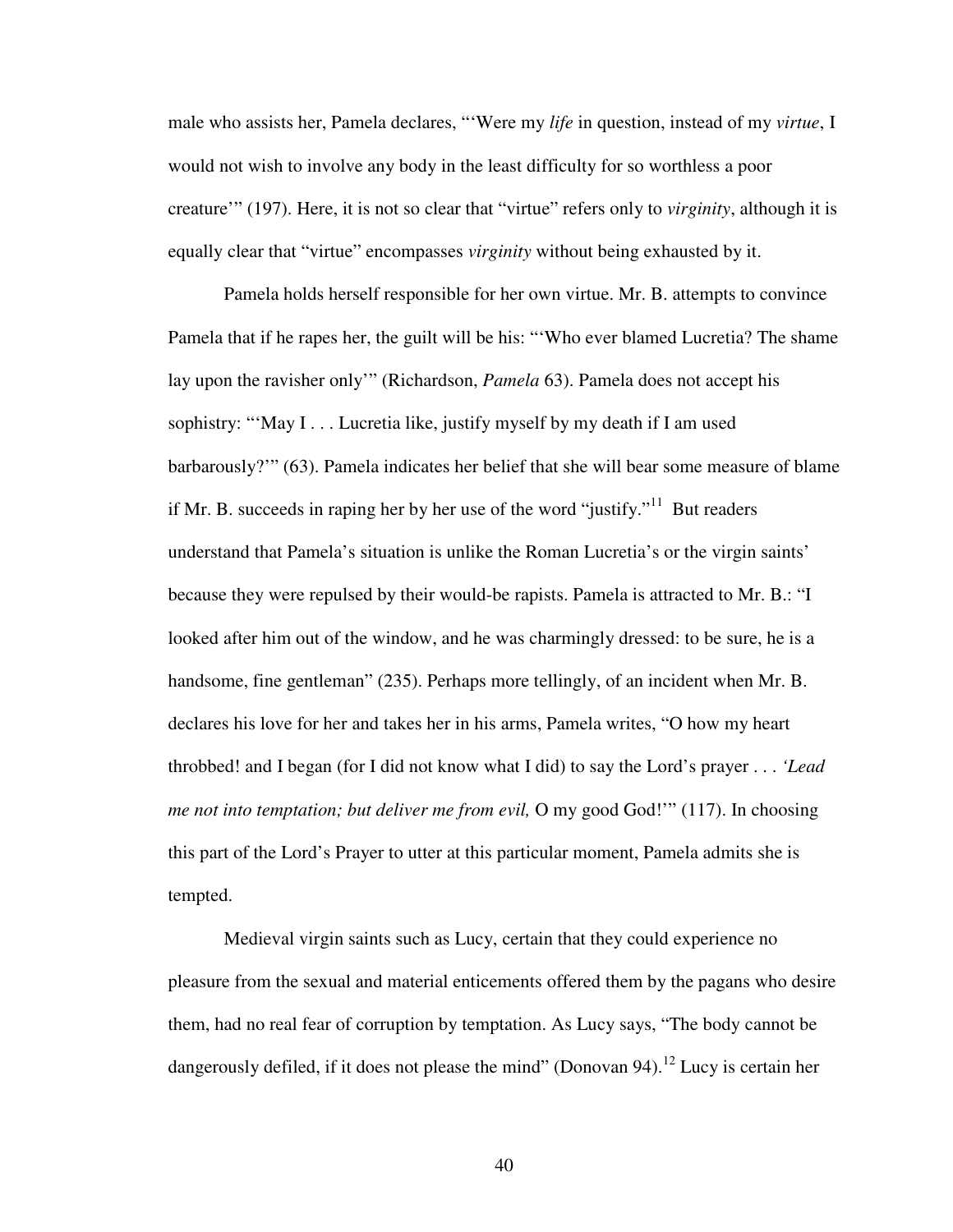mind will not be pleased by rape, so she is confident she will not be corrupted by it. Pamela's concern, however, is with the quality of the feelings such an encounter would arouse in her. Pamela's "'O my good God'" may give voice to the warring feelings aroused by both her desire for Mr. B. and her desire to preserve her virginity. In psychoanalytic terms, the prayer-interrupting interjection might express a moment of cognitive dissonance arising from the recognition of bodily pleasure that the mind wants to reject but cannot.<sup>13</sup> Pamela's certainty that kissing Mrs. Jewkes will not arouse desire in her as kissing Mr. B. did endorses heteronormativity. Pamela knows that the "unnaturalness" of such a proposal would arouse her disgust, and she is able find the voice kissing Mr. B. momentarily took from her: "Every now and then she [Mrs. Jewkes] would be staring in my face, in the chariot, and squeezing my hand, and saying, 'Why you are very pretty my silent dear!' And once she offered to kiss me. But I said, 'I don't like this sort of carriage, Mrs. Jewkes; it is not like two persons of one sex to each other"  $(145)$ .<sup>14</sup> Just as medieval virgin saints did, Pamela's beauty provokes sexual assaults by members of both sexes who read it incorrectly.

This illuminates a noteworthy distinction between medieval and eighteenthcentury heroines: The virgin saint is motivated by disgust, which engenders a turning away from that which disgusts her (Ngai 168), in this case, sex. This turning away in turn becomes a turning toward that which she desires: unmediated access to Christ, whose bride she is. Her ability to do this is an expression of her virtue. Pamela, however, need not succeed in retaining her virginity to live a life of moral beauty. That she struggles as she does is enough. Since only another feeling can diminish a feeling once aroused, Pamela tries in vain to rouse one to mitigate her desire: "[W]hat pity his heart is not so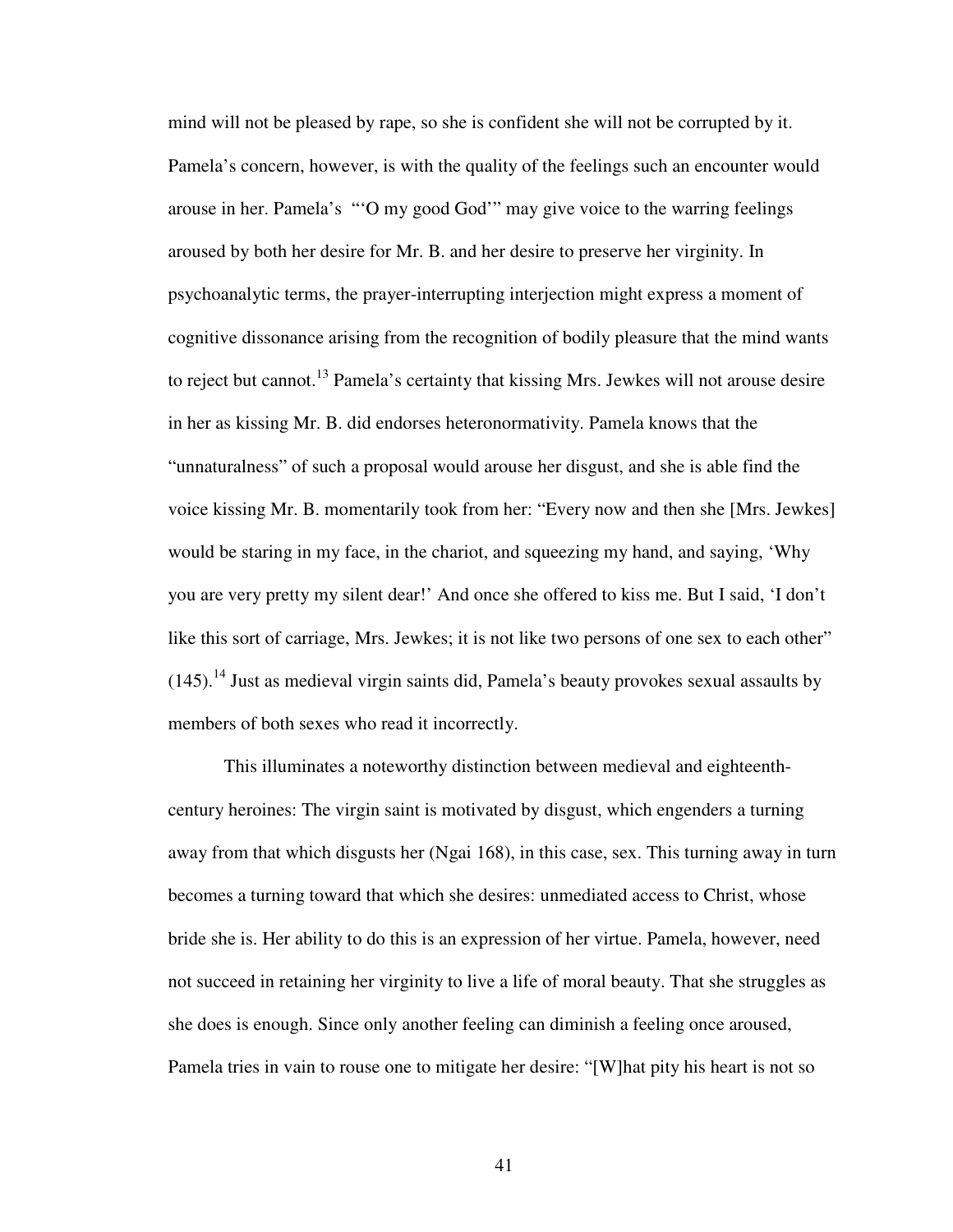good as his appearance! Why can't I hate him?" (235). However, if Pamela cannot hate Mr. B., she cannot leave him either. She both lives and works in Mr. B.'s home.

In keeping with the eighteenth century's shift to a wage-labor economy, Richardson first locates the basis for Mr. B.'s authority in his status as Pamela's employer, not in his sex. She is Mr. B.'s live-in servant. Mr. B. and Pamela have radically opposed visions of the paradigm that informs their employer-employee relationship. Like a sort of micro-level divine right employer-king, Mr. B. expects his employees to obey his every command without question. Pamela believes there are some commands she need not follow because he has not the right to issue them. For instance, after one particular episode of sexual assault Pamela berates Mr. B. He asks if she remembers to whom she is speaking, and Pamela responds, "'Yes, I do, sir, too well! Well may I forget that I am your servant, when you forget what belongs to a master" (55). Pamela's response demonstrates her beliefs that Mr. B. has obligations to her as her master and that there are limits to his power. She claims the right to disobey when Mr. B. does not remember his duty to honor the relationship's boundaries. Pamela implies Mr. B.'s duty as an employer presupposes a correspondent right on her part.<sup>15</sup> More than this, Pamela claims that her right to her virtue outweighs Mr. B.'s right to expect obedience.

Unlike the virgin saints, who know, with a certainty Descartes would envy, that God will not allow them to be raped, Pamela has no one upon whom she can so confidently rely to protect her virtue as the saints can on God.<sup>16</sup> Although God is the agent of virgin saints' earthly salvation from rape, they sometimes receive assistance from chaste men, $17$  as does Pamela when the chaste Mr. Williams helps her to correspond with her parents. But Pamela knows that in the end, because she has no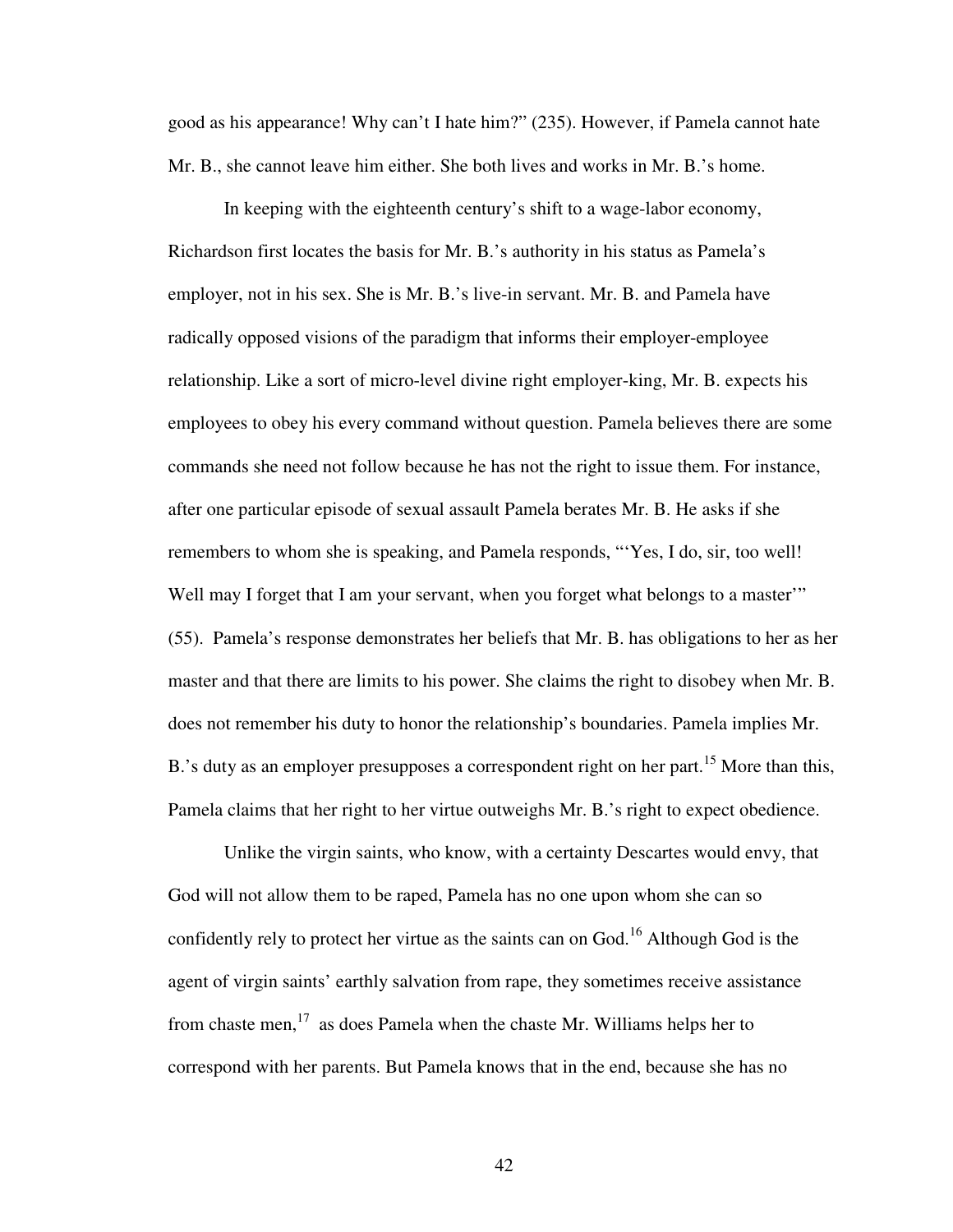wealth or trustworthy male protector, she alone is responsible for her virtue or for her life. She is vulnerable because she must earn a living. Nevertheless, she defies her employer because she values her virtue. In her defiance and resistance to Mr. B.'s attempts to name her *whore* lies Pamela's route to a coherent adult female identity.

The heroine's defiance of legitimate male authority deserves special attention since the obligation of particular females to obey particular males is so important in both early Christian and eighteenth-century texts of all sorts. In sacred biography, female defiance of earthly authority is always a function of fidelity to a higher authority.<sup>18</sup> Virgin saints defy earthly political, religious, and/or familial male authority in order to obey God (who, it must be noted, is a male figure as well). But the divinely ordained injunction to comply with God's laws, even if one must defy earthly authority to do so, applies to all the faithful, regardless of anatomical sex.<sup>19</sup> A secular version of this sexless model of subservience and authority carries over into *Pamela*'s pre-marital conflict as a vehicle that allows *Pamela* to be read as a criticism of divine right theories of government.

*Pamela* endorses the liberal democratic model of government by "fiduciary trust" (Ebenstein and Ebenstein 384). Pamela's assertion of rights identifies her with the liberal democratic trustor/beneficiary, who has all of the rights in the wage-labor fiduciary trust, just as "the people" do in the public political trust (384). Pamela replaces the divine-right employer/king, whose position Mr. B. claims, with the liberal democratic employer/legislator, who, governing in trust, has only obligations and no rights (384). *Pamela* replaces medieval biographies' and divine right theories' spiritual subjects who had only obligations to an omnipotent deity or king with Pamela, a liberal democratic trustor with the right to revoke the trust if Mr. B. does not live up to his obligations.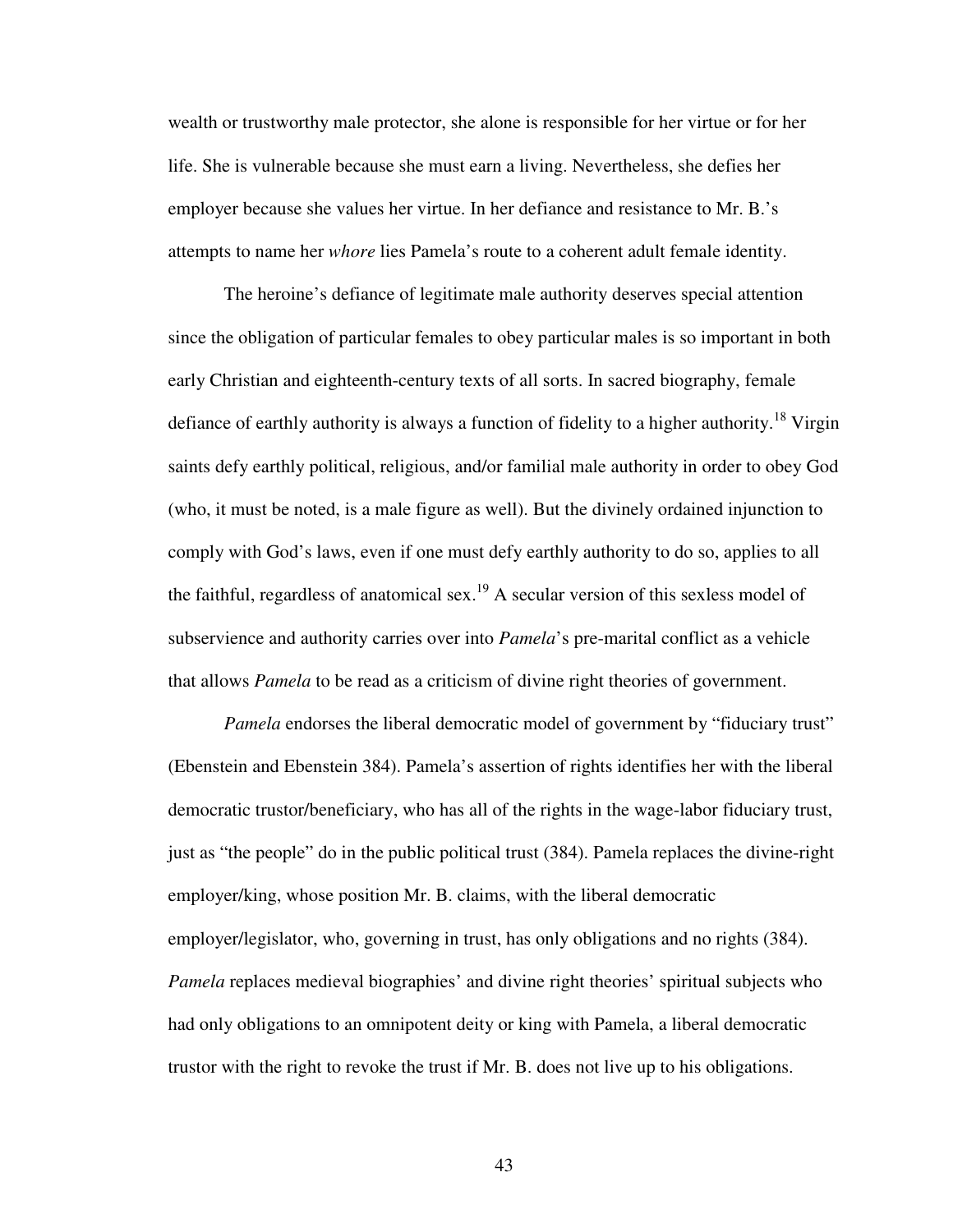*Pamela* thus implicitly criticizes the divine right king by the failure of his analogical representative—Mr. B., the employer-king of the wage-labor marketplace. In the end, this struggle over Pamela's rights or lack thereof is a struggle to define both Pamela and Mr. B. If Mr. B. wins, he defines Pamela as a subject and himself as an absolute monarch. Pamela wins, however, and in doing so she defines herself as a rights-bearing trustor and Mr. B. as an obligation-bearing trustee. Analogous to the victory of Christianity over pagan political rule in sacred biography, Pamela's "reward" is thus a metaphoric victory for the liberal democratic fiduciary trust over divine right monarchy.

# **Sentimental Domesticity and "Ingenuous Subjection"**

As theorists such as Carol Pateman, Lauren Berlant, Elizabeth Maddox Dillon, and Helen Thompson have convincingly shown, liberal democratic citizenship emerges out of a foundation of "naturally" compliant wives and daughters. The democratic liberalism endorsed by Locke derives male conjugal authority from anatomical sex and the "natural," love-based relations between men and women in an apolitical domestic sphere (qtd. in Thompson 4-5). Although a marriage is a contract on this view, the signatories do not remain equals after signing it with a performative "I do"; another performative, the celebrant's "I now pronounce you . . .," not only produces a marriage, it erases the new wife before the law, along with her right to divorce an abusive or absent husband. The material possibility of an abusive or absent husband does not vanish, however, and an ethics of sentiment provides an explanation of human nature that locates one antidote for such abuses in the sympathetic "moral sense." Pamela enacts this ethics of sentiment in her pre-marital interactions with Mr. B. and makes his acceptance of that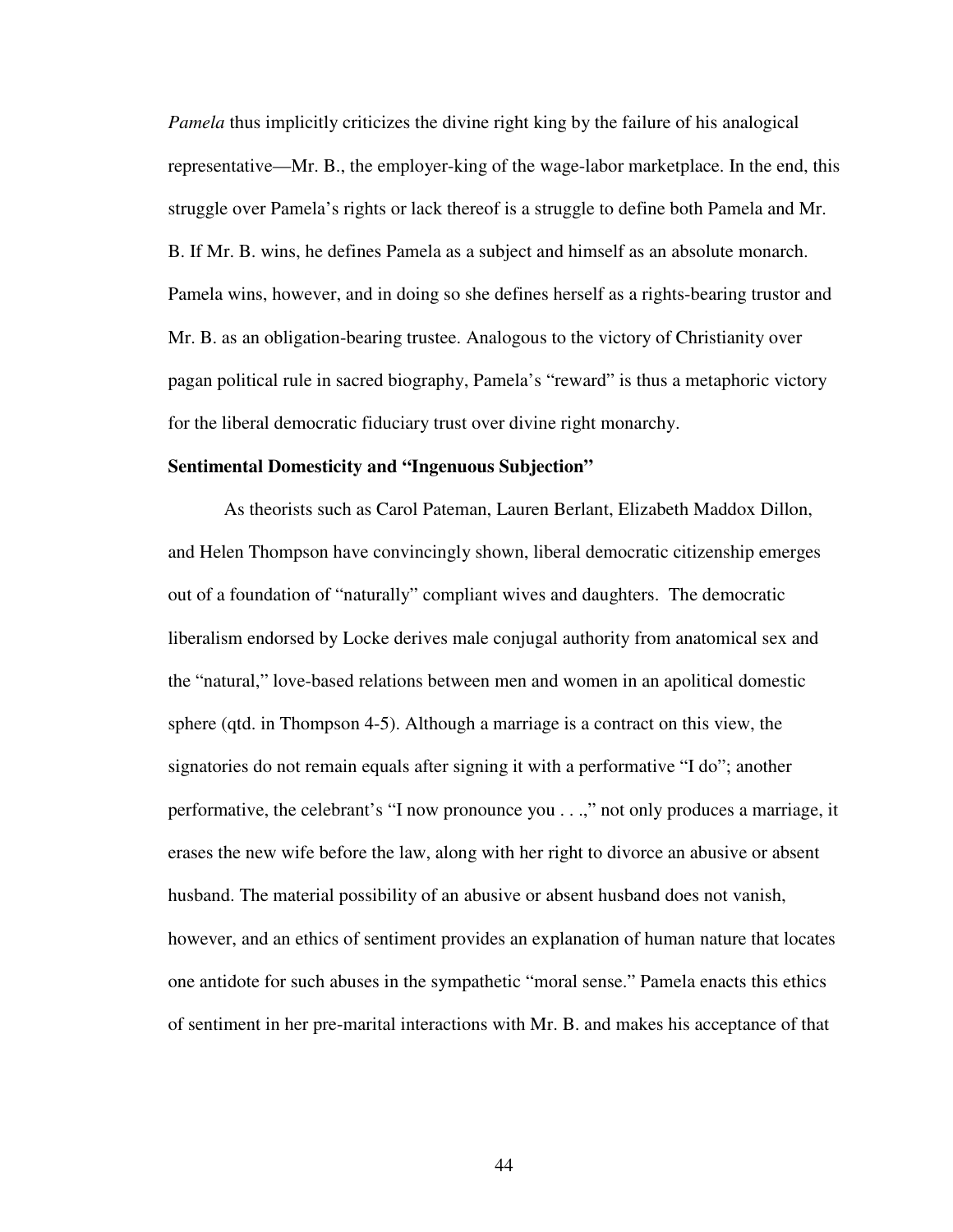ethic a precondition of marriage; his transformation from predator to loving husband is effected through the power of the sympathetic love endorsed by an ethics of sentiment.

Entrance into the marriage contract transforms the basis of Mr. B.'s authority from socio-economic class to anatomical sex. This transformation's supporting narrative is a thinly disguised version of antiquity's narrative of woman's divinely ordained, and hence natural, subservience. The only real difference between the medieval and the eighteenth-century versions of the myth is that the medieval casts God as the active cause of women's subservience, while the eighteenth-century rendering credits an essential, sex-specific human nature. This difference is really no difference, of course, because the essential sex-specific human nature comes from God. In other words, *Pamela*, like the liberalism it endorses, resorts to a divine right theory to justify "natural" male conjugal authority. Pamela poses a vexing problem for liberal notions of "naturally" authoritative husbands and "naturally" subservient wives because Pamela is not naturally subservient, and those of us who have been privy to her writing know it. That includes Mr. B.

Once their relationship moves from the public sphere to the domestic, the burden of ratifying Mr. B.'s conjugal authority falls to Pamela as his wife (Thompson 3-4). Marriage to Mr. B. marks Pamela's exit from the fiduciary, rights-conferring relations of the public realm into the "apolitical," nominally contractual domestic realm. Marriage both elevates Pamela's status and strengthens the social expectation she will freely obey Mr. B. It also transforms her from a liberal democratic trustor who has all of the rights in the relationship into a wife who has none, not even the right to divorce. At the same time, marriage makes Mr. B. over into a divine right husband-king; where he'd had only obligations and no rights once Pamela had established their pre-marital relationship as a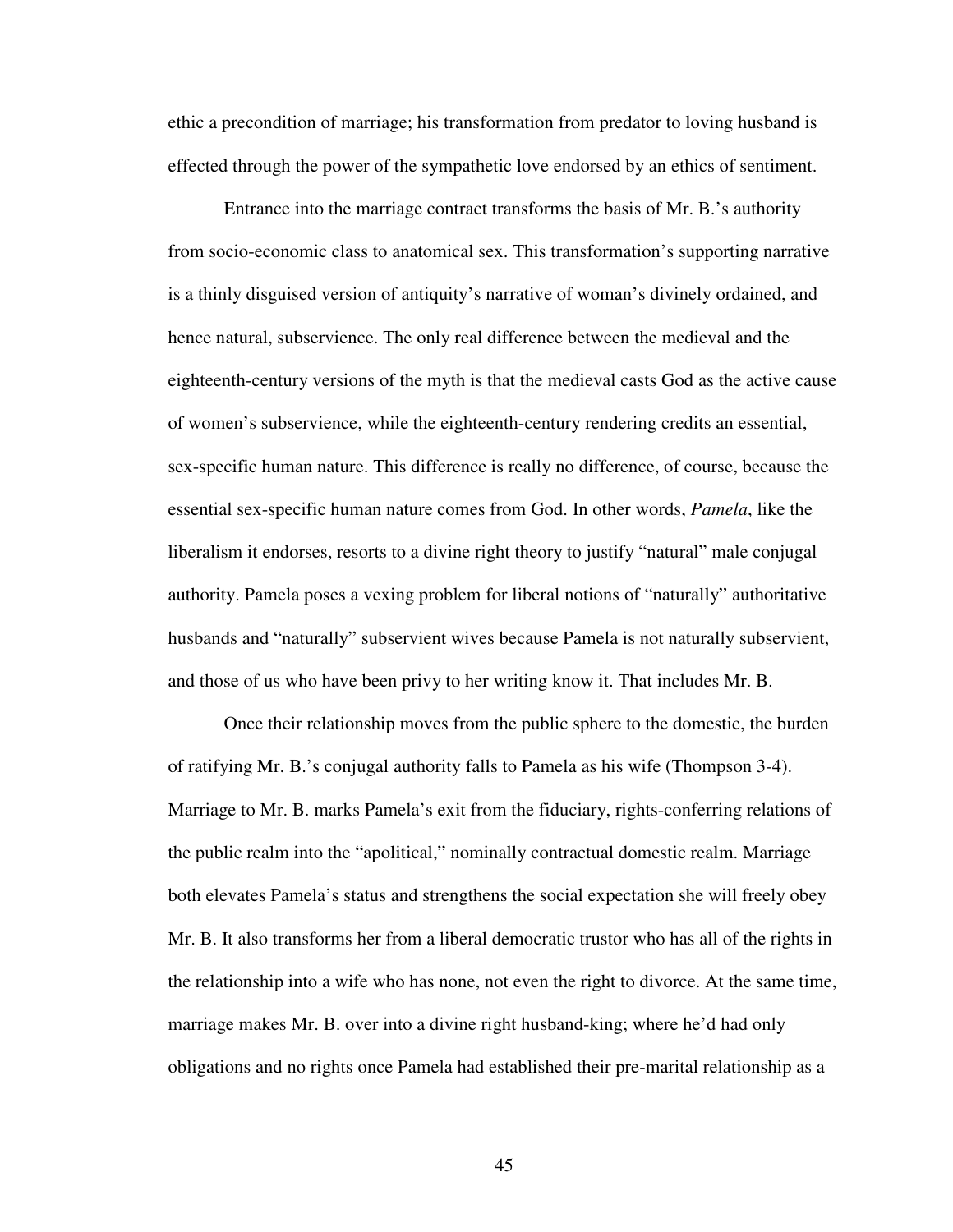fiduciary trust, he now has nearly all of the rights and few obligations. Mary Astell expresses this idea in *Reflections on Marriage*, in which she argues liberal democratic marriage as it emerges in the seventeenth century legally entitles husband-citizens to act as domestic tyrants—a possibility she, of course, deplores.<sup>20</sup> According to Astell, although a husband may not kill his wife, he "may however do what is more grievous to a generous Mind, render Life miserable, for which [a wife] has no Redress" (qtd. in Thompson 5).

Even love cannot allow Pamela to easily negotiate the shift from being an employee with rights to being a wife with none, as her responses to the "rules" of marriage indicate (Thompson 80-81). For example, Pamela writes,

> I must bear with him, even when I find him in the wrong.—*This may be a little hard, as the case may be circumstanced.* . . . If she would overcome, he says, It must be by sweetness and compliance.—*A hard lesson, I doubt, where one's judgment is not convinced. . . . I am afraid this doctrine, if enforced, would tend to make an honest wife a hypocrite*. . . . The words COMMAND and OBEY, he says, shall be blotted out of his vocabulary.—*Very good! Most chearfully do I subscribe to this!* (Richardson, *Pamela* 468-469; emphasis in original)

Although Pamela attributes the rules she records to her husband, she herself transcribes and abridges them from a lengthy monologue of Mr. B.'s. In other words, through the process of transcription, Pamela asserts herself as an agent with the ability to usurp her husband's rule-making role.<sup>21</sup> Her responses to the rules as she has rewritten them reveal that she believes she still has rights. While the subjects of sacred biography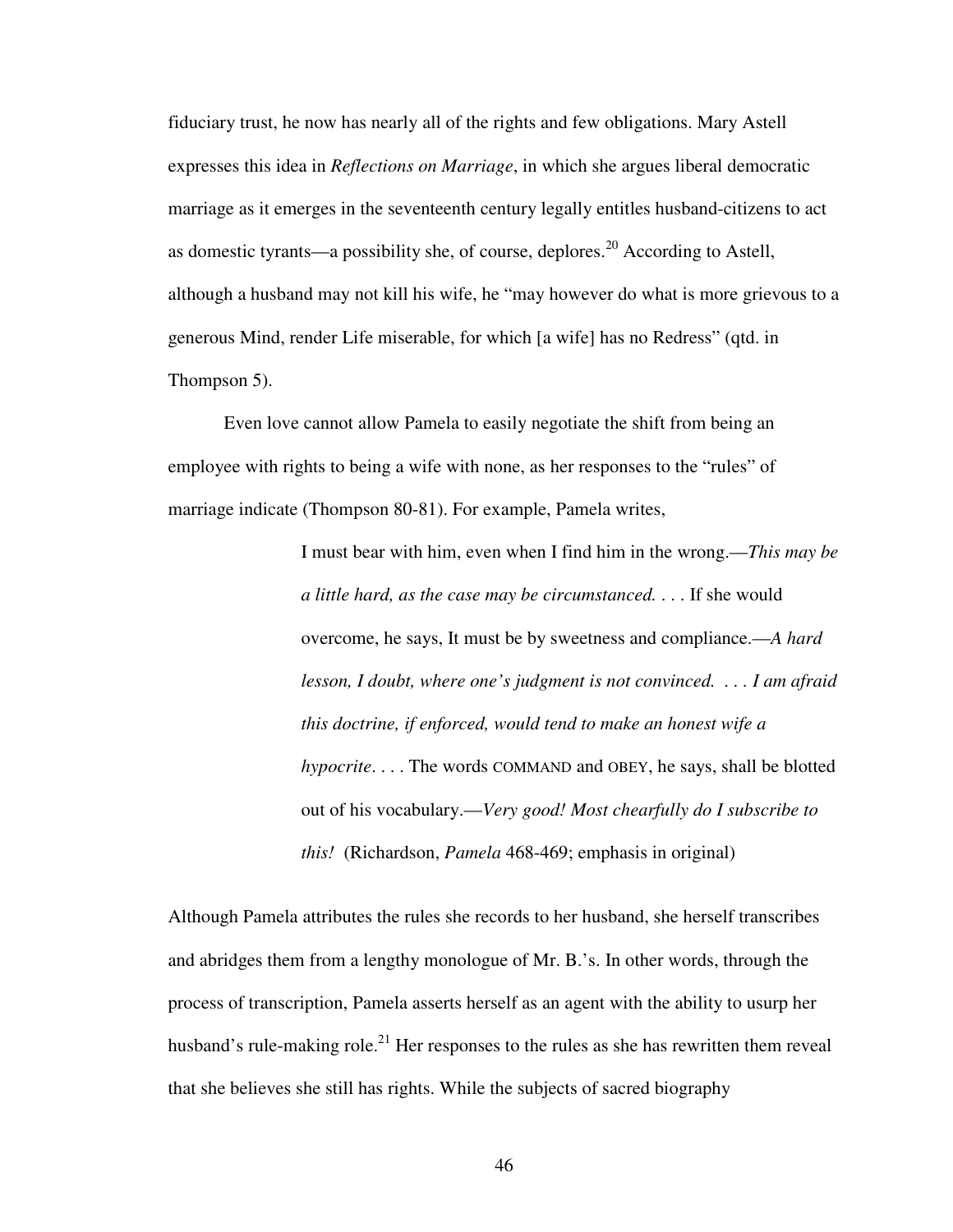unquestioningly accept God's rules, they defy earthly authority. Just as the virgin saints do in their debates with the authority figures they defy, Pamela employs reason to convince her tormentor that he is acting contrary to his true interests (469). Despite these parallels, however, there are some not insignificant differences. The most important, of course, are that Pamela lives through the text and she marries. Pamela's marriage to Mr. B. is entirely consistent with the late medieval configuration of *chastity* as intercourse within lawful marriage. Moreover, Pamela's inability to obey male authority is as much a part of her God-given nature as, say, Agnes' Christianity is of hers.

Borrowing the phrase "ingenuous subjection" from Richard Allestree, Helen Thompson uses it to denote the spontaneous and unforced compliance, based on love, with which a wife ratifies a husband's conjugal power. While Pamela considers complying with her husband's rules, she finds that she cannot unquestioningly obey male authority. Before marriage, Pamela obeys Mr. B. insofar as she believes his requests are "naturally" grounded in the employer-employee relationship; she rejects his other commands and demands. After she is married, Pamela finds that "ingenuous subjection" to her husband-monarch's commands is not in her nature.

The virgin saints unquestioningly obey their mutual divine husband; some even speak quite erotically about the marriage bed they share with Jesus as they reveal their God-given essences to their tormentors. As they repudiate their bodies' signification of *corruption* in any of the many forms that have been inscribed on the female body over the millennia, these heroines, including Pamela, reveal identity by erasing what they are not. In logical terms, women signify A and  $\sim$  A. If either interpretive possibility is erased, only the other remains. If the identity possibilities are *purity* and *corruption*, and the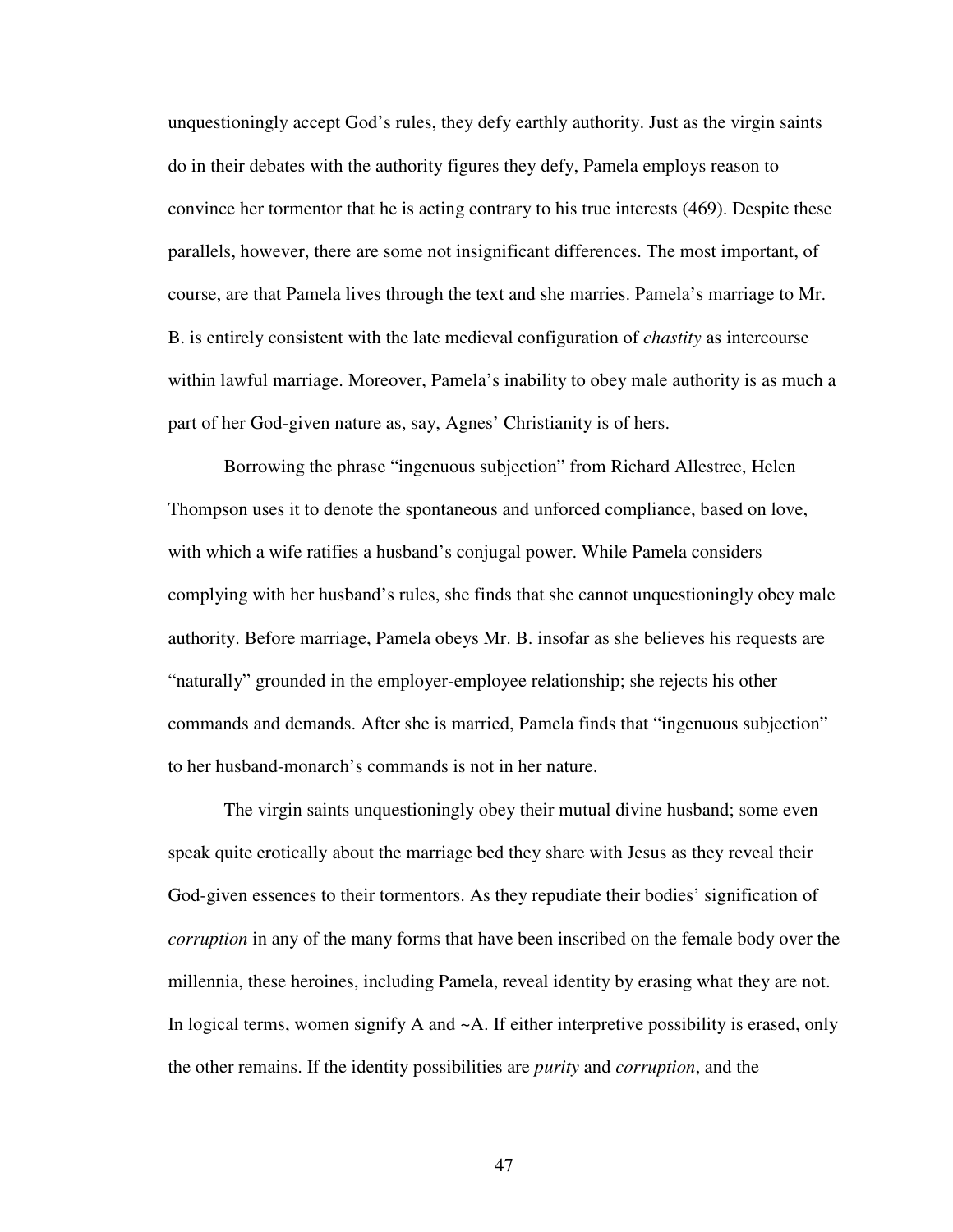possibility of *corruption* is refused, only *purity* remains. The virgin saints' purity consists in the obedience to their divine husband, Jesus, that underlies their insistence on maintaining their materially virginal state. According to this reading, obedience retains its status as the cardinal feminine virtue, which is consistent with medieval Christian orthodoxy.

However, when reading *Pamela*, we must not lose sight of the role the normalization of heteronormative sentiment in establishing both women's moral and legal obligations to obey men and cultural valuations of particular affective responses to those obligations. Thus while it seems that obedience remains the cardinal virtue for eighteenth-century married women, the liberal democratic wife's purity consists not only in obeying her husband, but also in a particular phenomenological experience of doing so—Thompson's "ingenuous subjection." By ingenuously complying, wives render invisible the arbitrariness of assigning such power to embodied males. A wife's "ingenuous subjection," moreover, has the power to modernize her husband by discouraging his capricious use of the force that marks the pre-modern exercise of conjugal authority. Even proto-feminist Aphra Behn suggests that a wife's efforts to comply spontaneously and voluntarily with her husband's wishes might have the positive effect of encouraging him to defer from "the show of arbitrary force that otherwise turns her into a grievous or servile object" (6).

Pamela must learn to construct the "ingenuous subject" she must become in order to ratify her husband's conjugal authority (Thompson 5). As she reconstitutes herself as an ingenuous subject, Pamela writes: "I am glad that I have fallen on this method of making a journal of all that passes in these first stages of my happiness; because it will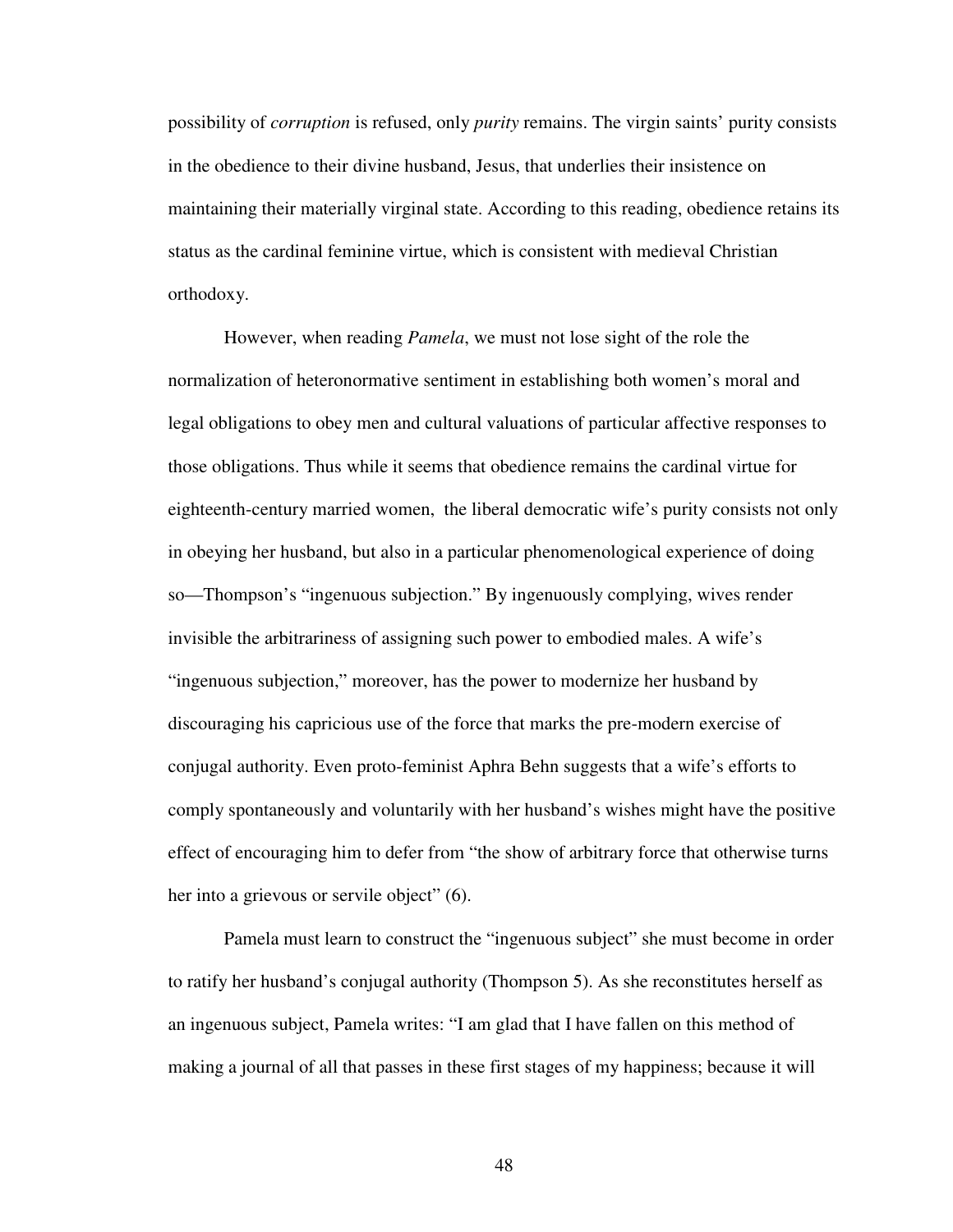sink the impression still deeper; and I shall have recourse to my papers for my better regulation" (Richardson, *Pamela* 467). In relying on her "papers" for her "better regulation," Pamela acknowledges the powerful role language plays in her attempts to reconstruct herself as an ingenuously compliant wife and reveals the contingency of women's "natural" subservience to men.

The medieval construction of the female body as an always already doubled and paradoxical sign is one of the systems of material and discursive practices that enable Locke's construction of wives simultaneously as property and objects of love for citizensubjects. Eighteenth-century female bodies still simultaneously signify *purity* and *corruption*. Their purity is the rational, loving sympathy that grounds the human moral sense, and the corruption of that same sympathy into an excessive and false sensibility that can overcome reason and so threaten social order. The latter is the same excessive and false sensibility Mary Wollstonecraft excoriates in *A Vindication of the Rights of Woman*. Excessive sensibility has the potential to corrupt marriage and the power to transform marriage from the contractual and rational friendship Wollstonecraft envisions into the desperate pursuit of passion enacted by Eliza Haywood's eponymous protagonist, Fantomina.

*Pamela*'s appropriation of hagiography's ritualized plots legitimizes the medieval construction of virgins' bodies as doubly signifying signs and brings that construction into the eighteenth century as the field of the text's pre-marital conflict. The struggle between Pamela and Mr. B. over Pamela's virtue is a battle over who will define whom as what. Both of the available definitions for Pamela—virgin and temptress—are pre-Enlightenment constructions. If Pamela succeeds in claiming rights, she defines herself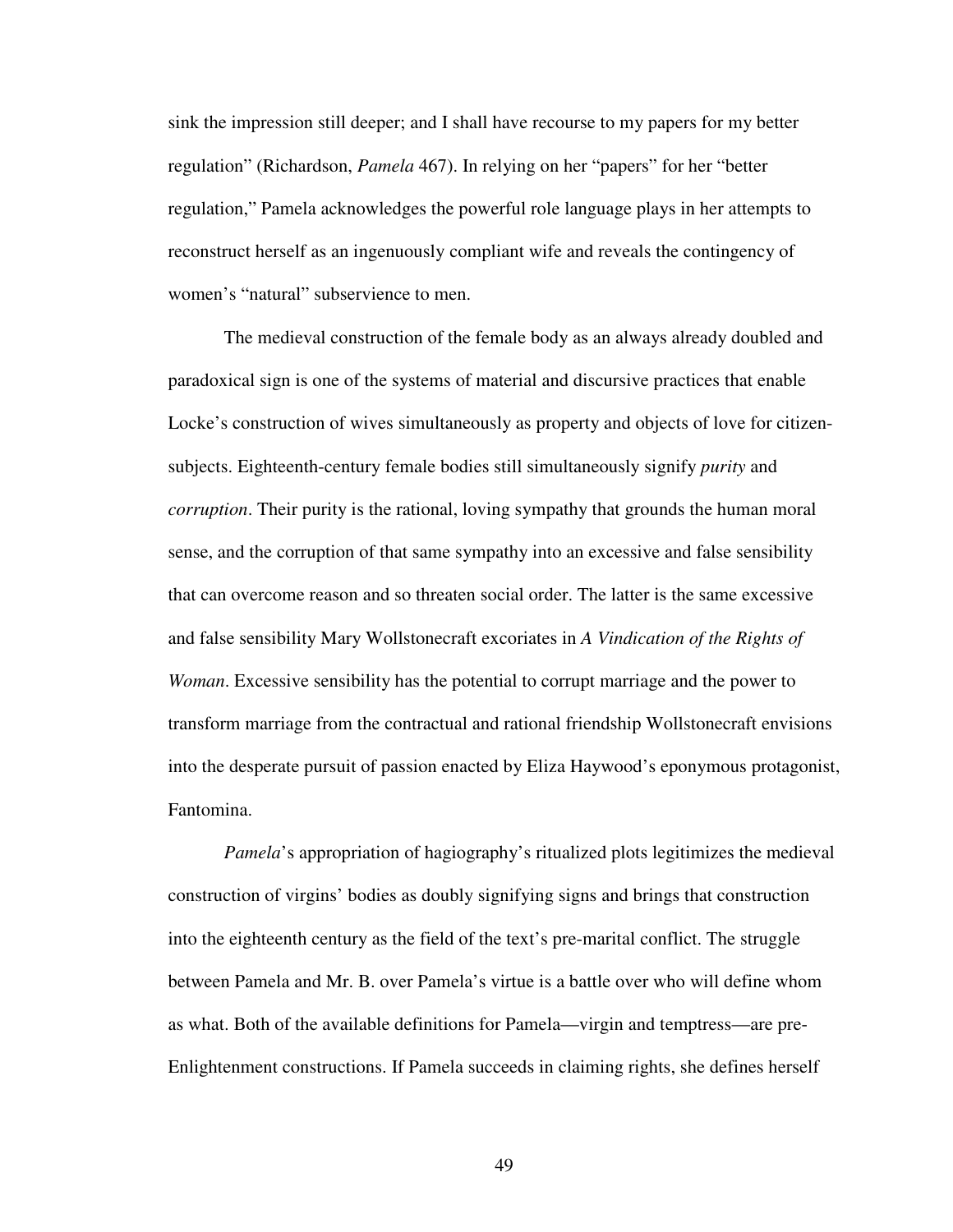both as virgin and trustor and Mr. B. as a trustee. If Mr. B. emerges victorious, he defines Pamela as a temptress and himself as the absolute monarch to whom she is subject. Pamela's victory thus allows her to self-define as virgin and provides Richardson a vehicle to criticize divine right theories. In facilitating Richardson's critical objectives, however, the pre-marital novel leaves intact the Christian construction of women as naturally subservient by setting the conflict in the eighteenth century's version of the medieval field of power—the employer-employee relationship—where anatomical sex is not the basis for authority.<sup>22</sup>

The logic of the post-marital *Pamela* unravels Richardson's pre-marital endorsement of democratic liberalism by laying bare some contradictions, including the paradoxically signifying female body on which the plot's main conflict depends. Since the liberal democratic trust presupposes "naturally" compliant wives who inhabit an apolitical domestic sphere, and since anatomical sex cannot ensure women's compliance, liberal democratic trust merely replicates monarchic rule in the domestic sphere while calling it "love." Richardson's reliance on early Christian constructions of women's doubly signifying bodies and natural subjection in the post-marital *Pamela* unravels his criticism of divine right and endorsement of the liberal democratic fiduciary trust offered in the pre-marital *Pamela*.

# **Conclusion: The Overplot**

Medieval hagiography and *Pamela* anticipate the "overplot" Baym identifies in nineteenth-century women's sentimental literature (*Women's* 12). The young martyrs' faith leads to their loss of familial and social support; Pamela, a young girl, loses the parental financial support on which she had "rightly or wrongly" depended and is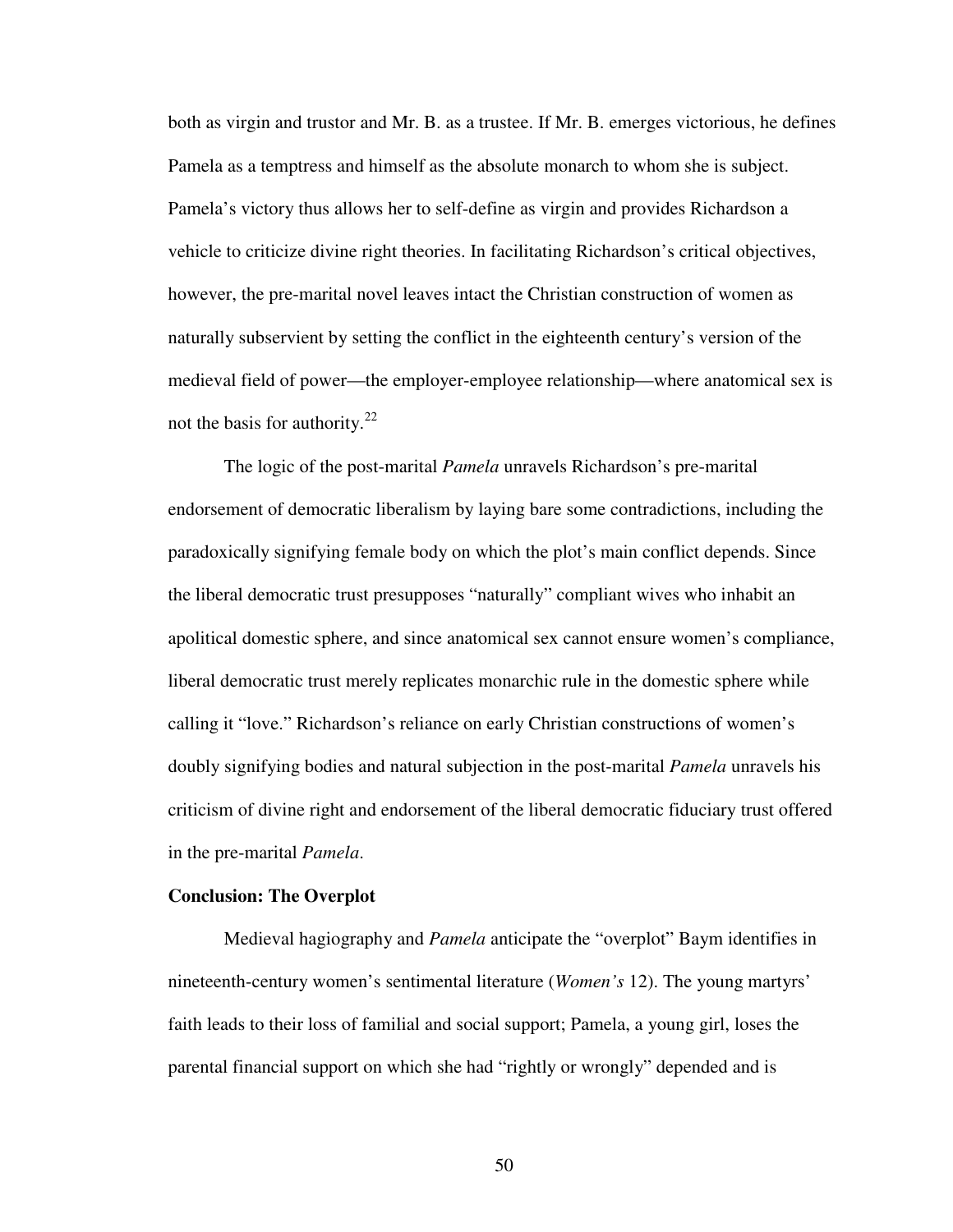therefore "faced with the necessity of earning her own way in the world" (11). Their "friendless" state leaves the heroines vulnerable to male licentiousness (35). According to the ideology of femininity endorsed by the virgin saints and Pamela, to assent to wealth's promise of an easy life is prostitution (39). These characters embody Baym's "unflawed heroines" (36), who discover within themselves the "intelligence, will, resourcefulness, and courage sufficient to overcome" the obstacles in their paths (38). The heroines themselves define their "final 'domesticity'" (38), and their primary emotional support comes from the domestic circle they thus define (39). The martyrs' self-defined domestic circle includes their divine husband, while Pamela's includes Mr. B., her parents, and the estate's tenants. Neither the martyrs' marriages to the heavenly groom nor Pamela's marriage to Mr. B. is represented as a "rescue" (39). Finally, all of these heroines attain their true goal of constructing a coherent adult female identity. Moreover, others accept it as their "true" identity. By steadfastly insisting that their bodies be read in only one way and resisting attempts to read them otherwise, the heroines successfully refuse the nominative power of their bodies' analogical resemblance to Eve. Although the meaning of *virtue* shifts, as we have seen, in effect, each of these heroines names herself *Virtue*, and, in the end, others must acknowledge that as their true identity (23).

Historicizing the power relations between Pamela and Mr. B. illuminates them as simultaneously enacting both gender and class and provides one interpretive possibility whereby *Pamela* may be legitimately read as critiquing divine right theories of government. This reading also reveals the substitution of monarchy's naturally subjected subject with democratic liberalism's ingenuously subjected wife as a necessary, but not sufficient, enabling condition in the emergence of male liberal democratic citizenship.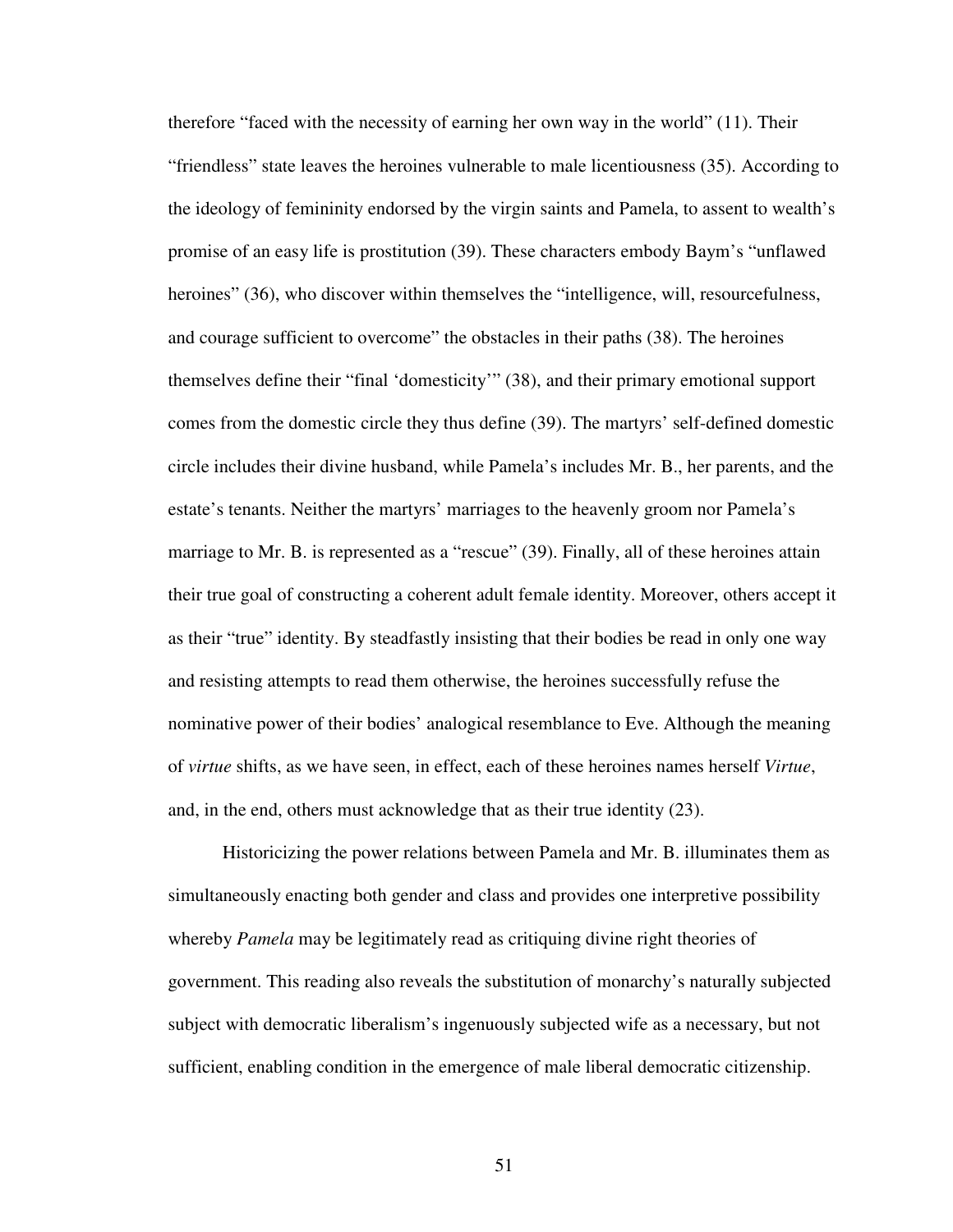Although Richardson may have intended virtue's "reward" to be marriage to Mr. B., when read through twenty-first-century eyes, the post-marital text reveals that marriage in eighteenth-century England may have been rewarding mainly for husbands—at least for husbands of a certain class.

For many of Richardson's readers, though, Pamela's marriage would have represented a victory for the sentimental values of the domestic realm over the dehumanizing values of the public. For the middle-class wife Pamela becomes, marriage may require a lifetime of negotiation, a lifetime of turning away from her desires, a lifetime of ingenuous subjection, but according to her lights, her virtue lies in this very struggle. As she performs her pre-marital identity in her interactions with Mr. B. and (dis)ingenuously subjects herself to her husband's will after marriage, Pamela demonstrates the power of sentimental ethics by proving that the arousal of sympathy can soften the heart of even the hardest employer. Mr. B.'s transformation marks the victory of eighteenth-century democratic liberalism over the medieval theocratic moment out of which the virgin saints' biographies emerged and a victory for the ethics of sentiment.<sup>23</sup>

Like the hagiographers of the Middle Ages, Richardson relies on the paradoxical signification of the female body to motivate the plot's conflict. A difference in faith separates the heroines of hagiography from their families; economic circumstances separate Pamela from hers. In their places of torment, they are indeed "poor and friendless" children.<sup>24</sup> These unflawed heroines already know the right thing to do, and they stand steadfast in the face of terrific challenges to their "true" names. In the end, the saints and Pamela have the will to refuse their bodies' double signification and others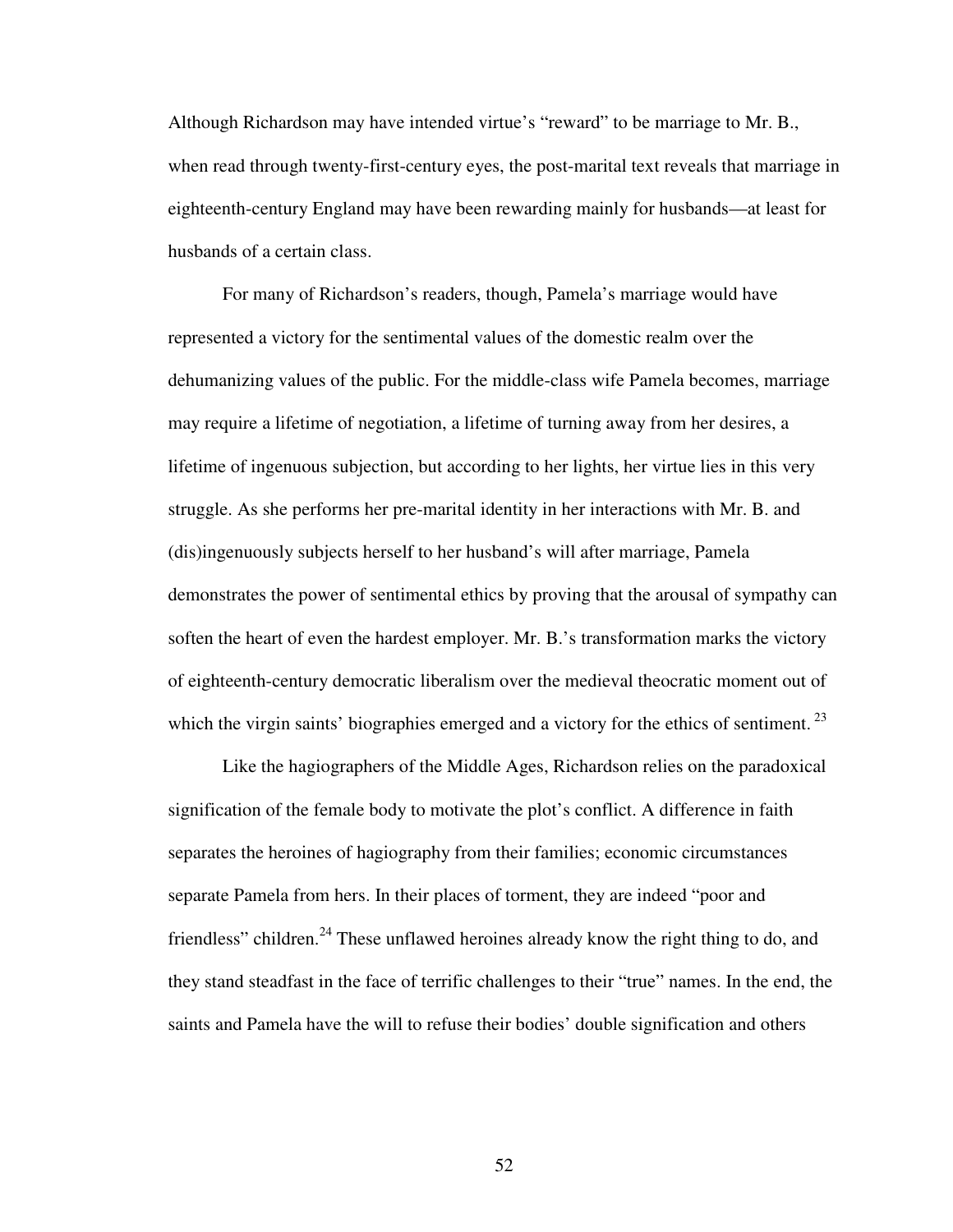must recognize the names they claim. In all of these respects, medieval sacred biography and Richardson's *Pamela* anticipate the literature Baym examines in *Women's Fiction*.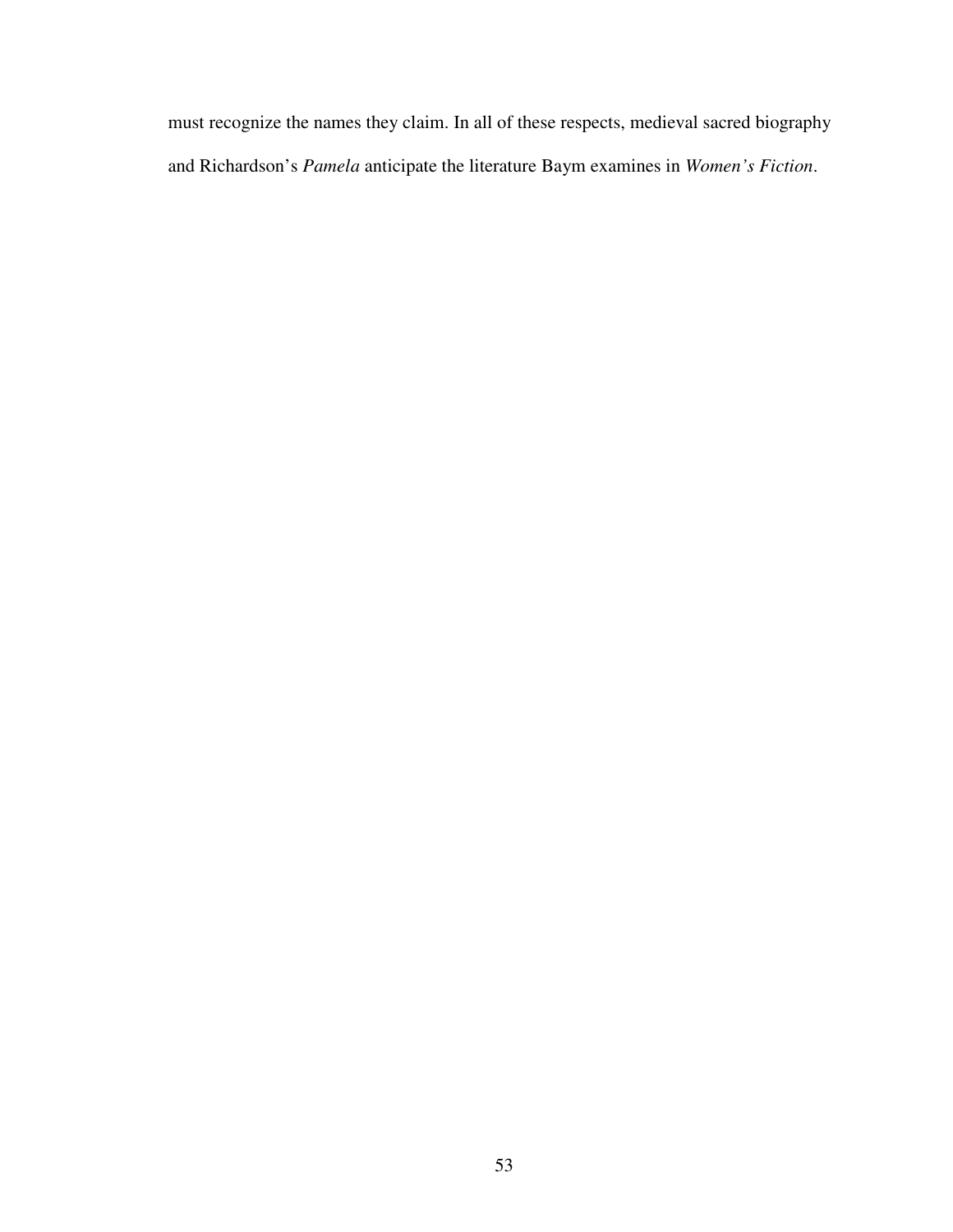#### **NOTES**

 $1$  "Your desire will be for your husband, and he will rule over you' " (Gen. 3.16). Anderson and Zinsser note that this biblical command to Eve "is repeated in every era and every European nation" (xvii).

 $2$  "[A] man . . . is the image and glory of God; but the woman is the glory of man. For man does not originate from woman, but woman from man; for indeed man was not created for the woman's sake, but woman for the man's sake" (1Corinthians 11: 7-9).

 $3$  [T]he woman together with her own husband is the image of God, so that that whole substance may be one image; but when she is referred separately to her quality of help-meet, which regards the woman herself alone, then she is not the image of God (*On the Holy Trinity* 12.7.10).

<sup>4</sup> "These sacred tales survive in greater volume and variety than any other writing. If we consider that only a fraction of the lives that were written managed to survive the iconoclastic ravages of reformers, we can get some idea of the extraordinary currency of the genre in its own time" (Heffernan 13). The *South English Legendary*, for example, "survives in sixty-two manuscripts (a small percentage of the original number), outnumbered in extant Middle English texts only by the *Pricke of the Conscience*, the *Canterbury Tales*, and *Piers Plowman*, three compositions written a century later" (259).

<sup>5</sup> In the texts of antiquity, a disobedient woman constitutes one of the greatest threats to order. For example, Eve and Pandora disobey their husbands, releasing sin, pestilence, and death upon the earth; when Aphrodite and Hera disobey Zeus, the destruction of Troy results.

 $<sup>6</sup>$  In Athens, Solon's law allowed fathers to sell into slavery a daughter who had lost her virginity</sup> while forbidding them to sell any other children (Anderson and Zinsser 34). Roman law prescribed death by stoning for non-virgin daughters (34). Hebrew law called for the execution of an affianced daughter who had intercourse with a man other than her betrothed before the marriage (34). Under Germanic law, the man who attempted to seduce a warrior's daughter was fined, but the compensatory fine went to her father because the dishonor was his, not hers (35). In Roman and Hebrew literature, the "wanton" daughter symbolized cultural decline (34).

 $<sup>7</sup>$  The lives of male virgin saints focus on the men's spiritual fidelity to the Judaeo-Christian god</sup> despite threats of execution if they do not renounce their faith. Biographers of female virgin saints depict their subjects intrepidly defending their virginity against physical and psychological assault by antagonists of both sexes (Donovan 14).

<sup>8</sup> Although Genesis does not say that Eve *tempted* Adam, (it only says that he was with her and he, too, ate) this is the traditional Christian interpretation. According to this interpretation, Eve's sin leads to women's subordination to men. Adam's sin brings human death into the world.

<sup>9</sup> Although it did not entirely change the ways in which biographers manipulated their subjects' lives to suit their own purposes. One only need look at the publication chronology in Samuel Johnson's biography of Richard Savage to see this.

<sup>10</sup> Thus, *virtue* is also doubly signifies when it comes women. Sometimes it means *virginity*, and sometimes it means *virginity . . . and more*.

 $11$  For eighteenth-century Protestants, "justification" served as a synonym for "rectification" (Barnhart 560), and in his pamphlet, *Justification by Christ Alone* Richardson uses it thus.

 $12$  As Aquinas says, "So long as voluntariness remains in the ignorant person, the intention of sin remains in him: so in this respect, his sin is not accidental." (Aquinas 2.1.75).

 $13$  This interpretation would have been available to Richardson's readers, even though the vocabulary of psychoanalysis used to express it would not have been. Of course, the proliferation of anti-Pamela satire implies that at least some of Richardson's audience read this passage and others like it as expressions of pleasure over which the heroine draws a discreet veil. Juxtaposing Pamela's desire for Mr. B. with an ethics of sentimentalism shows that her desire for Mr. B and the base feelings it arouses in her are not the problem, anti-Pamelas notwithstanding. In the economy of sentiment, Pamela retains her virtue as long as she struggles to quash those base feelings rather than indulging them.

<sup>14</sup> This episode calls to mind Eugenia's biography, in which Melantia becomes so enamored of Eugenia's beauty, that she "embraced that untainted maiden [Eugenia] and wanted to subject her to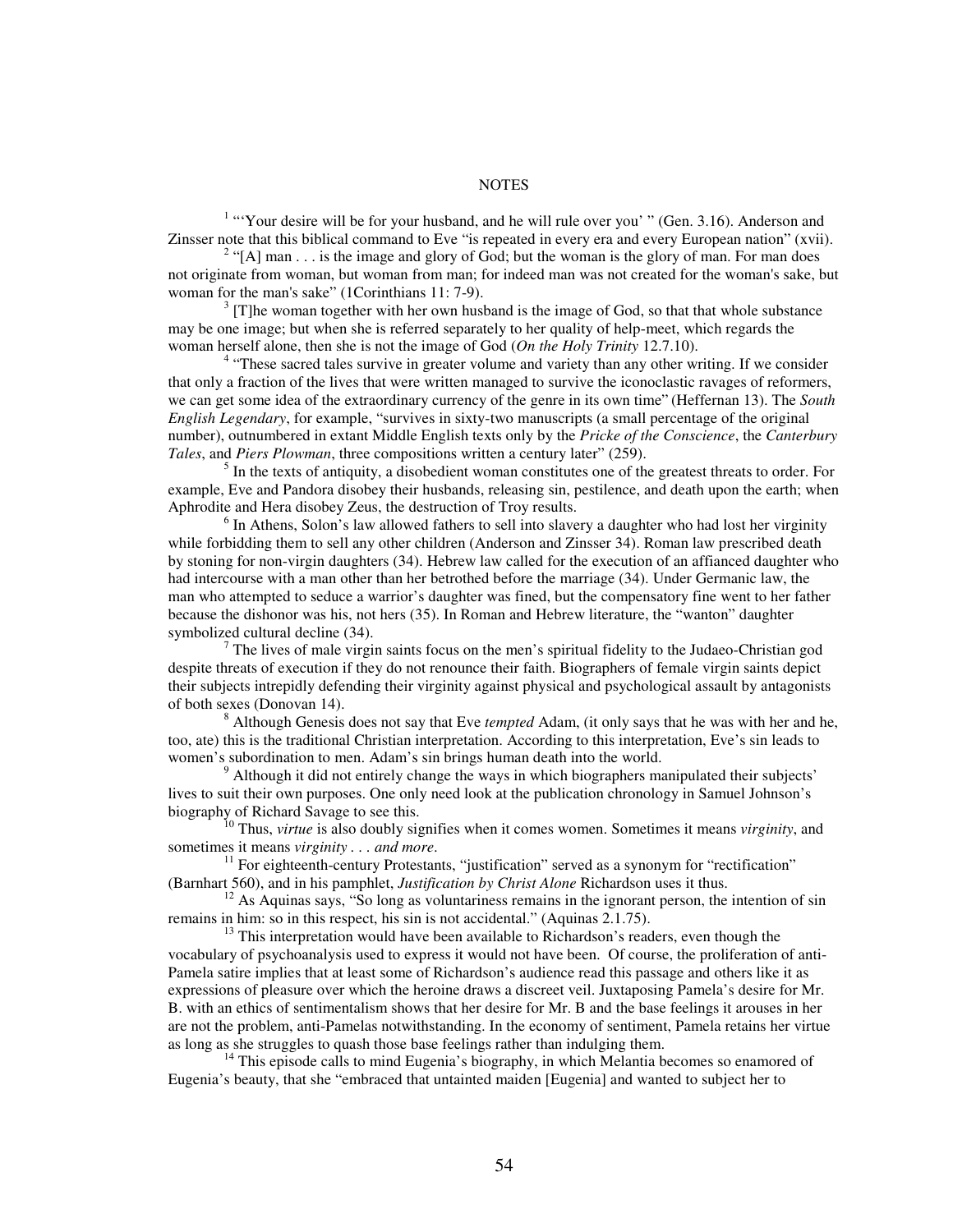shameful intercourse" (Donovan 71). And, there is Aphrodisia, who attempts to "pervert Agatha's mind" by acting "alluringly" (38).

<sup>15</sup> Indeed, Richardson's eponymous heroine demonstrates a rights-based sense of autonomy throughout *Pamela*, which would have been unintelligible to medieval audiences.

<sup>16</sup> Agnes, for example, tells Simpronius, "I reject your threats completely, because I know the power of my Lord. . . . nor will I ever be degraded by the pollution of strangers as a debased prostitute" (Donovan 49). When Simpronius has her stripped and dragged to a prostitute's home, her hair miraculously grows long enough to hide her nakedness (49).

 $17$  Eugenia relies on two eunuchs' help in disguising herself as a man so she can enter a monastery (Donovan 69). St. Peter himself visits Agatha in prison to comfort her.

 $18$  Even when a daughter defies her father, her faith-based wish not to marry a pagan grounds her defiance.

<sup>19</sup> Most often, medieval antagonists are pagan lawmakers or enforcers: for example, Agatha, Agnes, and Lucy (Donovan), Domnina's daughters (Eusebius), and Perpetua (Perpetua). The antagonists in Protestant martyrologies are Catholic, usually clergy (Challoner; Foxe).

 $^{20}$  In his political philosophy, Shaftesbury says that totalitarianism decreases civility and increase the likelihood of violence, while liberty creates more "polite" citizens and peaceful and fosters peace. Notice the striking parallels between what Astell says and Shaftesbury's ethics of sentiment.

<sup>21</sup> Pamela unsurprisingly ignores the passage where Mr. B. declares that he cannot compromise, and her italicized responses to the rules she has constructed indicate that he will have to.

 $22$ <sup>22</sup> This is not to claim equality for men and women in the eighteenth-century wage market. Nor do I ignore the sex-specific ways in which employers and other employees were able to oppress women. These points are simply not relevant to my argument.

 $^{23}$  By establishing that Pamela has rights, Richardson leaves open the possibility that at least some women enter into the marriage contract already possessing rights, a particularly vexing proposition for democratic liberalism.

 $24$  Pamela is fifteen, and the virgin saints are in their teens or preteens.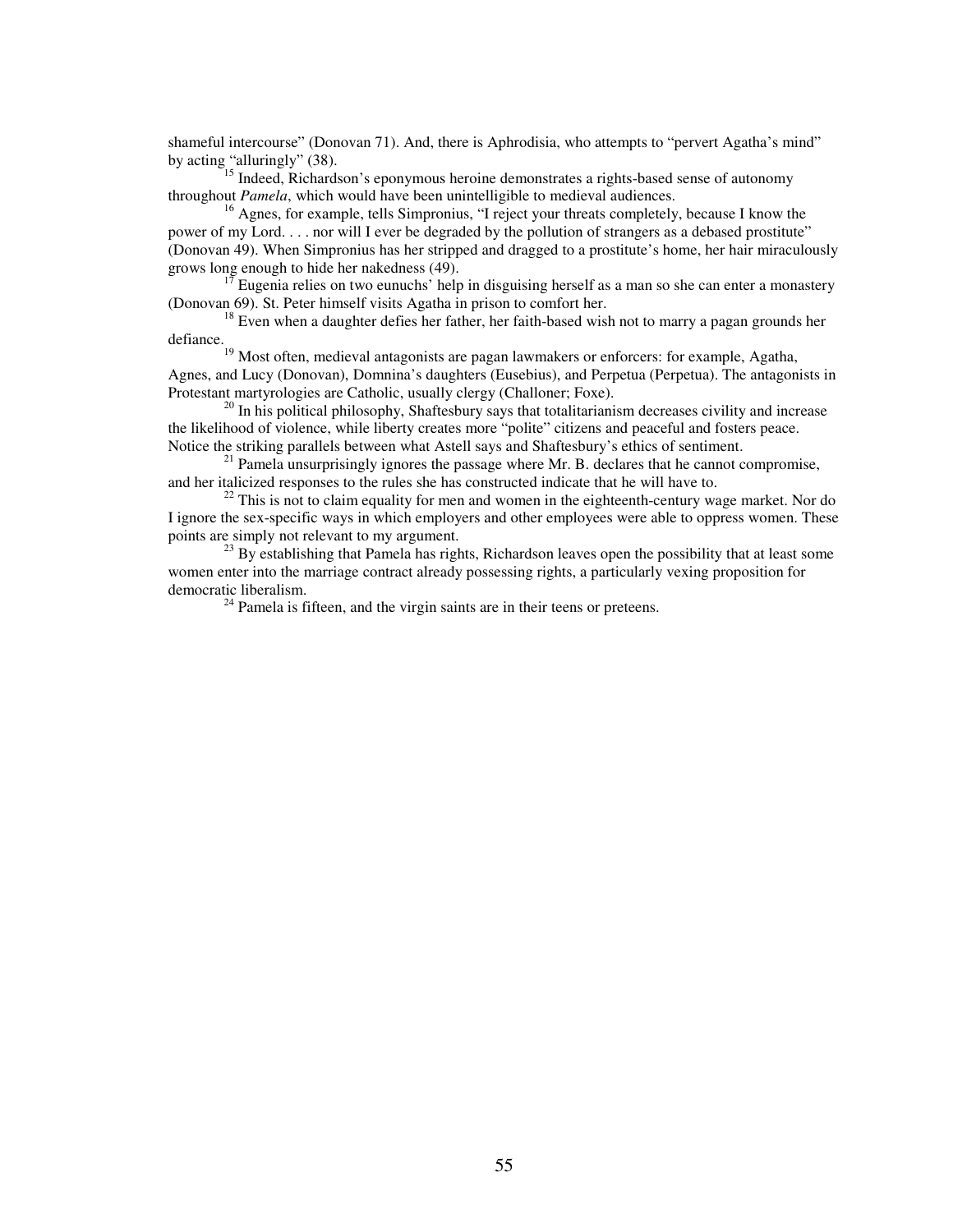# CHAPTER THREE

# MOTHERS: DOMESTIC ANGELS AND HARRIED HOMEMAKERS **American Women's Literary Domestic Humor**

At least since Anne Bradstreet's seventeenth-century imitation of Elizabethan and Augustan poetic techniques, North American women have appropriated humor's conventions for their writing.<sup>1</sup> Some of these women have been authoritatively designated *women's humorists* by marketers or editors of scholarly anthologies, for example.<sup>2</sup> Still, there are no widely agreed-upon criteria for identifying women's humor, although not for want of critical effort. In their influential article, "Women's Humor in America," for instance, Nancy A. Walker and Zita Dresner say that American women writers and humorists "have created a distinctive body of humor with common subjects and themes that set it apart from the male tradition of American humor" (172). According to Walker and Dresner, U.S. women's humor reflects a concern with the interpersonal relations of the domestic sphere because their lives have taken shape there. However, some of the texts they identify as examples of women's humor do not focus on either women's lives *qua* women's lives or domestic concerns at all.<sup>3</sup> Moreover, men, too, create literary humor that explicitly takes domestic life as its subject.<sup>4</sup> Clearly, then, subject matter alone cannot serve as the characteristic that distinguishes a tradition of women's humor from humor unmarked.<sup>5</sup> Since men and women employ the same humorous techniques as they construct their texts, technical difference cannot distinguish women's humor from humor unmarked, either.<sup>6</sup> Nor can the sex or gender of the humorist's persona, given that the personae cross sex/gender lines.<sup>7</sup> Moreover, the same problematics that undermined efforts to distinguish among marked (*women's* literature,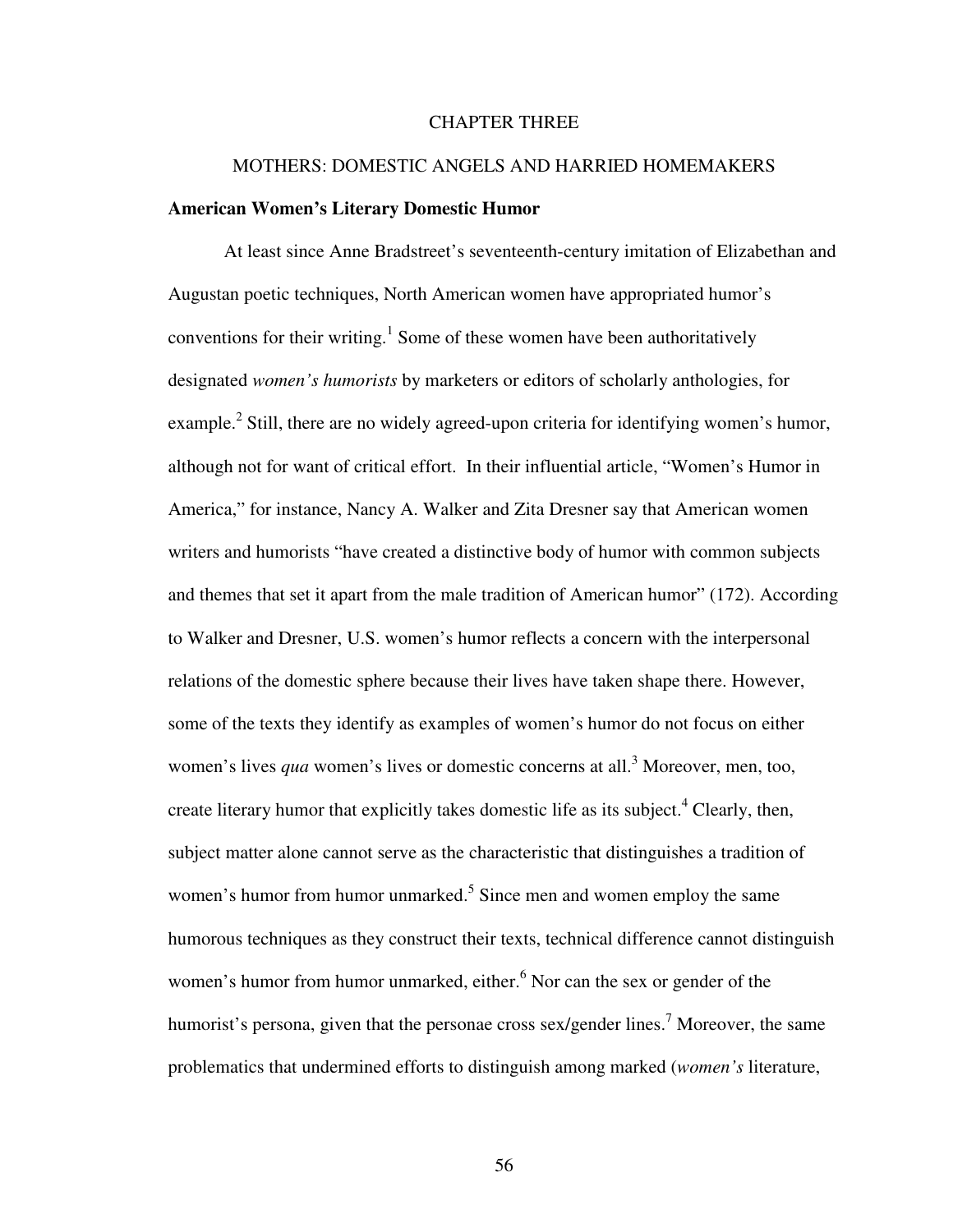for example) from unmarked (literature) literatures undermine attempts to distinguish among marked and unmarked humor.<sup>8</sup> Attempts to differentiate humorous literary traditions by treating women's humor as an ontological entity with empirically verifiable characteristics are doomed to the same failure as efforts define *women's literature*. 9

However, even though not all humor authoritatively designated *women's* takes culturally normalized domestic life as its primary subject, the subjects of this chapter do. Shirley Jackson's *Life among the Savages* and *Raising Demons* and Erma Bombeck's *At Wit's End* all purport to offer a first-person peek into the lives of an "ordinary" white, suburban, middle-class homemaker and mother. Each author tells her story through the voice of a humorous persona, a technique with a long tradition in U.S. humor. As I define it for the purposes of this study, then, American women's literary domestic humor is written by people who self-identify as women or whose names identify them as female to encultured readers. An adult female first-person narrator or narrative persona who claims to be sharing her own experience is the speaker, and the primary subjects are domestic roles, functions, and concerns culturally identified as feminine or female. It exhibits literary devices and techniques conventionally associated with humor. Finally, it has been in some way authoritatively designated *women's*.

Although this definition is couched in terms that seem to point to an ontologically distinct entity, the cultural realist frame insists that all of these properties are emergent, mutually intereffective and overdetermining systems with material and discursive histories. Through this frame, critical attention can shift at any time to any or all of the emergent systems of discursive practices that converge in interpretive experiences. Such systems include, but are not exhausted by, reading and writing practices; embodied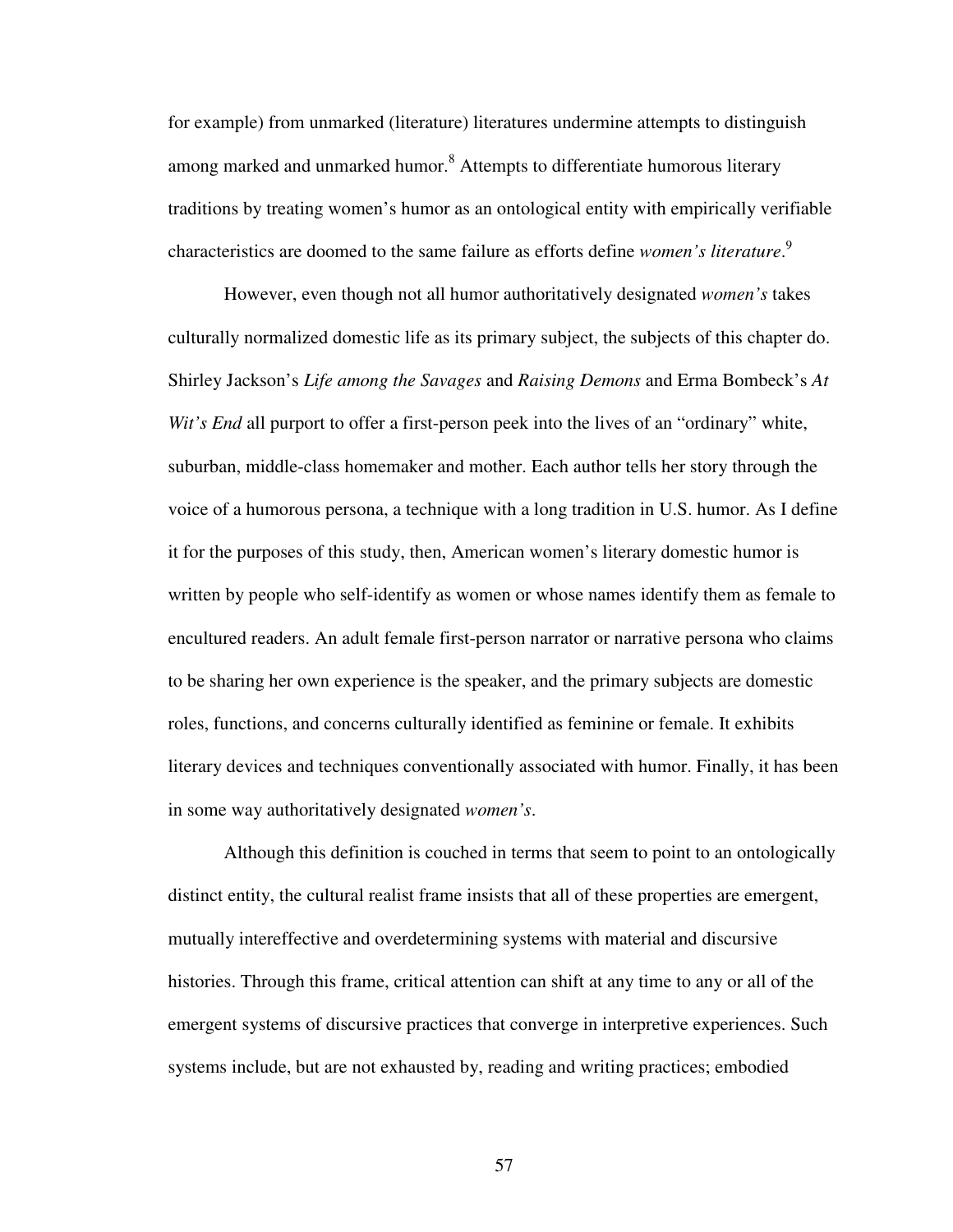writers, readers, and publishers; and gender ideologies. These material and discursive systems participate in constructing embodied readers who will seek a book authoritatively designated *women's domestic humor*. Only by attending to all of the participants in reading transactions can we begin to understand how women's domestic humor works to deliver laughs, why such a diverse readership might interpret it so similarly, and whether the interpretive practices it rewards have any feminist subversive potential.

### **From Domestic Angel to Harried Homemaker**

The role of women's magazines and other mass media in shaping U.S. conceptions of "virtuous" housewifery and motherhood cannot be exaggerated (Walker, *Shaping* 111). Nineteenth-century female domestic humorists most often published in periodicals whose titles hailed women as their intended readership, *Godey's Ladies Book* and its predecessor, *Ladies' Magazine*, for example.<sup>10</sup> When these magazines' writers used the phrase *True Womanhood*, they took for granted that their audiences knew to what they referred (Welter 151, n.1). To successfully adopt this identity possibility was, as Barbara Welter notes, to instantiate "four cardinal virtues—piety, purity, submissiveness, and domesticity. Put them all together and they spelled mother, daughter, sister, wife—woman"  $(152)$ .<sup>11</sup> However, in her most virtuous manifestations, the True Woman is a natural nurturer. As Welter says, she "naturally loved her children; to suggest otherwise was monstrous" (171). This discursive formation not only naturalizes female nurturing, its normative force constructs *mother* and *nurturing* as effectively synonymous with *good woman*. And, if a good woman nurtures "naturally," one who does not is a monster. Out of the conjuncture of True Womanhood, U.S. republicanism, industrial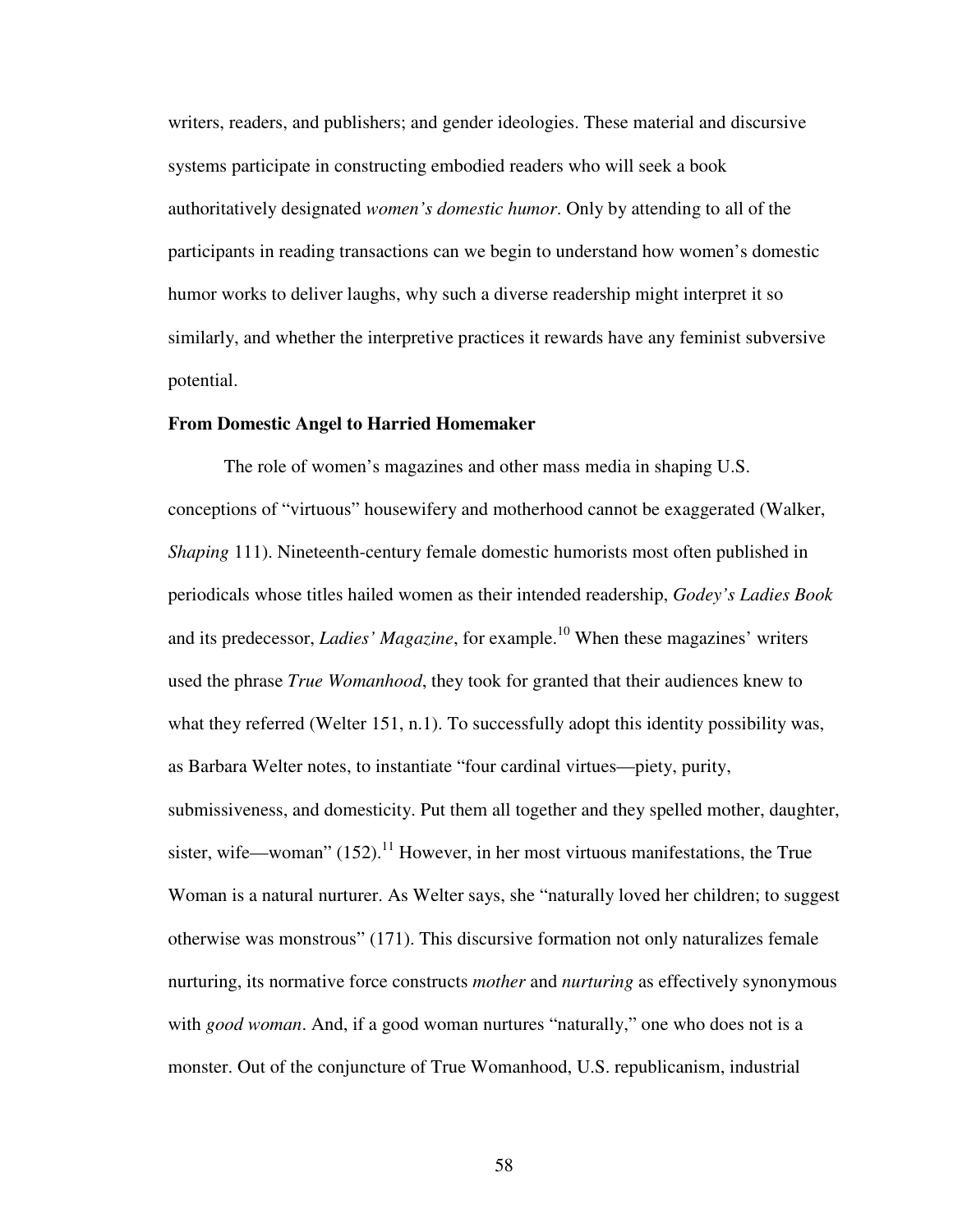capitalism, and Christianity emerges a new paradoxically signifying female body: the asexual Angel of the Hearth.<sup>12</sup>

The Angel is the instantiation of the maternal love that, according to the ethics of sentiment, grounds all human morality. Of course, discursive representations such as the Angel of the Hearth emerge out of material and discursive histories. In the period between the Civil War and World War I, the economy was in flux, shifting more decisively from agriculture to manufacturing, and the ideology of the housewife began to gain greater currency. By the end of World War I, American production was almost completely centralized and industrialized (DuBois and Dumenil 462). An image of femininity that "glamorized" the experience of "young, urban, prosperous white women dominated" in the "popular media" (522). The home had become a center of consumption rather than production (Walker, *Shaping* 54; Zukin 1-34). Ideologically, the feminine domestic space was "one of influence rather than power, of kindness and love rather than one of work, of educating children" and "maintaining cultural continuity in the home" (Camfield 15). Domestic and market values still opposed each other, although white middle-class mothers were forging new roles for themselves in "what historians have called 'the affectionate family'" (DuBois and Dumenil 532). The maternal role in the domestic space was first and foremost to construct it as a "'a haven in a heartless world'" (Camfield 15). Middle-class mothers remained at home and reared children, although this ideal was never really a possibility for vast numbers of working-class women.

The Depression may have extended the life of the geographically close extended family in the United States, but it could not be saved. With American domestic space almost wholly urbanized, the urban middle-class affectionate family shrank (DuBois and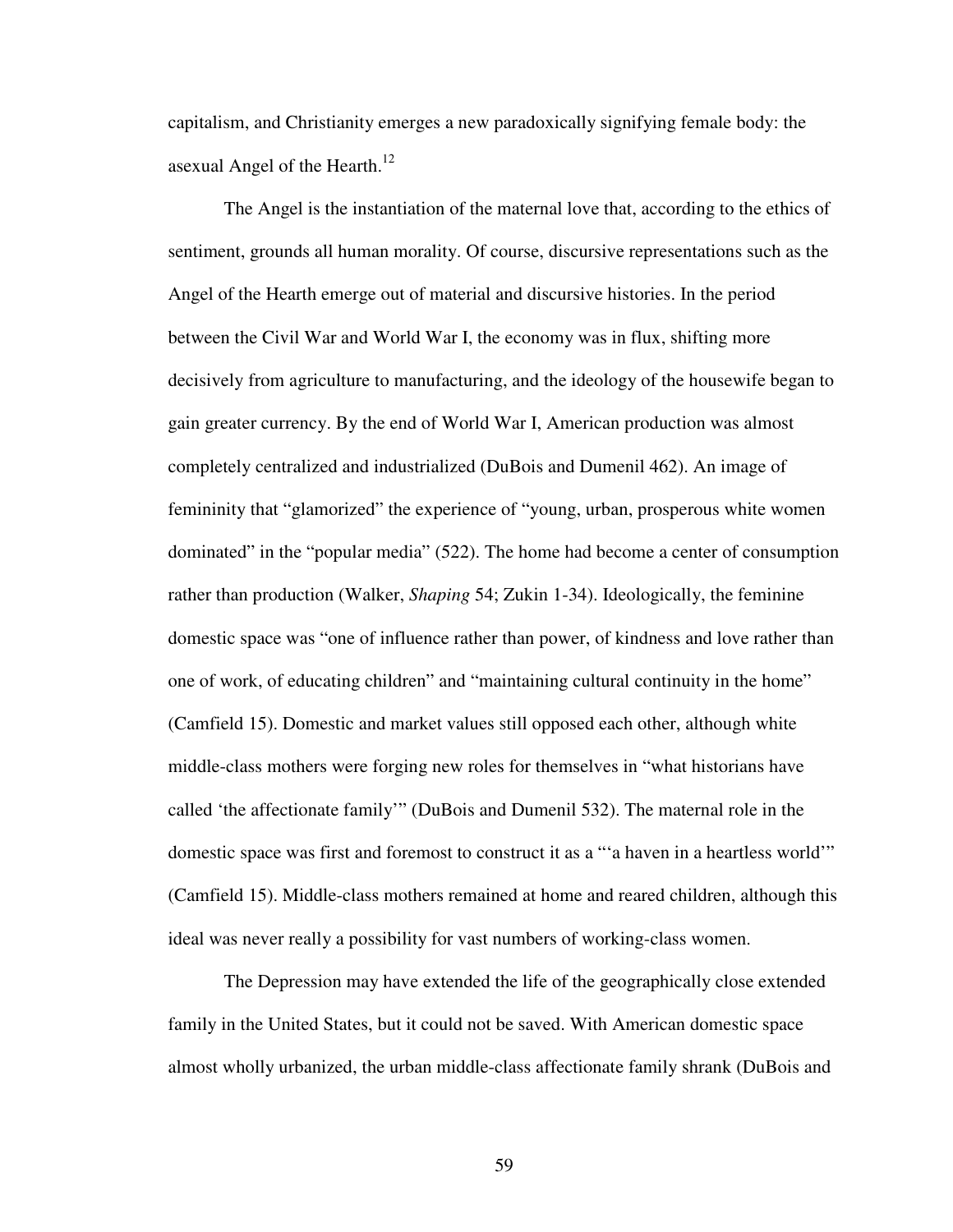Dumenil 523). Popular media images of "New Woman" as "Home Manager—Purchasing Agent—Art Director—Wife" re-visioned women's domestic labor as "technological efficiency" (532). Magazines such as the *Ladies' Home Journal* stressed "individual aspiration and self-development" and "openly acknowledged America's distinct class system" in articles until December 1940 (Walker, *Shaping 5)*, when it announced "'America is proud to have no aristocracy'" (qtd. in Walker, *Shaping* 5).

U.S. women moved into traditionally male/masculine manufacturing jobs during the 1940s at the behest of "business executives . . . government bureaucrats . . . and . . . mass media" (Dresner 94). After the war, the same forces that had promoted women's entry into traditionally "male" occupations reversed themselves. Now they declared that for women to work in those occupations was "'unfeminine'" and "'un-American'" (94). As part of a campaign to move them back into the home, women were blamed for destroying society by undermining the American family by "leaving home to work in the first place" (94).<sup>13</sup> By 1953, women's magazines "insisted on a community of shared values that crossed economic lines: hard work, the centrality of family life, and aspirations for a better future" (Walker, *Shaping* 111). The phrase *Good Housekeeping Seal* had long since entered the American lexicon. Print media of all sorts were filled with advertisements and lifestyle advice (Walker, *Shaping*105-112; Zukin 175-176). The white, suburban, middle-class ideal they touted was available at the local department store, and women functioned as "the household's 'general purchasing agents'" (Walker, *Shaping*113).

After World War II, with the rise of the suburbs and the final shift from an agrarian to a manufacturing economy, came the dissolution of the geographically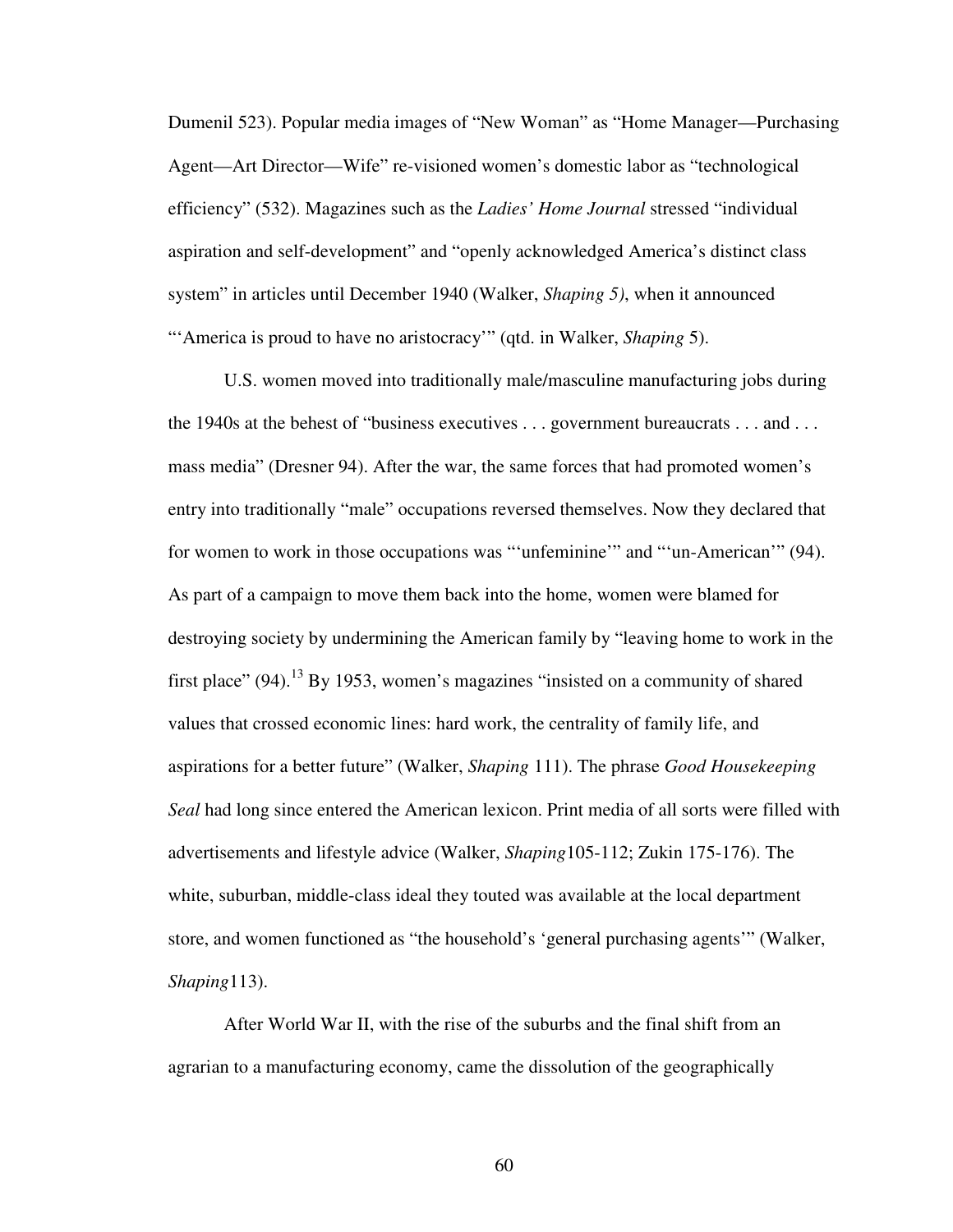contiguous extended family. By mid-century, the white, middle-class suburban nuclear family emerged as the normalized American domestic unit. White, middle-class U.S. women were largely isolated either in rural bedroom communities, as in Jackson's Harried Homemaker persona, or in discrete nuclear-family homes in the newly-created and often-barren suburbs, as is Bombeck's persona. The Harried Homemakers' physical segregation in the suburbs and the rural bedroom re-visions earlier heroines' separation from support networks on which they had "rightly or wrongly depended" (Baym, *Women's* 11). In effect, their physical segregation translates the heroine's isolation for mid-twentieth-century U.S. readers. It is the form of isolation assumed by white, middleclass mothers in the mid-twentieth-century United States.

Idealized motherhood in mid-twentieth-century United States culture simply revisions the nineteenth-century angelic mother to accommodate a contemporary audience. Adrienne Rich paints the picture:

> Motherhood calls to mind the home, and we like to believe that the home is a private place. Perhaps we imagine row upon row of backyards, behind suburban or tenement houses, in each of which children are being fed and sent off to school. Or we think of the house of our childhood, the woman who mothered us, or of ourselves. . . . When we think of motherhood, we are supposed to think of Renoir's blooming women with rosy children at their knees, Raphael's ecstatic madonnas [sic], some Jewish mother lighting the candles in a scrubbed kitchen on Shabbos, her braided loaf lying beneath a freshly ironed napkin. (*Of Woman* 274-275)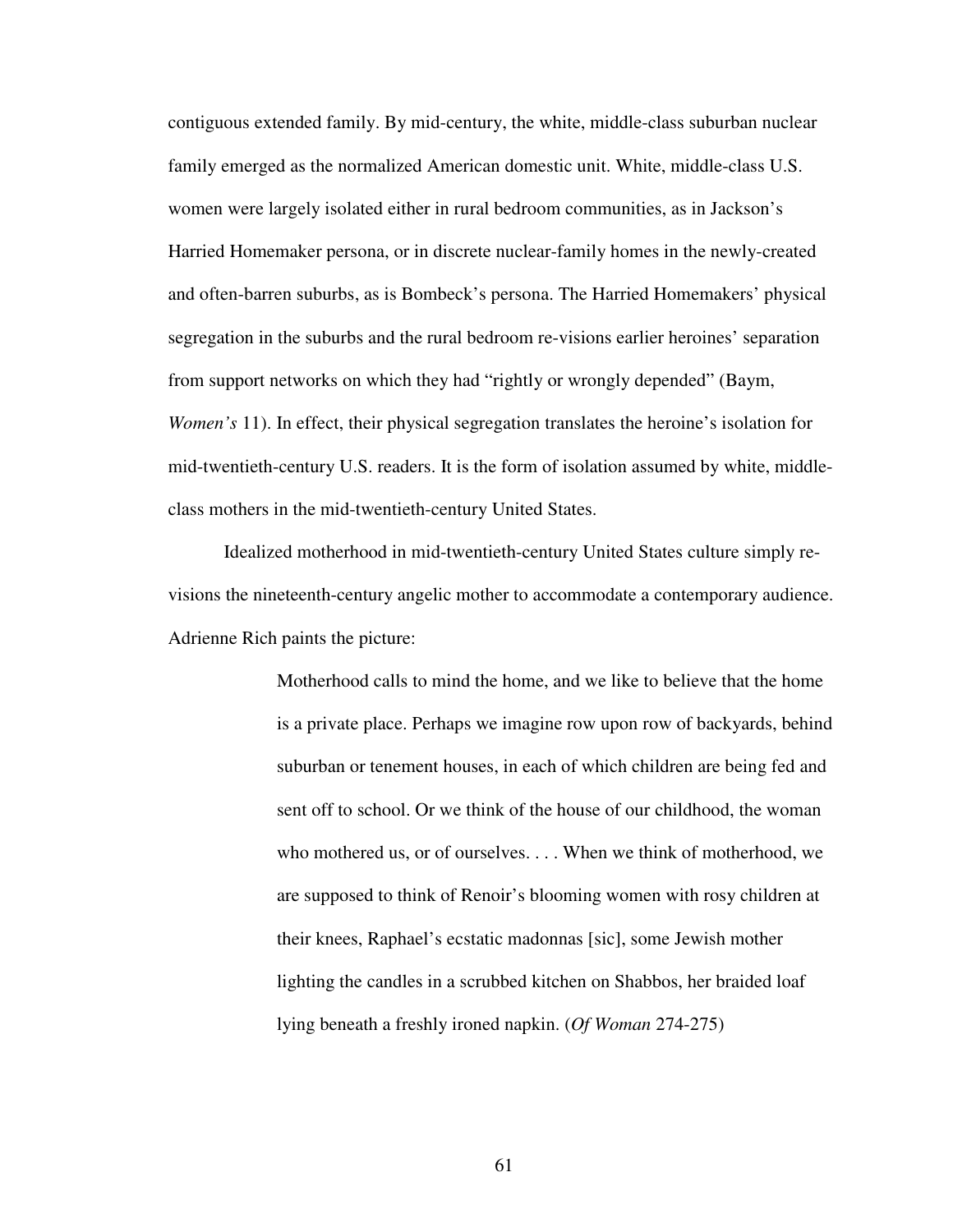Notice, though, how these images elide the domestic practices that produce the food being fed to the children, the bread on the Shabbos table, the clean kitchen floor, the candles, and the ironed napkin. As Rich says, hegemonic images of motherhood elide the juridical power of

> the laws which determine how we get to these places, the penalties imposed on those of us who have tried to live our lives according to a different plan, the art which depicts us in an unnatural serenity or resignation, the medical establishment which has robbed so many women of the act of giving birth, the experts—almost all male—who have told us how, as mothers, we should behave and feel. . . .the Marxist intellectuals arguing as to whether we produce "surplus value" in a day of washing clothes, cooking food, and caring for children, or the psychoanalysts who are certain that the work of motherhood suits us by nature. We do not think of the power stolen from us and the power withheld from us, in the name of the institution of motherhood. (275)

Hegemony collapses housewife-manager into mother-angel, $14$  and the normative and affective claims of motherhood re-vision women's domestic practices as expressions of love. To fail at domestic practices is to fail to love one's children and so to fail at motherhood. It is to be monstrous. The collapse of housewife-manager into angel-mother is a necessary yet insufficient contributory precondition of the emergence of the midtwentieth-century American maternal body. Although this maternal body simultaneously signifies Manager and Angel, the Manager is invisible, her productive domestic practices erased by love's ascendance as the source of clean clothes, freshly made beds, and hot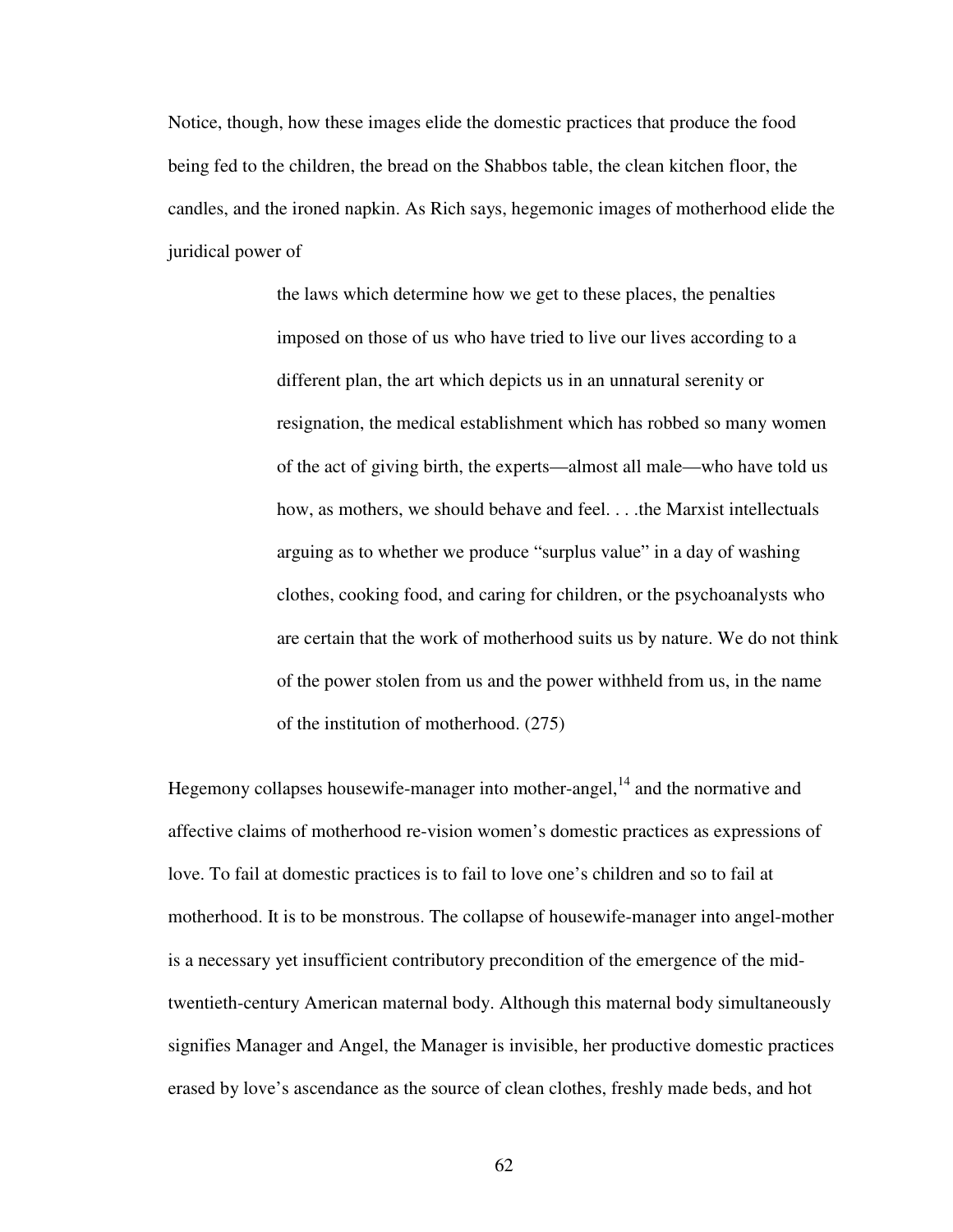meals. June Cleaver emerges as the incarnation of Manager as Angel, fully grown, apron and pearls in place, like Athena erupting fully armored from Zeus' head.<sup>15</sup> In the Cleaver household, dinners appear on the table, clothes are cleaned and pressed, and floors sparkle, all without the audience seeing any domestic work being done. June's hair is neat, and no residue of domestic labor sullies her freshly starched and spotless apron. With the ascendance of the Angel and the construction of the Manager as *femme couverte*, domestic labor, like the American working-class, disappears into the well of white, suburban, middle-class, heteronormative domesticity.

In order to successfully perform a coherent adult female identity that actually expresses who she is and that others acknowledge as hers, the Angel must make the Manager's work visible. The conflict that initiates action, then, emerges first as the struggle to make the Manager and her domestic labor wholly visible but not casting the Angel and her motivating love into darkness. Coherence of identity necessitates the illumination of both at the same time. When the discursive spotlight simultaneously illuminates Angel and Manager, the Harried Homemaker persona emerges. The Harried Homemaker's is the body out of which emerge the conflicts that hinder her self-naming. The Harried Homemaker who wishes to construct an autonomous and coherent adult female identity must make others see the value in her domestic practices even if hers fall short of the cultural ideal. Therefore, self-naming for Harried Homemakers requires that they re-vision maternal virtue. They must in effect redefine motherhood by casting away the veil of maternal love that conceals domestic labor. The Harried Homemaker must do all this without allowing her lack of fulfillment by domestic labor to conceal the love domestic labor expresses. However, as Jackson and Bombeck reveal, Angel and Manager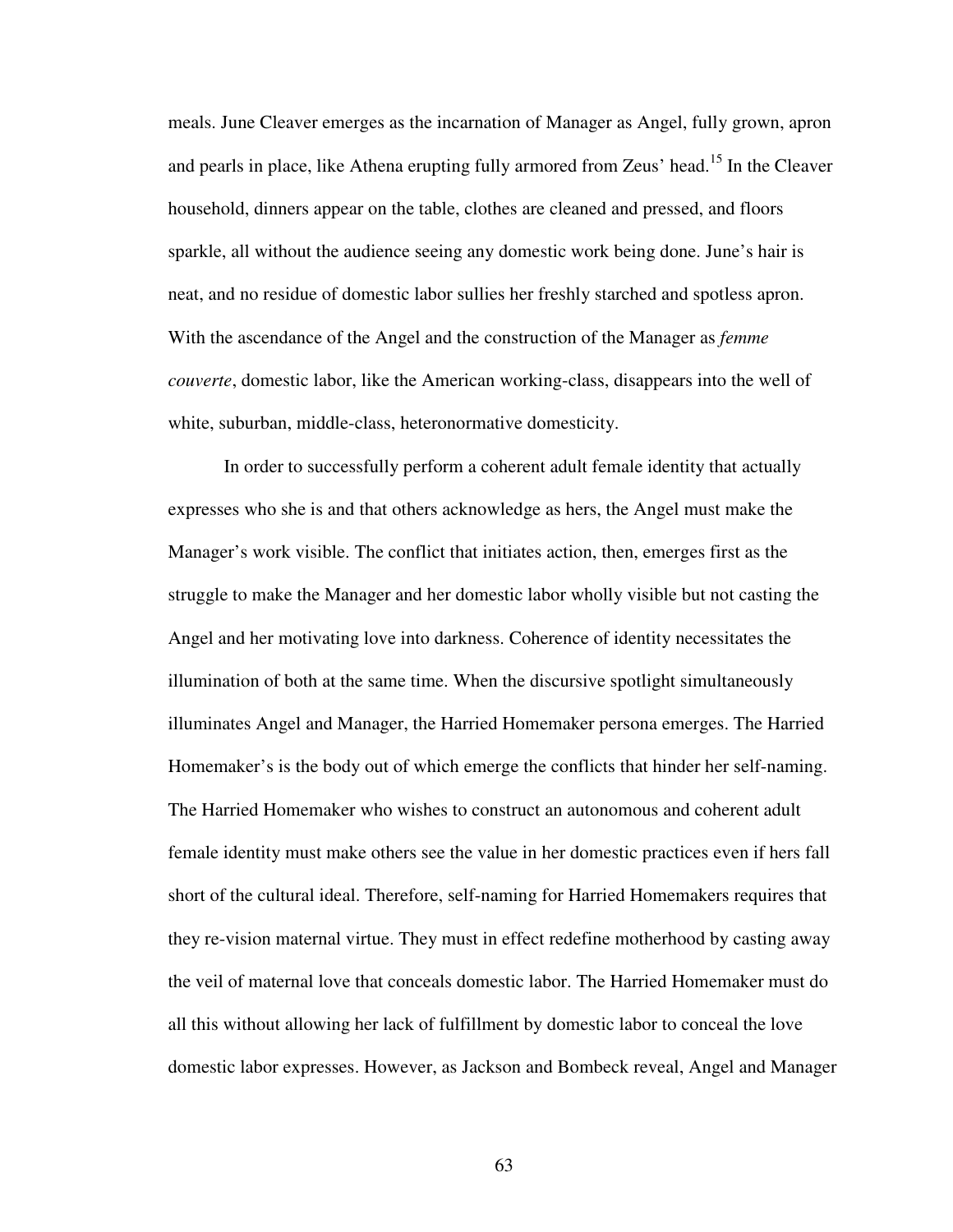coexist in Harried Homemaker, but they do not exhaust her identity. If she wishes to be understood as anything more than "just" a mom or "just" a housewife or even "just" a homemaker, she also must open up the field of identity possibilities available to "good" mothers. In order to construct an intelligible adult female identity that expresses "who she really is" in ways that others can understand, she must also establish that maternity, as Rich says, is not permanent identity (*Of Woman* 23).

# **Ordinariness, Persona, and Cooperative Reading**

For writers of humor, encouraging cooperative reading is critical. Humor is particularly vulnerable to uncooperative interpretation, for if it does not engender laughter, it has in some sense failed.<sup>16</sup> The voice of an engaging humorous persona can encourage readers and auditors to cooperate with the humor. Indeed, as Mark Twain's creator Samuel Clemens realized, in humor, persona can be everything. The Harried Homemaker personae through which Jackson and Bombeck speak are the white, suburban, middle-class literary descendants of Samantha Allen, Marietta Holley's nineteenth-century female version of the American "crackerbox philosopher" type, the ordinary American.<sup>17</sup> Just as Samantha Allen's rough rural vernacular signifies her ordinariness as a nineteenth-century rural wife and mother, the Harried Homemakers' vocabularies and voices signify their situatedness as "ordinary" middle-class women in mid-twentieth-century America.

The Harried Homemakers are nameless except insofar as readers attribute authors' names to them.<sup>18</sup> Insistence on the persona's anonymity facilitates readers' ability to universalize the persona's experience and creates a space in which they can creatively imagine the persona's experience as their own, in flavor if not in specific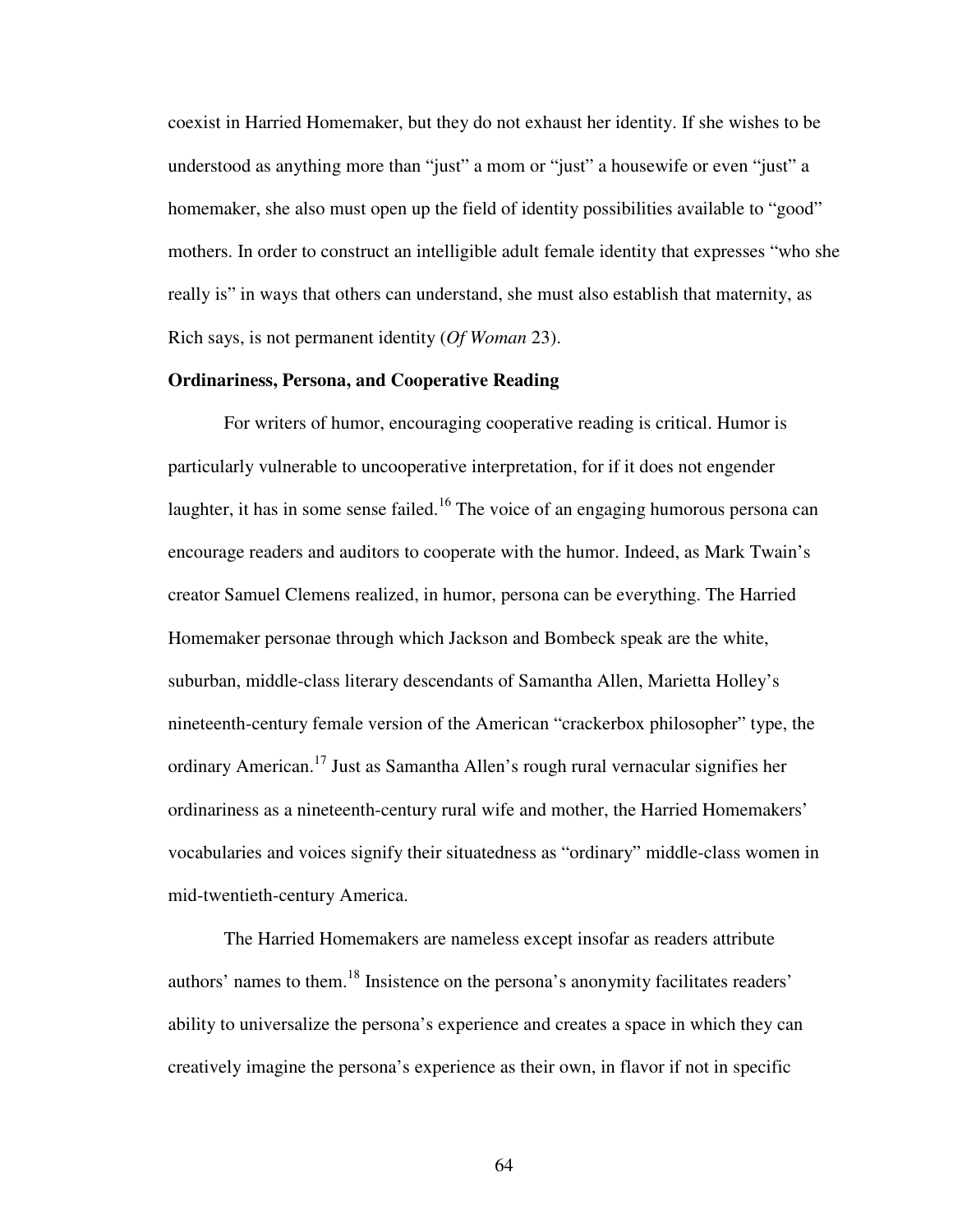detail. Thus, when Bombeck's persona reveals the "woman who is hidden," she is in some sense, articulating a very ordinary experience. The Woman Within, as I shall call her, coexists with Angel and Manager, and she has her own dreams, aspirations, fears, and desires (Bombeck 215). She is the woman who

> sings duets with Barbra Streisand and pretends Robert Goulet is singing to her. Who hides out in the bathroom and experiments with her eyes. Who would wear a pair of hostess pajamas if everyone wouldn't fall down laughing. Who reads burlesque ads when she thinks no one is watching. Who would like to feed her kids early without feeling guilty. Who thinks about making ceramics, writing a play and earning a paycheck. (215-216)

Here is the final component of the Harried Homemakers' successful construction of a coherent adult female identity. The Woman Within is part of the "real" woman whose identity the Harried Homemaker must successfully perform. She must redefine maternal virtue so that it accommodates both her domestic practices *and* the desires, fears, aspirations, and dreams of the Woman Within. If the nineteenth-century heroine's goal is to construct an adult female identity while refusing society's equation of "female with permanent child" (Baym, *Women's* 17), the Harried Homemaker's is to refuse its equation of female with permanent mother. Harried Homemakers are willing to accept that only readers will see the woman inside. They certainly do not expect their families to.

The Harried Homemaker must encourage readers to deploy the cooperative reading practices out of which the Woman Within can emerge as a viable identity possibilty. But, one might object, personae ask readers to accept them as ordinary women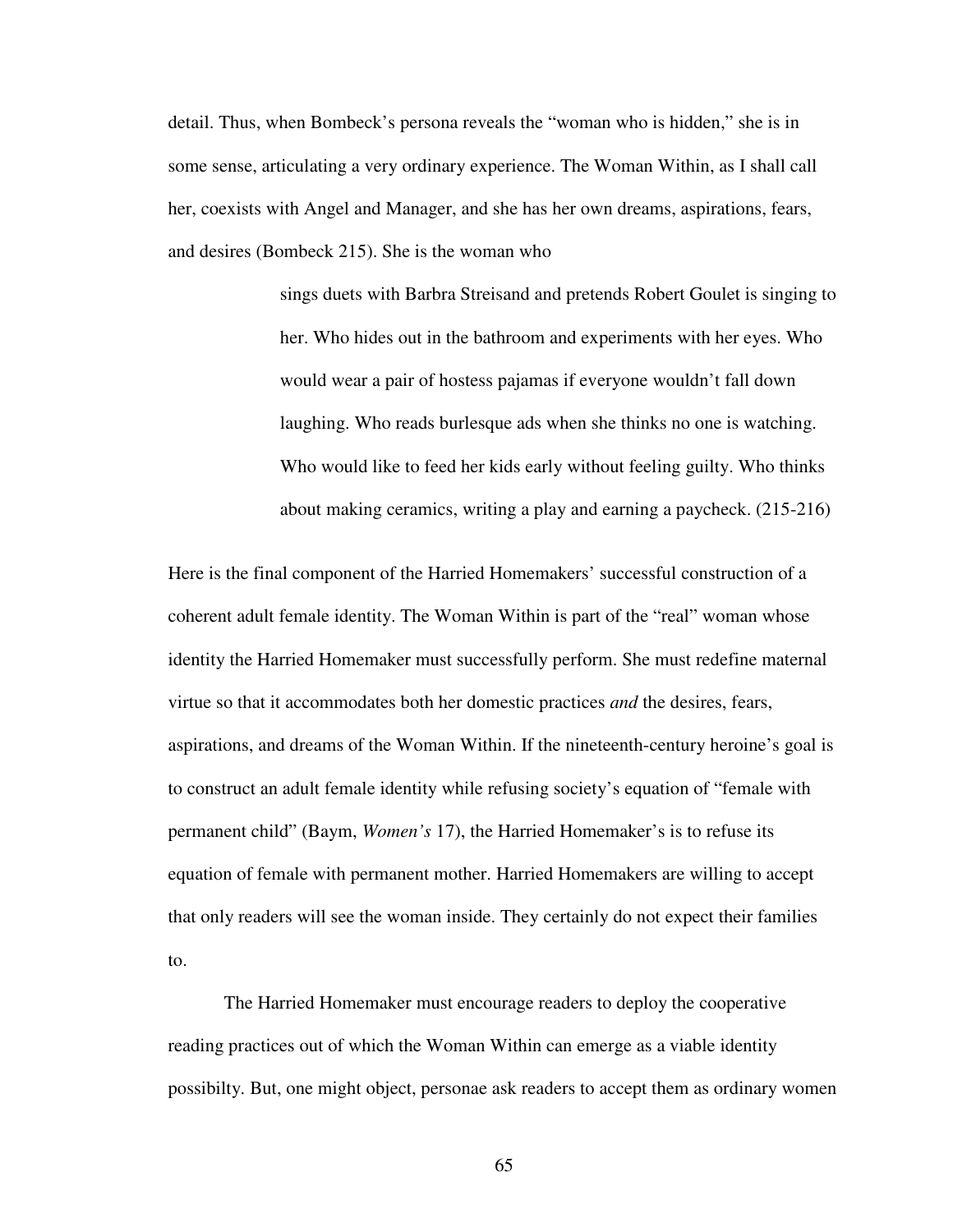while their creators publicly perform their identities as acclaimed writing professionals. This hazards the kind of cognitive dissonance that might incline readers to withhold the cooperative reading practices the author wants to elicit. Readers might resist or even reject a persona's attempts to self-identify as a housewife if they are repeatedly reminded that the persona must also find time to work in addition to her homemaking activities. That authors do not depict their personae writing encourages readers to elide their public status as extraordinary women. Still, some readers refused to cooperate. For instance, Bombeck reports some of the mail she received: "Other readers were not so enamored. 'Who do you fancy career girls think you are, sitting in a plush office telling us housewives what it's like?'"  $(221)$ . <sup>19</sup> Nevertheless, a great many readers were aware that both authors were something more than their narrative personae claimed to be and yet accepted the narrative personae they adopted. And, from Benjamin Franklin to Roseanne Barr, some of the most successful American humorists have constructed personae who adopt the stance of the ordinary person.<sup>20</sup> The continued success of personae who purport to be "just folks" indicates that this is an important component in eliciting cooperative interpretive practices from humor's readers and auditors. $21$ 

## **Performing Identity**

*Life Among the Savages* and *Raising Demons* typify U.S. women's domestic humor in the mid-1950s, focusing as they do on events in Shirley Jackson's own Connecticut household. These texts, published in 1953 and 1957 respectively, in many ways enact a pre-second wave continuation of U.S. working- and middle-class women's humorous treatments of their domestic lives.<sup>22</sup> To establish herself as ordinary, Jackson's Harried Homemaker uses a variety of literary and humorous techniques to hail readers as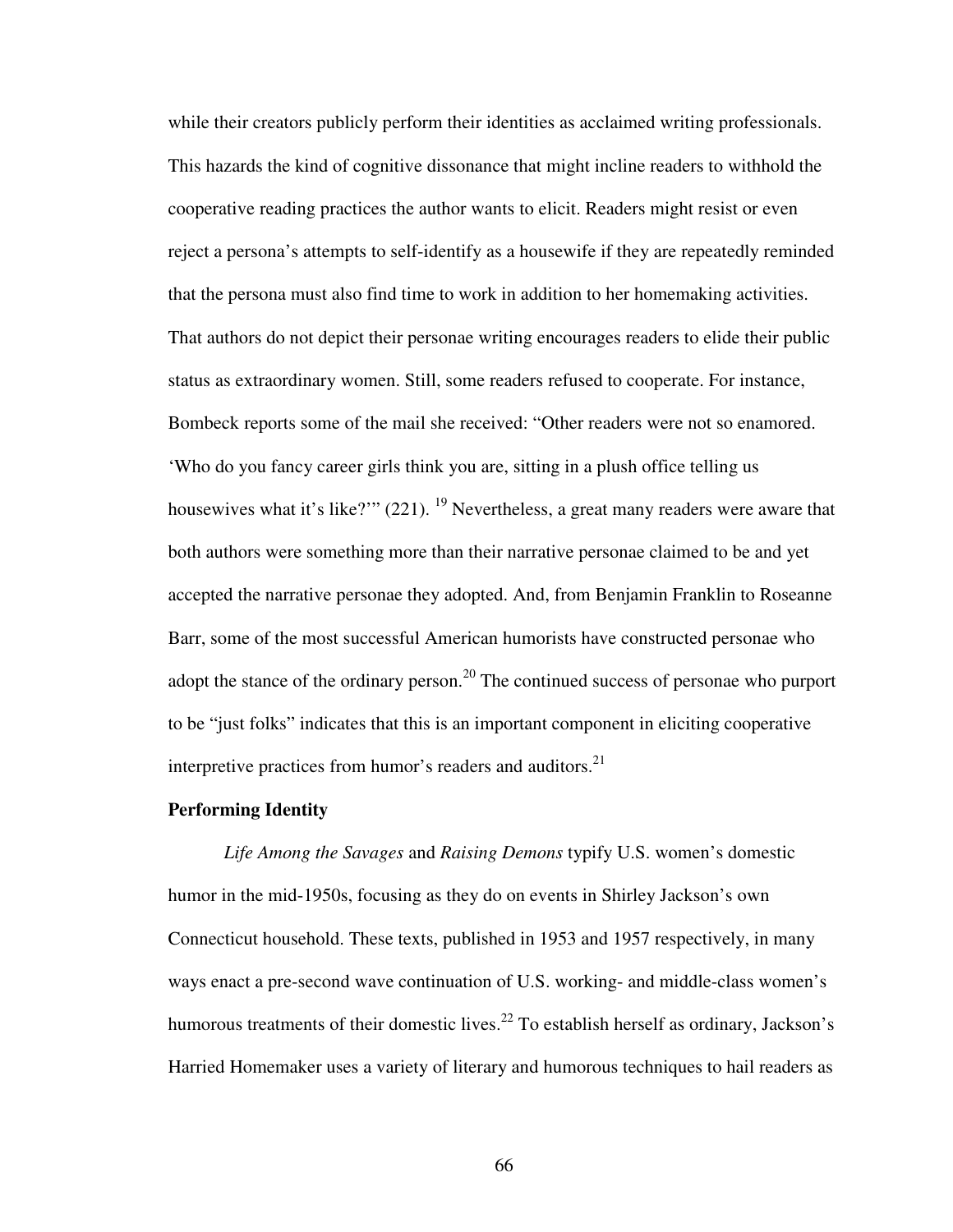enough like her to identify with her concerns. The first words of *Life among the Savages*  establish the ordinariness of the domestic setting: "Our home is old, noisy, and full" (385). The compound sentence that follows tells readers what the occupants brought to the house and what the persona expects to take when they leave: "When we moved into the house we had two children and about five thousand books; I expect that when we finally overflow and move out again we will have perhaps twenty children and easily half a million books; we also own assorted beds and tables and chairs and rocking horses and lamps and doll dresses and ship models and paint brushes" (385). The ordinariness of her concerns and possessions can help readers who may be aware of her celebrity to accept her persona's initial stance as "just a housewife." Her "bewilderment" at having "fallen into" a "way of life" "inadvertently, as though we had fallen into a well and decided that since there was no way out we might as well stay there and set up a chair and a desk and a light of some kind" intimates that there is nothing special about the way her family has gotten where it is (385).

The Harried Homemaker immediately invites readers to identify with her by framing her desires as desires they share:

> I cannot think of a preferable way of life, except one without children and without books, going on soundlessly in an apartment hotel where they do the cleaning for you and send up your meals and all you have to do is lie on the couch and—As I say, I cannot think of a preferable way of life, but then, I have had to make a good many compromises all told. (Jackson, *Life*  385-386)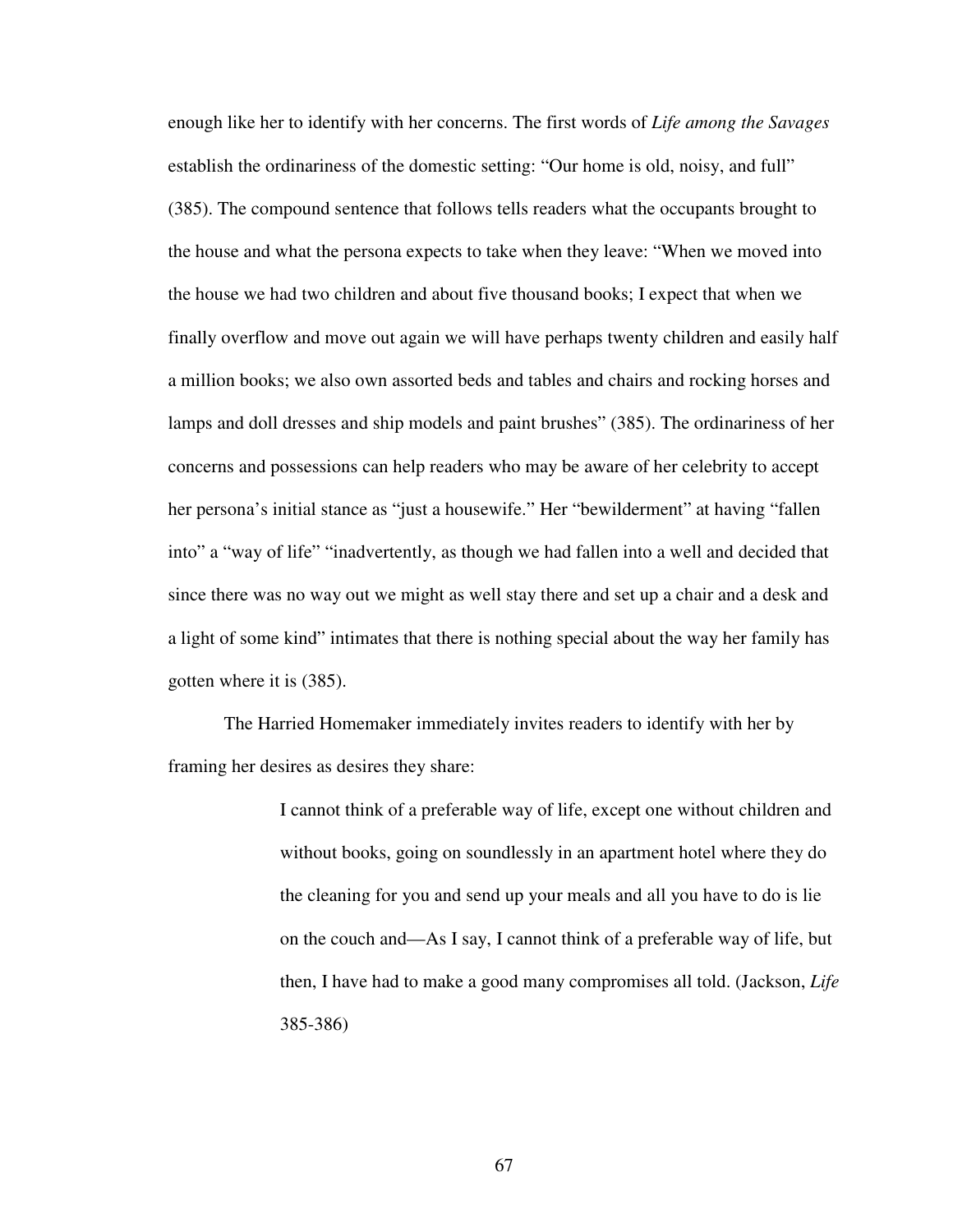Jackson's use of the second person creates a conspiratorial tone and welcomes readers as co-conspirators. The second-person functions on two levels here. First, in U.S. vernacular, especially in conversation, the use of *you* in this way can signify that the predicate is a universal experience that the interlocutors share. It hails readers as people who share the persona's concerns and desires. Readers who respond to invitation by acknowledging her desire as their own evince the kind of readerly engagement on which humor's success depends. That the desire she invites readers to share is for a kind of comfort that almost anyone would find attractive helps, of course. On the second level, though, the *you* opens up a space out of which can emerge some equivocation about the "they" to whom "you" are opposed. This negotiating reading echoes Judy Brady's iconic feminist satire, "Why I Want a Wife." It opens up the possibility that "they" are the family members for whom the pleasurable possibilities of idleness are realized by the domestic labor of the speaker.

With such remarks as "Mothers have their own seasonal occupations" (415), Jackson's persona makes visible the necessary connection between motherhood and housework. Multiple meanings of *occupation* operate here. On the most obvious level, "occupations" simply means *work*. The implicit *all* preceding "Mothers" universalizes a necessary connection between motherhood and the domestic activity she next describes, which is altering a child's overalls (415). In this way, Jackson's persona invites readers to recognize something universal in an ideologically invisible connection between motherhood and housework. Some readers can accept that invitation quite easily, perhaps in part because nearly every member of the American working- and middle-class adult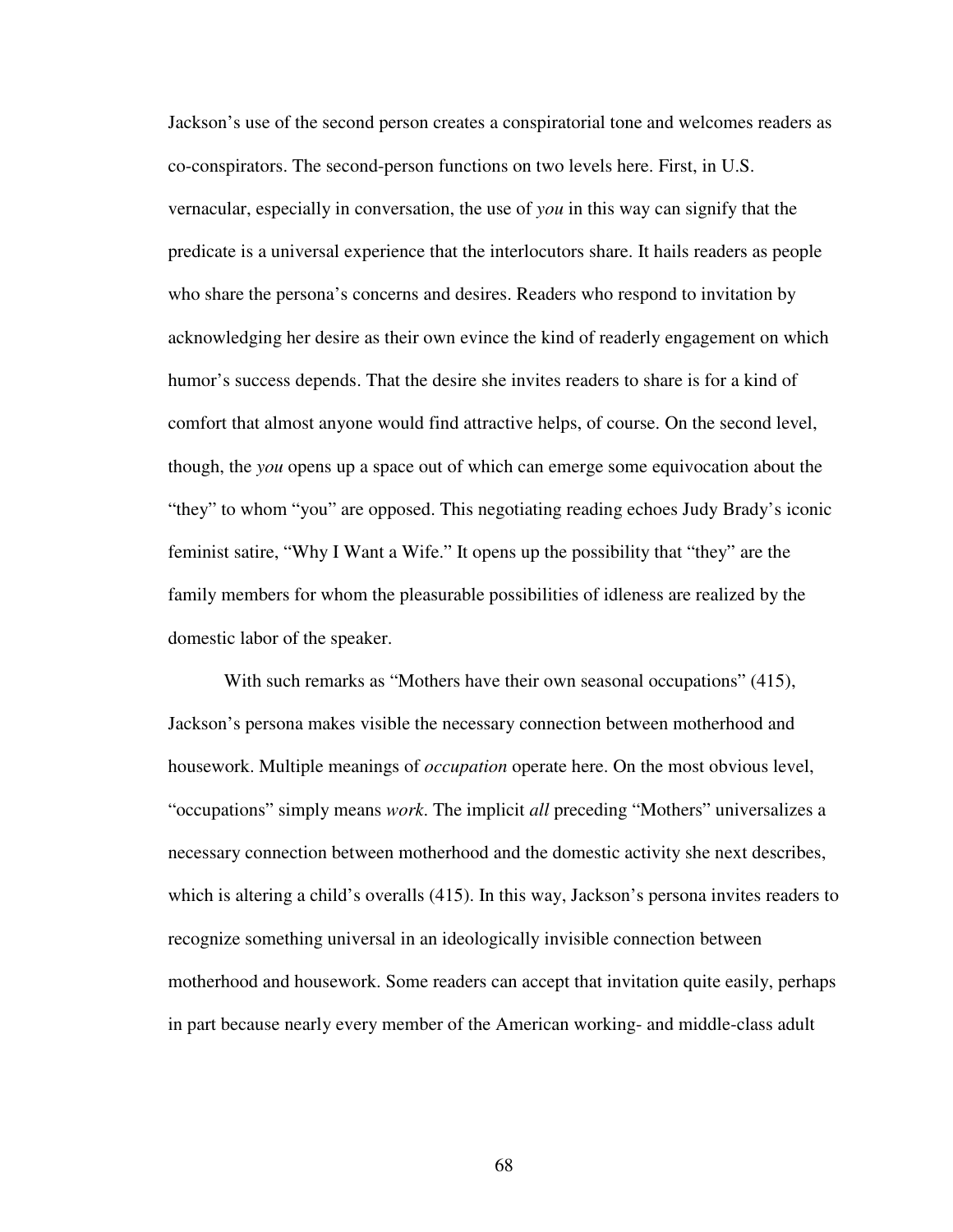female reading public has had some experience with motherhood's dual requirements, even if only as a child or as a worker.<sup>23</sup>

But there is another sense of *occupation* at play here. According to the *OED*, *occupation* also signifies the "action of taking or maintaining possession or control of a country, building, land, etc., esp. by (military) force; an instance of this; the period of such action; (also) the state of being subject to such action" ("Occupation"). So, what is going on in this scene? The Homemaker sits "quietly in the living room," alone, altering children's clothes. Her son, Laurie, enters with two friends. Her daughter, Jannie, follows; she in turn is followed by Toby, the dog (415). The vitality and chaos of the children and dog's entry disrupts the serenity of the maternal scene. The juxtaposition of children's energy and placidly sewing Homemaker interrogates the hegemonic ideal by complicating it with the active children and domestic labor representations elide.

The boys cannot be cheered up. They even reject an offer of ice cream. The Homemaker pretends she does not notice their gloom. Then, Jannie asks if her mother is mending Laurie's overalls for the first day of school. Her inquiry is followed by "a long silence" (416). The boys do not want to go back to school. What could be more ordinary in an American home at the close of summer? The Harried Homemaker veils her own feelings for just long enough to allow readers to think her response will one of empathetic nostalgia. However, after telling the boys that she "used to *love* school," a "falsehood so patent that none of them felt it necessary to answer [. . .] even in courtesy," she begins to recommend diverting amusements (416). The children reject her suggestions. Instead, her son tells her, "'[W]e're going to make a show. You're going to be the audience, and you got to go out to the kitchen while we get ready'" (417). Laurie's use of the imperative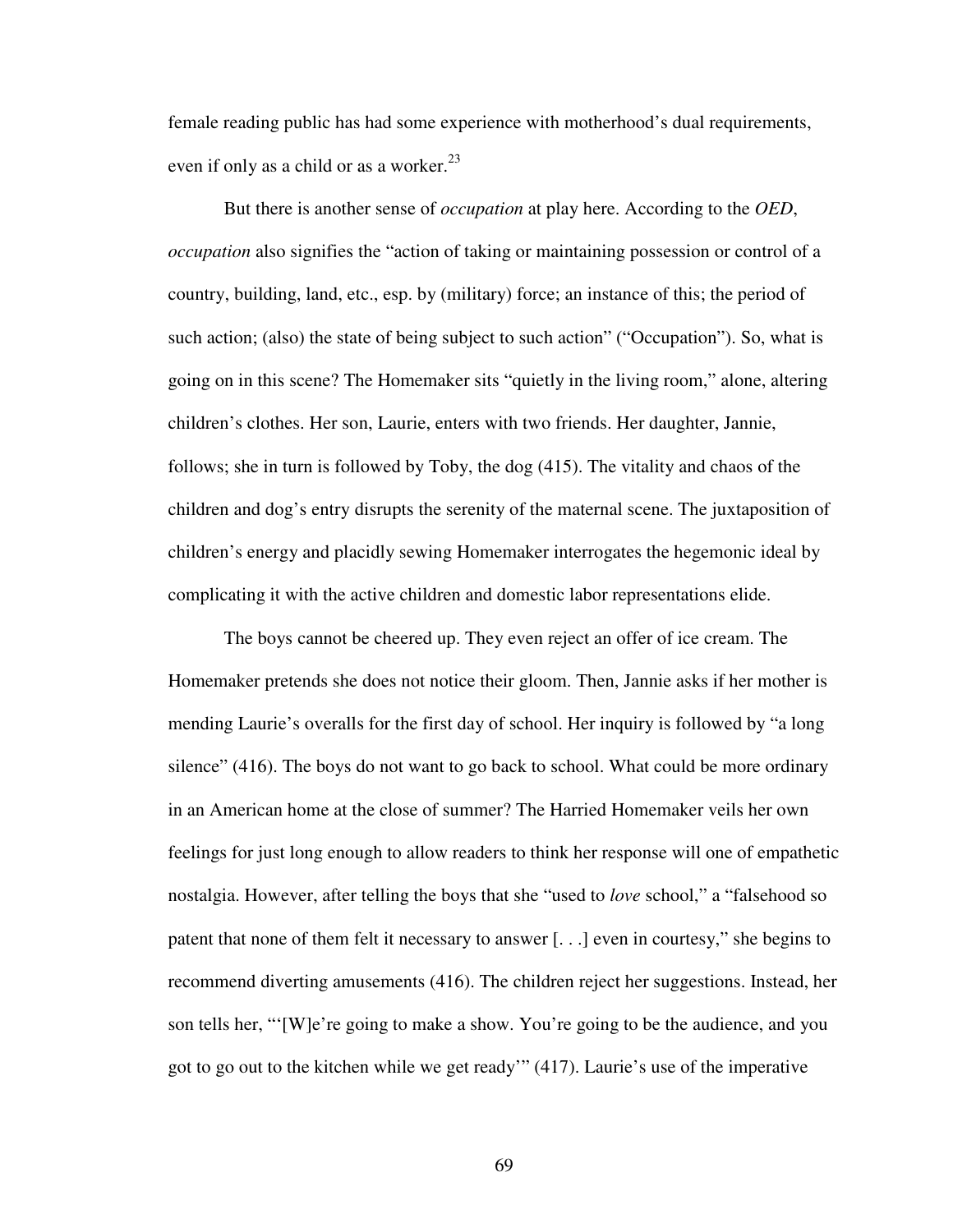mood gestures toward the cultural normalization of good motherhood as ingenuous subjection to a child.

The Harried Homemaker next spends nearly four pages detailing the children's incoherent and chaotic performance, which results in dirty children and living room. This is followed by Laurie's offer to do a better show the next day. His proposal reminds everyone that the boys will not be there the next day to perform. Of this, Harried Homemaker says, "I thought briefly and comfortably of the quiet mornings, the long lovely afternoons, the early bedtimes. 'Well,' I said, with immense heartiness, 'it will be summer again before we all know it" (420). Her relief is patent for cooperative readers, but it is short-lived. The next paragraph indicates that she is pregnant with a third child (420). Her body itself will be occupied for the next nine months, followed by unremitting subjection to an occupying child until that child, too, begins school.

For at least the next nine months, the persona's body is indelibly inscribed *Angel*. Jackson's Harried Homemaker understands very well that maternity can mean unrelieved subjection to children and circumscribe a woman's ability to make herself seen as anything other than Angel. Even when the persona directly claims the Woman Within as part of her identity, hegemony rejects her identity claim. Her exchange with a female desk clerk at the hospital where she goes to give birth exemplifies the discursive power of the maternal body to configure identity:

> "Name?" the desk clerk said to me politely, her pencil poised. "Name," I said vaguely. I remembered, and told her. "Age?" she asked. 'Sex? Occupation?' "Writer," I said.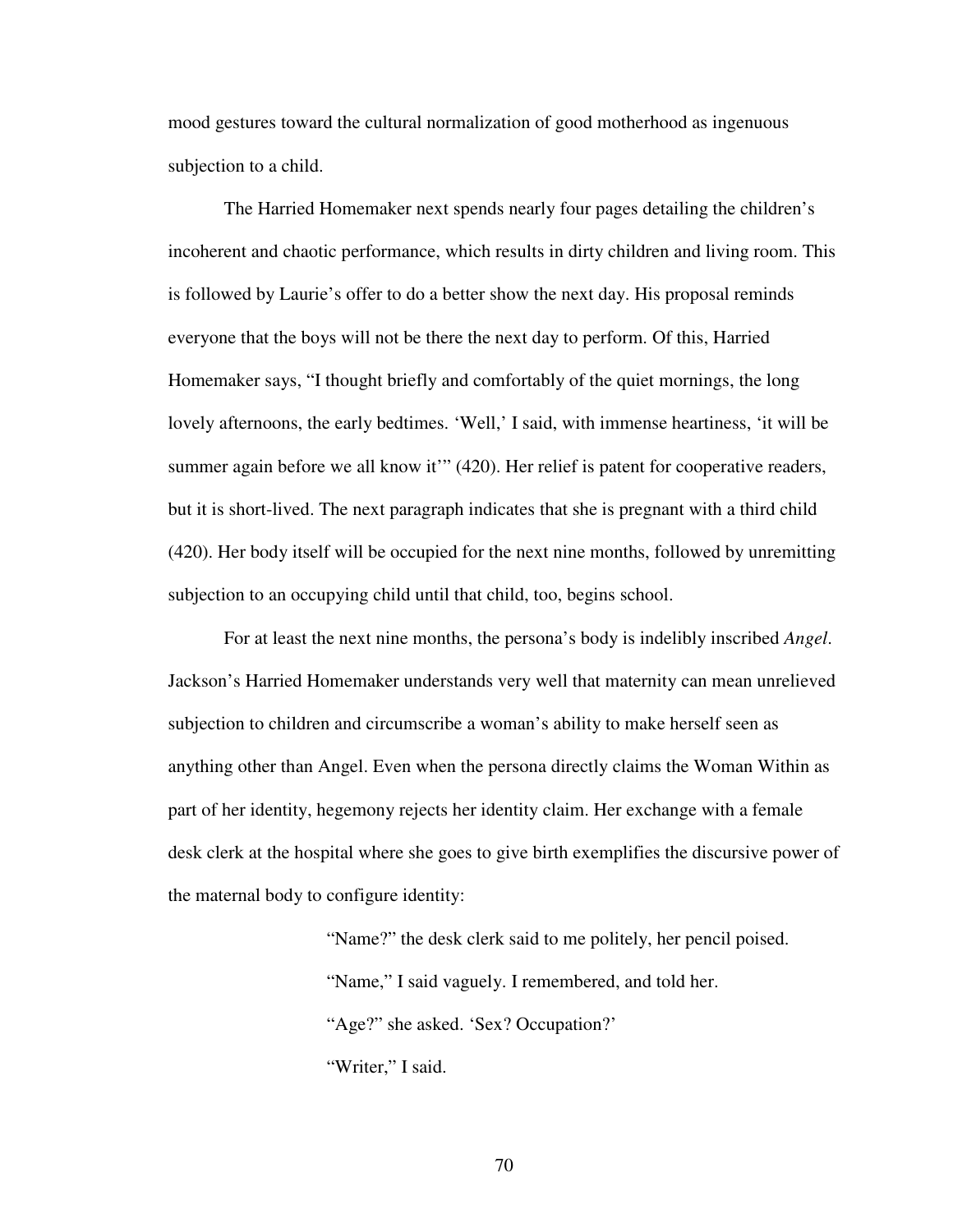"Housewife," she said.

"Writer," I said.

"I'll just put down housewife," she said. (426)

The bureaucratic exchange continues for a moment, and it seems that the Homemaker, who is in labor, has accepted the name hegemony's functionary has assigned her. However, for some readers, her response when the clerk asks for her husband's name and occupation might indicate resistance to being thus named:

"Husband's name?" she said. "Address? Occupation?"

""Just put down housewife," I said. (426)

On my reading, the subversive possibilities emerge out of the same incongruity as the humor. Jackson's husband is also a writer. This fact affords an interpretive nuance that lends subversive energy to her response. The reasonable tone with which she resists her interlocutor encourages readers to follow her implicit chain of reasoning to its nonsensical conclusion. If to be a writer is to be a housewife, and her husband is a writer, then her husband is also a housewife. But in the gender economy of the 1950s U.S. white middle class, housewives are, by definition, female and husbands, male. The moment of recognition of incongruity in the image "male housewife" affords the possibility both laughter and subversion, for her embodied presence as mother, housewife, and writer gestures toward an incongruity between her material practices and an ideology that denies their existence.

U.S. women rely on a variety of somewhat sophisticated literary techniques to convey their feelings about its repetitiveness and monotony—and its rewards.<sup>24</sup> Jackson,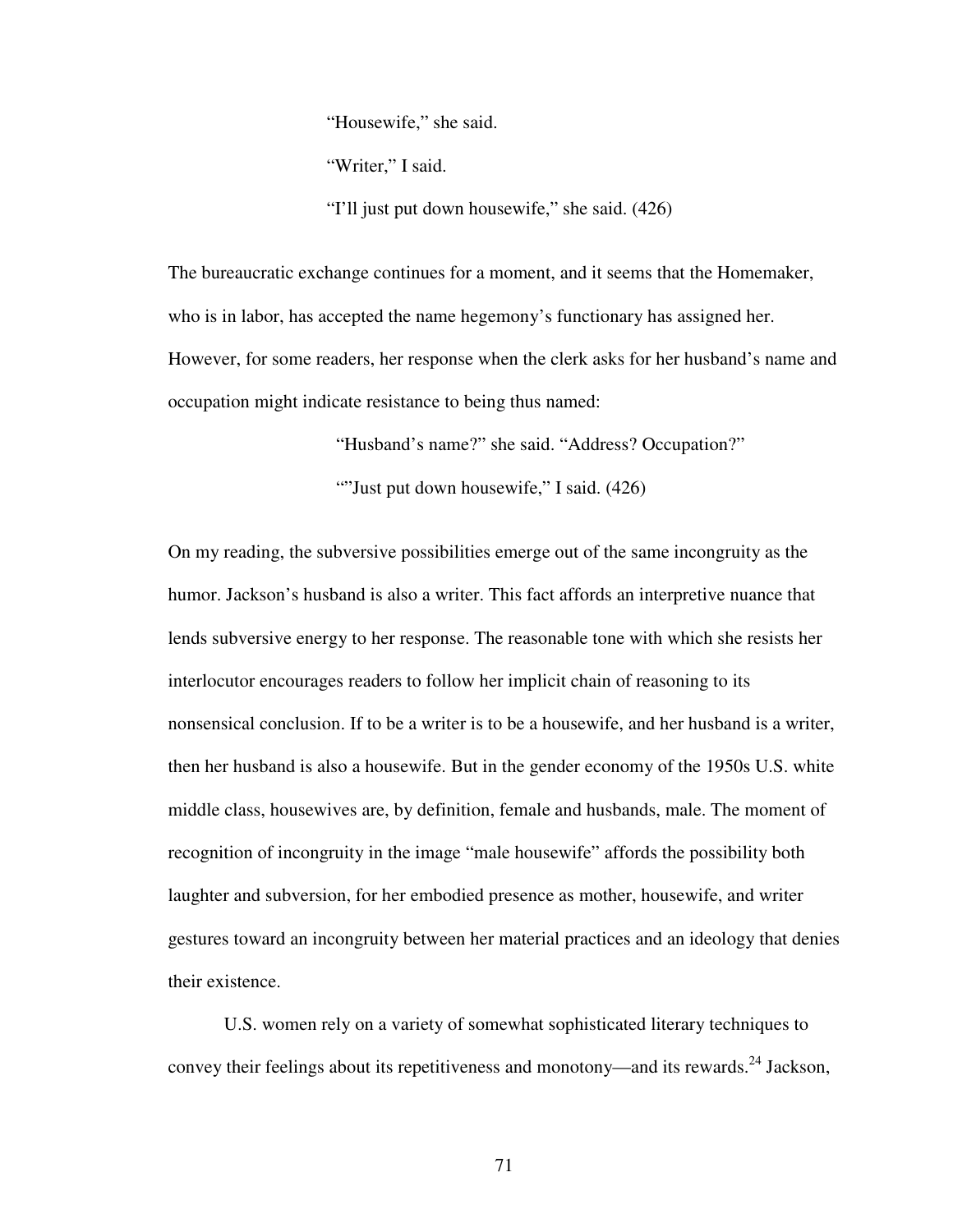unsurprisingly perhaps given her stature as an author, uses conventional literary techniques such as listing to great effect for this purpose. Jackson's lists convey a sense of the unending repetitiveness of domestic labor. In order to avoid distorting Jackson's effect, I quote at length.

> I went, one spring morning, to clean out one of those downstairs closets, which begin as very practical affairs, meant to be the resting place for wet boots and umbrellas, and end up as containers for ice skates and then hockey sticks and then tennis rackets and then, by the most logical of extensions, baseball gloves and football helmets and basketballs and riding boots and jackets left behind by visiting children. I had picked up a big cardboard carton at the grocery, and into it I put the baseball gloves and the football helmets and the riding boots and the tennis rackets and the basketball. I put the carton at the foot of the back stairs, so I would remember to take it up the next time I went, and I put clean newspaper on the floor of the closet and went and got all the wet boots from the corner of the kitchen and the spot inside the front door and the back seat of the car, and I lined the boots up in the closet and derived an enormous satisfaction from closing the closet door tight for the first time in months. (*Raising Demons* 534)

Jackson, a highly skilled writer, almost certainly chose her punctuation carefully. This 195-word paragraph comprises three sentences broken only by six commas and two periods. Moreover, she abandons her very formal comma use early on in the first sentence. The droning quality of the sparsely punctuated list of possessions, the repetition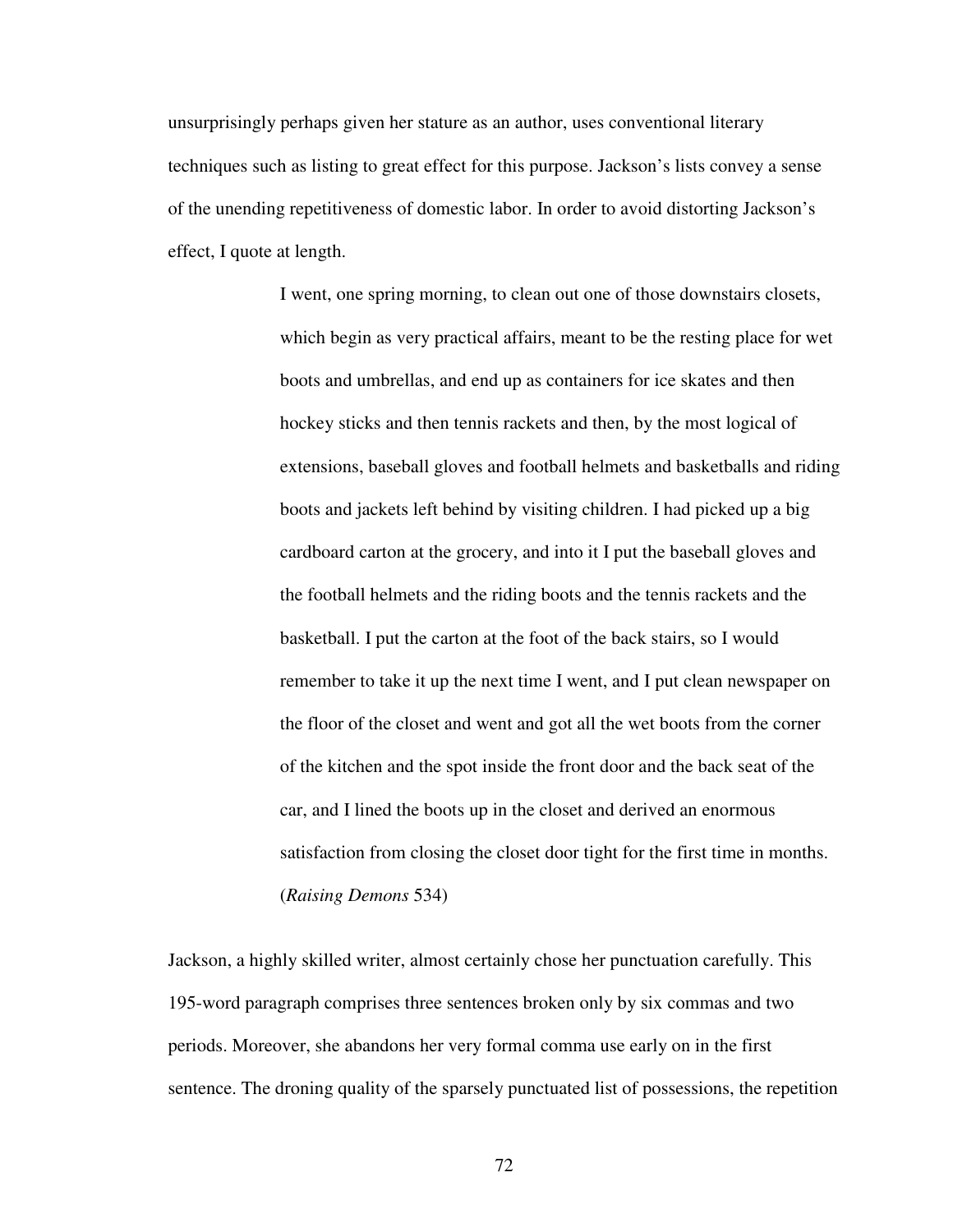of the conjunction *and*, as well as the ordinariness of the objects and activity contribute to the scene's verisimilitude and convey housework's monotony and never-finished quality.

In this scene, readers are afforded a rare glimpse of Homemaker "satisfaction." But she does not derive satisfaction from the work itself; her satisfaction comes, as she says, "from closing the door tight for the first time in months." And, when the Homemaker gets the carton up the stairs, she realizes that there is no place else to put the things it contains, so she carries it back downstairs, takes the boots out of the closet, empties the carton back into the same closet, and "then the door would not close again" (535). That she is back where she started reflects domestic labor's unending repetitiveness and unceasing incompleteness. One can never close the door on domestic disorder, she seems to be saying.

By 1967, when Bombeck's collection was first published in book form, *The Feminine Mystique* had impacted white, middle-class U.S. women's willingness and ability to speak openly about the difficulty of trying meet social expectations and feeling isolated and ashamed. In short, women began publicly to admit that they did not find the dual roles of Angel and Manager fulfilling. Betty Friedan calls this the "problem that has no name" (15). The two-fold problem, of course, was white, middle-class women's dissatisfaction with lives that they found unfulfilling and their guilt and shame about wanting something more. That the Rolling Stones' recording of "Mother's Little Helper," a warning about the risks of the barbiturate Nembutal for housewives, went to number eight on the U.S. *Billboard* chart in 1966 says a great deal about how thoroughly permeated with discourse about the unnamed problem U.S. culture became in a very short time. The song depicts the problem as a great many people at the time understood it.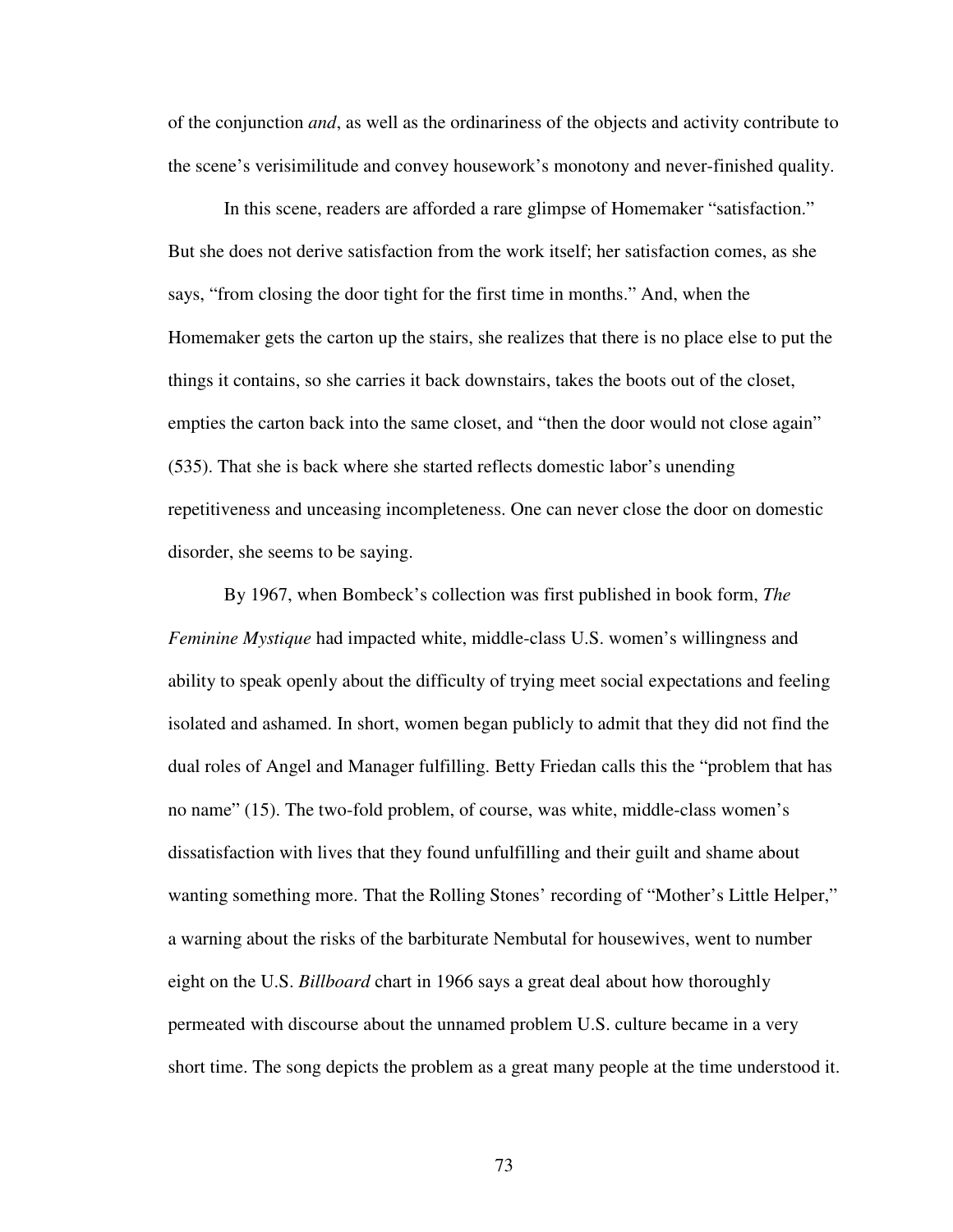On this view, the problem is neither institutionalized motherhood nor normalized domestic practices. The *real* problem is feminine vanity. The rest is rationalization:

What a drag it is getting old . . .

Kids are different today, I hear ev'ry mother say. Mother needs something today to calm her down. And though she's not really ill, there's a little yellow pill, She goes running for the shelter of a mother's little helper, And it helps her on her way, gets her through her busy day. (Jagger and Richards)

About his inspiration for the lyrics, Jagger says, "It's about drug dependence, but in a sort of like spoofy way. As a songwriter, I didn't really think about addressing things like that. It was just everyday stuff that . . . I'd observe and write about" (Songfacts). Of course, according to Jagger and Richards, death is the "spoofy" end for a mother who is "not really ill" and yet uses tranquilizers "to calm her" anxieties about aging:

And if you take more of those,

You will get an overdose.

No more running for the shelter of a mother's little helper.

They just helped you on your way,

Through your busy dying day. (Jagger and Richards)

When Bombeck's persona speaks, she is not just speaking to readers. She is also speaking to Friedan and the Stones and to those who share their beliefs. She is speaking to all those Americans who belittle housewifery and housewives, including by neglect. And,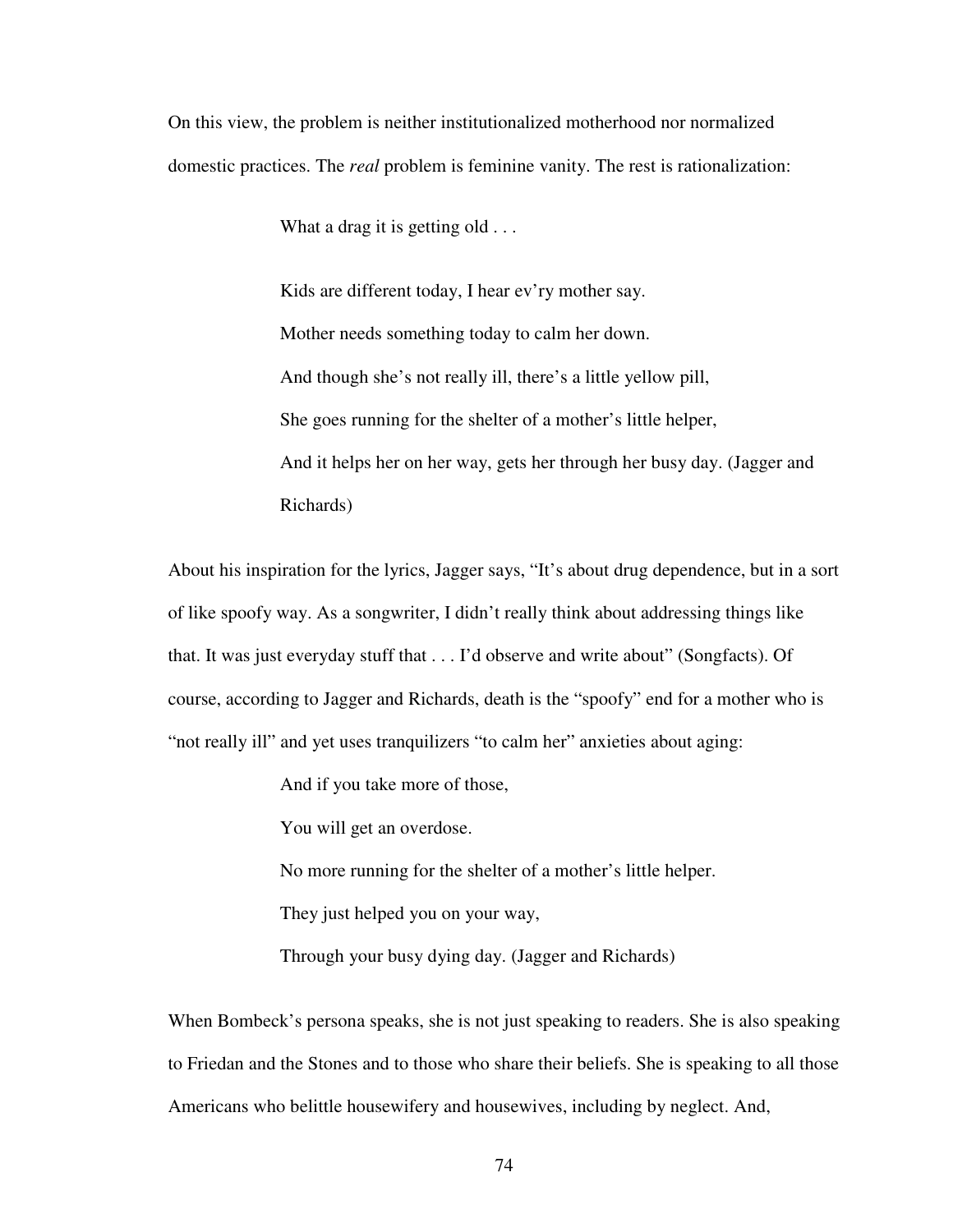although she is careful to stress that she loves her family and her country, this Harried Housewife is fed up.

That Bombeck returned to public writing after the public emergence of U.S. feminism's second wave has much to do with her voice and her reception. Women who wrote American domestic humor after World Wars I and II showed readers the domestic practices that underwrote images of home as haven and mother as angel. They depict housework directly, and some even announce that they hate housework, for example Peg Bracken, author of 1960's *The I Hate to Cook Book*. <sup>25</sup> Resentment and frustration remain implicit, however, conveyed only by an occasional sarcastic remark or retort. After 1963, however, the Harried Homemaker's voice changes. Bombeck's Harried Homemaker's voice is not the slightly sardonic tone of a woman who sees that things are ridiculous but does not quite care to fix them that Bracken adopts. No longer does the Harried Homemaker enact a drag performance of James Thurber's "Little Man," as Jackson's often does. She has changed her attitude toward the things that bewilder her.

The Harried Homemaker of the 1950s and early 1960s shows us the domestic labor she performs, and, simultaneously, implicitly reveals the disingenuousness of her subjection to her children. Bombeck's Harried Homemaker does not so much show readers domestic labor as reveal what she thinks of and how she feels about its invisibility to those who benefit from it. In other words, while Jackson's persona devotes a good deal of narrative attention to depicting what she *does*, Bombeck's persona reveals her *thoughts* before, during, and after doing what she does. Gone is the veil of understatement, equivocation, and lexical ambiguity that hid the disingenuousness of her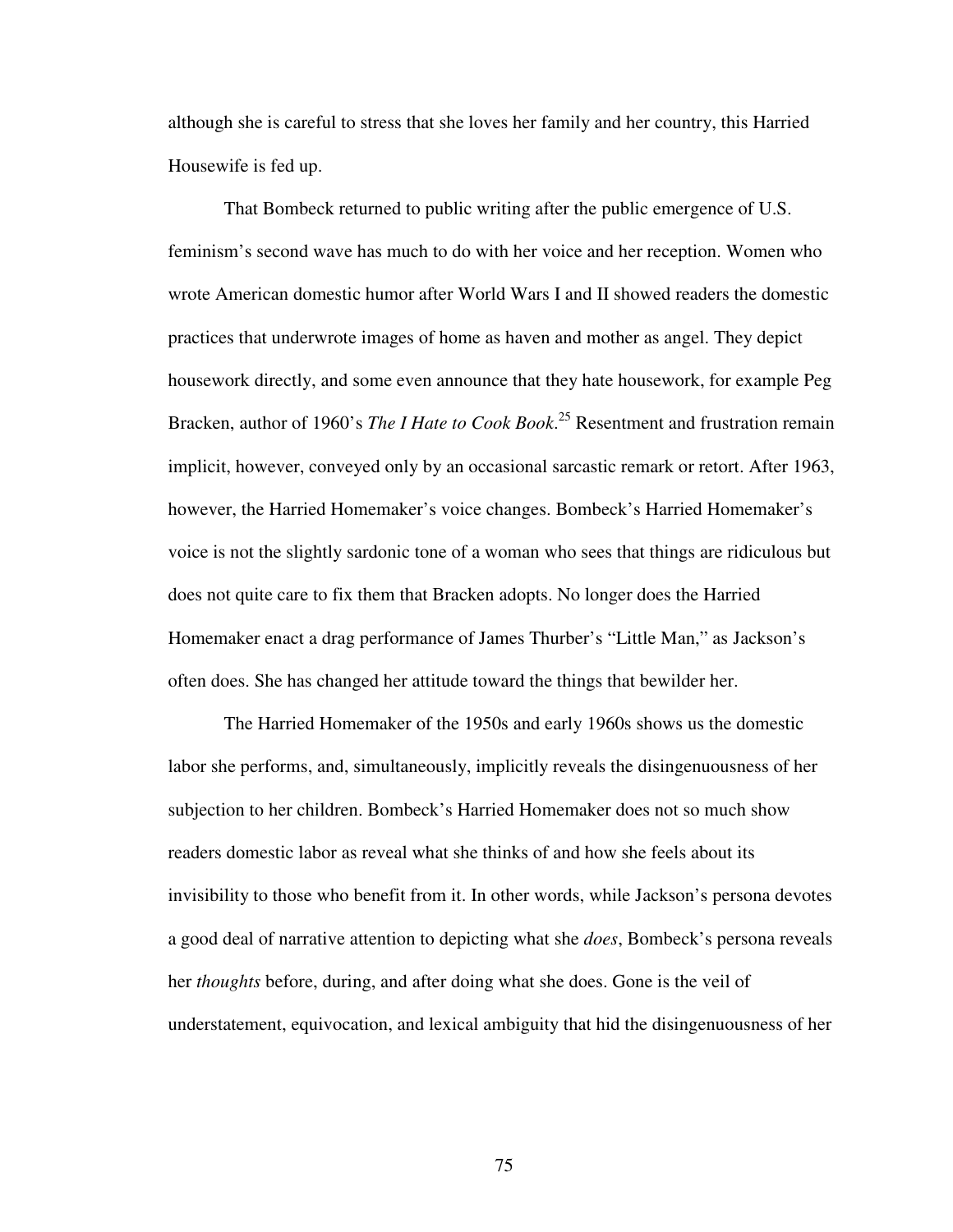subjection. The disingenuousness of this Harried Homemaker's subjection is patent from the outset. She says to herself,

> A drudge. That's all I am. They'll all be sorry when I'm not around to run and fetch. . . .Lunches. Better pack the lunches. Listen to them bicker. What do they care what I pack?

 Of course, none of these things would bother me if I had an understanding husband. . . .He doesn't have to throw himself across the washer during 'spin' to keep it from walking out of the utility room. He doesn't have to flirt with a hernia making bunk beds. He doesn't have to shuffle through encyclopedias before the school bus leaves to find out which United States president invented the folding chair. (Bombeck 14)

Her love-tempered frustration continues to resonate with readers. As one fan writes, "'Why Erma Bombeck? Because of this—because she wrote about things that nobody else thought mattered, that everyone worried about in the back of their heads but no one articulated because it didn't seem important enough" (Astyck n.p.). In other words, Bombeck gives a voice to the "problem that has no name." Bombeck's Harried Homemaker clearly and directly expresses exasperation and frustration. The voice of Bombeck's Harried Homemaker is polyphonic and encompasses Angel, Manager, and Woman Within. Her voice emerges out of the "troubled" intersection of contending discourses about the roles of women in the public and domestic spheres; the value for society of women's creativity, experience, and labor; and the expression of identity through lifestyle performance.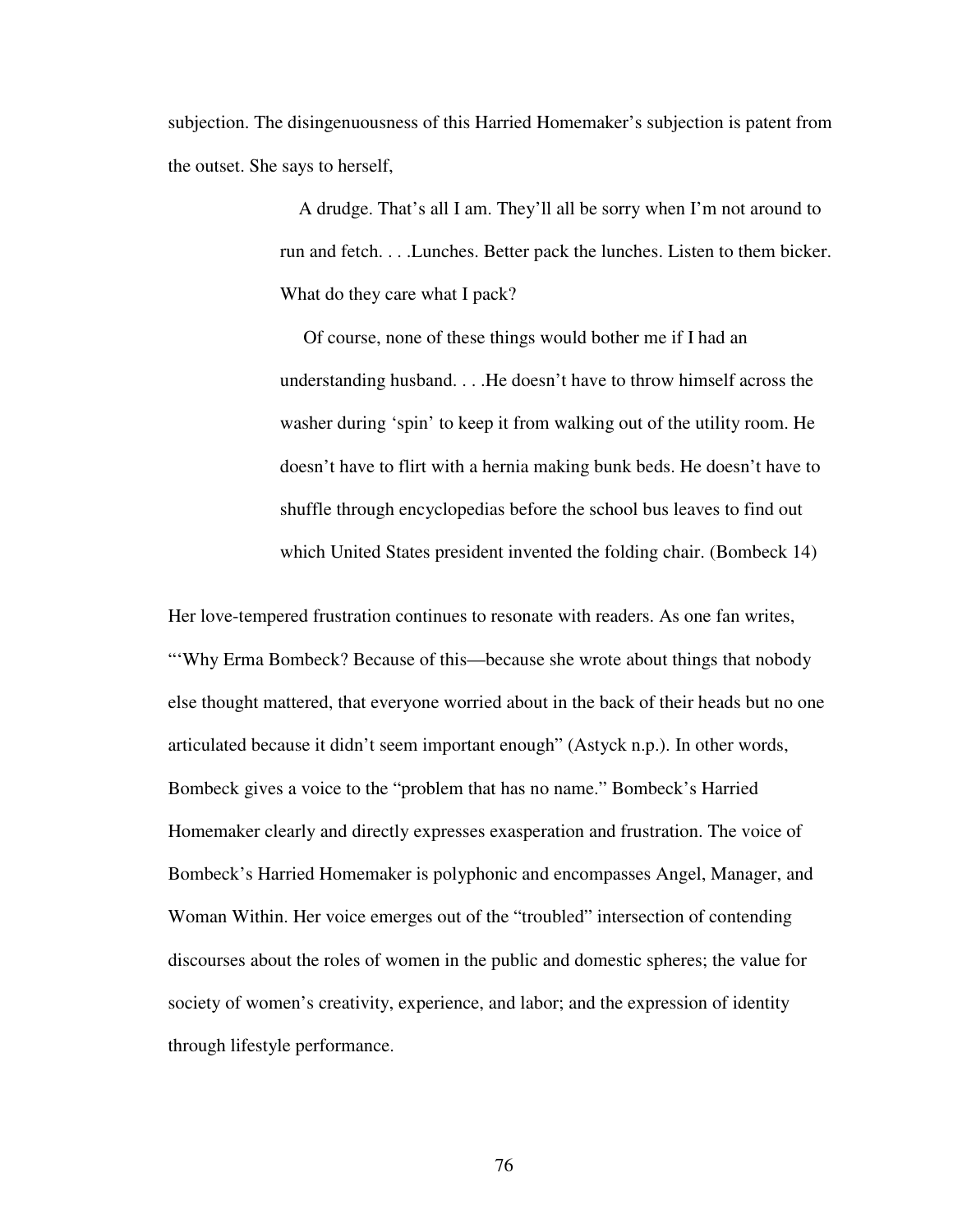# **The Contrastive Trope**

The use of character contrast or foils to establish the heroine or persona's identity—for instance, the juxtaposition of Pamela with Mrs. Jewkes or Agatha with Aphrodisia—is what I call the *contrastive trope*. This trope places the heroine or persona in a "position of superiority" or inferiority relative to the foil (Camfield 158). The nineteenth-century use of this contrastive trope replicates the writing practices of medieval biographers and Richardson in that it establishes the heroine's virtue in part by contraposing her with women who either lack or possess the very qualities she tenaciously strives to manifest (Baym, *Women's* 35). As these conventional contrasts are, as Rich would say, re-visioned for a nineteenth-century U.S. female readership, they retain the didactic role of normalizing a cisgendered, heteronormative femininity.<sup>26</sup>

Some scholars of humor and laughter hold that humorists put themselves in "a position of superiority" (Walker, *Very Serious* 12-19). Such "aggression" theories locate the source of laughter in the humorist or persona's confrontation by social forces with which s/he is at odds (Camfield 158). Although Walker, for instance, claims that women's humor generally does not function this way, it often does. Some of the authors she identifies as women's humorists in fact use humor "as the language of social aggression against outsiders"  $(158)^{27}$  Still, because aggression theories of humor carefully consider the ways humor can emerge out of clashes of "opposites," they provide a frame for examining how the contrastive trope participates in normalizing or valorizing particular character traits instead of others for situated, embodied readers. Successful use of the contrastive trope can participate in the normalization of the heroine's values, beliefs, and practices for cooperative readers. The contrastive trope is most often used in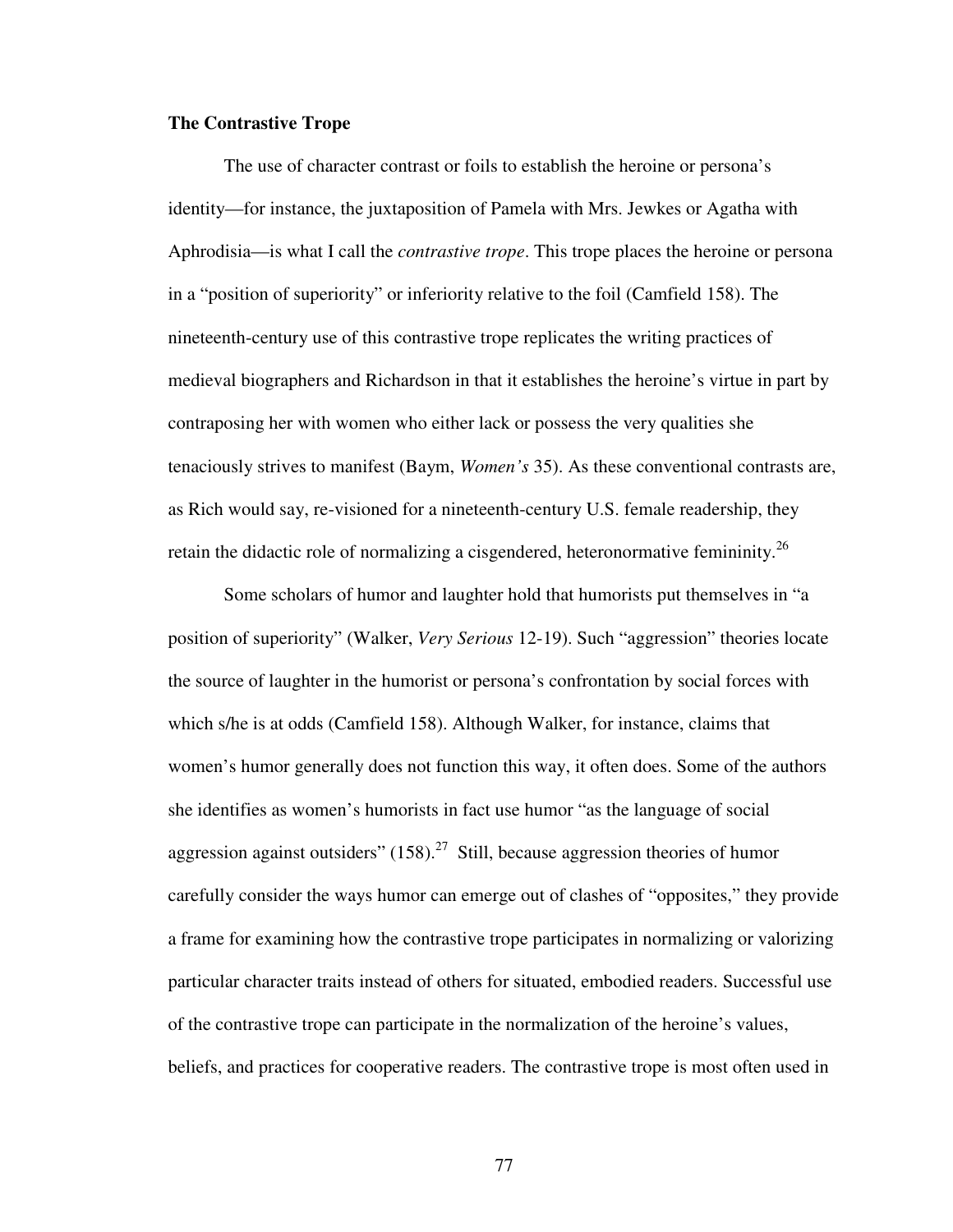one of two ways. First, the flawed heroine's virtue is normalized when her values, beliefs, and practices are finally congruent with the unflawed foil's. This is a forward-looking use of the trope and the narratives in which it predominates take the heroine's process of selftransformation as their central concerns.

The normalizing use of the trope aims to establish a flawed or unflawed heroine's values, beliefs, and practices as normal, average, or ordinary. This use of the trope can either juxtapose an unflawed heroine, say, Saint Agatha, with a clearly flawed female antagonist like Aphrodisia. Or, and this is more often the case in contemporary women's popular literature, a first-person heroine or persona contrasts her own values, beliefs, and practices against an exaggerated image of the ideal. For instance, Jackson's persona compares her family's values and beliefs with those of an overly genteel twentiethcentury version of Betsey Bobbett, her daughter's teacher, Mrs. Skinner. Jackson's portrait of Mrs. Skinner re-visions the nineteenth-century anachronistically passive woman that Baym identifies as so often appearing as the sentimental heroine's foil (Baym, *Women's* 36). The incongruity of Mrs. Skinner's very old-fashioned notions of "womanliness" being repeated by a kindergarten-aged girl dissolves in readers' laughter at Mrs. Skinner's anachronistic womanhood and the values on which it is based.

The normalizing contrastive trope constructs the characters being compared as metonyms for the values, beliefs, and/or practices they manifest. The normalizing configuration of the contrastive trope can thus place the persona in a position of superiority, and Bombeck draws on this possibility to tap its subversive possibilities. She wants to normalize homemaking practices that Sarah Kemble Knight would have identified as slatternly, and, at the same time, to ridicule the ideal that popular media tout.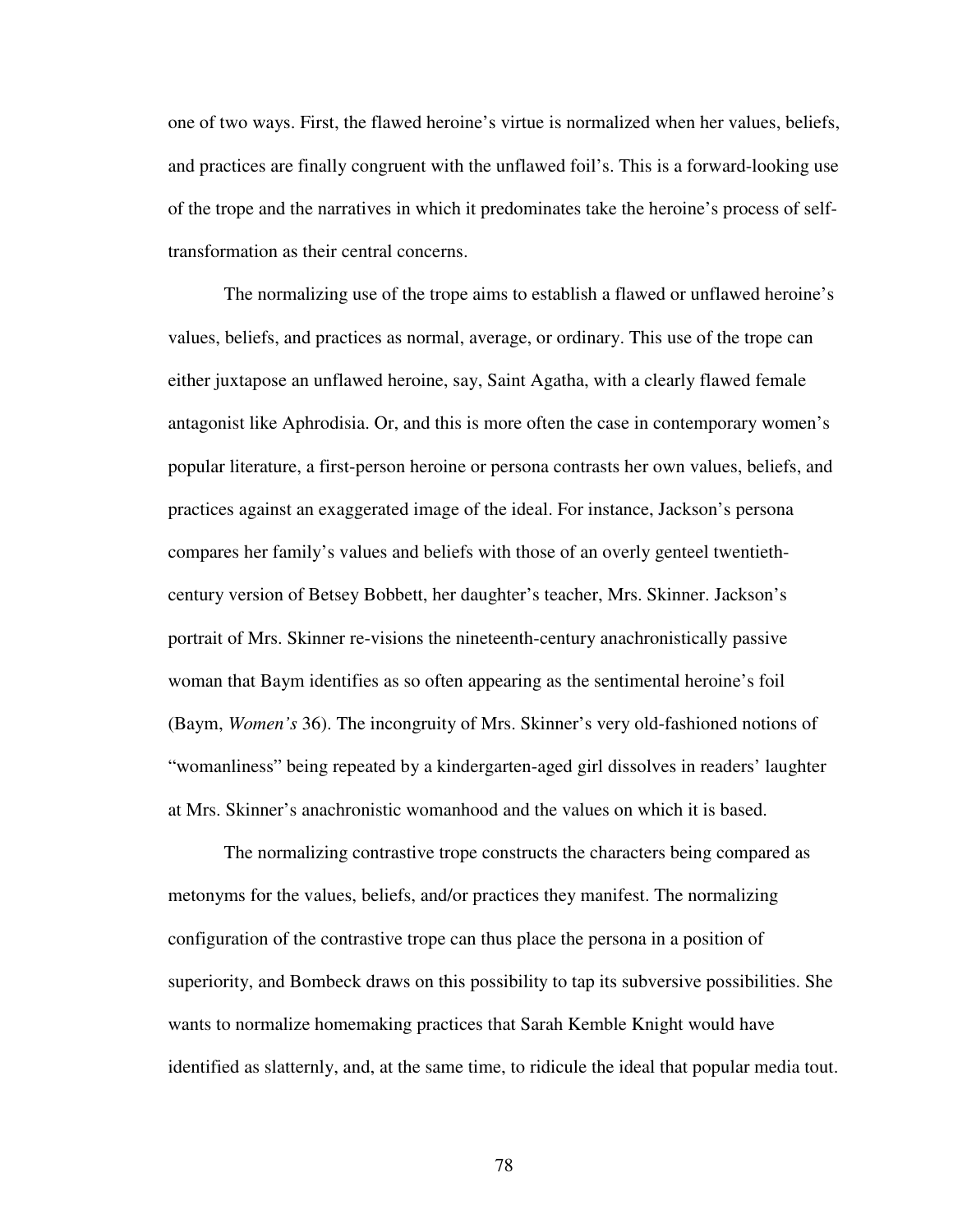In other words, what Bombeck attempts to do with her unique voice and particularly inventive self-reflexive use of the contrastive trope is to get readers to agree to her hierarchy of domestic practices. Her mission here is nothing less than to overturn hegemony's equation of homemaking skill with good womanhood.

Bombeck's Harried Homemaker welcomes readers by invoking familiar images that call attention to the inadequacy of her homemaking practices: "The draperies are dirty (and will disintegrate if laundered), the arms of the sofa are coming through. There is Christmas tinsel growing out of the carpet. And some clown has written in the dust on the coffee table, YANKEE GO HOME" (Bombeck 10). For contemporaneous readers, the contrast between her domestic practices and normalized domestic practices would have been immediately apparent. Readers' recognition of incongruity between these two incompatible sets of domestic practices is one space out of which laughter can erupt. However, the Harried Homemaker needs to ensure that readers are laughing with her and not at her if she is to successfully perform her full identity.

Her next move is to place her husband and herself in the frame of the contrastive trope and compare their parenting practices: "[G]ood old Daddy would simply heave a flannel-wrapped bundle at me and say, 'Here's Mommy's little boy.' (Any mother with half a skull knows that when Daddy's little boy becomes Mommy's little boy, the kid is so wet he's treading water!)" (11). This passage exemplifies Bombeck's use of the ironic aside as part of her persona's identity performance. Bombeck's Harried Homemaker also immediately uses a universal modifier (in this case, *any*) to set up what follows as the universal experience of all mothers, and the universal experience of all mothers is the husband/father refusing one of the more unpleasant parenting tasks, and presuming that it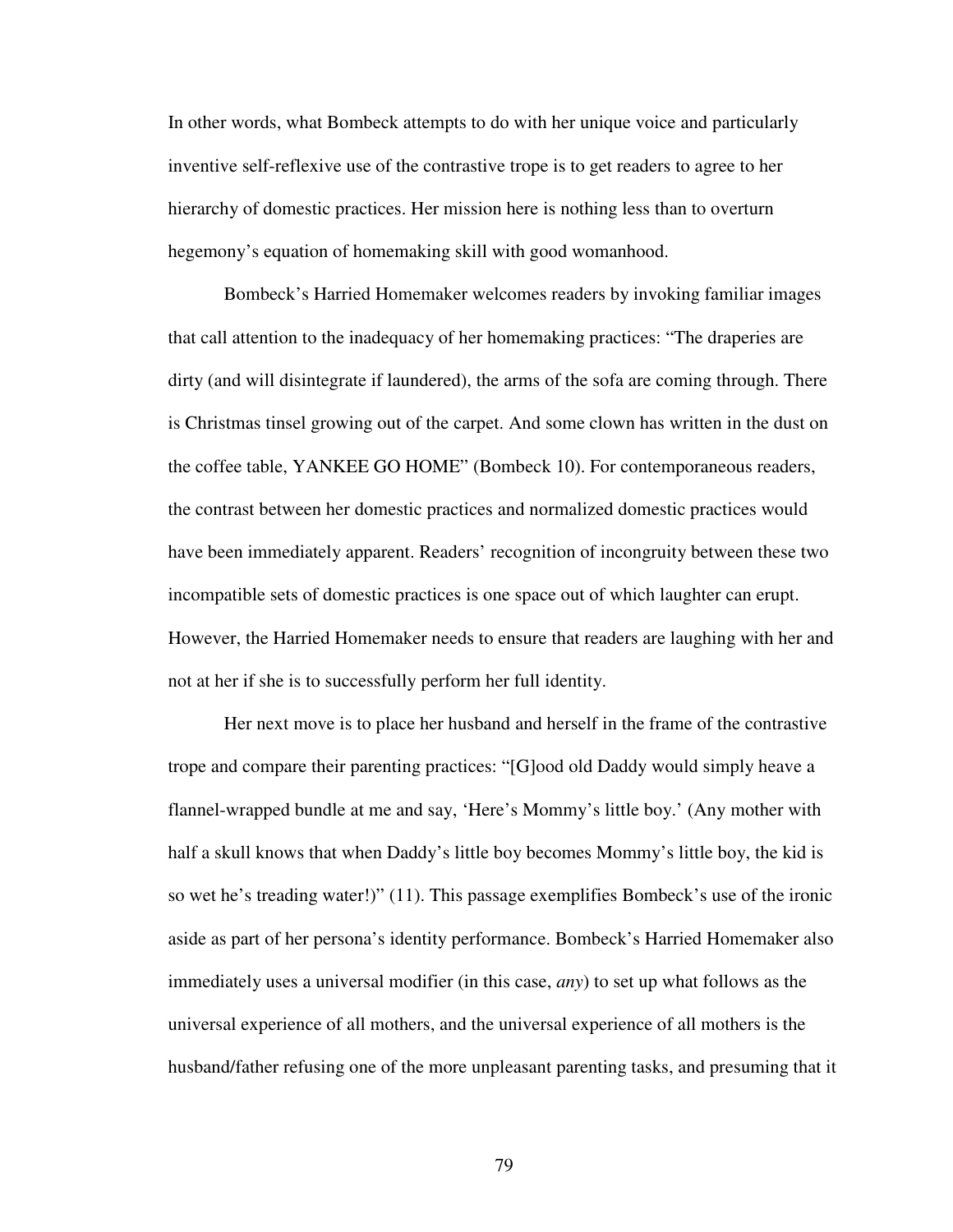is natural, or at least normal, that he do so. This brief passage perfectly depicts the multiple subjection of the suburban wife and mother. Her husband's casual assumption of male privilege depends on the cultural construction of women as naturally more suited to the tasks of child-rearing, even when those chores require little more than hand-eye coordination. It is a performance of male domestic authority that seems perfectly normal and natural to him. What is more, this is something all husbands do, she says. When she accepts the child and changes the diaper, she subjects herself to both him and the ideological underpinnings that enable such casual assumption of male privilege. Her subjection, no matter how disingenuous, though, ratifies sentiment's discursive construction of maternal love as the foundation for human morality.

The parentheses setting off the aside typographically conjure the conspiratorial gesture of a hand cupped to the mouth to safely contain the words' extension. Moreover, the cupped hand keeps some people out even as it keeps words contained. Furthermore, the closing exclamation point brings an incredulous note to the aside. Her incredulity invites readers to laugh at men's parental ineptitude, and to recognize it as a selfinterested move to avoid unpleasant tasks instead of as a response to women's "naturally" superior child-rearing skills. But there is even more going on here. In a 1998 interview with Elizabeth Farnsworth, Toni Morrison said, "All paradises, all utopias are designed by who is not there, by the people who are not allowed in." Bombeck's enclosure of women's knowledge about men admits women but excludes men except insofar as they are the objects of women's knowledge. If some media coerce cisgendered women to read as cisgendered men, as Judith Fetterly and Laura Mulvey have convincingly shown they do, Bombeck's Homemaker occasionally turns the tables by making men read themselves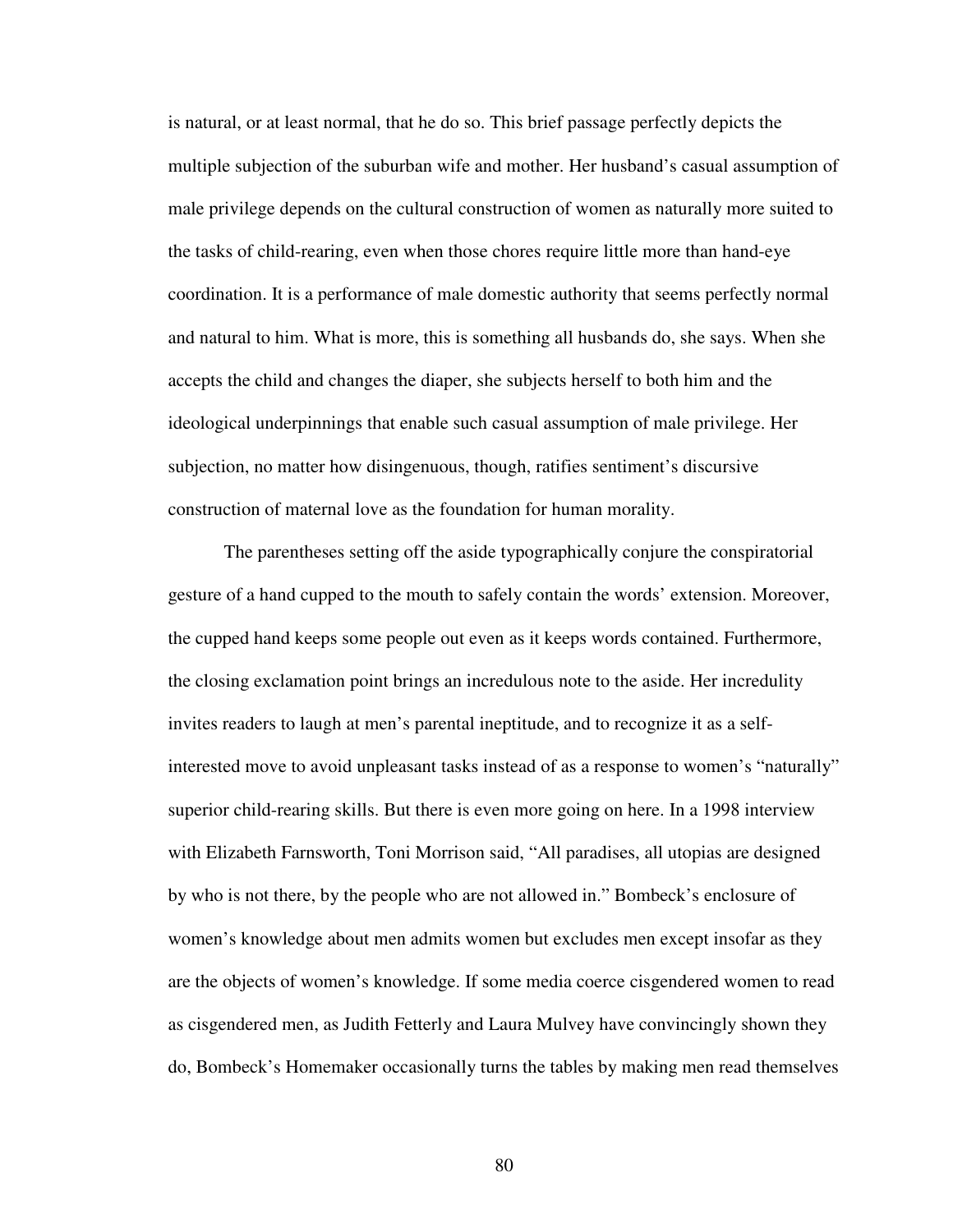through women's eyes. Her utopia, then, is one in which men must see themselves as women see them, and knowledge is constructed from women's experience. Jackson allows readers to see the disingenuousness of mothers' subjection to their children. Bombeck reveals the contingency of the "natural" foundation of male child-care ineptitude, and by exposing the contingency of normalized male parenting practices, she makes visible husbands' casual assumption of male privilege. Additionally, with her repetition of this motif, she brings to light the source of male privilege in the maternal female body's always already "ingenuous" subjection to her children.

That the Harried Homemaker's subjection to her children is disingenuous is clear in the brusque, "'Everybody out!'" with which she sends them out to play in the snow. Her terseness is a consequence of the children's refusal to "let" her awaken in her "own way," itself a ritualized morning reminder of the privilege her husband enjoys at her expense (Bombeck 10). Once the children are outside, the Harried Homemaker moves to the window and watches them for a moment. She muses to herself, "Look at 'em stumbling around the driveway like newborn field mice" (15). This is no sentimentally idyllic scene of fond maternal oversight. These are not the words of a domestic angel who is certain that her gentle guidance and example ensure that her children are on the right path. These are the words of a Harried Homemaker whose culture never tires of assuring her that "children and mothers are the 'causes' of each others' suffering" (Rich, *Of Woman* 23).

Continuing to cast about for the cause of her malaise, the Harried Homemaker continues, "It's the weather all right. No leaves on the trees. No flowers. No green grass. Just a big picture window with nothing to look at but . . . *a new bride moving into the*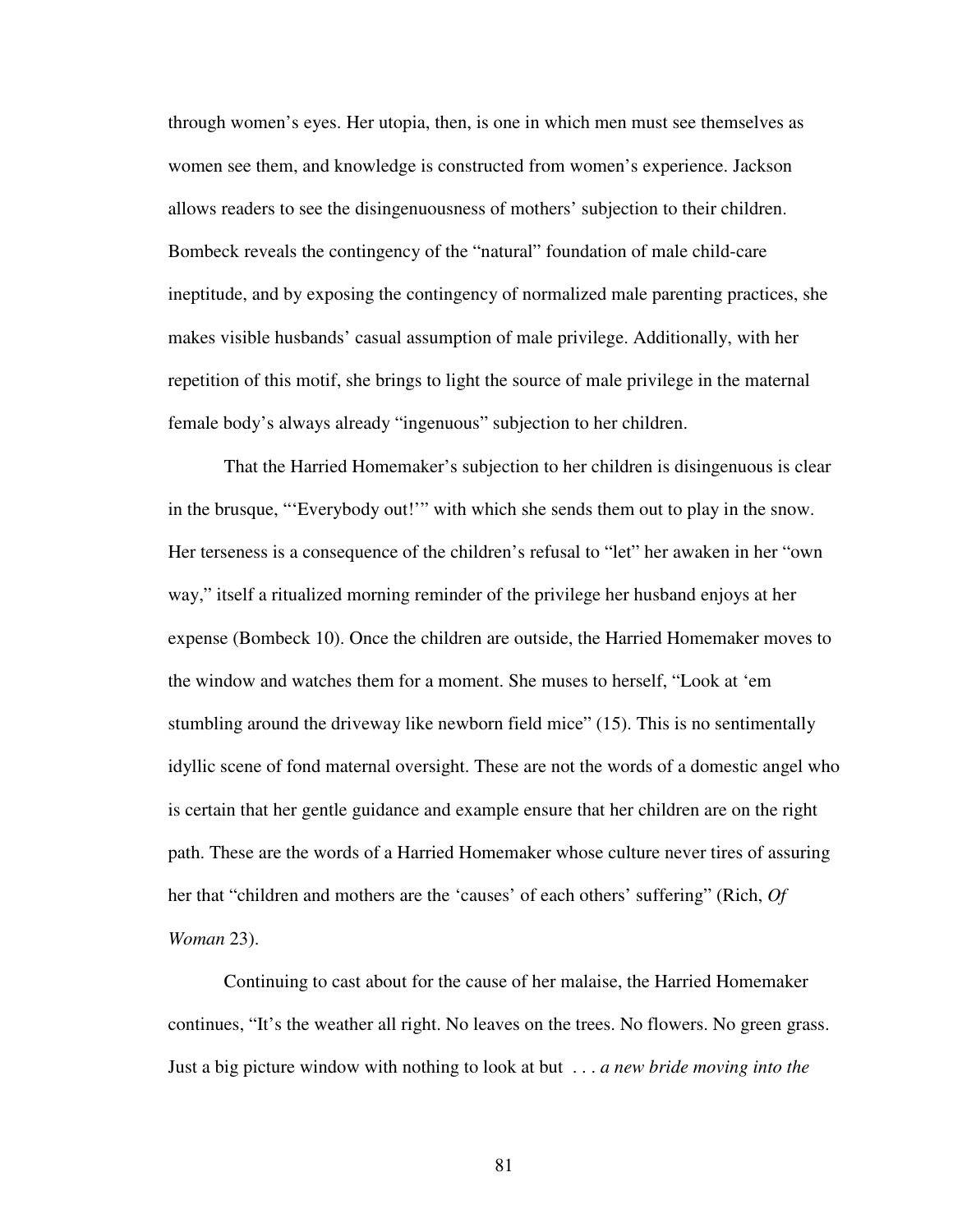*cul-de-sac!* Well, there goes the neighborhood" (15). The Harried Homemaker speaks directly to readers with the next sentence, addressing them with sarcasm and a vernacular second-person interrogative that transforms her interior monologue into gossip: "Would you look at her standing at her new husband's elbow as he stencils their marvy new name on their marvy new garbage cans?" (15). The next sentence gives readers who remember her earlier description of her home an opportunity to compare the Harried Homemaker's domestic practices with the new bride's: "I suppose tomorrow she'll be out waxing her driveway" (15). If readers do not take this utterance as serious speculation, and the Homemaker's hyperbolic image almost ensures that they will not, then the image of a woman "waxing the driveway" may be read as ridiculing a domestic ideal that could give rise to such behavior. And, with the next sentence, she repudiates that ideal in favor of the real, thus establishing her common sense: "So, give her a few years and she'll be like the rest of us sifting through the coffee grounds looking for the baby's pacifier" (15-16). Since this comes shortly after she has told readers that she is unappreciated, though, perhaps the impossibility of the ideal is not all she criticizes here.

Typographically, this three-sentence passage encloses both the new bride and the speaking *I* with the "rest of us" whom she will "be like" in "a few years." The speaker, the Harried Homemaker, is thus simultaneously located in the present, watching the new bride and her husband; in the past, when she was herself the new bride; and in the future, when the new bride will be like "us." In a few years, the new bride *will* be a mother, and she *will* be looking for a pacifier. Although childless, in the suburbs she already inhabits the maternal body. This passage hints that the suburbs themselves represent a threat to the Harried Homemaker's attempts to construct identity, and she repeats this motif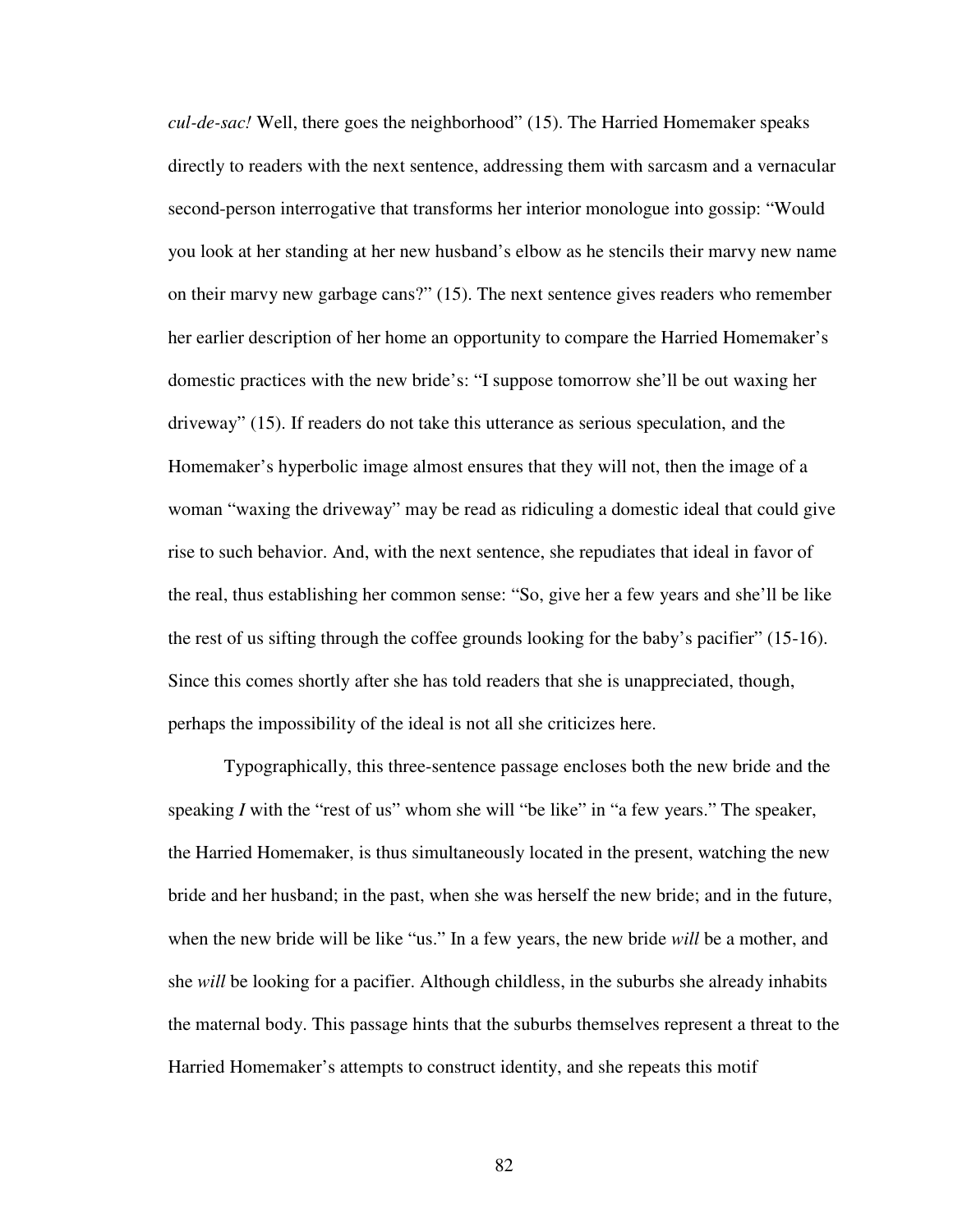throughout the text. In the suburbs, all married female bodies are always already maternal, and maternity defines them for others. In the suburbs, the new bride's present is "our" past and her future is "our" present. But what of our future? Well, Bombeck says, we could end up like Aunt Lydia.

The final twist in this self-reflexive configuration of the contrastive trope is to imagine "our" future. Once again, the persona begins with the sad state of the domestic space, but then moves immediately to link her future with the past: "This place will have to be cleaned before they can condemn it. Wouldn't be at all surprised if I ended up like my Aunt Lydia" (17). That domestic disorder reminds her of Aunt Lydia links whatever happened to Aunt Lydia to a chaotic home. With what immediately follows, the Harried Homemaker begins by speaking about what she has been told, but quickly becomes more, shall we say, confident about why Aunt Lydia left home:

> Funny, I haven't thought about her [Aunt Lydia] in years. Grandma always said she ran away with a vanilla salesman. Lay you odds she made her move right after the holidays. Her kids probably hid the Christmas Candy in the bedroom closet and the ants were coming out of the woodwork like a Hessian drill team. One child was going through the dirty clothes hamper trying to retrieve her "favorite" underwear to wear to school. (17).

Aunt Lydia functions as a contrastive projection that allows the Harried Homemaker to compare her past self (the bride) with her present self and her future self (Aunt Lydia). Her verb choices facilitate her identification with Aunt Lydia by conveying increasing levels of certainty about Aunt Lydia's motives. At first, she simply reports what she has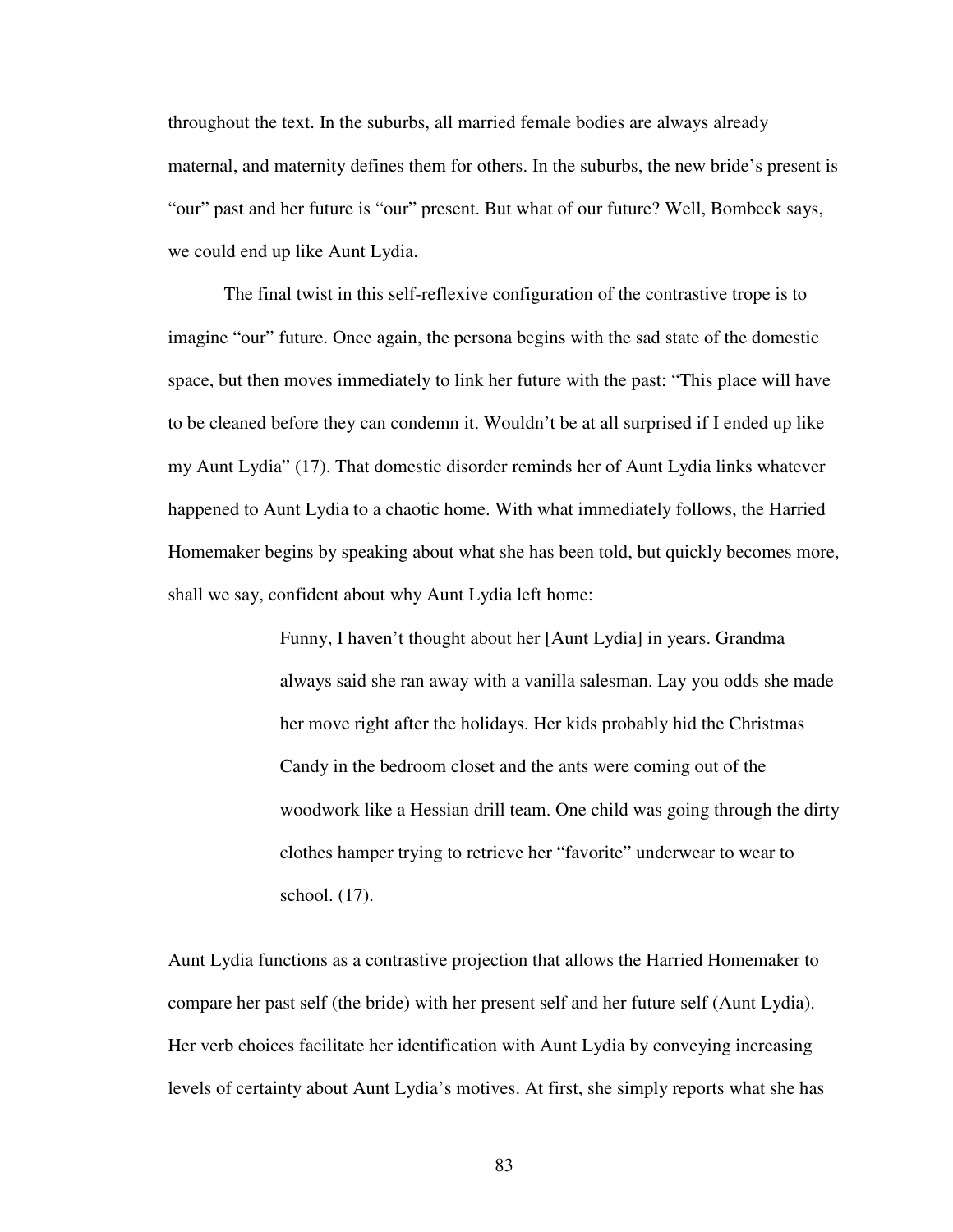been told. With "I'll lay you odds," she indicates a greater degree of certainty than unsubstantiated family legend can provide. Her next verb choice shifts from the speculative, laying odds, to probability. The clause "the ants were coming," marks her shift to declarative certainty, and with this shift, it becomes clear that she is no longer speaking only of Aunt Lydia. The next paragraph drops the "Aunt" from Lydia's name, thus erasing her particularity and allowing her to stand in for any woman or all women named Lydia. In this paragraph the persona also shifts to the use of the simple past tense in the declarative mood to relate the story of the dog that "laughed out loud" before soiling the rug (18). In the next one-sentence paragraph, Lydia loses her name altogether and becomes "her": "Uncle Wally probably pecked her on the cheek with all the affection of a sex-starved cobra said he wanted to talk to her about Christmas bills when he came home (18). With this shift to namelessness also comes a syntactic change that removes the woman from subject to direct object.

In the final paragraphs before the departure, when the now-nameless subject of the anecdote passes a mirror, the Harried Homemaker places her back into the syntactic subject position, and the narrative point of view shifts. Although until this point in her narrative the Homemaker reported on past events and possibility, she now reveals with declarative certainty the feelings and emotions that led to the departure, assuming the stance of a first-person narrator with at least limited omniscience:

> She passed a mirror and noticed a permanent crease on her face where the brush roller had slipped. Her skirt felt tight. She sucked in her breath. Nothing moved. Her best friend called to tell her the sequin dress she bought for New Year's Eve had been reduced to half price.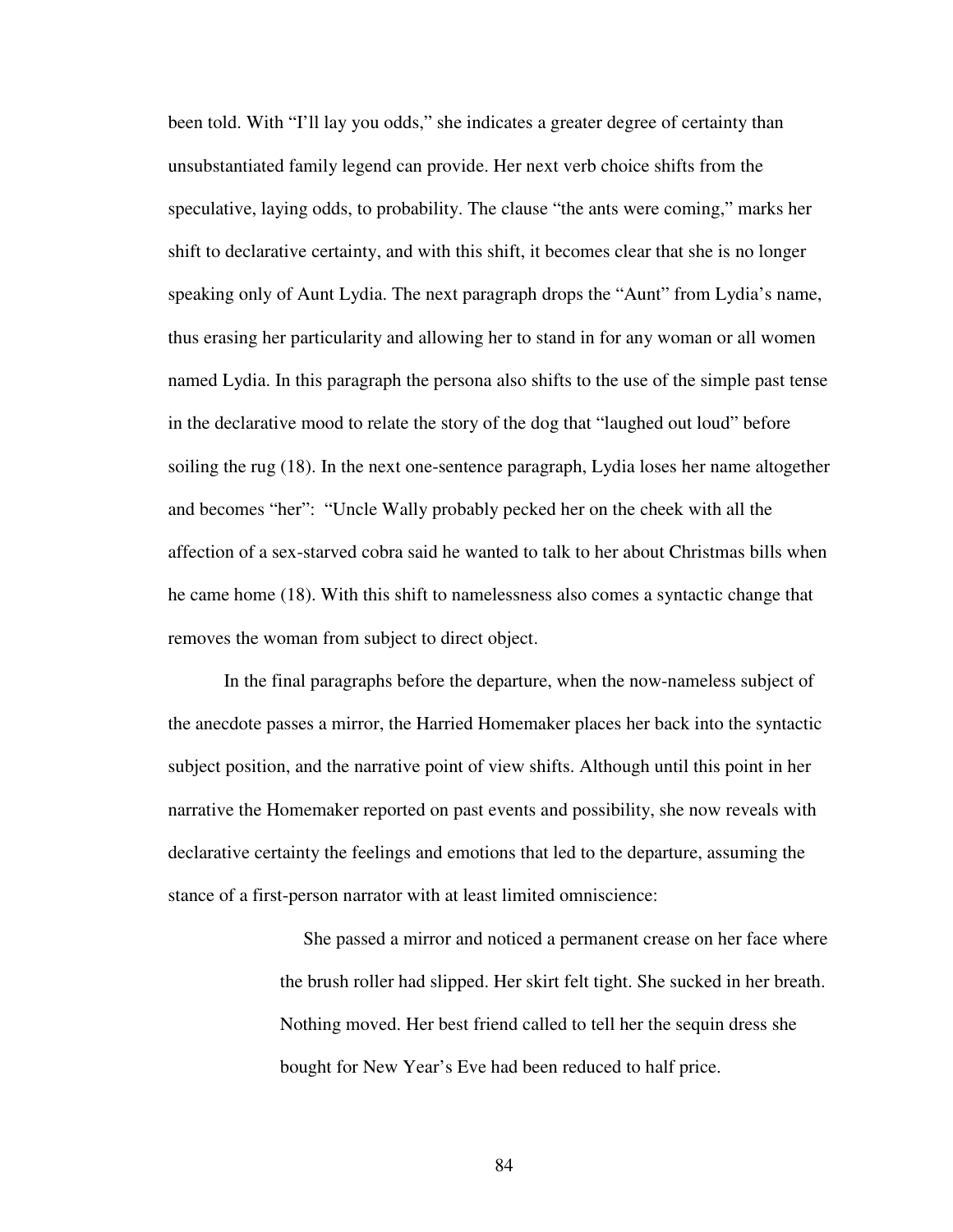Speculating on her future she could see only a long winter in a house with four blaring transistor radios, a spastic washer, and the ultimate desperation of trying to converse with the tropical fish. (18)

That there were no transistor radios, electric washing machines when Aunt Lydia was part of the family, the sense that she speaks of herself and other women like her is strengthened. And, in "Aunt Lydia's" home, domestic disorder is not the result of lax domestic practices, but instead, consequent upon the activities of others and the inevitable passage of time marked by a thickening waist and a loss of the sex appeal that can signify the Woman Within. What Bombeck has done with her complicated use of the contrastive trope is to present to readers a timeline of the stages of the life of the white, suburban, middle-class woman. But she does more than this in these few short pages. She *names* the "problem that has no name" (Friedan 15). The problem, as she names it, is not so much the child care as the isolation from other adults, not so much caretaking and doing housework as the lack of appreciation for their being done, and not so much womanly vanity as maternity's colonization of the whole woman.

More than naming the problem, though, Bombeck claims it as part of her identity as both Angel and Manager and thus reunites them into a coherent whole. She performs the problem in the light of day, so to speak. Her performance is the contact zone in which Mother and Housewife can merge and out of which the Harried Homemaker persona emerges as a hybrid identity. Finally, love goes hand-in-hand with labor instead of masking it.

The important difference between the medieval saints and Pamela and these twentieth-century women is the material fact of motherhood. The Harried Homemakers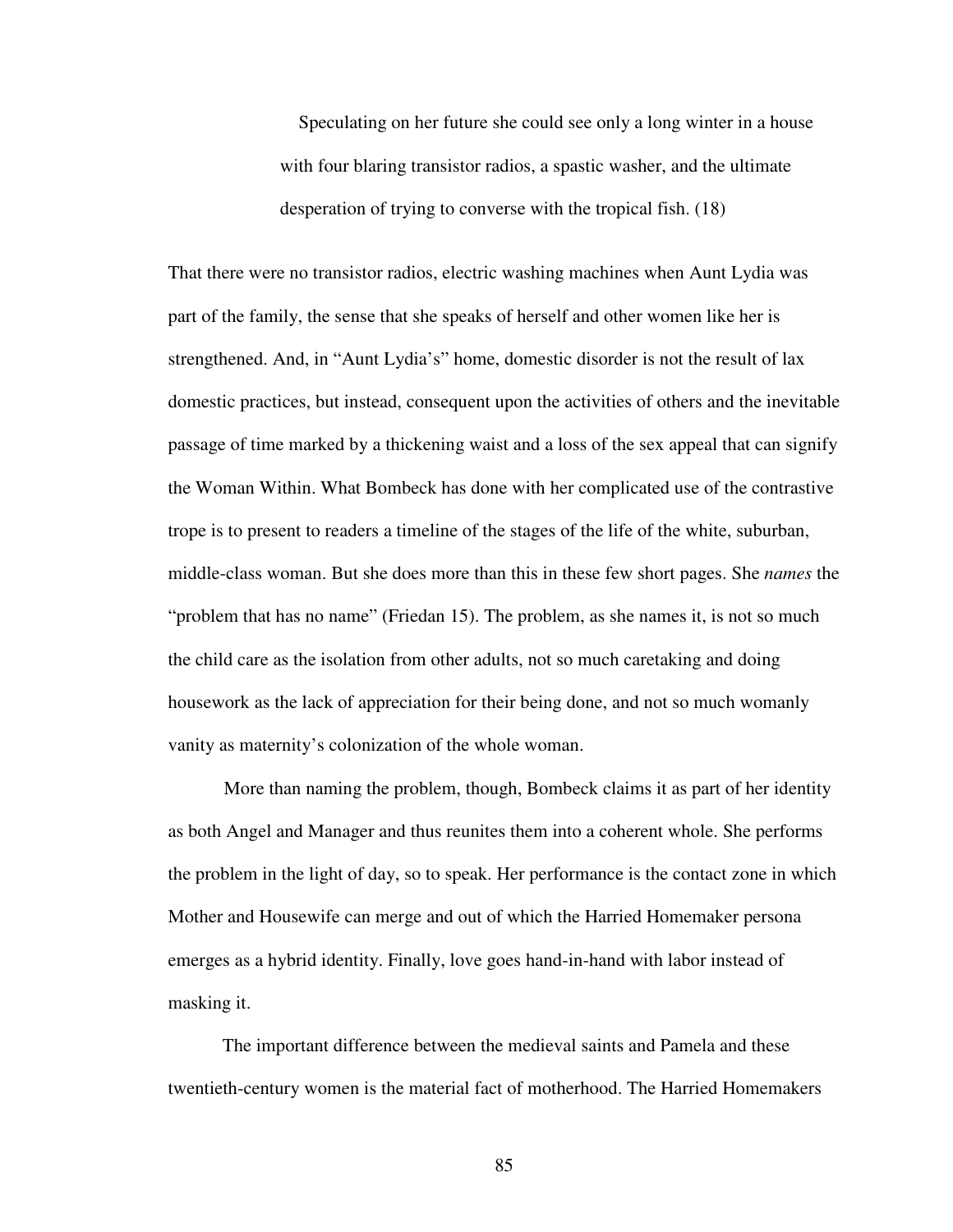face the same problem Pamela and the saints do: They must control how others read their bodies in order to successfully perform an intelligible adult female identity. The paradox of the mid-twentieth-century maternal body differs from the problem of the virginal or chaste female body only insofar as it adds another layer of complexity to the persona's task. The virgins and Pamela seek only to reveal the real woman, the true person that they already are. They strive to resist misprision, and their success is dependent only on illuminating the correct reading of their bodies. There are only two interpretive possibilities: virtue and corruption. The Harried Homemaker, however, experiences multiplicity as an integral part of the identity she seeks to reveal. She must also, then, reconcile multiple, and often conflicting, dreams, desires, fears, and aspirations. She must, that is, construct a coherent self before she can perform it. Only then can others read or misread it. As Jackson and Bombeck write it, American women's literary domestic humor becomes a discursive performance of the process of the identity construction of an ordinary white, middle-class American woman. If the nineteenthcentury heroine's goal is to construct an adult female identity while refusing society's equation of "female with permanent child" (Baym, *Women's* 17), the Harried Homemaker's is to refuse its equation of female with permanent mother *and* to accommodate the Woman Within. So, have they?

### **Conclusion: Cooperating, Negotiating, and Resisting**

Incongruity theories of humor dominate in contemporary humor studies and posit that humor and laughter emerge out of the space between two seemingly opposite things that have enough in common to be meaningful when they are juxtaposed. This is why the contrastive trope can be so productive in humor. Characters are held in tension, and, if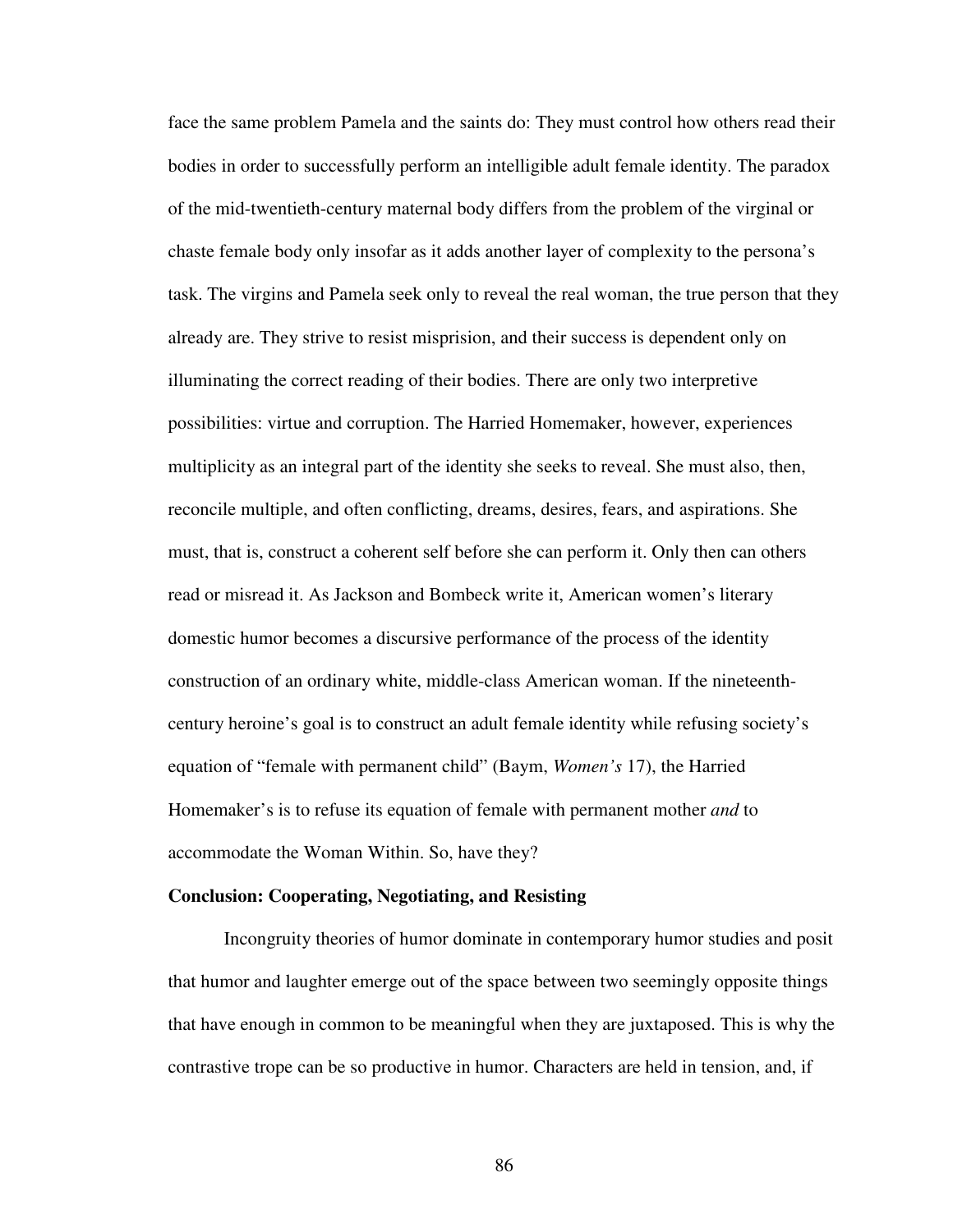they are sufficiently similar and at the same time sufficiently different, readers' recognition of a meaningful incongruity can elicit laughter. Unfortunately, focus on this frame to the exclusion of others thus far has led to little other than attempts to identify the particular juxtapositions out of which laughter elicited by U. S. women's domestic humor emerges. For instance, Walker says domestic humor's subversive potential emerges out of the incongruity between appearance and reality. She suggests that by writing "amusingly" about housework and child rearing, mocking their own lives, and inviting others to laugh at and share their frustration, Harried Homemakers "appear" to remain "subservient" (Walker, "Toward Solidarity" 60). From this subservient position, they can "openly advance . . . a feminist cause" (60). And of course, they can. But they do not often do so, at least until the 1980s. However, she continues, "The humor of American women has in fact functioned as a means of establishing and representing a community of shared concerns about oppression" (60). The problem here is that this view presupposes that the women who write and read—and laugh at—domestic humor experience their domestic roles as oppressive. But how then do we account for the tones of pleasure and pride that infuse the Housewives' descriptions of their fictionalized families' chaotic dayto-day lives? And how do we decide between and among competing claims to incongruity? For instance, does the success of domestic humor depend on its play with the incongruity between U.S. ideologies of homemaking and women's actual homemaking practices? Or does its success depend on or emerge out of an awareness of conflict among ideologies of femininity? To assume that answers to these questions or others like them will definitively identify "the" source of readers' laughter is to presuppose that all readers laugh at the same things for the same reasons and that the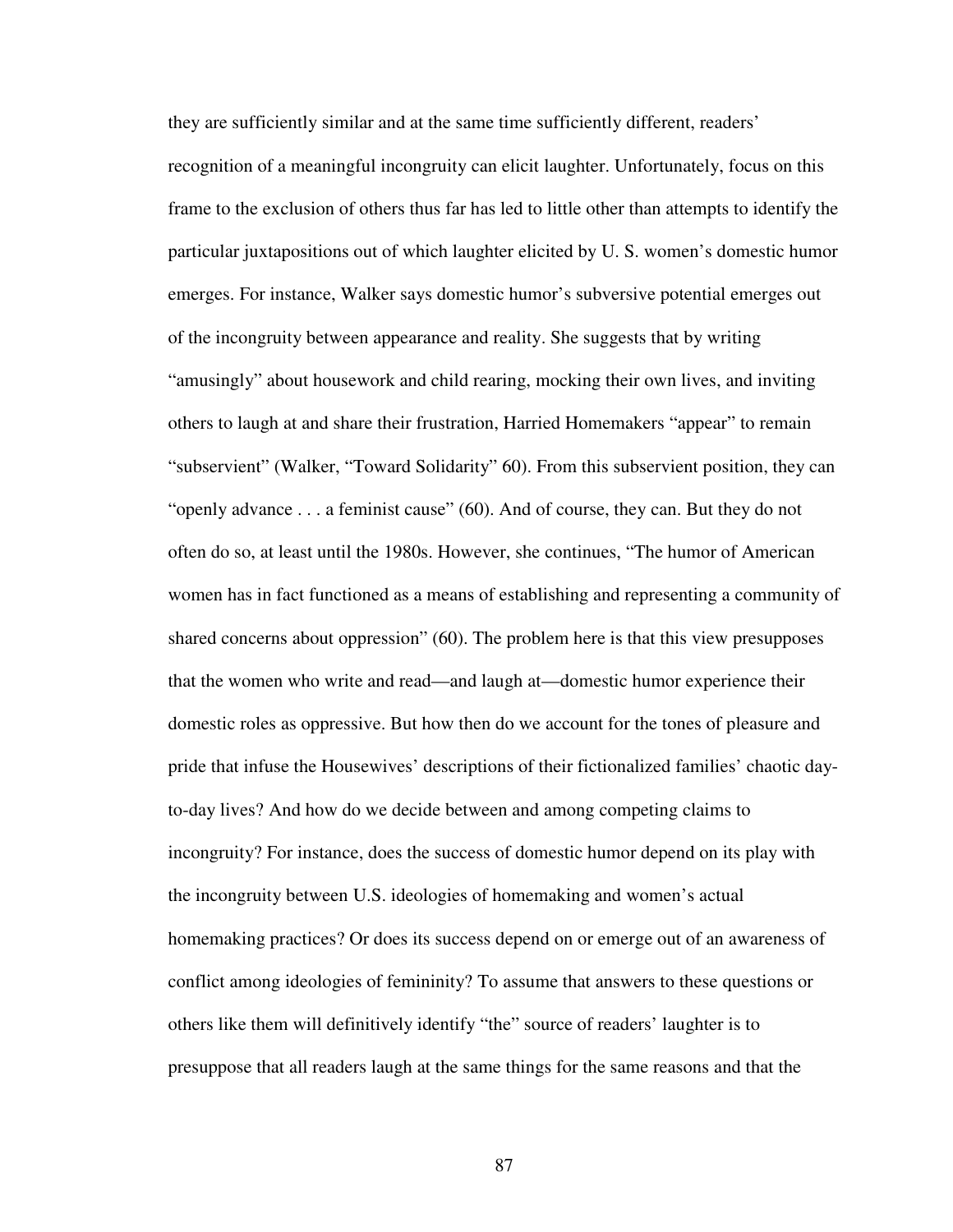tensions in the text are distinct and readily identifiable. These presuppositions are simply untenable given what we know about the variety and fluidity of interpretive practices.

Other feminist criticism of literary domestic humor is grounded in Freudian and post-Freudian psychology. These "relief" theories explain humor and laughter as the "the saving of emotional energy marshaled to confront suffering" that allows embodied human beings to "sublimate pain in laughter" (Camfield 154). The pleasure we feel in laughter on this view is the body's relief at saving emotional energy it otherwise would have expended on confronting an unbeatable source of pain or rage.<sup>28</sup> And indeed, Bombeck gestures toward this personal affective experience when she says that she began writing domestic humor because, "I knew if I didn't follow Faith's advice and laugh a little at myself, then I would surely cry" (Bombeck 223). For Betty Friedan and Patricia Meyer Spacks, though, this "laugh or cry" attitude is omnipresent in domestic humor and encourages women to dispel in laughter their hopelessness, desperation, and unmet aspirations.<sup>29</sup> Spacks also holds that domestic humor perpetuates oppressive stereotypes of women by "preserving the image of feminine incompetence, siphoning off anger, suggesting that if it's funny to be a bad housewife, there may be some dignity to being a good one" (qtd. in Dresner 95). For these critics, domestic humor is "profoundly conservative" (Walker "Toward" 62).

Domestic humor does not necessarily encourage women to "siphon off" unpleasant emotions rather than expressing them, however. Indeed, the Harried Homemakers express anger, that most un-Angelic of emotions. For instance, Jackson's Homemaker becomes angry with another mother whose son, she has been told, attacked her son without provocation, and they verbally confront each other. When she and the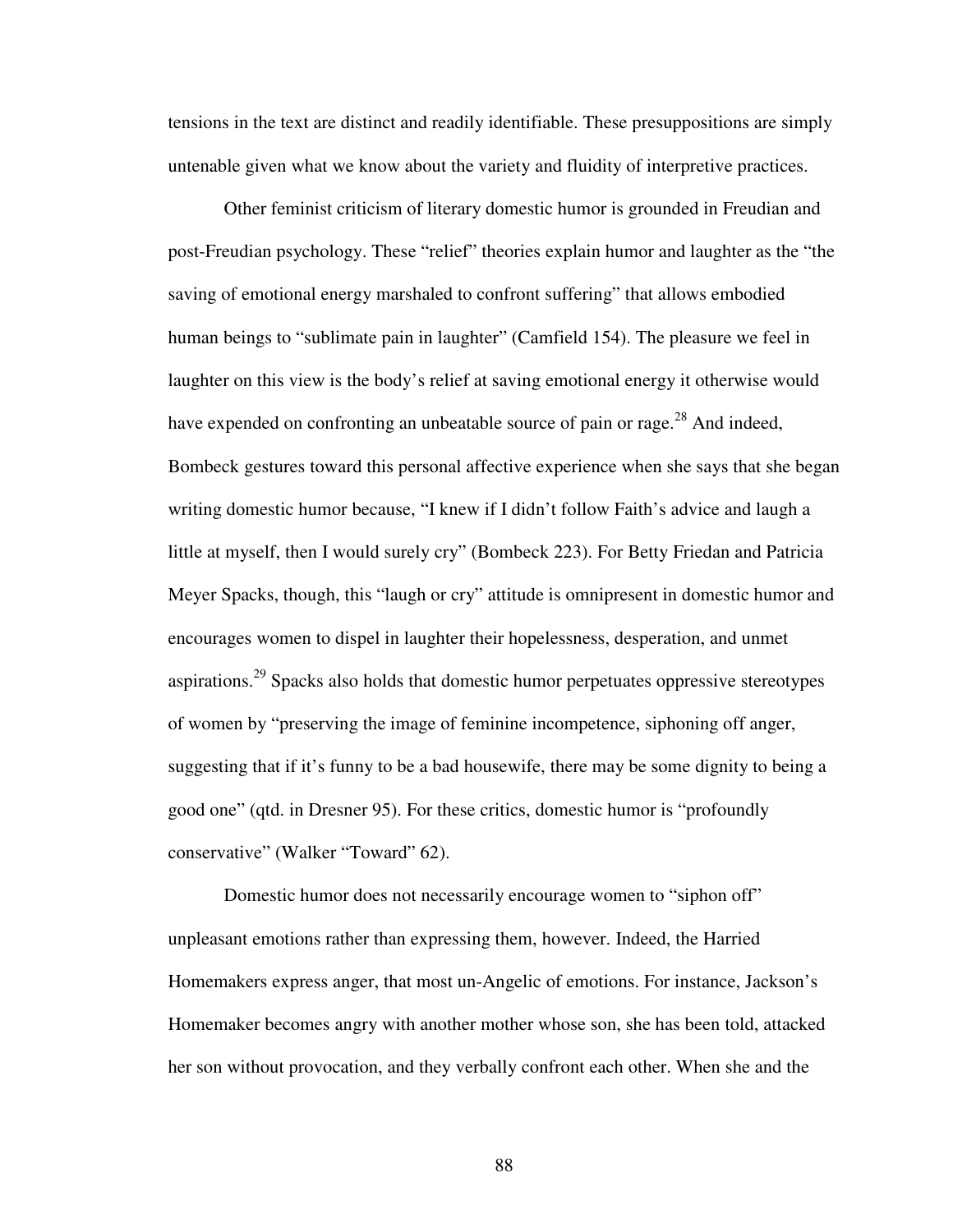other mother learn the true circumstances surrounding the fight, they bond even more strongly than they had before their verbal altercation (*Life* 408-414). Instead of sublimating her anger, this Homemaker acts upon it, thus presenting readers with a model of a woman who acts on her anger without terrible consequences. And, it presents to isolated homemakers the existence of other women like them and the possibility of bonding with those women.

Nor do these texts necessarily perpetuate negative stereotypes about women. Alice Sheppard notes that the "woman driver" is among the most common stereotypical humorous images of women's incompetence in U.S. culture (35). Yet when the children decide that the family needs a car in *Life among the Savages*, no one suggests that the nameless husband learn. Everyone takes it for granted that the Harried Homemaker will be the family driver. The husband merely settles the children's argument over who will ride in the front seat next to his wife by saying, "'*I* am going to ride in front'" (447). And, when she is involved in an accident, her tenacious insistence that the other driver was at fault leads to the exposure of his scheme to defraud her insurance company (448). Not only is the Harried Homemaker a competent driver, she is sufficiently assertive to bring the truth to light even though her opponent is a practiced con man.

One stereotype that the texts do seem to reinforce, at least on a surface level, is that of woman as natural nurturer. The Harried Homemakers is able to manage the complexities of feeding and caring for the children, for instance, and her husband is not. So, when Jackson's Harried Homemaker plans for a weekend trip to visit some college friends, it takes her three days to accomplish the multitudinous preparatory tasks. She has so much to do and organize, in fact, that it takes her three pages to list them all. She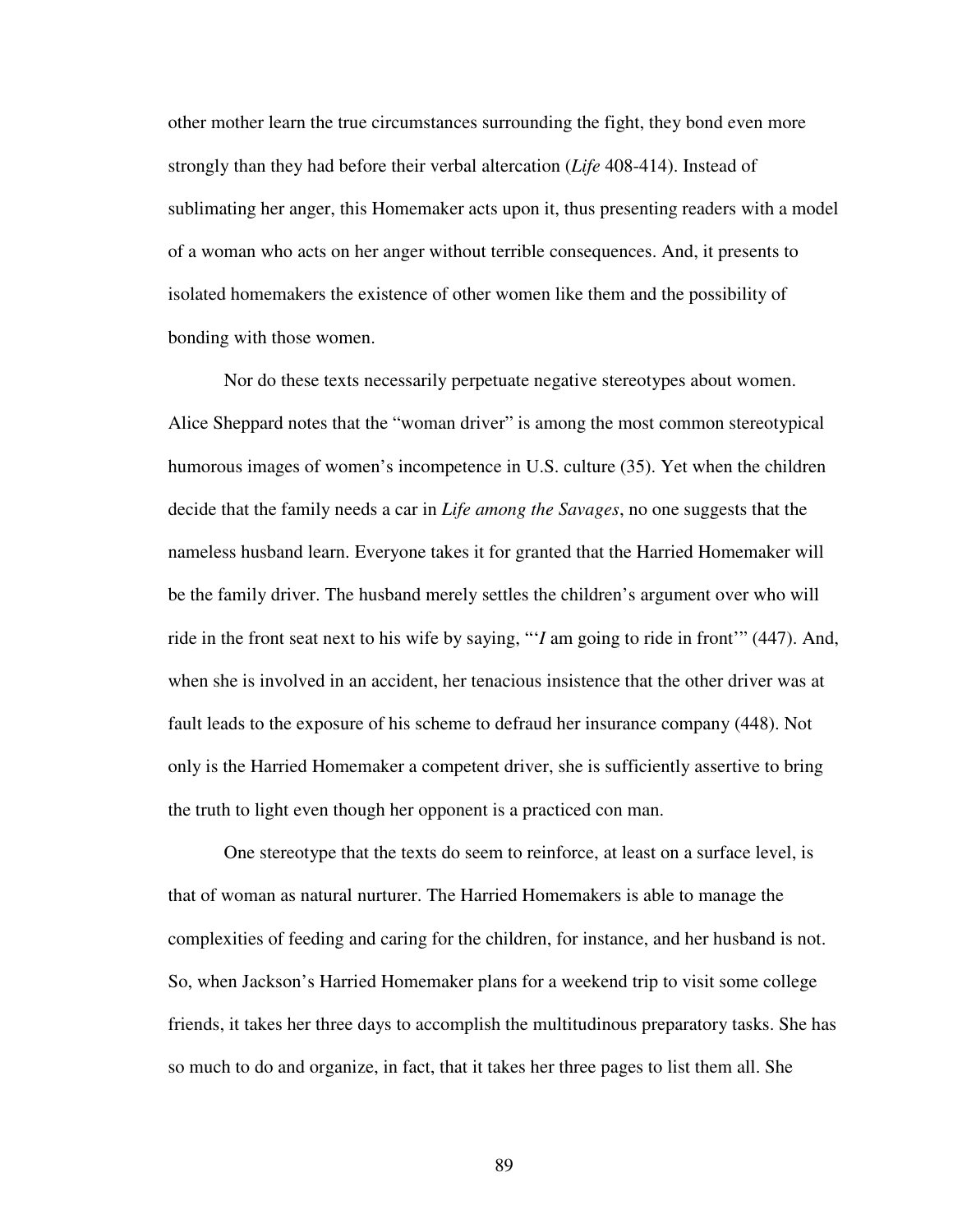leaves behind a detailed schedule of where the children need to be and when they need to be there, and instructions about how to heat the prepared meals she has left waiting in the refrigerator. Still, her husband cannot follow the directions and is unable to manage successfully without her. She returns home to a note telling her that they are at the hamburger stand having dinner—and that they had eaten there the night before as well (*Raising* 584-588).

For some readers, the Harried Housewives' careful attention to relationships among family members and their husbands' domestic ineptness confirms hegemony's assignment of sex/gender-specific characteristics. For these readers, the "fact" that women focus on relationships is an aesthetic expression of a "natural" female biological caretaking imperative. The text thus meets readers' expectations by reiterating prior reading experiences and confirming cultural ideologies that construct sex and gender as causal influences when it comes to human behavior, tastes, interests, and inclinations. On this level, the text is, as Spacks says, "profoundly conservative" (qtd. in Dresner 95). But these reiterations are not merely functions of a text. They also depend on particular convergences of situated, embodied readers; historied discursive systems and material practices; and fluid movement between and among idiosyncratically authorized interpretive practices. Readers who must negotiate clashes among or between ideologies might notice that this episode hints that women can leave some of the responsibility for child care and housework to their husbands. Disaster will not necessarily ensue. No one will starve, although it may be that no one will cook, either. This is an important transformation of a long-historied system of twentieth-century U.S. women's humor most important contributions of to women's efforts reveal the domestic labor behind maternal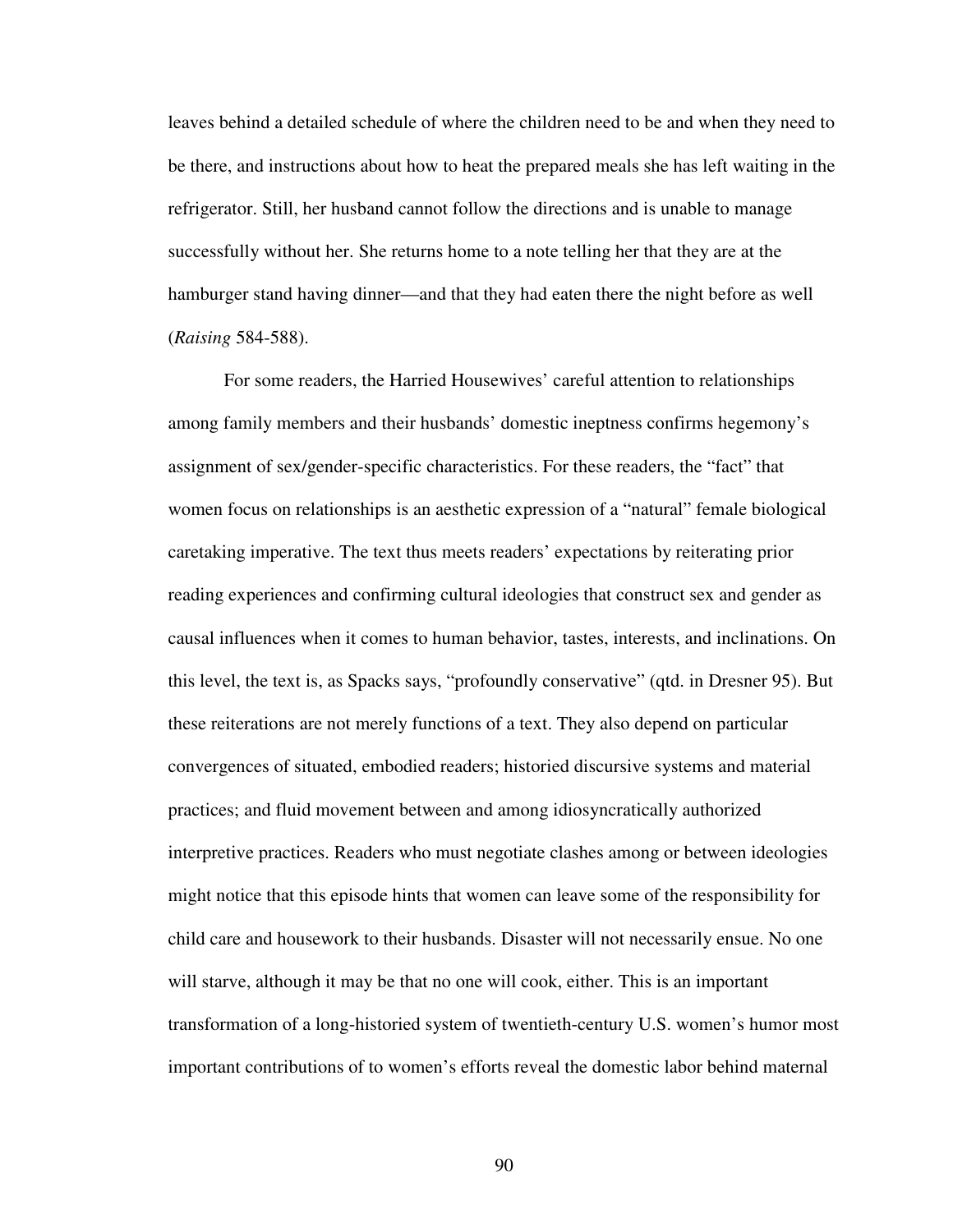love. Indeed, they show as Bombeck famously, or perhaps apocryphally, said, "No one ever died from sleeping in an unmade bed."

Jackson's and Bombeck's personae discursively reunite domestic labor and maternal love, re-visioning both according to their own values in the process. As they do, they rename themselves Harried Homemakers. As Harried Homemakers, though, their self-naming is incomplete, for even redefining motherhood and domesticity and reconfiguring the relationship between them does not name the whole woman. They must still reveal the Woman Within, and, if her identity performance is successful others will recognize it as her true name, just as Quintian and Mr. B. accepted Agatha's and Pamela's, respectively. But whose acknowledgment do the Harried Homemakers seek? To whom do they want to reveal the Woman Within? Both personae acknowledge the futility of making their families see her, so their efforts cannot be aimed at making their families acknowledge her. The Woman Within does not even appear as an active character in the texts. However, that the performances take place through personae indicates that the authors do not seek to reveal their own identities. To be sure, persona, as Jackson and Bombeck use it, masks personal identity.

That they take such pains to construct the persona as an "ordinary" woman and paint their concerns as the concerns of "ordinary" women suggest that the endorsement they seek might be that of other "ordinary" women. And in fact, Bombeck's final recursive turn leaves no doubt. Bombeck directly refers to herself as a writer only once in *At Wit's End*, in its final section. First she tells us why she writes: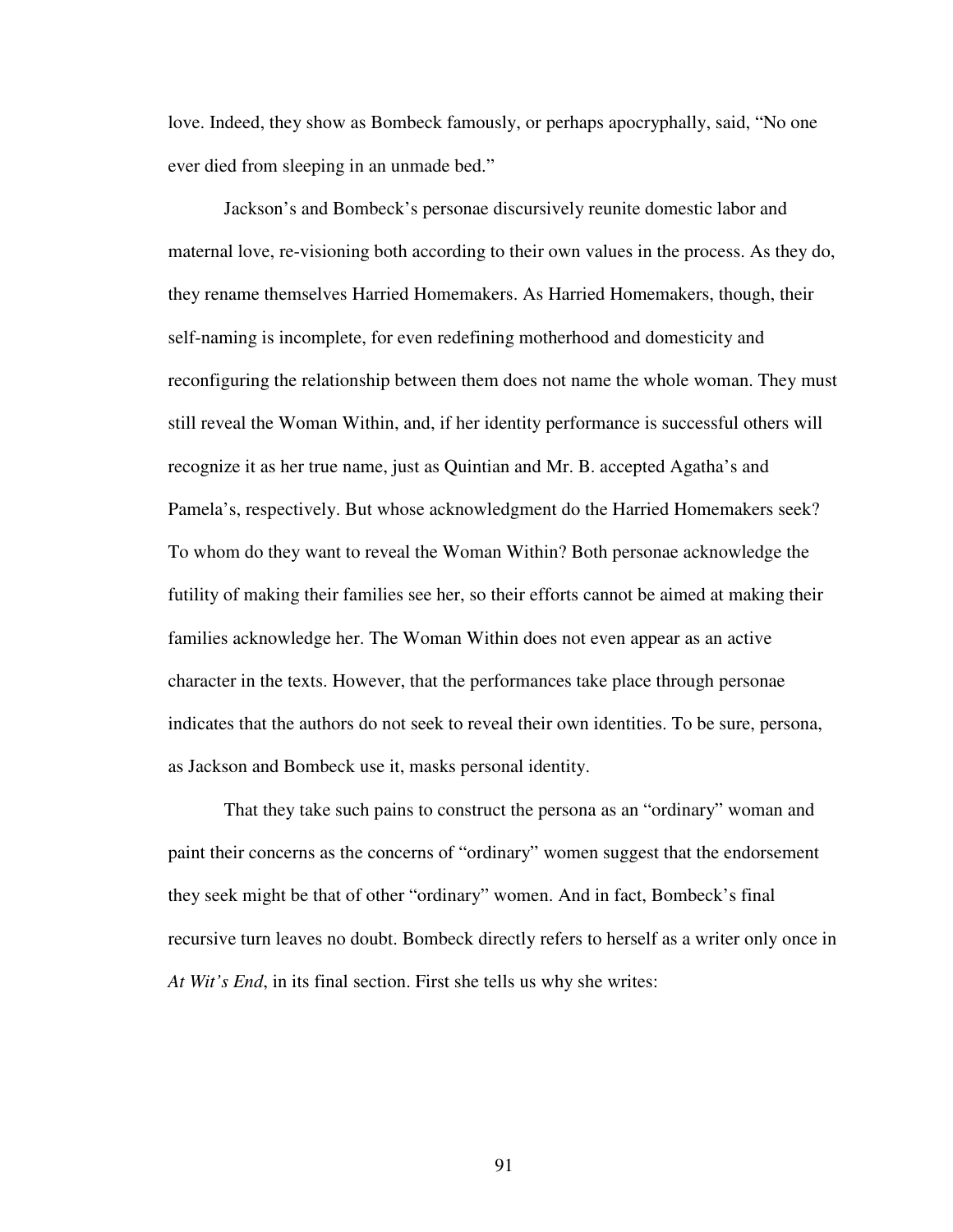It goes back to the first time I saw authoress Faith Baldwin in a fullpage magazine ad admonishing, "It's a shame more women don't take up writing." I said aloud, "Ain't it the truth, Faith."

 She looked directly at me and said, "If you're a woman who wants to get more out of life, don't bury your talents under a mountain of dishes. . . Even though you are tied down to your home, you can still experience fulfillment." (218)

The Harried Homemaker writes because she wants to find fulfillment. And she has. She responds, "Faith, you had me pegged, all right" (218). Next, she outlines the stereotypes she wants to displace by revealing the ordinary America housewife. Some of the stereotypes are popular culture images of women who look remarkably like the villainesses in nineteenth-century sentimental literature: the coquette, the social climber, the sex fiend. She wants to counter Madison Avenue's construction of modern homemaking as little more than push-button work and authoritative discourses that hold mothers, but not fathers, accountable for children's mental health.

Addressing readers again with the second person, Bombeck tells us who she writes for,

> At first, I began writing for one woman. I visualized her as a moderately young woman, overkidsed and underpatienced with four years of college and chapped hands all year round. None of the popular images seemed to fit her. She never had a moment alone, yet she was lonely most of the time. She worried more about toilet training her fourteen-month-old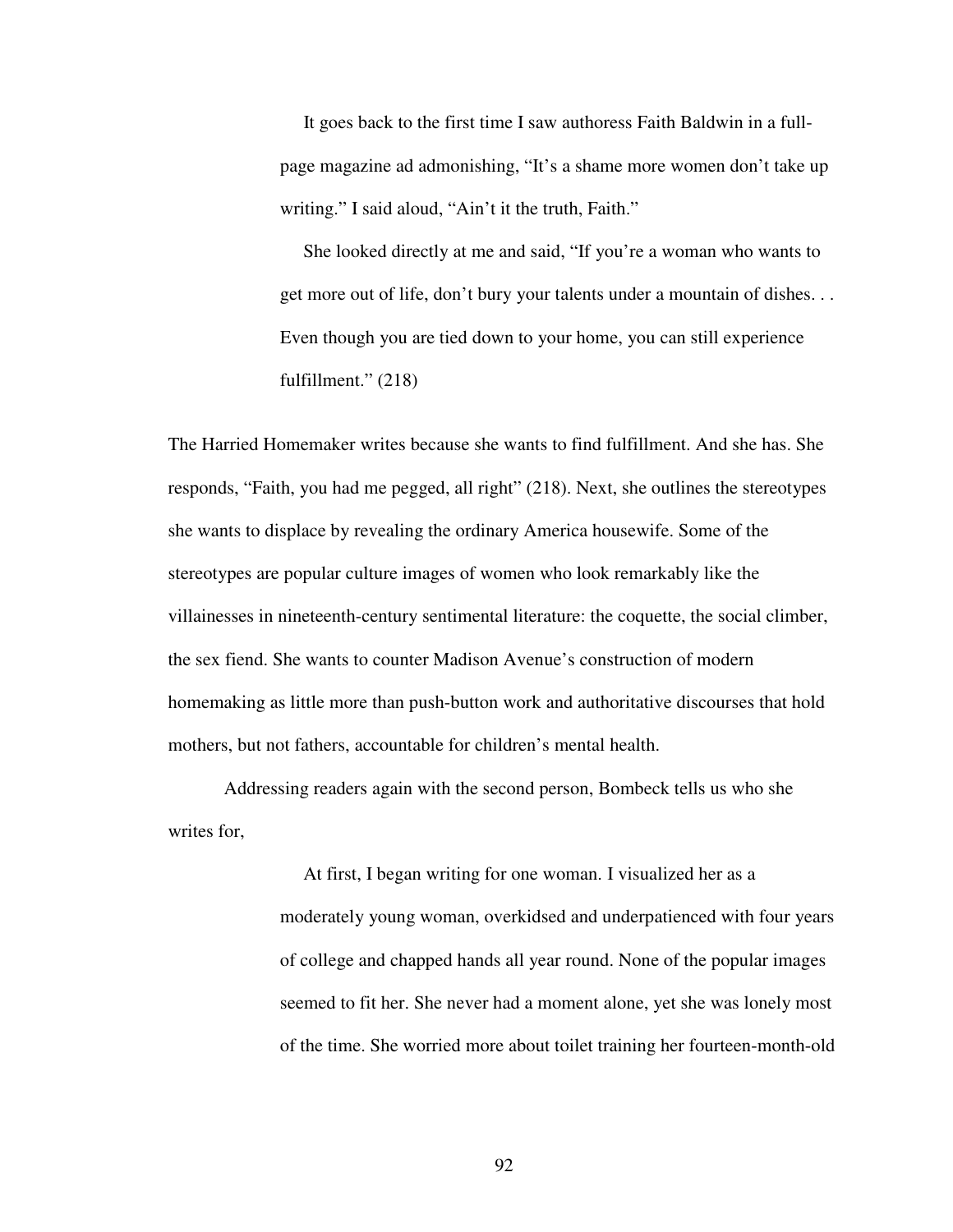than Premier Chou Enlai. And the BOW (Big Outside World) was almost a fable to her.

 After a while I began to visualize other women as I wrote. The woman with no children who made a career out of going to baby showers, the teenagers with wires coming out of their ears . . . the older woman who gagged every time someone called her a senior citizen, and the career girl who panicked when she saw the return of the dress with waistlines and belts. . . .

 These women and many more make up this book. They represent a myriad of moods, situations, frustrations, and humor that make up a housewife. (220)

Bombeck writes for ordinary women. In the first paragraph, though, her shift to omniscience again suggests the situations and emotions are common enough experiences that women will understand them even if they have not had them themselves. This technique is, in fact, firmly grounded in the ethics of sentiment that gave rise to the Angel of the Hearth domestic humor rejects. It relies on what Michael Bell calls "the paradox of fictional compassion," which is "that we are moved by painful events we know to be fictional, and have positive enjoyment in being so moved" (6). That Jackson's and Bombeck's texts resonate with "ordinary" women is evident in their continued popularity.

Moreover, the material fact of Jackson's and Bombeck's names on the covers of books, on bestseller lists, and in newspapers announces their identities as authors and public figures to American readers. Many of Jackson's readers would have been aware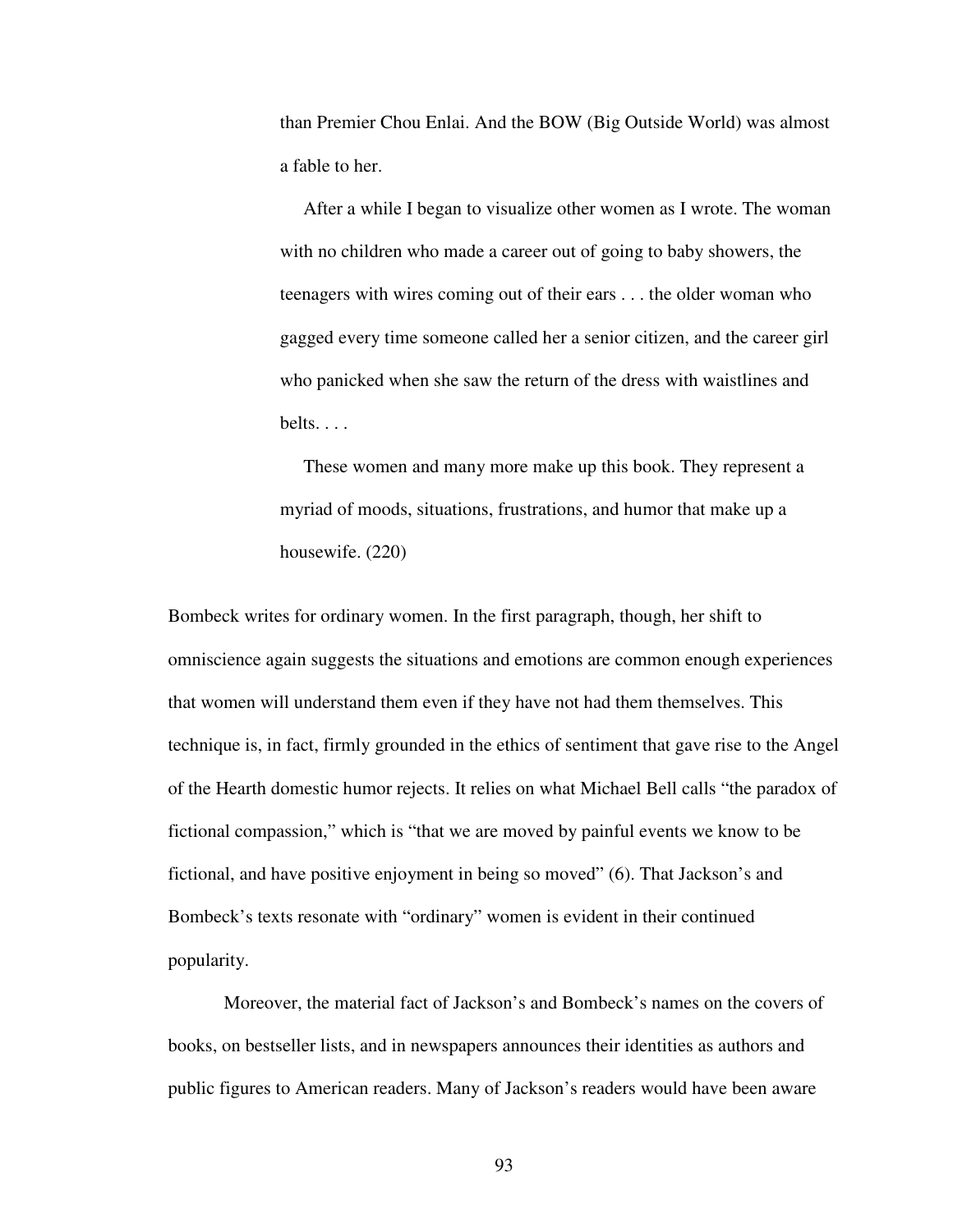that she was already an acclaimed literary figure before the publication of *Life among the Savages*. <sup>30</sup> By the time Bombeck's *At Wit's End* was published in 1967, her twice-weekly column appeared in thirty-eight newspapers.<sup>31</sup> Even those who were unaware of Jackson's prestige as a literary figure or Bombeck's acclaim as a syndicated columnist may have realized that even though the personae are never depicted actually writing, the authors produced texts. The texts themselves thus evince the fact that persona and author are not identical. That is, if the persona does not write and the author produces texts, their material practices are not identical, and so they cannot be the same people. Here is one bit of feminist power to be derived from domestic humor, then. Jackson and Bombeck and other women like them are in fact embodied women who publicly and simultaneously enact Harried Homemaker and the Woman Within. That women accepted their performances perhaps is reflected in the 1980s boom of small- and imprint-press domestic humor written by U. S. women. That readers continued to take the personae as reliable narrators is a tribute to both writing skill and the power of an "ordinary" persona.

Finally, Bombeck's last turn is crucial. In the book's final paragraph, she returns to "the original model—the one who was overkidsed and underpatienced, with four years of college and chapped hands all year around. I knew that if I didn't follow Faith's advice and laugh a little at myself, then I would surely cry" (223). Bombeck turns back and reveals that she wrote the book for herself, to find some fulfillment in what was otherwise a loving but unsatisfying life. In other words, her writing was not an other-regarding action. She began writing for no reason other than it was important to her. For a white, middle-class, suburban homemaker to publicly and without shame "admit" being motivated by self-interest, take time from home and family to do something for herself,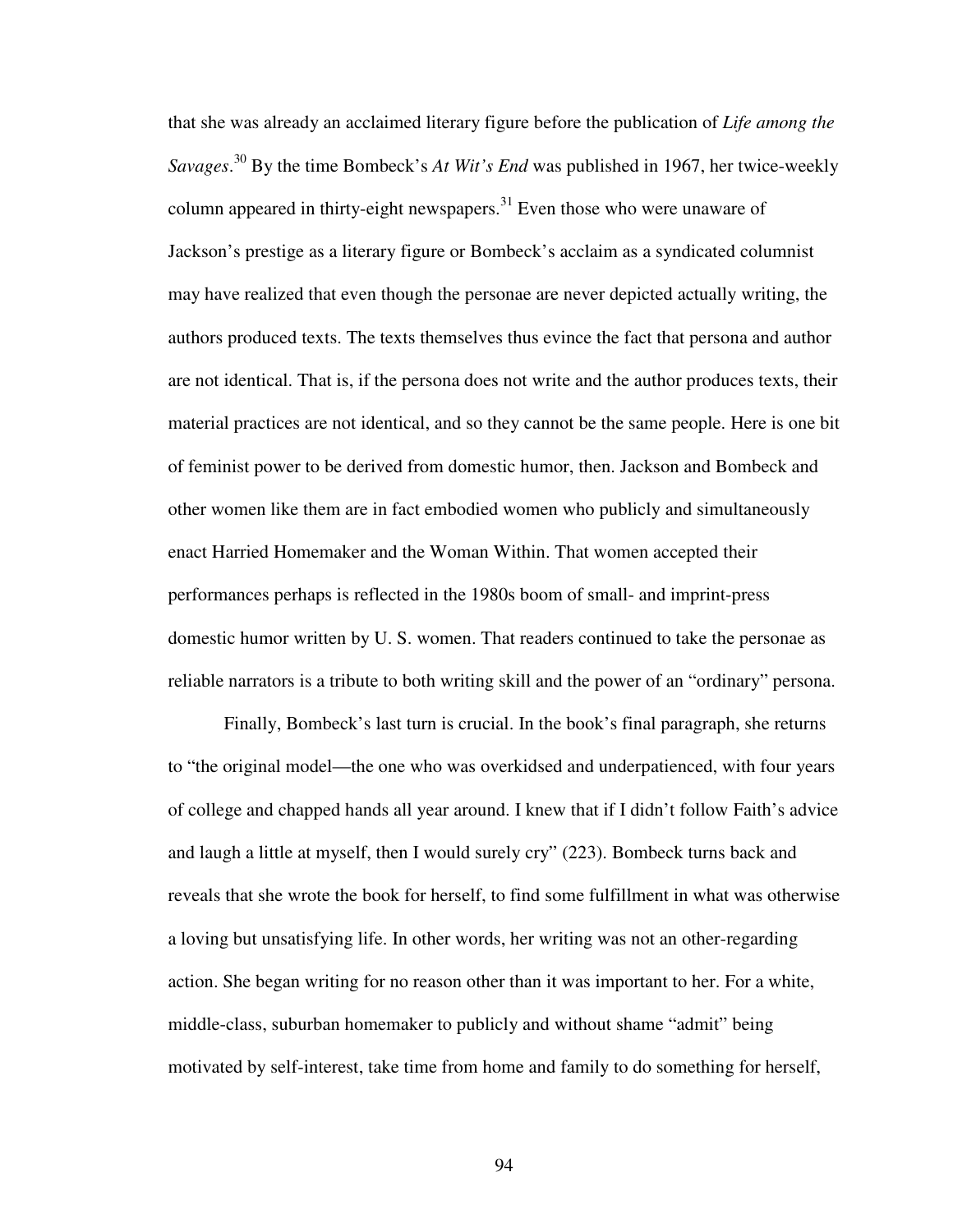and refuse to be exhausted as an individual was to risk censure for selfishness (223). The truly subversive power of domestic literature may just lie in its presentation of models of women who have successfully navigated the shoals of suburban domesticity and set sail on the sea of self-fulfillment. Their texts are the evidence that it can be successfully done by "ordinary" women. In various ways, both authors discursively demonstrate that it *is* possible to love your children and to love yourself at the same time. No less than the virgin saints, they each enact the identity they choose. In the end, readers acknowledge both, and they achieve their objective of making visible the Woman Within to the people to whom they set out to make see her.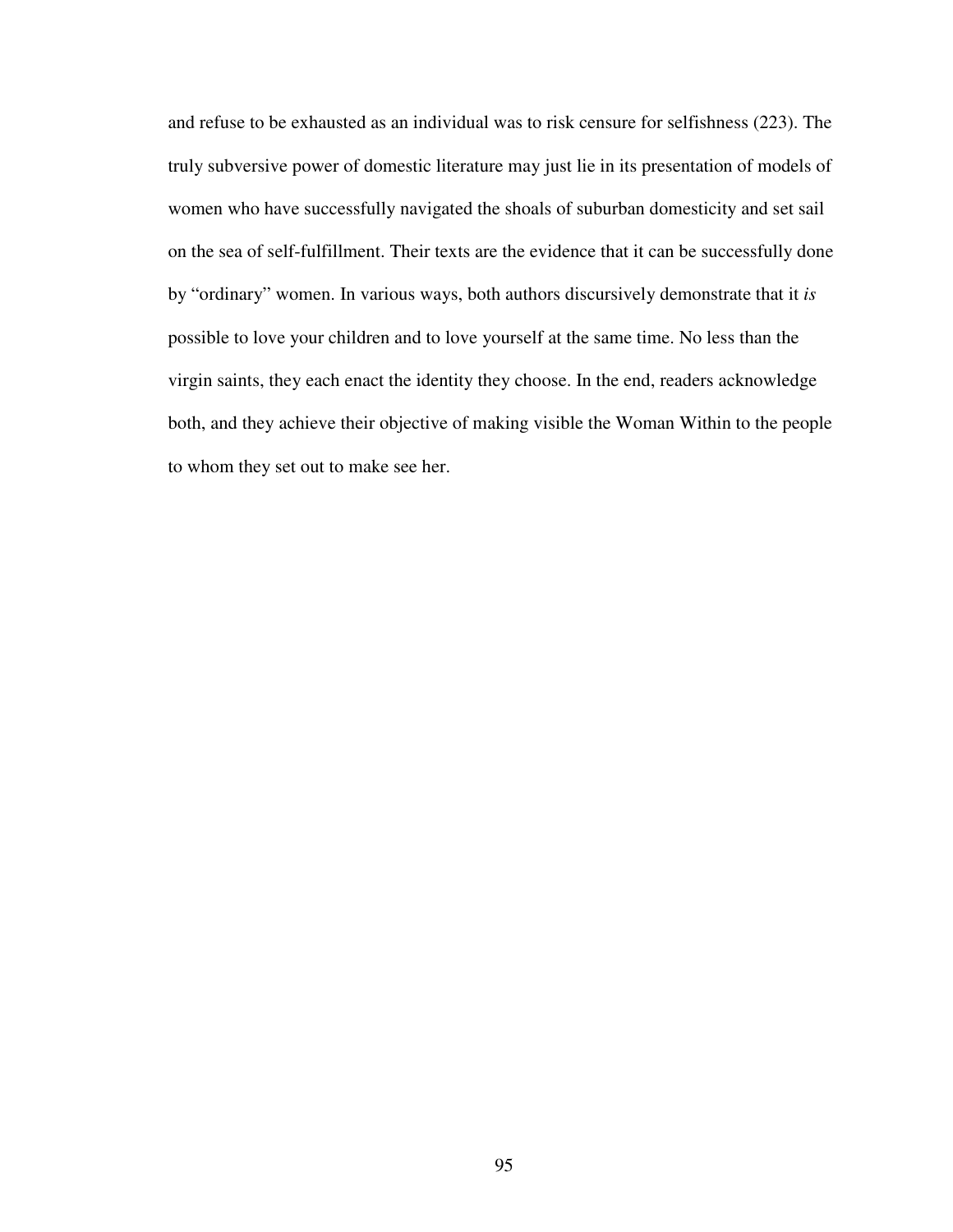#### **NOTES**

 $<sup>1</sup>$  As in, for example, her satire of men's attitudes toward women writers in "The Author to Her</sup> Book."

<sup>2</sup> Other discursive practices also participate in authoritative "naming." For instance, Barbara Johnson's *Living Somewhere between Estrogen and Death* is labeled, "For Women Only." Others designate gender-appropriateness in the title, for example, Tom Hobbes' *Jokes Men Won't Laugh At: For Her Eyes Only,* and *Jokes Women Won't Laugh At: For His Eyes Only*. Moreover, The Library of Congress' subject headings also authoritatively designate some humor as properly belonging to women, for instance. Erma Bombeck's *At Wit's End* is listed under only one subject heading in the Library of Congress' online catalog: *Housewives--Humor*. Most of Bombeck's other texts may be found under the subject heading *Women--Humor*, although a few may be found by searching the LOC subject terms *Conduct of Life-- Humor*, *Life Skills--Humor*, and *Mother and Child--Humor*. Bookstores reproduce the Library of Congress' classification of the subjects of Bombeck's books, most often classifying them as women's humor. In contrast, the LOC subject classification of James Thurber's *My Life and Hard Times*, which also focuses on the home and family life, is *Humorists, American--20th century--Biography.* The subject of *Fatherhood*, one of Bill Cosby's three entries into the domestic humor market, is categorized as *Fathers-- Anecdotes, facetiae, satire, etc.* Finally, the LOC elides categorizing Jack Douglas' 1971 *What Do You Hear from Walden Pond?* according to subject altogether. These classifications, no less than the designations *chick flicks* and *dick flicks* encourage readerly self-regulation by conveying to readers and consumers the normalizing force of authoritative discourse and material practice.

<sup>3</sup> Mercy Otis Warren's eighteenth-century satiric poetry and drama, for instance, conveys anti-Tory propaganda and encourages both men and women to republicanism. Susanna Haswell Rowson's "lost play," *The Volunteers*, was a farcical treatment of the Pennsylvanian rebels of the 1795 Whiskey Insurrection (Vickers 213). Neither of these authors takes the domestic sphere or domestic relations as her primary subject matter. Additionally, Judith Sargent Murray's *The Traveller Returned* suggests that properly educated women have a legitimate role to play in the public political life of the emerging United States. In the late nineteenth century, Marietta Holley adopted the persona of Samantha Allen, "Josiah Allen's wife," in part to address the "Woman Question." Alice Duer Miller's 1915 collection of her *New York Tribune* columns, *Are Women People?*, ridicules some of the arguments against woman suffrage most commonly made in the first two decades of the twentieth century. None of these women confine their topics to the domestic realm, and nor do a host of others.

<sup>4</sup> James Thurber, E. B. White, S. J. Perelman, Dave Barry, Bill Cosby, and Paul Reiser have all written humor that takes domestic life as its sole subject.

5 By *humor unmarked*, I mean *humor*. By *marked humor* or *marked literature*, I refer to such systems of discursive conventions as *women's humor*, *women's literature*, *African American humor*, *Native American humor*, and the like*.* 

<sup>6</sup> Both male and female humorists use a variety of humorous techniques, including pratfalls, slapstick, mistaken identity, drag performance, wordplay, puns, and hyperbole. Both men and women use stereotypes, incongruity, contrast, periodic sentences, peripeteia, digression, dialect, vernacular dialogue, parody, satire, irony, and well-timed pauses as they construct their humorous text.

7 Benjamin Franklin's Silence Dogood, for instance.

<sup>8</sup> See the section "Literature and Women's Literature" in chapter one.

<sup>9</sup> Perhaps unsurprisingly, having been written by a woman seems to be a necessary condition of designation of a text as women's humor. Molly Ivins' sex seems to have been enough for Ann Safran Dalin to include one of her essays about Texas politics in *Life's a Stitch: The Best of Contemporary Women's Humor*, for instance. Nonetheless, sex is insufficient as a distinguishing characteristic since American readers do not consider all humor written by women *women's humor*. Dorothy Parker's humorous texts are not widely considered women's humor, nor are Flannery O'Connor's, Alison Lurie's, Eudora Welty's or Grace Paley's. None of these humorists are considered writers of *women's humor* even though all of them at least occasionally address issues of particular concern to women. They may be women, but if you want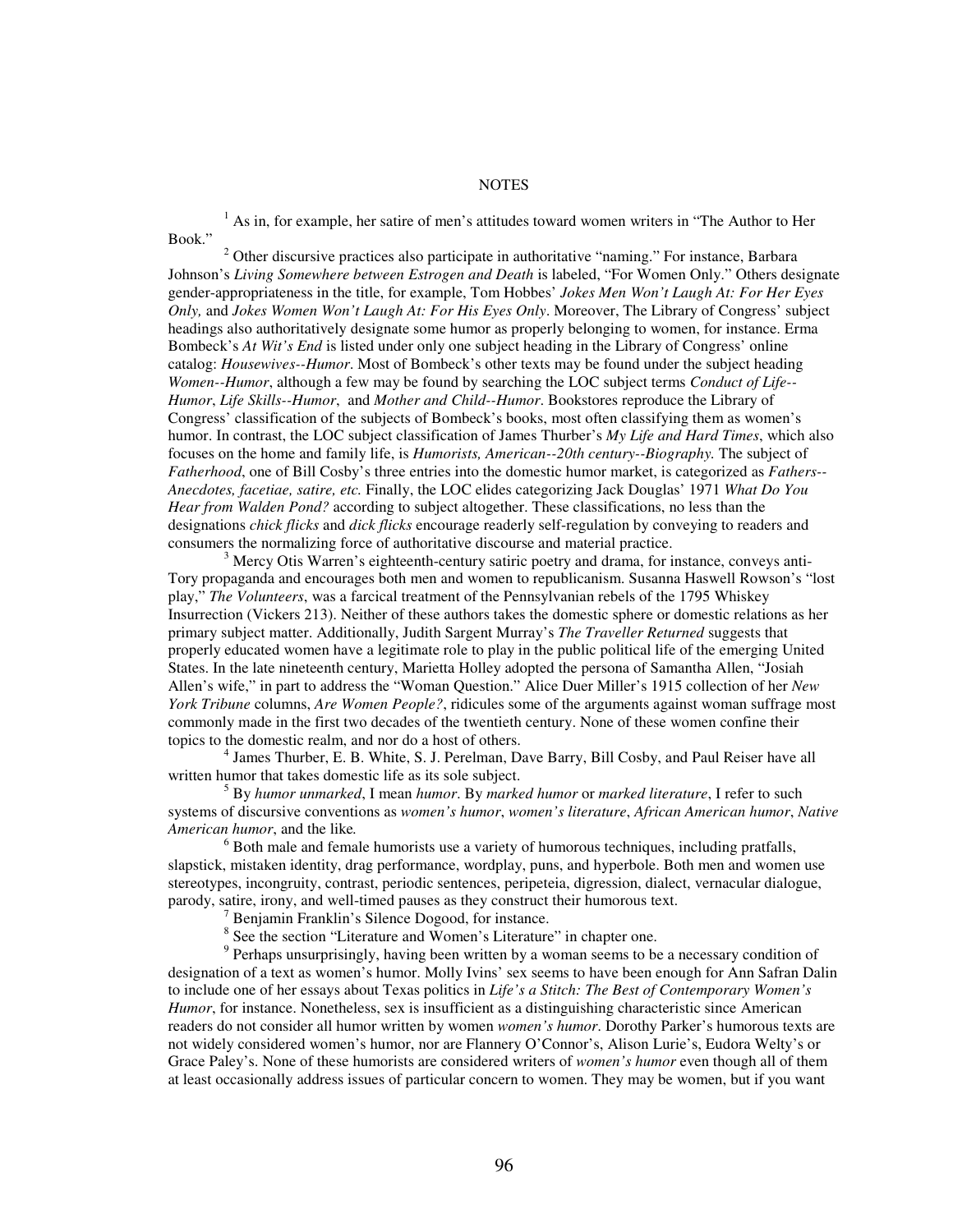to find texts by these authors, do not look in the "Women's Literature" section of the local big-box bookstore.

<sup>10</sup> Jackson continued in this tradition; the stories that developed into *Life Among the Savages* and *Raising Demons* were originally published in *Women's Home Companion*, *Charm*, *Woman's Day*, *Good Housekeeping*, and *Mademoiselle*. Bombeck's texts first appeared in her syndicated newspaper column.

<sup>1</sup> With the exception of domesticity, the cardinal virtues of the True Woman are the same feminine virtues outlined by Tertullian, Augustine, and St. Paul for early Christian women. To be sure, the True Woman bears a remarkable resemblance to both the virgin saints and to Mary, Jesus' virgin mother.

 $12^1$  Of course, this brief listing of discursive systems is not intended to be exhaustive. In the nineteenth-century United States, the presence of the angelic mother was understood to guarantee the moral health of the family, and, by extension, that of the republic as well (DuBois and Dumenil 233). Without her, as Welter says, "all is ashes" (152).

 $<sup>13</sup>$  Given the differences in the material conditions of men's and women's lives, it is unsurprising</sup> that even when men and women write in the same genre and use the same comic devices, the effect and focus of their writing can be different. For example, there are no small children in Thurber's domestic humor essays, whereas children figure prominently in Jackson's and Bombeck's texts. This difference is, of course, not unpredictable, given the different relationships in which men and women stood, both materially and ideologically, with regard to children in the early and middle parts of the twentieth century. Male writers of domestic humor, including Thurber, did not focus on children as characters, since they so rarely bore much responsibility for the day-to-day care of their own children.

<sup>14</sup> For the purposes of this discussion, *Mother* and *love* refer to culturally and historically normalized systems of maternal affects and practices. *Housewife* and *labor* or *domestic labor* refers to culturally and historically normalized systems of homemaking practices.

<sup>15</sup> Played by actress Barbara Billingsley, June Cleaver is the eponymous character's mother on *Leave It to Beaver*, a domestic situation comedy that ran on ABC from 1958 until 1963.

<sup>16</sup> This claim does not commit the Intentional Fallacy, for I make no claim that readers' laughter coincides with authorial intention. Readers may, of course, miss humor authors hope they will find, and they may find humor where the author sees none.

<sup>17</sup> The name of this type comes from Jennette Tandy's 1925 *Crackerbox Philosphers in American Humor and Satire*. The crackerbox philosopher represents "the man of the people" whose common sense "suggests a national ideal" (ix).

 $18$  As we shall see, even when Jackson's persona is asked her name directly, she elides her response.

 $19$  Some of the participants in the blogosphere's "Mommy Wars" reiterate sentiments like this.

<sup>20</sup> Ben Franklin wrote as Silence Dogood and Poor Richard. Roseanne Barr's *Domestic Goddess* and she share the same name.

<sup>21</sup> Contemporary examples include Daniel Lawrence Whitney, whose persona "Larry the Cable" Guy" joined Jeff Foxworthy, Bill Engvald, and Ron White on *Blue Collar Comedy Tour* from 2000 until 2006. Garrison Keillor's persona, "The Man from Lake Woebegone" and Phyllis Diller's self-deprecating housewife is another.

 $^{22}$  For a representative sample of American women's domestic humor in the nineteenth century, see Marietta Holley's *My Opinions and Betsey Bobbett's* and Fanny Fern's *Fern Leaves from Fanny's Portfolio*. In the early twentieth century, Marjorie Kinnan Rawlings' 1926-1928 newspaper column, *Songs of a Housewife*, has been collected and edited in book form under the same title by Rodger L. Tarr. Cornelia Otis Skinner made three contributions to domestic humor in the 1940s, *Dithers and Jitters*, *Soap Behind the Ears*, and *Nuts in May*. Betty MacDonald's *The Egg and I* was published in 1945.

 $2<sup>23</sup>$  After all, most pink-collar jobs involve workplace versions of what Susan Maushart calls "wifework," that is, the emotional and/or physical caretaking of men that ideologically belongs to all women naturally (10). This work can be normalized as women's work in part because of the myth of the maternal instinct.

 $^{24}$  Many of Jackson's lists are lists of activities or are constructed so that they point to activities. Jackson often uses listing to convey a sense of the repetitiveness of domestic labor. For instance, we are told that, because the closets are so full that the doors will not close,

 I went, one spring morning, to clean out one of those downstairs closets, which begin as very practical affairs, meant to be the resting place for wet boots and umbrellas, and end up as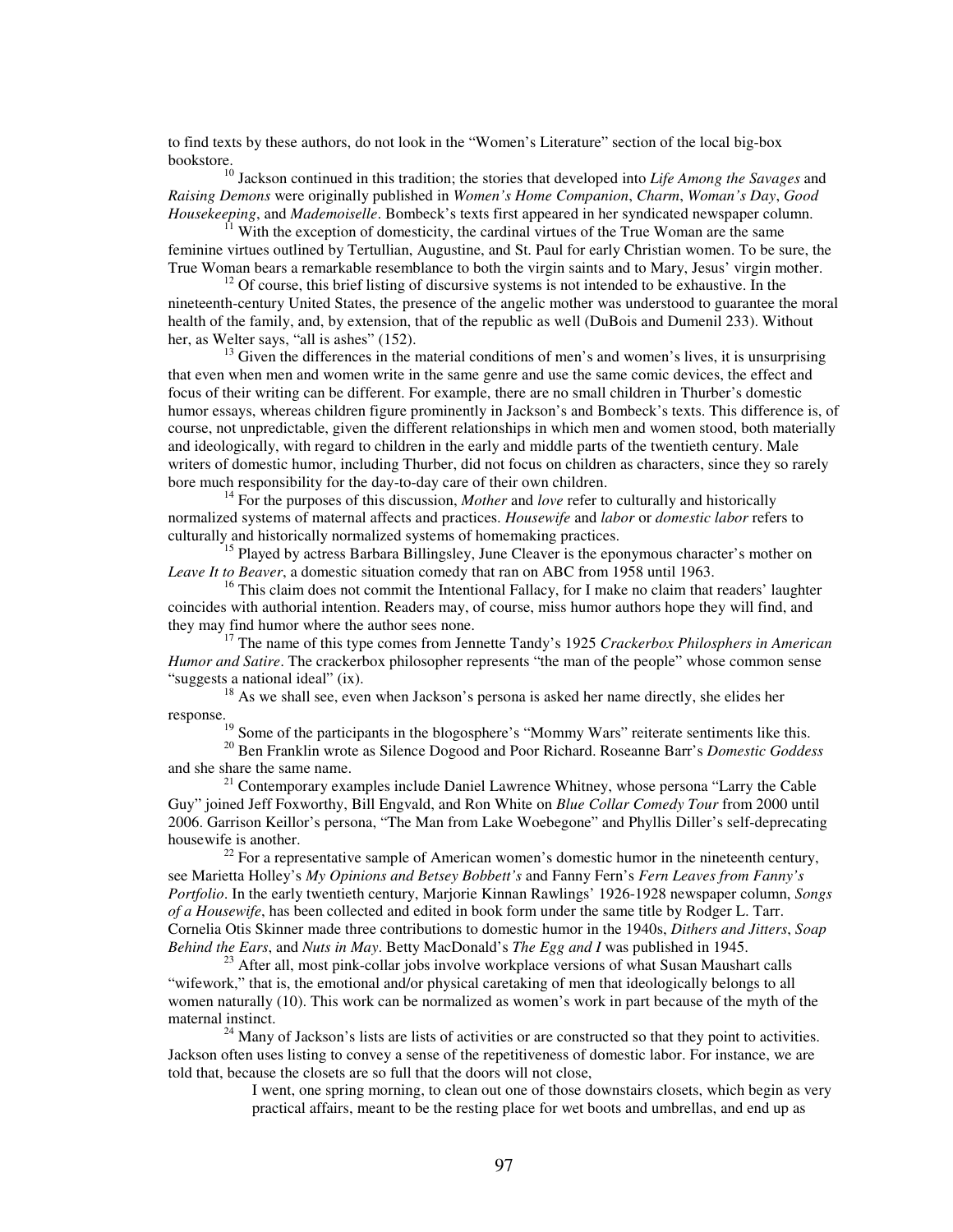containers for ice skates and then hockey sticks and then tennis rackets and then, by the most logical of extensions, baseball gloves and football helmets and basketballs and riding boots and jackets left behind by visiting children. I had picked up a big cardboard carton at the grocery, and into it I put the baseball gloves and the football helmets and the riding boots and the tennis rackets and the basketball. (*Raising Demons* 534)

The narrator puts the carton on the back stairs so that she will remember to take it up and put the things in it away. But, when she gets the carton up the stairs, she realizes that there is no place else to put the things it contains, so she carries it back downstairs, empties it back into the same closet, which she conveys by using the same list, and "then the door would not close again" (535).

<sup>25</sup> However, no matter how much Bracken hated to cook, the book is still a cookbook full of easily prepared meals and thus discursively participated in making domestic labor visible.

<sup>26</sup> Nineteenth-century texts announce their didactic intentions in a preface, just as medieval sacred biographies and *Pamela* do. For instance, Louisa May Alcott asserts her didactic goals in the preface to *An Old-Fashioned Girl*: "The 'Old-Fashioned Girl' is not intended as a perfect model, but as a possible improvement upon the Girl of the Period, and, ... through her, render home what it should be,—a happy place, where parents and children, brothers and sisters, learn to love and know and help one another" (n.p.). The contrastive trope operates on several levels in Alcott's text, and one juxtaposes Polly as the product of her upbringing by an angelic mother against Fanny, the product of mothering that "encouraged her feelings at the expense of her reason, gave her mind no objects worthy of its own powers, and accustomed her to the sense of her own trivial and superficial nature" (Baym, *Women's* 28-29).

<sup>27</sup> Tabitha Tenney's satirical novel, *Female Quixotism*, written in the same scathing satirical style as Voltaire's *Candide*, indicts women who give in to the pleasures of sensibility at the expense of reason. In *A New Home—Who'll Follow?* Caroline Kirkland pokes fun at urban overly-sentimental gentility while simultaneously undermining mass-cultural romanticizing of women's lives on the frontier. Anna Cora Mowatt's stage comedy *Fashion* and Ann Stephens's *High Life in New York* both chide female social climbers. Fanny Fern, Marietta Holley, Dorothy Parker, Anita Loos, Flannery O'Connor—all of these women use humor to separate some women from others as part of the process of constructing performative identities for their female narrators, protagonists, and heroines

<sup>28</sup> Gregg Camfield admirably reveals other shortcoming with relief theories of humor in chapter six of *Necessary Madness: The Humor of Domesticity in Nineteenth-Century American Literature*.

<sup>29</sup> See especially chapter two of *The Feminine Mystique* for Friedan's criticism.

<sup>30</sup> *Time* magazine had published a cover-story profile of her shortly after the publication of *The Lottery: Or, The Adventures of James Harris* four years earlier, in 1949.

<sup>31</sup> Not long after Erma Bombeck revived an old column under a new title, *At Wit's End*, she was offered the opportunity to publish two columns per week in the *Dayton Journal-Herald*. Three weeks later, she signed a contract with a news syndicate, and by the end of 1966, her column appeared in thirty-eight newspapers twice each week. Within five years, her column appeared in approximately five hundred newspapers twice per week. The book *At Wit's End*, first published in 1967, comprises a collection of her syndicated newspaper columns.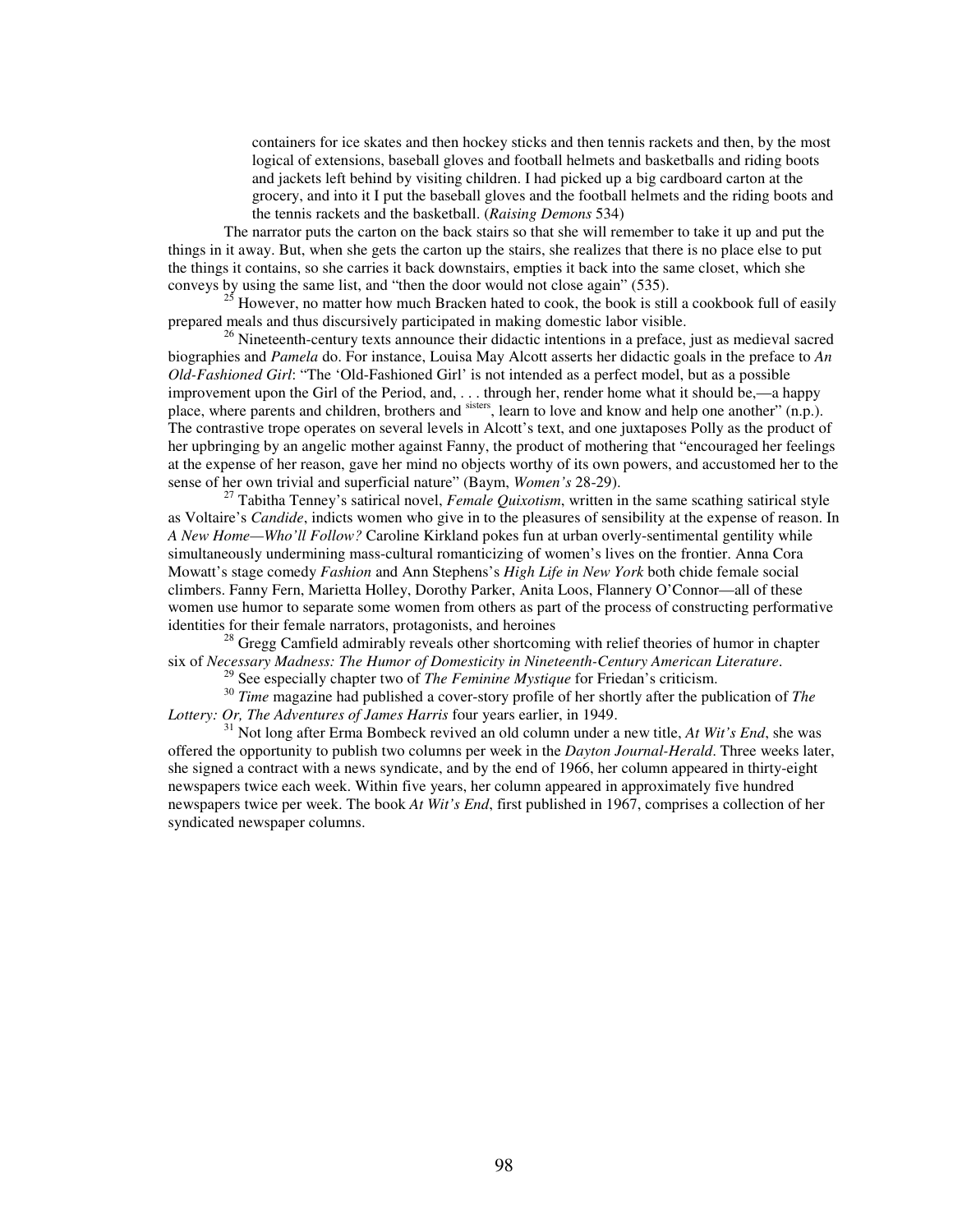### CHAPTER FOUR

# CHICKS IN CHOOS: THE SIGNIFYING BREAST

In the nineteenth century, much of the U.S. reading public thought of romances as dangerous texts that encourage passive female readers to indulge their baser feelings. This thinking has antecedents at least as far back as early modern England, when and where women were forbidden to read anything other than religious texts for these very reasons.<sup>1</sup> Academic champions of high culture like Matthew Arnold, the New Critics, and Harold Bloom hold the value of fiction lies in its originality, so formulaic literature can have no value for them. They believe that readers' intellects are eroded by genre literature such as Janet Evanovich's Stephanie Plum novels and Gemma Halliday's *Making It series.* Even scholars who study contemporary women's romance seem anxious to establish that they do not read it for enjoyment, but rather, only as an object of scholarly inquiry.<sup>2</sup> Writers and publishers print generic designations like *novel* on book covers and elide the pejorative connotations of labels like *popular romance* and *chick lit*. 3 Cultural representations of fans as female homemakers who live vicariously through the fantastic experiences of incredible characters persist, contrary to empirical data that refute the stereotype.

Matthew Arnold may not have been the first literary critic to oppose "the best that has been thought and known in the world" to popular culture (815), but his claim that reading formulaic popular fiction produced for a mass market caused social crisis stood basically unchallenged for nearly one hundred years. In the 1930s, the New Critics F. R. Leavis and Denys Thomson wrote *Culture and Environment*, in which they warned of the pernicious, civilization-eroding effects of mass and popular cultural artifacts from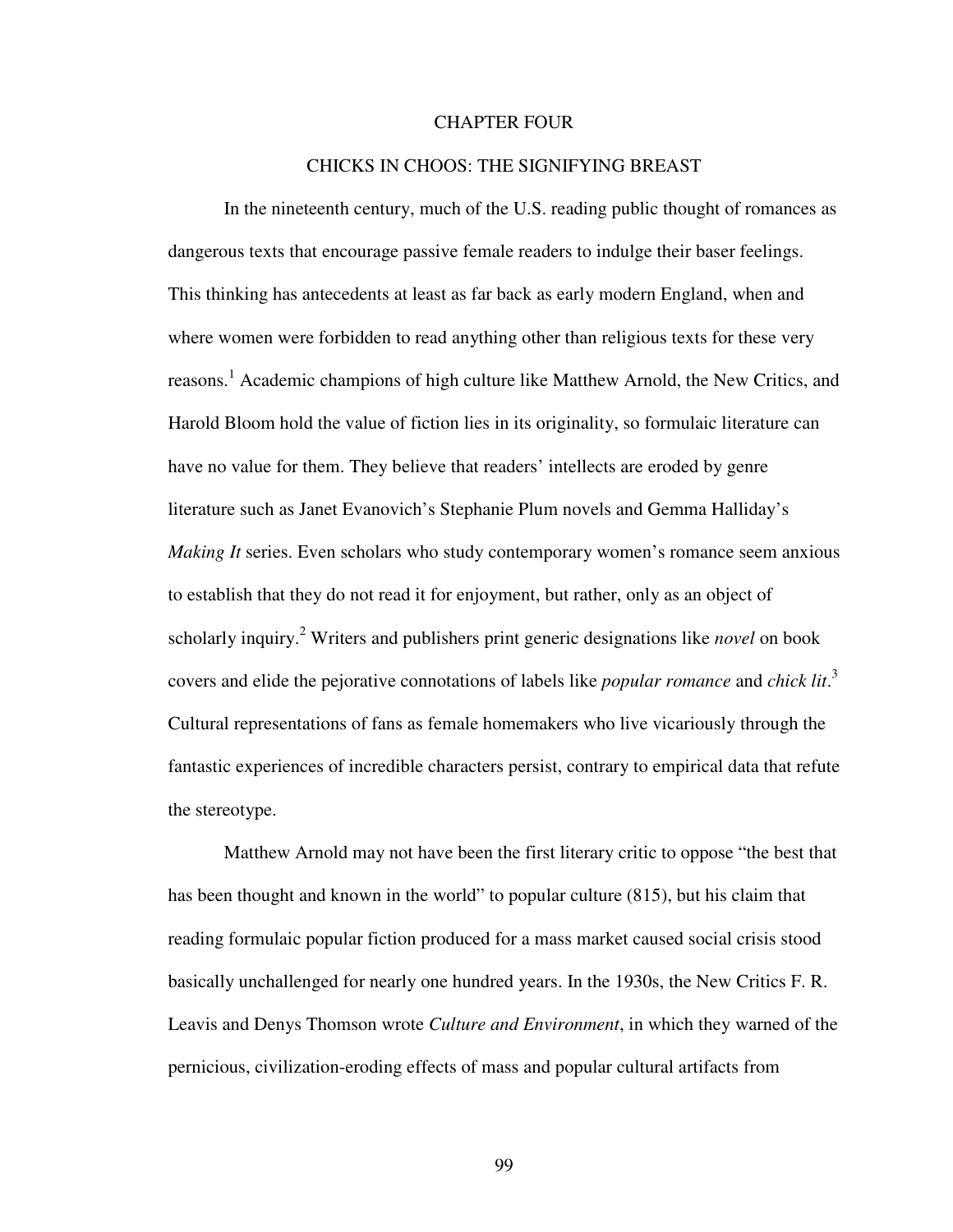newspapers to fiction. Q. D. Leavis called upon teachers to "educate taste" in her 1939 *Fiction and the Reading Public* (D. Johnson 7). However, the idea that the value of a particular text depends on the text's instantiation of some universally agreed-upon standards of taste is subject to the same vulnerability that Eagleton identified in some definitions of *literature*: Tastes, like definitions, change. The Arnoldian and New Critical positions also raise the issue of who gets to set the standards. Indeed, feminists have argued convincingly that canonical texts have historically served to preserve the status quo: "[*I*]*f* art has a race, it is white; *if* it has a sex, it is male; *if* it has a class, it is the ruling one" (Robinson and Vogel 279).

Dwight Macdonald's spirited attempts in the 1950s to refine ideas about the high culture/low culture binary reveals its contingency. First, Macdonald's conception of mass culture's consumers as "passive . . . their participation limited to the choice between buying and not buying" (2) is not tenable in an age of interactive literature, fan fiction, and fanons,<sup>4</sup> ("Fanon"). His argument collapses without it. Macdonald's conclusions also rely on his claim that the distinguishing characteristic of what we call *popular culture* "is that it is *solely and directly* an article for mass consumption, like chewing gum" (1, my emphasis). This claim, too, elides the roles of writers and readers in both production and consumption. More problematically, it confers upon *popular culture* an illusory ontological status. But of course, we have already seen the productive power of readers engaging authoritative reading practices. We understand reading as an embodied practice that produces meaning far in excess of the denotation of the words on the page or screen. Macdonald's definition of mass culture as "imposed from above. . . . fabricated by technicians hired by businessmen" fares no better (2). Middle English romance, for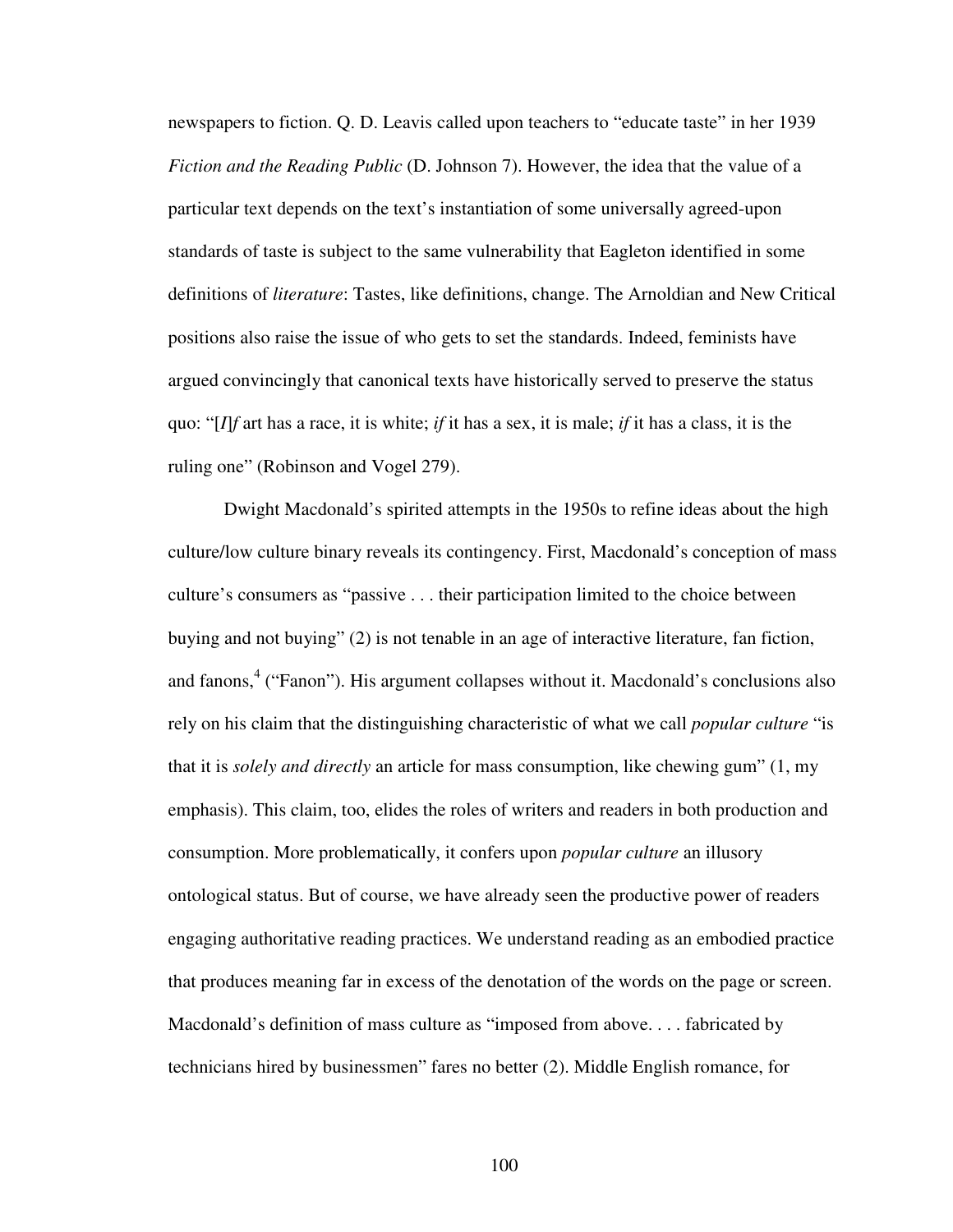instance, one of the most widely consumed genres of the time, trickled down to the "common people" from the courts where it originated. Moreover, sacred biography actually fits Macdonald's definition if one just substitutes the word *clerics* for *technicians* and *Church* for *businessmen*. That these texts enjoy canonicity now gestures toward the importance of situating the texts we analyze, for texts that were once what we would now identify as *mass* or *popular* literature in time can "achieve" canonicity, just as virgin saints' biographies, once the most popular literature of their day, have.

Although medieval sacred biography is studied as part of the Western canon, it shares many of the textual features most often cited as evidence of popular literature's power to undermine social order. Formulaic to the point of repeating passages verbatim, the sacred accounts of the lives of the medieval virgin saints present heroines and villains who are barely distinguishable from other heroines and villains. The stories are gory, filled with sexual violence and graphic bodily mutilation. Their prefatory passages indicate that most of the virgin saints' biographers were in fact clerics composing at the behest of a superior with an eye toward providing models of ideal Christian femininity. The content, and often the tone, of fourteenth-century vernacular virgin martyrs' biographies have more in common with Judith Krantz than Nathaniel Hawthorne. Hence, the genealogy of medieval virgin saints' biographies as a canonical literary genre casts light on the contingency of the binary by which *canonical* and *popular* are opposed and on the importance of situating texts before formulating claims about their meaning.

Moreover, despite widespread disdain for popular romance, its overplot can claim roots deep in canonical Western literary tradition. Consider, for instance, Mikhail Bakhtin's description of the plot of classical Greek romance: A male and female of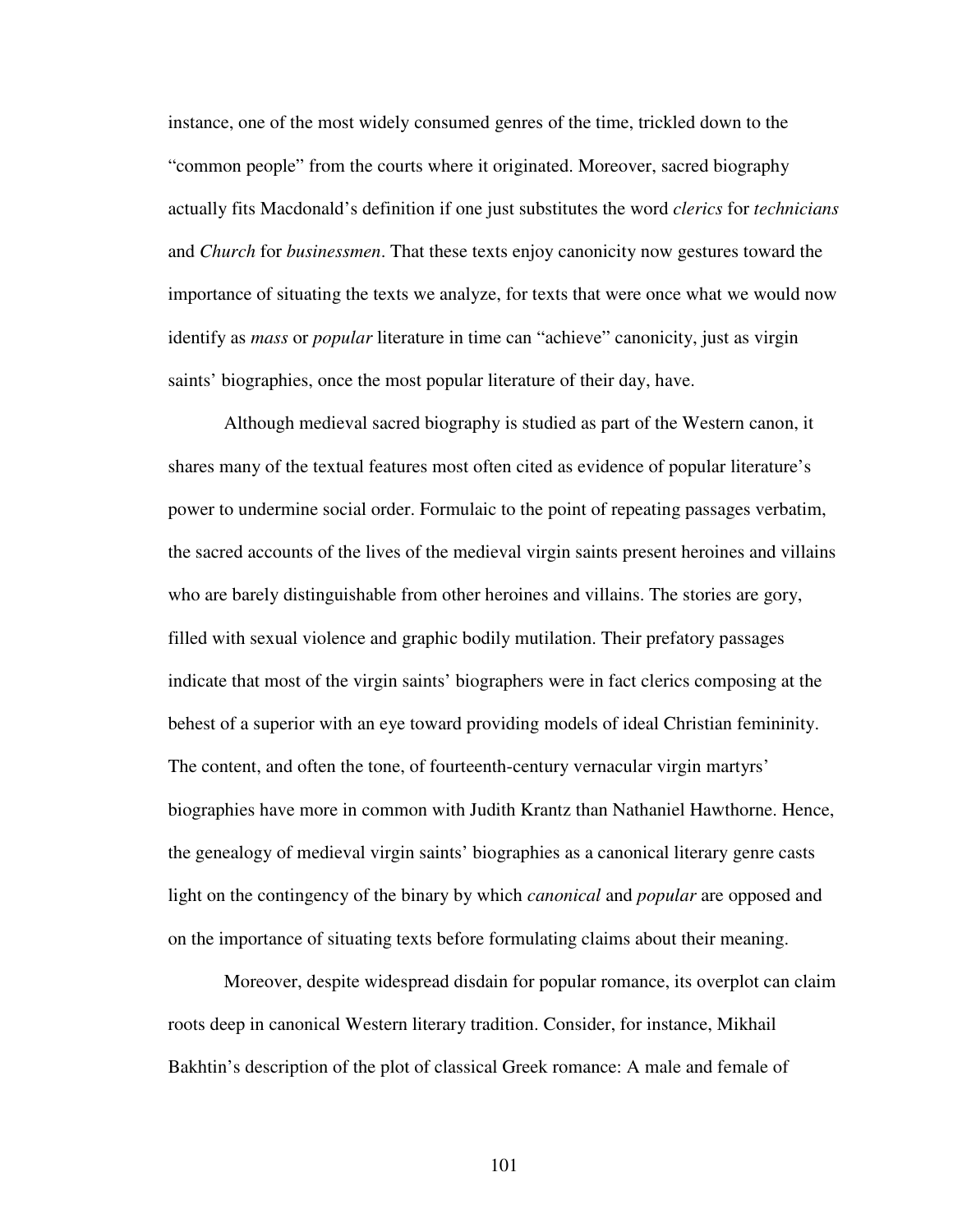marriageable age experience a mutual, passionate attraction; encounter obstacles that threaten their union; overcome the obstacles to their union; and consummate their love. Bahktin's synopsis could as easily describe one of the latest romances to roll off Harlequin's, Dell's, or Silhouette's presses. In fact, if we identify Jesus or God as the romantic hero of the virgin saints' biographies, Bahktin might just as well have been summarizing the plot of the vernacular biographies of Saints Katherine and Cecelia! Thus the discursive practices out of which the overplot shared by sacred biography and nineteenth-century women's fiction emerges have shaped and been shaped by the conventions of romance and ancient rhetorical practices.

Contemporary comic mystery romance series such as Evanovich's Stephanie Plum series and Halliday's *Making It* series "re-vision" (Rich 33) shared formulaic plot motifs in a vocabulary that makes their heroines' struggles, failures, and successes intelligible to post-Enlightenment readers.<sup>5</sup> Readers who have developed authoritative reading practices in women's popular romance, mystery, and humor can cooperate with this emergent genre because the conventions they are familiar with are reproduced in these texts. Readers of popular romance may perhaps feel most at home in this generic world, though, since its conventions overdetermine plot and characterization.

Still, comic romantic mystery series depart from other modes of popular genre literature in that each novel is part of a series, not just a discrete story, although each is that as well. Each book's conclusion must leave some distance between the hero and heroine so that the romantic overplot can repeat in the next book, yet the conventions of romance require the heroine and hero to reconcile and the domestic unit to be restored by the end of each book. Furthermore, each book must provide a narrative in which the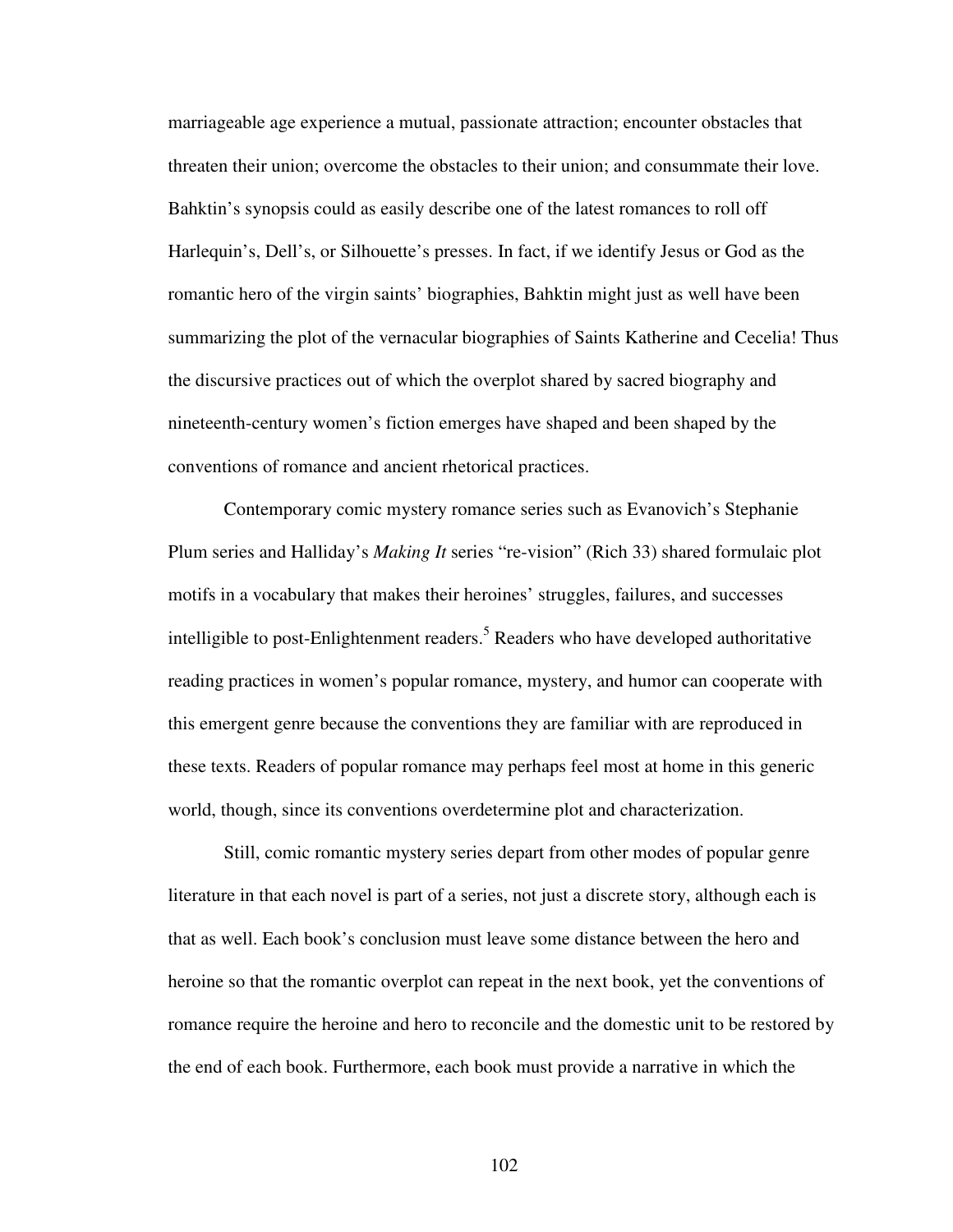heroine successfully finds the "intelligence, will, resourcefulness, and courage" to surmount her "trials" and develop a fully adult female identity (Baym 22), but the series form requires there be something left for her to learn at the end of each book so that the heroine's process of identity construction can begin again in the next book.

While the series form accommodates transformations occurring over the course of an entire story arc, neither popular romance nor mystery has developed in this way. However, the conventions of the mystery genre do provide a way to reconcile the seemingly antithetical aims of genre (romance, mystery) and form (book, series). The mystery narrative provides the closure required by the sentimental and romance formulae but foreclosed by the series form. The resolution of the mystery can either substitute for or supplement the domestic "reward" the romance heroine should receive at the end of her story. The mystery narrative also provides a generic vehicle through which obstacles may be put in the heroine's path.

Many of the heroine's tribulations emerge out of the mystery narrative. The physical torture of the virgin saint finds its contemporary analogues in violent attacks on the heroine or members of her domestic community by criminals.<sup>6</sup> Moreover, as do the martyrs and Pamela, contemporary heroines face psychological as well as physical obstacles. Heroines are beset from all sides. Stephanie and Maddie grapple with economic exploitation, sexual infidelity, body image, sexually competitive women, selfish lovers, landlords, deadlines, and unreasonable bosses, all of which constitute threats to their physical and psychological well-being. They must overcome these obstacles and others if they are to achieve their dual goals of solving the puzzle and constructing a coherent adult female identity. Because these stories are narrated in the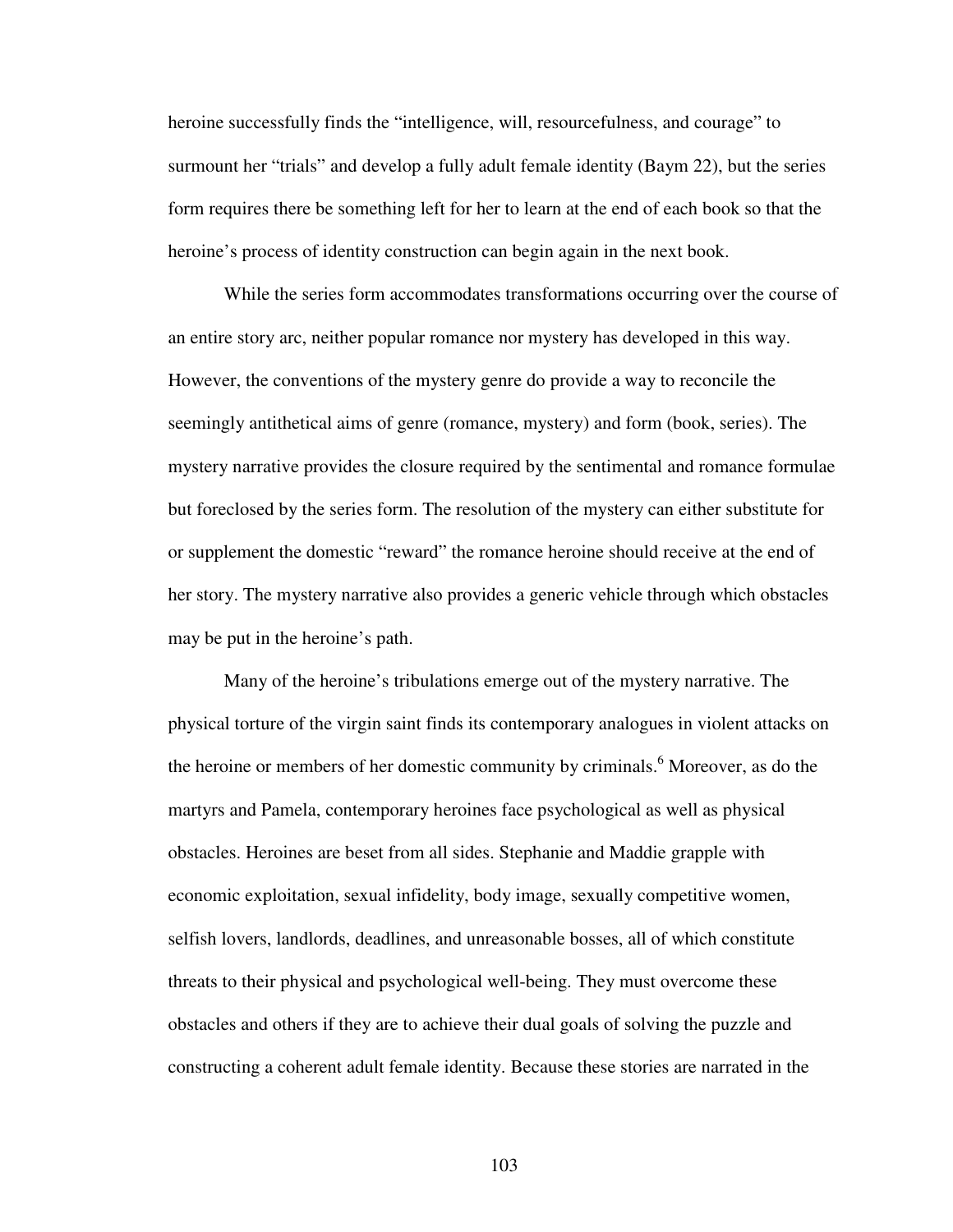first person, cooperative readers can follow along and experience the heroine's "trials and triumphs" as she herself does because the heroine shares her feelings and thoughts about her journey to adulthood as she narrates.

Twentieth- and twenty-first-century U.S. ideas about adulthood emerge out of innumerable emergent ideologies, material conditions, and social practices. Stephanie's and Maddie's ideas about adulthood combine post-*Feminine Mystique* liberal feminism and a twentieth-century version of Ralph Waldo Emerson's robustly virile self-reliance. According to this view, lacking children, fully adult females financially support themselves. The inability to support herself financially publicly identifies a young, childless woman as a "permanent child" (Baym, *Women's* 17). If her goal is to form a coherent *adult* female identity that can be understood by others, the heroine cannot return to the child-state of being financially supported by or living with others. In other words, if a single woman wants to be a fully independent adult, she needs a job, Stephanie and Maddie not excepted.

Despite their desire for stable and fulfilling domestic lives, however they define that, like nineteenth-century sentimental heroines, the heroines of contemporary romantic mystery series must work, and they identify themselves for readers in part by naming their work. Stephanie is a "Fugitive Apprehension Agent," and Maddie designs children's shoes. Tracking and apprehending criminals is Stephanie's job and Maddie's hobby, but each considers it an essential part of her identity. However, they face opposition from families and partners who wonder why they cannot "just go shopping or get [their] hair done like a normal girl" (Halliday, *Killer* 202). They cannot because they must not and will not be named by others.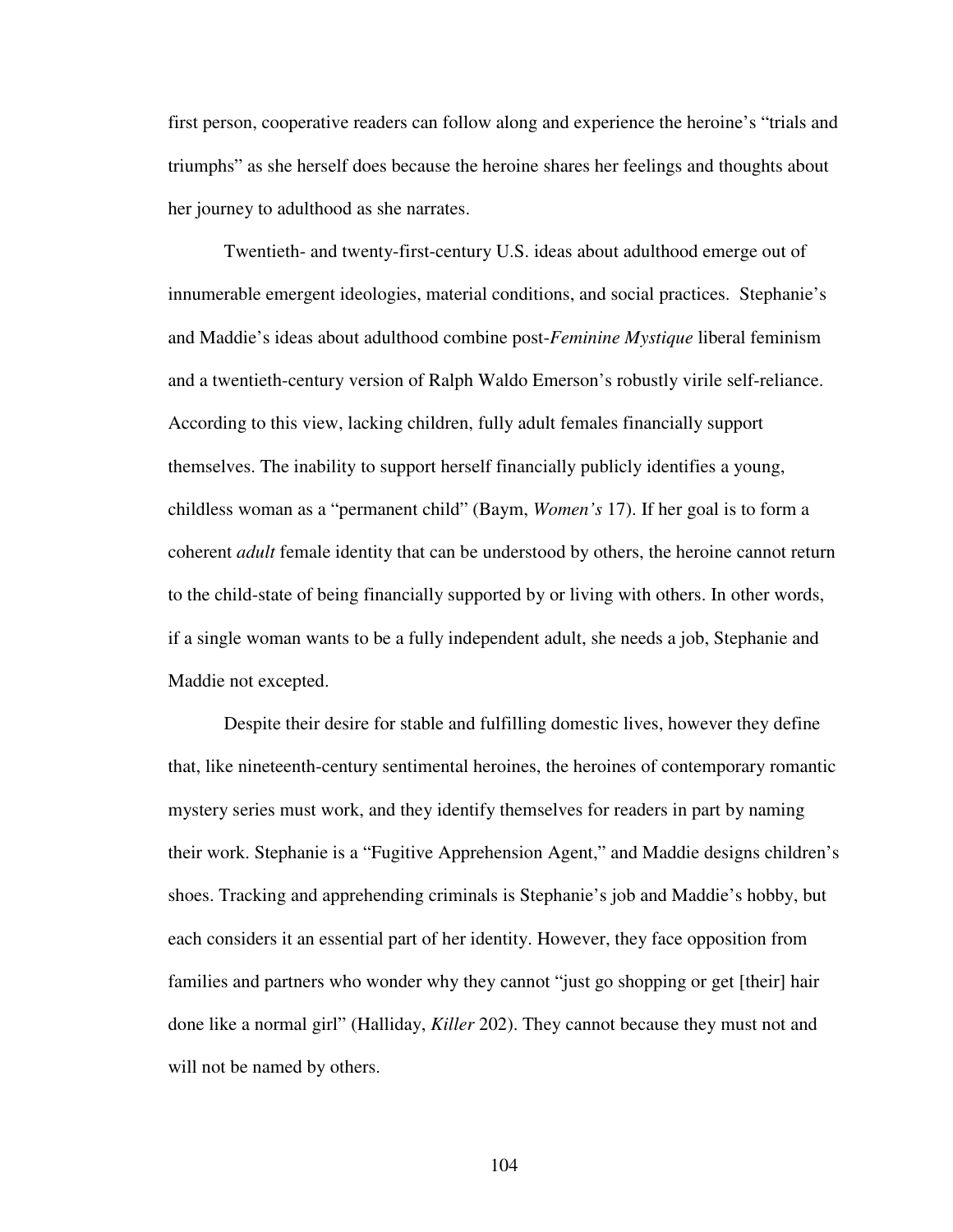Stephanie and Maddie understand constructing adult female identity, as last chapter's personae do, as naming themselves. The conventions of the genre make available several devices for self-naming in ways that will be intelligible to cooperative readers and other characters. Significantly, especially given the domestic goals of the genre, the two heroines address their lovers by family names. Morelli usually addresses Stephanie as "cupcake." Ranger calls her "babe." Richard calls Maddie "Pumpkin." Ramirez describes Maddie as "girly." His pet name for her is "Miss Girly Girl." Cooperative readers are unlikely to think anything more about the gender difference in forms of address because the heroine accepts them as terms of endearment without question.<sup>7</sup> Cooperative readers, however, take another step. The relationship between masculinity and femininity in these novels is conventionally both complementary and dialectical for cooperative readers. She alone cannot name herself feminine; only masculine desire expressed as a response to her body can do that. If, as Virginia Woolf says, women characters in fiction written by men serve as vehicles to reveal male characters' "views" and "passions" to readers (1026), in contemporary romance written by women, male desire reflects femininity back to the heroine and to cooperative readers. So, then, if the heroine is to construct independent, self-named identity, she must herself limit what her body can signify for others. Narrators rely on other generically conventional devices for intelligibly and coherently identifying themselves for readers and other characters.

Heroines can name themselves for readers by naming culturally significant commodities. Stephanie does not just wear shoes, carry a gun, and love food. Stephanie wears Doc Martens, carries a Glock, and loves greasy fried chicken from Cluck-in-a-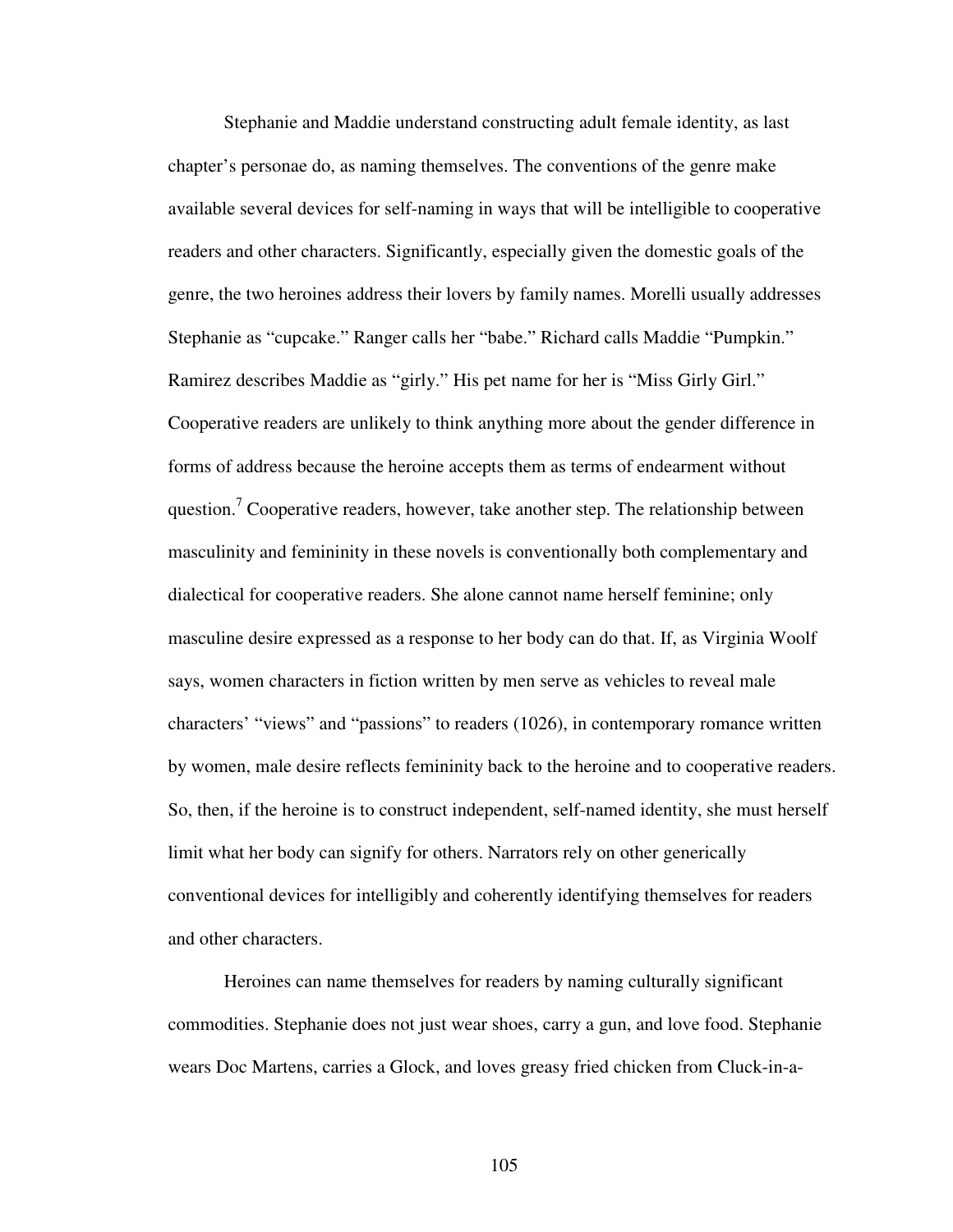Bucket and pizza from Pino's. Maddie wears five-hundred-dollar Manolos, would rather be wearing Jimmy Choos, and covets a Prada bag. She craves Quarter Pounders from McDonald's and other fat- and carbohydrate-rich foods, and she indulges in them whenever her friend Dana is not around to act as her conscience. Both heroines enjoy and desire sexual intimacy with men. Moreover, they are flattered by the attentions of men other than their "lawful" mates and find pleasure in viewing other men as sexual objects.<sup>8</sup> This is an apparent reversal of the virgin saints' attitude toward physical comfort and pleasure. However, this discursive shift emerges in part out of the "dramatically heightened address to women as consumers" that has characterized U.S. popular culture since the nineteenth century (Tasker and Negra 8). The so-called sexual revolution of the 1960s and 1970s plays a part as well. Furthermore, in late industrial capitalist society, identity itself has in a sense become a commodity, as Jack Amariglio and Antonio Callari so forcefully demonstrate.

#### **Buying Identity**

Choosing and rejecting commodities have become essential mechanisms by which others can be invited to identify the particularity of individuals. Like any sign's gesture, a commodity's nod toward meaning is both dynamic and conventional. Naming commodities by brand in the context of identifying oneself as a specific individual presumes that there is some sort of conventional meaning attached to those commodities. The particular brands or styles named change concurrently with changes in patterns of cultural consumption; thus *Range Rover* now can confer the status upon owners that *BMW* and *Cadillac* once did, for instance. Of course, as emergent signs, brands and names have histories, and those histories must be interrogated as part of determining why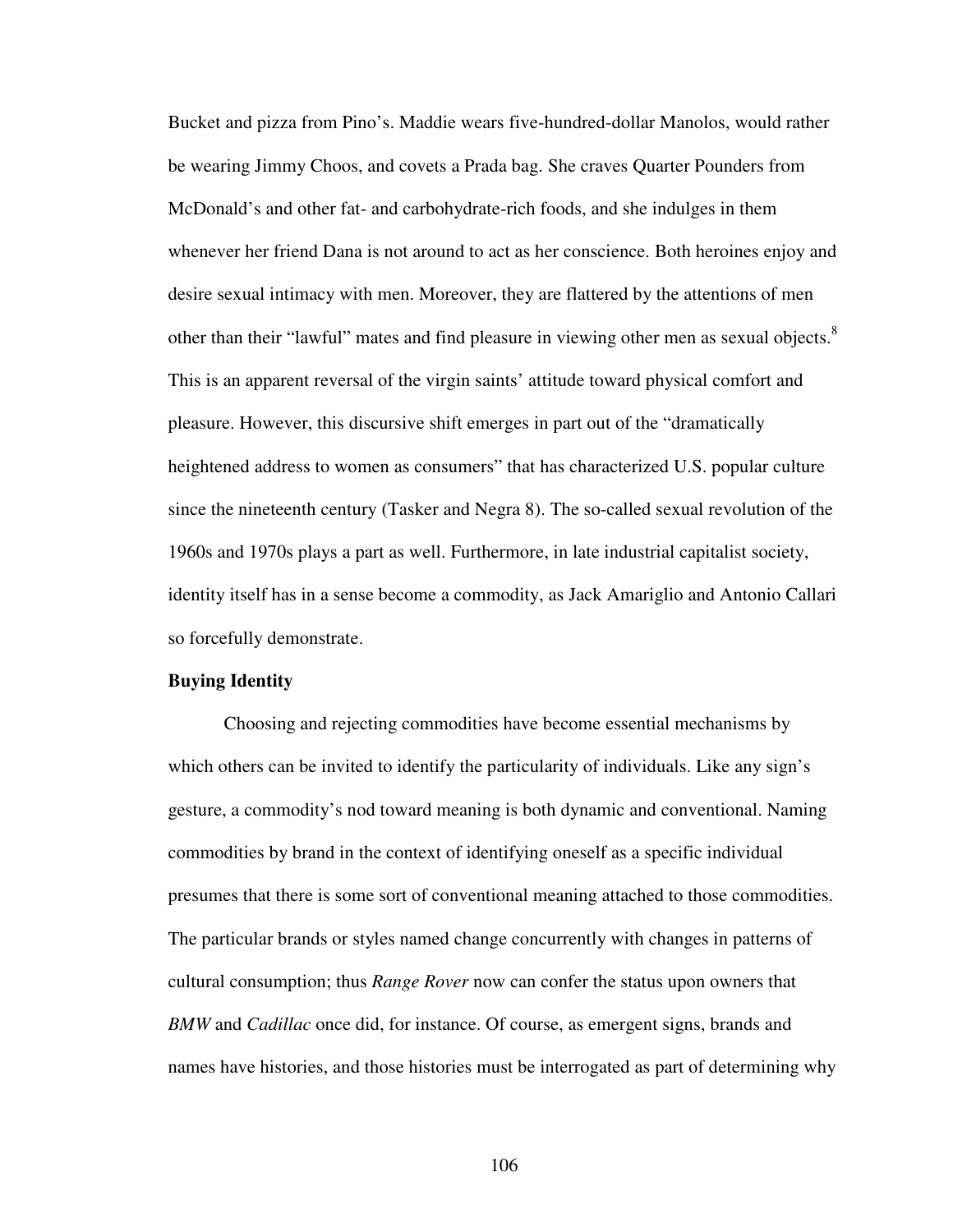the heroine might some brands and items rather others as part of her invitation to readers and other characters to identify her as a certain sort of "person." Cooperative readers answer her invitation affirmatively because the commodities themselves also simultaneously convey multiple culturally conventional meanings. The examples that follow should not be understood as the only, best, or most legitimate readings. Rather, they are offered as speculations about possible systems of cultural associations by which the attachment of specific meanings to particular commodities can by normalized for cooperative readers and whose normalization is simultaneously presupposed by the heroine's invitation to recognize in them something meaningful about her identity.

Doc Martens were developed to be a comfortable version of British army boots, and since the early 1960s have been associated with working-class solidarity and youth ("History"). Repeated association with a commodity linked to the working class reinforces Stephanie's claim to a working-class identity. The brand's simultaneous association with youth culture lets readers know that she is relatively young and fashionconscious, but that she is practical as well. $<sup>9</sup>$  The Glock has been one of favorite pistols of</sup> both law enforcement and criminals since 1989 (Timeline). It is deadly, accurate, and light. Like all guns, it signifies power. That it is a Glock indicates that she has some knowledge about guns and hints at competence, and indeed, Stephanie is an excellent shot. However, Stephanie also hates to carry a gun. She prefers her Taser or even hairspray. For cooperative readers, Stephanie's suspicion of firearms affords a possibility of audience connection in a moment of doubled recognition. Stephanie invites the readers to recognize her as both a certain kind of person and to recognize themselves as either like or unlike that sort of person. That Stephanie always captures the felon she sets out to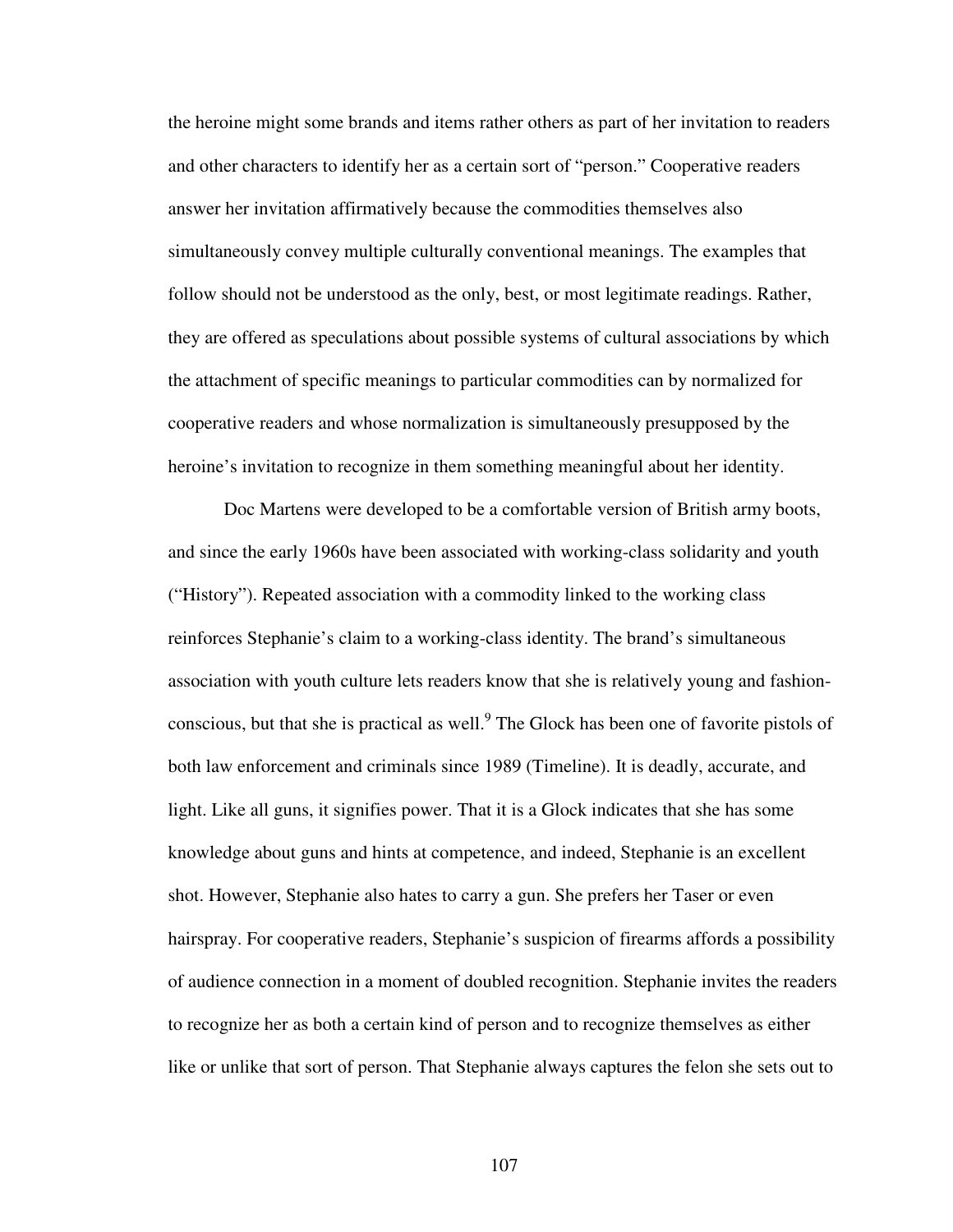get grants to those who see themselves in Stephanie a vision of success that conforms to their values. For those negotiating readers who do not share her attitude toward firearms, the slapstick moments that so often emerge out of her reluctance to carry a weapon can confirm their values. By leaving open the possibility that she might be even more effective were she to arm herself, the narrative can accommodate differently situated readers' efforts to identify something familiar in the heroine with which to connect.<sup>10</sup>

Cooperative readers might simply laugh at the slapstick and move on. Negotiating readers might notice the contradiction inherent in her simultaneous facility with firearms, her acknowledgment of their efficacy, and her reluctance to use them. For these readers, the humor of slapstick can mitigate their suspicion that bounty hunters who pursue felons actually take their guns along with them. That Stephanie ends up smelling like a dumpster because she did not is funny, and that deviation from the norm occasions embarrassment instead of death for the heroine distinguishes this genre from, say, police procedurals. Moreover, it can allow negotiating readers a momentary feeling of superiority tempered with sympathy that allows them to elide the contradiction. Resisting readers, however, might focus on the ways that Stephanie's reluctance to arm herself reiterates hegemony's construction of the feminine as inherently nurturing. They might, for instance, see Stephanie's refusal to carry her gun even when she knows she should as another example of a female character that softens her job-related performance of masculinity by performing traditional femininity even at risk to her own life. For instance, resisting readers of Ridley Scott's film, *Alien*, might find jarring Ripley's decision to leave the safety of the pod and risk facing the alien again in order to save a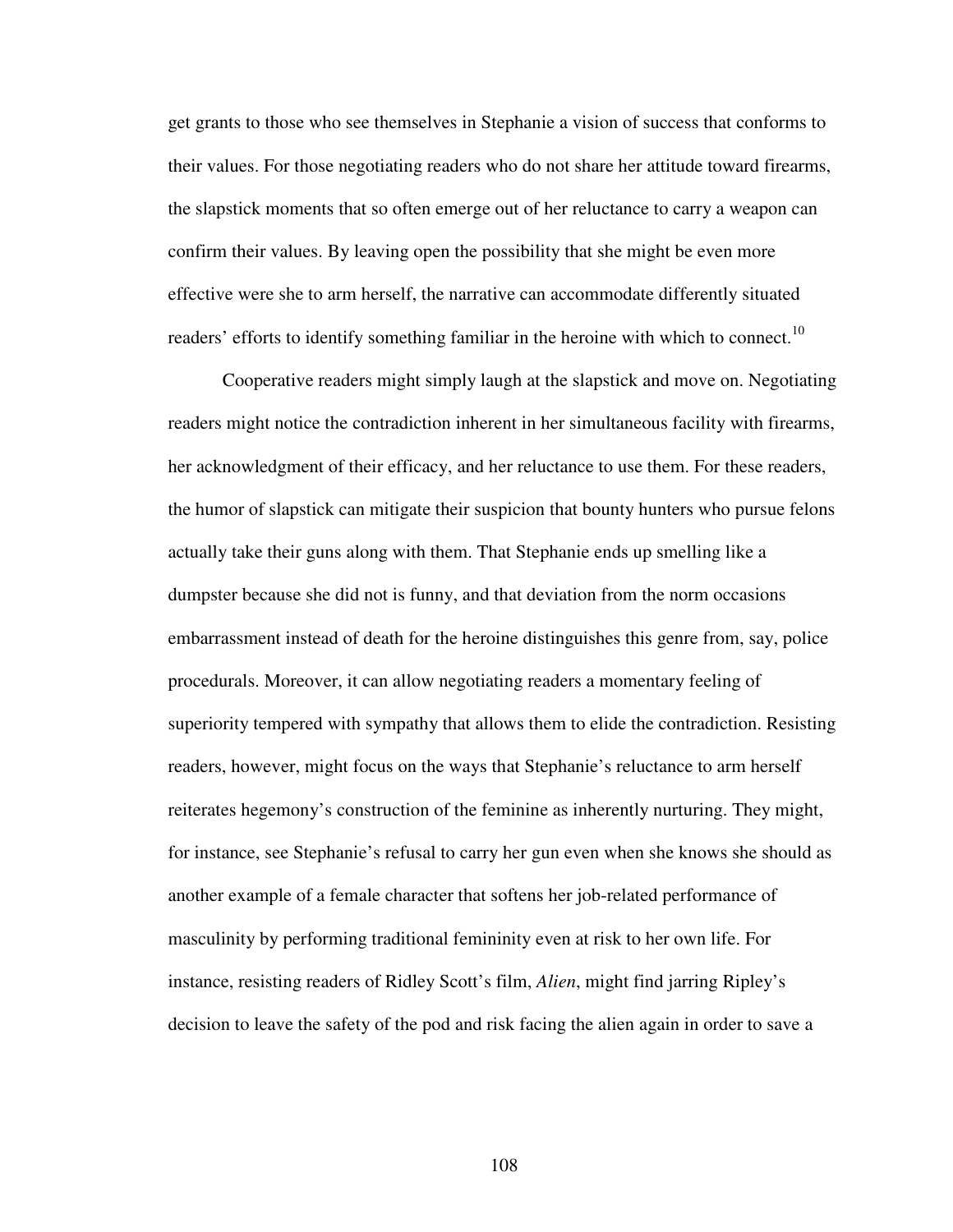cat. Stephanie's distaste for firearms might be interpreted as reworking this motif by resisting readers.

For cooperative readers, the heroines' passion for fast food can express a shared disinterest in domestic practices such as cleaning, shopping for groceries, and cooking, as well as the demands of juggling both work and personal lives. Heroines' indifferent cooking skills suggest that their identities do not encompass this particular feminine virtue. The absence of any detailed accounting of their own domestic efforts may also reflect their rejection of the traditionally feminine chores of domesticity. Nevertheless, these characteristics do not necessarily indicate a repudiation of domestic values. To be sure, their enjoyment of the products of others' domestic labor reveals the heroines as women who can recognize virtue in more than one possible feminine identity without having to manifest that identity's particular virtue themselves.

Once again, the heroines' expressed and implicit values enable them to invite diversely situated readers to adopt those values as their own, at least for the duration of the reading transaction. And, once again, they use contrast and humor to connect with audiences and encourage them to accept the invitation. For instance, Mrs. Plum often uses homemade dessert to lure her thirty-year-old daughter "home" for dinner. The care packages she sends home with Stephanie extend her maternal arm, and with it the blessings of domesticity, into Stephanie's otherwise barren apartment. That Stephanie sometimes uses the food to persuade men to help her indicates that she appreciates the efficacy of domestic skills in work life. But more importantly here, maternal use of food to entice recalcitrant children home is part of a national discourse about motherhood. Mrs. Plum's concerned support and sometimes tight-lipped, alcohol-assisted respect for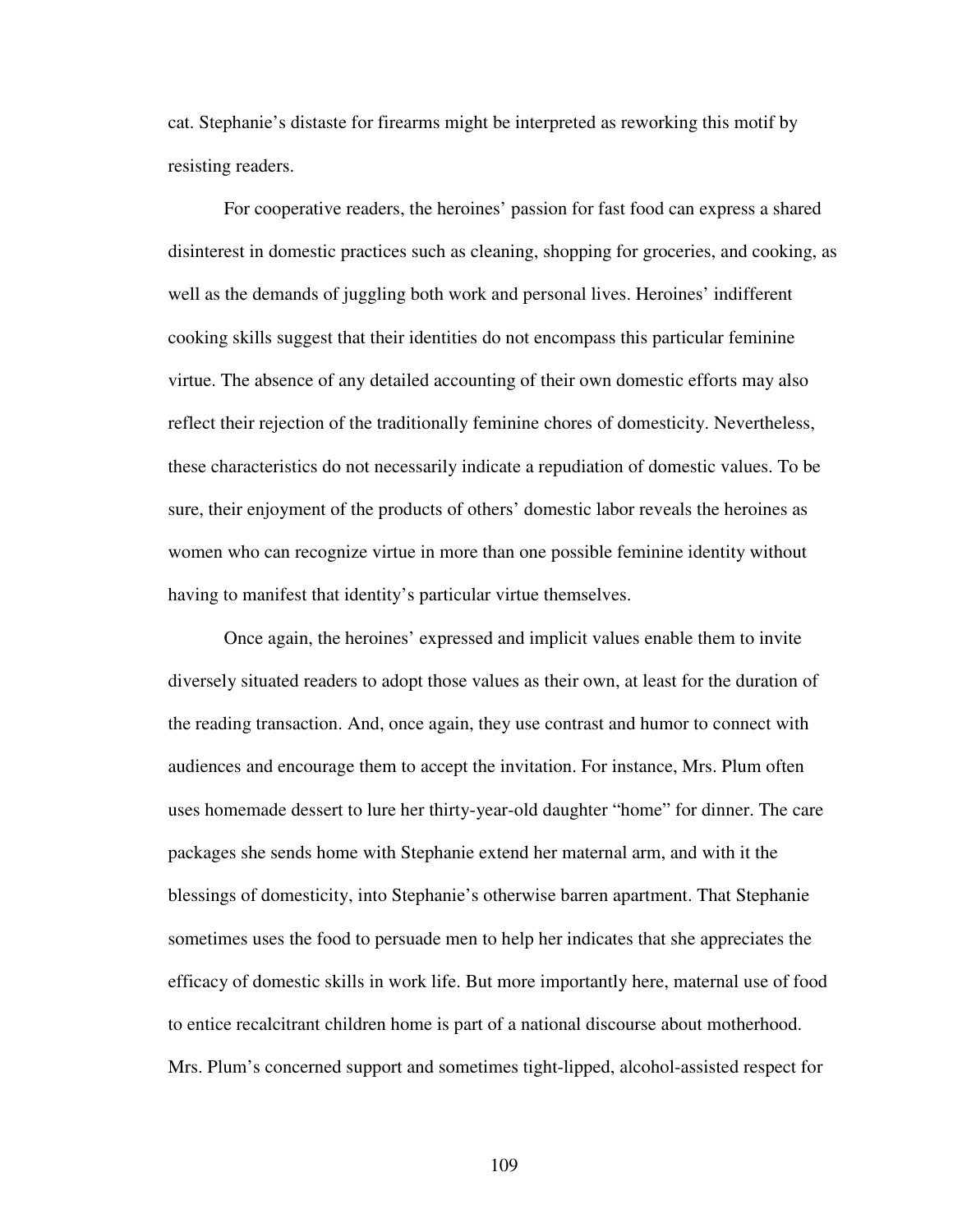the boundaries her daughter sets stands, for example, in stark contrast to Marie Barone's intrusive meddling, but it is nonetheless part of the same humorous tradition.<sup>11</sup> The trope makes sense to readers because it is familiar culturally, and perhaps, personally.

Narrators also use stance and voice to construct identity and foster cooperative reading simultaneously. For instance, although Stephanie and Maddie rely in part on culturally meaningful commodities to construct identity, they position themselves differently toward branding in general and locate their identities in different sorts of brands, both of which are intimately tied to their identities as working adults. The brands Stephanie names designate work-related commodities. When she details her interactions with fashion, her portraits indicate indifference to brand but not to effect. However, she acknowledges that commodities say something about her and that she tries to control how others see her by controlling what commodities they associate with her: "[W]hat did it matter if people saw me driving a 1953 Buick? It was transportation, right? Sure. That's why I'd parked a quarter mile away in an underground garage" (Evanovich, *Two* 114).

Maddie, a shoe designer, describes shoes in detail and attaches a great deal of significance to them. Covetous commodity discourse like Maddie's is in fact as much one of the generic markers of *chick lit* as is a closing wedding or domestic pairing. That Maddie covets the brands she names lets some readers know that fashion is important to her and that she, like them, cannot afford all of the things she desires. Other readers can recognize in her the good taste to aspire to what they already own. They can also perhaps recognize themselves or someone they know in Maddie's willingness to overindulge a taste for fashion to the detriment of her budget.<sup>12</sup> In these and other ways the genre invites readers to see themselves in the heroine or to identify with her. Consistently and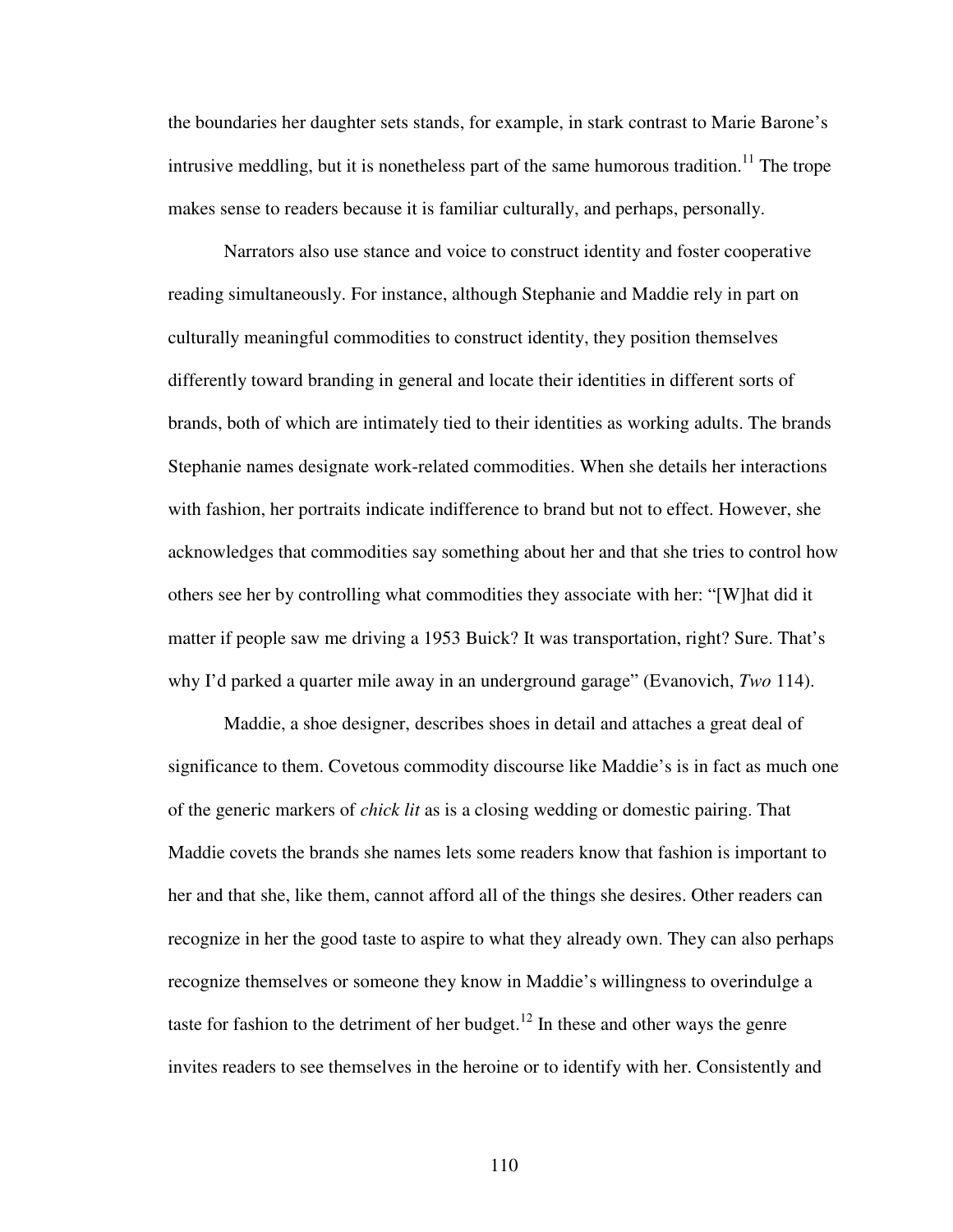repetitively linking self-indulgence uninfluenced by reason with negative consequences—weight gain and pregnancy, for instance—suggests a place for reason in authentically adult identity. The relationship between the successful use of literary humor and readerly connection is dialectical in that each on occasion facilitates the other, often in conjunction with other generically conventional meaning-making practices.

As we saw in the previous chapter, a self-deprecating voice can do much to engender the kind of audience good will on which humor relies to generate laughter. It is a commonplace of humor studies that U.S. women comics and humorists have relied on self-deprecation as part of their performances.<sup>13</sup> The "Harried Housewives" use selfdeprecation extensively, albeit equivocally. The voices of the two heroine-narrators also emerge out this tradition and have an affinity to the voices of Jackson's and Bombeck's personae.<sup>14</sup> However, first-person narration complicates the task of establishing a heroine's beauty. Contemporary readers might interpret as arrogance, conceit, or selfsatisfaction straightforward first-person declarations of one's own beauty. By softening their minimal self-description with self-deprecation, heroines manage to demonstrate that they are attractive without antagonizing readers. For example, Stephanie Plum notes that she is the "blue-eyed, fair-skinned product of a Hungarian-Italian union" (*Two* 1). At "125 pounds, five feet, seven inches," she cannot reasonably be considered overweight (*Three* 2), yet she expresses concern about her tendency toward plumpness repeatedly throughout the series. Stephanie's assessment of her overall appearance is that she is "[n]ot bad looking" when she has on makeup and has attended to her hair, but she doesn't "think Sharon Stone would drive off a bridge in a jealous rage" at the sight of her looking her best (*Two* 51). Maddie Springer stands "5' 1½" " and attracts a not insignificant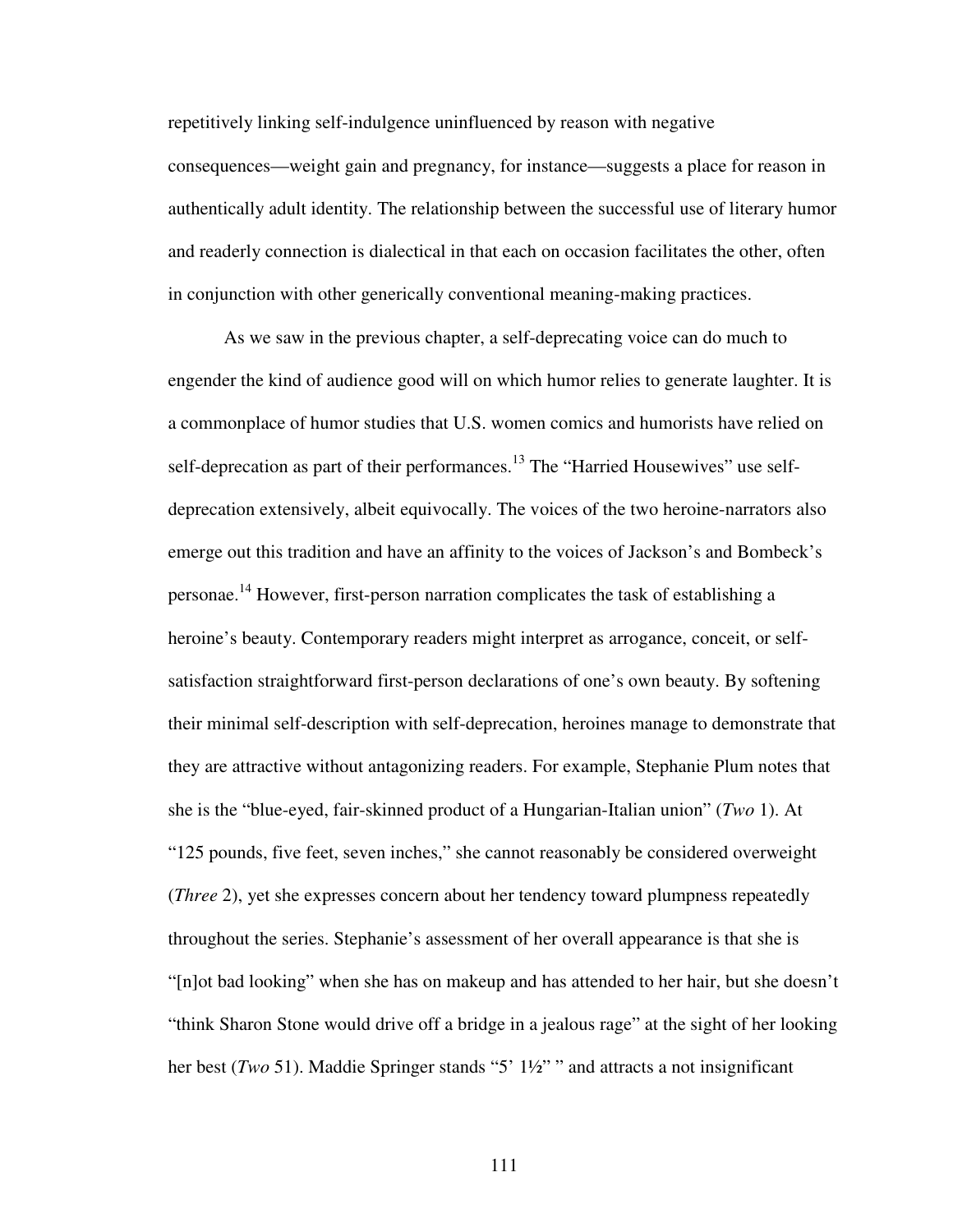amount of lustful interest from men, but she describes her friend Dana in much more flattering terms than she uses to describe herself. These self-deprecatory assessments imply that these heroines are heteronormatively desirable but not threatening to other women. The repetitive presentation of female bodies as meaningful identity markers simultaneously presupposes, enacts, and normalizes a discursive conception of female bodies as signs of identity, as signs of who women "really are."

Cooperative readers understand the contemporary heroine in part because they learn in a number of ways who and what she is not and in part because they are familiar with the contrastive tropes by which the heroine is identified as an individual. Discourse about breasts is a contemporary, generically conventional manifestation of the contrastive trope. Its repetition establishes its significance. Heroines most often shed light on their own standards by explicitly or implicitly contrasting themselves with women who violate those standards. In other words, they show us who they are by comparing themselves to another female, usually a character, who is unlike them. The heroines' comparisons of their own and other women's breasts are one of the genre's manifestations of the contrastive trope by which heroines' identities and the values those identities presuppose and endorse can be made acceptable for diverse readers.

#### **The Signifying Breast**

In "A Few Words about Breasts," first published in *Esquire* magazine in 1972, Norah Ephron chronicles her nearly lifelong obsession with breasts and breast size. She genealogizes her struggle with the feelings of "inadequacy" engendered by living as a small-breasted woman in late twentieth-century America (38). She articulates the fears at the bottom of many U.S. women's obsession with breasts: "I knew that no one would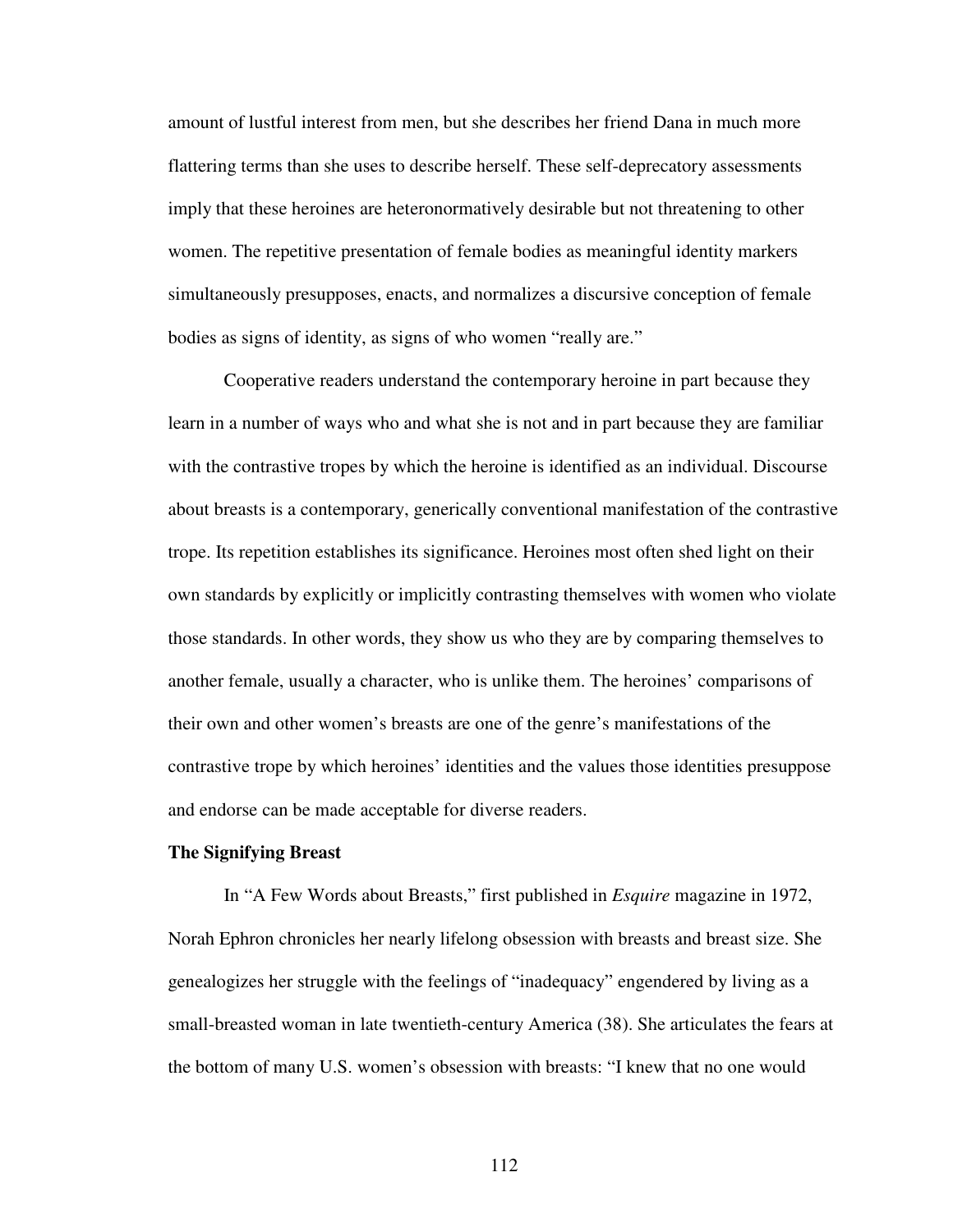ever want to marry me. I had no breasts. I would never have breasts" (35). She fears that others consider her "less woman" and that no one will ever love her (38). She fears that small breasts make her unlovable. Ephron concludes by saying that large-breasted women who assure small-breasted women that it is "much worse" to be large-breasted than small-breasted "are full of shit" (38). Many U.S. women share Ephron's feelings, and those feelings in common help to normalize the associations that make breast discourse meaningful for cooperative readers.<sup>15</sup>

In what follows, I propose twelve "Signifying Breasts" as metonyms for the generically conventional character types whose presence in the text facilitates for cooperative readers the normalization of the heroine's sexuality and the value systems her identity performance presupposes, constructs, and ratifies.<sup>16</sup> Not all of these types appear in every text, but they appear in enough—and in enough other media—that cooperative readers and fans will immediately recognize them. Indeed, like breast discourse in general, these female types are part of U.S. culture. The U.S. viewing populace sees them in soap operas, sitcoms, and films. It reads about them in magazines and on blogs. The "Signifying Breast" is particularly apt as a metaphor because breasts can stand in as an objective correlative for female bodies in contemporary U.S. representational culture, and because it reaches back to sacred biography, in which breast torture, mutilation, and amputation figure prominently.

# *The Miraculous Breast*

Saint Agatha of Sicily personifies the *Miraculous Breast*. As her biographer tells her story, the duke Quintian desires the virginal Agatha. When she refuses him, he sends her to a madam, Aphrodisia, and her nine prostitute daughters. Since they cannot corrupt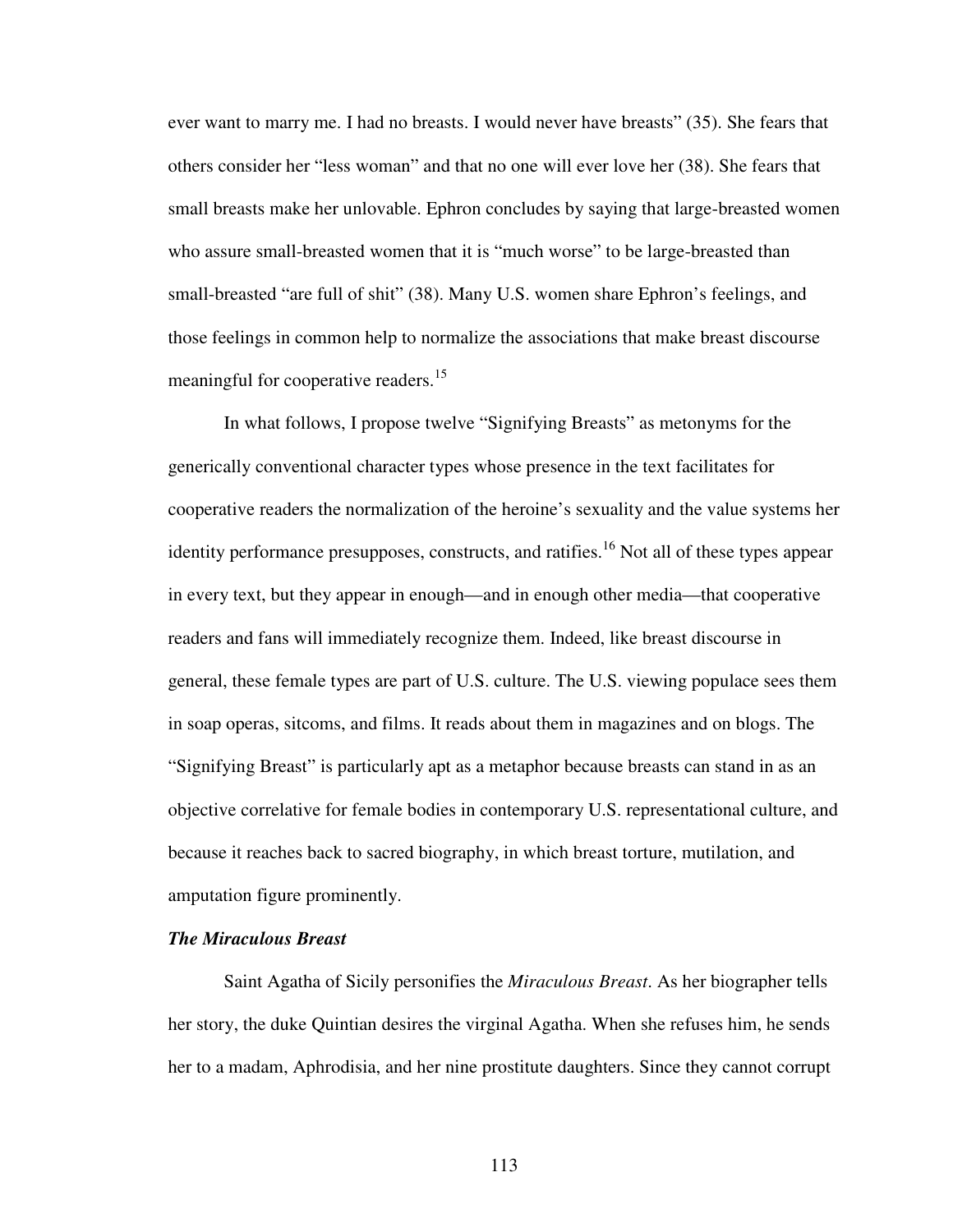her with promises of earthly pleasure and riches, Aphrodisia returns Agatha to Quintian's court. Enraged by Agatha's insistence that she has "given [her] heart to the sweetest prince of all" whom she will "always cherish as [her] mate" (Winstead 29), Quintian has her breasts "twisted" off by first having "hooks" and "willow twists bound" to them (30). Agatha responds by calling him "Asshole" (30). After she is thrown back into prison, Saint Peter, disguised as an old man, comes to her cell and offers to heal her. She refuses until she learns that God has sent him. "As soon as he rubbed her wounds, they were healed," and her breasts grew back. When they learn of the miraculous restoration of Agatha's breasts, even Quintian's minions acknowledge that there is something special about her. Although Quintian eventually succeeds in killing her, she does not die until she is ready (31). When she dies, she is reunited with her divine mate.

Agatha's are the breasts of the defiant, fully adult female. *The Miraculous Breast*  names herself. She is Virtue. After others recognize this as her real identity, she receives her heavenly reward and is reunited with her True Husband, the hero of the romance, Jesus Christ. The contrast between Agatha and Aphrodisia and her daughters helps to establish Agatha's purity.

# *Boobs*

*Boobs* functions as comic relief, and emerges out of the same humorous traditions that gave America the humorous type Constance Rourke calls the "Yankee Jonathan" (88), and the common sense of Marietta Holley's Samantha Allen.<sup>17</sup> While the Yankee was from the country and *Boobs* most often is a decidedly urban type, she is "sharp, uncouth, and witty" just as he is (Rourke 88). Her street smarts replace the Yankee's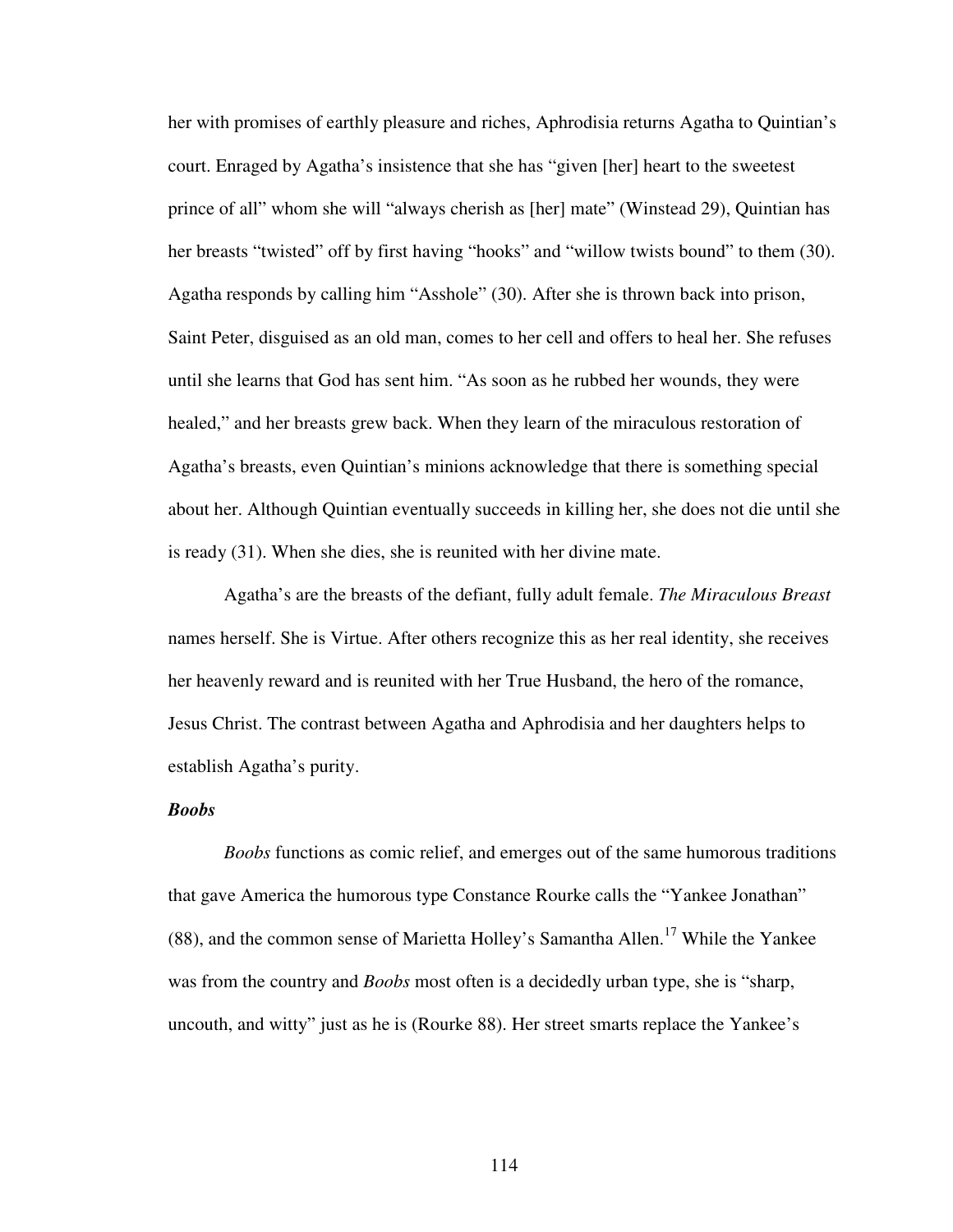common sense, and her sophistication is as counterfeit as her Via Spigas.<sup>18</sup> *Boobs*' role as a wise fool allows her to speak moral truth to the heroine.

*Boobs*' breasts are not just large. They are enormous. They are unrestrained. They are usually visible. Stephanie's *Boobs* sidekick,<sup>19</sup> Lula, is a chocolate brown, 250-pound former street prostitute with a penchant for wearing neon spandex two sizes too small with wigs to match. Stephanie's descriptions of Lula almost always include her breasts' size and degree of display: "Lula was wearing a halter top with a lot of boob hanging out. She rolled the cold can of beer across her chest. I figured it was a wasted effort. She'd need a keg to cool off a chest that size" (Evanovich, *One* 177).

This fat, black manifestation of the *Boobs* type has "an infinite ability to adapt to changing circumstances" (Walker, Introduction 83). However, *Boobs* is just as unruly as her breasts. She instantiates flamboyant appetite. Always ready for food and sex, for example, Lula drives a red Mustang and owns a variety of very large guns, at least one of which she has with her at all times. *Boobs* invites chaos because she allows her appetitive body to motivate her actions.

> "I don't feel so good," Lula said. "It was that last doughnut. There was something wrong with it. It was one of them cream-filled, and I think they used old cream."

"You ate ten!"

 "Yeah, and none of the others bothered me. I'm telling you, it was that last doughnut. I'd feel better if I could burp." (Evanovich, *Explosive*190)

A few minutes after this exchange, Stephanie returns to the car to find Lula has eaten two slices of pizza to "settle my stomach" (192). When the pizza doesn't work, Lula reaches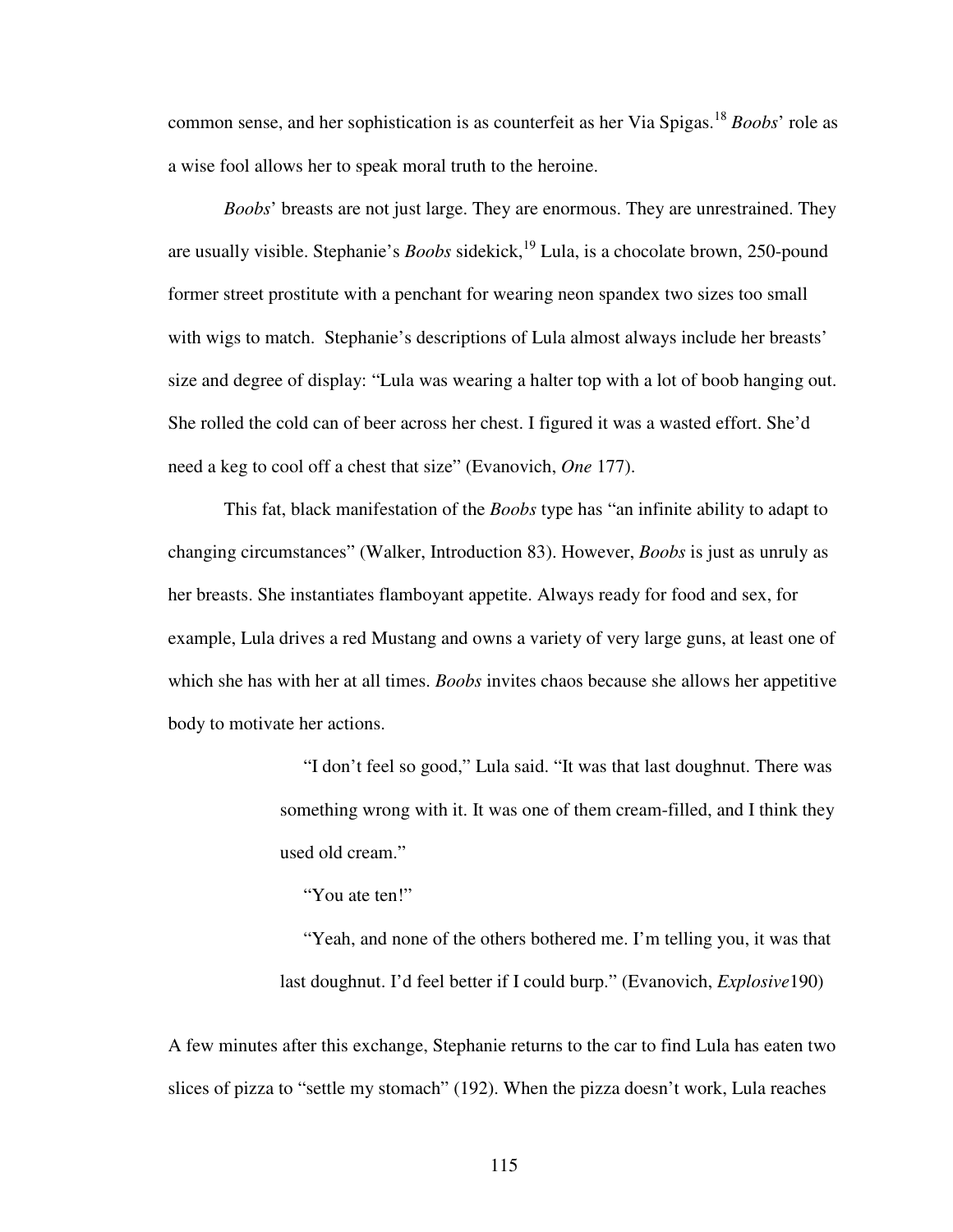into Stephanie's purse, and, mistaking a "love potion" for Pepto-Bismol, swills the entire bottle. When Stephanie tells her that it was a love potion, Lula falls in love with the first man she sees: the equally appetitive felon they have just apprehended who is so stupid he is almost incapable of coherent speech. He immediately steals Lula's car and Stephanie's gun and leaves them stranded, miles from home (209).

The heroine accepts *Boobs* as the voice of her conscience. For instance, Lula does not know that Stephanie fears she may be pregnant after her interlude with Ranger. Speaking about another matter, Lula says,

> "Just think where we'd be if we didn't pay attention to consequences. Like, there's consequences if you don't got bullets in your gun. And there's consequences if you eat bad potato salad. And there's consequences if you don't take precautions with your sweetie pie."

 I had a flash of panic recalling a small inadvertent lapse in my birthcontrol program in Hawaii.

 "Are you okay?" Lula asked me. "You got real pale now, and you're sort of sweating."

"I was thinking about consequences."

 "Yeah, they freak me out, too," Lula said. (Evanovich, *Explosive* 207- 208)

Earlier, when Stephanie is considering her Hawaiian "lapse," she says, "[T]here was a voice, sounding a lot like Lula's, in the back of my head, telling me I'd been looseygoosey with my morals in Hawaii, and that's what had messed up my juju" (Evanovich,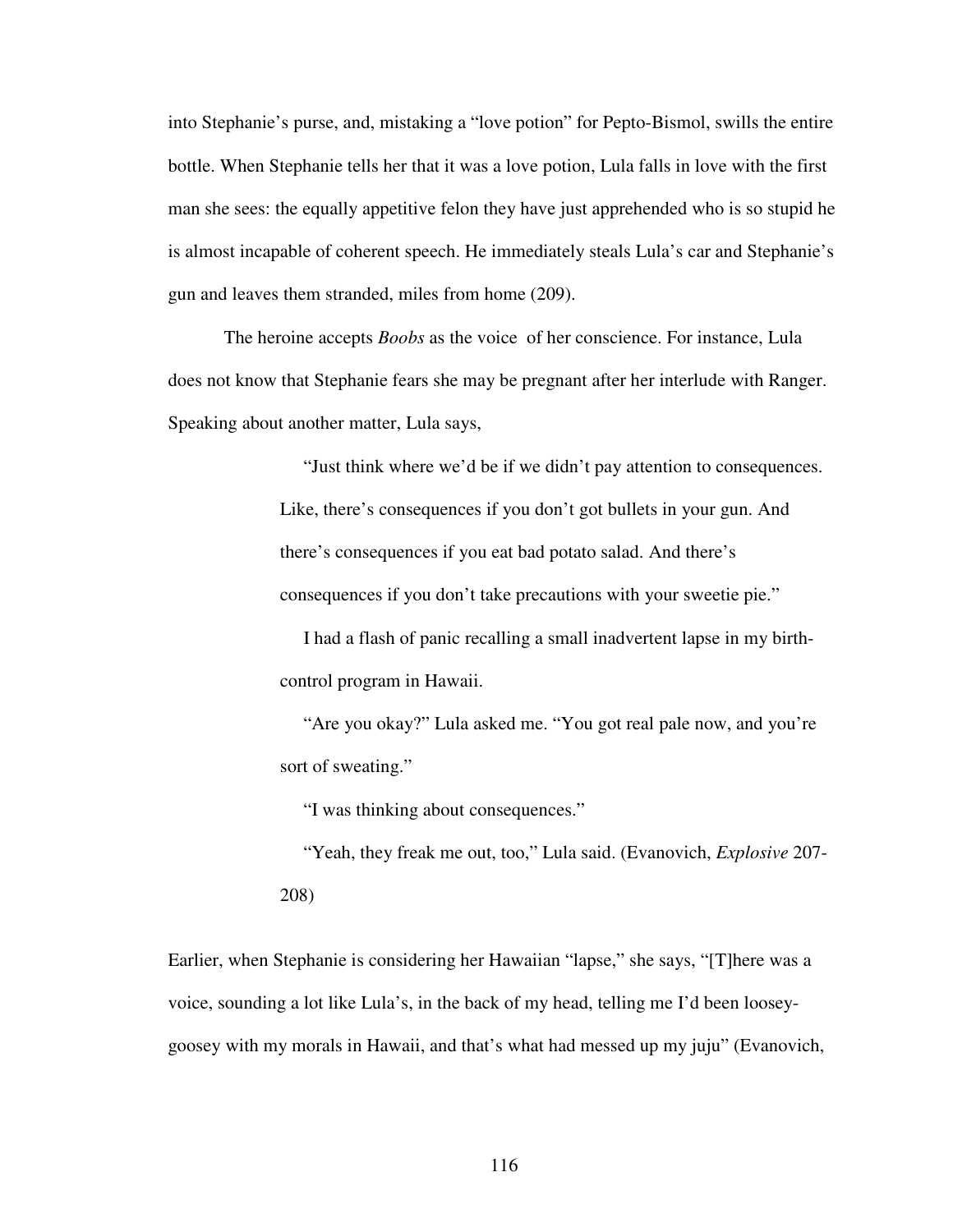*Explosive* 136-137). That the heroine's conscience speaks to her in Lula's voice suggests that Stephanie recognizes and accepts *Boobs* as a moral adviser.

That Lula's is a fat black female body should be addressed, for her success as comic relief reveals the grounding of some of the book's humor in hegemonic ideologies of gender, race, class, and body size. Presenting a black character who dresses loudly and flamboyantly presupposes and reiterates racist U.S. stereotypes and hegemonic discourses about beauty and body size. *Sambo* characters who cause chaos for themselves and their white companions by emotionally, unthinkingly, or impulsively acting have long been a part of U.S. humor's engagement with race. While Lula lacks the subservience to her white companion characteristic of the *Sambo* type, Evanovich's characterization of Lula does gesture toward it, and most of the comic relief Lula provides as *Boobs* relies on her appetitive impulsiveness.

Another variant of the *Boobs* type is a male-centered female character with large breasts. She is the heroine's friend. This *Boobs* has an active and enviable sex life, and she never lacks for partners. She is not just conventionally pretty. She is gorgeous. For instance, Maddie describes her friend Dana as "a 5'7", 36 double D, strawberry blond aerobics instructor slash wanna-be actress with the kind of body that inspired rock songs" (Halliday, *Killer* 2). This *Boobs* is completely unselfconscious about her body, takes care of it, and enjoys the pleasures it affords her. She is quirky, sweet, funny, and a good friend to the heroine. However, she has one major flaw. She puts relationships with men before relationships with women. For instance, she can be unreliable, even when she and the heroine have plans. If an attractive opportunity for sex comes along, these characters will abandon their female friends and seize the day. The heroine is ambivalent about this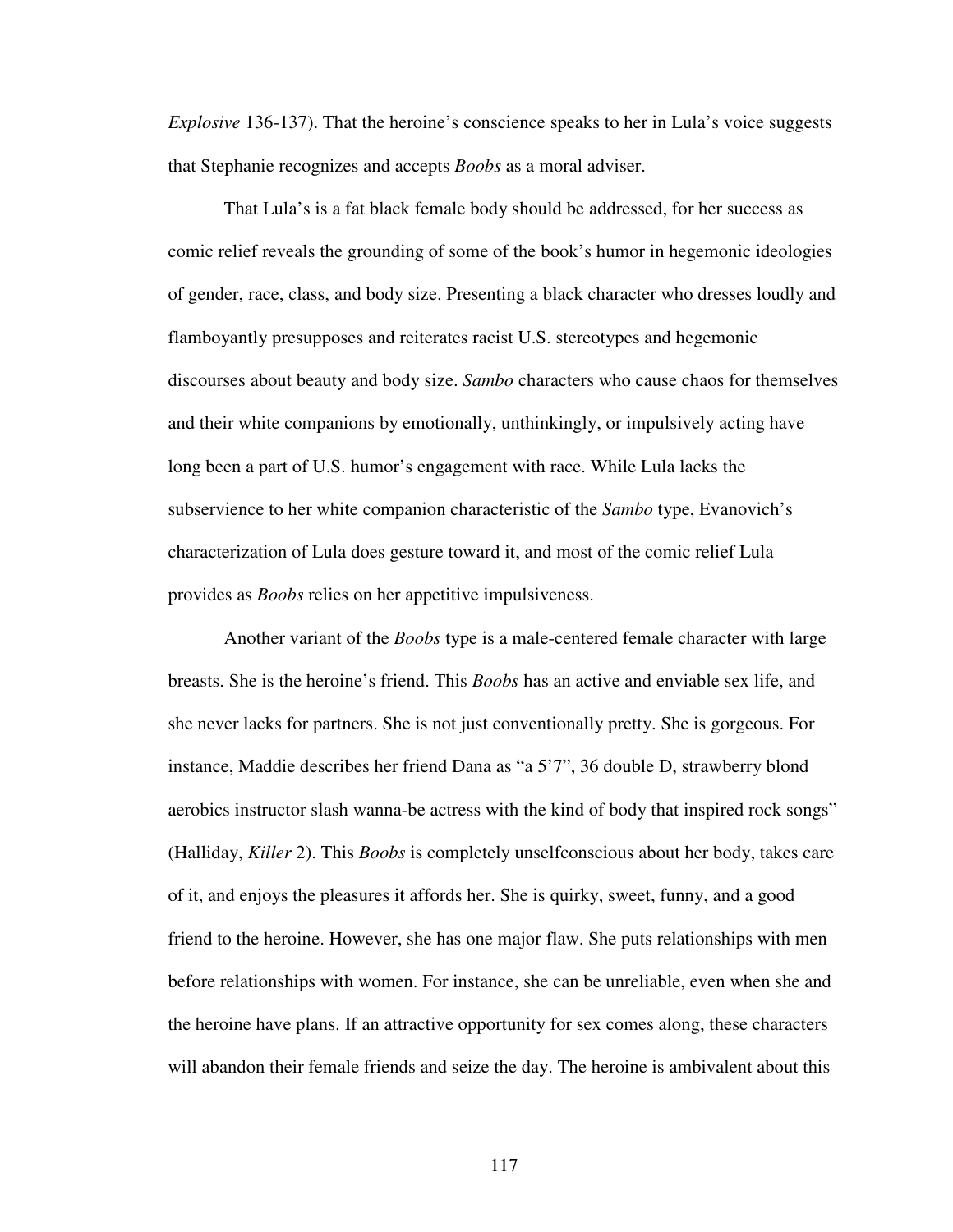*Boobs*' sexual practices. She wants her friend to be happy, but she could never be so promiscuous herself. Sometimes her lack of inhibitions causes chaos. She, too, can function as the heroine's conscience, but her admonitions are generally about the heroine's terrible eating habits. This *Boobs* is more akin to Marilyn Monroe's onscreen persona than to the wicked women of hagiography and sentimental fiction.

# *Hooters*

*Hooters*, however, is indeed descended from the wicked women of the literary past. Her U.S. literary foremothers include Katharine Brush's *Red-Headed Woman*, Lillian Andrews, and Dorothy Parker's Mrs. Martin.<sup>20</sup> Also male-centered, she usually provocatively displays her large breasts. *Hooters* is cynical in general, but can be especially cruel to other women. She is selfish and self-interested. Not terribly bright, she is nonetheless calculating and competitive with other women, especially the heroine. Joyce Barnhardt, Stephanie's nemesis since elementary school, enacts this type. She lies, cheats, and steals. She marries and divorces for money. This character does not limit her sexual consumption to single men, and she has no sense that there might be anything wrong with that. As she says to Stephanie, "'Okay, once in a while I steal a husband. I don't see what the big deal is. They all turn out to be losers anyway'" (Evanovich, *Eighteen* 179). One of the husbands she stole was Stephanie's.

### *Falsies*

Her breasts may be silicone or saline, but whatever else they may be, they are not natural. As a type, *Falsies* reaches back to hagiographical and nineteenth-century depictions of lustful, materialistic women as a means of establishing the chastity and spirituality of the heroines, and she performs the same function here.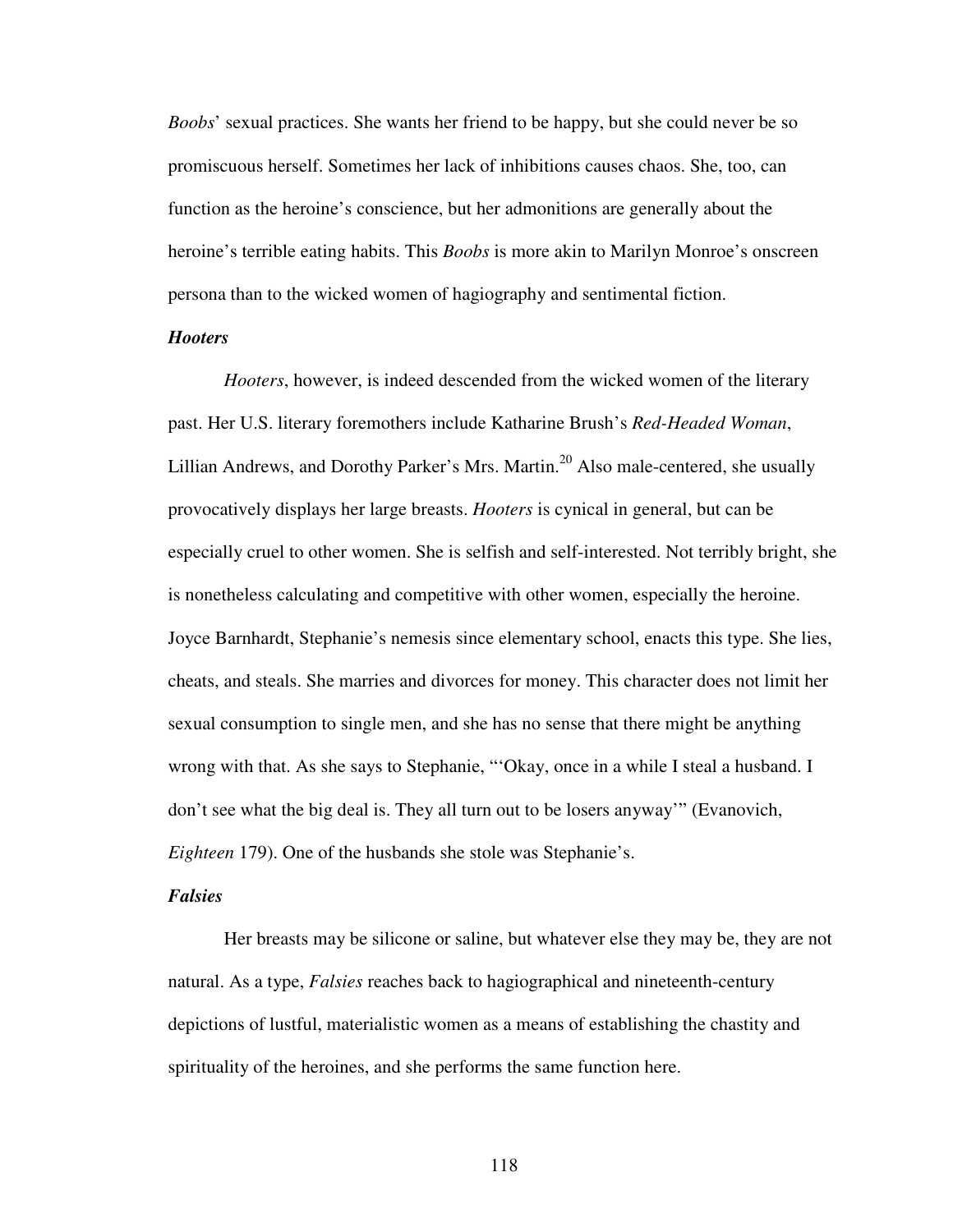The crucial differences between *Falsies* and *Hooters* are that *Falsies* additionally transgresses by medically altering her body and she is dumb—at least on the outside. Her lack of intelligence may be as phony as the rest of her. She is very competitive with other women, and she uses her sexual appeal as a means to power and money. *Falsies,* like *Hooters*, uses her body to get men and is not terribly fussy if the men are already married or otherwise attached, as long as it helps her get ahead. This crosses the heroine's frontier of acceptable gender performance. While Maddie wears a push-up bra to supplement her cleavage on occasion, for instance, to function as *Bait*, she would never consider breast augmentation, and she considers acrylic nails, hair extensions, and tanning-booth color just as dishonest as she does surgical alteration (*Spying* 4).

For Maddie, accessorizing the body to draw attention to one or the other of the dual interpretive possibilities and to mask the other is acceptable. To eliminate the possibility of either reading through surgery, by having too many children, by growing old, or by wearing unacceptable clothing for one's body type is not. To do so for purely pecuniary reasons is no better than prostitution. Jasmine, Maddie's nemesis in the first three books of the four-book *Making It* series, enacts *Falsies*, and she finds her high culture sisters in Clare Boothe's Sylvia and Alcott's Belle.

### *Mommaries*

There are at least three conventional *Mommaries* characters: *Moms*, *Office Moms*, and *"The Breeder*.*"* These women provide three different possibilities for mothering, and three different stances relative to mothering.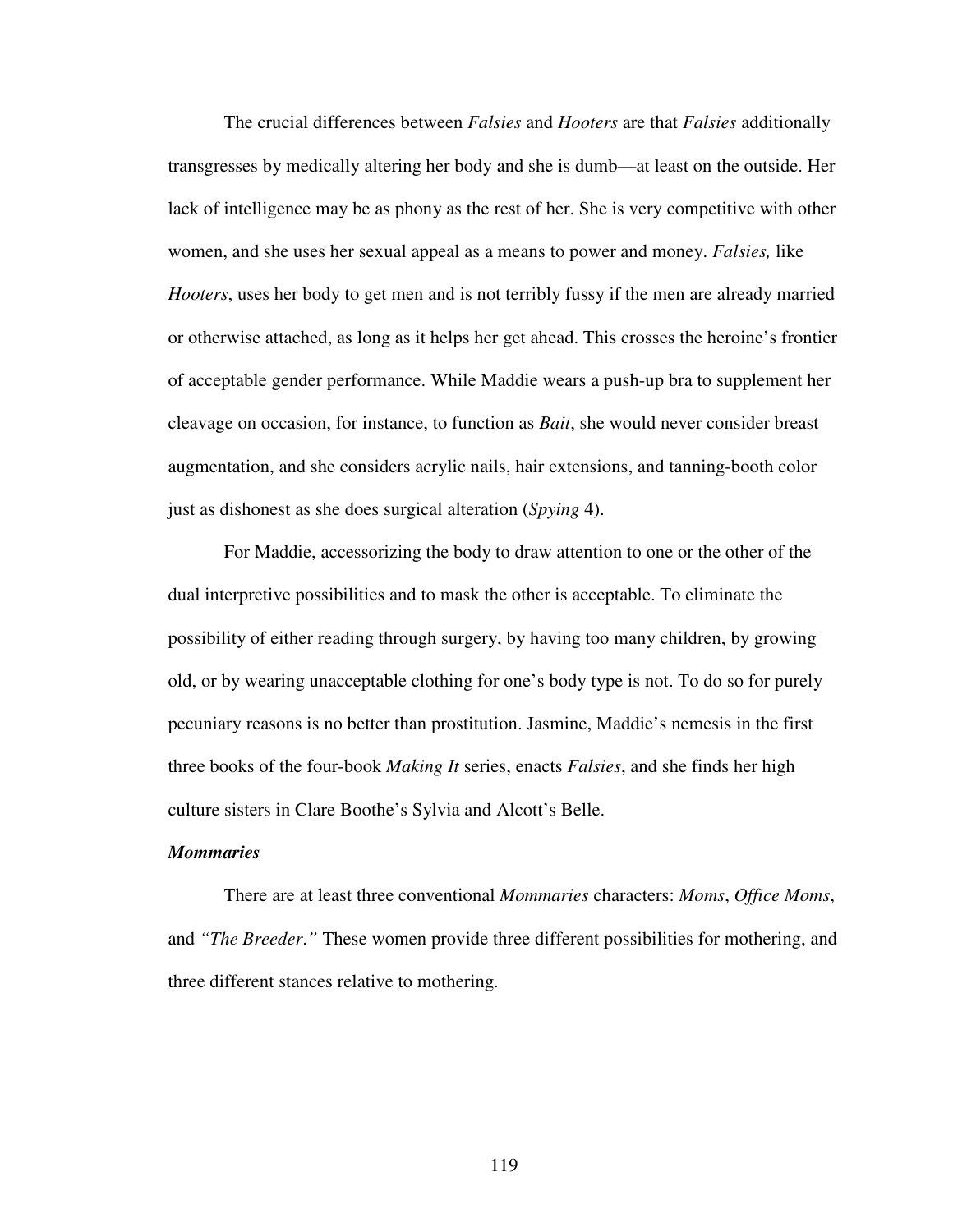*Moms* 

In her textual incarnation as the heroine's mother, *Moms* functions as the contrastive woman "from an earlier time"  $(28 \text{ Baym})$ .<sup>21</sup> *Moms*' is the contemporary representation of an "anachronistic" maternal femininity (28). The heroine rejects this femininity for herself but respects it and depends on it as part of her support system nonetheless. Stephanie's and Maddie's mothers are both *Moms*, although their mothering styles differ. Maddie's mother is eccentric and flighty, and her enthusiastic appreciation for the pleasures of sex and the male body as a sexual object embarrass Maddie. That she represents a woman from an earlier time is reflected in her costume; all of her garments hearken back to the styles of the 1980s. Nonetheless, she loves her daughter, has raised her well, and when Maddie needs her, she is there with emotional and material support, most often in the form of free pedicures at her second husband's Beverly Hills Salon.

Stephanie's *Moms* is a 1950s housewife. She serves dinner promptly at six, and it always includes homemade dessert. Her home is a model of home economy and as a domestic space stands in stark contrast to her daughter's barren apartment. As Stephanie describes Morelli's mother, though, she is the quintessential *Moms*:

> Joseph Morelli's mother made my mother look like a second-rate housewife. My mother was no slouch, but by burg standards, Mrs. Morelli was a housewife of heroic proportions. God himself couldn't get windows cleaner, wash whiter, or make better ziti than Mrs. Morelli. She never missed mass, she sold Amway in her spare time, and she scared the bejeebers out of me with her piercing black eyes. . . .Joe's father could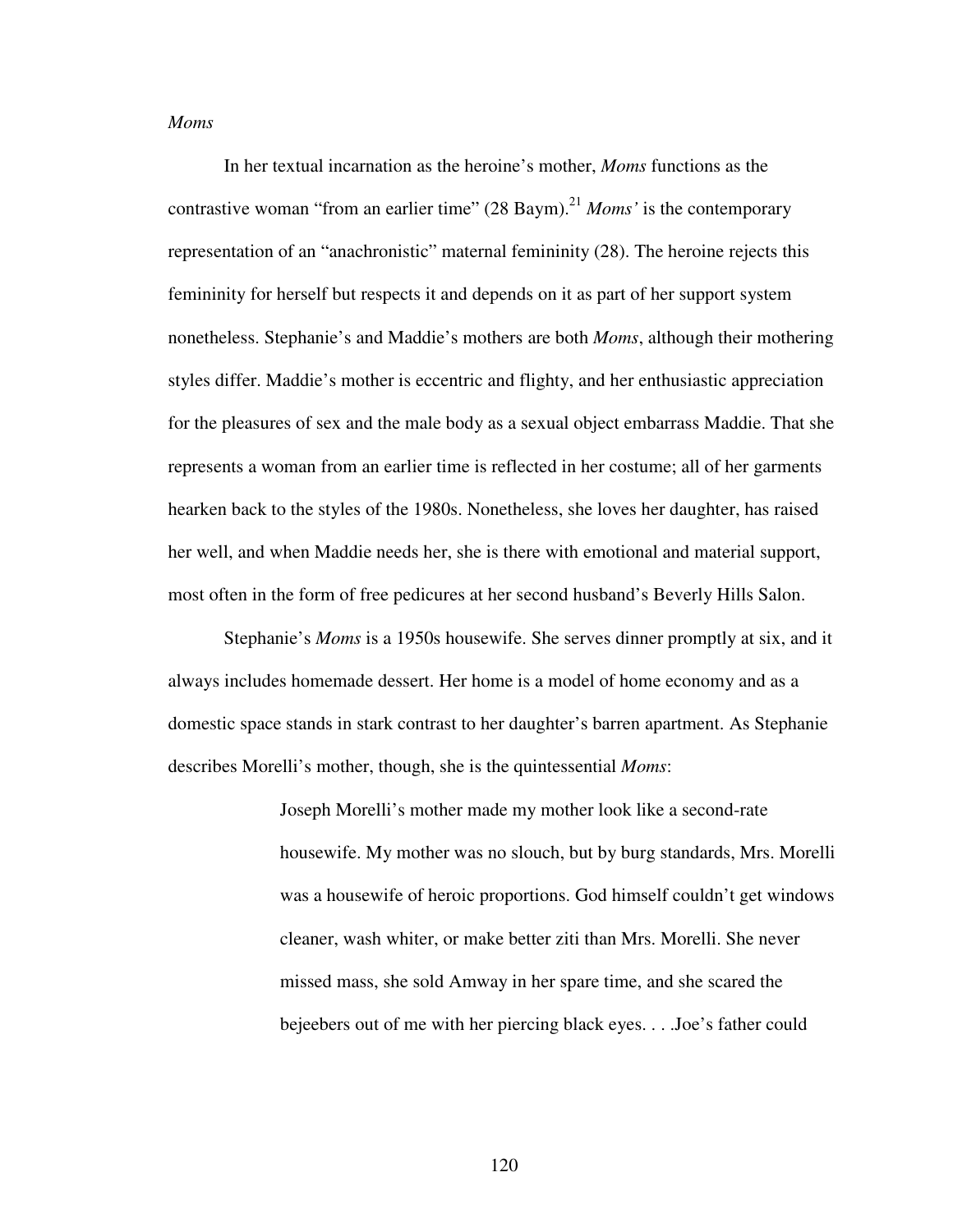have been bought for five bucks, but his father was dead. (Evanovich, *One*  38).

The domestic space belongs to *Moms*, and if her husband is present in the home, he is usually silent. More often, he is absent, as is Maddie's until he turns up as *Lola* (*Killer*). *Office Mom* 

*Office Mom* handles the office equivalent of housework, organizes and arranges the space, makes the day-to-day decisions, dispenses advice and bandages, and handles the finances. In short, she does in the office what *Moms* does in the home. Vinnie, the owner of the company stays hidden behind the closed door of his office, leaving the front space to the women who comprise the office staff. Connie, who manages the bail bond company where Stephanie works, functions as an ethnic *Office Mom*. Short, curvy, and slightly mustached, Connie comes across as a tough broad. She does not trust men, but she has a heart of gold where other women are concerned.<sup>22</sup> Sarcastic, lusty, and cynical, *Office Mom* stands up for her "daughters." If she were not so supportive of other women, she would be *Hooters*. As she is, she reiterates what Baym identifies as "the kind, stronghearted widow who . . . finds time to mother the heroine" (*Women's* 39).

*"The Breeder"* 

*"The Breeder"* is a baby-making machine. Her breasts are always engorged or being suckled by the latest addition to the family. Maddie's cousin takes this role in the Halliday novels, and Stephanie's sister fills the role in her narrative. *Mommaries* is always either pregnant or nursing, and she serves as a reminder of the loss of autonomy that comes with motherhood. She rarely plays any real part in the action, but her ghostly presence hovers over the heroine at family gatherings whether or not she is present.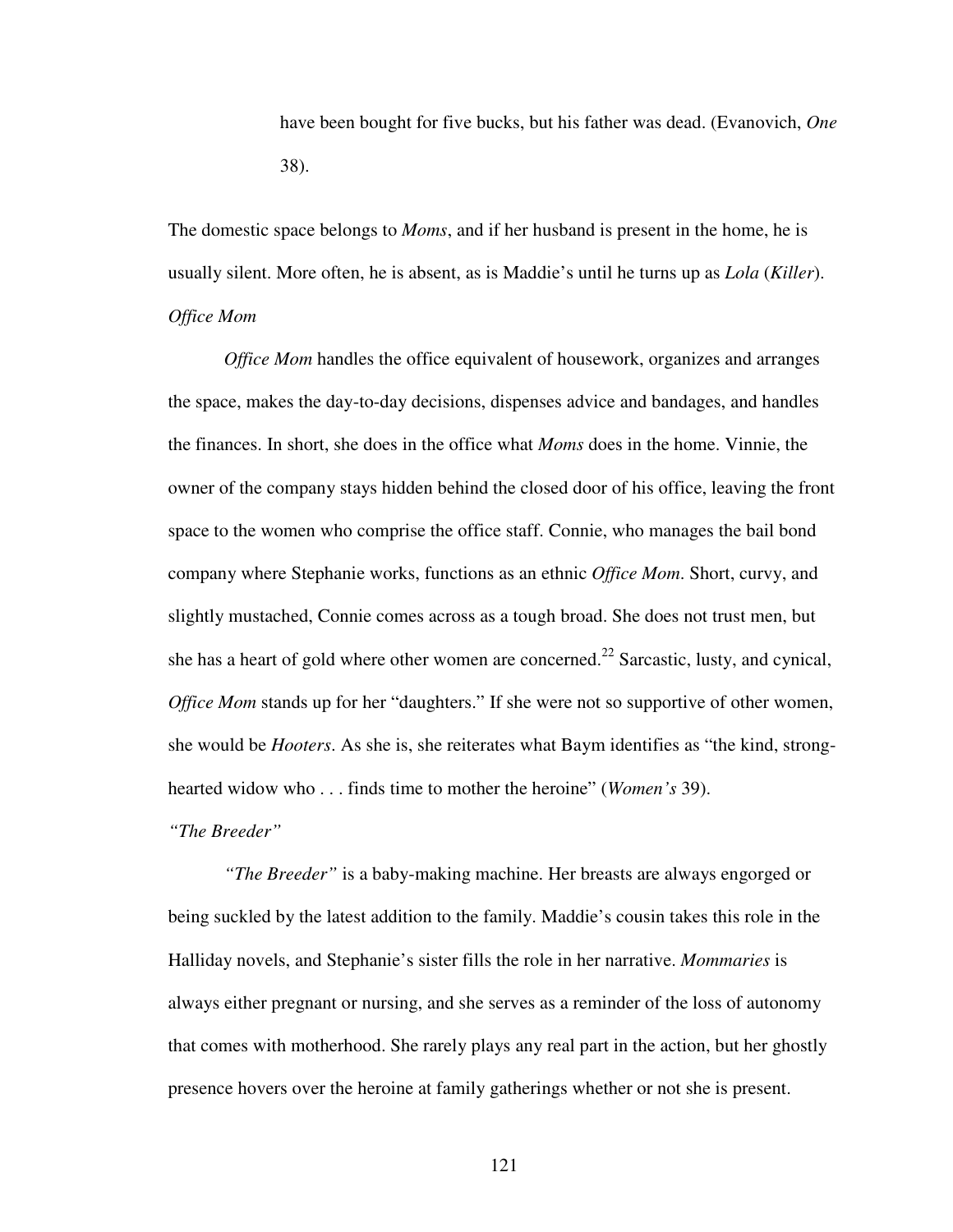Mothers tend to ask their heroine daughters when they are going to follow in *Mommaries'* footsteps and deliver a grandchild. Although they resent both the comparisons and the questions, *B-Cups* want children. Someday. Just not right now.

# *Teardrops*

*Teardrops* emerges out of the same humorous traditions as the Wife of Bath and the droopy-breasted "Granny" character created by Robert "Buck" Brown for *Playboy*  magazine. Hegemonic ideologies of age and sex interact and make ridiculous the image of an elderly female body announcing its sexual availability, seeking adventure, or breaking the law, all of which Stephanie's Grandma Mazur does.<sup>23</sup> For cooperative readers, *Teardrops* functions as comic relief. However, *Teardrops* is not comically ridiculous because her openness to excitement and willingness to grab what she wants impress the heroine, who would not at all mind being like her when she is old. *B-Cup* can be closer to *Teardrops* than to her own mother.

### *Breasts Scorned*

That the moral economy of the text views breast implants with suspicion is evident in the conclusion of *Spying in High Heels*, the first book of the series. Althea, a "meek frump," turns out to be the murderer Maddie seeks (298). In order to subdue the crazed woman, Maddie stabs a stiletto heel into Althea's implant and deflates it. Since Maddie is in fact a shoe designer, the stiletto's deflation of the implant represents not just Maddie's "triumph." It also figures for the triumph of her evaluation of artificial femininity.

Although Althea has implants, she differs from *Falsies*, for she is completely unattractive, has only "loved" one man, and does not use her body for financial gain or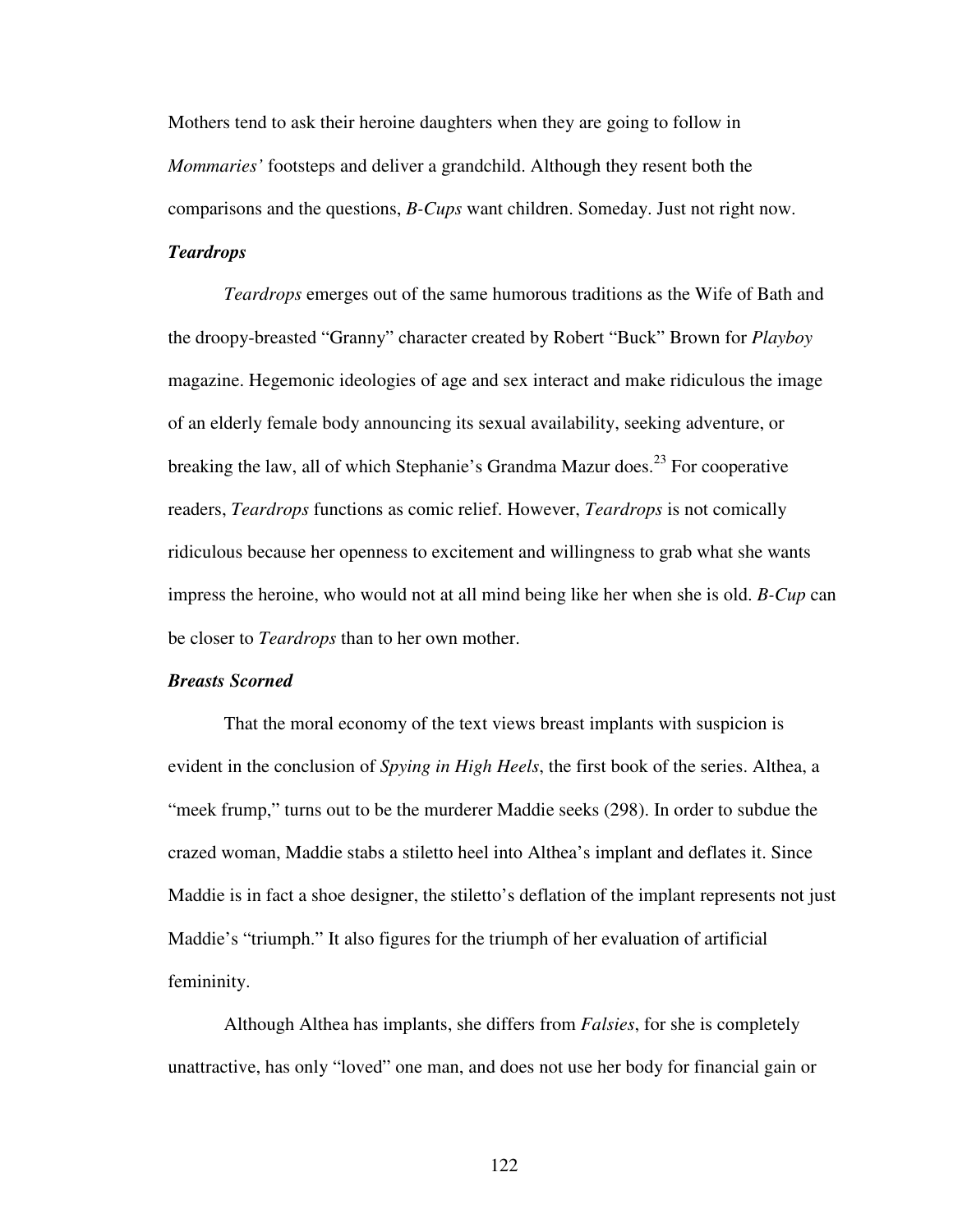social advancement. She is the woman who changes herself to please a particular man. *Breasts Scorned* warns that the affective responses that animate the moral sense may deceive us. She is a warning. To love, *Breasts Scorned* tells readers, is dangerous for an unattractive woman, but to change oneself to please a man is even worse. Althea may be mad, but as she tells her story to Maddie, the concerns she expresses are similar to those Ephron expresses: "'You don't think he would be interested in someone like me? You think he's too good for me? Who would ever love dowdy little Althea?'" (300). It seems that the answer to *Breasts Scorned*'s question is the answer Ephron feared: No one.

# *Bosom Buddies*

The incongruity of a male body in women's clothing has a long history of provoking laughter in the U.S. public. Underlying this laughter is a profound anxiety about gender and power relations: Why would a male, a member of the dominant gender in a patriarchal society, willingly take on the signifiers of the subordinate, less powerful gender? Some of the humor in these novels emerges out of that tradition. For cooperative readers, these *Queer Bosoms* provide comic relief. Queer images in these novels are generally of male bodies, and there are at least two.<sup>24</sup>

Marco, the receptionist at Maddie's stepfather's salon, is the *Making It* series *Girlfriend*, a flamboyantly effeminate gay man. *Girlfriend* is a contemporary manifestation of the "belle" contrastive type Baym identifies, a type that "lives for excitement and the admiration of the ballroom" (28). *Girlfriend* thinks he is all five of *Queer Eye for the Straight Guy*'s "savants." Heroines emphasize his hyperfemininity as part of the process of normalizing their own. For instance: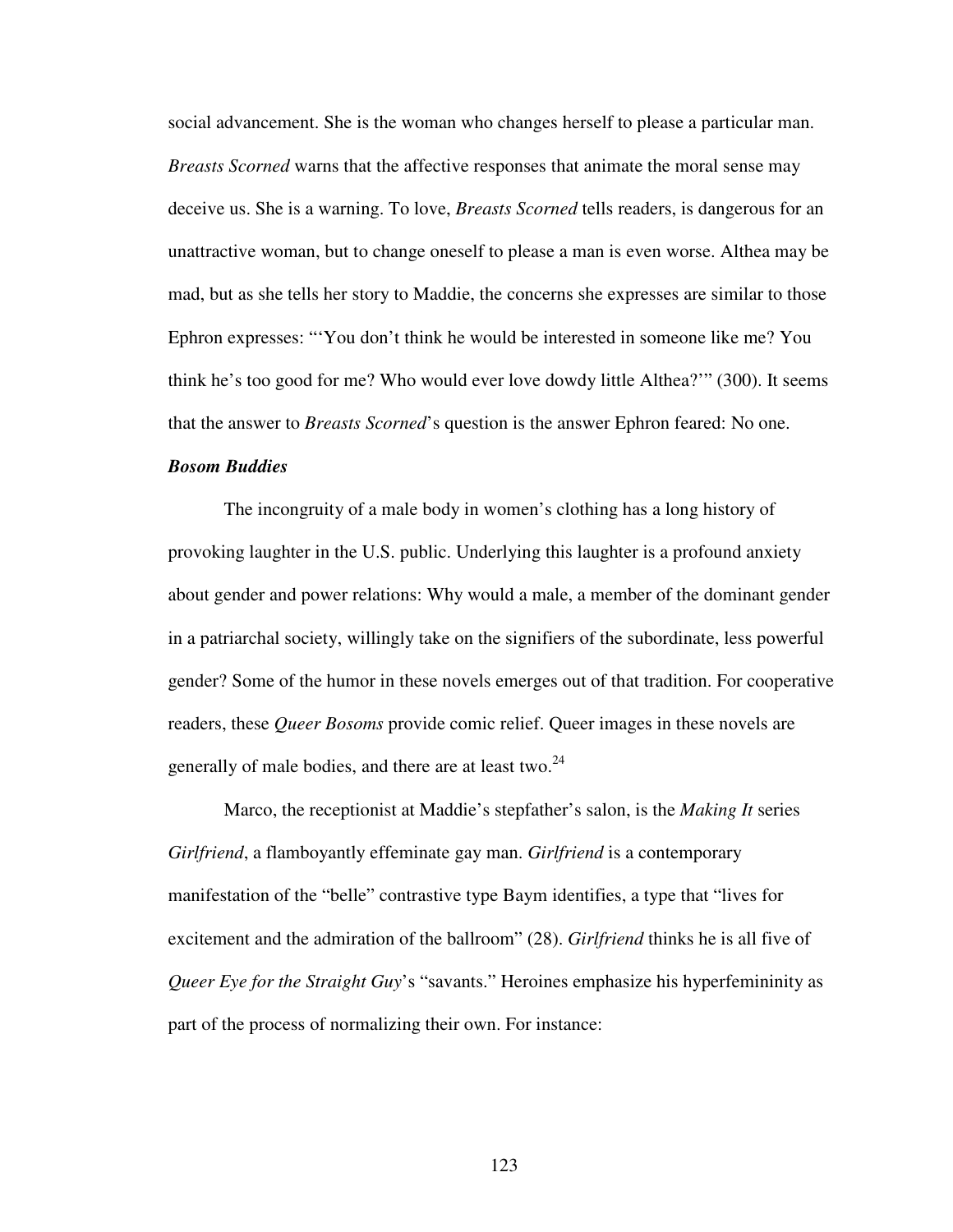Two *hours* later, Marco put the finishing touches on his club outfit of black leather pants and a form-fitting purple tank top, with three strands of silver chains around his neck. Capped off by a black beret. And I was pretty sure he was wearing more makeup than either Dana or me. (Halliday, *Killer* 88, emphasis original).

*Girlfriend*'s exaggerated effeminacy contrasts with both the heteronormative masculinity of the hero(es) and the heroine's normalized femininity.

The second *Bosom Buddy*, *Lola*, lives as a woman. For her, her body is not an announcement of sexual preference, but rather, an identity performative. *Lola*'s male body thus gets inscribed with the same paradoxical quill as the female body. For instance, Maddie's father, *Lola*, also works as a drag performer, and as an aging woman working in entertainment, she knows her days are numbered. Indeed, this *Lola* finds herself in danger as a consequence of an ill-conceived get-rich quick scheme, and so the mystery storyline in *Killer in High Heels* emerges out of a *Queer Bosom* rather than a biologically female body. Likewise, the murders in Evanovich's *Four to Score* are occasioned by a misreading of a *Lure* as genuinely queer.

# *Bait*

*Bait* is a false identity, a disguise. Any character may momentarily fill this role because it is only a role. *Bait* practices indicate that female characters, including the heroines, recognize the paradoxical possibilities of their bodies. In her attention to the meaning of costume, *Bait* acknowledges that her body may be read as either virtuous or wicked. Sometimes she attempts to erase one possibility by using accessories, clothing, and makeup to emphasize the other. This most often shapes up as dressing like "a whore"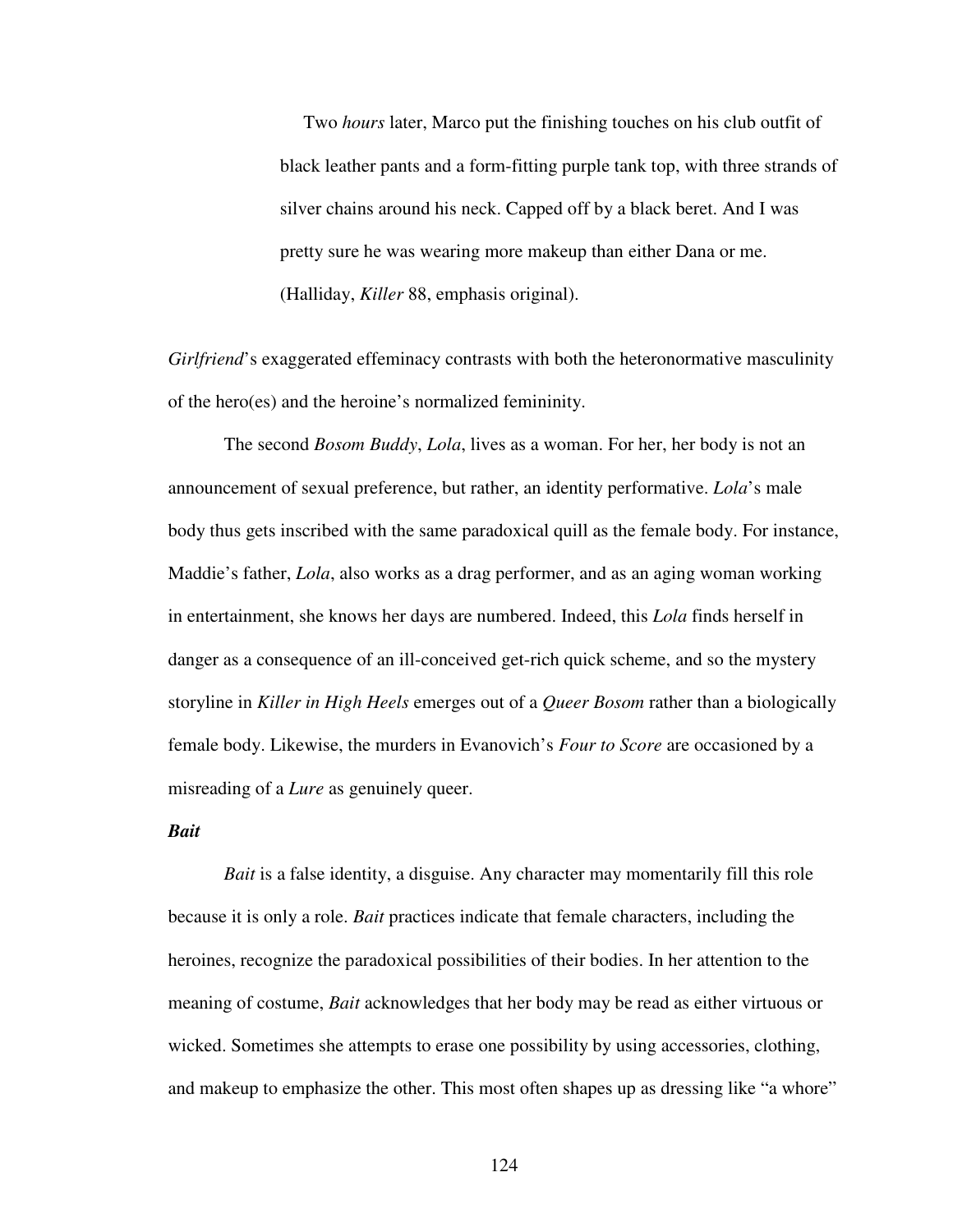in order to elicit information or assistance from a man while on a case. In this situation, the heroine always notes that she must augment her breasts to create cleavage.

Cross-dressing *Bait* such as Salvatore "Sally" Sweet find that the boundary between performance and performative are not very clear. Sally began cross-dressing as part of an onstage persona and wears a blend of men's and women's clothing offstage. Sally is not gay. When he and Stephanie meet, Sally says that cross dressing

> "is a fucking statement. This is fucking politically correct. See, this is the ultimate sensitive man. This is taking my female shit out of the closet. And like I'm saying, here it is, you know?"

"Unh huh."

 "And besides, I'm making a shitload of money. I caught the wave on this one. This is the year of the fucking drag queen. We're like a freaking fucking invasion.[ . . .]Not only am I booked solid for every weekend for two years . . . I get money stuffed in my goddamn pants. I got money I don't know what to do with."

"So I guess you feel lucky to be gay."

"Well, just between you and me, I'm not actually gay."

"You're a cross dresser."

 "Yeah. Something like that. I mean, I wouldn't mind being sort of gay. Like, I guess I could dance with a guy, but I'm not doing any of that butt stuff."

I nodded. I felt that way about men, too. (Evanovich, *Eighteen* 33)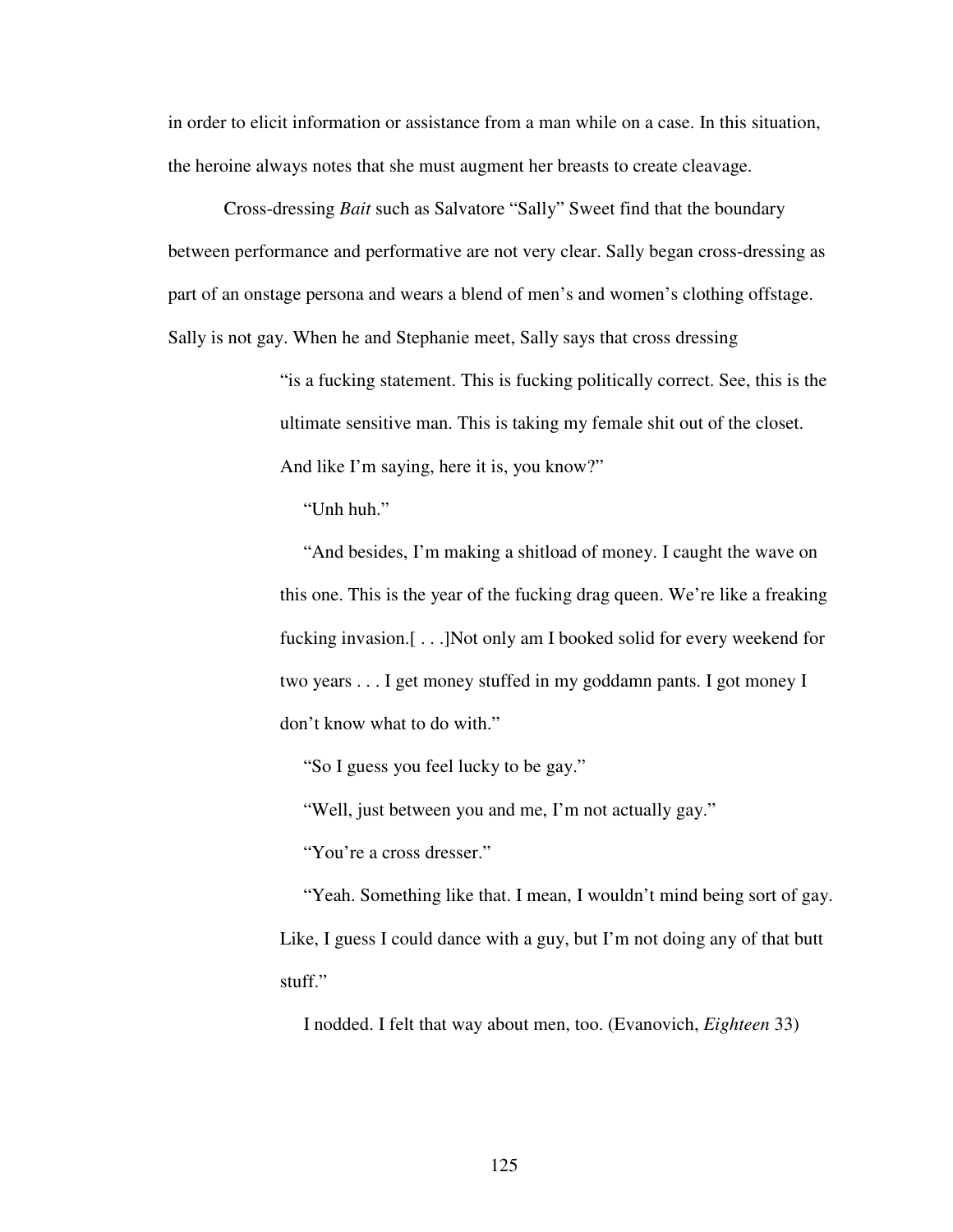Although Sally is not gay, his roommate is. When his roommate takes Sally's workrelated gender-bending performance as a sexuality-constructing performative, like *Breasts Scorned*, he is driven to murderous madness by unrequited love.

As *Bait*, Sally's presence in the text accomplishes several things for cooperative readers. Sally's declaration that his drag performance is "taking my female shit out of the closet" gestures toward an incongruity between what men think it means to be a woman and women's lived experiences. The incongruity between Sally's false femininity and the heroine's deadpan expression of real femininity provides a space out of which laughter can emerge.

# **The Heroine:** *B-Cup*

One of the first and most important ways heroines establish their ordinariness for cooperative readers is to mention the average size of their own "B-cup" breasts fairly early on in the text, usually using the humor of self-deprecation to do so. *B-Cup*'s repetitive expressions of breast-directed self-deprecation express concerns about breasts shared by many readers, and so facilitate both reader identification with the heroine and readers' formation of discursive communities such as fan clubs, reading groups, and online discussion boards. Establishing their own breasts as average is a necessary step in normalizing their own sexual practices and values, which can encourage the kind of connection with the heroine and other readers for which fans say they look (Radway). *B-Cup*'s average-sized breasts metonymically gesture toward the heteronormative female sexuality and cisgendered self-presentation simultaneously constructed and authorized by the heroine's narrative identity performance.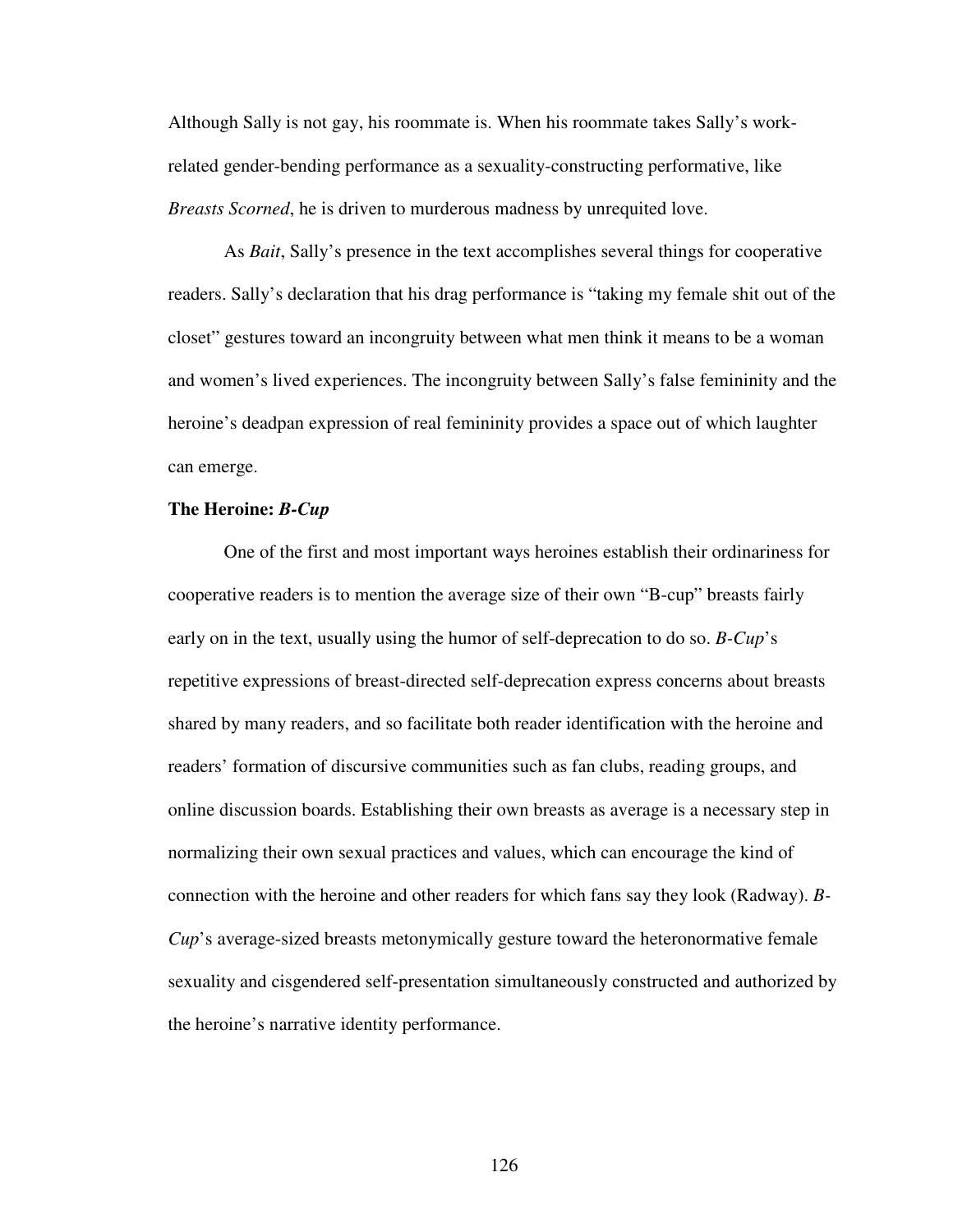When readers cooperate with the text's value systems, *B-Cup*'s receptive heterosexuality is normalized in the social economy of the book. Thus, in the moral economy of the text, embodied sexual identity becomes a marker for virtue. Repeated representation of heterosexual desire as the animating sentiment as well as the sentiment that can be called upon to quash other feelings shifts the logical grounds for the operation of the sentimental moral from Shaftsbury's universal maternal instinct to heteronormative love. First-person narration permits heroines to describe the operation of their twentyfirst-century version of the sentimental moral sense. *B-Cup* most directly confronts the bodily autonomy that frustrates her attempts to construct a coherent identity on the sexual field. For example, she may experience a powerful sexual response to a man who is not her primary partner. Or, her body may respond to her lover when her mind is angry with him. *B-Cup* expresses this experience as a mind-body disconnect. Stephanie, for instance, claims, "[T]he closest I've hand to an out of body experience was when Joe Morelli took his mouth to me" (Evanovich, *One* 70). When she is sexually aroused, the heroine cannot summon the correct "sentiment" or enough command of her reason to quench completely her physical desire; nor can she immediately access her reason. This illustrates one persistent threat to this heroine's chance to construct a *coherent* adult female subjectivity. Her body and her mind do not consistently cohere. The heroine must be able to reconcile her body and her mind in order to construct a coherent adult identity that others understand to be an expression of her authentic self. $^{25}$ 

Sexual practices are, in post-millennial U.S. ideology, an indication of sexual identity (Foucault, *History* Vol.1). *B-Cup*'s sexual practices are heteronormatively receptive and monogamous. She rarely has sexual intercourse with anyone other than her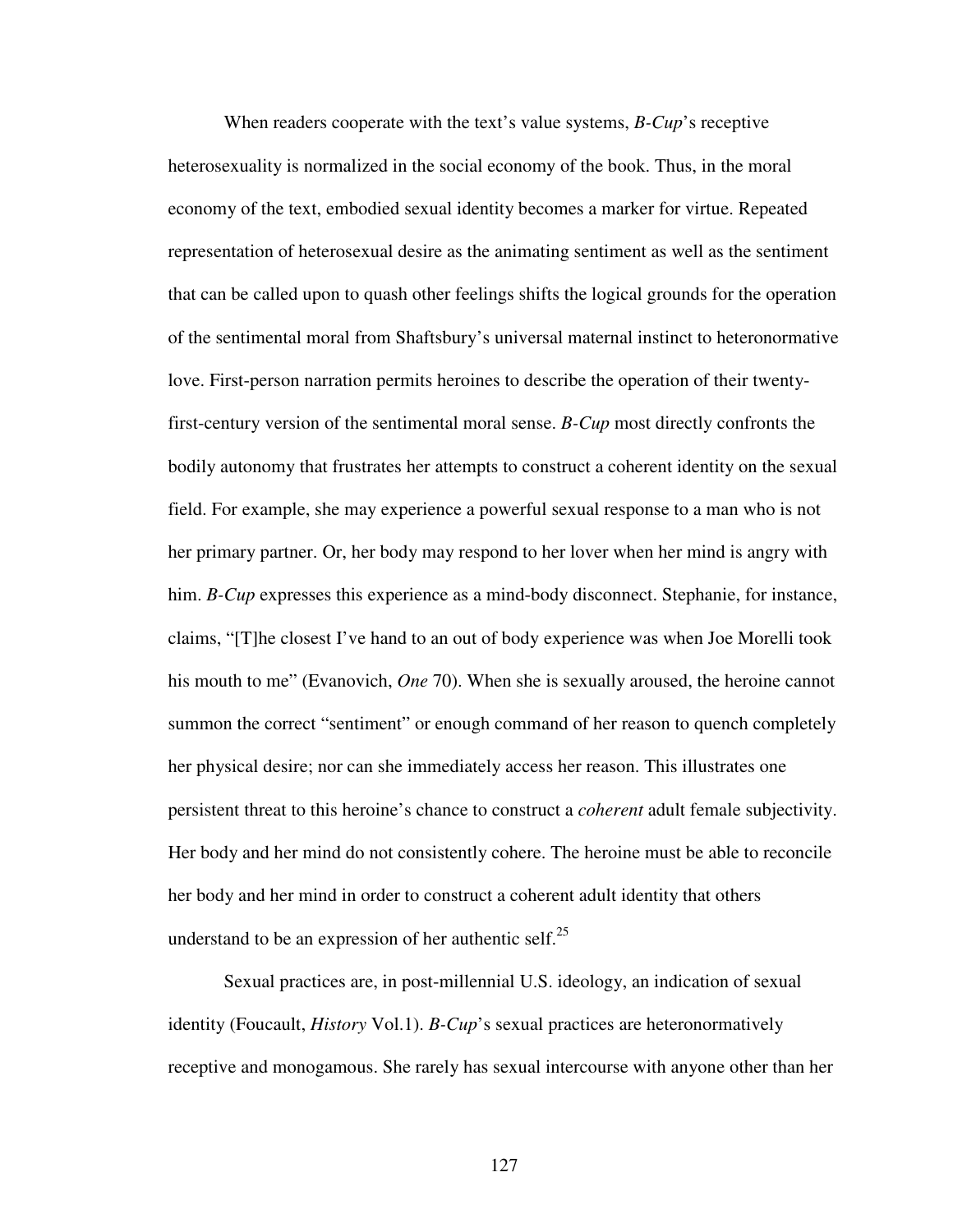significant other (although his identity may change by the end of a book). When she does, she is riddled with guilt. For instance, Stephanie reflects about having had sex with Ranger while on business in Mexico:

> If I asked Ranger for help, I'd end up naked. It had some appeal, but truth is, I was beginning to not like myself so much. The honest confusion of loving two men was giving way to something that felt a little like unhealthy self-indulgence. . . .Anyway, like it or not, I was presently caught in the throes of self-examination, and I was coming up short. (Evanovich, *Explosive* 136-137)

Readers find out shortly after this introspective moment that Stephanie she had a birthcontrol lapse during this encounter and fears she might be pregnant by Ranger. Repeatedly linking guilt and undesirable consequences to a specific sexual practice portrays that practice as in some way inappropriate or illicit. This motif is repeated in different forms through books and across series. That the practice crosses the heroine's normal boundaries sets up her boundaries as those virtuous women do not cross.

*B-Cup*s, like their nineteenth-century counterparts, refuse to accept "the equation of female with permanent child" (17). Maddie has an epiphany when she realizes that she has feared that her mother's second wedding would mean a final end to her childhood: "And I realized, as I stared at my mother's '80's blue eyeshadow and lipstained stained [sic] teeth,... I was afraid things were going to change. That I'd lose my Keds-withfloral-Muumuus Mom to Fernando's ultra-chic world" (Halliday, Spying 210). Contemporary heroines, too, then, must make their own ways in the world. Their stories are also of women who, through their own "intelligence, will, resourcefulness, and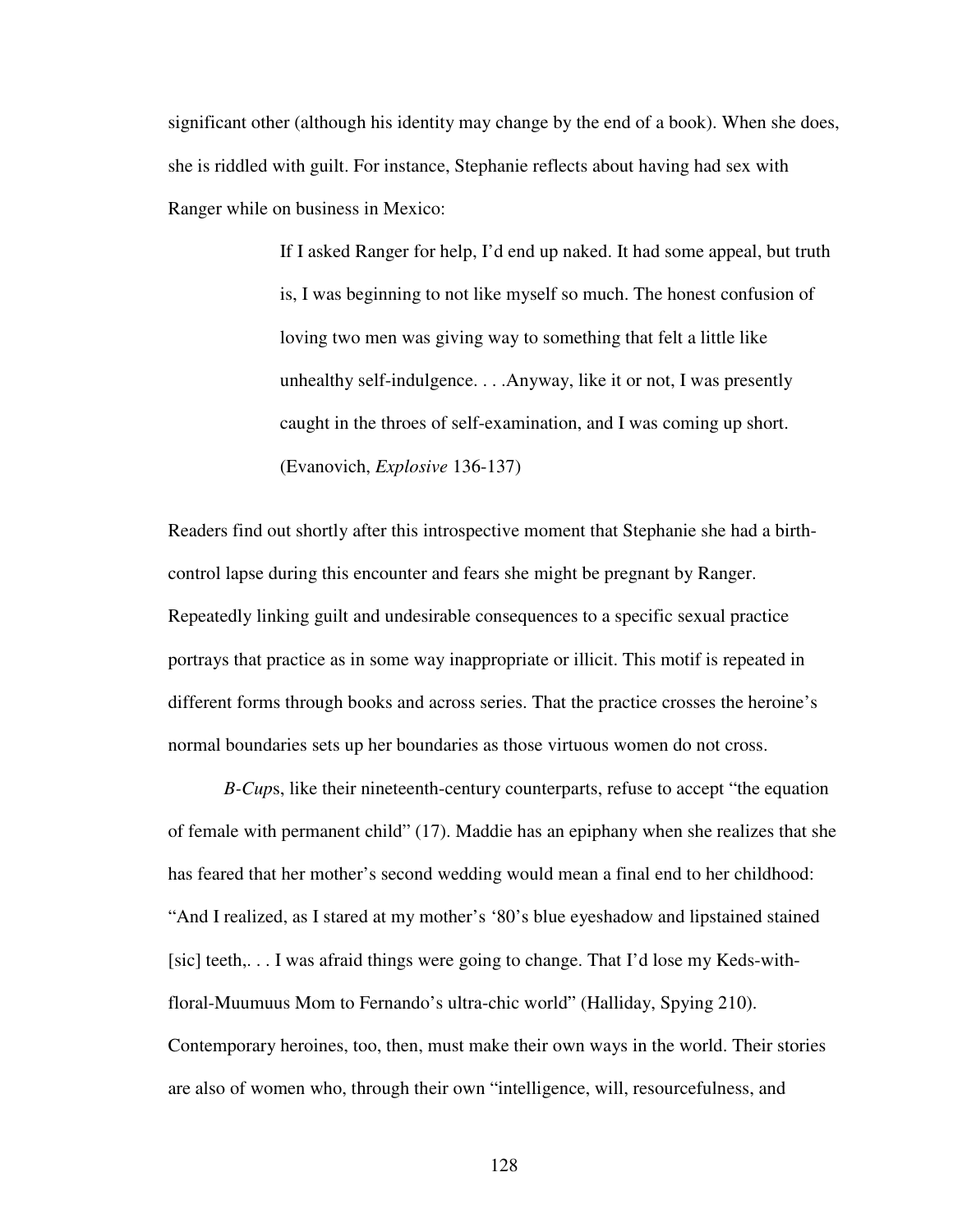courage," surmount the obstacles they encounter (22). Their reward is the "network of surrogate kin" that "gradually defines itself around the heroine, [and] makes hers the story, not only that of a self-made woman, but that of a self-made or surrogate family," just as it is for both the virgin martyrs and the heroines of nineteenth-century sentimental literature (38). With the exception of the hero, *B-Cup*'s "self-made" family is composed almost entirely of other "Signifying Breasts."

# *The Chest*

Romance normalizes the heroine's cisgendered, heteronormative sexual receptivity in part by the hero's response to her. Heroes, or *Chests*, are not developed in any more detail than heroines, and they, too, are interchangeable. Joe Morelli, Stephanie Plum's primary romantic partner, is a cop; so is Jack Ramirez, Maddie Springer's love interest and eventual husband. Both Morelli and Ramirez have tattoos. Each has a thin knife scar bisecting an eyebrow. They both own homes. Both have strong ties to their ethnic and family communities. They are both family men who are not yet fathers. In a word, by the standards of sentimental domesticity, these *Chest*s are highly desirable domestic partners. They are "solid, ethical, generous, frank, hard-working, energetic" men, who are also "admirer[s] and respecter[s] of women" (Baym 41). They like the heroines "as much or more" than they lust for them  $(41)$ . However, the characterological conventions of popular romance require not just that *The Chest* be attractive; he must be perfect. He must be smart, he must be handsome, and he must above all be sexually irresistible to any sane woman—or perhaps, sexually irresistible enough to make a sane woman crazy.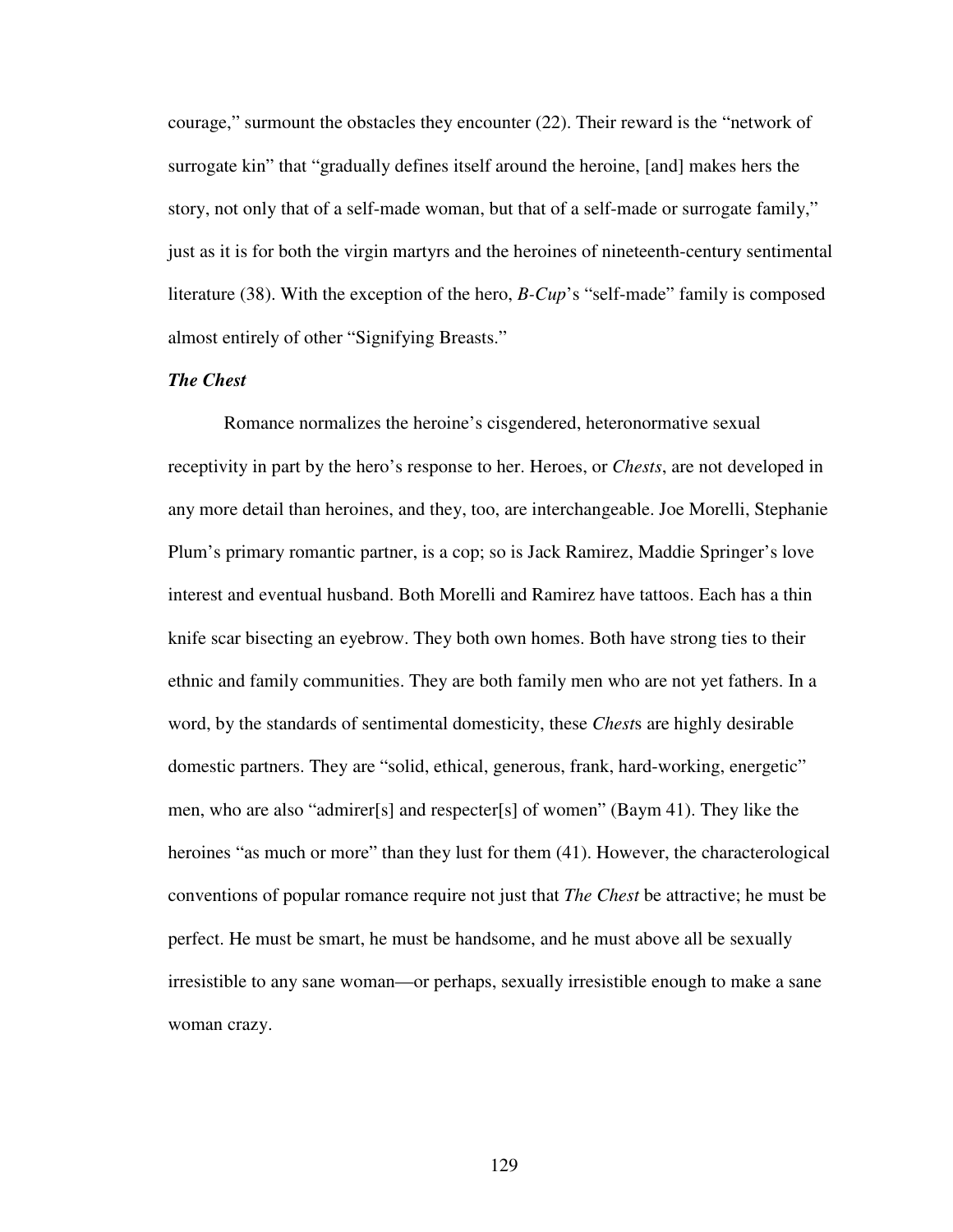As she tells the story of her early relationship with Morelli, two weeks after her mother's warning that the Morelli boys do "'[t]errible things" to girls "when they get them alone," Stephanie agrees to play "a new game" with him in "his father's garage"(Evanovich, *One* 3). A "combination of terror and prurient curiosity that bordered on awe" led the six-year-old, skirt-wearing Stephanie to play the "tunnel" to Morelli's "choo choo" (4). The next time the virginal Stephanie encounters Morelli, they are ten years older. Morelli visits the bakery where she works after school and, she says, "bought a chocolate-chip cannoli, told me he'd joined the navy, and charmed the pants off me four minutes after closing, on the floor of Tasty Pastry, behind the case filled with chocolate éclairs" (5). When she next sees Morelli three years later, Stephanie deliberately runs him down with a Buick. As she stands over him to "assess the damage," Morelli looks up her skirt. Stephanie leaves him "sprawled on the pavement" and drives away. Morelli is Stephanie's *Chest*. That is not to say that there are no other men in Stephanie's life. There are. Nevertheless, the opening pages of the first book materially make Morelli's importance to Stephanie clear.

#### **Home Is Where the Heart Is**

The organization of the first three paragraphs of *One for the Money* physically surrounds the domestic mileu, "the burg," with Morelli. Stephanie begins, "There are some men who enter a woman's life and screw it up forever. Joseph Morelli did this to me—not forever, but periodically" (Evanovich, *One* 3). These two sentences constitute the entire first paragraph, and they immediately set a wryly humorous vernacular tone, identify the hero, and hint at the heroine's ambivalence about him.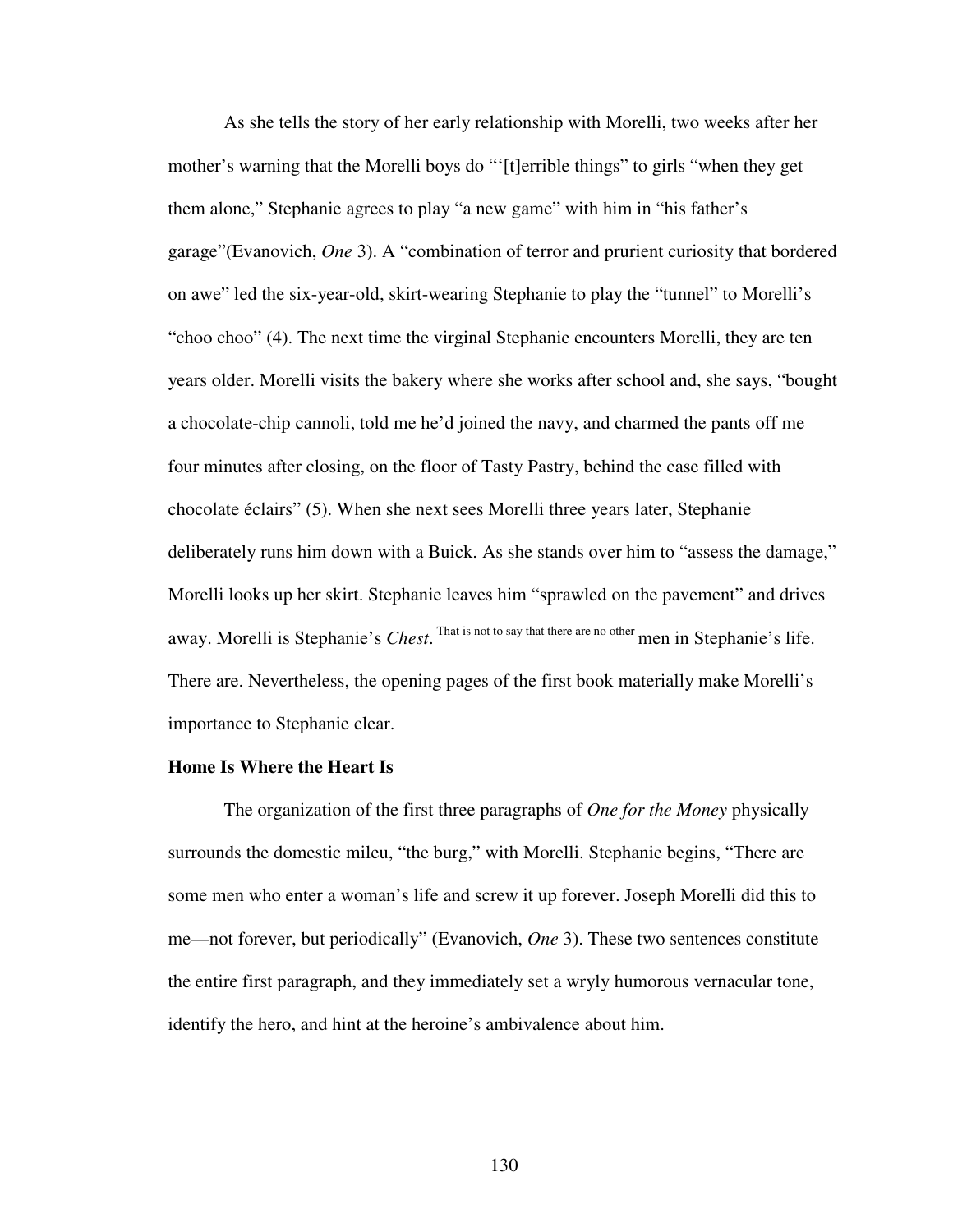In the second paragraph, Stephanie describes "'the burg,'" the "blue collar" Trenton, New Jersey neighborhood where she and Morelli were born and still live. The last sentence of this paragraph informs readers that the burg is "an okay place to raise a family," which leads immediately leads to, "When I was a kid I didn't ordinarily play with Joseph Morelli" (3). The next three pages chronicle Stephanie and Morelli's romantic and sexual history to the point when the story begins. By emphasizing the burg as a domestic space and physically surrounding it with an account of Morelli's entry into and continuing presence in her life, she surrounds the domestic with a representative of the law, which visually suggests that the burg is a safe place to raise children because men like Morelli protect it, which further implies that he would be a good father. However, Stephanie ends this section by telling us that the last time she saw Morelli, she ran him over with a Buick. This indicates that, like Pamela's, Stephanie's "subjection" could never be anything but disingenuous.

For Stephanie, the burg "is not a space but a system of human relations," as the syntax of the book's first section demonstrates, and that system of human relations is home (49). In Stephanie's and Maddie's lives, work and home are not separate spaces. Maddie works from home and sends the shoes she designs to her employer. Stephanie spends more time with her coworkers than with anyone else. The presence of *Office Mother* in the office where she picks up her assignments, taken together with the silent "father" in his own space, transforms manager and owner of the work space into mother and father respectively.<sup>26</sup> Out of this transformation, the bond office emerges as a hybrid domestic-work space. This is not a space where "home values" have penetrated the world or where heroines can retreat until the world intrudes (Baym 48). In this domestic office,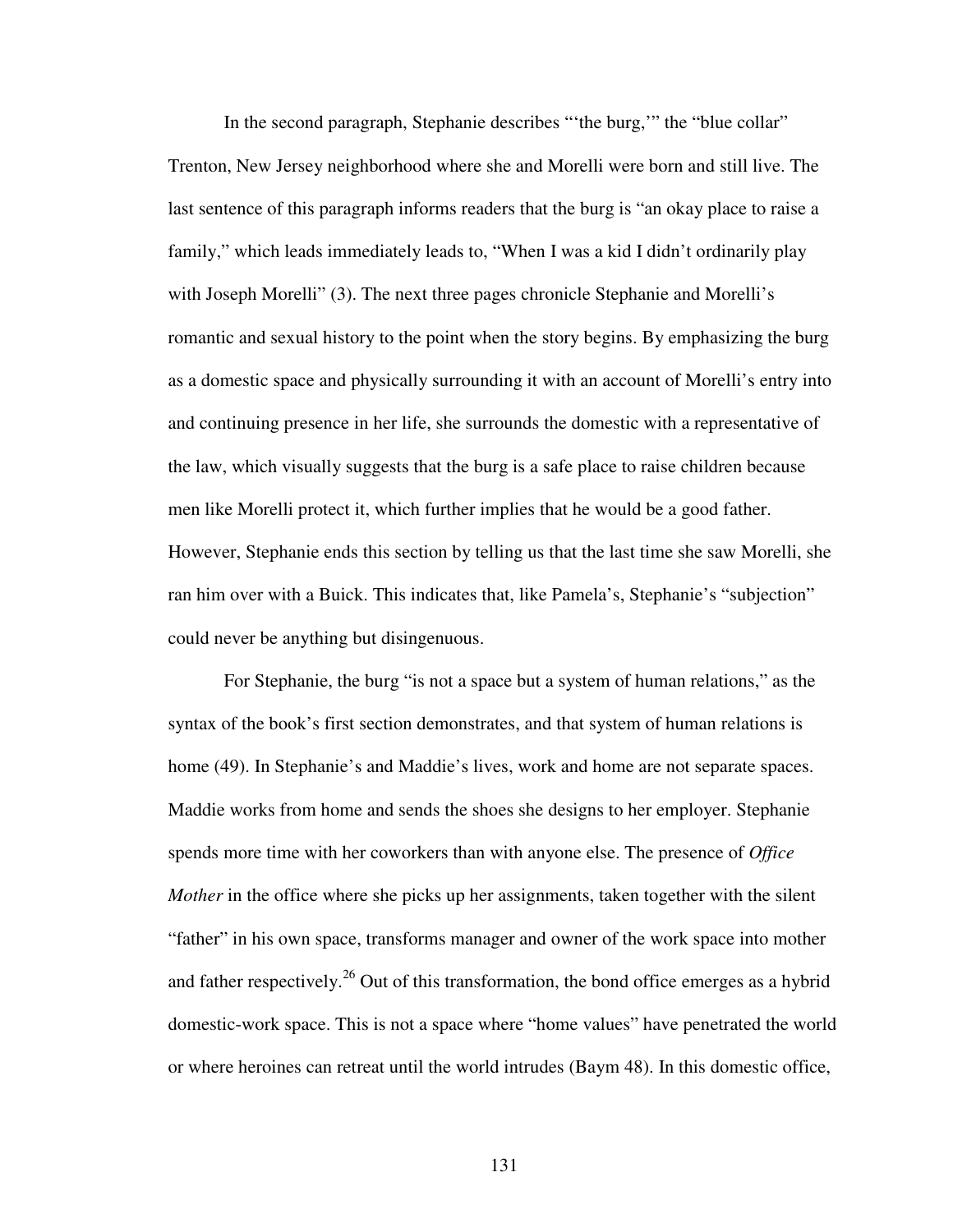only the relationships between and among the women are based in affection of any sort. On the rare occasions the owner-father issues an order, the women obey only because they need a paycheck, and the basis for the "ingenuous subjection" that ratifies male authority shifts from conjugal love to wages. The complaint females whose "ingenuous subjection" ratifies male domestic and political authority cannot be found in this space. They would not survive. All that are left are hungry *Boobs*, defiant *B-Cups*, and cynical *Office Mothers*, all of whose compliance is based on a need for wages rather than on love. Their "subjection" is also, then, just as disingenuous as Pamela's.

Stephanie and Maddie are post-millennial versions of Baym's "flawed" heroine who has become impoverished through no fault of her own (Baym 35). Like their nineteenth-century predecessors, contemporary heroines and their creators may not agree about "what is, and what is not, a flaw, but all agree that some sort of self-control is a moral and practical necessity while total self-abnegation is suicide" (36). Like nineteenthcentury heroines, Stephanie and Maddie rescue themselves with support, advice, and assistance from friends, coworkers, luck, coincidence, and, yes, their male partners. Contemporary heroines continue to determine for themselves from whom they will accept support and under what conditions they will accept it. Thus, they can receive assistance when they need it and still maintain the self-reliant independence that is such a crucial part of U.S. ideologies of adulthood—and the heroines' ideas about it as well. That their careers "marry" their domestic and work lives indicates that the heroines do not experience the concerns supposedly specific to each sphere as separate and that both are equally important to their identities. They have this in common with the virgin martyrs, Pamela, and the heroines of nineteenth-century U.S. literature.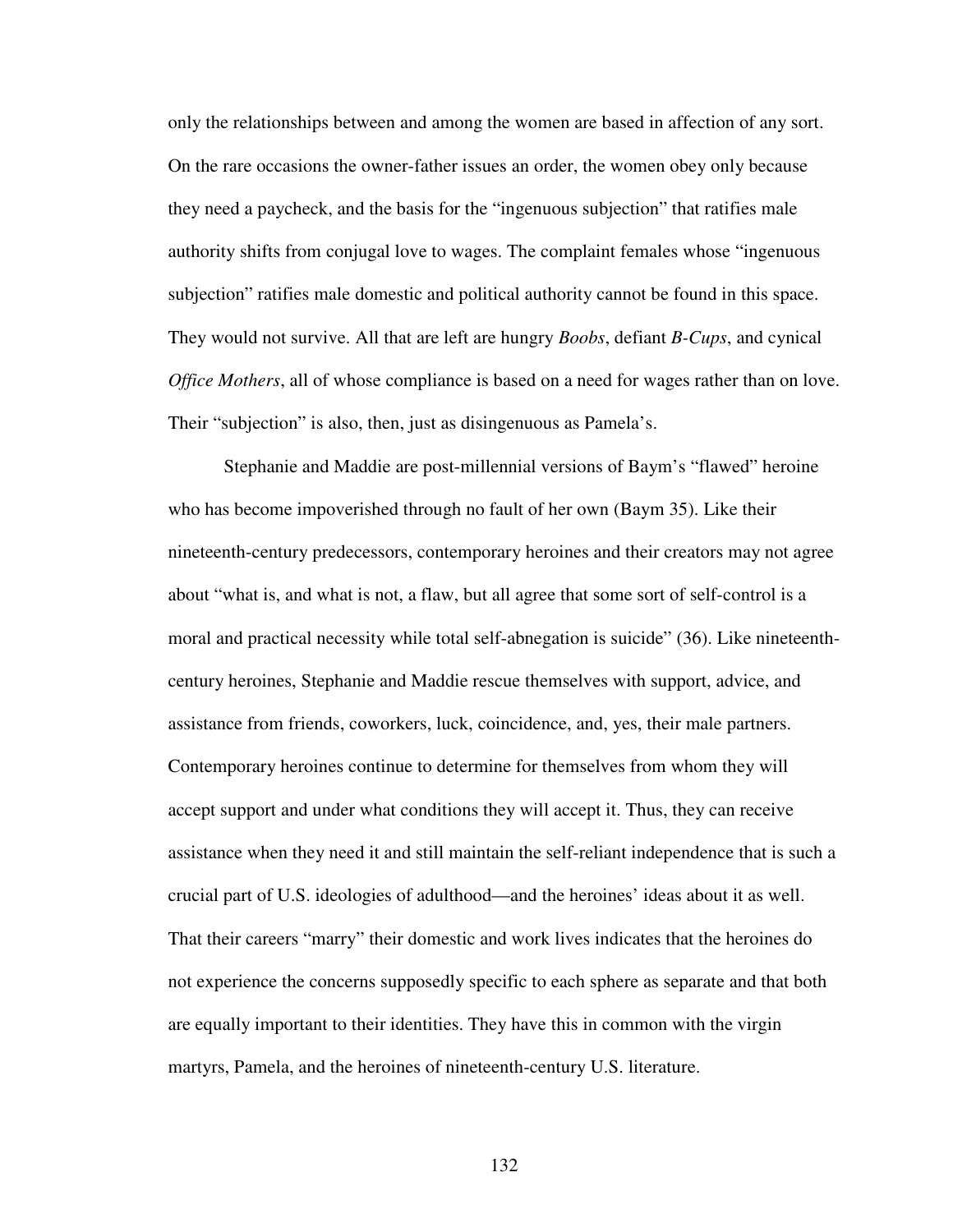If cooperative eighteenth-century readers could find in Pamela's "ordinariness" an indication of fictionality (Gallagher 34), cooperative readers in the twenty-first-century can find in *B-Cup*'s averageness a space for identification and connection. Cooperative readers can accept the heroine's values and beliefs as their own, at least for the duration of the reading transaction. Other readers, negotiating readers, will notice that their beliefs or value systems conflict in places with those endorsed by the text, for instance, the grounding of some of the humor in racist, sexist, or ageist ideologies. For resisting readers, however, aware of the mutually intereffective relationship between cultural representations of gender and the normalization of some gender-identity performative possibilities at the expense of foreclosing others plays an important role in normalizing the practices and values associated with that conception for all women. Thus, for resisting readers, the genre's normalization of a female subjectivity that remains disturbingly close to the hegemonic ideal can undermine efforts to connect with heroines and accept her value systems as their own. The revolutionary power of genre literature, then, may lie in the moments of cognitive dissonance out of which negotiating and globally contrary readings emerge.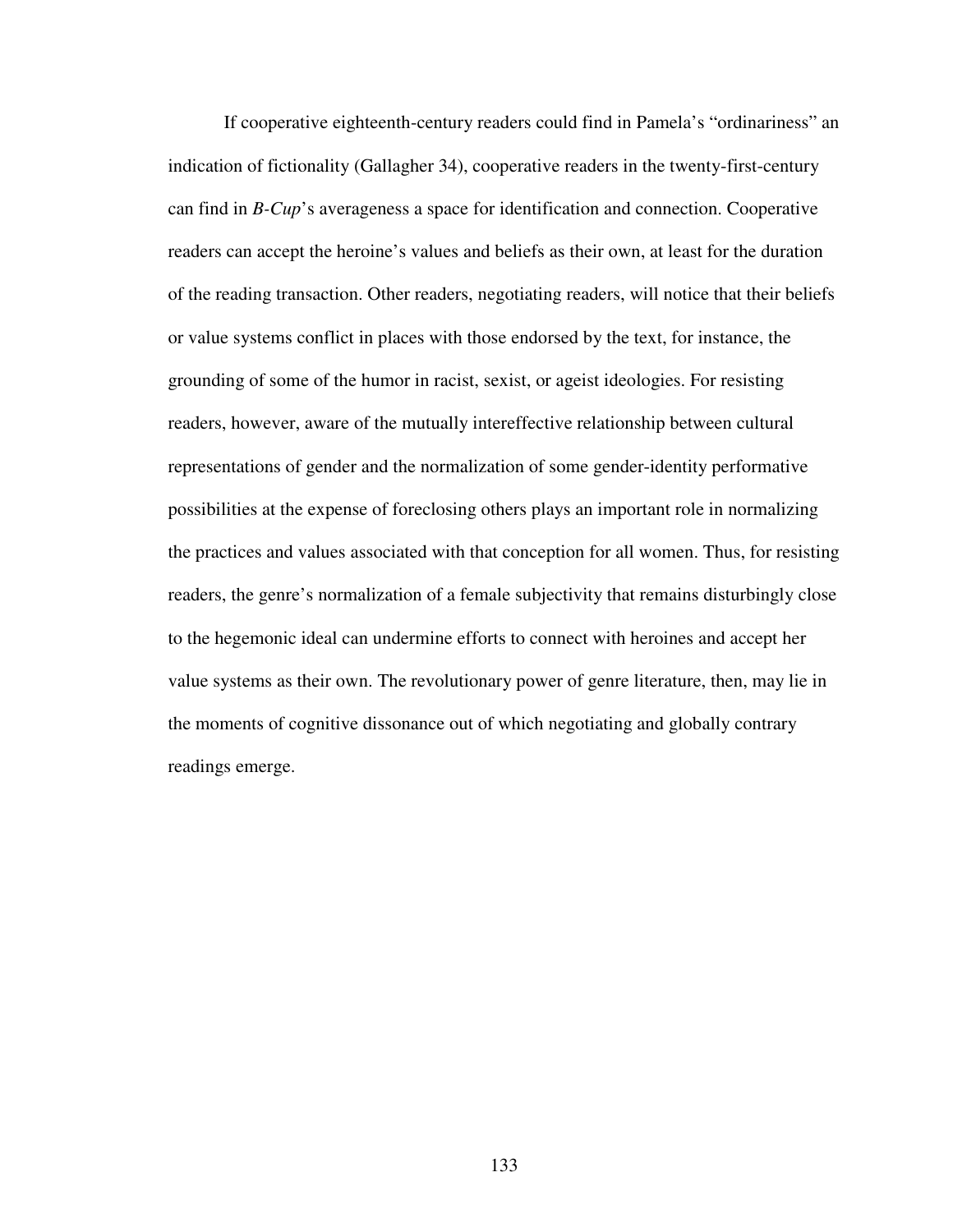#### **NOTES**

 $<sup>1</sup>$  My thanks to Dr. Evelyn Gajowski at UNLV for reminding me of this.</sup>

<sup>2</sup> For instance, in *Reading the Romance*, Janice Radway suggests that women's reasons for reading romance are complex, but in her introduction to the 1991 edition of her study, Radway makes clear that she sees romance readers as distinctly "other" women from whom she separates herself.

3 The hardcover dust jacket of Evanovich's first Stephanie Plum book, *One for the Money*, identifies it as "A Novel Introducing Stephanie Plum" in bold all-caps immediately above the title. Subsequent paperbacks use all-caps placed below the title to announce that the book is "A Stephanie Plum Novel."

<sup>4</sup> *Fanon* denotes the fictional universe created by fans to supplement the details provided by writers and authors ("Fanon").

<sup>5</sup> The heroines I consider are single, white, heterosexual, and thirty or younger. Although there are several series with lesbian protagonists and others whose heroines are women of color, the scope of this project proscribes their inclusion here.

<sup>6</sup> Although the virgin saint's antagonist is usually a legally sanctioned male authority figure and the romantic mystery's attackers are criminals, these villains are not so different when viewed from the heroines' perspectives. Pagans and criminals both operate outside the laws that the heroines of their respective genres recognize as legitimate.

7 Negotiating readers may notice the power disparity implicit in these naming practices, but they can accept them as culturally common forms of endearment and move on. Resisting readers are most likely to notice that the names the men use to address the women designate infants, femininity, and food and so to reject the text.

<sup>8</sup> Significantly, both heroines' love interests are law enforcement officers.

<sup>9</sup> Stephanie is thirty.

<sup>10</sup> I want to emphasize that it is not my intention to claim that this is the only legitimate reading  $\frac{10}{1}$ available to cooperative readers or to any other sort of readers, for that matter. I do, however, want to detail one possible system of cultural associations by which specific meanings' attachment to particular commodities is normalized for cooperative readers and whose normalization is simultaneously presupposed by the author's choice to use it so.

<sup>11</sup> The mother of the eponymous character on the CBS sitcom, *Everyone Loves Raymond*. Marie is played by Doris Roberts.

<sup>12</sup> In fact, in *chick lit*, this tendency may be the contemporary manifestation of Poe's "Imp of Perversity"!

 $13$  Phyllis Diller and Joan Rivers may best exemplify the self-deprecating female persona among U.S. women comics.

<sup>14</sup> Significantly, the subject of much of Phyllis Diller's self-deprecatory humor was her own flat chest. My thanks to Joseph B. McCullough for reminding me of this.

 $15$  I do not mean to say that writers or readers consciously think about breasts in this way. But I do think that the repetition of these tropes has normalized them so that have become part of the conventional language of the genre and are among the discourses out of which gender itself emerges.

<sup>16</sup> I had not looked at Stillman and Beatts' *Titters* for some time when I wrote this section. When I revisited it, I realized that they had used vernacular synonyms for *breasts*—*Knockers, Melons, Jugs, Hooters, Bongos, Headlights,* and *Boobs*—as the titles of the book's sections. I now regard my taxonomy as an homage to their creativity.

<sup>17</sup> The narrator of Marietta Holley's *My Opinions and Betsey Bobbet's* and a multitude of other books from 1872 until 1914. Holley was frequently compared to Twain.

<sup>18</sup> Designer shoes.

<sup>19</sup> Eventually, Lula also becomes a bounty hunter (Evanovich, *Eleven*).

<sup>20</sup> The woman who encourages Hazel Morse to allow men to support her in "Big Blond."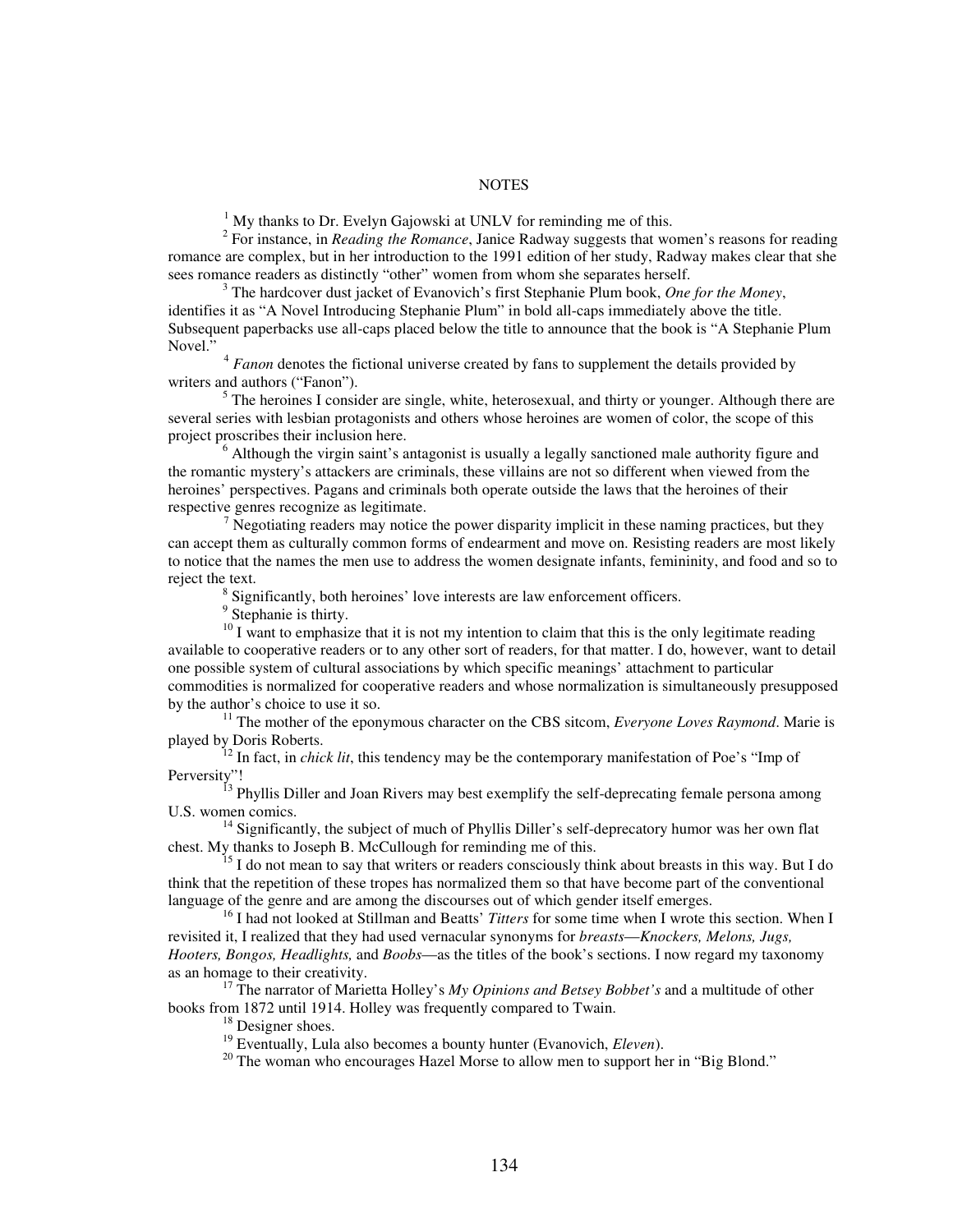$21$  In more hardboiled incarnations, such as Sue Grafton's "alphabet" series, the heroine is an orphan, which was also the most "frequent" way nineteenth-century authors isolated the child-heroine (Baym 35).

 $22$  Indeed, men's inherent untrustworthiness is a general theme in the novels.

<sup>23</sup> These discourses include the images of motherhood discussed in chapter three but are not exhausted by them.

 $24$  Maddie's sister Valerie's brief foray into lesbianism is not queer. She has some terrible experiences with men and decides to try to be a lesbian for a while (Evanovich, *Seven* 128). She enacts the *Bait* "Signifying Breast" type during this interlude, but she realizes she is not a lesbian as soon as she kisses another woman.

<sup>25</sup> This, as Michael Bell shows in *Sentimentalism, Ethics, and the Culture of Feeling*, is the contemporary expression of the sentimental moral sense. See especially chapters six and seven.

<sup>26</sup> Further complicating matters, Stephanie and Vinnie are cousins.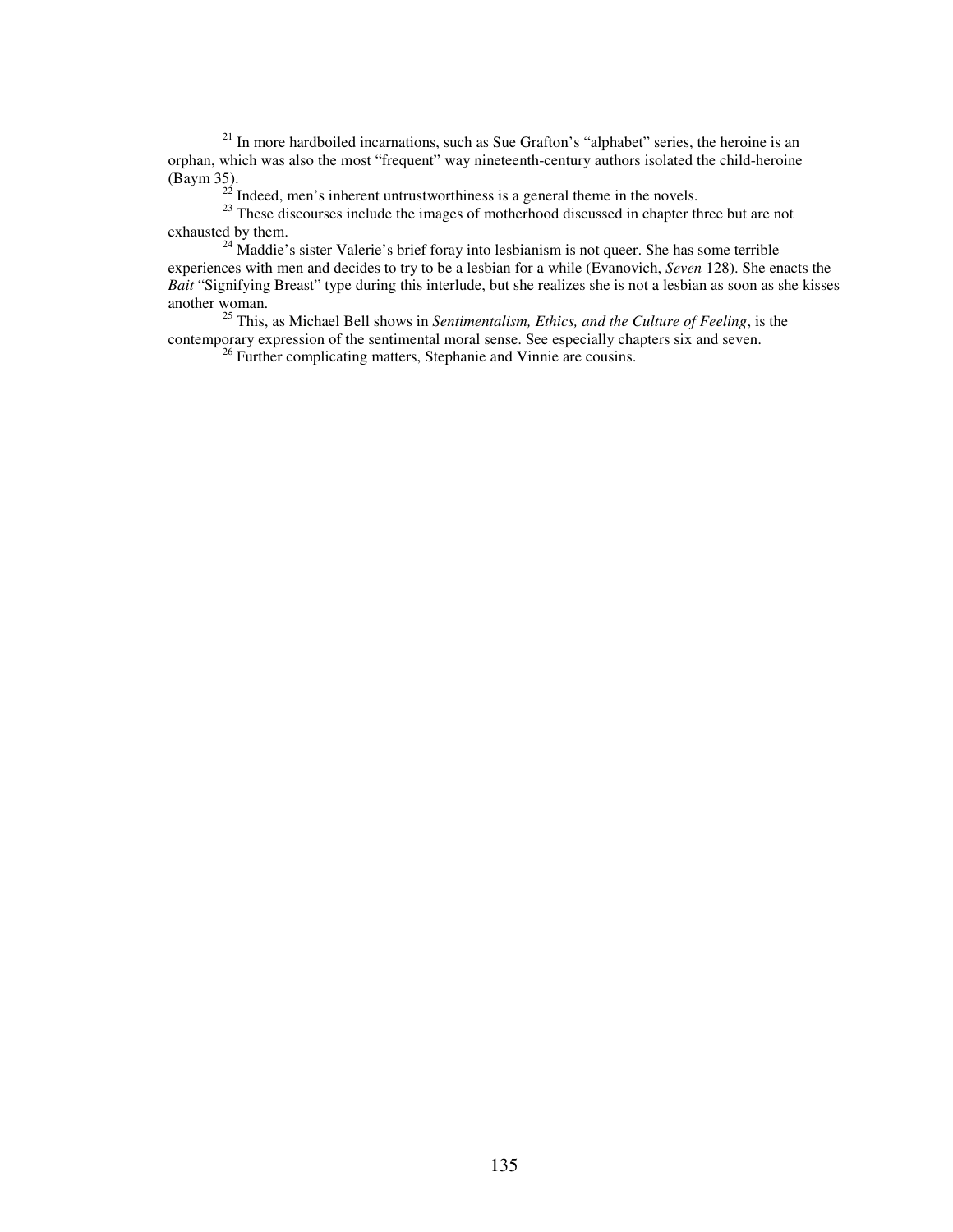#### CONCLUSIONS:

# READING THE PAST, PRESENT, AND FUTURE

Do the texts treated in this study reiterate the overplot Baym identified? If the following questions can be answered affirmatively, then, yes, they do. Are the heroines all isolated and lacking social supports through no fault of their own? (Baym, *Women's*  11; 37). Do obstacles in their paths function as opportunities for them to reveal or develop the qualities of character of fully adult, fully female human beings that others cannot see or that they lack? (22-50). If so, do they surmount the barriers? What kind of assistance do they receive and from whom? (38). How do they define their domestic networks? (38) From whom do they derive their emotional support? (39). Are their identity performances successful? When they claim the names that identify who they really are, do others acknowledge those names as rightfully theirs? That is, do they "wrest . . . respect and recognition from a hostile or indifferent world"? (21). Are these texts all stories of a heroine's or persona's "'trials and triumph"? (22). Do their identity performances and triumphs problematize female submission? (xxxix)?

The heroines and personae are all isolated and lacking social support in some way. The saints' isolation stems from their unshared faith, Pamela's from her parents' straitened economic circumstances. The Harried Homemakers' isolation is psychic as well as physical and emerges out of discursive and material systems that are beyond their control. These systems include, but are not limited to, gender, race, and class. Stephanie had (wrongly) counted on her ex-husband for material support; Maddie lives surrounded by people not of her economic circumstances. Moreover, Stephanie and Maddie both live alone, and their sleuthing occasionally requires that they deceive those to whom they are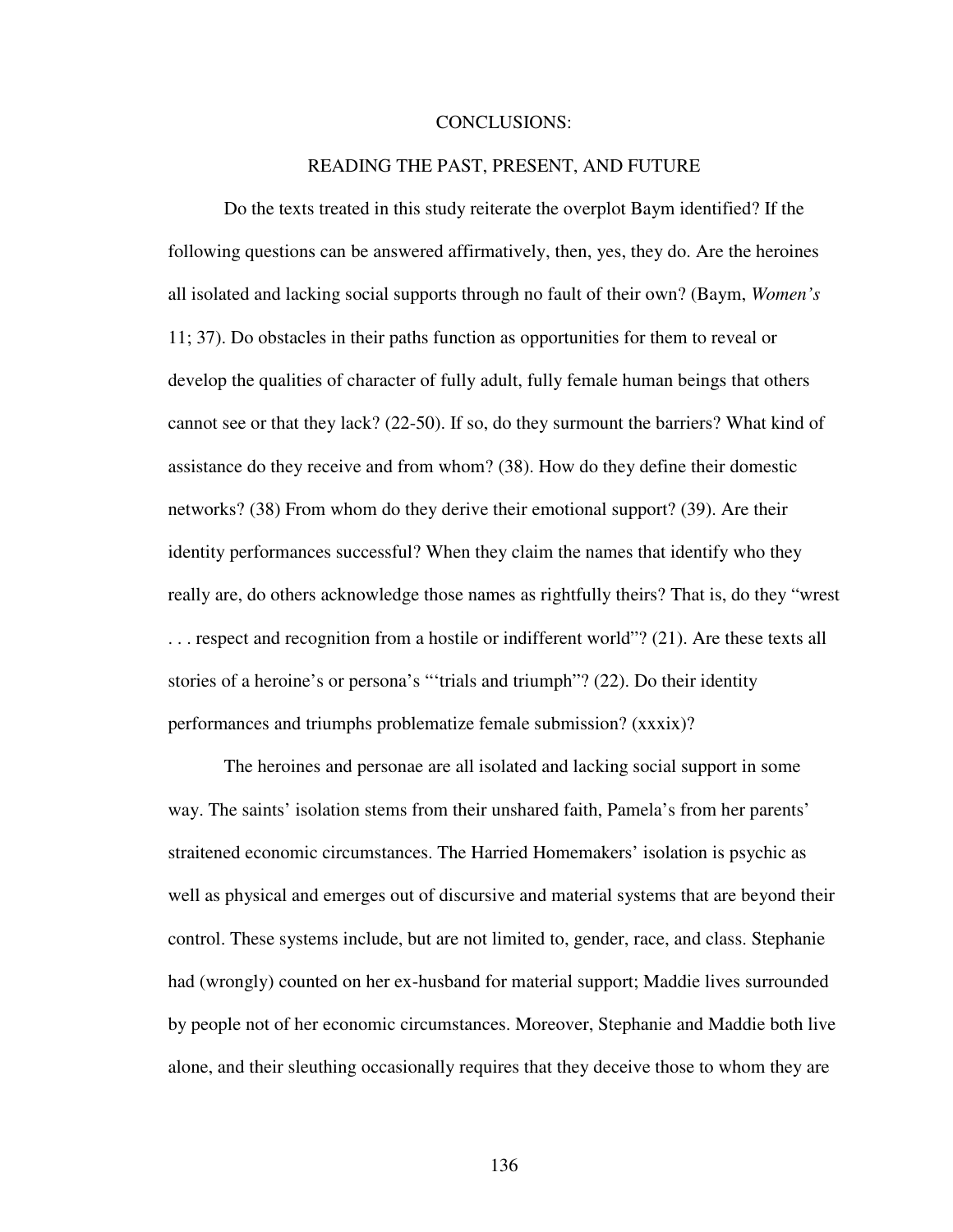closest. All of the characters, then, experience emotional isolation and loneliness in addition to their physical separation from others.

The virgin saints and Pamela are "flawless heroines" and have no lessons to learn (Baym *Women's* 17). The other characters all encounter "difficulties not of their own making" that provide them with opportunities to develop the qualities of character they lack (17). All encounter assistance from similar sources, and the people who help them become part of their self-defined domestic network. The virgins and Pamela receive aid from chaste men, kindly women, and God. The Homemakers' assistance comes from the other women in their suburban communities and from readers who correspond with their creators. The circles from which Stephanie and Maddie's draw aid not only encompass their families and friends, but their coworkers and the heroes as well. In the end, the heroines' and personae's "final 'domesticity' is defined as the relations with all these adults, rather than as child-bearing or child-rearing" (38). Like the sentimental heroines Baym considers, they understand that "although children may be necessary for a woman's happiness, they are not necessary for her identity—and neither is a husband" (38). Their female friends are more important than men to the heroine's and personae's emotional lives (39).

The heroines of American women's contemporary romantic mystery series are ambivalent about marriage; the Harried Homemakers, like the virgin saints, are already married. Nevertheless, all of these characters understand that "marriage cannot and should not be the goal toward which women direct themselves" (39). While Pamela positively desires marriage, her inability to ingenuously comply with her husband's rules of conduct indicates her ambivalence about marriage as hegemony constructs it. Even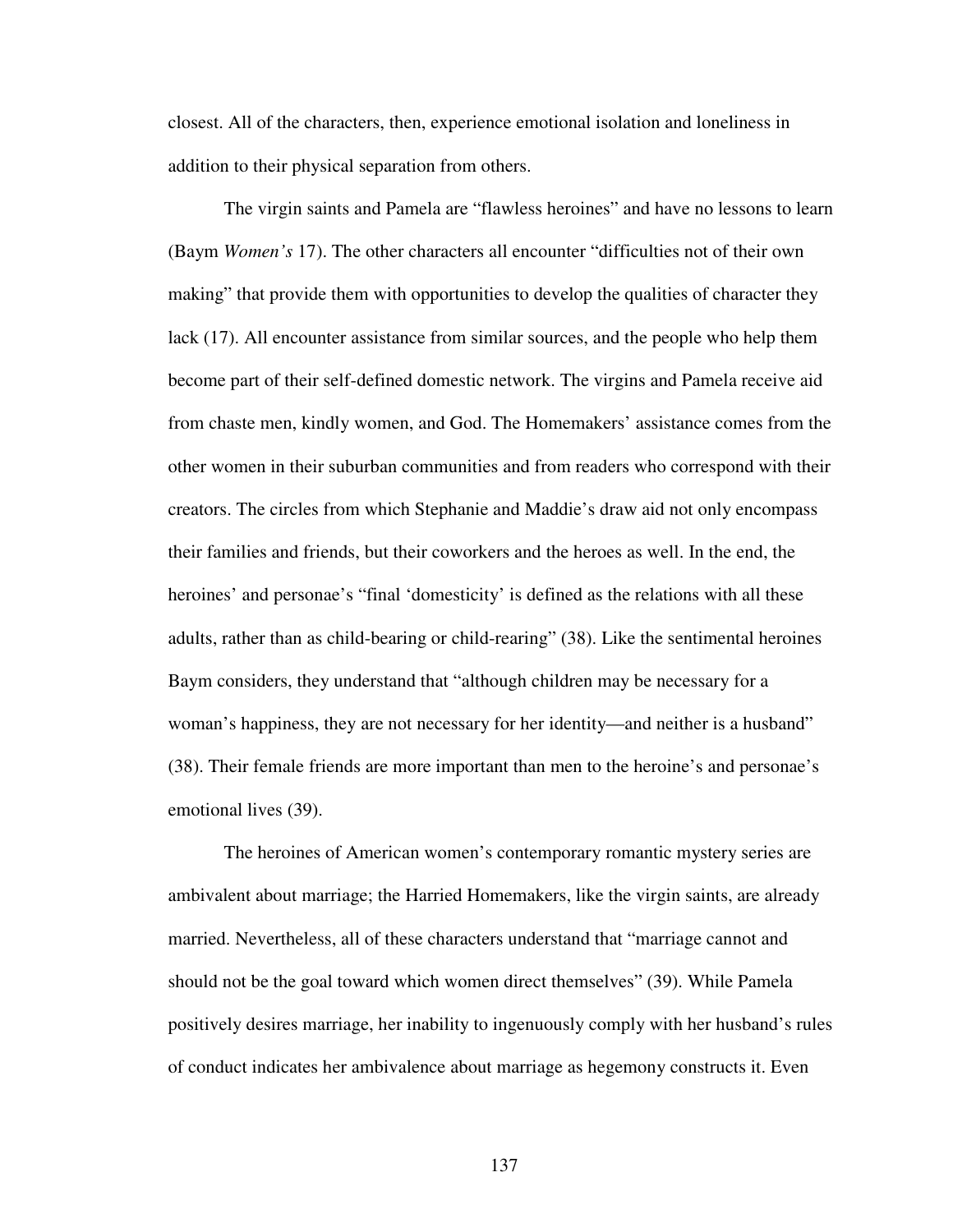Maddie, who marries at the end of the *Making It* series, makes it clear that her identity as a sleuth is more important to her than marriage; when she must choose between planning her wedding and uncovering a murderer, she turns the wedding planner over to her friends Dana and Marco (Halliday, *Mayhem* 93).

By the time their tales are told each heroine or persona has achieved her goal and successfully performed an adult female identity of her own design in such a way that others accept it as the person she really is. Stephanie has been able to make other characters recognize her as an autonomous adult female as she has gained job skills and greater control over her emotions over the course of the series. The virgins, Pamela, the Harried Homemakers, and Maddie receive direct acknowledgement of the names they claim for themselves from other characters and/or readers. Acknowledgment of the identity as correctly expressing who the character is ratifies the identity she claims. (21). In the end, the "individual authors are distinguishable largely by the plot elements they select from the common repertory" of generic and formulaic convention and "by the varieties of setting and incident with which they embellish the basic tale" (12). The heroines' and personae's final triumphs problematize female submission by revealing the disingenuousness of the characters' subjection.

However, there is another pattern here, one that Baym does not address, and it centers on the most intransigent obstacle to identity construction the characters face. These literatures also share a particular configuration of the female body, one that shapes it as a paradoxical sign that always already signifies both *A* and *~A*. 1 The virgins and Pamela's bodies simultaneously signify *virtue* and *corruption*, but they insist as being recognized as what they already are—virtuous women. They succeed in naming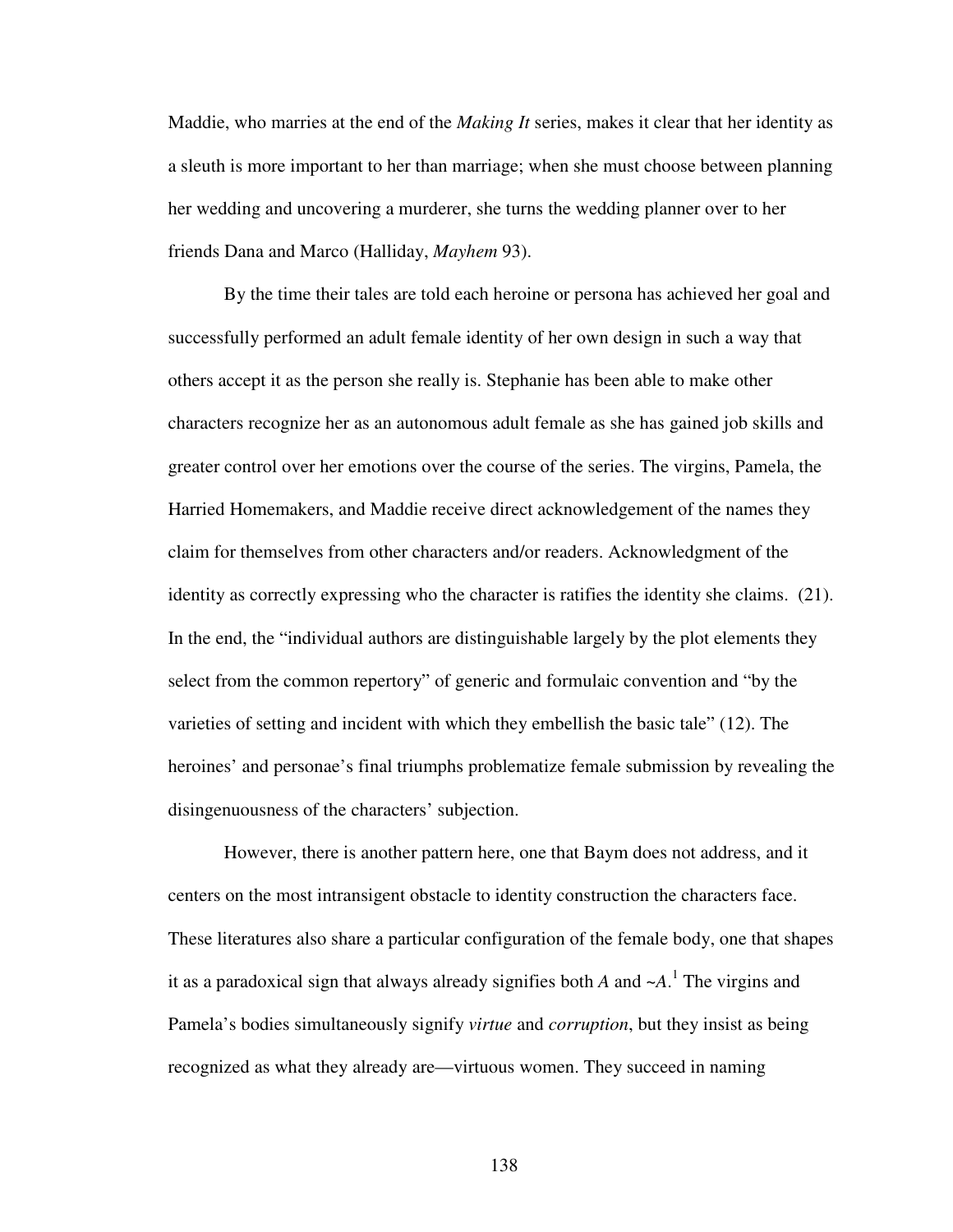themselves when those who have been misreading them acknowledge their true identities. On a cooperative interpretation, the virgins and Pamela succeed in successfully performing identities that express who they "really are," and they are rewarded with marriage to the groom of their choice. My reading of *Pamela* in chapter two negotiates between and among eighteenth- and twenty-first-century material and discursive systems of gender and class. This negotiating reading enables me to interrogate the normalization of marriage as a reward for a virtuous heroine. Hence, despite formal differences among them, sacred biography, *Pamela*, and American women's domestic humor and popular comic mystery romance all participate in the same overplot that Baym attributes to nineteenth-century American women's sentimental fiction.

However, there is another interpretive possibility available, one that interrogates the source of the names the virgin martyrs and Pamela claim. According to this interpretation, neither the saints nor Pamela succeed in constructing identity at all, for while others acknowledge the identities they claim, they themselves are not the authors of those identities. In other words, neither the saints nor Pamela names herself, for while they claim *Virtue* as their identities, men have constructed and imposed on women the female virtue they claim. The men who define the virtuous womanhoods these heroines perform have constructed their female bodies as the fields on which men fight political battles.<sup>2</sup> For example, if the interpretation of Pamela in chapter two is tenable, Richardson has inscribed the struggle between monarchy and liberal democracy on Pamela's body, and Pamela has "chosen" his side and claimed its name as her own.

Here, my interpretation rejects hegemony's construction of the terms of the conflict and reads the text against itself. Thus, my reading of sacred biography and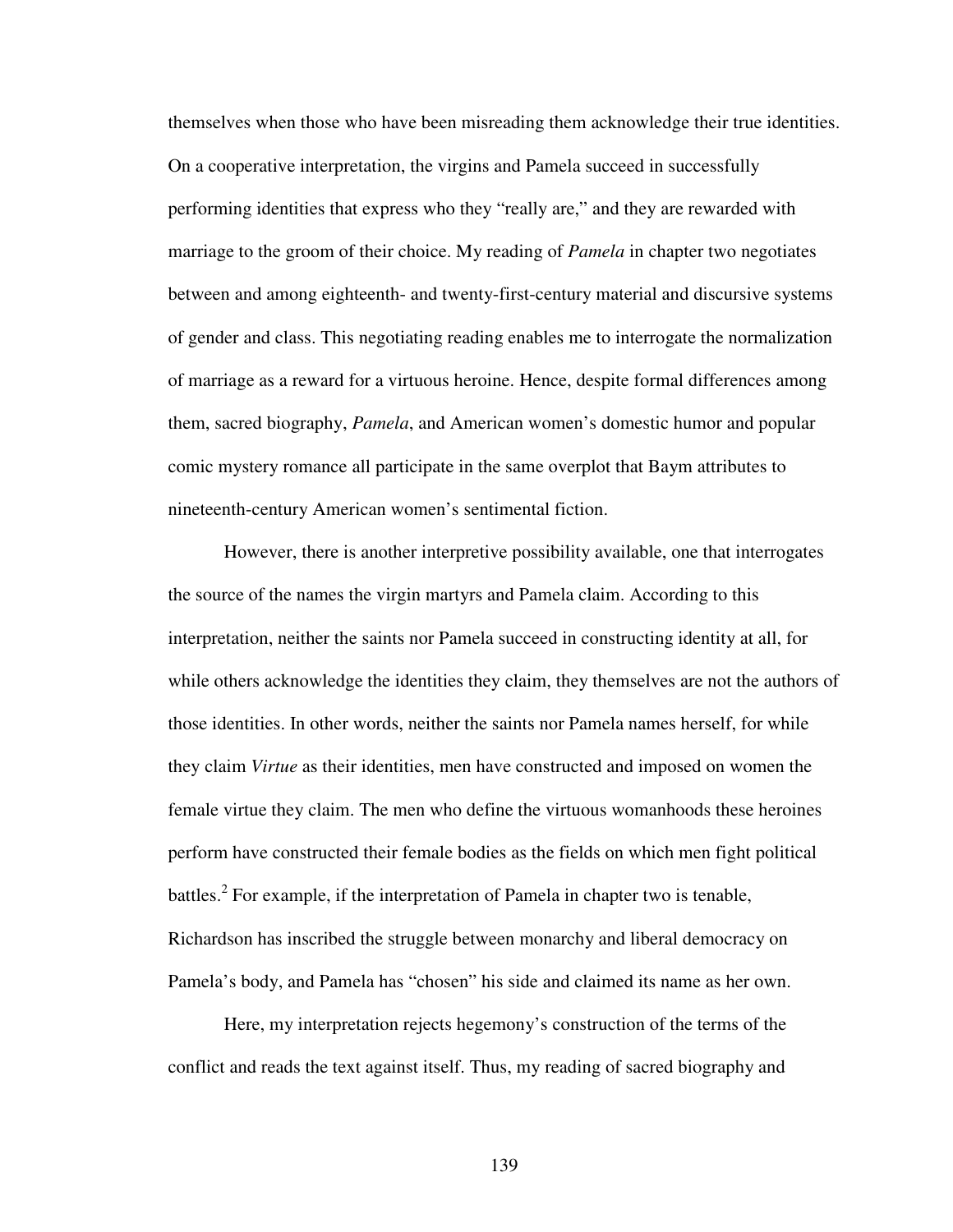*Pamela* exemplifies what Judith Fetterley calls "resistant reading" (13) and Stuart Hall calls "oppositional" reading (34).

The struggle to construct identity is more complicated for Harried Homemakers and B-Cups. Hegemony has split the Harried Homemaker into Angel and Manager. For the persona, Angel and Manager are one, but others have defined the identities toward which these names point. Nor does the hybrid Harried Homemaker fully express her identity. To name herself, therefore, the Harried Homemaker must reconfigure her maternal body so that others can see that while hot meals, clean clothes, and the like may express maternal love, they also contain domestic labor. The identity she constructs must also incorporate the dreams, aspirations, desires, and fears of the Woman Within. To make her "authentic self" visible, she must join the three identity possibilities together into a coherent whole and make it intelligible to others. Furthermore, someone must acknowledge both identities—Harried Homemaker and Woman Within—as rightfully belonging to her and correctly expressing who she is. The Harried Homemaker's problem is that the hegemonic female body always already paradoxically signifies some form of virtue and its opposite. Since hegemony has in effect sanctified the maternal female body, the Woman Within must gesture toward some female vice. The final barrier to the Harried Homemaker's self-naming, therefore, is hegemony's construction of the Woman Within as *~A*, that is, as *not-virtuous*, as selfishness incarnated (Bombeck 22). Thus, successful identity performance for domestic humorists' narrative personae necessitates a re-visioning of the Woman Within as *Virtue*. In a surprisingly Brechtian move, the Harried Homemaker turns to the audience for ratification of her selfconstructed identity. The personae's turn from hegemony to their female readership for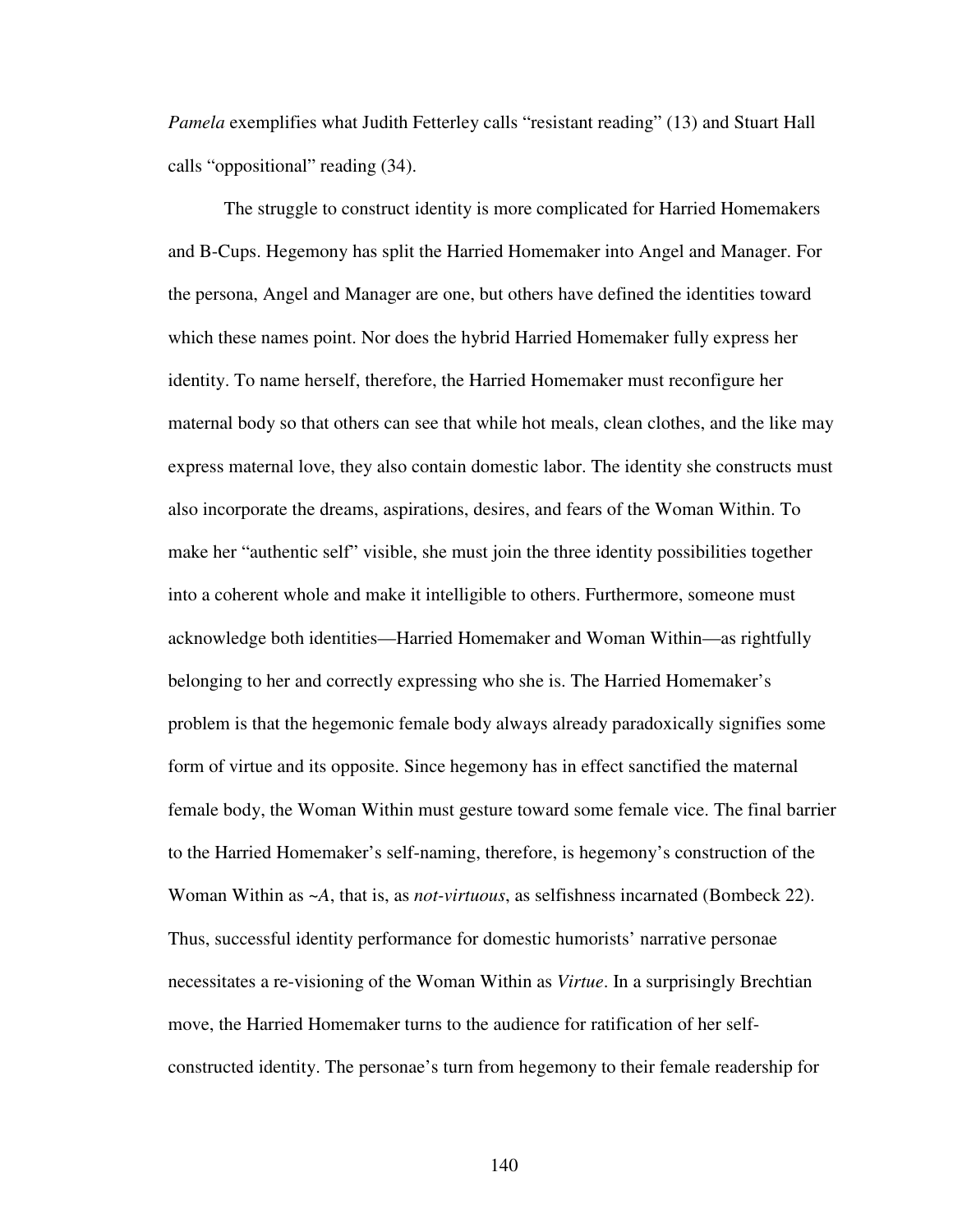identity endorsement enacts a truly feminist act of self-naming that refuses hegemony's "languages and images" as inadequate to express female identity (Rich, "When We Dead" 35). When cooperative readers accept the persona as a reliable narrator and the source of the narrative, they have endorsed her identity performance, and she has achieved her goal. More than that, though, she has gotten readers to agree to her reconfiguration of the maternal female body, at least for the duration of the reading transaction. Herein lays a truly subversive possibility.

I said in the introduction that people bring their non-literary meaning-making experiences to literary interpretation. But the converse is also true. People bring their literary meaning-making experiences with them to interpretive events in other contexts. Repeated encounters with challenges to hegemonic gender discourses can normalize *resistance* to hegemony's efforts to construct women according to its own emergent needs, just as repeated encounters with hegemonic discourses normalize and render them invisible. Hence, repeated images of women's refusal to accept the identities hegemony assigns them can normalize that resistance. And, repeated images of women's refusal to accept the identities that social critics and activists assign them can normalize *that* resistance, too.

Unfortunately, normalizing resistance can also facilitate hegemony's cooptation of the particular forms resistance takes. If a particular expression or form of resistance is repeatedly associated with female characters, it can seem to be seen as a "natural" feminine characteristic. For example, the heroines of comic mystery romance series repeatedly resist others' attempts to convince them to be like "normal girls" (Halliday, *Killer* 202). One way they resist being like "normal" girls is to sleuth. One way they do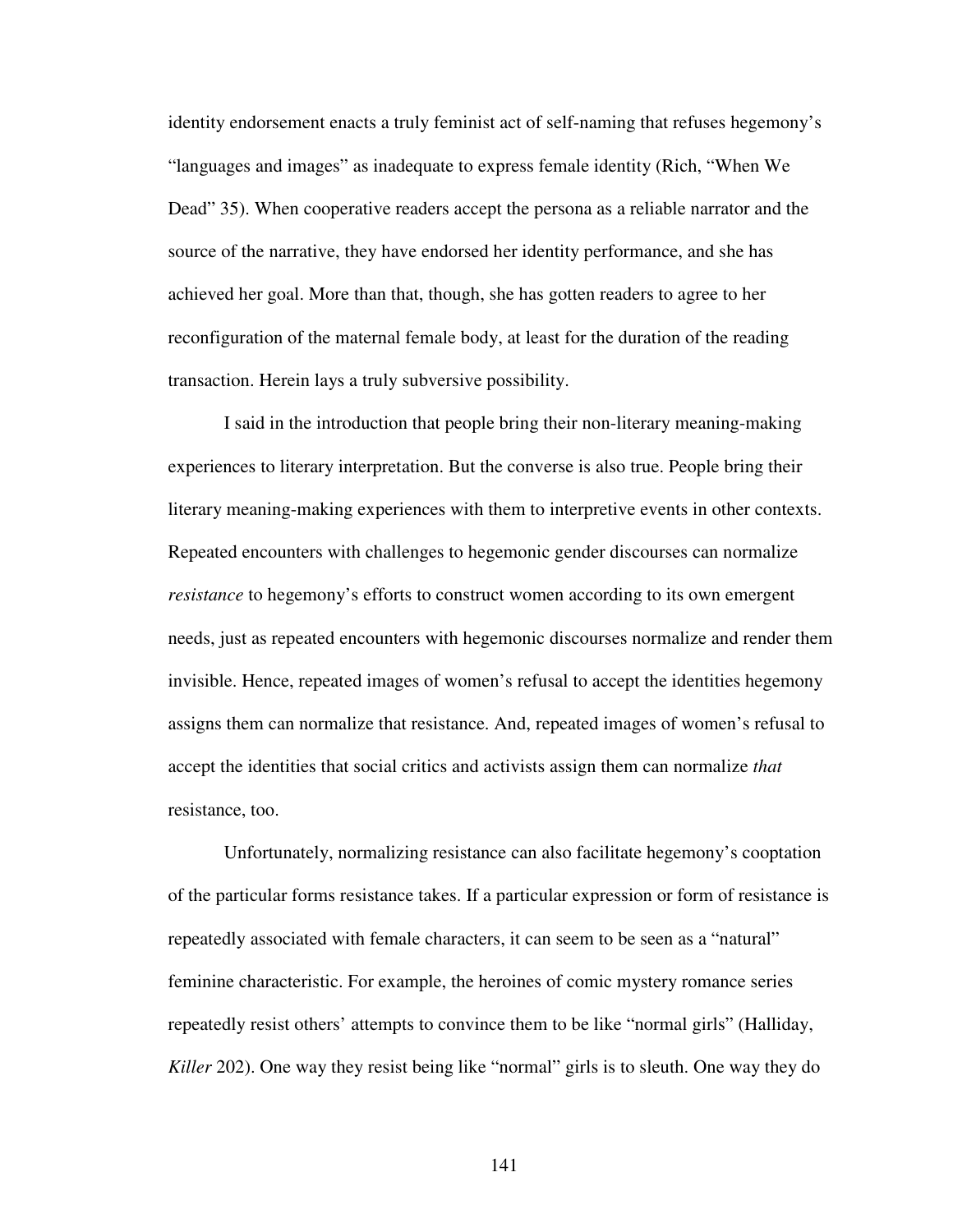not resist being like "normal" girls is to deviate from the minimal sexual standard of female serial monogamy without consequences. These characteristics—unconventional employment and serial monogamy—are hegemonic constructions of femininity within the textual world of the comic romance mystery series. Heroines and personae who do not conform to these generic standards risk rejection by readers.

Narrative personae and first-person heroines try to ensure that readers of American women's literature read cooperatively enough either to agree to the heroine or persona's beliefs and values or to elide those they do not share at least for the duration of the literary transaction. All of the literatures treated in this text can be read for their didactic claims. However, the degree of cooperation readers bring to a text influences, and perhaps in some cases, overdetermines, whether readers elide, negotiate, or resist the different normative claims texts make. Some readers, those who share the unstated values and beliefs that ground a character's justifications for and explanations of her choices and actions, for instance, are unlikely to challenge those values and beliefs. The subjects of Janice Radway's study, *Reading the Romance*, are such readers. Indeed, these women cite characters whose behavior transgresses the (serially) monogamous, heteronormative, cisgendered femininity generally endorsed in formulaic romance as the major reason they put a book down without finishing it (105). Their refusal of such texts expresses their reluctance to cooperate with representations of feminine resistance other than those conventionally authorized by the genre or mode. For them, other forms of resistance to hegemonic feminity—guilt-free non-monogamy, for example—are unnatural (88). For these readers, particular expressions of opposition constitute part of what it means to be a normal woman. Romance readers' disdain for "deviant" rebellion brings to light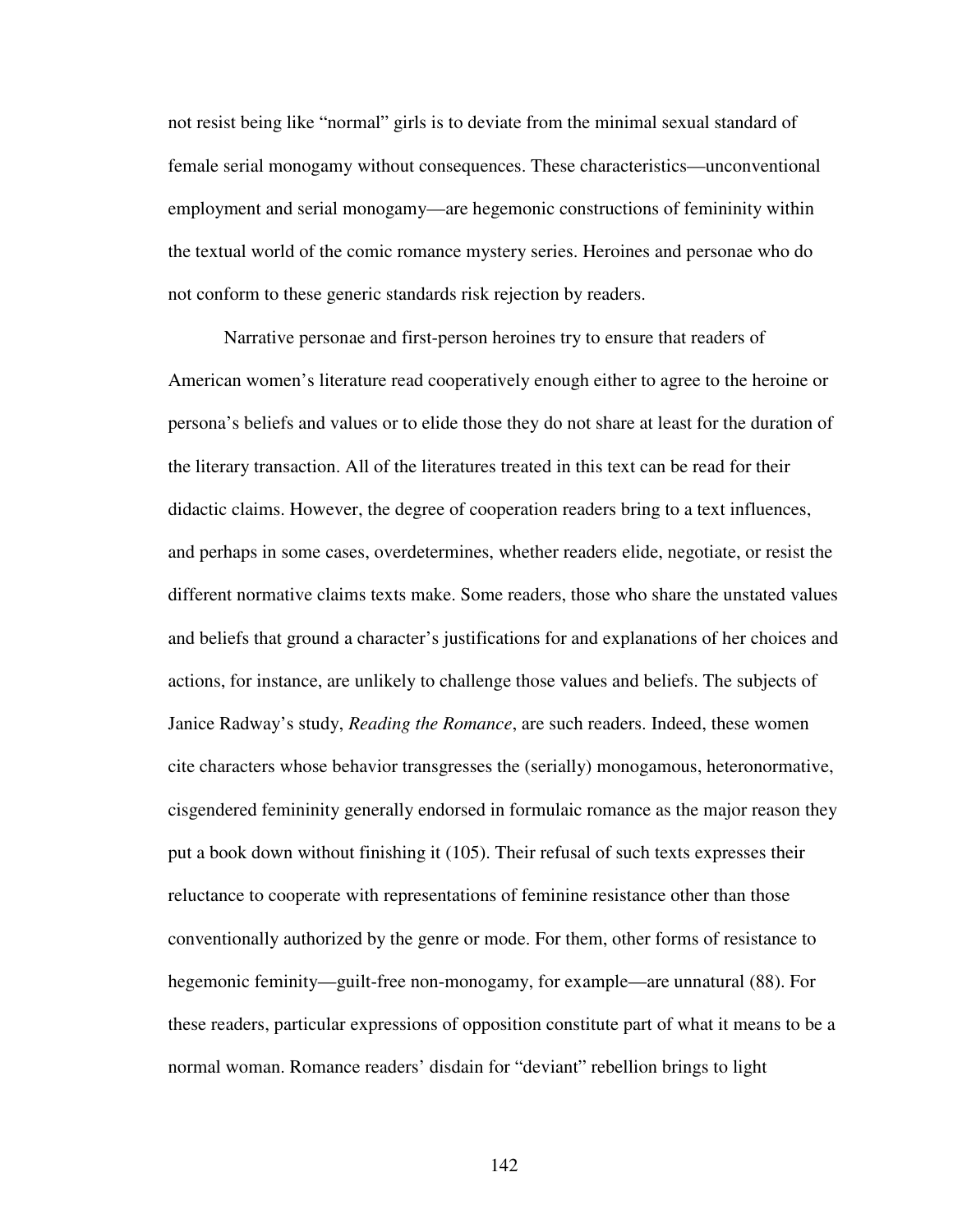American women's popular literature's potential for complicity in limiting challenges to the sex/gender status quo. However, that potential for complicity is not always realized for all readers.

Some readers will experience cognitive dissonance consequent upon a clash between the values and beliefs that underlie their personal normative frame and those underlying the protagonist's. Such readers can accept, negotiate, or resist the values or beliefs that clash with their own.<sup>3</sup> Globally contrary readings like Spacks' and Friedan's are based in an absence of shared values and beliefs and instantiate successful resistant reading. Nancy Walker's readings of American women's domestic humor and its critics discussed in chapter three resist globally contrary readings like Spacks' and Friedan's. Moreover, they simultaneously resist and reveal feminism's potential for constructing its own hegemonic representations of the virtuous Liberated Woman.<sup>4</sup> For example, Walker resists hegemony's construction of normalized femininity by cooperating with the textual manifestations of the conventions of literary domestic humor. Walker's reading demonstrates the complexity and value of reading through practices that are fluid, contingent, overdetermined, and mutually intereffective. Her critique of the devaluation of domestic labor implicit in Spacks' and Friedan's criticism negotiates feminism's insights about the social and economic functions of women's unpaid domestic labor and humor's ability to draw attention to incongruities. Calling attention to incongruities between reality and representation is one of the most important tools upon which challenges to the *status quo* rely. Indeed, because literary humor and devices such as the contrastive trope seek to elicit readerly recognition of incongruity, they can be especially productive avenues for revolutionary interpretive practice.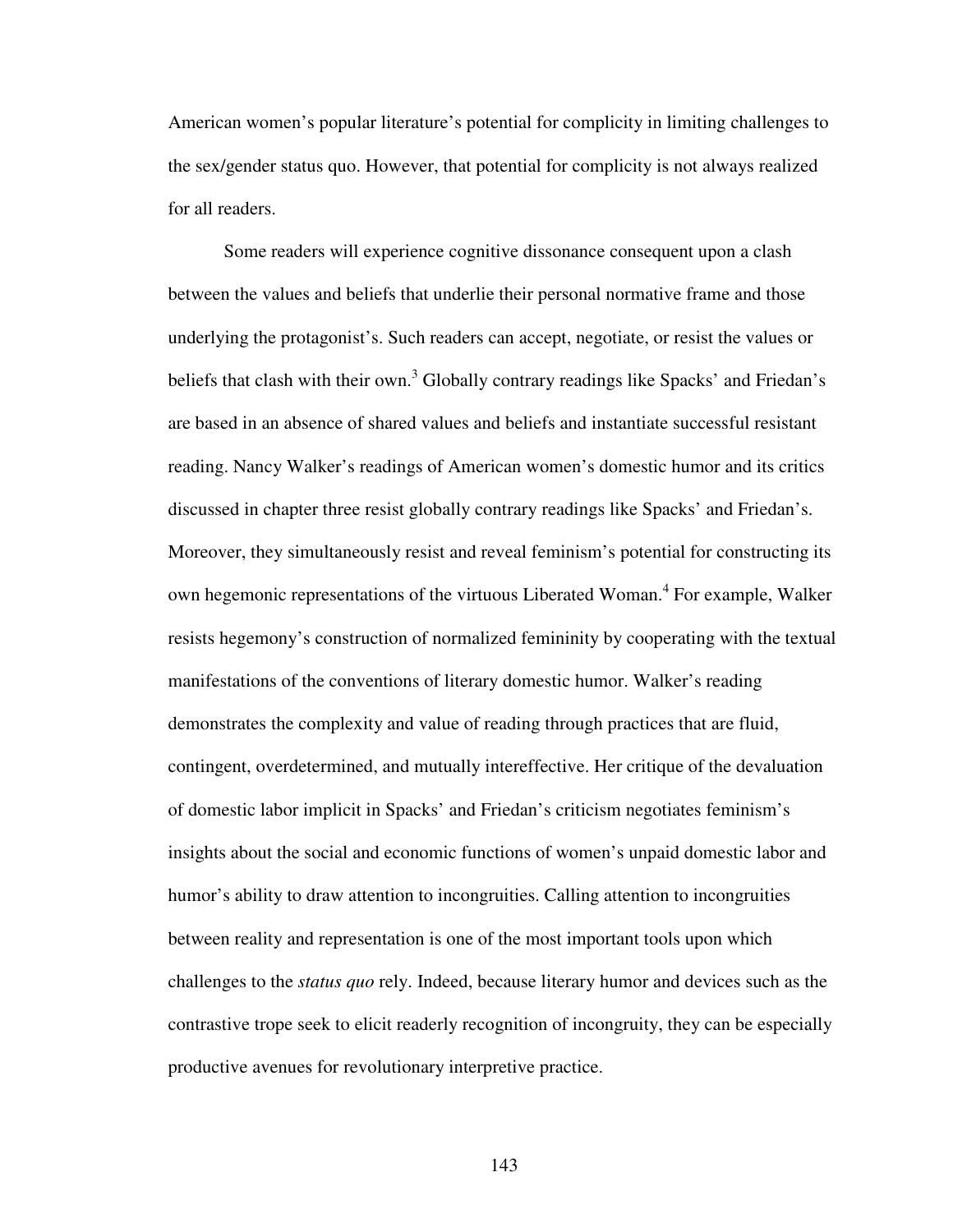Finally, some of my readings may invite a criticism commonly leveled at feminist interpretation—that it commits the presentist fallacy and anachronistically reads texts written before modern feminism. However, as we have seen, readers are situated and incapable of true objectivity, reading practices are situated and overdetermined, and denotation is historically contingent. Thus, contemporary American readers can no more inhabit a medieval mind than the Romantic Noble Savage can return to the pre-social state of nature after society emerges. Once texts are sufficiently removed from one's own epistemological, discursive, and material frames, one can at best speculate about what they may have meant to their original audiences. Hence, there is always at least a trace of presentism in criticism that takes as its subject literatures produced before readers' lifetimes. This suggests that most literary criticism in fact commits the "presentist fallacy," which is then no fallacy at all. However, the impossibility of interpretive certainty does not mean that all speculations are equal. Like that of any other inductive claim, the strength of a speculative claim depends on the amount and quality of the supporting evidence. In part, chapter two represents an attempt to provide enough supporting evidence of sufficient quality to legitimate the frame I argue was available to Christian medieval writers, readers, and auditors.

There is value in listening to what the texts of the past say to us in the here and now, perhaps especially for social activists who are interested in literature's revolutionary possibilities. As Adrienne Rich says, "Re-vision—the act of looking back, of seeing with fresh eyes, of entering an old text from a new critical direction—is for women more than a chapter in our cultural history: it is an act of survival" ("When We Dead" 35). Attending to what a literary text of another time or place says to us as contemporary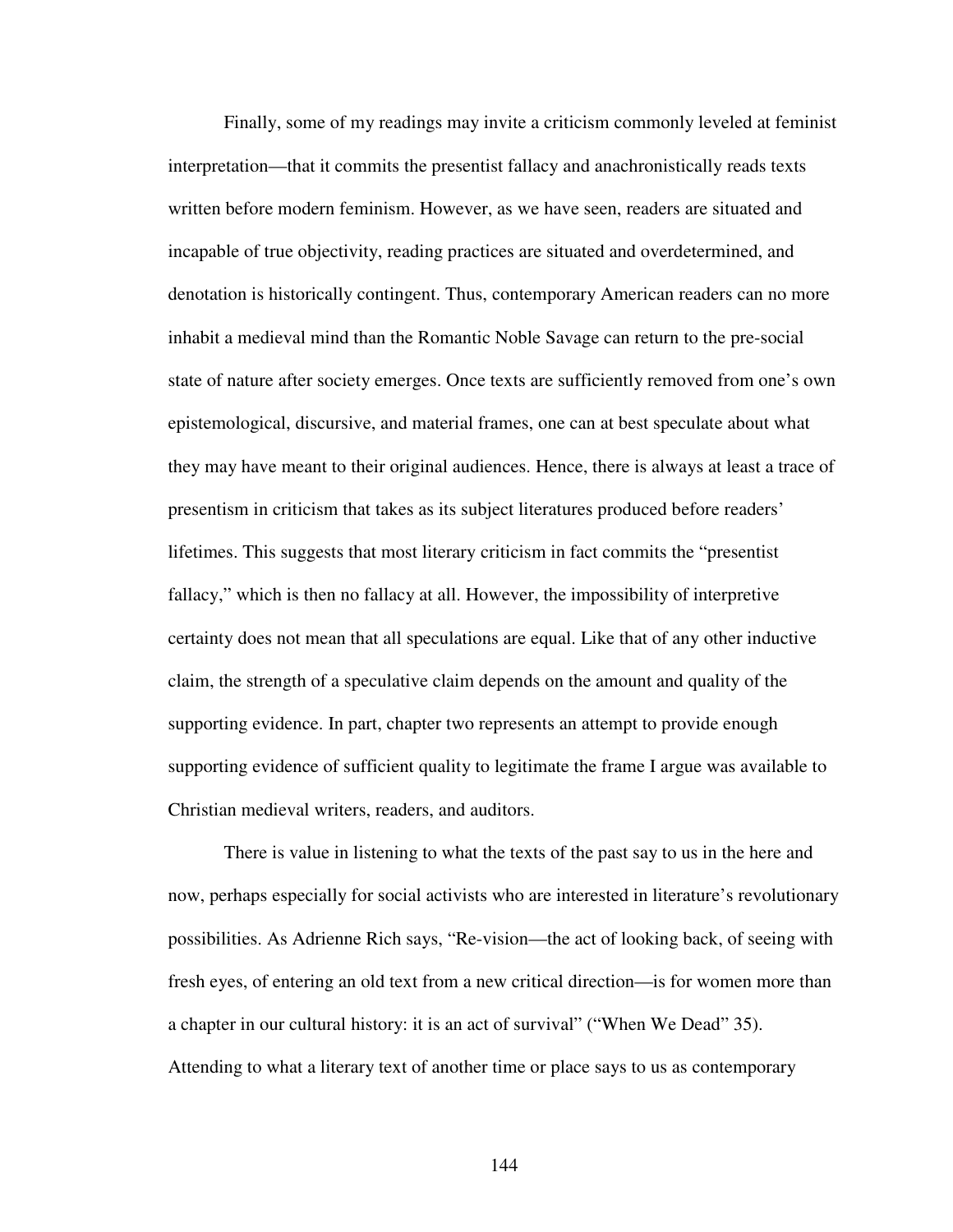readers in our own vocabularies can reveal "how we live, how we have been living, how we have been led to imagine ourselves, how our language has trapped as well as liberated us, how the very act of naming has been till now a male prerogative, and how we can begin to see and name—and therefore live—afresh" (35). Presentist readings can illuminate these things in ways that more traditionally cooperative readings might precisely, for cooperative readings offer fewer moments of cognitive dissonance out of subversive possibilities arise. My analyses of sacred biography and *Pamela* represent, I think, feminist readings with presentist nuances. The "anachronistic" feminism of my analytic frame permits me to place into tension texts produced across a span of almost two millennia and to discern in them some commonalities of plot, characterological convention, and hegemonic constructions of female virtue and vice. My "anachronistic" use of some of American feminism's insights has illuminated contemporary American women's popular literature's resistance to and implication in constructing sex/gender and class as hegemonic systems of normalized discursive and material practices. If reading the texts of the past with the tools of the present can illuminate some of the discursive threads that bind together hegemonic ideologies of sex/gender and class, perhaps they can help us to creatively imagine ways to untie those Gordian knots oppression and create a socially just future.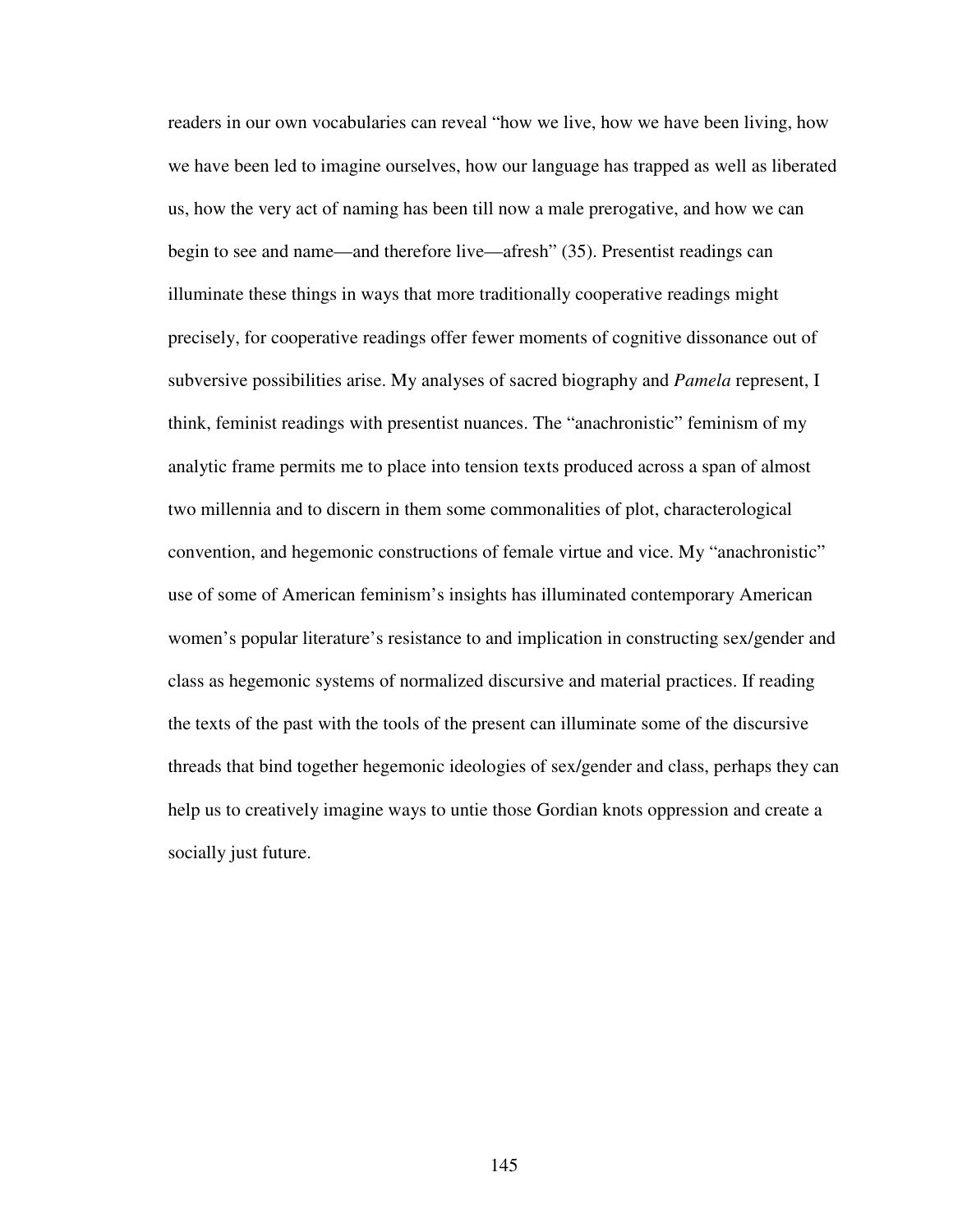# **NOTES**

<sup>1</sup> *A* and *not-A*.<br><sup>2</sup> My interpretation of *Pamela* operates on this level as well as others. One might interpret the virgin saints as representing nascent Christianity, a reasonable interpretation idea given the ubiquity of representations of the Church as the Bride of Christ. On this reading, the pagans who torment them might stand in for political forces that oppressed Christians *qua* Christians.

 $3<sup>3</sup>$  I do not mean to imply that decisions about how to approach a text are always the result of a

conscious process, but neither do I mean to imply they never are. 4 Ti-Grace Atkinson's declaration that "[f]eminism is the theory; lesbianism is the practice," for instance (XX).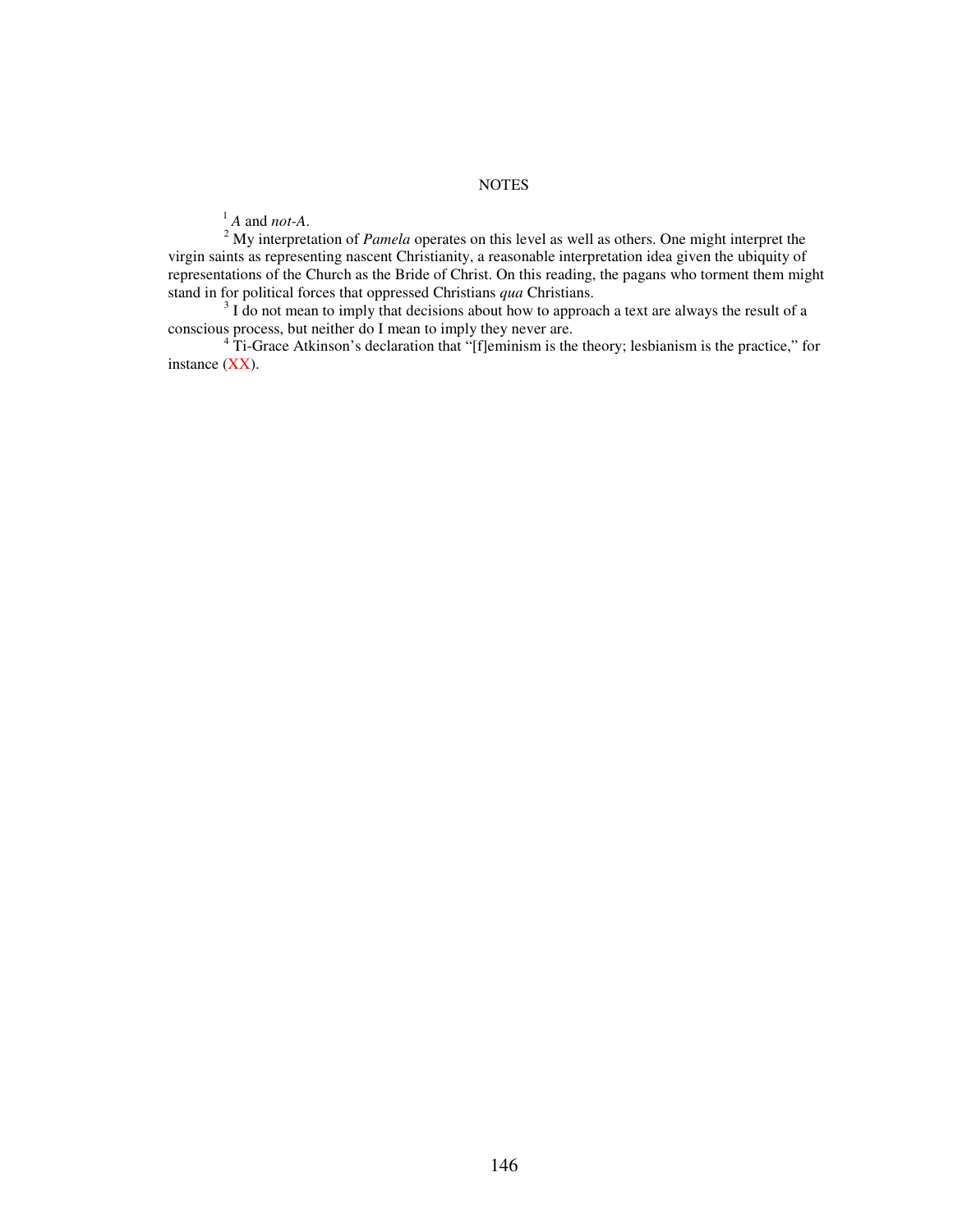## References

## Works Cited

- Alcott, Louisa May. *An Old-Fashioned Girl*. 1869. Project Gutenberg. EBook #2787. 27 Dec. 2008. Web. 14 Apr. 2012.
- *Alien*. Dir. Ridley Scott. Perf. Sigourney Weaver, Tom Skerrit, Veronica Cartwright, Harry Dean Stanton, John Hurt, Ian Holm, and Yaphet Kotto. Brandywine Studios, 1979. DVD.
- Amariglio, Jack, and Antonio Callari. "Marxian Value Theory and the Problem of the Subject: The Role of Commodity Fetishism." *Fetishism as Cultural Discourse*. Ed. Emily Apter and William Pietz. Ithaca, NY: Cornell UP, 1993. 186-215. Print.
- Anderson, Bonnie S. and Judith P. Zinsser. *A History of Their Own: Women in Europe from Prehistory to the Present*. Vol. 1. New York: Harper and Row, 1988. Print.
- Aquinas, Thomas. *Summa Theologica*. 1920. 2nd rev. ed. Trans. Fathers of the English Dominican Province. 2006. Web. 13 Nov. 2006

<http://www.newadvent.org/summa/1092.htm>.

- Arnold, Matthew. *Culture and Anarchy*. Ed. Jane Garnett. *Oxford World Classics*. Oxford: Oxford UP, 2006. Ebook.
- Ashley-Cooper, Anthony, 3rd Earl of Shaftesbury. *Characteristics of Men, Manners, Opinions, Times*. 1711. Ed. Lawrence E. Klein. Cambridge: Cambridge UPress, 1999. Print.
- ---. *Inquiry Concerning Virtue or Merit*. 1699. *Characteristics of Men, Manners, Opinions, Times*. 1711. Ed. Lawrence E. Klein. Cambridge: Cambridge UPress, 1999. 163–230. Print.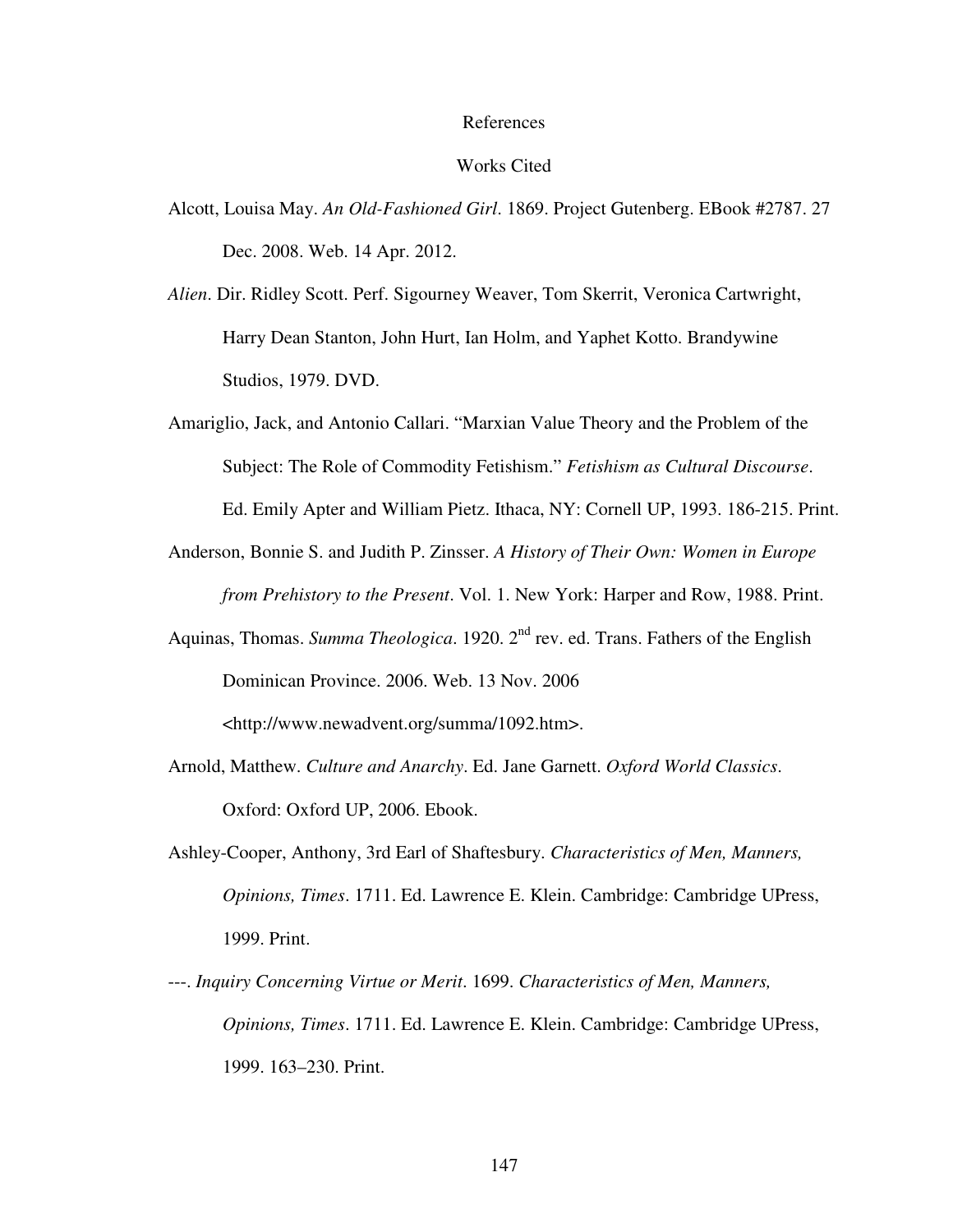- Astell, Mary. *A Serious Proposal to the Ladies, for the Advancement of Their True and Greatest Interest*. 1694. Facsimile ed. *Early English Books Online*. Web. 2 Feb. 2010.
- Astyck, Sharon. "I Want to Be Erma Bombeck." 4 Jan. 2010. Web. 7 July 2012.
- Atkinson, Ti-Grace. *Lesbianism and Feminism*. Chicago: Chicago Women's Liberation Group, 1971. Facsimile.
- Augustine of Hippo. *Of the Good of Marriage*. Nicene and Post-Nicene Fathers Ser. 1. Vol. 3. Trans. C.L. Cornish. Ed. Philip Schaff. 1887. *New Advent*. 6 Oct. 2005. Web. 13 Nov. 2006 <http://www.newadvent.org/fathers/1309.htm>.
- ---. *On Marriage and Concupiscence*. *New Advent*. Web. 12 May 2005 <http://www.newadvent.org/fathers/15071.htm>.
- Bakhtin, Mikhail. *Problems of Dostoevsky's Poetics*. Ed. and trans. Caryl Emerson. Minneapolis: Uof Minnesota P, 1984. Print.
- Barnhart, Robert K. *The Barnhart Dictionary of Etymology*. U.S.A.: H. W. Wilson, 1988. Print.
- Barry, Dave. *Babies and Other Hazards of Sex: How to Make a Tiny Person in Only Nine Months with Tools You Probably Have Around the Home*. Emmaus, PA: Rodale Press, 1984. Print.

---. *Dave Barry on Dads*. Philadelphia: Running Press, 2007. Print.

Baxter, Judith. 2003. *Positioning Gender in Discourse: A Feminist Methodology*. New York: Palgrave Macmillan. Print.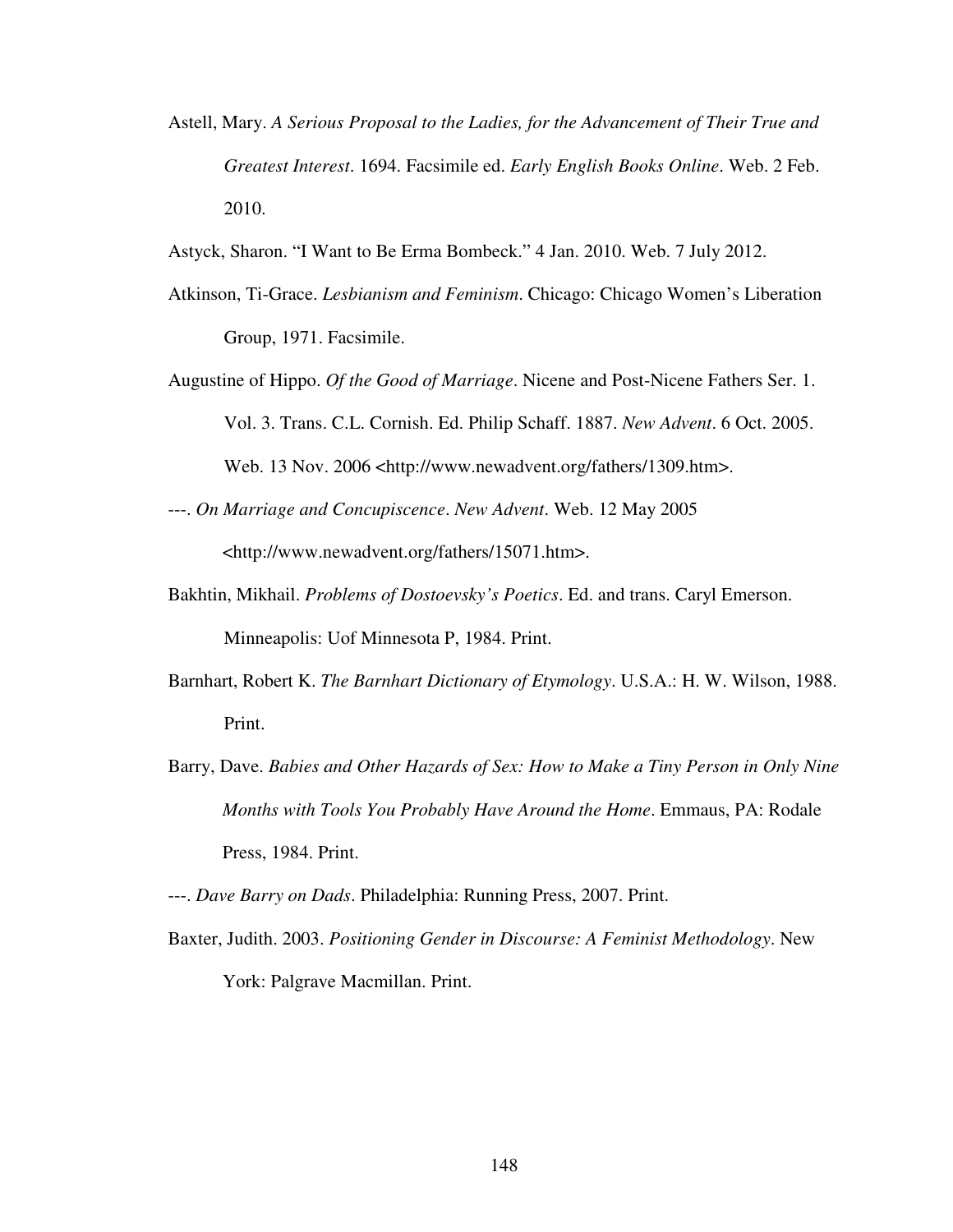- Baym, Nina. "Melodramas of Beset Manhood: How Theories of American Fiction Exclude Women Authors." *Feminist Criticism: Essays on Women, Literature, and Theory*. Ed. Elaine Showalter. New York: Pantheon/Random House, 1985. Print.
- ---.*Women's Fiction: A Guide to Novels by and about Women in America, 1820-70.* 2<sup>nd</sup> ed. Urbana: U of Chicago P, 1993. Print.
- Bell, Michael. *Sentimentalism, Ethics, and the Culture of Feeling*. Hampshire, UK: Palgrave/St. Martin's P, 2000. Print.
- Berlant, Lauren*. The Queen of America Goes to Washington City: Essays on Sex and Citizenship*. Durham, SC: Duke University Press, 1997. Print*.*

# *The Bible*.

Bombeck, Erma. *At Wit's End.* 2<sup>nd</sup>. ed. New York: Fawcett Crest, 1967. Print.

Bracken, Peg. *The I Hate to Cook Book*. New York: Harcourt Brace, 1960. Print.

Bradley, Patricia. "Mass Communication and the Shaping of U. S. Feminism." *News, Gender, and Power*. Ed. Cynthia Carter, Gilla Branston, and Stuart Allan. London: Routledge, 2002. 160-173. Print.

Bradstreet, Anne. "The Author to Her Book."

Brady, Judy. "I Want a Wife." 1972. *Ms.* Web. 12 Mar. 2006.

Brush, Katharine. *Red-Headed Woman*. New York : Avon, 1942. Print.

- Butler, Judith. *Bodies That Matter: On the Discursive Limits of "Sex."* New York: Routledge, 1993. Print.
- ---. *Excitable Speech: A Politics of the Performative*. New York: Routledge, 1997. Print.
- ---. *Gender Trouble: Feminism and the Subversion of Identity*. New York: Routledge, 1999. Print.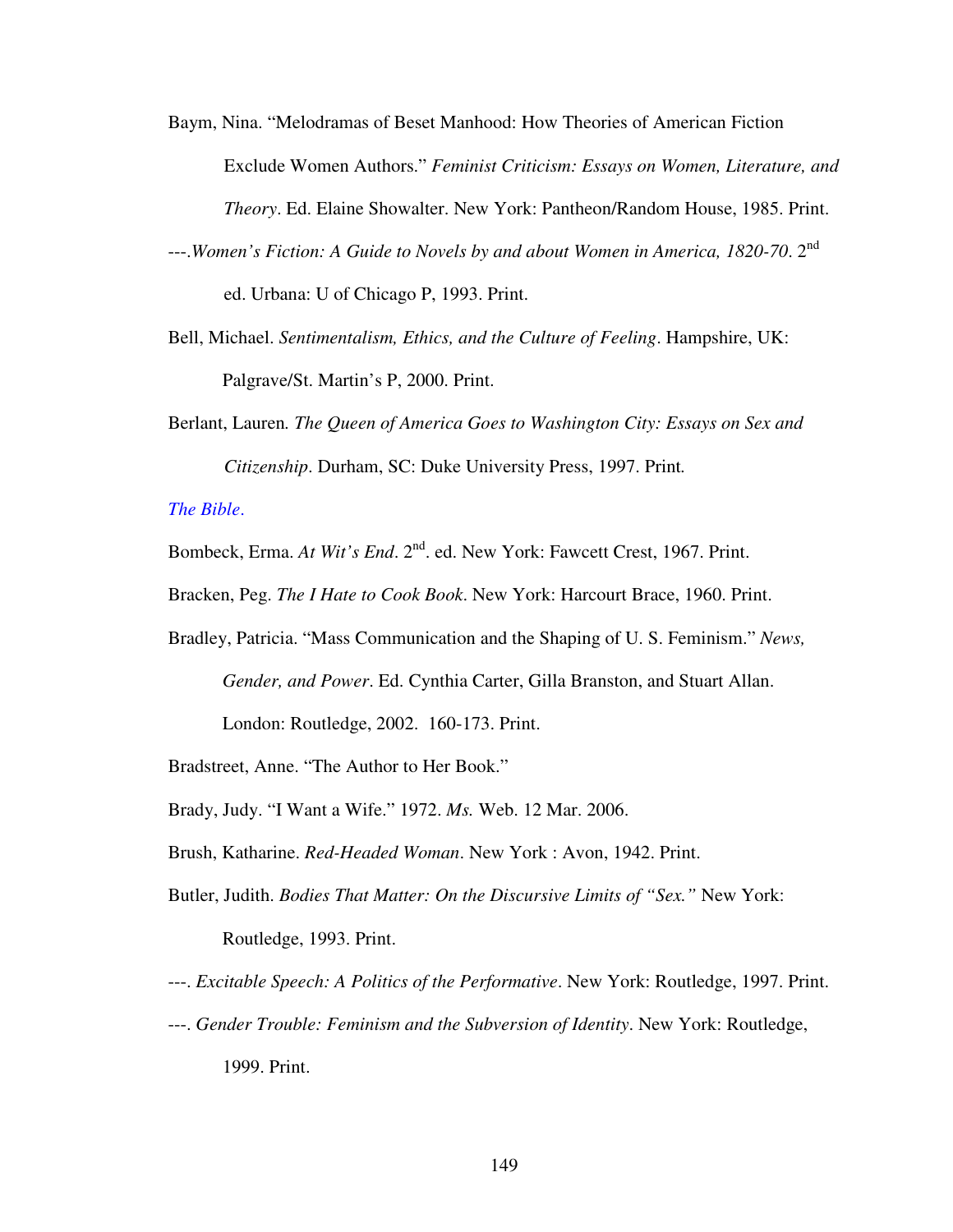- Cameron, Barbara. "Gee, You Don't Seem Like an Indian from the Reservation." *This Bridge Called My Back: Writings by Radical Women of Color*. Ed. Cherríe Moraga and Gloria Anzaldúa. New York: Kitchen Table Press, 1983. 46-52. Print.
- Cameron, Deborah. "Not Gender Difference but the Difference Gender Makes— Explanation in Research on Sex and Language." *International Journal for the Sociology of Language* 94 (1992): 13-26. Print.
- Camfield, Gregg. *Necessary Madness: The Humor of Domesticity in Nineteenth-Century American Literature*. New York: Oxford Up, 1997. Print.
- Carter, Cynthia, Gilla Branston, and Stuart Allan, ed. *News, Gender, and Power*. London: Routledge, 2002. Print.
- Carter, Cynthia and Linda Steiner. Introduction to *Critical Readings: Media and Gender.*  Ed. Cynthia Carter and Linda Steiner. Maidenhead, UK: Open University Press, 2004. 1-10. Print.
- Caughie, Pamela L. "Women Reading/Reading Women." Rev. of *Gender and Reading: Essays on Readers, Texts, and Contexts*. Ed. Elizabeth Flynn and Patrocinio Schweickart, and *Reading Woman*, by Mary Jacobus, and *Breaking the Chain: Women, Theory, and French Realist Fiction*, by Naomi Schor, and *Reading in Detail*, by Naomi Schor, and *A World of Difference*, by Barbara Johnson. *Papers on Language and Literature: A Journal for Scholars and Critics of Language and Literature* 24.3 (1988): 317-335. Print.
- Challoner, Richard. *Britannia Sancta: or, the Lives of the Most Celebrated British, English,Scottish, and Irish saints: ... From the Earliest Times of Christianity, down to the Change of Religion in the Sixteenth Century. Faithfully Collected*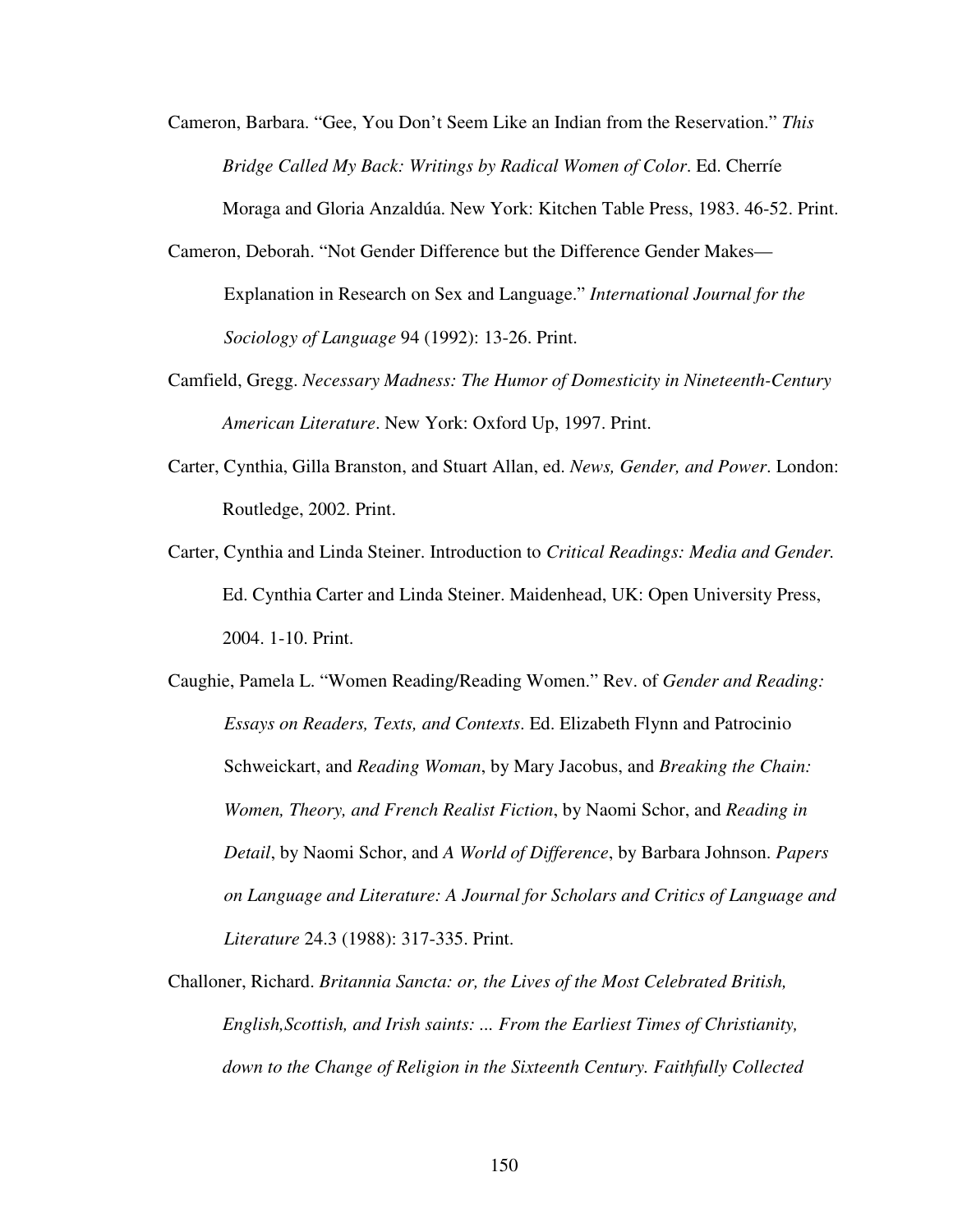*from Their Ancient Acts, and Other Records of British History.* Vol. 1. London:

1745. *Eighteenth Century Collections Online*. Gale Group. CW3319918084. Web.

2 Dec. 2006 <http://galenet.galegroup.com/servlet/ECCO>.

Cho, Margaret. *I Have Chosen to Stay and Fight*. New York: Riverhead/Penguin, 2003. Print.

"Cisgender." *Queer Dictionary*. 2011. Web. 14 July 2012.

Clarke, Samuel. *A General Martyrology, Containing a Collection of All the Greatest Persecutions Which have Befallen the Church of Christ, from the Creation, to Our Present Times: Wherein Is Given an Exact Account of the Protestant Sufferings in Queen Mary's Reign*. Glasgow, 1770. *Eighteenth Century Collections Online*. Gale Group. CW123294169. Web. 2 Dec. 2006 <http://galenet.galegroup/servlet/ECCO>.

- Combahee River Collective. "A Black Feminist Statement." *All the Women Are White, All the Blacks Are Men, But Some of Us Are Brave: Black Women's Studies*. Ed. Gloria T. Hull, Patricia Bell Scott, and Barbara Smith. New York: The Feminist Press at CUNY, 1982. 13-22. Print.
- Cosby, Bill. *Fatherhood*. New York: Doubleday, 1986. Print.
- Dalin, Anne Safran, ed. *Life's a Stitch: The Best of Contemporary Women's Humor.* New York: Random House Reference, 2002. Print.

Davis, Angela Y. *Women, Race, and Class*. New York: Random House, 1981. Print.

*Die Hard*. Dir. John McTiernan. Perf. Bruce Willis, Alan Rickman, Bonnie Bedelia. Twentieth Century Fox, 1988. DVD.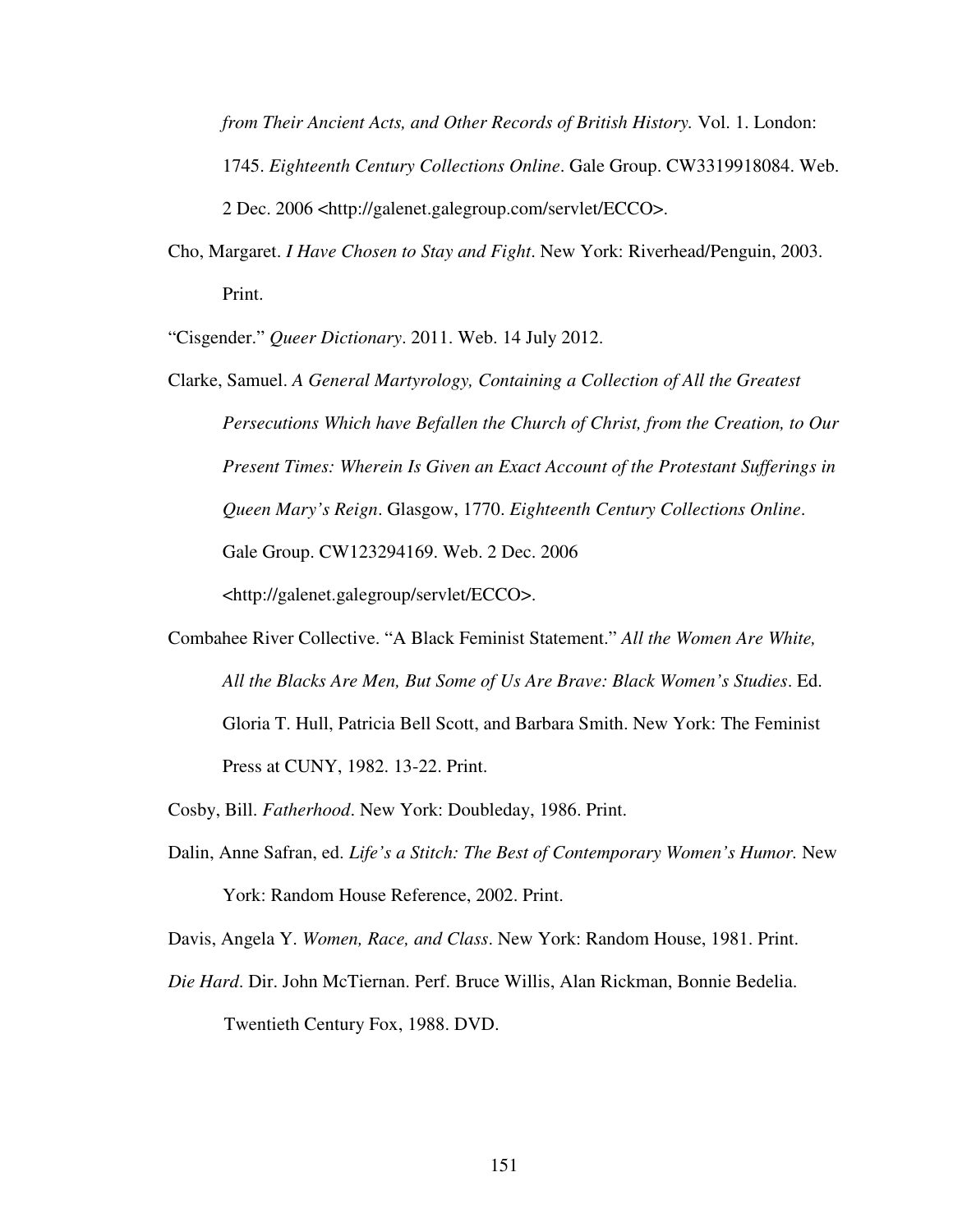- Dillon, Elizabeth Maddox. *The Gender of Freedom: Fictions of Liberalism and the Literary Public Sphere*. Stanford: Stanford University Press, 2004. Print.
- Donovan, Leslie A. *Women Saints' Lives in Old English Prose*. Trans. Leslie A. Donovan. The Library of Medieval Women ser. Cambridge: D. S. Brewer, 1999. Print.
- Dresner, Zita Z. "Domestic Comic Writers." *Women's Comic Visions*. Detroit: Wayne State Up, 1991. Print.
- DuBois, Ellen Carol, and Lynn Dumenil, ed. *Through Women's Eyes: An American History with Documents*. Boston: Bedford/St. Martin's, 2009. Print.
- Eagleton, Terry. *Literary Theory: An Introduction*. 2<sup>nd</sup> ed. Minneapolis: U of Minnesota P, 1996. Print.
- Ebenstein, William and Alan Ebenstein. *Great Political Thinkers: Plato to the Present*.  $6<sup>th</sup>$  ed. Fort Worth: Harcourt College, 2000. Print.

Edwards, Renee. "The Effects of Gender, Gender Role, and Values on the Interpretation

- of Messages." *Journal of Language and Social Psychology* 17 (1998): 52-71. *SAGE Journals Online*. Web. 27 Feb. 2007.
- Ephron, Nora. "A Few Words about Breasts." 1972. *Pulling Our Own Strings: Feminist Humor and Satire*. Ed. Gloria Kaufman and Mary Kay Blakely. Bloomington: Indiana UP, 1980. 34-38. Print.
- Eusebius. "The Martrydom of Saint Domnina and Her Two Daughters." *Nicene and Post-Nicene Fathers.* 2<sup>nd</sup> Ser. Vol. 1. Ed. Philip Schaff and H. Wace. *Internet Medieval Sourcebook*. Grand Rapids: William. B. Eerdmans, 1955. 332-333.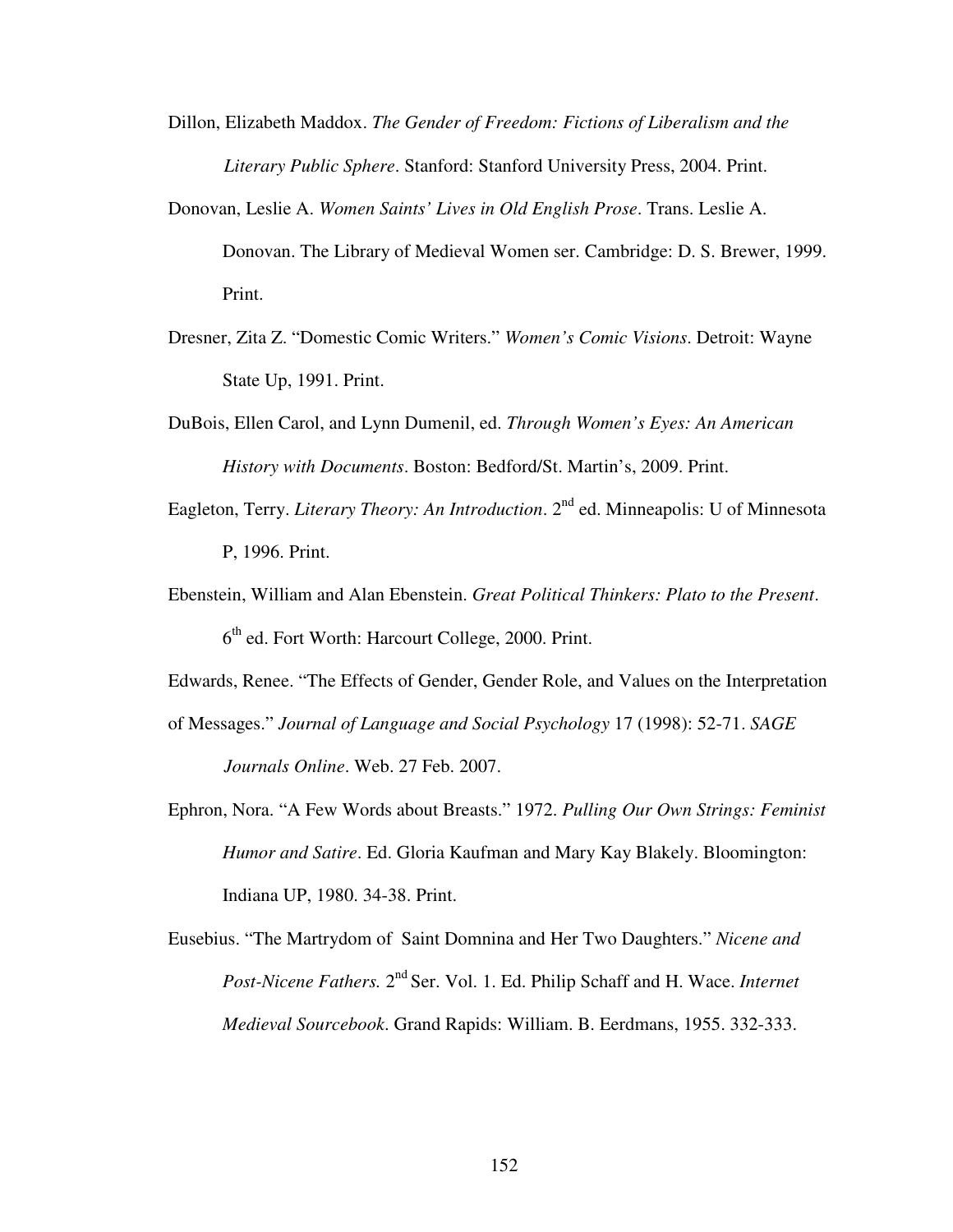1996. Web. 10 Nov. 2006 <http://www.fordham.edu/halsall/source/eusebdomnina.html>.

Evanovich, Janet. *One for the Money*. New York: Charles Scribner's Sons, 1994. Print.

- ---. *Explosive Eighteen*. New York: St. Martin's Paperbacks/St. Martin's Press, 2011. Print.
- ---. *Four to Score*. New York: St. Martin's Paperbacks/St. Martin's Press, 1998. Print.
- ---*Seven Up*. New York: St. Martin's Paperbacks/St. Martin's Press, 2001. Print.
- ---. *Three to Get Deadly*. 1997. New York: St. Martin's Paperbacks/St. Martin's Press, 1998. Print.
- ---. *Two for the Dough*. New York: Pocket/Simon & Schuster, 1996. Print.

*Everbody Loves Raymond*. CBS. 13 Dec. 1996-16 May 2005.

"Fanon." Urban Dictionary. Web. 17 June 2012

<http://www.urbandictionary.com/define.php?term=fanon>.

- Fern, Fanny. *Fern Leaves from Fanny's Portfolio*. Facs. ed. *UMDL Books*. Auburn, NY: Derby and Miller, 1853. Web. 14 May 2006.
- Fetterley, Judith. *The Resisting Reader: A Feminist Approach to American Fiction*. Bloomington: Indiana UP, 1978. Print.
- Foucault, Michel. *Discipline and Punish: The Birth of the Prison*. 1977. Trans. Alan Sheridan. New York: Vintage/Random House, 1979. Print.
- ---. *The History of Sexuality*. *3 vol.* Trans. Robert Hurley. New York: Pantheon, 1978. Print.
- ---. *The Order of Things: An Archaeology of the Human Sciences*. New York: Vintage Books, 1994. Print.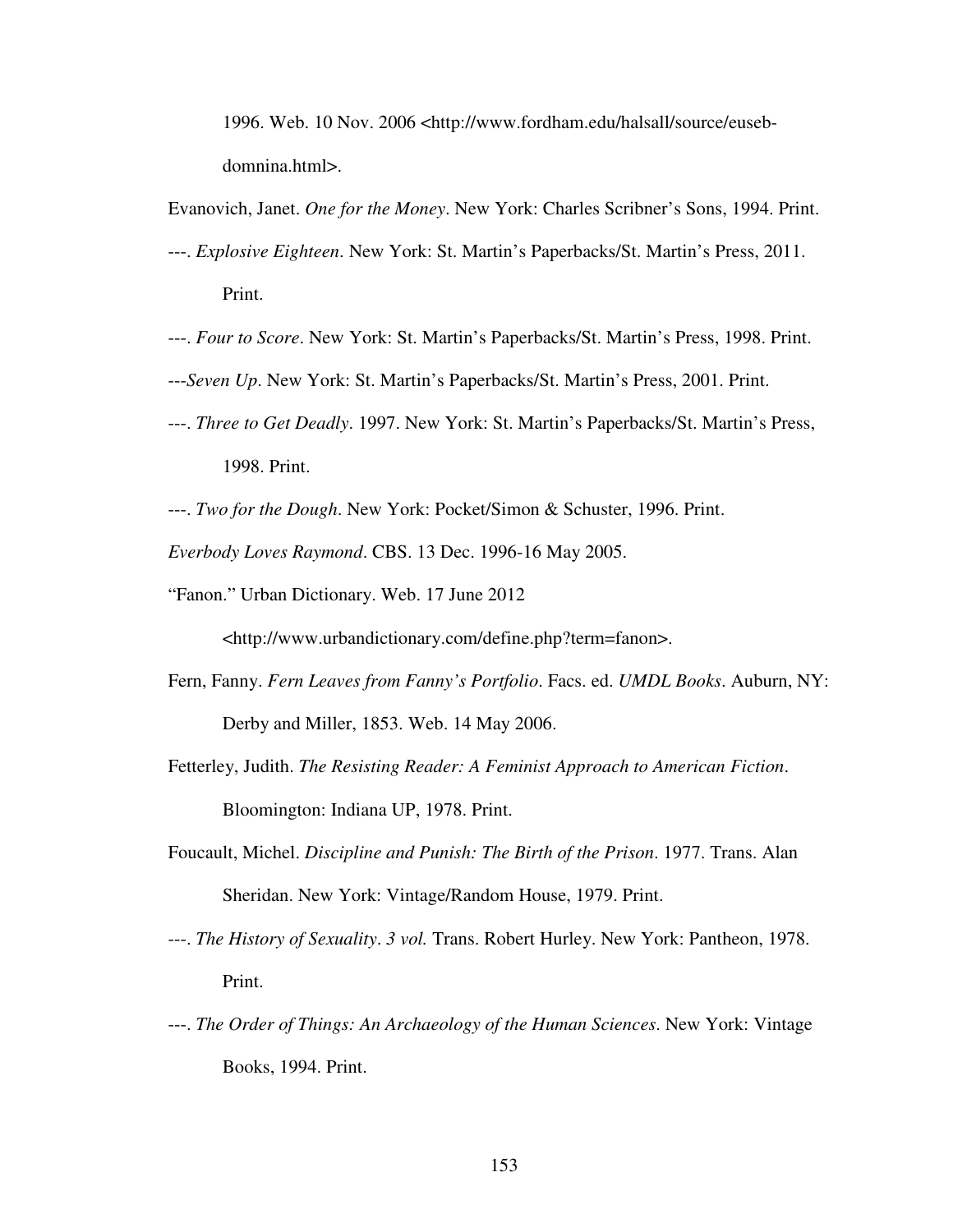- ---. *Power/Knoweldge: Selected Interviews and Other Writings 1972-1977*. Ed. Colin Gordon. Trans. Colin Gordon, et al. New York: Pantheon, 1980. Print.
- ---. "What Is an Author?" *The Norton Anthology of Theory and Criticism.* Ed. Vincent B. Leitch. New York: Norton, 2001. 1622-1636. Print.
- Foxe, John. *The Book of Martyrs: Containing an Account of the Sufferins and Death of Protestants in the Reign of Queen Mary the First*. Vol. 1. London, 1776. *Eighteenth Century Collections Online*. Gale Group. CW118623396. Web. 2 Dec. 2006 <http://galenet.galegroup/servlet/ECCO>.
- ---. *The History of the Ten Persecutions in the Primitive Church. To Which Is Added, an Account of the Martyrdom of John Huss and Jerome of Prague; ... Extracted from the Martyrology of Mr John Fox.* Edinburgh, 1761. *English Short Title Catalogue*. *Eighteenth Century Collections Online*. Gale Group. CW1173894582. Web. Dec. 2006 <http://galenet.galegroup.com/servlet/ECCO>.

Franklin, Benjamin. "Silence Dogood Introduces Herself." Isaacson. 9-10. Print.

- ---. "Silence Dogood 'n Courtship." Isaacson. 11. Print.
- ---. "Silence Dogood Attacks Harvard." Isaacson. 14-17. Print.
- ---. "Silence Dogood's Recipe for Poetry." Isaacson. 18-20. Print.
- ---."Silence Dogood Attacks the Puritan Theocracy." Isaacson. 21-23. Print.
- ---. "Silence Dogood Proposes Civic Improvements." 24-29. Print.
- *Fried Green Tomatoes*. Dir. John Avnet. Perf. Kathy Bates, Mary Stuart Masterson, Mary-Louise Parker, Jessica Tandy, Cicely Tyson. Act III Communications, 1991. DVD.
- Friedan, Betty. *The Feminine Mystique*. New York: Norton, 1963.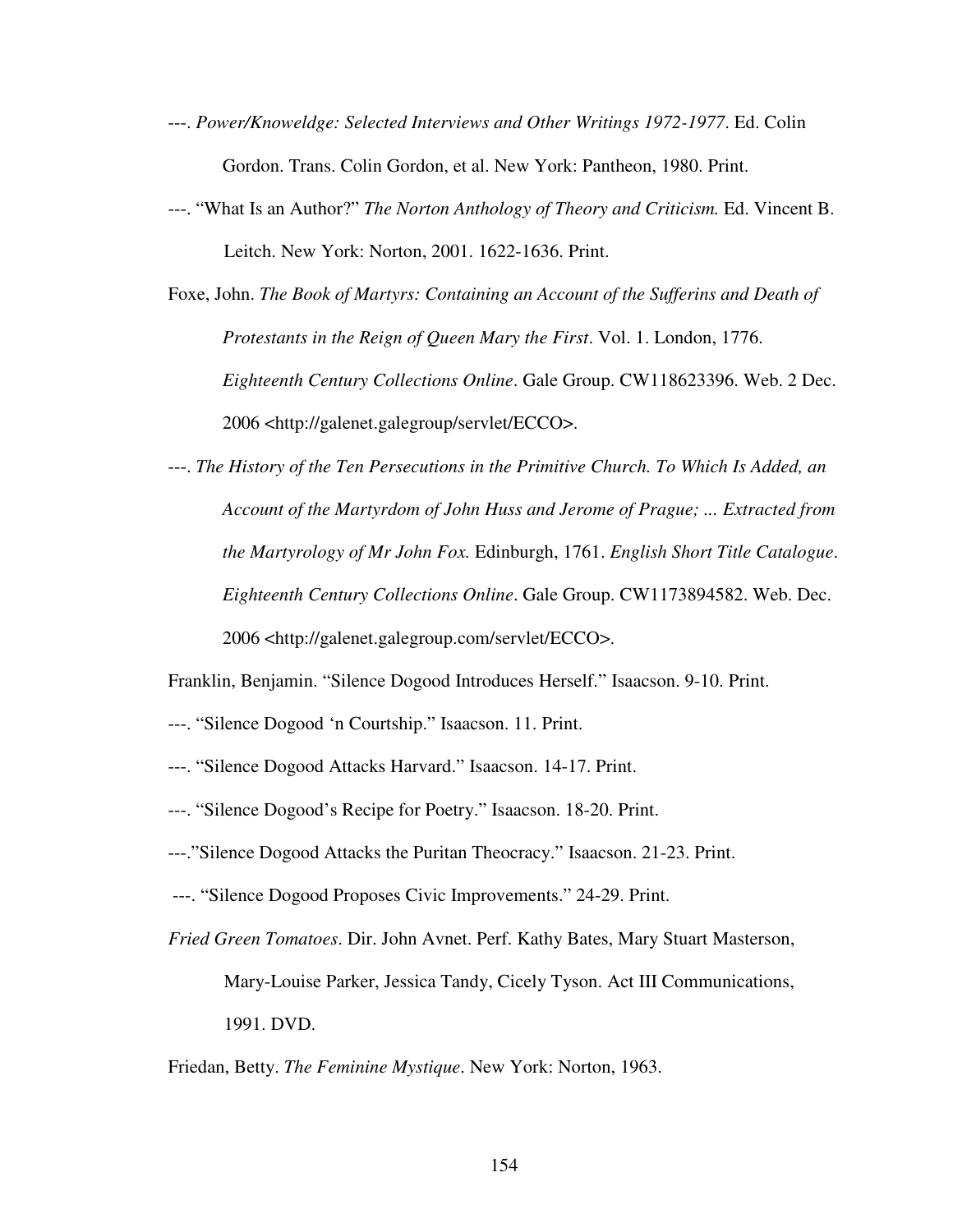- Frye, Marilyn. "Some Reflections on Separatism and Power." *Feminist Theory: A Reader*. Ed. Wendy K. Kolmar and Frances Bartkowski. Boston: McGraw-Hill Higher Education, 2010. 275-280. Print.
- Gallagher, Catherine. "Nobody's Story: Gender, Property, and the Rise of the Novel." *Eighteenth-Century Literary History: An MLQ Reader*. Ed. Marshall Brown. Durham: Duke UP, 1999. 27-42. Print.
- Gilligan, Carol. *In a Different Voice: Psychological Theory and Women's Development*. Cambridge: Harvard UP, 1982. Print.
- Gouveia, Carlos A. M. "Assumptions about Gender, Power, and Opportunity: Gays and Lesbians as Discursive Subjects in a Portuguese Newspaper." *Feminist Critical Discourse Analysis*. Ed. Michelle M. Lazar. New York: Palgrave Macmillan, 2005. 229-250. Print.
- Grafton, Sue. *Alphabet Series*. New York: Henry Holt, 1982-1999; New York: G.P. Putnam's, 2001-2011. Print.
- Gruen, Judy. *The Women's Daily Irony Supplement*. Reno: Creative Minds/Beagle Bay, 2007. Print.
- Gutierrez-Jones, Carl Scott. *Critical Race Narratives: A Study of Race, Rhetoric, and Injury*. New York: New York UP, 2001. Print.
- Hall, Stuart. *Encoding and Decoding in the Television Discourse*. Birmingham: Centre for Contemporary Cultural Studies, 1973. Print.
- Halliday, Gemma. *Killer in High Heels*. New York: Dorchester, Mar. 2007. Print.
- ---. *Mayhem in High Heels*. New York: Dorchester, Jan. 2009. Print.
- ---. *Spying in High Heels*. New York: Dorchester, Aug. 2006. Print.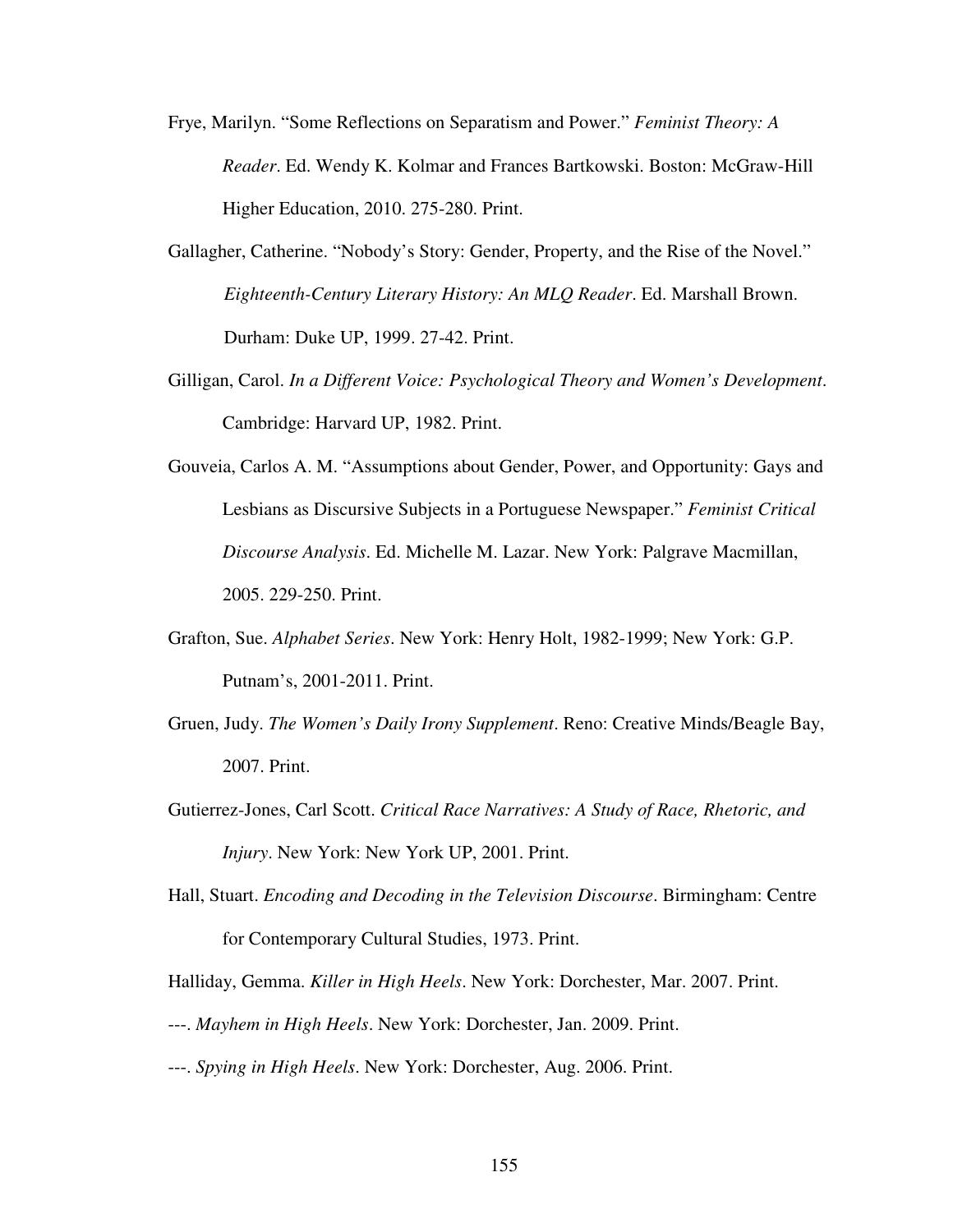---. *Undercover in High Heels*. New York: Dorchester, Sept. 2007. Print.

- Harol, Corrinne. *Enlightened Virginity in Eighteenth-Century Literature*. New York: Palgrave-MacMillan, 2006. Print.
- Haywood, Eliza. *Fantomina: or, Love in a Maze*.1725. *Fantomina and Other Works*. Ed. Alexander Pettit, Margaret Chase Croskery, and Anna C. Patchias. Toronto: Broadview Literary Texts, 2004. 41-71. Print.
- Heffernan, Thomas J. *Sacred Biography: Saints and Their Biographers in the Middle Ages*. New York: Oxford UP, 1988. Print.
- Heritage. *Glock*. Web. 10 June 2012.
- Hesse-Biber, Sharlene Nagy, Patricia Leavy, and Michelle L.Yaiser. "Feminist Approaches to Research as Process: Reconceptualizing Epistemology, Methodology, and Method." In *Feminist Perspectives on Social Research*. Ed. Sharlene Nagy Hesse-Biber and Michelle L. Yaiser. New York: Oxford UP, 2004. 3-26. Print.
- *High Noon*. Dir. Fred Zinneman. Perf. Gary Cooper, Grace Kelly, Ian McDonald. Stanley Kramer Productions, 1952. DVD.
- Hobbes, Thomas. *Leviathan: The Matter, Form, and Power of a Commonwealth, Ecclesiastical and Civil*. London: George Routledge and Sons, 1886. Web. 2 Feb. 2012.
- Hobbes, Tom. *Jokes Men Won't Laugh At: For Her Eyes Only*. New York: Berkeley/Penguin, 2002. Print.
- ---. *Jokes Women Won't Laugh At:For His Eyes Only*. New York: Berkeley/Penguin, 2002. Print.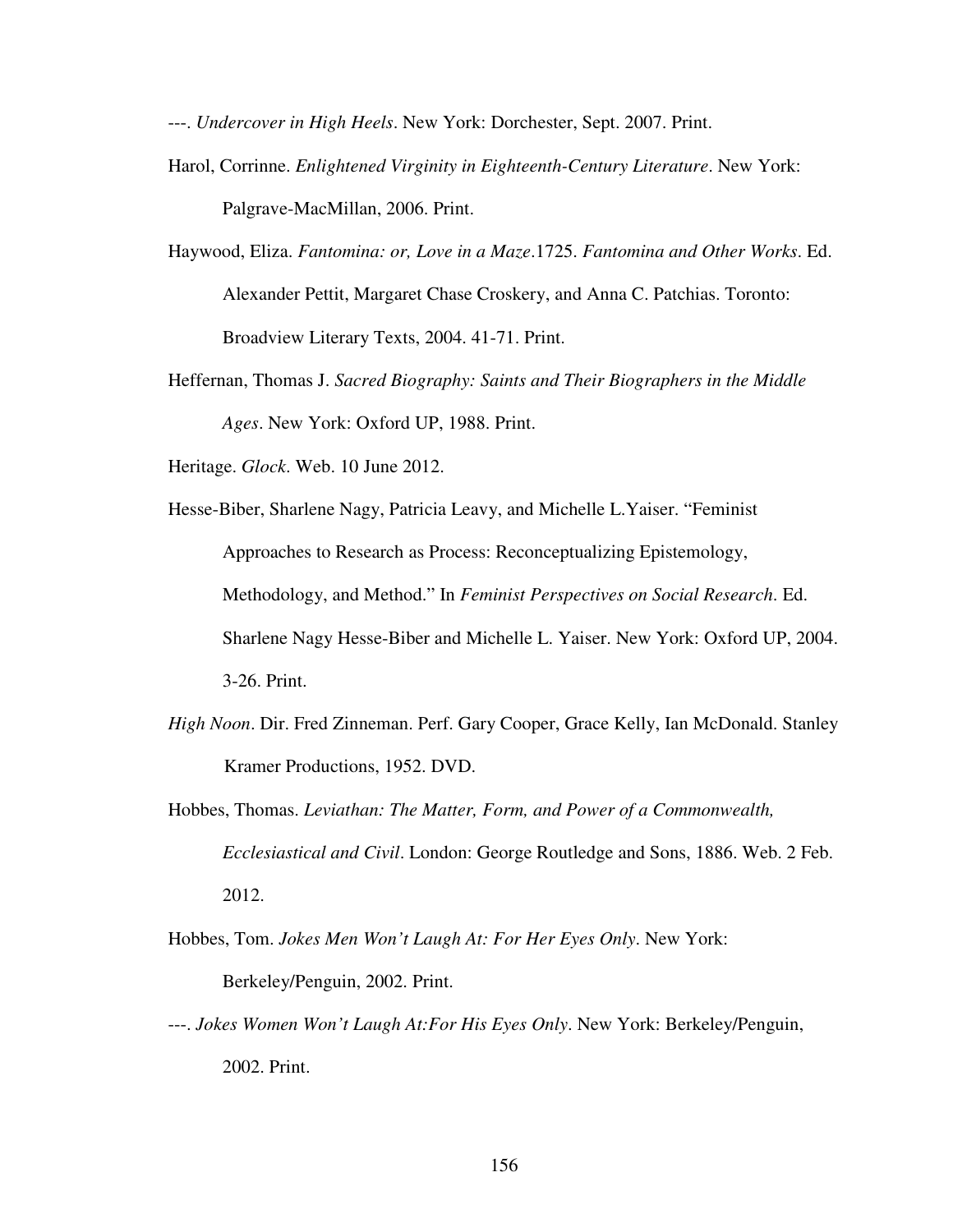- Holland, Norman. "Transactive Teaching: Cordelia's Death." *College Reader* 39.3 (1977): 276-285. *JSTOR*. Web. 6 Mar. 2007.
- Holley, Marietta. *Samantha Rastles the Woman Question*. Ed. Jane Curry. Urbana, U of Illinois P, 1983. Print.
- Holmes, Janet. "Power and Discourse at Work: Is Gender Relevant?" *Feminist Critical Discourse Analysis*. Ed. Michelle M. Lazar. New York: Palgrave Macmillan, 2005. 31-60. Print.
- hooks, bell. *Ain't I a Woman? Black Women and Feminism*. Boston: South End Press, 1981. Print.
- ---. *Feminist Theory: From Margin to Center*. Boston: South End Press, 1984. Print.
- Howe, Florence. "Women and the Power to Change." *Women and the Power to Change*. Ed. Florence Howe. New York: McGraw-Hill, 1975. Print.
- Ideta, Lori M. and Joanne E. Cooper. "Asian Women Leaders of Higher Education: Stories of Strength and Discovery." *Everyday Knowledge and Uncommon Truths: Women of the Academy*. Ed. Linda Christian-Smith and Kristine S. Kellor. Boulder: Westview Press, 1999. 129-146. Print.
- Ivins, Molly. "Hello Fort Worth! Glad to Be Here." *Life's a Stitch: The Best of Contemporary Women's Humor*. Anne Safran Dalin, ed. Random House Reference. New York: Random House, 2002. 123-126. Print.
- Jackson, Shirley. *Life Among the Savages*. 1953. *The Magic of Shirley Jackson*. Ed. Stanley Edgar Hymans. New York: Farrar, Straus and Giroux, 1966. 386-530. Print.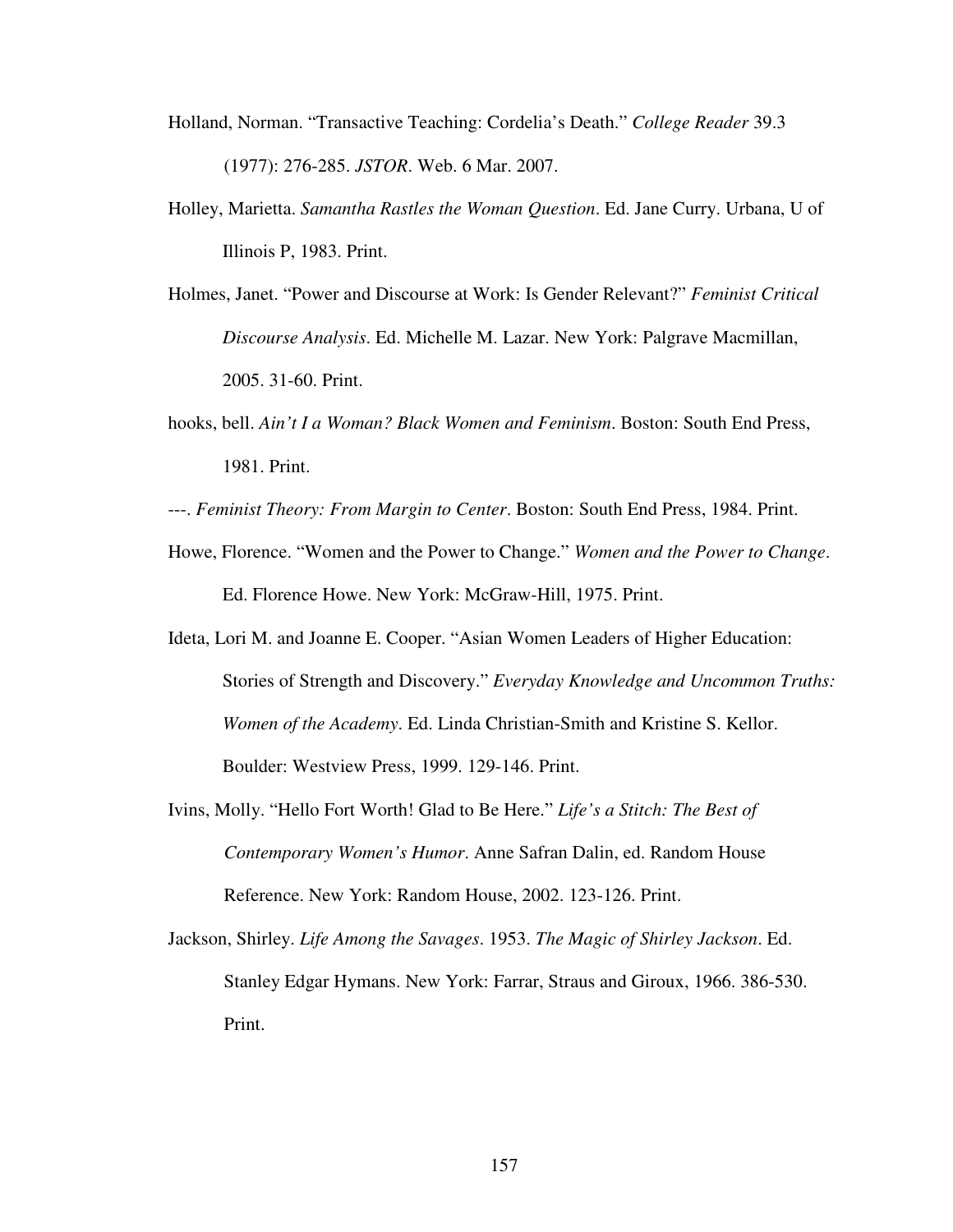- ---. *Raising Demons*. 1957. *The Magic of Shirley Jackson*. Ed. Stanley Edgar Hymans. New York: Farrar, Straus and Giroux, 1966. 533-753. Print.
- Jagger, Mick, and Keith Richards. "Mother's Little Helper." Rolling Stones. *Aftermath*. Decca. 1966. LP.
- Johnson, Barbara. *Living Somewhere between Estrogen and Death*. Nashville, TN: Thomas Nelson, 1997. Print.
- Johnson, David. *The Popular and the Canonical: Debating Twentieth-Century Literature 1940-2000*. London: Routledge and Open UP, 2005. Print.
- Johnson, Samuel. *A Dictionary of the English Language: In Which Words Are Deduced from Their Originals, Explained in Their Different Meanings, . . . Abstracted from the Folio Edition, by the Author Samuel Johnson, A.M. To Which is Prefixed, A Grammar of the English Language*. *In Two Volumes*. 2 Vols. London, 1756. *Eighteenth Century Collections Online*. Gale Group. 1 Dec. 2006 <http://galenet.galegroup.com/servlet/ECCO>. CW111104919.
- ---. *The Life of Mr. Richard Savage, Son of the Earl of Rivers. To Which Are Added, the*  Lives of Sir Francis Drake, and Admiral Blake. 4<sup>th</sup> ed/ London, 1769. *Eighteenth Century Collections Online*. Gale Group. CW100138951. Web. 2 Dec. 2006 <http://galenet.galegroup.com/servlet/ECCO>.
- Kaler, Anne K. "Conventions of Captivity in Romance Novels." *Romantic Conventions*. Ed. Anne K. Kaler and Rosemary E. Johnson-Kurek. Bowling Green: Bowling Green State UP, 1999. 86-99. Print.
- Kaufman, Gloria, and Mary Kay Blakely, ed. *Pulling Our Own Strings:Feminist Humor and Satire*. Bloomington: Indiana UP, 1980. Print.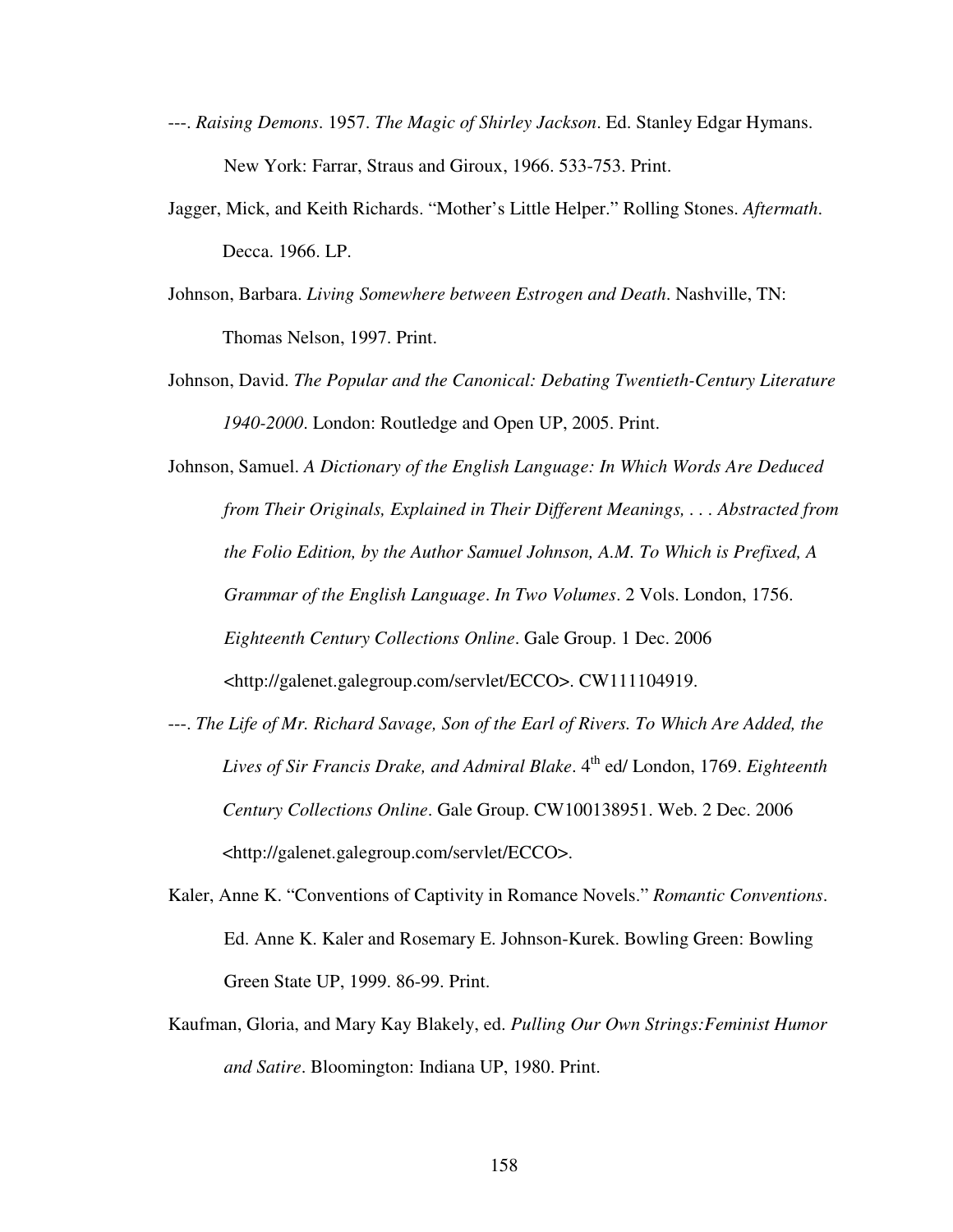- Ker, Margaret. "Brides of Christ and Poor Mortals: Women in Medieval Society." *Exploring Women's Past: Essays in Social History*. Ed. Patricia Crawford. Sydney: George Allen and Unwin, 1983. 7-47.
- Kirkland, Caroline. *A New Home—Who'll Follow? or, Glimpses of Western Life*. New York: C.S. Francis, 1855. Microform.
- Knight, Sarah Kemble. *The Journal of Madam Knight*. 1920. Facs. ed. New York: Peter Smith, 1935.
- Kolodny, Annette. "Dancing through the Minefield: Some Observations on the Theory, Practice, and Politics of a Feminist Literary Criticism." *Feminist Literary Theory and Criticism: A Norton* Reader. Ed. Sandra M. Gilbert and Susan Gubar. New York: Norton, 2007. 474-492. Print.
- *Kramer vs. Kramer*. Dir. Robert Benton. Perf. Dustin Hoffman, Meryl Streep. Columbia, 1979.
- Kuhn, Thomas. *The Structure of Scientific Revolutions*. Chicago : University of Chicago Press, 1970. Print.
- *Lara Croft: Tomb Raider*. Dir. Simon West. Perf. Angelina Jolie, John Voigt, Iain Glen. Paramount 2001. DVD.
- Lazar, Michelle M. "Politicizing Gender in Discourse: Feminist Critical Discourse Analysis as Political Perspective and Praxis." *Feminist Critical Discourse Analysis*, Ed. Michelle M. Lazar. New York: Palgrave Macmillan, 2005. 1-28. Print.
- *Leave It to Beaver*. Perf. Barbara Billingsly, Hugh Beaumont, Tony Dow, and Jerry Mathers. CBS. 1957–1958; ABC 1958–1963. DVD.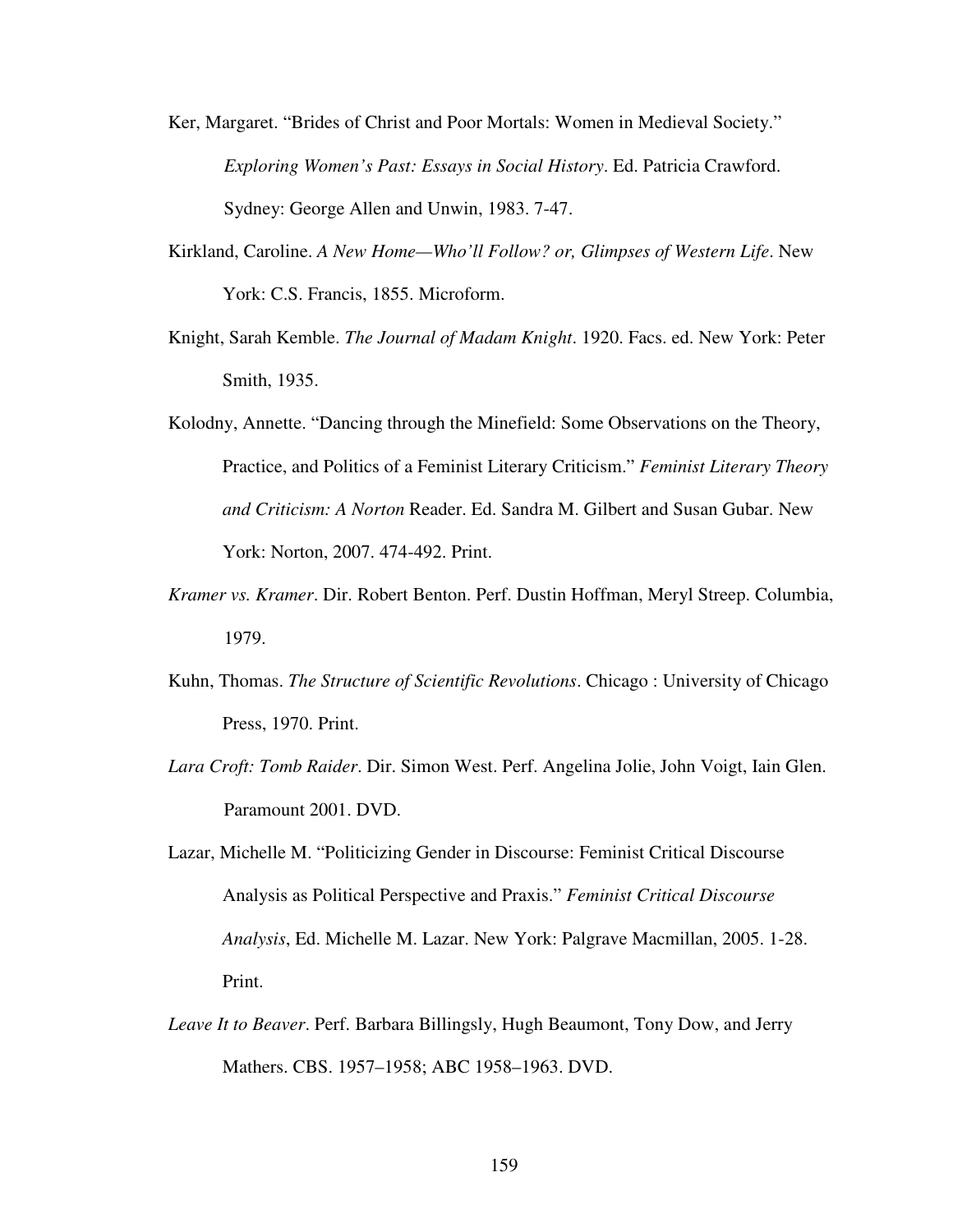- Leavis F. R., and Denys Thompson*. Culture and Environment: The Training of Critical Awareness*. London: Chatto and Windus, 1933. Print.
- Leavis, Q.D. *Fiction and the Reading Public*. New York: Russell and Russell, 1965. Print.
- Lehtonen, Mikko. *Cultural Analysis of Texts*. Translated by Aija-Leena Ahonen and Kris Clarke. London: Sage, 2000. Print.
- Letherby, Gayle. *Feminist Research in Theory and Practice*. Buckingham, UK: Open UP, 2003. Print.
- Levine, Joseph M. *The Autonomy of History: Truth and Method from Erasmus to Gibbon*. Chicago: U of Chicago P, 1999. Print.
- Lindlof, Thomas R. *Qualitative Communication Research Methods*. London: Sage, 1995. Print.
- Linkin, Harriet Kramer. "Toward a Theory of Gendered Reading." *Reader* 30 (1993): 1- 25. Print.

Locke, John. *An Essay Concerning Human Understanding*. Web. 6 Oct. 2006.

- Lorde, Audre. 1983. "The Master's Tools Will Never Dismantle the Master's House." *This Bridge Called My Back: Writings by Radical Women of Color*. Ed. Cherríe Moraga and Gloria Anzaldúa. New York: Kitchen Table Press. 98-101. Print.
- Margolis, Joseph. *Historied Thought, Constructed World: A Conceptual Primer for the Turn of the Millenium*. Berkeley: U of California P, 1995. Web. 12 December 2006.
- ---. *Interpretation Radical but Not Unruly: The New Puzzle of the Arts and History*. Berkeley: U of California P, 1995. Web. 20 October 2011.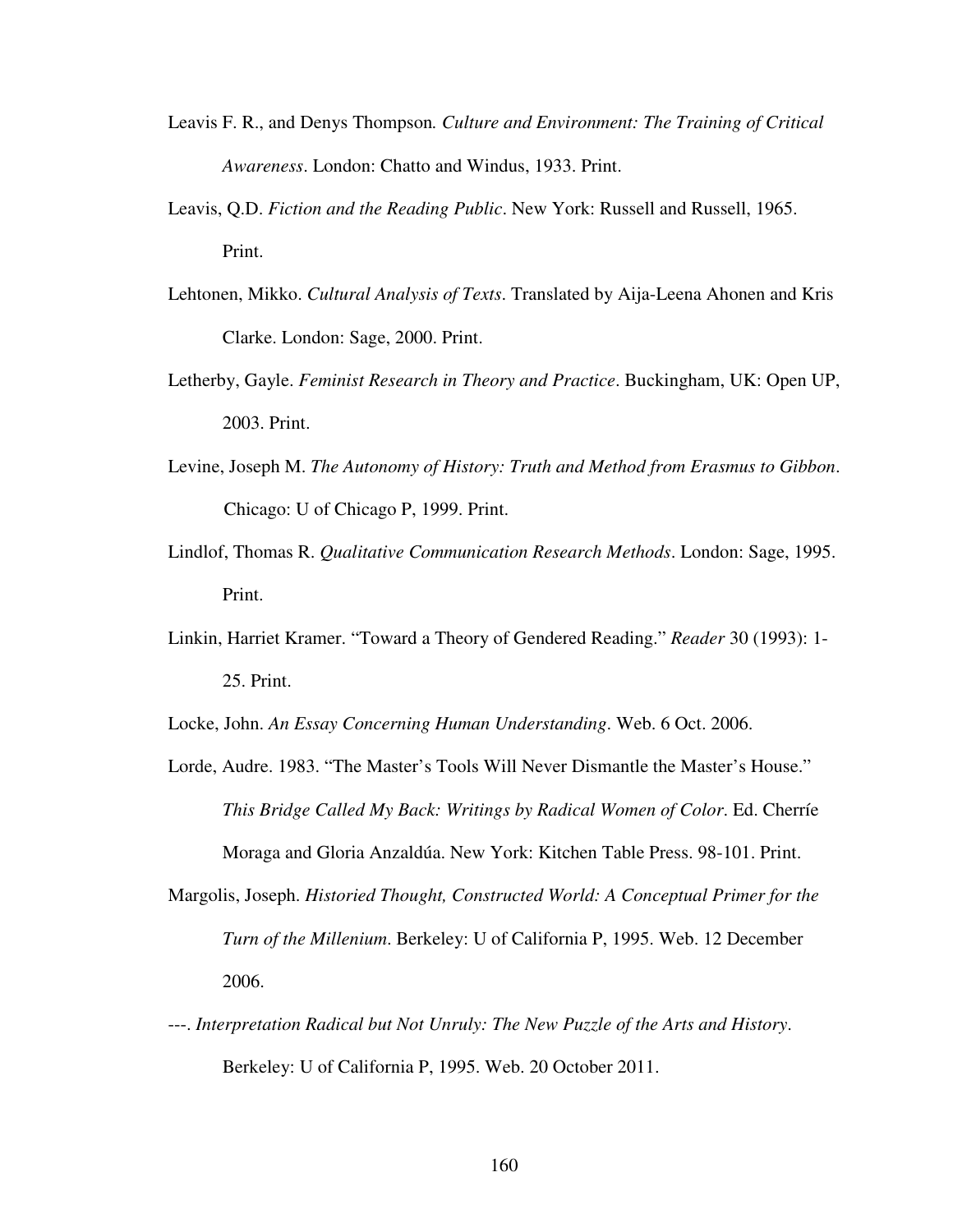- ---. *Selves and Other Texts: The Case for Cultural Realism*. University Park: Pennsylvania State UP, 2001. Print.
- Maushart, Susan. *Wifework: What Marriage Really Means for Women*. New York: Bloomsbury, 2001. Print.
- Meehan, Eileen R. "Gendering the Commodity Audience: Critical Media Research, Feminism, and Political Economy." *Media and Cultural Studies: KeyWorks*, Ed. Meenakshi Gigi Durham and Douglas M. Kellner. Malden, MA: Blackwell, 2006. 311-321. Print.
- Melville, Hermna. *Moby Dick*. Norton Critical ed. New York: W. W. Norton, 2002. Print.
- Miller, Alice Duer. *Are Women People, Too? A Book of Rhymes for Suffrage Times*. 1915. Project Gutenberg. 2004. Web. 12 June 2006.
- Mohanty, Chandra Talpade. "Under Western Eyes: Feminist Scholarship and Colonial Discourses." 1988. *Feminism without Borders: Decolonizing Theory, Practicing Solidarity*. Raleigh-Durham: Duke UP, 2003. Print.
- Mohanty, Satya. "Epilogue: Colonial Legacies, Multicultural Futures: Relativism, Objectivity, and the Challenge of Otherness." *PMLA* (1995)110.1: 108-118. Print.
- ---. "Us and Them: On the Philosophical Bases of Political Criticism." ProQuest. *Yale Journal of Criticism* (1999) 2.2: 1-31. Web.

Momaday, N. Scott. "The Becoming of the Native: Man in America before Columbus." *The Bedford Anthology of American Literature, Volume I: Beginnings to 1865.*  Ed. Susan Belasco and Linck Johnson. Boston: Beford/St. Martin's, 2008. 55-59. Print.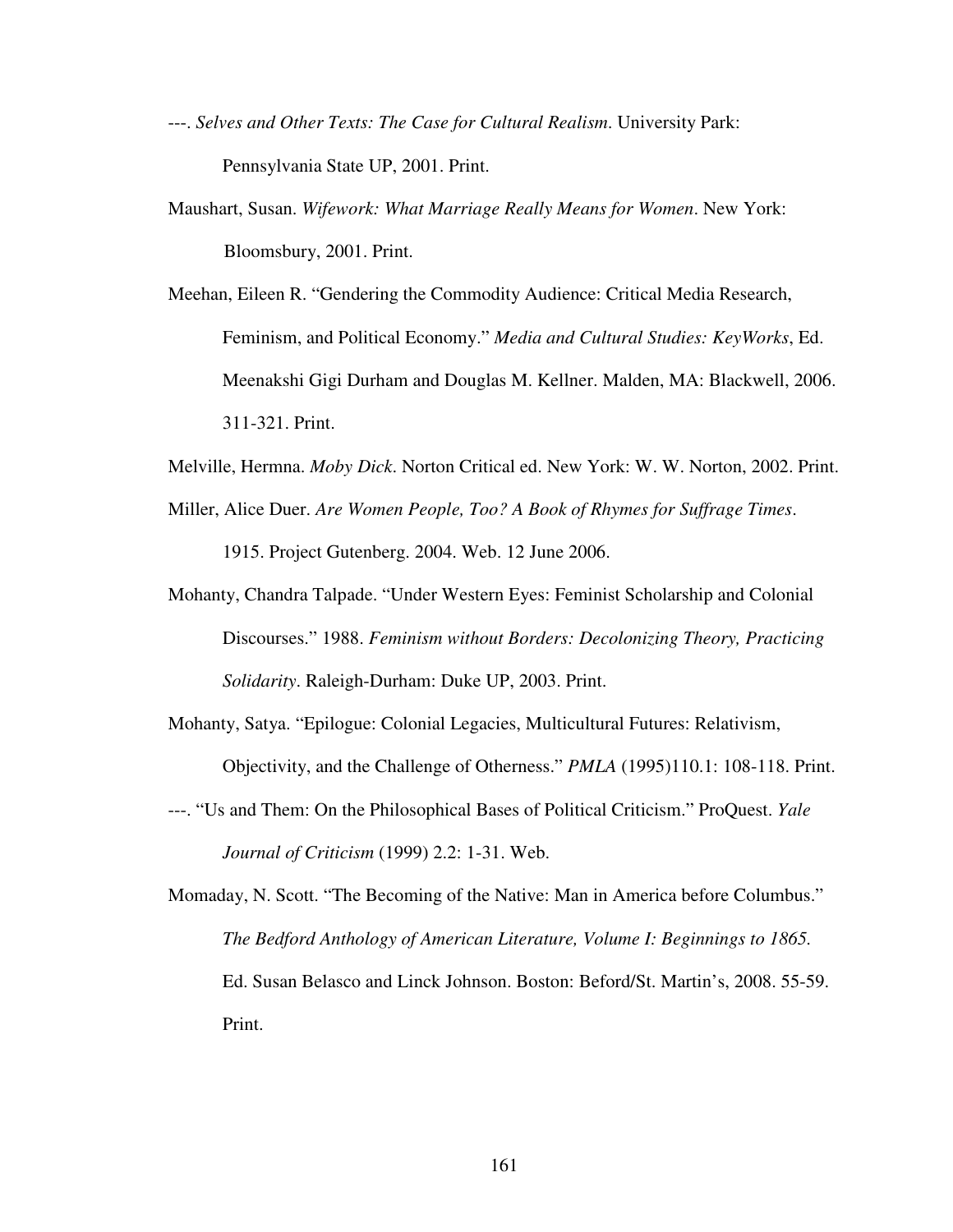- Moraga, Cherríe. Preface. *This Bridge Called My Back: Writings by Radical Women of Color*. Ed. Cherríe Moraga and Gloria Anzaldúa. New York: Kitchen Table Press, 1983. xiii-xix. Print.
- Mowatt, Anna Cora. *Fashion, or Life in New York*. 1855. *American Drama Full-Text*. ProQuest, 2003. Web. 12 June 2007.

Moya, Paula M. L. "Postmodernism, 'Realism,' and the Politics of Identity: Cherríe Moraga and Chicana Feminism." *Reclaiming Identity: Realist Theory and the Predicament of Postmodernism*. Ed. Paula M. L. Moya and Michael R. Hames-Garcia. Berkeley: U of California P, 2000. 67-101. Print.

- Mulvey, Laura. "Visual Pleasure and Narrative Cinema." *The Sexual Subject: A Screen Reader in Sexuality*. New York: Routledge, 1992. 22-34. Print.
- Murray, Judith Sargent. *The Traveller Returned*. 1798. *American Drama Full-Text*. ProQuest. *2*003. Web. 12 June 2007.

Murray, Robin. "Textual Authority, and Social Authority: Reconfiguring Literature and Experience in a Reader-Response Context." *Readerly/Writerly Texts* 8.1 & 8.2 (2001): 9-

21. Print.

Ngai, Sianne. "Raw Matter: A Poetics of Disgust." *Telling It Slant: Avant-Garde Poetics of the 1990s.* Ed. Mark Wallace and Steven Marks. Tuscaloosa: U of Alabama P, 2001. 161-190. Print.

"Occupation." *Oxford English Dictionary*. 1989 ed. Print.

Olsen, Tillie. *Silences:* New York: Feminist Press at CUNY, 2003. Print.

O'Reilly, Andrea, ed. *From Motherhood to Mothering: The Legacy of Adrienne Rich's*  Of Woman Born. Albany: SUNY Press, 2004. Print.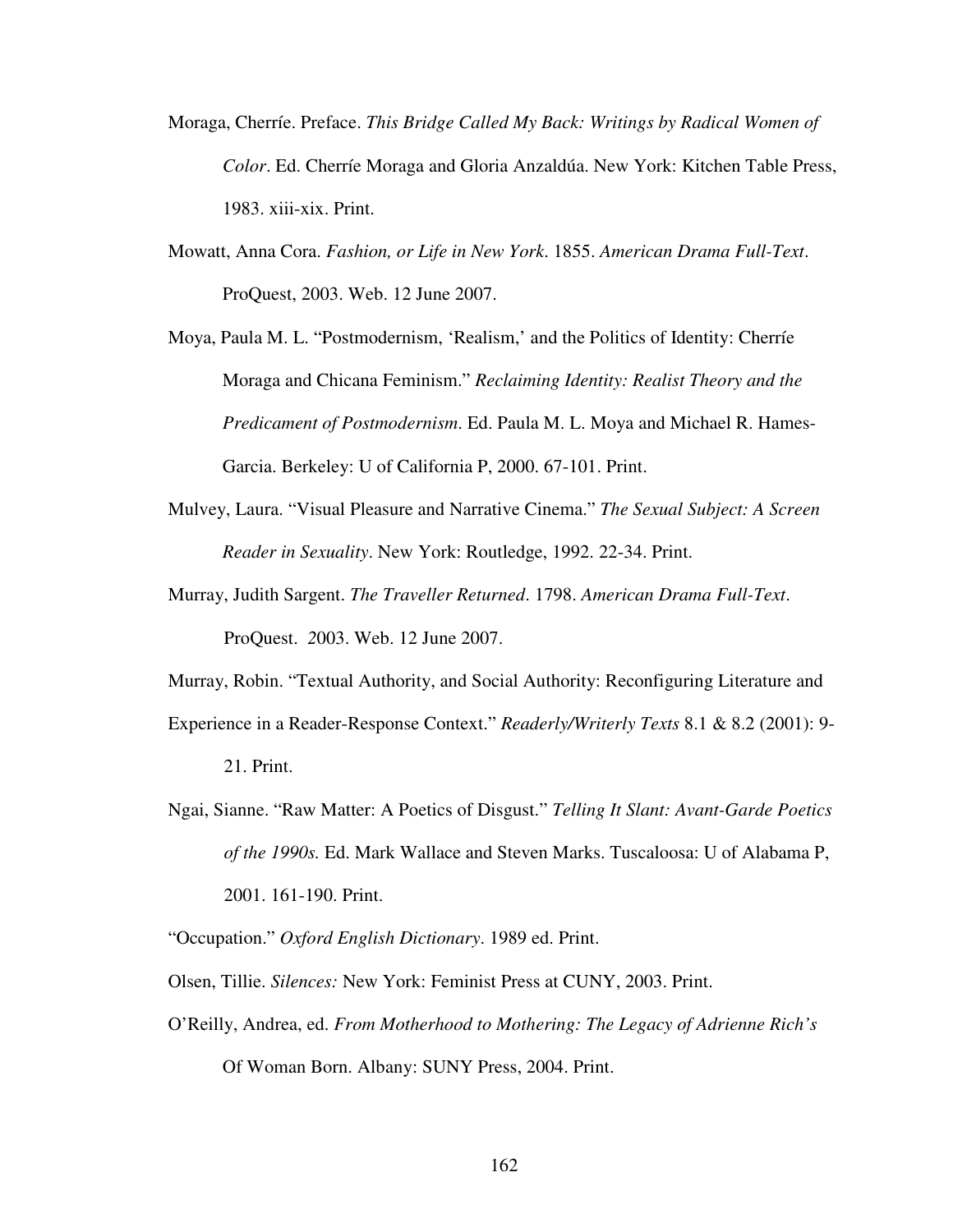- Parker, Dorothy. "Big Blonde." *The Portable Dorothy Parker*. New Cork: Viking, 1973. 228-241. Print.
- Pateman, Carole. *The Sexual Contract*. Stanford, CA: Stanford University Press, 1988. Print.
- Perpetua. "The Passion of Saints Perpetua and Felicity 203." *The Passion of Perpetua and Felicity.* Trans. W.H. Shewring. London, 1931. *Internet Medieval Sourcebook*. 1996. Web. 10 Nov. 2006 <http://www.fordham.edu/halsall/source/perpetua.html>.

Poe, Edgar Allen. "The Imp of the Perverse."

- Polizzi, Allesandra. "To Strengthen the Wings of a Caged Bird: Constructing Woman in Margaret Fuller's *Woman in the Nineteenth Century* and *The Una*." *Sexual Rhetoric: Media Perspectives on Sexuality, Gender, and Identity*. Ed. Meta G. Carstarphen and Susan C. Zavoina. Westport, CT: Greenwood Press, 1999. 24-25. Print.
- Radway, Janice A. *Reading the Romance: Women, Patriarchy, and Popular Literature*. 1984. 2nd ed. Chapel Hill: U of North Carolina P, 1991. Print.
- Rawlings, Marjorie Kinnan. *Poems by Marjorie Kinnan Rawlings: Songs of a Housewife*. Ed. Rodger L. Tarr. Gainesville: UP of Florida, 1997. Print.

Reiser, Paul. *Babyhood*. New York: Rob Weisbach/William Morrow, 1997. Print.

Remlinger, Kathryn A. "Negotiating the Classroom Floor: Negotiating Ideologies of Gender and Sexuality." *Feminist Critical Discourse Analysis*. Ed. Michelle M. Lazar. New York: Palgrave Macmillan, 2005. 114-138. Print.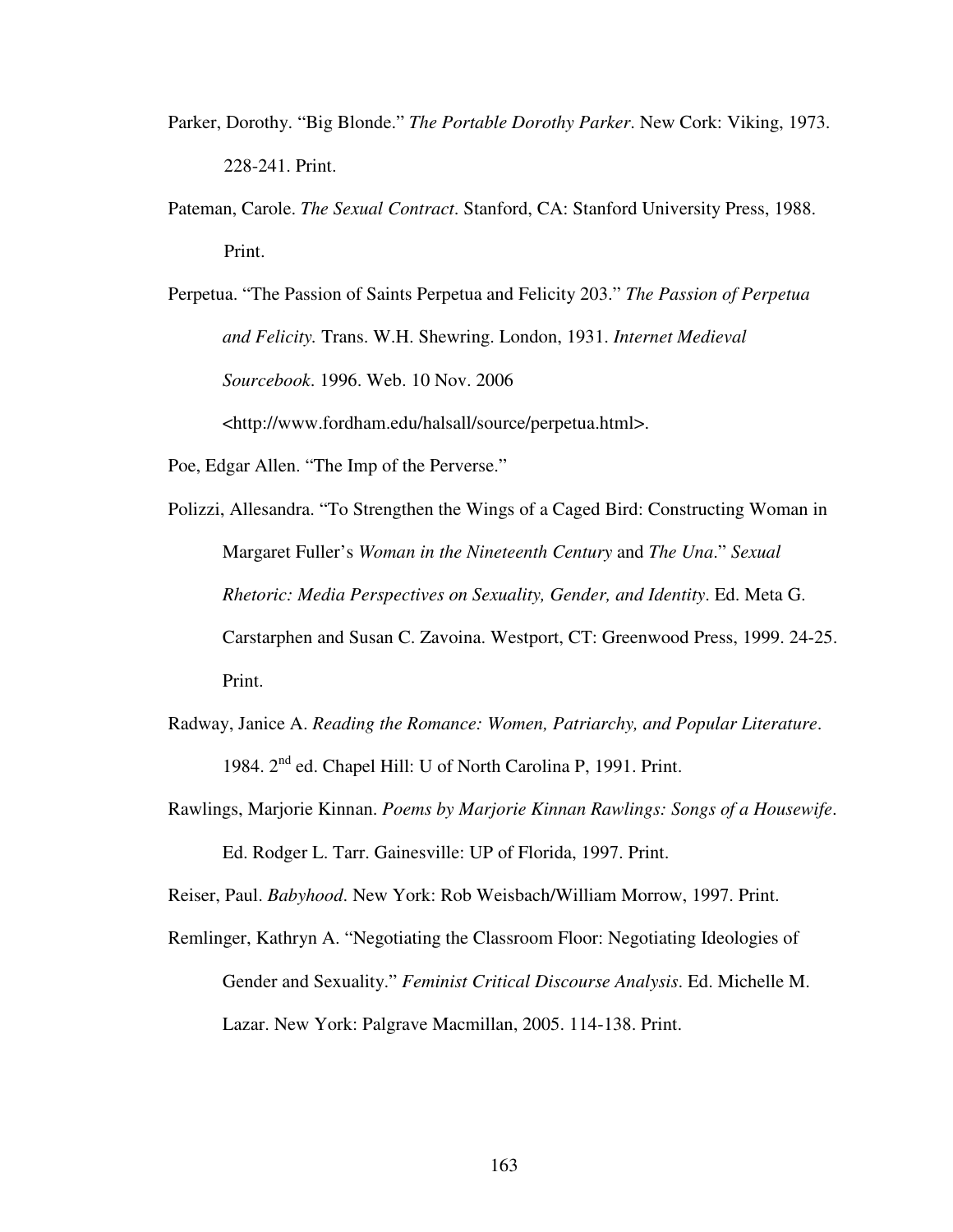- Rich, Adrienne. "Compulsory Heterosexuality and Lesbian Existence." 1980. Web. 21 February 2011< http://www.terry.uga.edu/~dawndba/4500compulsoryhet.htm>.
- ---. "Disloyal to Civilization: Feminism, Racism, Gynephobia." In *On Lies, Secrets and Silence: Selected Prose, 1966-1978*. Comp. Adrienne Rich. New York: Norton, 1979. 277-310. Print.
- ---. *Of Woman Born: Motherhood as Experience and Institution*. New York: Norton, 1976. Print.
- ---. "When We Dead Awaken: Writing as Re-Vision." *On Lies, Secrets and Silence: Selected Prose 1966-1978*. Ed. Adrienne Rich. New York: Norton, 1978. Print.
- Richardson, Samuel. *Justification by Christ Alone: (A Fountain of Life and Comfort*.*) Declaring that the Whole Work of Man's Salvation Was Accomplished by Jesus Christ upon the Cross*. London: 1745. *English Short Title Catalogue. Eighteenth Century Collections Online*. Gale Group. Web. 2 Dec. 2006 <http://galenet.galegroup.com/servlet/ECCO>.
- ---. *Pamela; Or, Virtue Rewarded*. 1801. Ed. Peter Sabor. Penguin Classics. Harmondsworth: Penguin, 1987. Print.
- Robinson, Lillian. "Treason Our Text: Feminist Challenges to the Literary Canon." *Feminist Criticism: Essays on Women, Literature, and Theory*. Ed. Elaine Showalter. New York: Pantheon, 1985. 105-121. Print.
- Robinson, Lillian and Lise Vogel. "Modernism and History." *Images of Women in Fiction: Feminist Perspectives*. 2<sup>nd</sup> ed. Ed. Susan Koppelman Cornillon. Bowling Green, OH: Bowling Green University Popular Press, 1973. Print.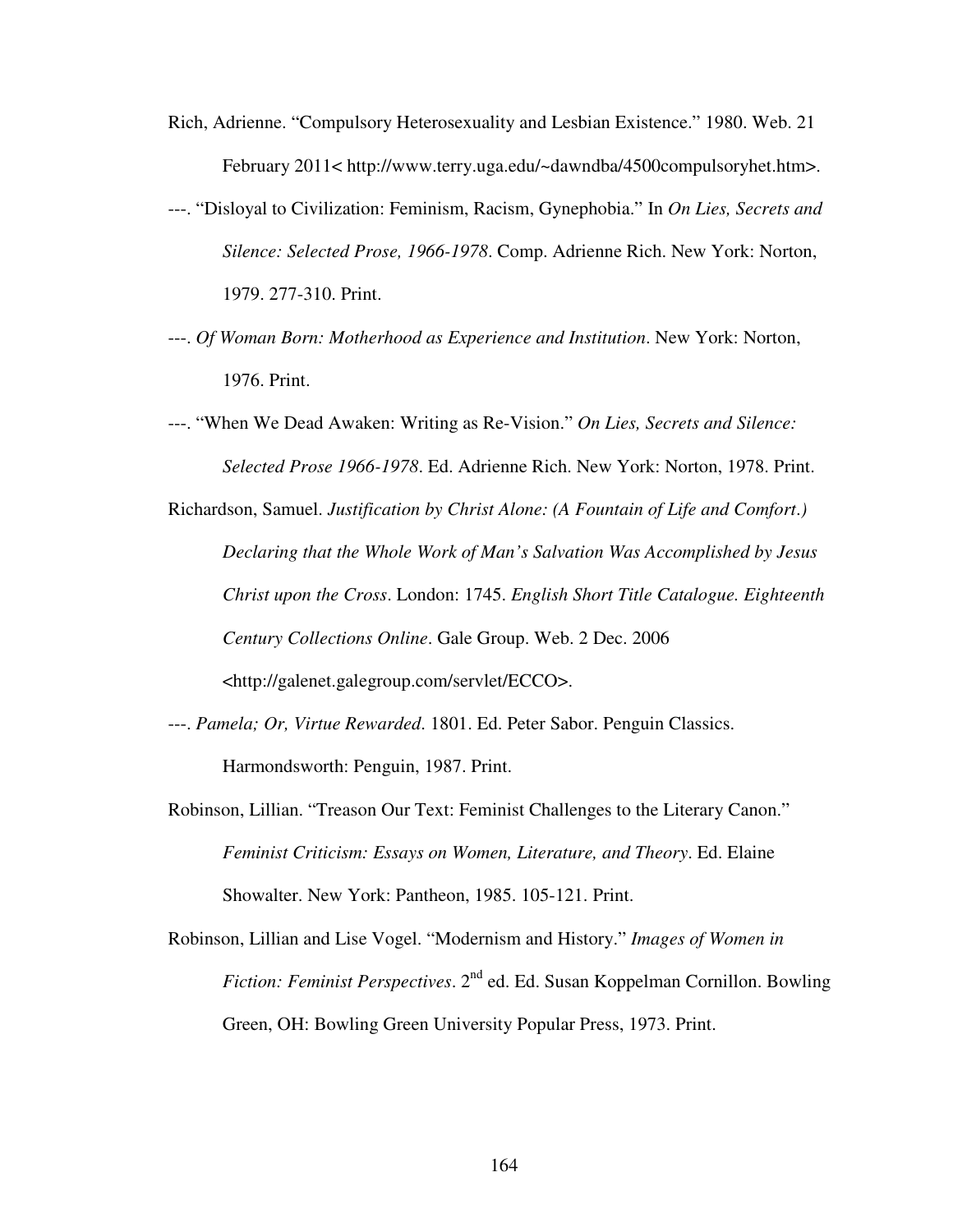- Rössler, Augustine, and William H.W. Fanning. "Woman." *The Catholic Encyclopedia.*  Vol. 15. Robert Appleton Company: 1912*.* Online ed. K. Knight: 2003. Web. 10 May 2005 <http://www.newadvent.org/cathen/15687b.htm>.
- Rourke, Constance. *American Humor: A Study of the National Character*. 1931. New

York: Harcourt Brace Jovanovich, 1959. Print.

Rowson, Susanna. *The Volunteers*.

- Scott, Joan W. "Deconstructing Equality-Versus-Difference or, The Uses of Poststructuralist Theory for Feminism." *Theorizing Feminism: Parallel Trends in the Humanities and the Social Sciences*. Ed. Anne C. Hermann and Abigail J. Stewart. Boulder, CO: Westview, 2001. 254-270. Print.
- Showalter, Elaine. "Toward a Feminist Poetics." *Feminist Criticism: Essays on Women, Literature, and Theory*. Ed. Elaine Showalter. New York: Pantheon, 1985. 125- 143. Print.
- Skinner, Cornelia Otis. *Dithers and Jitters*. New York: Dodd, Mead, 1938.Print.
- ---. *Nuts in May* New York: Dodd, Mead, 1950. Print.
- ---. *Soap behind the Ears*. New York, Dodd, Mead, 1941. Print.
- Stanton, Elizabeth Cady. *The Woman's Bible* : *A Classic Feminist Perspective.* Mineola: Dover, 2002. Print.
- *Steel Magnolias*. Dir. Herbert Ross. Perf. Sally Field, Dolly Parton, Shirley MacLaine, Darryl Hannah, Olympia Dukakis, Julia Roberts. Rastar Films, 1989. DVD.
- Stillman, Deanne, and Anne Beatts, ed. *Titters: The First Collection of Humor by Women*. New York: Macmillan, 1976. Print.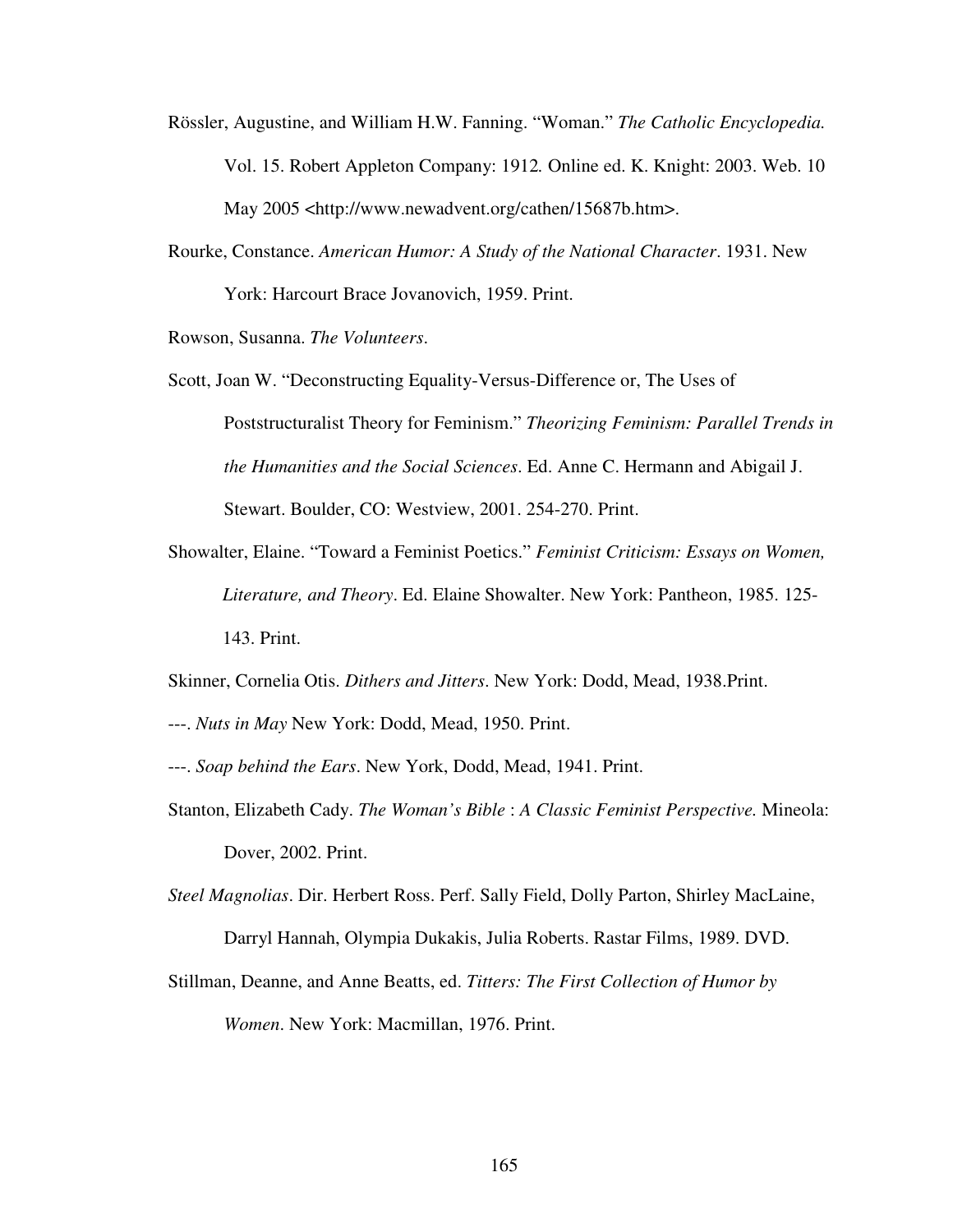- Tandy, Jennette. *Crackerbox Philosophers in American Humor and Satire*. Port Washington, N.Y.: Kennikat Press, 1964. Print.
- Tasker and Negra. *Interrogating Postfeminism: Gender and the Politics of Culture*. Durham: Duke UP, 2007. Print.
- Tenney, Tabitha. *Female Quixotism*. Facs. ed. Delmar, NY: Scholar's Facsimiles & Reprints, 1988. Print.
- Thompson, Helen. *Ingenuous Subjection: Compliance and Power in the Eighteenth-Century Domestic Novel*. Philadelphia: U of Pennsylvania P, 2005. Print.
- Thurber, James. *The Thurber Carnival*. 1931. Perennial Classics ed. New York: HarperPerennial/HarperCollins, 1999. Print.

Timeline. *Glock*. n.d. Web. 6 July 2012.

- Walker, Nancy A. *Shaping Our Mothers' World: American Women's Magazines*. Jackson: UP of Mississippi, 2000. Print.
- ---. "Toward Solidarity: Women's Humor and Group Identity." *Women's Comic Visions*. Ed. June Sochen. Detroit: Wayne State Up, 1991. 85-92. Print.
- ---. *A Very Serious Thing: Women's Humor and American Culture*. Minneapolis: U of Minnesota P, 1988. Print.
- ---., ed. *What's So Funny: Humor in American Culture*. American Visions: Readings in American Culture. No. 1. Wilmington, DE: Scholarly Resources/American Visions, 1998. Print.
- Walker, Nancy A. and Zita Dresner. "Women's Humor in America." *What's So Funny?: Humor in American Culture.* Ed. Nancy A. Walker. Readings in American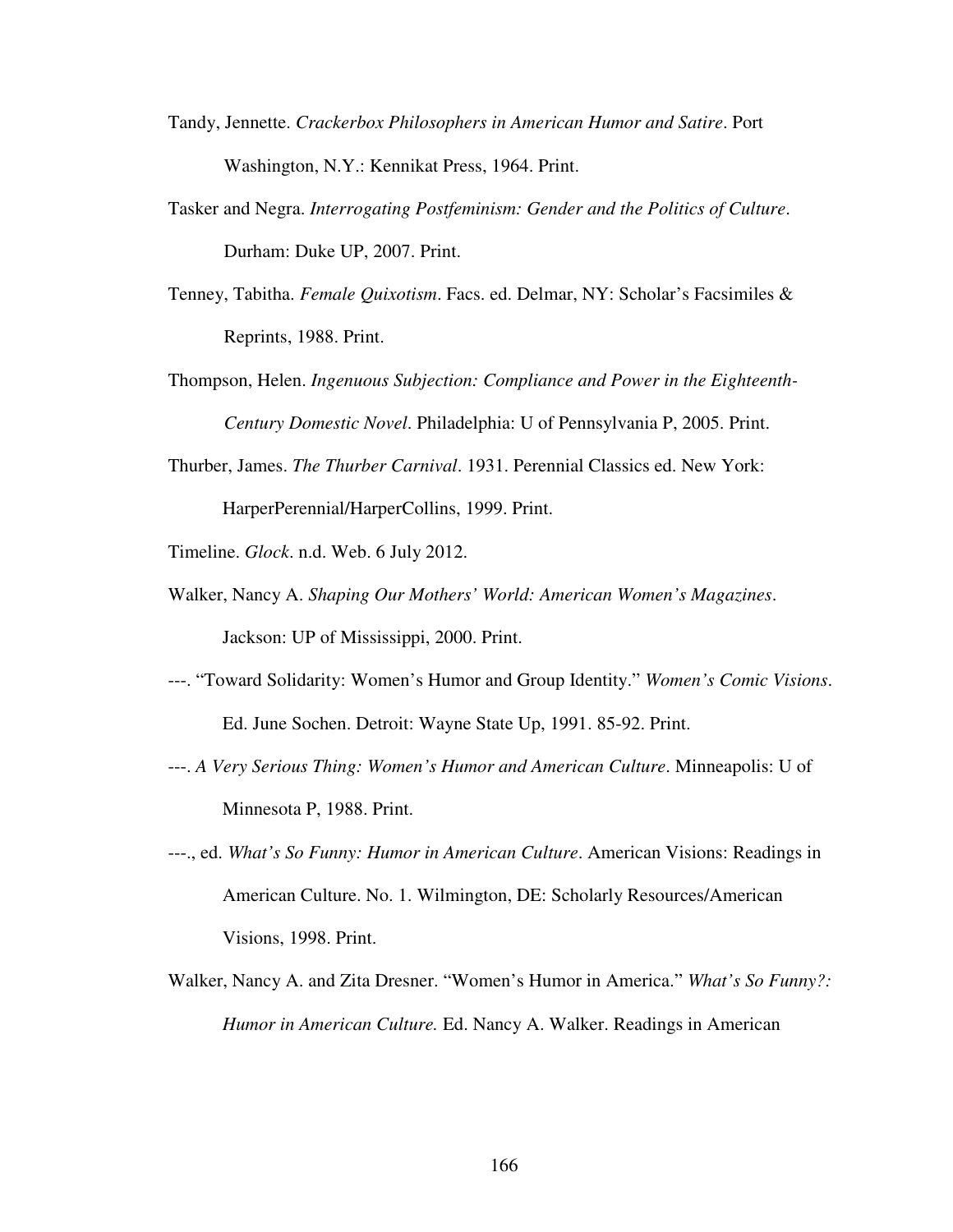Culture. Number 1. Wilmington, DE: Scholarly Resources/American Visions, 1998. 171-191. Print.

- Warren, Mercy Otis. *The Plays and Poems of Mercy Otis Warren: Facsimile Reproductions*. Comp. Benjamin Franklin V. Delmar, NY: Scholars' Facsimiles & Reprints, 1980. Print.
- Welter, Barbara. "The Cult of True Womanhood: 1820-1860." *American Quarterly* 18.2 (Summer, 1966)151-174. Print.

White, E.B. *The Second Tree from the Corner*. New York : Harper & Row, 1984. Print.

Winstead, Karen A., ed. *Chaste Passions: Medieval English Virgin Martyr Legends*. Trans. Karen A. Winstead. Ithaca, NY: Cornell UP, 2000. Print.

Wollstonecraft, Mary. *A Vindication of the Rights of Women.*

Zukin, Sharon. *Point of Purchase: How Shopping Changed American Culture*. New York: Routledge, 2005. Print.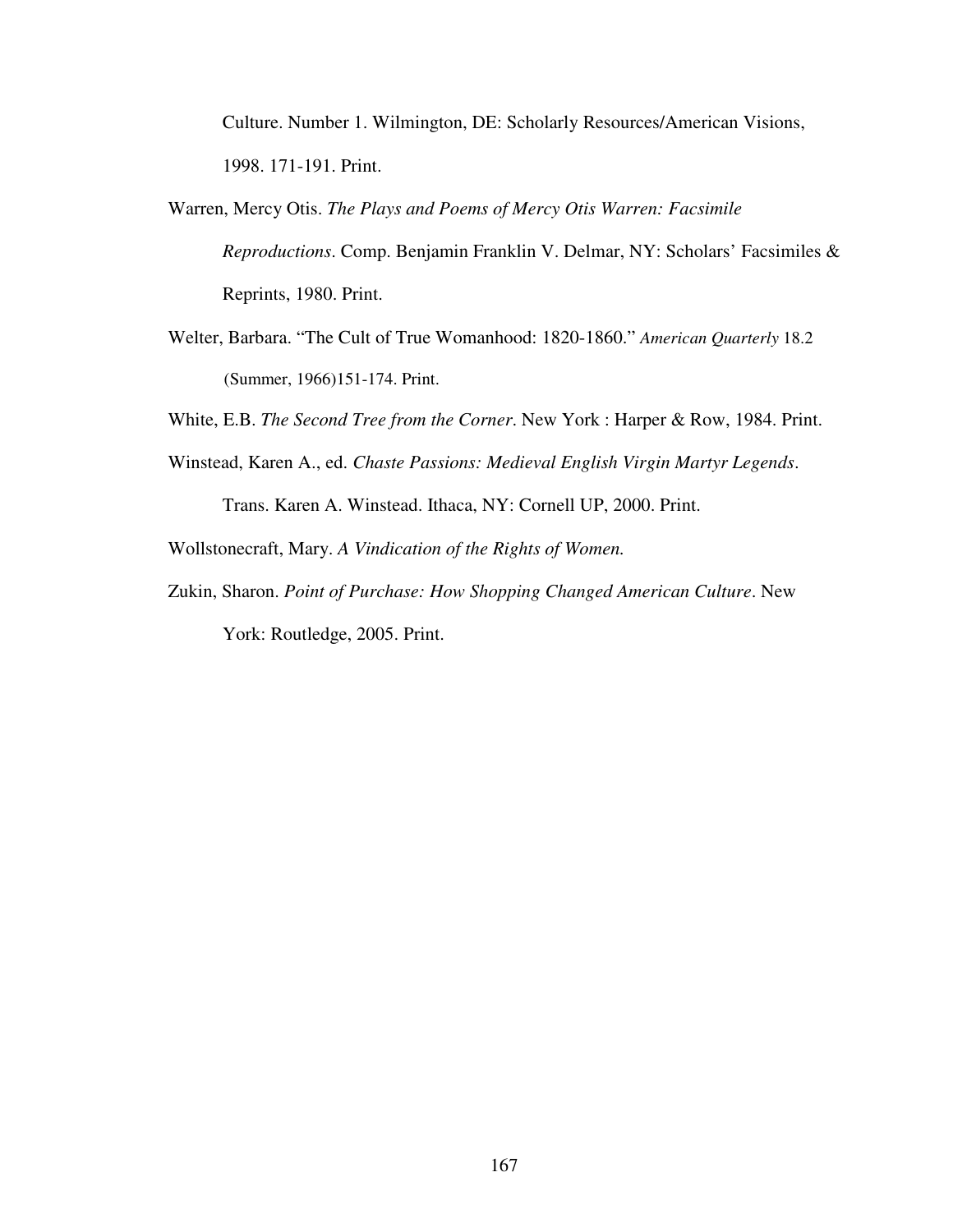# Works Consulted

- Armstrong, Nancy. *How Novels Think: The Limits of Individualism from 1719-1900*. New York: Columbia UP, 2005. Print.
- ---. *Desire and Domestic Fiction: A Political History of the Novel*. New York: Oxford UP, 1987. Print.
- Armstrong, Nancy and Leonard Tennenhouse. *The Imaginary Puritan: Literature, Intellectual Labor, and the Origins of Personal Life*. Berkeley: U of California P, 1992.
- Augustine of Hippo. *The City of God*. Book 22. Nicene and Post-Nicene Fathers. Ser. 1. Vol. 2. Trans. Marcus Dodds. Ed. Philip Schaff. *New Advent*. 6 Oct. 2005. Web. 13 Nov. 2006 <http://www.newadvent.org/fathers/120122.htm>.
- ---. *Confessions*. Book 13. Nicene and Post-Nicene Fathers Ser.1. Vol. 1. Trans. J.G. Pilkington. Ed. Philip Schaff. *New Advent*. 6 Oct. 2005. Web. 13 Nov. 2006 <http://www.newadvent.org/fathers/110113.htm>.
- ---. *Expositions on the Psalms*. "Psalm 127." *New Advent*. Web. 12 May 2005
- ---. *The Literal Meaning of Genesis*. Trans. John Hammond. New York: Newman, 1982. Print.
- ---. *On Christian Doctrine*. Book 1. Nicene and Post-Nicene Fathers Ser. 1. Vol. 2. Trans. J. F. Shaw. Ed. Philip Schaff. *New Advent*. 18 Aug. 2004. Web. 1 May 2005 <http://www.newadvent.org/cathen/12021.htm>.
- Black, Edwin. "The Second Persona." *Quarterly Journal of Speech*. (1970)56. 2: 109- 119. Print.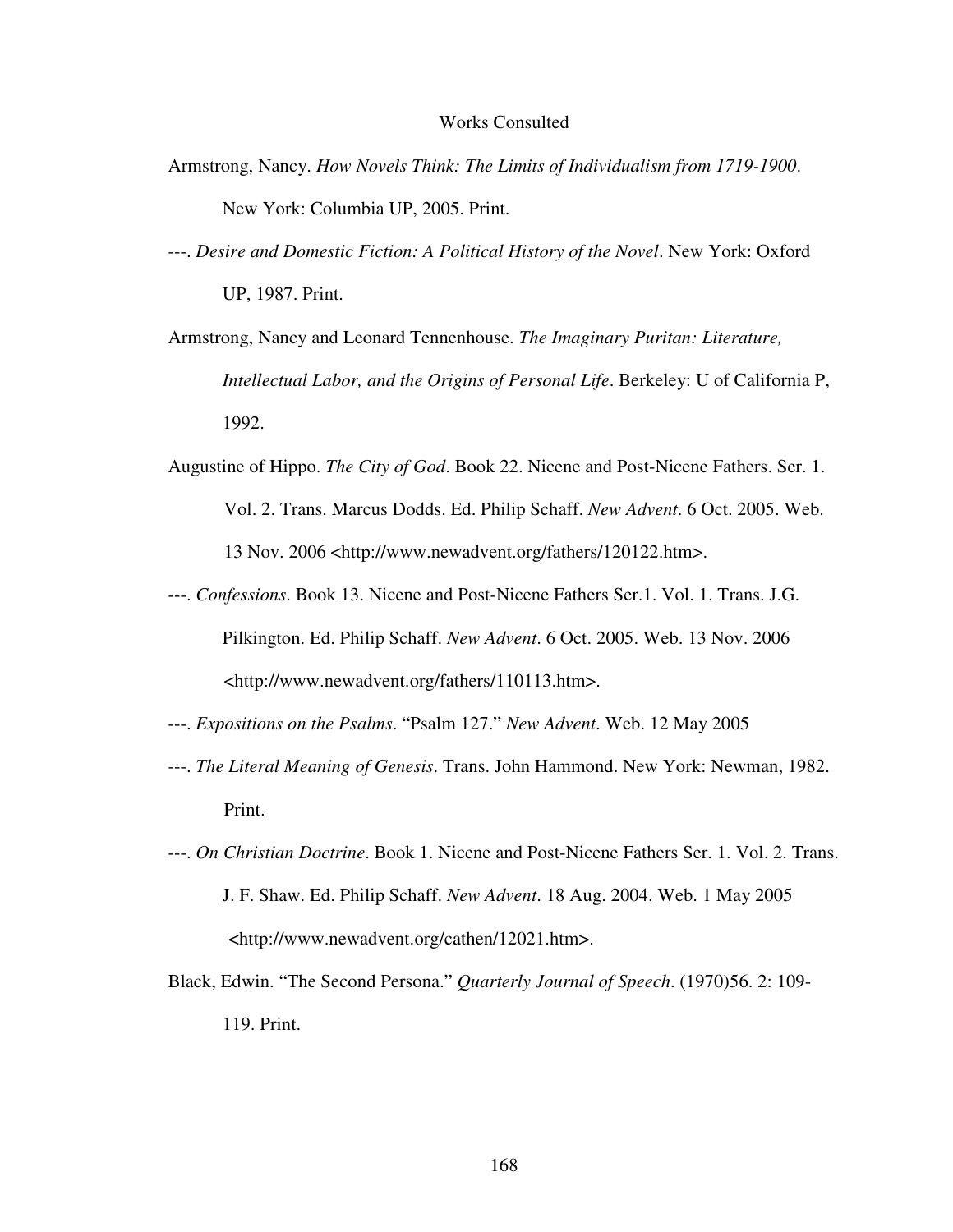- Blunt, Hugh Francis. *The Great Magdalens*. Essay Index Reprint Ser. Freeport, NY: Books for Libraries P, 1969. Print.
- Bordo, Susan. "Anorexia Nervosa: Psychopathology as the Crystallization of Culture." *Feminism and Foucault: Reflections on Resistance*. Ed. Irene Diamond and Lee Quinby. Boston: Northeastern UP, 1988. 87-117. Print.
- Boudreau, Kristin. *Sympathy in American Literature: American Sentiments from Jefferson to the Jameses.* Gainesville: UP of Florida, 2002. Print.
- Burgett, Bruce. *Sentimental Bodies: Sex, Gender, and Citizenship in the Early Republic*. New Haven: Princeton UP, 1998. Print.
- Burnham, Michelle. *Captivity and Sentiment: Cultural Exchange in American Literature, 1682-1861*. Hanover, NH: UP of New England, 1997. Print.
- Butler, Judith. *The Psychic Life of Power: Theories in Subjection*. Stanford, Stanford UP, 1997. Print.
- Chase, Richard. *The American Novel and Its Tradition*. 1957. Baltimore: Johns Hopkins UP, 1980. Print.
- Cloke, Gillian. *'This Female Man of God': Women and Spiritual Power in the Patristic Age, AD 350-450*. London: Routledge, 1995. Print.
- Derrida, Jacques. *Of Grammatology*. 1974. Trans. Gayatri Chakravorty Spivak. Corrected ed. Baltimore: Johns Hopkins UP, 1997. Print.

Douglas, Jack. *What Do You Hear from Walden Pond?* New York: Avon, 1971. Print.

Fichtelberg, Joseph. *Critical Fictions: Sentiment and the American Market, 1780-1870*.

Athens, GA: U of Georgia P, 2003. Print.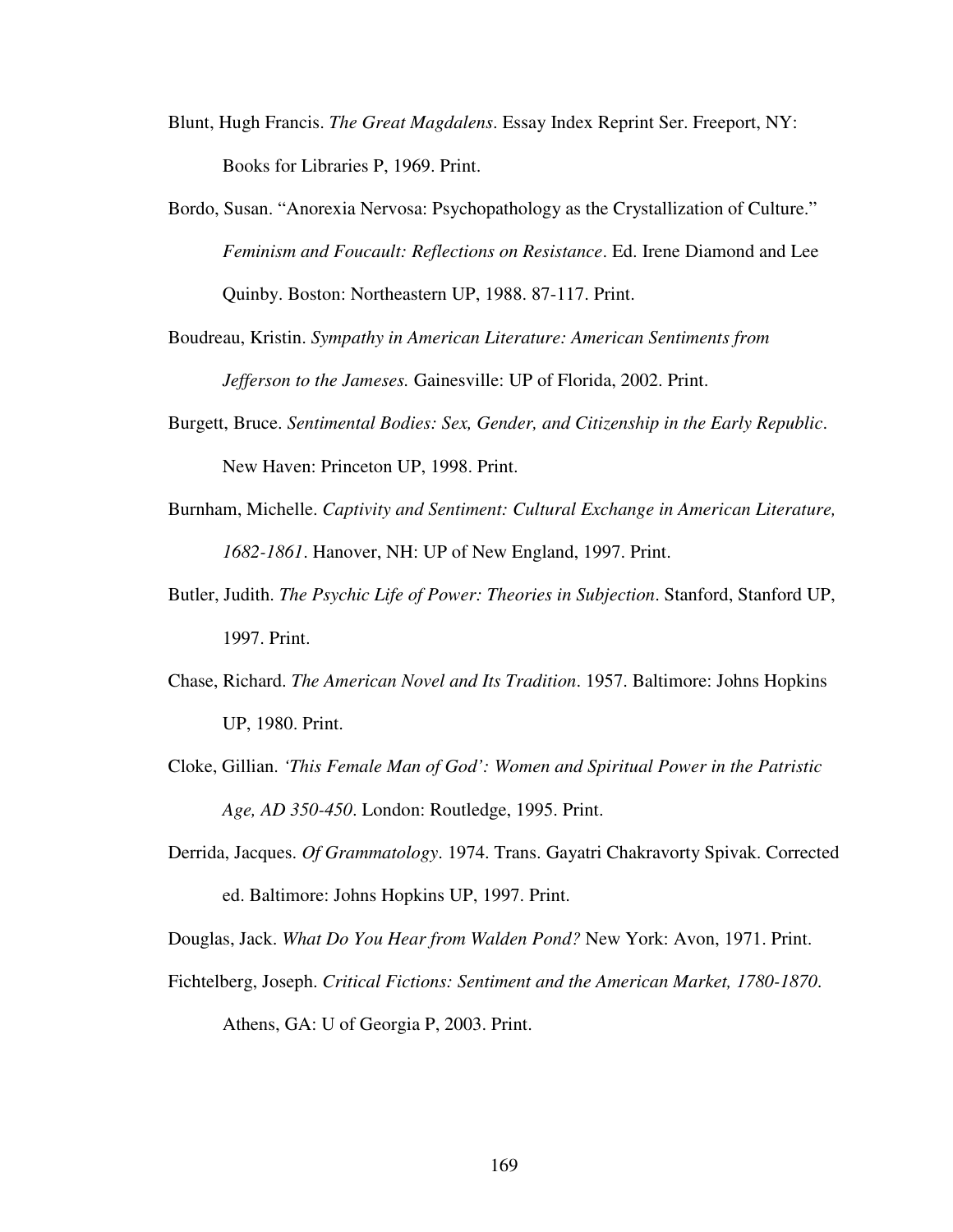- Fishkin, Shelley Fisher. *Feminist Engagements: Forays into American Literature and Culture*. New York: Palgrave McMillan/St. Martin's, 2009. Print.
- Foskett, Mary F. *A Virgin Conceived: Mary and Classical Representations of Virginity*. Bloomington, IN: Indiana UP, 2002. Print.
- Gallick, Sarah. *The Big Book of Women Saints*. San Francisco: HarperSanFrancisco/HarperCollins, 2007. Print.
- Genette, Gérard. *Paratexts: Thresholds of Interpretation.* Trans. Jane E. Lewin. New York: Cambridge University Press, 1997. Print.
- Genz, Stéphanie, and Benjamin Brabon. *Postfeminism: Cultural Texts and Theories*. Edinburgh: Edinburgh UP, 2009. Print.
- Hanisch, Carol. "The Personal Is Political." 1969. *Carol Hanisch Official Website*. Web. 30 January 2011. http://www.carolhanisch.org/CHwritings/PIP.html.
- Hollinger, David A. and Charles Capper, ed. *The American Intellectual Tradition, Volume 1: 1630-1865*. 3rd ed. New York: Oxford UP, 1997. Print.
- Horak, Ann Branan. "*That Fair Blessed Mother-Maid*"*: Marian Imagery and Poetic Identity in John Donne, George Herbert, Richard Crashaw, and Andrew Marvell*. Diss. Rutgers, 2001. Ann Arbor: UMI, 2001. ATT 3038369. Print.
- Kelley, Mary. *Private Woman, Public Stage: Literary Domesticity in Nineteenth-Century America*. New York: Oxford UP, 1984. Print.
- McCool, Gerard. "The Christian Wisdom Tradition and Enlightenment Reason." *Examining the Catholic Intellectual Tradition*. Anthony J. Cernera and Oliver J. Morgan, eds. Boston: Sacred Heart UP, 2000. Web. 2 Dec. 2006.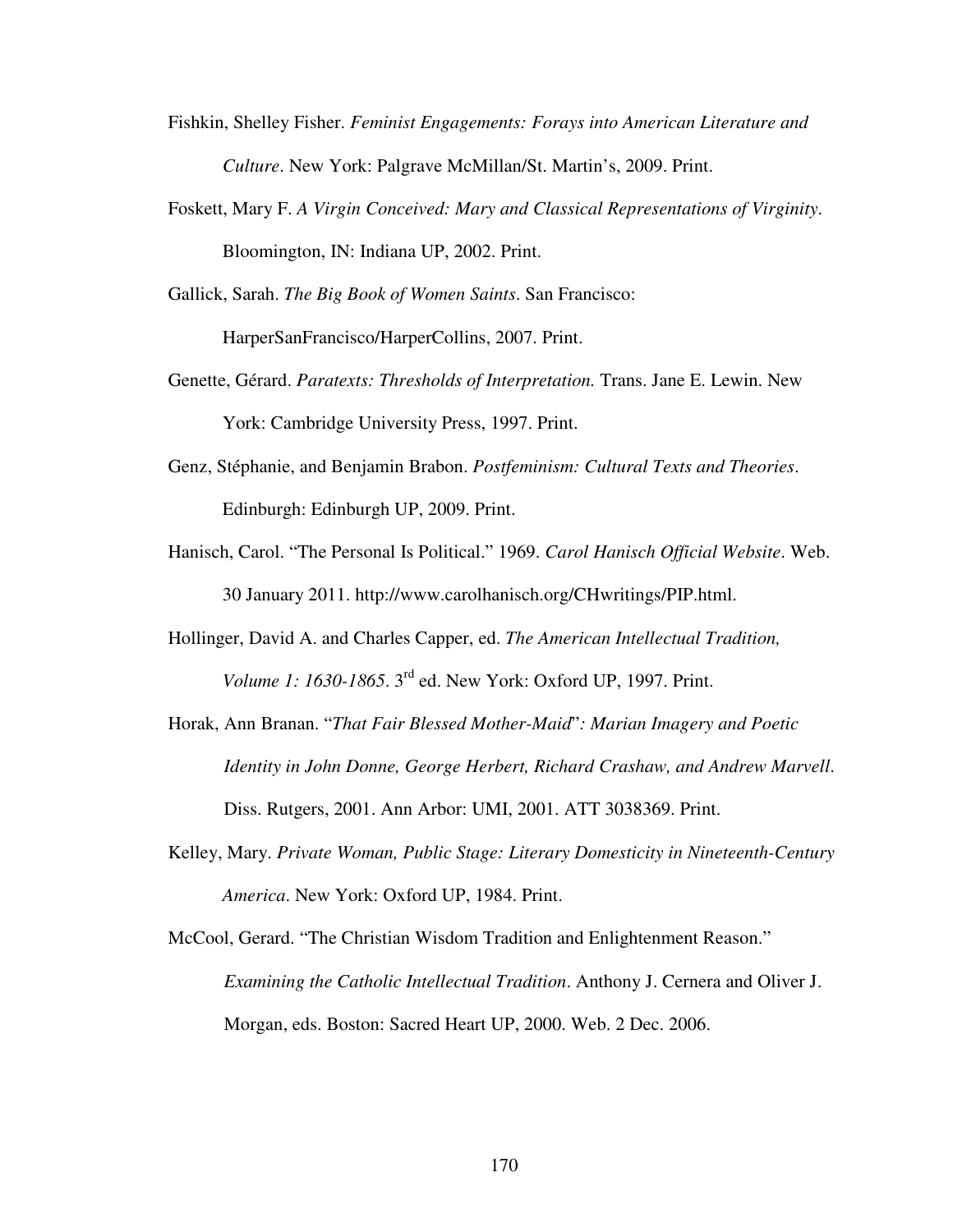- ---."Medieval Lives." *Humanities, History, Contemporary Issues*. University of Victoria. n.d. Web. 10 Nov. 2010.
- Merish, Lori. *Sentimental Materialism: Gender, Commodity Culture, and Nineteenth-Century American Literature*. Raleigh-Durham: Duke UP, 2000. Print.
- Miller, Patricia Cox, ed. *Women in Early Christianity: Translations from Greek Texts*. Washington, D.C.: Catholic U of America P, 2005. Print.
- Moody, Jocelyn. *Sentimental Confessions: Spiritual Narratives of Nineteenth-Century African American Women*. Athens, GA: U of Georgia P, 2001. Print.
- O'Reilly, Andrea, and Silvia Caporale Bizzini, ed. *From the Personal to the Political: Toward a New Theory of Maternal Narrative*. Selinsgrove: Susquehanna UP, 2009. Print.
- Tompkins, Jane. *Sensational Designs: The Cultural Work of American Fiction, 1790- 1860*. New York: Oxford Up, 1985. Print.
- Ulrich, Laurel Thatcher. *Good Wives: Image and Reality in the Lives of the Women in Northern New England, 1650-1750*. New York: Oxford UP, 1983. Print.
- Vaughn, Alden T. and Edward W. Clark, ed. *Puritans among the Indians: Accounts of Captivity and Redemption, 1676-1724*. Cambrdige, MA: Belknap P/Harvard UP, 1981. Print.
- Voragine, Jacobus de. *The Golden Legend, or Lives of the Saints, Vol. 2*. 1275. Trans. William Caxton. 1483. *Temple Classics*. Ed. F.S. Ellis. n.c.: n.p., 1922, 1931. *Internet Medieval Sourcebook*. Fordham University. Web. 20 May 2012. Facsimile.
- ---. "The Life of Agnes." Voraigne 109-113. Web. 20 May 2012.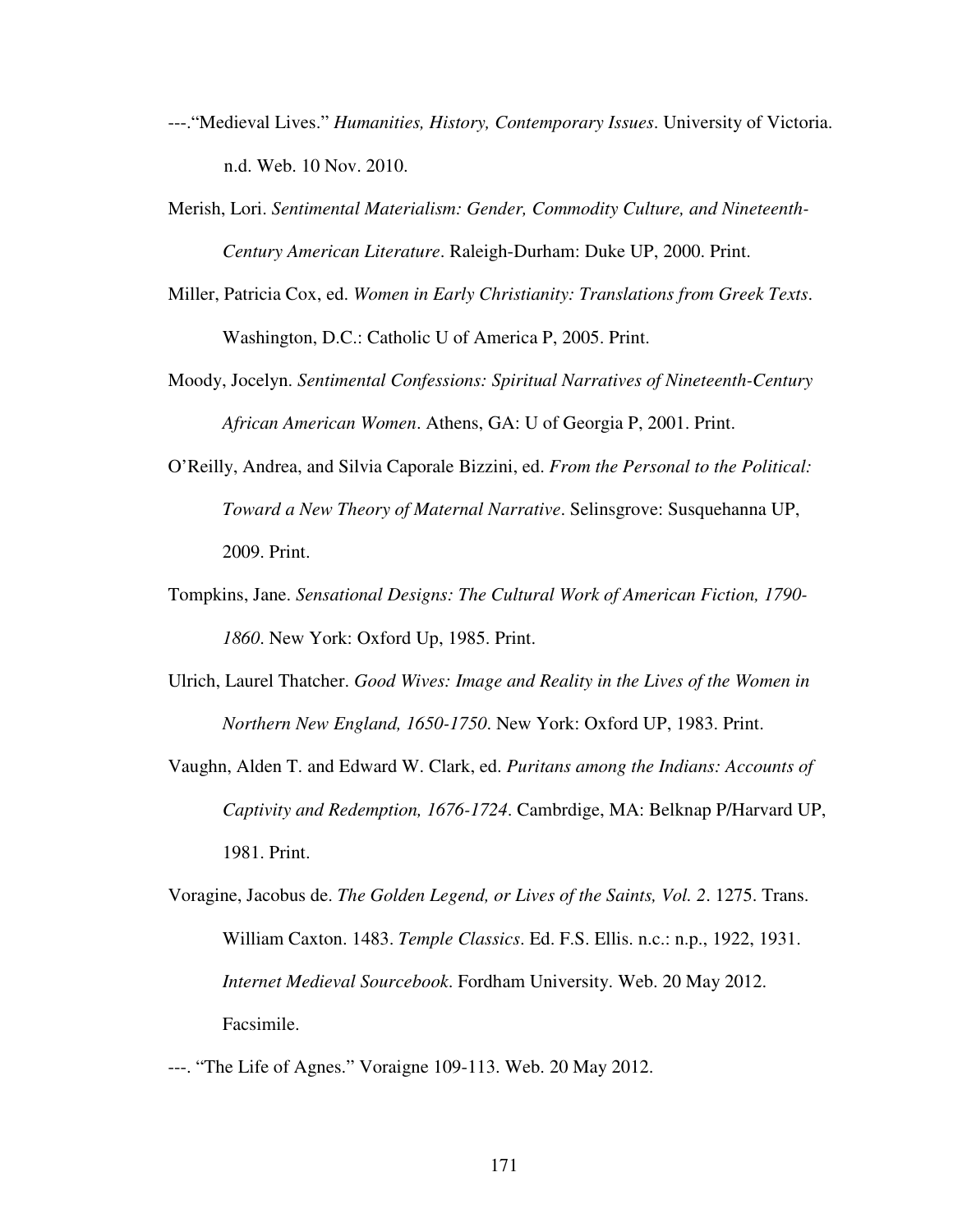- ---. "The Life of S. Anastasia." Voraigne 67. Web. 20 May 2012.
- ---. "The Life of S. Eugenia." Voraigne 68. Web. 20 May 2012.
- ---. "The Life of S. Lucy." Voraigne 59-61. Web. 20 May 2012.
- Walker, Nancy A. *The Disobedient Writer: Women and Narrative Tradition*. Austin: U of Texas P, 1995. Print.
- ---. *Feminist Alternatives: Irony and Fantasy in the Contemporary Novel by Women*. Jackson: UP of Mississippi, 1990. Print.
- Winstead, Karen A., ed. *Virgin Martyrs: Legends of Sainthood in Late Medieval England*. Ithaca, NY: Cornell UP, 1997.
- Wolf, Naomi. *The Beauty Myth: How Images of Beauty Are Used against Women*. New York: Morrow, 1991. Print.
- Zeisler, Andi. *Feminism and Pop Culture*. Seal Studies. Berkeley: Seal Press/ Perseus Book Group, 2008. Print.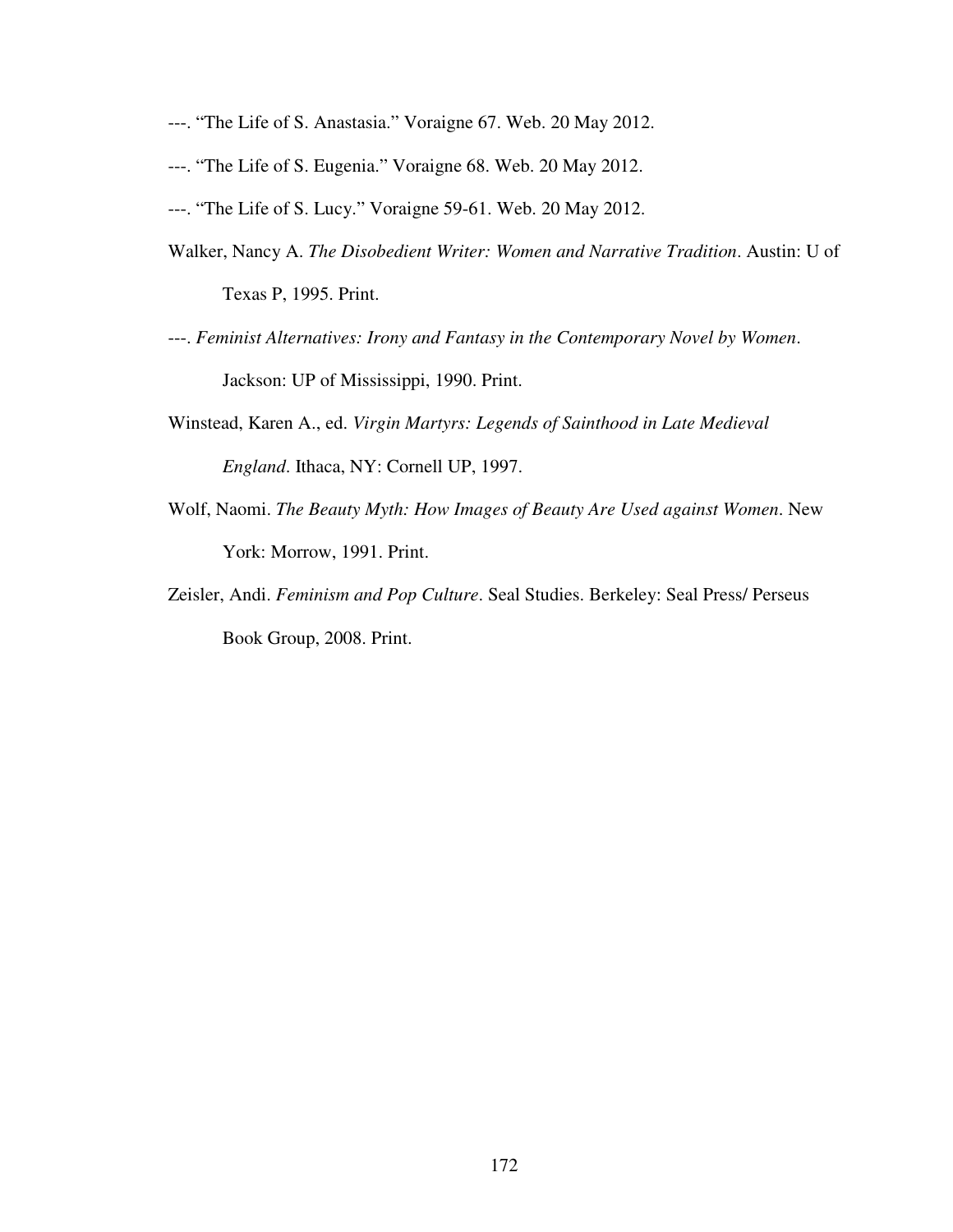#### **Gina M. Sully**

### **CURRICULUM VITAE**

### **EDUCATION**

**2012 Ph.D.** in English, with High Honors; University of Nevada, Las Vegas

- Minor: Composition and Rhetoric
- Dissertation: *From Martyrs to Mothers to Chicks in Choos: The Medieval Female Body and American Women's Popular Literature*
- Committee Chair: Dr. Joseph McCullough, Distinguished Professor
- Specializations:Composition Pedagogy, American Literature to 1900, American Humor, American Women's Literature, and Popular Literature

**2012 Graduate Certificate** in Women's Studies; University of Nevada, Las Vegas

| Thesis:   | "Gender, Race, and Ads: Advertising Images in the UNLV Rebel Yell, |
|-----------|--------------------------------------------------------------------|
|           | $1960 - 2010"$                                                     |
| Advisers: | Dr. S. Charusheela, Dr. Lois R. Helmbold                           |

**2009 M.A.** in English; University of Nevada, Las Vegas

**2005 B.A.** in English, *Summa cum laude*; University of Nevada, Las Vegas

**2003 A.A.** in English, with High Honors; College of Southern Nevada

**2003 A.A.** in General Studies, with High Honors; College of Southern Nevada

## **PROFESSIONAL DEVELOPMENT (UNLV Teaching and Learning Center)**

Intensive Introduction to Teaching Power Point Basics Smartboard Web Campus (Blackboard) Overview Web Campus (Blackboard) Grading Web Page Publishing Pedagogically Sound Power Point Course Management Systems Overview Smart Internet Searching Grading Methods Grant Writing Preventing Plagiarism

### **TEACHING EXPERIENCE**

| ENG 232: World Literature after 1650; Fall 2011, Spring 2012; University of Nevada, Las Vegas |  |
|-----------------------------------------------------------------------------------------------|--|
| F <sub>2F</sub> -Supplemental Web                                                             |  |
| ENG 206: Intermediate Composition; Fall 2011, University of Nevada, Las Vegas                 |  |
| F2F-Supplemental Web                                                                          |  |
| ENG 101F: FYC Stretch, 2 <sup>nd</sup> half; Spring 2009, University of Nevada, Las Vegas     |  |
| F <sub>2F</sub> -Supplemental Web                                                             |  |
| ENG 101E: FYC Stretch, 1st half; Fall 2008, University of Nevada, Las Vegas                   |  |
| F <sub>2F</sub> -Supplemental Web                                                             |  |
|                                                                                               |  |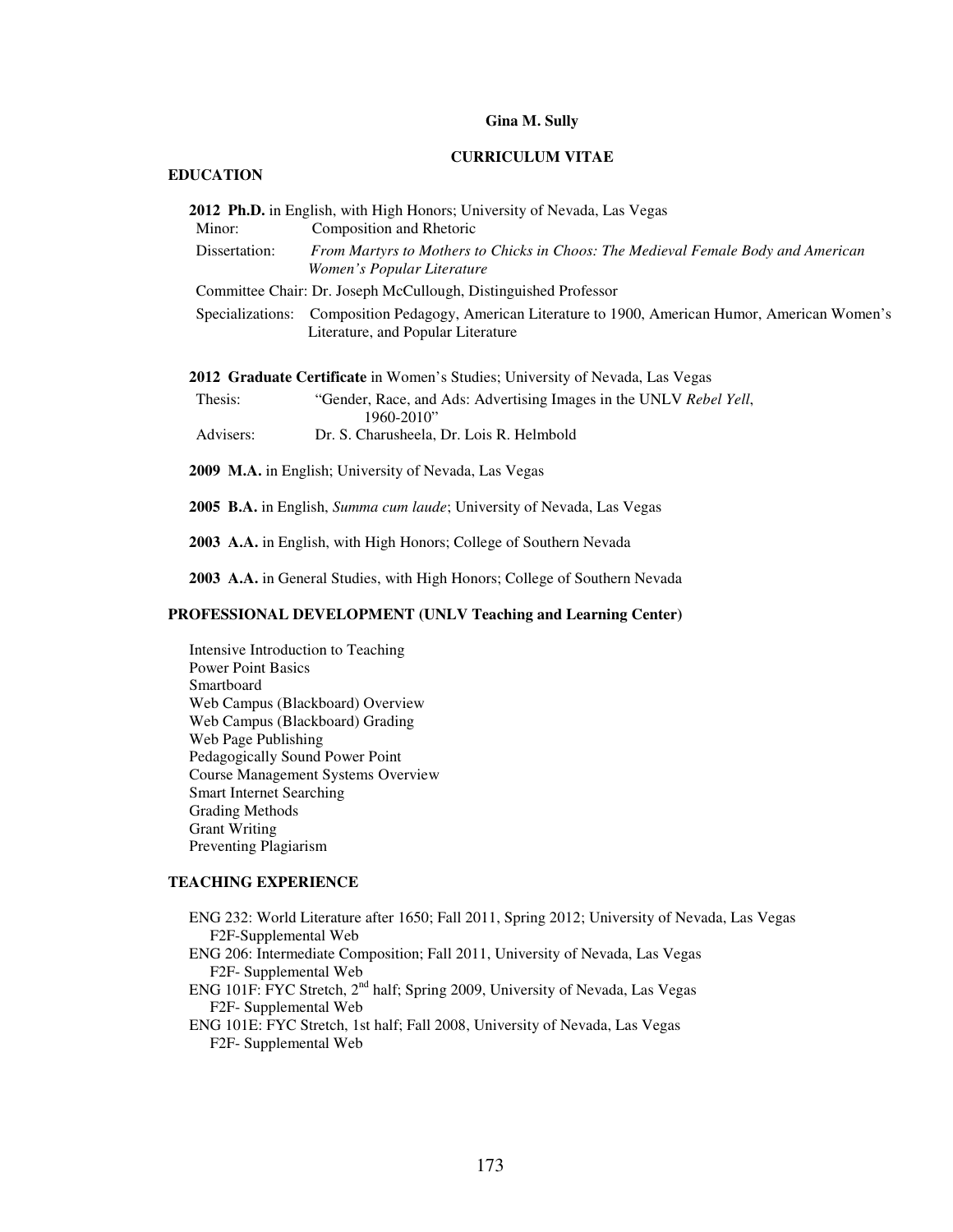# **SELECTED AWARDS AND HONORS**

UNLV Bennett Fellowship in English (\$50,000+); 2010-2012 UNLV Roger's Fellowship in English (\$75,000+); 2007-2010 UNLV Higher Achiever Grant (\$2,000); 2004-2005 Nevada Board of Regents' Outstanding Student Award (\$5,000); 2002-2003 Nevada's New Century Scholar (\$5,000); 2002-2003 All-Nevada Academic Team (\$2,500); 2002-2003 Finalist, All-USA Academic Team (\$1,500); 2002-2003 College of Southern Nevada Liberal Arts Outstanding Student of the Year (\$1,000); 2002-2003 College of Southern Nevada Liberal Arts Outstanding Student of the Year (\$1,000); 2001-2002

# **EMPLOYMENT**

University of Nevada, Las Vegas: Graduate Assistant and Bennett Fellow in English; 8/2010-5/2012 *Rethinking Marxism*: Editorial Assistant; 6/2009-5/2010

University of Nevada, Las Vegas: Graduate Assistant and Rogers Fellow in English; 8/2007-8/2010 College of Southern Nevada Writing Center, Henderson Campus: Writing Assistant, 8/2002-5/2007

College of Southern Nevada Tutorial Services, Henderson Campus: Tutor, various subjects, 8/2002- 8/2003

Lancaster Country Club, Lancaster, NY: Chief Operations Officer, 2/2000-9/2000 Rosalind's Catering, Buffalo, NY: General Manager, 1995-2000 *Prior employment history available on request*.

#### **COMMITTEES**

University of Nevada, Las Vegas English Department Graduate Program Review Committee, 2010- 2011

College of Southern Nevada English 101 Book Committee, 2006-2007

College of Southern Nevada Writing across the Curriculum Committee, 2005-2007

College of Southern Nevada, Henderson Campus FYC Syllabus Committee, 2006

College of Southern Nevada, Henderson Campus Writing Center Grammar and Mechanics Workshop Committee 2003-2007

College of Southern Nevada Master Plan Committee, 2002-2003

Western Regional Student Representative, National Executive Board of Sigma Kappa Delta, 2002-2003

## **SELECTED PUBLICATIONS**

"Writing the Examined Life in a Developmental First-Year Writing Class" (in review)

"Troubling Gender in Douglass and Manzano: Slaveholding *Machas* and *Marianista* Slaves" (in review)

"Reading toward "Sion": Rebuilding Herbert's Temple" (in review)

"Omnibenevolence and Eternal Damnation"

*Sophia: International Journal for Philosophy of Religion, Metaphysical Theology and Ethics*; Vol.44, Issue 2. Oct. 2005

"Just a Little Writer's Block"; *Vagus Nerve*, Fall 2005

"Ghazal for Joel"; *Vagus Nerve*, Spring 2005

"Why I Want To Be a Teacher (with Gratitude to Judy Syfers)"; *Vagus Nerve*, Spring 2005

"Setting as Symbol in 'Death by Landscape'"; *Hedera helix* Vol. 2

"My Name Is Gina"; *Hedera helix* Vol. 2

"Autonomy and Identity in Freeman, Faulkner, and Wright" ; *Westering* Vol. 1

"Winning Isn't Everything"; *Hedera helix* Vol. 1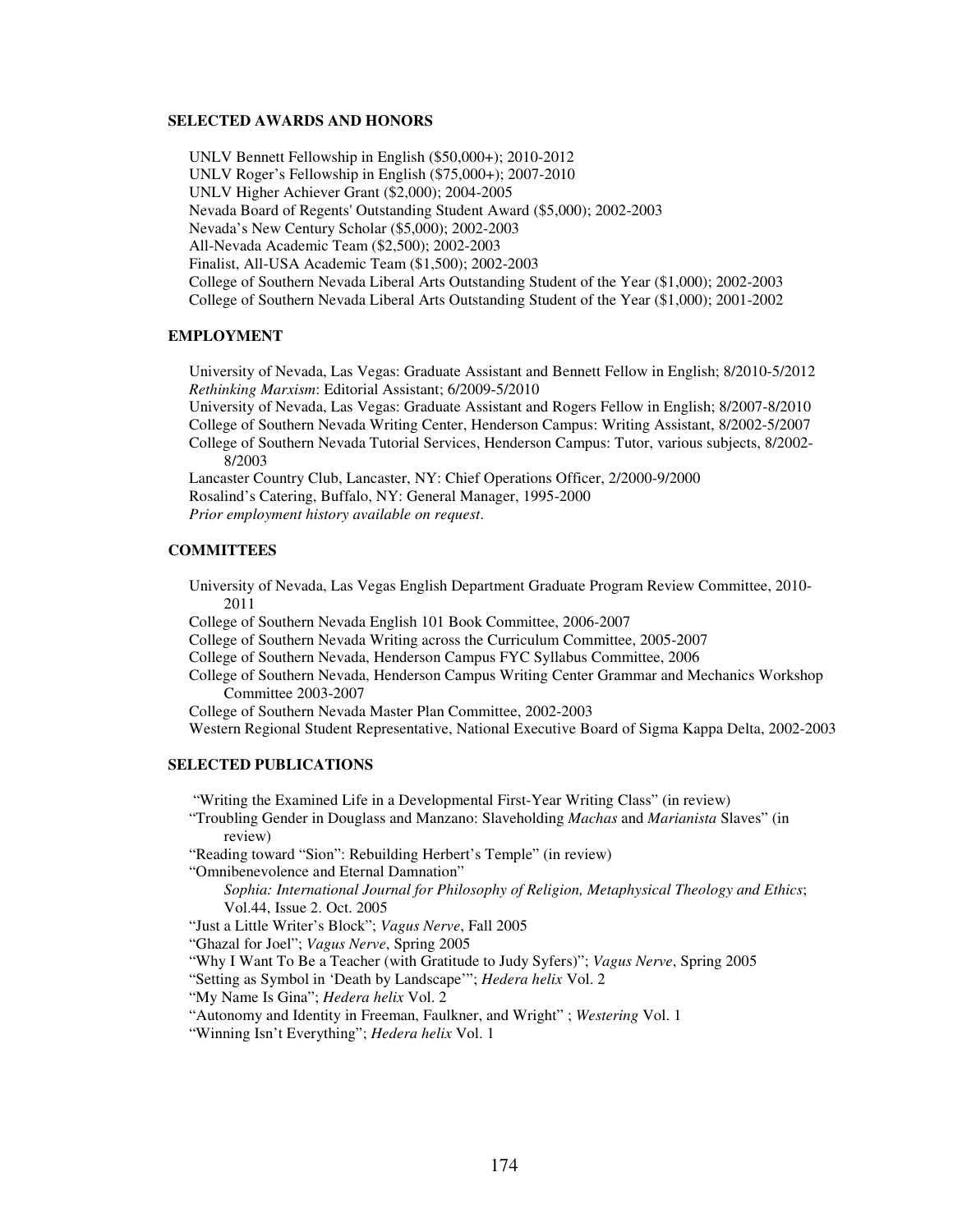# **EDITORIAL**

| Referee   | Popular Culture: The Journal of the American and Far West Popular Culture         |
|-----------|-----------------------------------------------------------------------------------|
|           | Association; 2010-present                                                         |
| Referee   | Rethinking Marxism; 2009-2010                                                     |
| Copy      | Epistemic Evil: A Third Problem of Evil; Joel Thomas Tierno; Cambridge:           |
|           | Cambridge Scholars Press, 2008                                                    |
| Copy $\&$ | A Psychiatric Diagnosis Primer: An Easy Guide to Identifying Psychiatric Illness; |
| Content   | Gary Solomon; Boston: Pearson, 2006                                               |
| Copy      | <i>Descartes on God and Human Error</i> ; Dr. Joel Thomas Tierno; Atlantic        |
|           | Highlands: Humanities Press International, 1997                                   |
| Editor    | Westering: The Literary and Art Journal of the Community College of Southern      |
|           | Nevada, 2002-2003                                                                 |

#### **INVITED LECTURES/FORUMS/PANELS/Workshops**

- "Omnibenevolence and Eternal Damnation"; Disproof Atheism Society, Boston University, upcoming December 2012 Intensive Grammar Workshop; Clark County School District; upcoming August 2012 "Personal Pedagogies"; Far West Popular Culture and American Culture Associations; March 2012,
- panelist
- "Informal Fallacies"; Philosophy 102 (Tierno), College of Southern Nevada, F2011
- "Everyday Political Activism and the Occupy Movement"; Sociology 101 (DeFazio), College of Southern Nevada, F2011
- "Troubling Gender in Douglass and Manzano: Slaveholding *Machas* and *Marianista* Slaves," Graduate Circle Lecture Series, University of Nevada, Las Vegas, Nov. 2010
- "Gender, Race, and Pornography"; 22<sup>nd</sup> Sociological Forum, College of Southern Nevada, Oct. 2008
- "American Literature and Feminism between the World Wars"; English 242 (Eliopulos), College of Southern Nevada, 2008
- "Feminist Theory"; Lecture, Women's Studies 101 (DeFazio), Philosophy 101 (Tierno); College of Southern Nevada, F2006, S2007, F2007, S2008
- "Writing Center Roundtable"; NCTE/TYCA West Conference; Nov. 2007, panelist
- "Gendered Images of American Freedom"; Cultural Studies 200 (Powell), University of Nevada, Las Vegas, S2007
- "Ecofeminism"; College of Southern Nevada 20<sup>th</sup> Sociological Forum, October 2006, panelist
- "Is Wal-Mart Good for America?"; College of Southern Nevada Philosophy Club Forum, 2005, Moderator;

"Tecumseh's Speech to the Sioux"; English 241 (Gallinger), College of Southern Nevada, F2005

- "American Satire: Why Judy Brady Wants a Wife"; English 100 (Gallinger), College of Southern Nevada, S2005
- "Women in Business: The Glass Ceiling"; Sociology 101 (DeFazio), College of Southern Nevada, S2005
- "Sexual Violence and Female Power"; Women's Studies 101 (DeFazio), College of Southern Nevada, F2004
- "Women in Recovery"; Psychology 101 College of Southern Nevada (DeFazio), S2004

# **SELECTED CONFERENCE PRESENTATIONS AND PANELS**

- "From Martyrs to Mothers to Chicks in Choos: Tracing the Medieval Feminine in Contemporary American Women's Fiction," Far West Popular Culture and American Culture Associations Conference, 2011
- Panel Chair: "Valley Writers Writing Neo-Noir"; Far West Popular Culture and American Culture Associations; Short Story: "Punked," 2010
- "Gender, Genre, and Consumption: The Constitution of Identities and the Interpellation of Subjects" New Marxian Times 6<sup>th</sup> International Conference, 2009